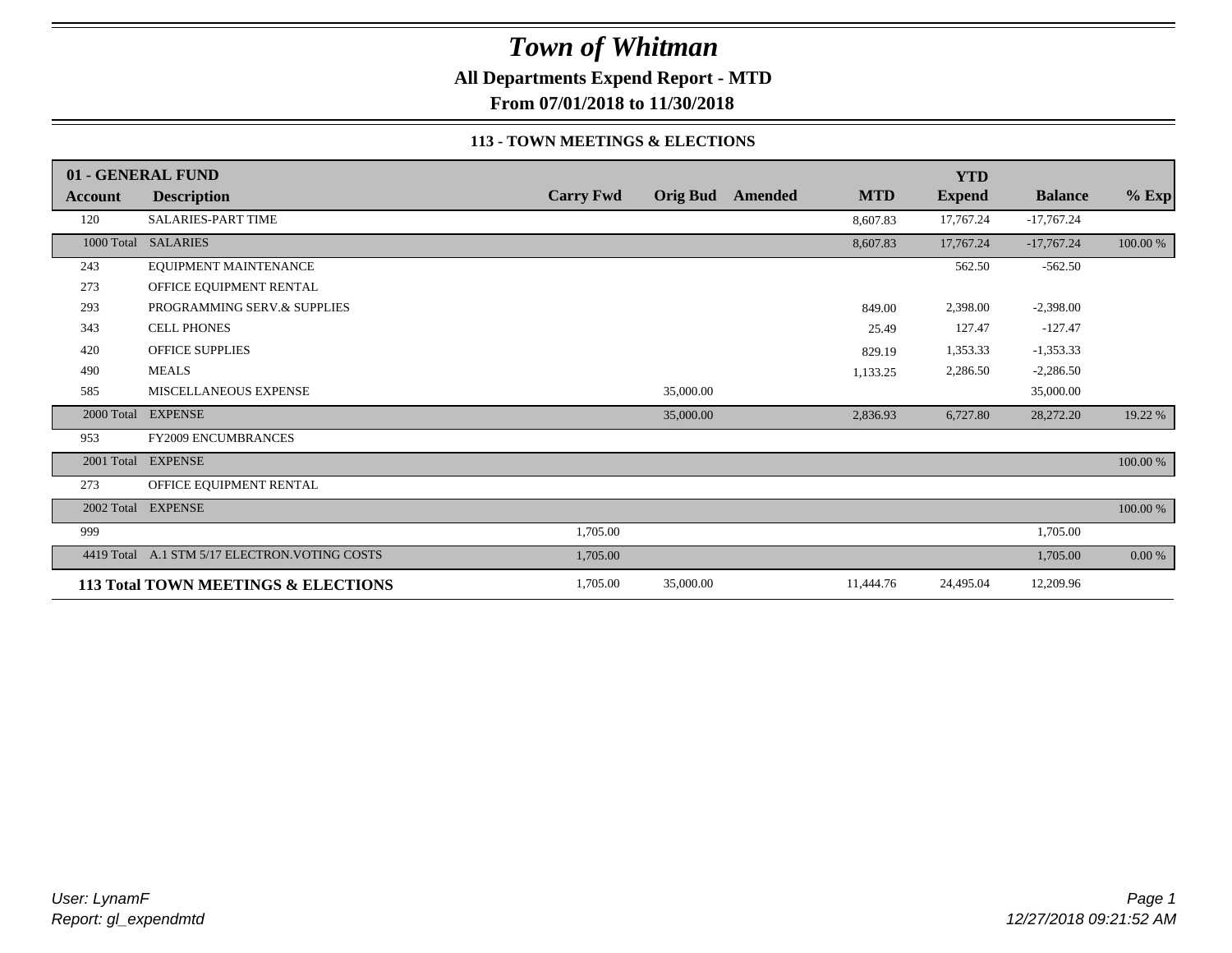## **All Departments Expend Report - MTD**

### **From 07/01/2018 to 11/30/2018**

### **114 - MODERATOR**

|         | 01 - GENERAL FUND          |                  |                  |            | <b>YTD</b>    |                |          |
|---------|----------------------------|------------------|------------------|------------|---------------|----------------|----------|
| Account | <b>Description</b>         | <b>Carry Fwd</b> | Orig Bud Amended | <b>MTD</b> | <b>Expend</b> | <b>Balance</b> | $%$ Exp  |
| 120     | <b>SALARIES-PART TIME</b>  |                  |                  |            |               |                |          |
|         | 1000 Total SALARIES        |                  |                  |            |               |                | 100.00 % |
|         | <b>114 Total MODERATOR</b> |                  |                  |            |               |                |          |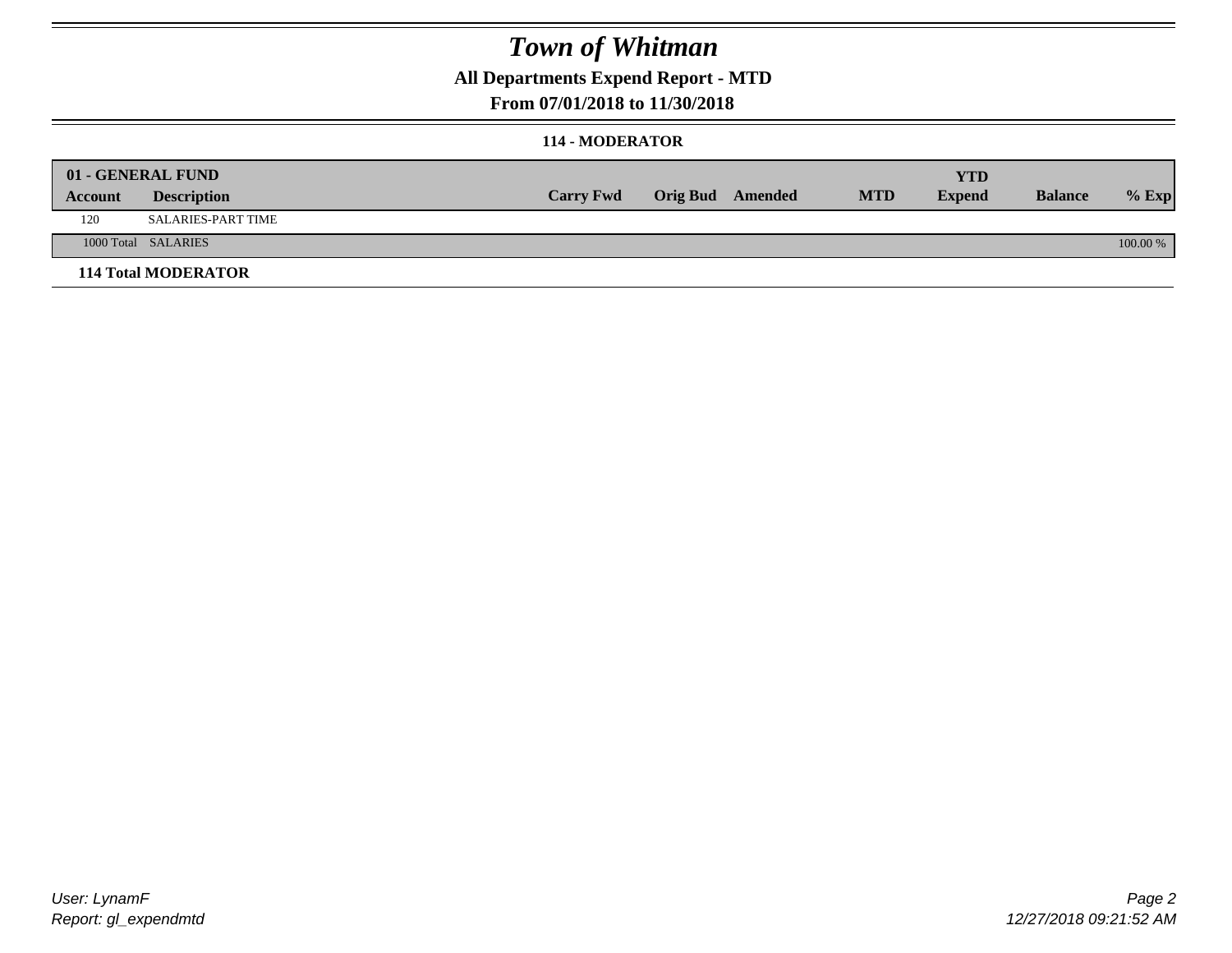## **All Departments Expend Report - MTD**

## **From 07/01/2018 to 11/30/2018**

#### **122 - SELECTMEN**

|                | 01 - GENERAL FUND            |                  |           |                         |            | <b>YTD</b>    |                |             |
|----------------|------------------------------|------------------|-----------|-------------------------|------------|---------------|----------------|-------------|
| <b>Account</b> | <b>Description</b>           | <b>Carry Fwd</b> |           | <b>Orig Bud</b> Amended | <b>MTD</b> | <b>Expend</b> | <b>Balance</b> | $%$ Exp     |
| 110            | SALARIES-BOARD MEMBERS       |                  |           |                         |            |               |                |             |
| 111            | SALARIES-ADMINSTRATIVE       |                  |           |                         |            |               |                |             |
|                | 1000 Total SALARIES          |                  |           |                         |            |               |                | $100.00~\%$ |
| 115            | <b>SECRETARIAL</b>           |                  | 47,100.00 |                         | 3,702.06   | 19,559.06     | 27,540.94      |             |
|                | 1001 Total SALARIES          |                  | 47,100.00 |                         | 3,702.06   | 19,559.06     | 27,540.94      | 41.52%      |
| 121            | <b>CLERICAL I</b>            |                  |           |                         |            |               |                |             |
| 123            | RECORDING SECRETARY          |                  | 1,681.00  |                         | 178.98     | 546.36        | 1,134.64       |             |
|                | 1003 Total SALARIES          |                  | 1,681.00  |                         | 178.98     | 546.36        | 1,134.64       | 32.50 %     |
| 211            | MUNICIPAL HEARINGS OFFICER   |                  | 2,500.00  |                         | 208.33     | 1,041.65      | 1,458.35       |             |
|                | 1004 Total SALARIES          |                  | 2,500.00  |                         | 208.33     | 1,041.65      | 1,458.35       | 41.66%      |
| 121            | <b>CLERICAL I</b>            |                  | 1,209.00  |                         |            |               | 1,209.00       |             |
|                | 1005 Total SALARIES          |                  | 1,209.00  |                         |            |               | 1,209.00       | $0.00~\%$   |
| 244            | OFFICE EQUIPMENT MAINTENANCE |                  |           |                         |            |               |                |             |
| 304            | <b>ADVERTISING</b>           |                  |           |                         |            | 184.25        | $-184.25$      |             |
| 340            | <b>TELEPHONE</b>             |                  |           |                         |            |               |                |             |
| 605            | <b>CONSULTING SERVICES</b>   |                  |           |                         |            |               |                |             |
| 420            | <b>OFFICE SUPPLIES</b>       |                  |           |                         | 66.98      | 167.28        | $-167.28$      |             |
| 585            | MISCELLANEOUS EXPENSE        |                  | 11,000.00 |                         | 150.00     | 334.43        | 10,665.57      |             |
| 710            | IN STATE TRAVEL              |                  |           |                         | 515.35     | 515.35        | $-515.35$      |             |
| 730            | <b>ASSOCIATION DUES</b>      |                  |           |                         |            | 3,340.05      | $-3,340.05$    |             |
| 731            | <b>MEETINGS</b>              |                  |           |                         | 425.70     | 1,368.70      | $-1,368.70$    |             |
| 870            | OFFICE EQUIPMENT             |                  |           |                         |            |               |                |             |
|                | 2000 Total EXPENSE           |                  | 11,000.00 |                         | 1,158.03   | 5,910.06      | 5,089.94       | 53.72 %     |
| 304            | <b>ADVERTISING</b>           |                  |           |                         |            |               |                |             |
|                | 2001 Total EXPENSE           |                  |           |                         |            |               |                | $100.00~\%$ |
| 306            | <b>BOOKBINDING</b>           |                  |           |                         |            |               |                |             |
| 946            | FY2010 ENCUMBRANCES          |                  |           |                         |            |               |                |             |
|                | 2002 Total EXPENSE           |                  |           |                         |            |               |                | 100.00 %    |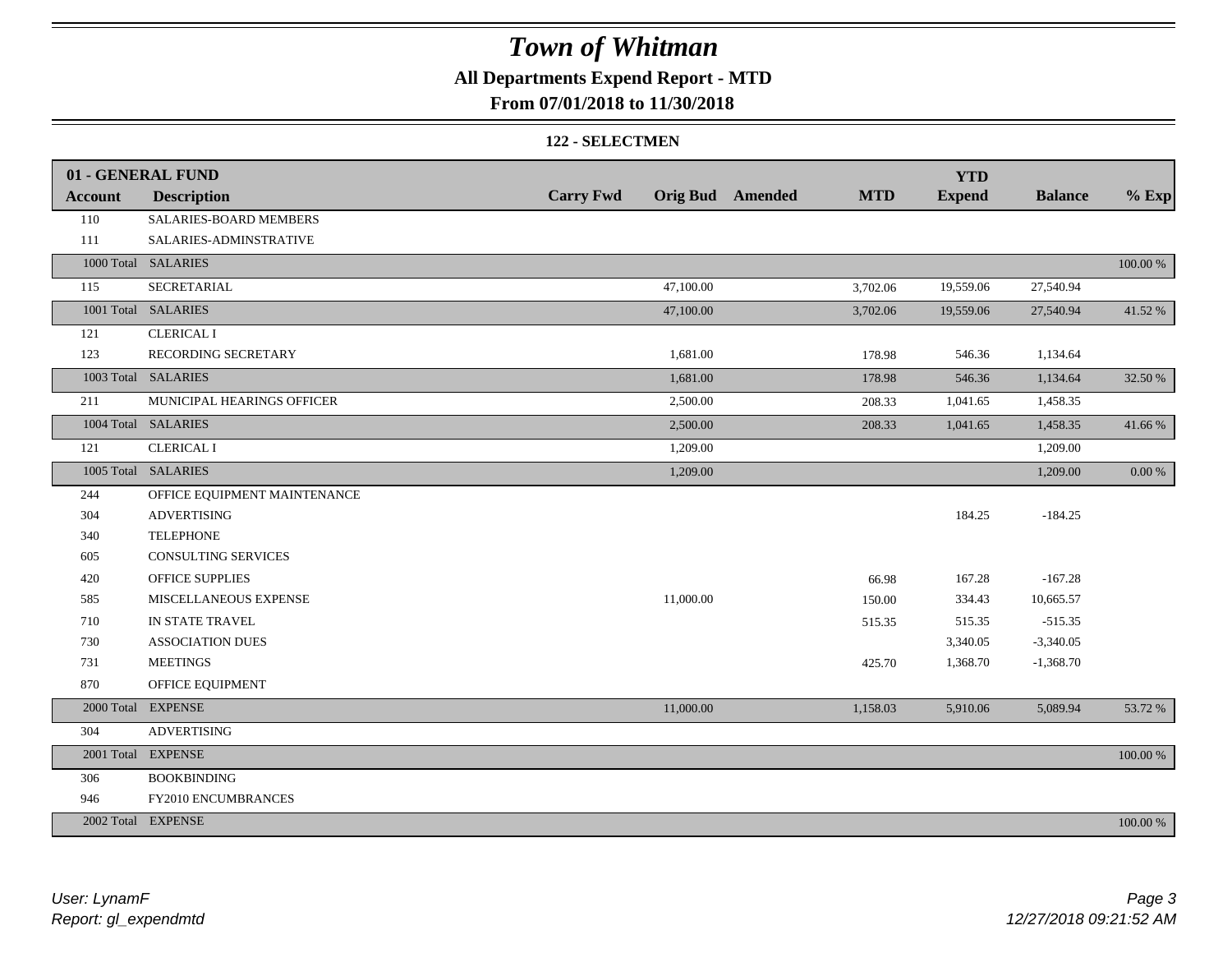## **All Departments Expend Report - MTD**

## **From 07/01/2018 to 11/30/2018**

#### **122 - SELECTMEN**

|         | 01 - GENERAL FUND                                   |                  |                         |            | <b>YTD</b>    |                |             |
|---------|-----------------------------------------------------|------------------|-------------------------|------------|---------------|----------------|-------------|
| Account | <b>Description</b>                                  | <b>Carry Fwd</b> | <b>Orig Bud</b> Amended | <b>MTD</b> | <b>Expend</b> | <b>Balance</b> | $%$ Exp     |
| 711     | EDUC.EXP.-SELECTMEN'S OFFICE                        |                  |                         |            |               |                |             |
|         | 2003 Total EXPENSE                                  |                  |                         |            |               |                | 100.00 %    |
| 713     | SICK LEAVE BUY-BACK-ALL DEPTS                       |                  | 11,000.00               |            |               | 11,000.00      |             |
| 714     | SICK LEAVE BUY BACK -NON UNION                      |                  |                         |            |               |                |             |
| 715     | LONGEVITY-TOWN HALL & NON-UNIO                      |                  | 6,675.00                | 500.00     | 2,950.00      | 3,725.00       |             |
| 716     | ASST.DEPT.HEADS - STIPEND                           |                  | 2,500.00                |            | 2,500.00      |                |             |
| 712     | EDUCATION EXPENSE - ALL DEPTS                       |                  | 10,000.00               | 330.00     | 1,385.73      | 8,614.27       |             |
| 949     | FY2014 ENCUMBRANCES                                 |                  |                         |            |               |                |             |
|         | 2004 Total EXPENSE                                  |                  | 30,175.00               | 830.00     | 6,835.73      | 23,339.27      | 22.65 %     |
| 940     | FY2016 ENCUMBRANCES                                 |                  |                         |            |               |                |             |
| 945     | FY2013 ENCUMBRANCES                                 |                  |                         |            |               |                |             |
| 948     | <b>FY07 ENCUMBRANCES</b>                            |                  |                         |            |               |                |             |
|         | 2006 Total EXPENSE                                  |                  |                         |            |               |                | 100.00 %    |
| 999     |                                                     |                  |                         |            |               |                |             |
|         | 4403 Total A.14STM.5/16 DEMOLISH 215 SO.AVE.        |                  |                         |            |               |                | 100.00 %    |
| 999     |                                                     |                  |                         |            |               |                |             |
|         | 4409 Total A.7 STM 1/12/15 DEMOLISH 36 EAST AVENUE  |                  |                         |            |               |                | 100.00 %    |
| 123     | RECORDING SECRETARY                                 |                  |                         |            |               |                |             |
|         | 4424 Total ESTABLISH PETTY CASH - TOWN CLERK        |                  |                         |            |               |                | 100.00 %    |
| 999     |                                                     |                  |                         |            |               |                |             |
|         | 4434 Total ART19 ATM5/18 LEASE/PCH 2016 FORD INTER  |                  |                         |            |               |                | 100.00 %    |
| 999     |                                                     |                  |                         |            |               |                |             |
|         | 4454 Total S1ATM5/18SECURITYIMPDUVALSCHOOL          |                  |                         |            |               |                | $100.00~\%$ |
| 999     |                                                     | 20,000.00        |                         |            |               | 20,000.00      |             |
|         | 4549 Total A.22 ATM 5/16 cons.fees-solar ener.proj. | 20,000.00        |                         |            |               | 20,000.00      | 0.00 %      |
|         | <b>122 Total SELECTMEN</b>                          | 20,000.00        | 93,665.00               | 6,077.40   | 33,892.86     | 79,772.14      |             |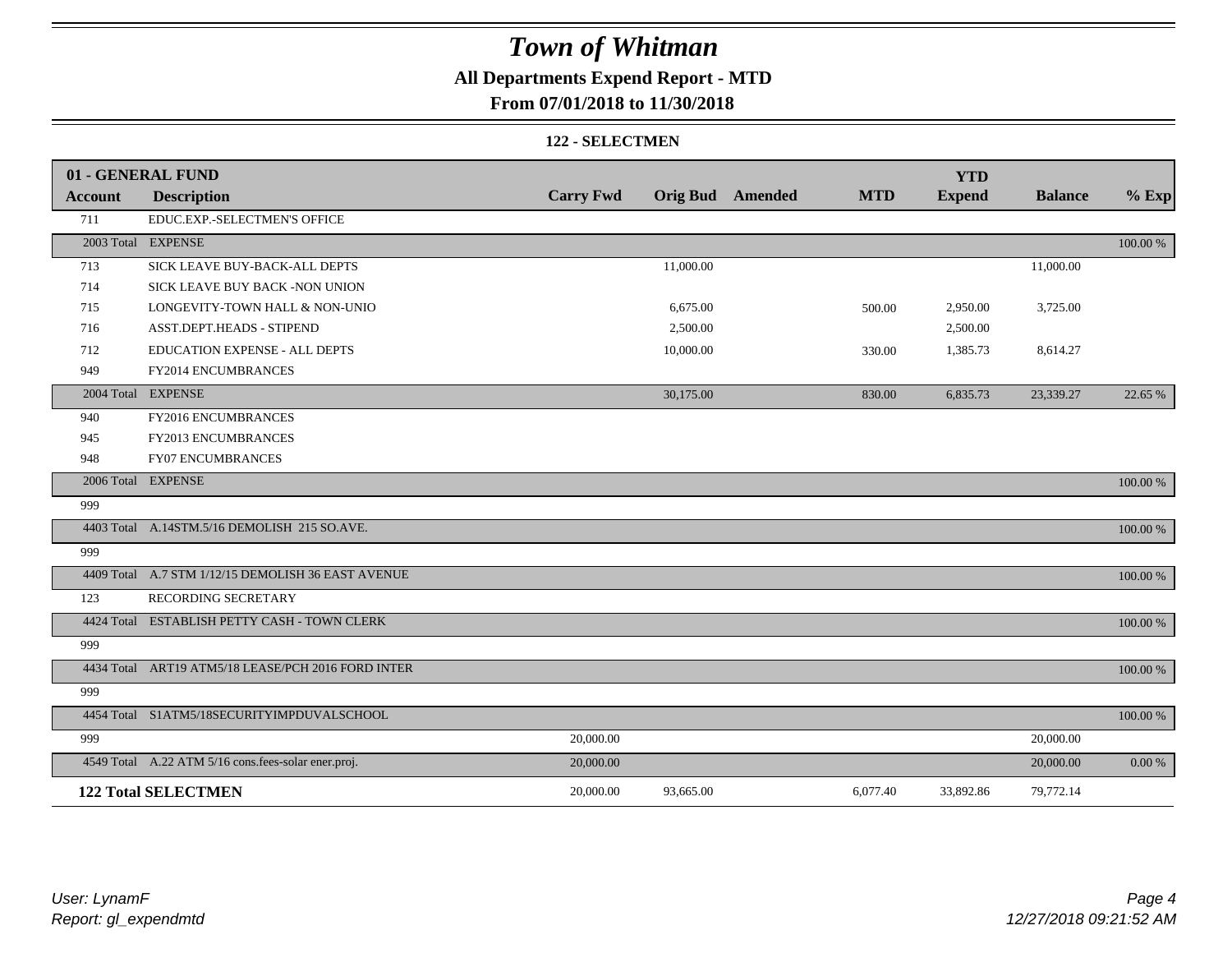**All Departments Expend Report - MTD**

**From 07/01/2018 to 11/30/2018**

### **123 - TOWN ADMINISTRATOR**

|                | 01 - GENERAL FUND                                   |                  |                 |         |            | <b>YTD</b>    |                |             |
|----------------|-----------------------------------------------------|------------------|-----------------|---------|------------|---------------|----------------|-------------|
| <b>Account</b> | <b>Description</b>                                  | <b>Carry Fwd</b> | <b>Orig Bud</b> | Amended | <b>MTD</b> | <b>Expend</b> | <b>Balance</b> | $%$ Exp     |
| 111            | SALARIES-ADMINSTRATIVE                              |                  | 126,900.00      |         | 9,761.52   | 51,247.98     | 75,652.02      |             |
|                | 1000 Total SALARIES                                 |                  | 126,900.00      |         | 9,761.52   | 51,247.98     | 75,652.02      | 40.38 %     |
| 133            | <b>ASSISTANT</b>                                    |                  | 87,800.00       |         | 6,753.84   | 35,457.66     | 52,342.34      |             |
|                | 1001 Total SALARIES                                 |                  | 87,800.00       |         | 6,753.84   | 35,457.66     | 52,342.34      | 40.38 %     |
| 420            | OFFICE SUPPLIES                                     |                  |                 |         |            |               |                |             |
| 585            | MISCELLANEOUS EXPENSE                               |                  |                 |         |            |               |                |             |
| 710            | IN STATE TRAVEL                                     |                  |                 |         |            |               |                |             |
| 730            | <b>ASSOCIATION DUES</b>                             |                  |                 |         |            |               |                |             |
| 731            | <b>MEETINGS</b>                                     |                  |                 |         |            |               |                |             |
|                | 2000 Total EXPENSE                                  |                  |                 |         |            |               |                | 100.00 %    |
| 945            | FY2013 ENCUMBRANCES                                 |                  |                 |         |            |               |                |             |
|                | 2001 Total EXPENSE                                  |                  |                 |         |            |               |                | 100.00 %    |
| 999            |                                                     |                  |                 |         |            |               |                |             |
|                | 4404 Total Res.Fnd. Board up Park Ave. School       |                  |                 |         |            |               |                | 100.00 %    |
| 999            |                                                     |                  |                 |         |            |               |                |             |
|                | 4405 Total RES.FND.TR-UPDATE STDY DPW BARN/GAR.     |                  |                 |         |            |               |                | $100.00~\%$ |
| 999            |                                                     | 9,707.50         |                 |         |            |               | 9,707.50       |             |
|                | 4406 Total A.37ATM5/17MAINTAIN T.T/FORECL.PROPERTIE | 9,707.50         |                 |         |            |               | 9,707.50       | $0.00\ \%$  |
| 999            |                                                     |                  | 6,200.00        |         |            |               | 6,200.00       |             |
|                | 4407 Total PILOT PMT.TO ROCKLAND                    |                  | 6,200.00        |         |            |               | 6,200.00       | $0.00~\%$   |
| 999            |                                                     | 10,000.00        |                 |         |            |               | 10,000.00      |             |
|                | 4408 Total A.26ATM5/14SFTY.&COND.ASSESS.TN.BLDGS.   | 10,000.00        |                 |         |            |               | 10,000.00      | 0.00 %      |
| 999            |                                                     |                  |                 |         |            |               |                |             |
|                | 4414 Total ART2 ATM5/18 WHITMAN COUNSELING          |                  |                 |         |            |               |                | 100.00 %    |
| 999            |                                                     | 196.35           |                 |         |            |               | 196.35         |             |
|                | 4575 Total A35ATM5/17INSTL.CARD ACCESS TN.BLDGS     | 196.35           |                 |         |            |               | 196.35         | $0.00~\%$   |
| 999            |                                                     |                  | 11,000.00       |         |            |               | 11,000.00      |             |
|                | 5620 Total A.26 ATM5/18 CODIFY/DIGITIZE BYLAWS      |                  | 11,000.00       |         |            |               | 11,000.00      | $0.00~\%$   |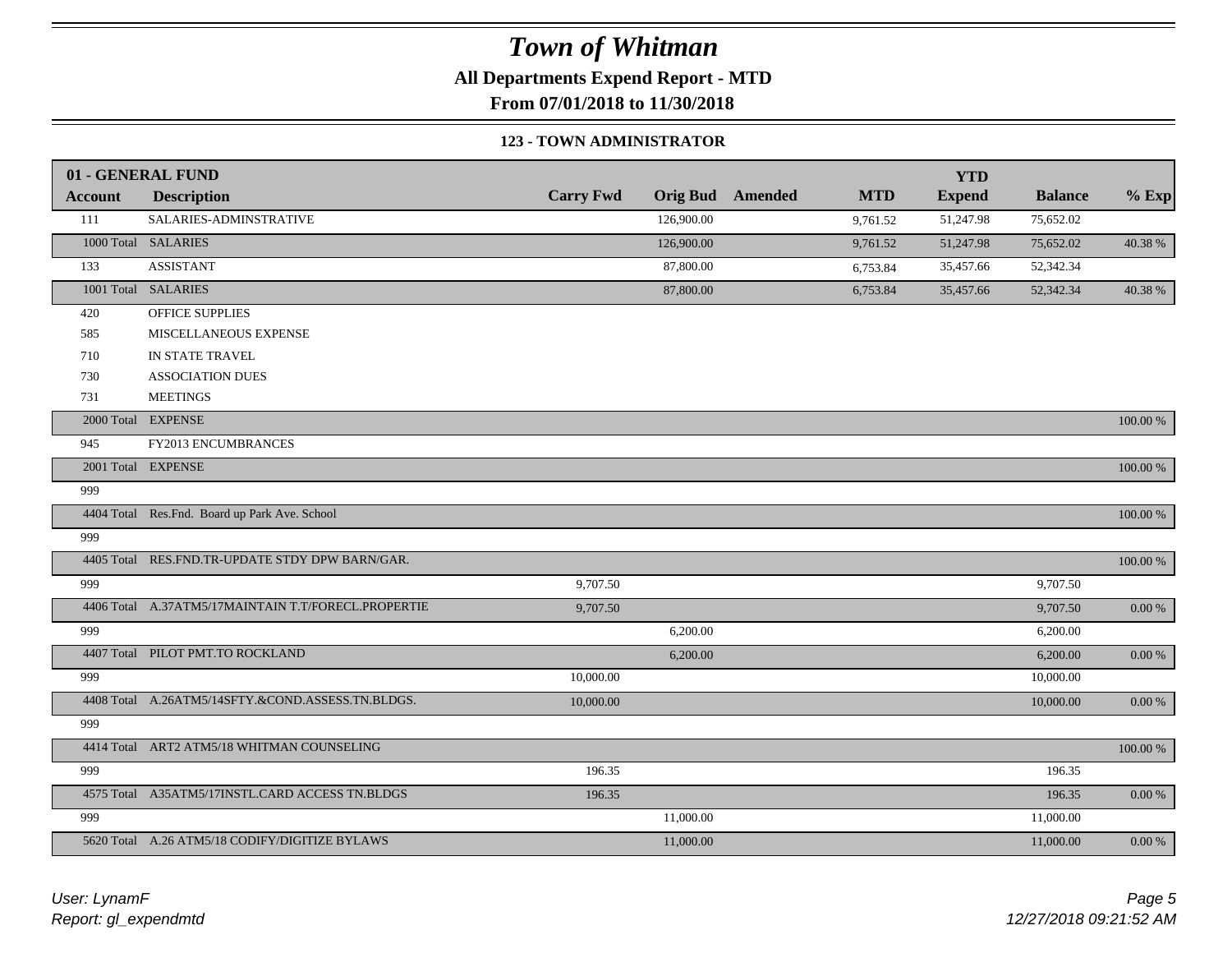**All Departments Expend Report - MTD**

**From 07/01/2018 to 11/30/2018**

### **123 - TOWN ADMINISTRATOR**

|         | 01 - GENERAL FUND                   |                  |                            |            | <b>YTD</b>    |                |         |
|---------|-------------------------------------|------------------|----------------------------|------------|---------------|----------------|---------|
| Account | <b>Description</b>                  | <b>Carry Fwd</b> | Orig Bud<br><b>Amended</b> | <b>MTD</b> | <b>Expend</b> | <b>Balance</b> | $%$ Exp |
|         | <b>123 Total TOWN ADMINISTRATOR</b> | 19.903.85        | 231,900.00                 | 16.515.36  | 86,705.64     | 165,098.21     |         |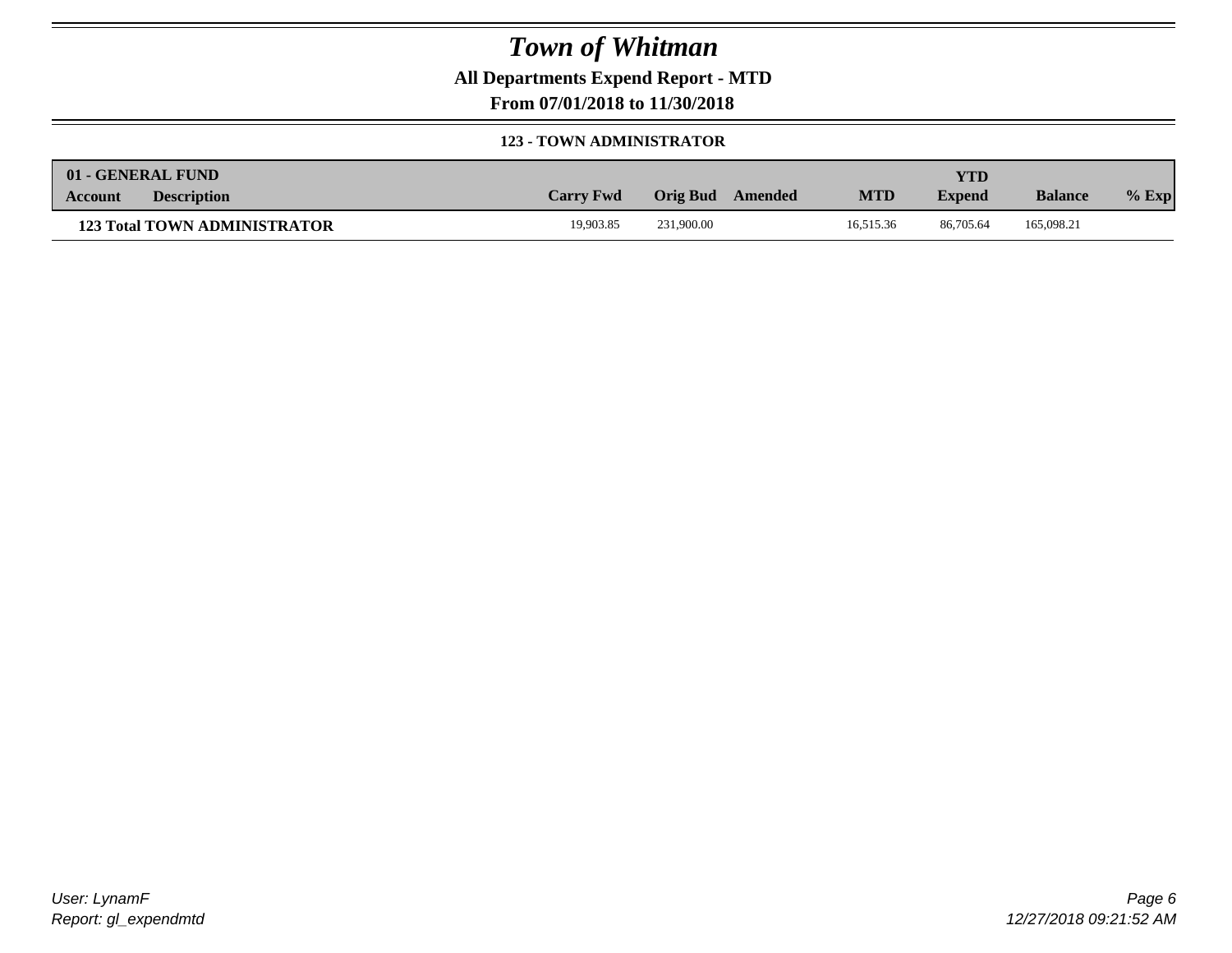**All Departments Expend Report - MTD**

## **From 07/01/2018 to 11/30/2018**

#### **129 - BUSINESS MANAGER**

|            | 01 - GENERAL FUND                 |                  |                 |         |            | <b>YTD</b>    |                |          |
|------------|-----------------------------------|------------------|-----------------|---------|------------|---------------|----------------|----------|
| Account    | <b>Description</b>                | <b>Carry Fwd</b> | <b>Orig Bud</b> | Amended | <b>MTD</b> | <b>Expend</b> | <b>Balance</b> | $%$ Exp  |
| 111        | SALARIES-ADMINSTRATIVE            |                  |                 |         |            |               |                |          |
|            | 1000 Total SALARIES               |                  |                 |         |            |               |                | 100.00 % |
| 420        | OFFICE SUPPLIES                   |                  |                 |         |            |               |                |          |
| 585        | MISCELLANEOUS EXPENSE             |                  |                 |         |            |               |                |          |
| 710        | IN STATE TRAVEL                   |                  |                 |         |            |               |                |          |
| 730        | <b>ASSOCIATION DUES</b>           |                  |                 |         |            |               |                |          |
| 731        | <b>MEETINGS</b>                   |                  |                 |         |            |               |                |          |
| 2000 Total | <b>EXPENSE</b>                    |                  |                 |         |            |               |                | 100.00 % |
| 304        | <b>ADVERTISING</b>                |                  |                 |         |            |               |                |          |
| 2001 Total | <b>EXPENSE</b>                    |                  |                 |         |            |               |                | 100.00 % |
| 593        | <b>RECRUITING EXPENSE</b>         |                  |                 |         |            |               |                |          |
|            | 2002 Total EXPENSE                |                  |                 |         |            |               |                | 100.00 % |
| 948        | <b>FY07 ENCUMBRANCES</b>          |                  |                 |         |            |               |                |          |
|            | 2003 Total EXPENSE                |                  |                 |         |            |               |                | 100.00 % |
|            | <b>129 Total BUSINESS MANAGER</b> |                  |                 |         |            |               |                |          |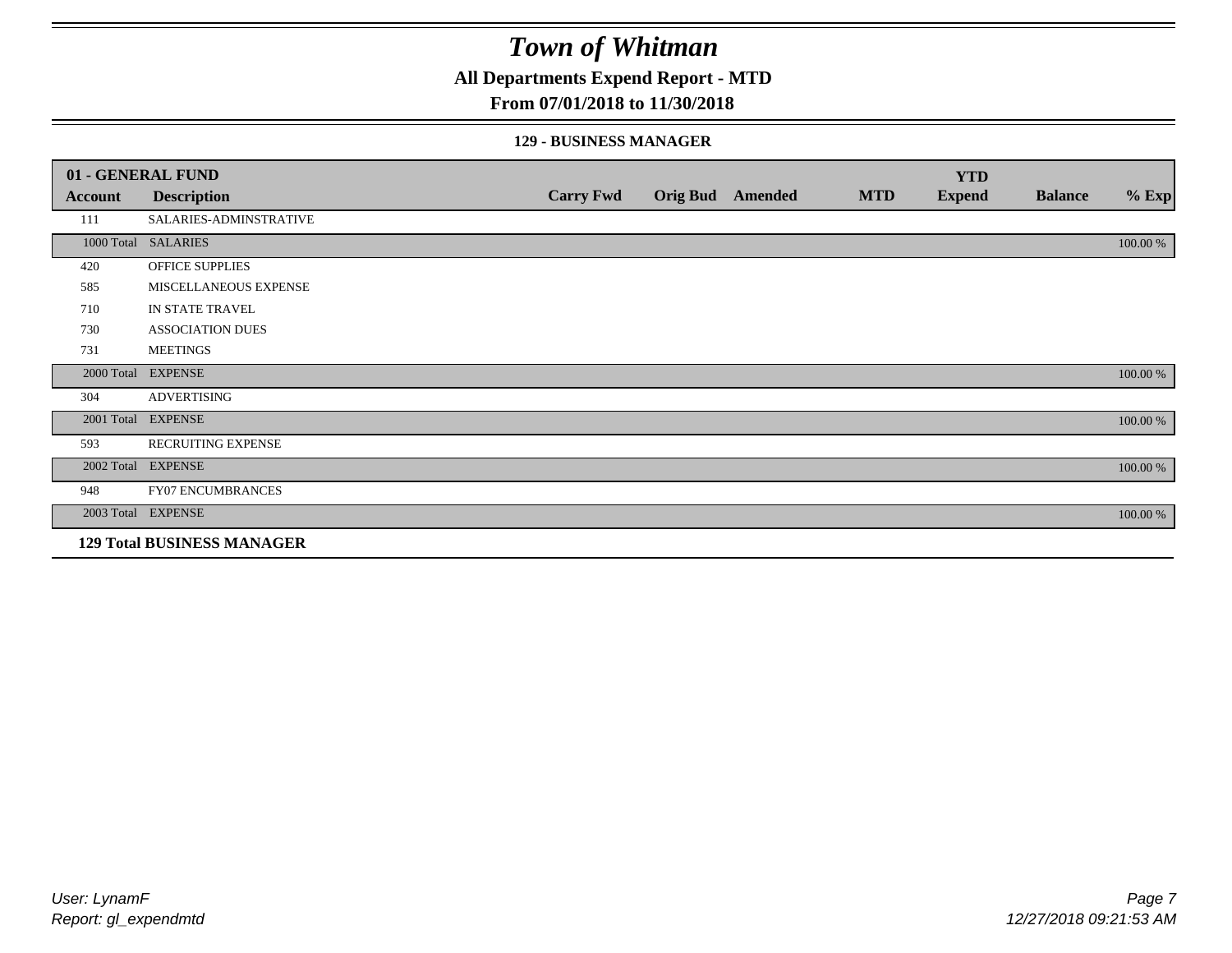**All Departments Expend Report - MTD**

**From 07/01/2018 to 11/30/2018**

### **131 - FINANCE COMMITTEE**

|            | 01 - GENERAL FUND                  |                  |                 |         |            | <b>YTD</b>    |                |          |
|------------|------------------------------------|------------------|-----------------|---------|------------|---------------|----------------|----------|
| Account    | <b>Description</b>                 | <b>Carry Fwd</b> | <b>Orig Bud</b> | Amended | <b>MTD</b> | <b>Expend</b> | <b>Balance</b> | $%$ Exp  |
| 116        | <b>CLERICAL</b>                    |                  | 3,447.00        |         | 144.64     | 307.36        | 3,139.64       |          |
| 1000 Total | <b>SALARIES</b>                    |                  | 3,447.00        |         | 144.64     | 307.36        | 3,139.64       | 8.91 %   |
| 949        | FY2014 ENCUMBRANCES                |                  |                 |         |            |               |                |          |
|            | 1001 Total SALARIES                |                  |                 |         |            |               |                | 100.00 % |
| 420        | <b>OFFICE SUPPLIES</b>             |                  |                 |         |            |               |                |          |
| 585        | MISCELLANEOUS EXPENSE              |                  | 695.00          |         |            |               | 695.00         |          |
| 730        | <b>ASSOCIATION DUES</b>            |                  |                 |         |            | 210.00        | $-210.00$      |          |
| 731        | <b>MEETINGS</b>                    |                  |                 |         |            |               |                |          |
| 2000 Total | <b>EXPENSE</b>                     |                  | 695.00          |         |            | 210.00        | 485.00         | 30.21 %  |
|            | <b>131 Total FINANCE COMMITTEE</b> |                  | 4,142.00        |         | 144.64     | 517.36        | 3,624.64       |          |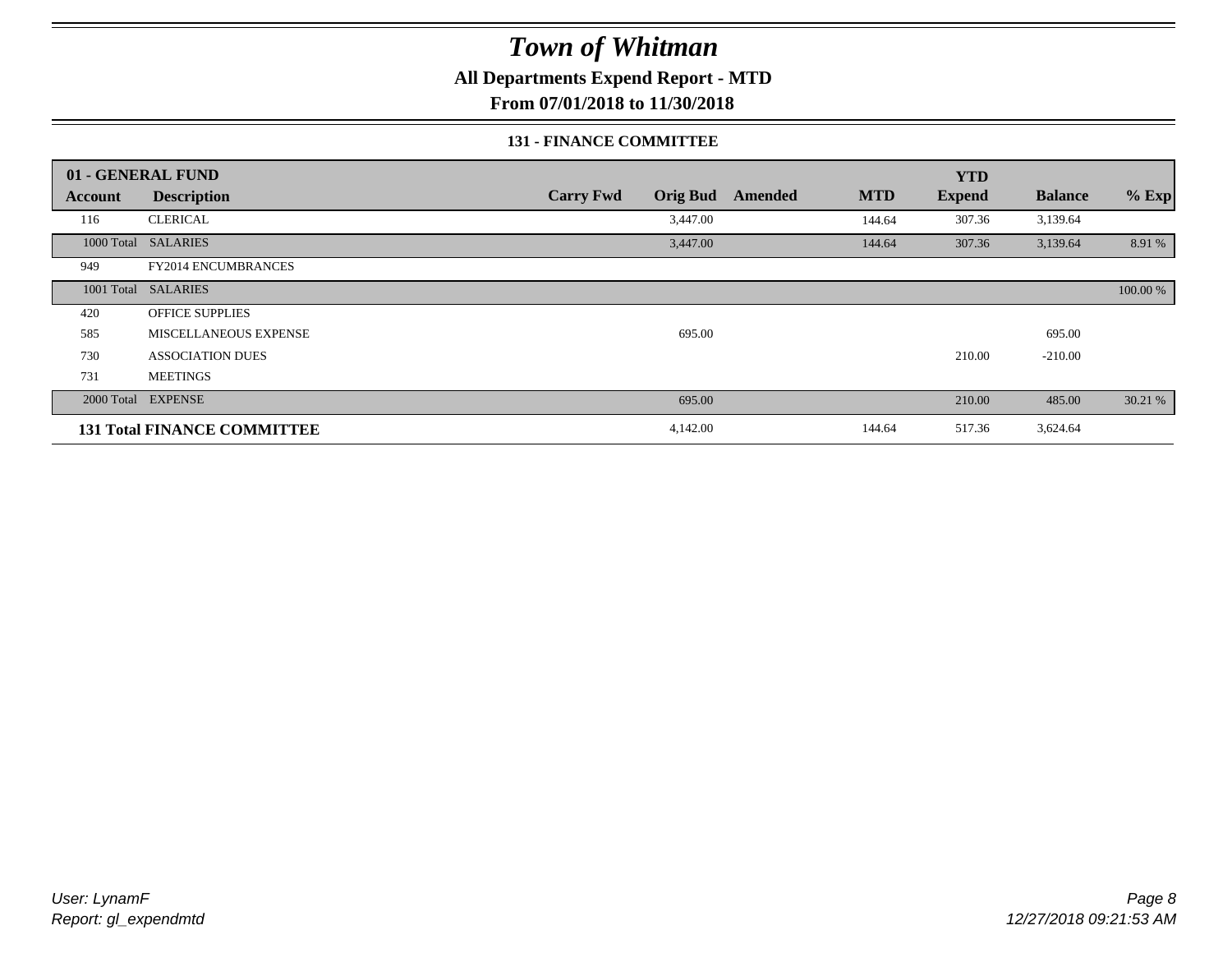## **All Departments Expend Report - MTD**

**From 07/01/2018 to 11/30/2018**

#### **132 - RESERVE FUND**

| 01 - GENERAL FUND                    |                  |                 |             |            | <b>YTD</b>    |                |          |
|--------------------------------------|------------------|-----------------|-------------|------------|---------------|----------------|----------|
| <b>Description</b><br><b>Account</b> | <b>Carry Fwd</b> | <b>Orig Bud</b> | Amended     | <b>MTD</b> | <b>Expend</b> | <b>Balance</b> | $%$ Exp  |
| 999                                  |                  | 50,000.00       | $-1,800.00$ |            |               | 48,200.00      |          |
| 4301 Total RESERVE FUND TRANSFERS    |                  | 50,000.00       | $-1,800.00$ |            |               | 48,200,00      | $0.00\%$ |
| <b>132 Total RESERVE FUND</b>        |                  | 50,000.00       | $-1,800.00$ |            |               | 48,200.00      |          |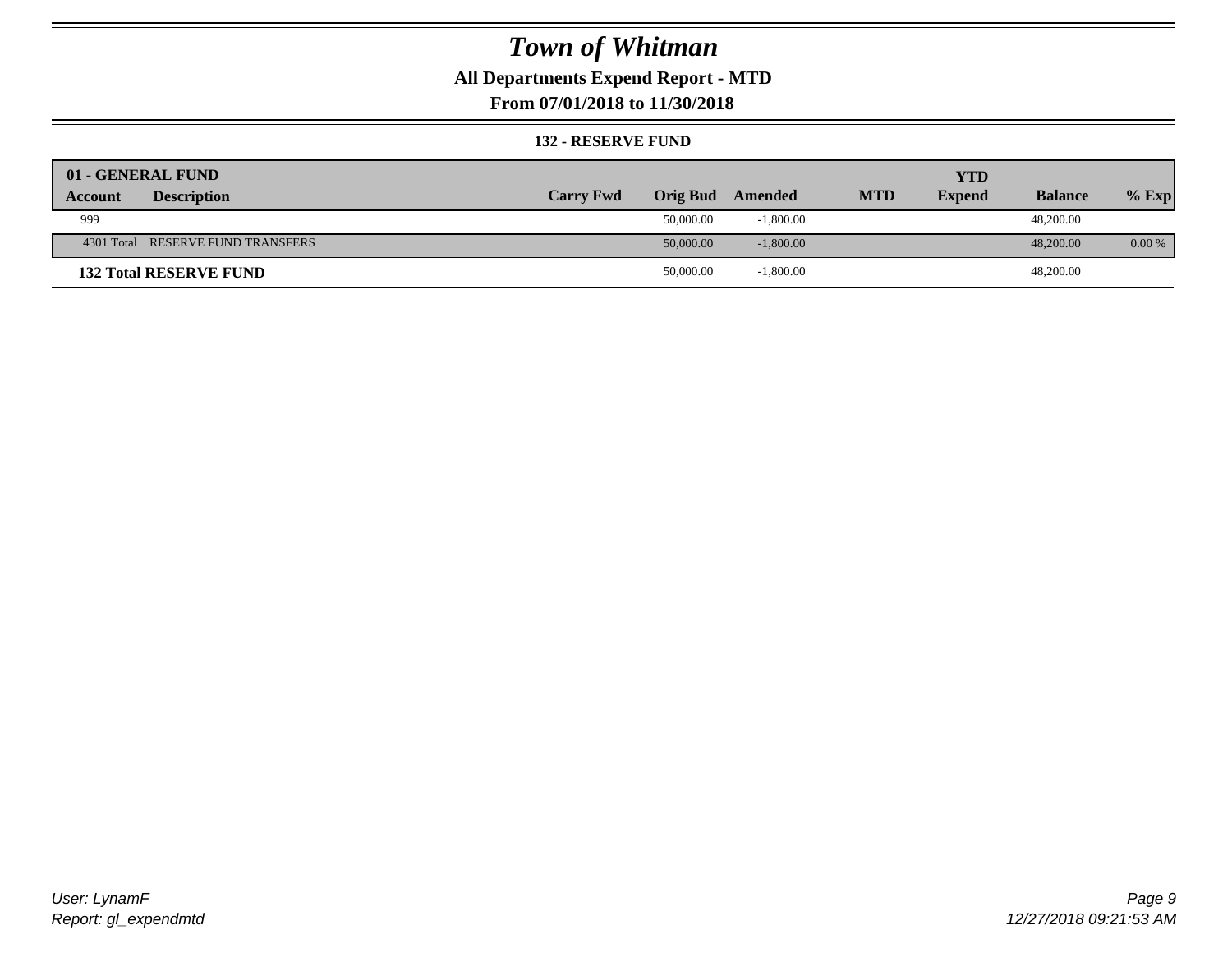## **All Departments Expend Report - MTD**

**From 07/01/2018 to 11/30/2018**

### **135 - ACCOUNTANT**

|         | 01 - GENERAL FUND            |                                     |                       | <b>YTD</b>    |                |          |
|---------|------------------------------|-------------------------------------|-----------------------|---------------|----------------|----------|
| Account | <b>Description</b>           | <b>Carry Fwd</b><br><b>Orig Bud</b> | <b>MTD</b><br>Amended | <b>Expend</b> | <b>Balance</b> | $%$ Exp  |
| 112     | <b>SALARIES</b>              | 67,450.00                           | 5,188.48              | 25,886.33     | 41,563.67      |          |
| 146     | SALARIES-LONGEVITY           |                                     |                       |               |                |          |
|         | 1000 Total SALARIES          | 67,450.00                           | 5,188.48              | 25,886.33     | 41,563.67      | 38.37 %  |
| 121     | <b>CLERICAL I</b>            |                                     |                       |               |                |          |
|         | 1001 Total SALARIES          |                                     |                       |               |                | 100.00 % |
| 116     | <b>CLERICAL</b>              | 41,220.00                           | 3,146.36              | 16,622.09     | 24,597.91      |          |
|         | 1002 Total SALARIES          | 41,220.00                           | 3,146.36              | 16,622.09     | 24,597.91      | 40.32 %  |
| 130     | <b>SALARIES-OVERTIME</b>     |                                     |                       |               |                |          |
|         | 1004 Total SALARIES          |                                     |                       |               |                | 100.00 % |
| 143     | SALARIES-COLLEGE INCENTIVE   |                                     |                       |               |                |          |
| 186     | <b>CERTIFICATION STIPEND</b> | 1,000.00                            |                       |               | 1,000.00       |          |
|         | 1005 Total SALARIES          | 1,000.00                            |                       |               | 1,000.00       | 0.00 %   |
| 244     | OFFICE EQUIPMENT MAINTENANCE |                                     |                       |               |                |          |
| 304     | <b>ADVERTISING</b>           |                                     |                       |               |                |          |
| 340     | <b>TELEPHONE</b>             |                                     |                       |               |                |          |
| 420     | <b>OFFICE SUPPLIES</b>       |                                     | 82.46                 | 122.29        | $-122.29$      |          |
| 585     | MISCELLANEOUS EXPENSE        | 1,100.00                            | 143.89                | 143.89        | 956.11         |          |
| 710     | IN STATE TRAVEL              |                                     |                       |               |                |          |
| 730     | <b>ASSOCIATION DUES</b>      |                                     |                       | 95.00         | $-95.00$       |          |
| 731     | <b>MEETINGS</b>              |                                     |                       |               |                |          |
| 870     | OFFICE EQUIPMENT             |                                     |                       |               |                |          |
|         | 2000 Total EXPENSE           | 1,100.00                            | 226.35                | 361.18        | 738.82         | 32.83 %  |
|         | <b>135 Total ACCOUNTANT</b>  | 110,770.00                          | 8,561.19              | 42,869.60     | 67,900.40      |          |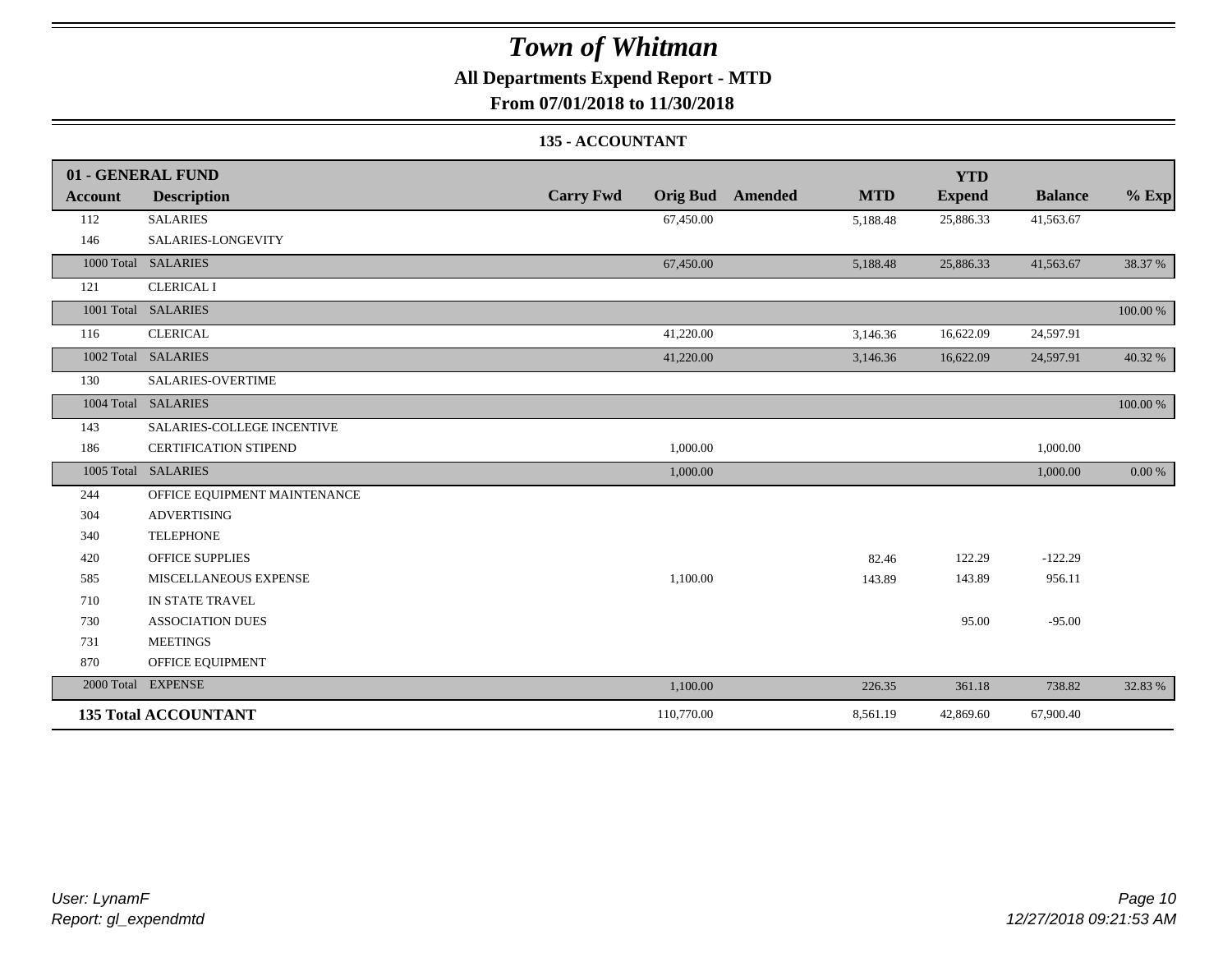**All Departments Expend Report - MTD**

**From 07/01/2018 to 11/30/2018**

### **136 - AUDIT MUNICIPAL ACCOUNTS**

|            | 01 - GENERAL FUND                         |                  |                 |         |            | <b>YTD</b>    |                |             |
|------------|-------------------------------------------|------------------|-----------------|---------|------------|---------------|----------------|-------------|
| Account    | <b>Description</b>                        | <b>Carry Fwd</b> | <b>Orig Bud</b> | Amended | <b>MTD</b> | <b>Expend</b> | <b>Balance</b> | $%$ Exp     |
| 252        | <b>SERVICES</b>                           |                  | 45,000.00       |         | 15,000.00  | 27,000.00     | 18,000.00      |             |
| 2000 Total | <b>EXPENSE</b>                            |                  | 45,000.00       |         | 15,000.00  | 27,000.00     | 18,000.00      | 60.00 %     |
| 938        | FY 2018 ENCUMBRANCES                      | 5,000.00         |                 |         |            |               | 5,000.00       |             |
| 939        | <b>FY2015 ENCUMBRANCES</b>                |                  |                 |         |            |               |                |             |
| 940        | FY2016 ENCUMBRANCES                       |                  |                 |         |            |               |                |             |
| 945        | <b>FY2013 ENCUMBRANCES</b>                |                  |                 |         |            |               |                |             |
| 948        | <b>FY07 ENCUMBRANCES</b>                  |                  |                 |         |            |               |                |             |
| 949        | <b>FY2014 ENCUMBRANCES</b>                |                  |                 |         |            |               |                |             |
| 953        | FY2009 ENCUMBRANCES                       |                  |                 |         |            |               |                |             |
| 958        | <b>FY2005 ENCUMBRANCES</b>                |                  |                 |         |            |               |                |             |
| 959        | <b>FY2006 ENCUMBRANCES</b>                |                  |                 |         |            |               |                |             |
|            | 2001 Total EXPENSE                        | 5,000.00         |                 |         |            |               | 5,000.00       | 0.00 %      |
| 999        |                                           |                  |                 |         |            |               |                |             |
|            | 4421 Total A.39ATM5/02GASB34FIX.ASSET SYS |                  |                 |         |            |               |                | 100.00 %    |
| 999        |                                           |                  |                 |         |            |               |                |             |
|            | 4552 Total A.11 STM 5/05 GASB34 FIX.ASSET |                  |                 |         |            |               |                | $100.00~\%$ |
|            | <b>136 Total AUDIT MUNICIPAL ACCOUNTS</b> | 5,000.00         | 45,000.00       |         | 15,000.00  | 27,000.00     | 23,000.00      |             |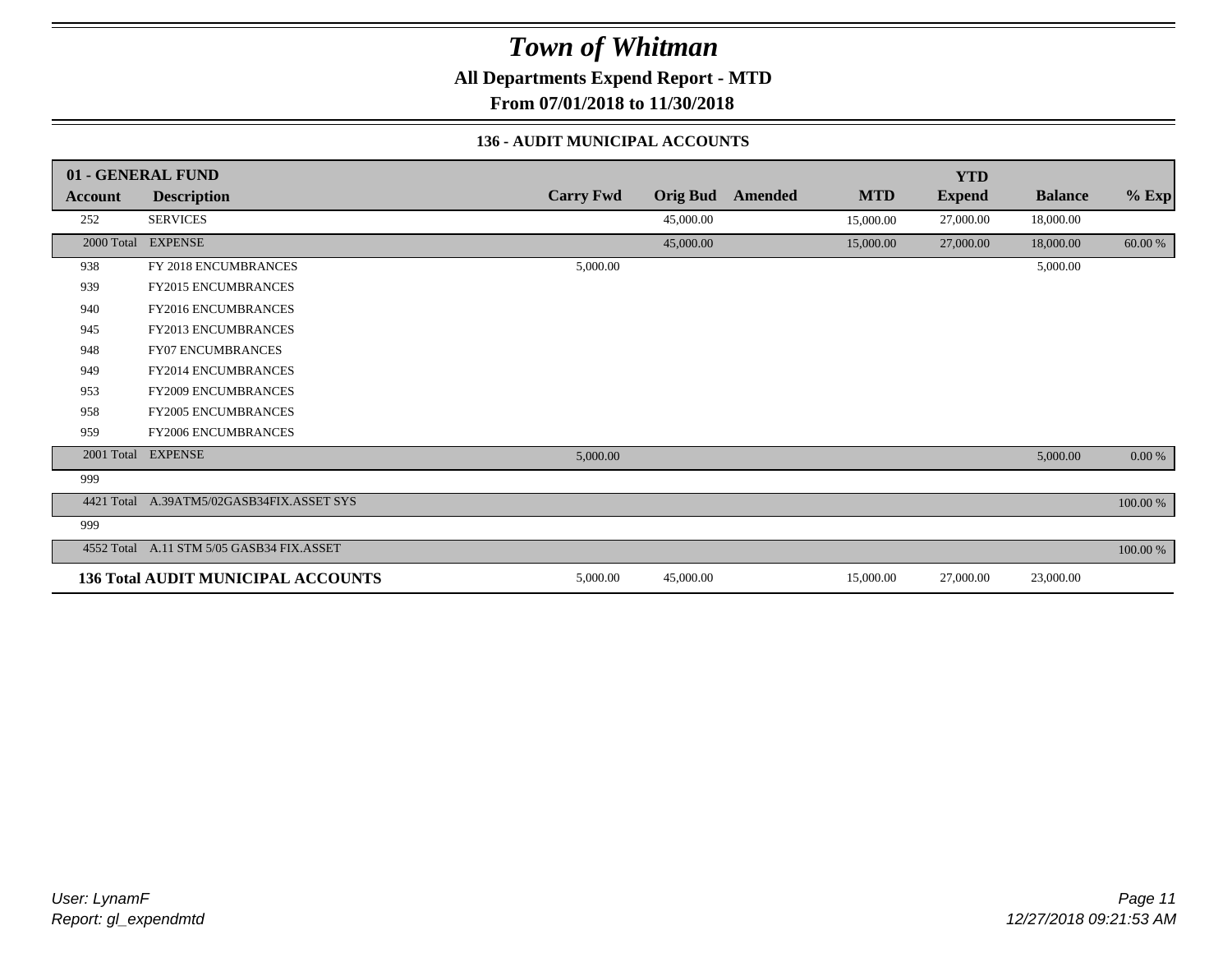**All Departments Expend Report - MTD**

**From 07/01/2018 to 11/30/2018**

#### **137 - CAPITAL IMPROV.ADVISORY COMM.**

|         | 01 - GENERAL FUND                       |                                     |         |            | <b>YTD</b>    |                |          |
|---------|-----------------------------------------|-------------------------------------|---------|------------|---------------|----------------|----------|
| Account | <b>Description</b>                      | <b>Orig Bud</b><br><b>Carry Fwd</b> | Amended | <b>MTD</b> | <b>Expend</b> | <b>Balance</b> | $%$ Exp  |
| 123     | <b>RECORDING SECRETARY</b>              | 1,500.00                            |         |            |               | 1,500.00       |          |
| 959     | <b>FY2006 ENCUMBRANCES</b>              |                                     |         |            |               |                |          |
|         | 1001 Total SALARIES                     | 1,500.00                            |         |            |               | 1,500.00       | 0.00 %   |
| 585     | MISCELLANEOUS EXPENSE                   | 200.00                              |         |            |               | 200.00         |          |
|         | 2000 Total EXPENSE                      | 200.00                              |         |            |               | 200.00         | 0.00 %   |
| 940     | <b>FY2016 ENCUMBRANCES</b>              |                                     |         |            |               |                |          |
|         | 2001 Total EXPENSE                      |                                     |         |            |               |                | 100.00 % |
|         | 137 Total CAPITAL IMPROV.ADVISORY COMM. | 1,700.00                            |         |            |               | 1,700.00       |          |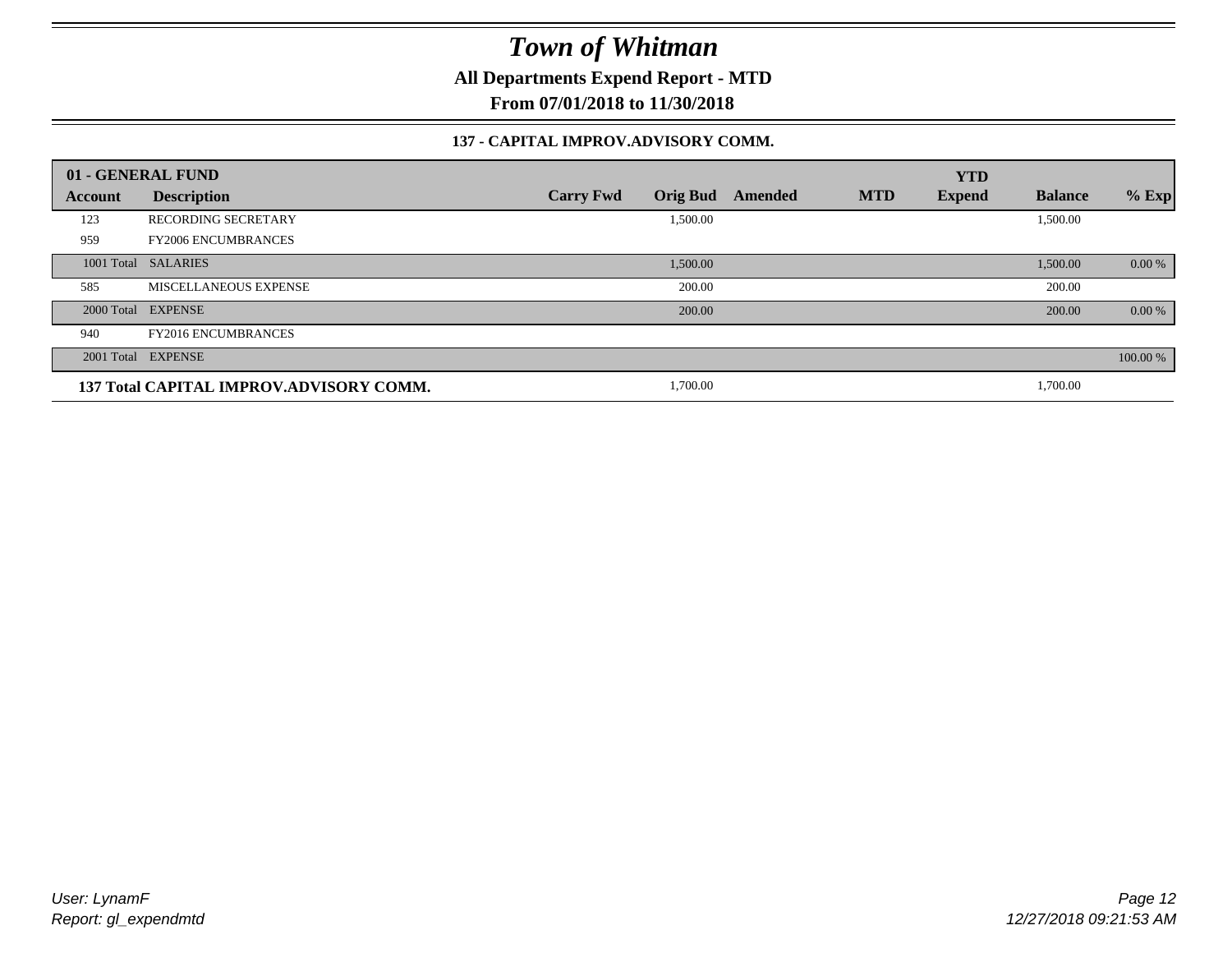**All Departments Expend Report - MTD**

**From 07/01/2018 to 11/30/2018**

#### **138 - BY-LAW STUDY COMMITTEE**

|         | 01 - GENERAL FUND                                   |                  |        |                  |            | <b>YTD</b>    |                |          |
|---------|-----------------------------------------------------|------------------|--------|------------------|------------|---------------|----------------|----------|
| Account | <b>Description</b>                                  | <b>Carry Fwd</b> |        | Orig Bud Amended | <b>MTD</b> | <b>Expend</b> | <b>Balance</b> | $%$ Exp  |
| 585     | MISCELLANEOUS EXPENSE                               |                  | 800.00 |                  |            |               | 800.00         |          |
|         | 2000 Total EXPENSE                                  |                  | 800.00 |                  |            |               | 800.00         | $0.00\%$ |
| 999     |                                                     |                  |        |                  |            |               |                |          |
|         | 4516 Total ART24 ATM5/18 PCH 100 REMOTE DESKTOP USE |                  |        |                  |            |               |                | 100.00 % |
|         | <b>138 Total BY-LAW STUDY COMMITTEE</b>             |                  | 800.00 |                  |            |               | 800.00         |          |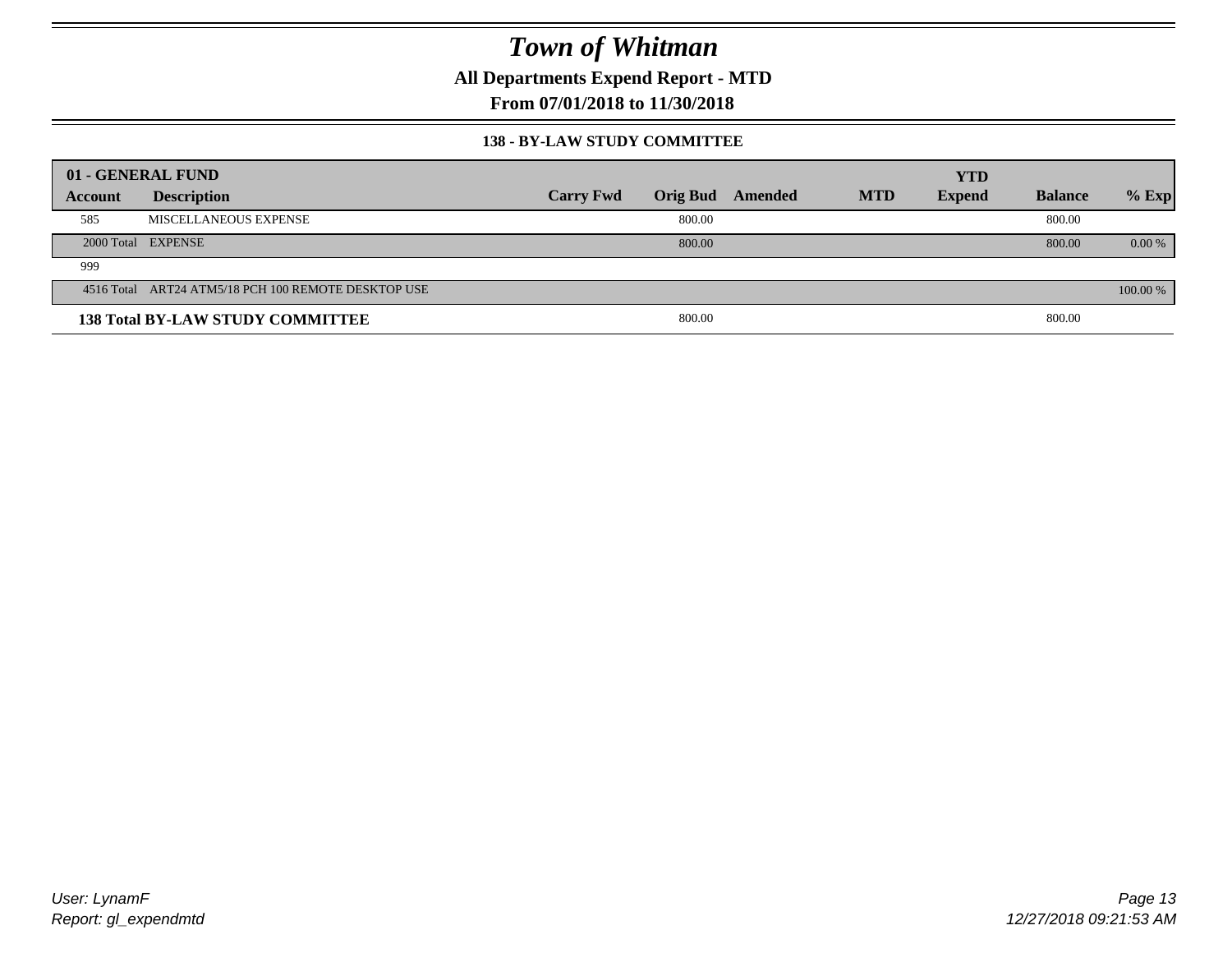## **All Departments Expend Report - MTD**

## **From 07/01/2018 to 11/30/2018**

#### **141 - ASSESSORS**

|                | 01 - GENERAL FUND            |                  |                                       | <b>YTD</b>    |                |          |
|----------------|------------------------------|------------------|---------------------------------------|---------------|----------------|----------|
| <b>Account</b> | <b>Description</b>           | <b>Carry Fwd</b> | <b>MTD</b><br><b>Orig Bud</b> Amended | <b>Expend</b> | <b>Balance</b> | $%$ Exp  |
| 110            | SALARIES-BOARD MEMBERS       |                  |                                       |               |                |          |
|                | 1000 Total SALARIES          |                  |                                       |               |                | 100.00 % |
| 112            | <b>SALARIES</b>              | 67,450.00        | 5,188.48                              | 27,239.52     | 40,210.48      |          |
| 146            | SALARIES-LONGEVITY           |                  |                                       |               |                |          |
|                | 1001 Total SALARIES          | 67,450.00        | 5,188.48                              | 27,239.52     | 40,210.48      | 40.38%   |
| 116            | <b>CLERICAL</b>              | 42,453.00        | 3,227.92                              | 16,956.00     | 25,497.00      |          |
|                | 1002 Total SALARIES          | 42,453.00        | 3,227.92                              | 16,956.00     | 25,497.00      | 39.94 %  |
| 121            | <b>CLERICAL I</b>            | 38,854.00        | 2,988.76                              | 15,571.99     | 23,282.01      |          |
|                | 1003 Total SALARIES          | 38,854.00        | 2,988.76                              | 15,571.99     | 23,282.01      | 40.07%   |
| 123            | RECORDING SECRETARY          |                  |                                       |               |                |          |
| 126            | <b>CLERICAL II</b>           |                  |                                       |               |                |          |
|                | 1004 Total SALARIES          |                  |                                       |               |                | 100.00 % |
| 123            | RECORDING SECRETARY          |                  |                                       |               |                |          |
|                | 1005 Total SALARIES          |                  |                                       |               |                | 100.00 % |
| 186            | CERTIFICATION STIPEND        | 1,000.00         |                                       | 1,000.00      |                |          |
|                | 1006 Total SALARIES          | 1,000.00         |                                       | 1,000.00      |                | 100.00 % |
| 244            | OFFICE EQUIPMENT MAINTENANCE |                  |                                       |               |                |          |
| 306            | <b>BOOKBINDING</b>           |                  |                                       |               |                |          |
| 311            | <b>COMPUTER SERVICES</b>     |                  |                                       |               |                |          |
| 313            | <b>DEEDS &amp; PROBATE</b>   |                  |                                       | 8.00          | $-8.00$        |          |
| 340            | <b>TELEPHONE</b>             |                  |                                       |               |                |          |
| 420            | OFFICE SUPPLIES              |                  |                                       | 150.35        | $-150.35$      |          |
| 585            | MISCELLANEOUS EXPENSE        | 4,500.00         | 7.98                                  | 31.92         | 4,468.08       |          |
| 710            | IN STATE TRAVEL              |                  | 37.54                                 | 37.54         | $-37.54$       |          |
| 730            | <b>ASSOCIATION DUES</b>      |                  |                                       | 450.00        | $-450.00$      |          |
| 731            | <b>MEETINGS</b>              |                  | 35.00                                 | 125.00        | $-125.00$      |          |
|                | 2000 Total EXPENSE           | 4,500.00         | 80.52                                 | 802.81        | 3,697.19       | 17.84 %  |
| 312            | <b>REVALUATION</b>           | 24,700.00        | 3,705.00                              | 19,760.00     | 4,940.00       |          |
|                | 2001 Total EXPENSE           | 24,700.00        | 3,705.00                              | 19,760.00     | 4,940.00       | 80.00 %  |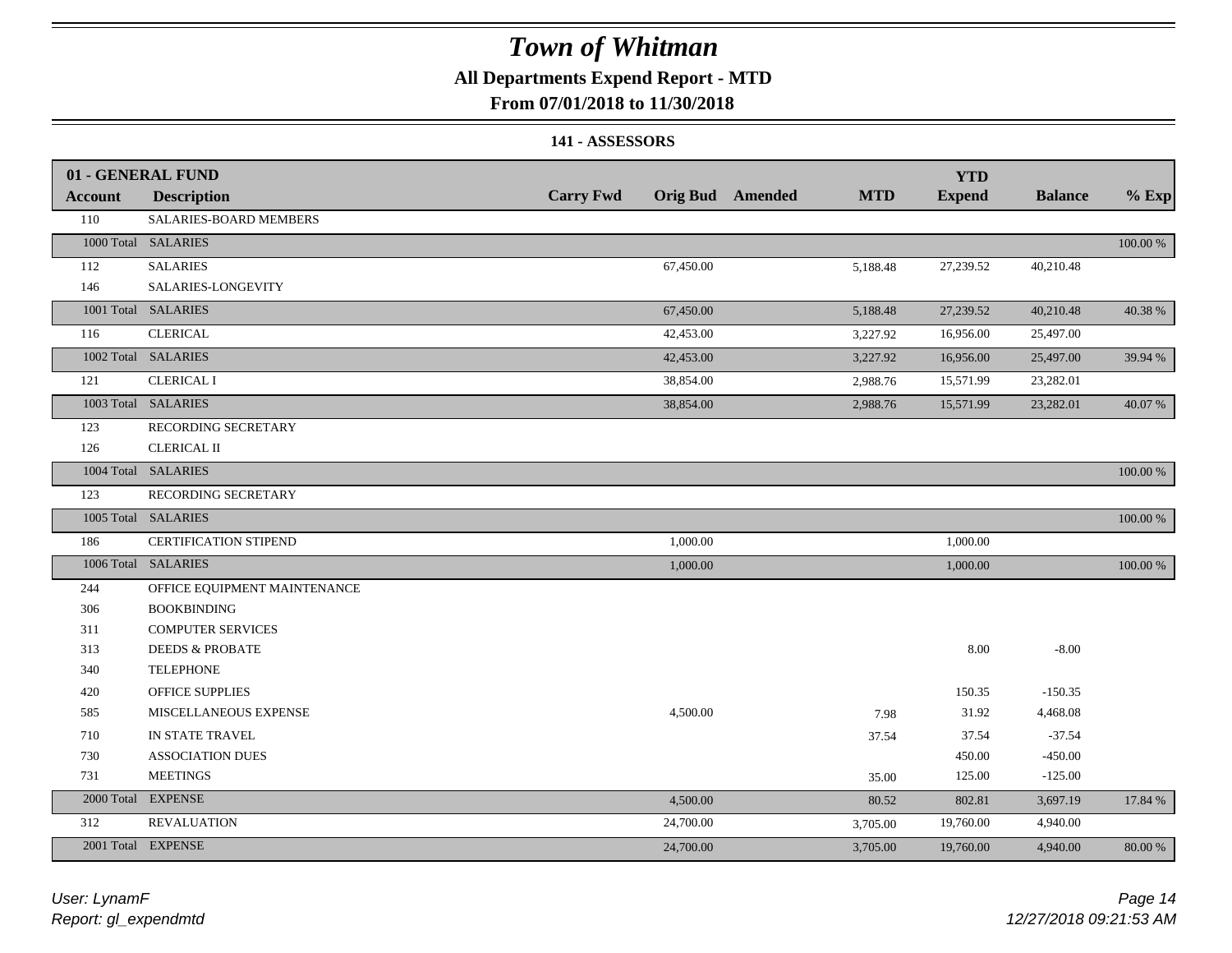## **All Departments Expend Report - MTD**

## **From 07/01/2018 to 11/30/2018**

#### **141 - ASSESSORS**

|         | 01 - GENERAL FUND                                  |                  |                 |         |            | <b>YTD</b>    |                |          |
|---------|----------------------------------------------------|------------------|-----------------|---------|------------|---------------|----------------|----------|
| Account | <b>Description</b>                                 | <b>Carry Fwd</b> | <b>Orig Bud</b> | Amended | <b>MTD</b> | <b>Expend</b> | <b>Balance</b> | $%$ Exp  |
| 939     | <b>FY2015 ENCUMBRANCES</b>                         |                  |                 |         |            |               |                |          |
| 943     | <b>FY2012 ENCUMBRANCES</b>                         |                  |                 |         |            |               |                |          |
| 946     | <b>FY2010 ENCUMBRANCES</b>                         |                  |                 |         |            |               |                |          |
| 949     | <b>FY2014 ENCUMBRANCES</b>                         |                  |                 |         |            |               |                |          |
|         | 2002 Total EXPENSE                                 |                  |                 |         |            |               |                | 100.00 % |
| 999     |                                                    |                  |                 |         |            |               |                |          |
|         | 4410 Total A.15 ATM 5/16 PUR.COPIER-ASSESSORS OFF. |                  |                 |         |            |               |                | 100.00 % |
|         | 141 Total ASSESSORS                                |                  | 178,957.00      |         | 15,190.68  | 81,330.32     | 97,626.68      |          |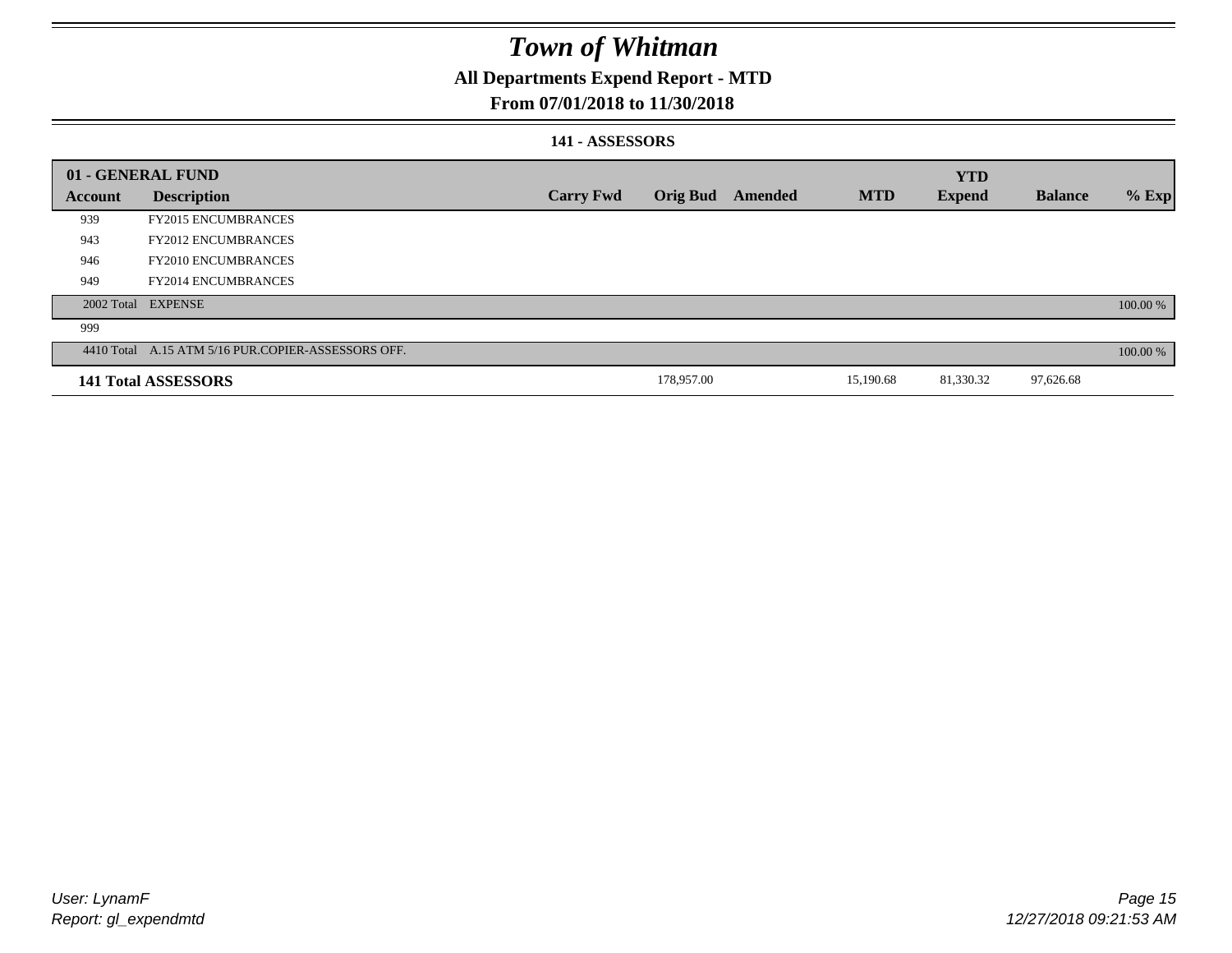## **All Departments Expend Report - MTD**

**From 07/01/2018 to 11/30/2018**

#### **145 - TREASURER**

|                | 01 - GENERAL FUND            |                  |           |                         |            | <b>YTD</b>    |                |           |
|----------------|------------------------------|------------------|-----------|-------------------------|------------|---------------|----------------|-----------|
| <b>Account</b> | <b>Description</b>           | <b>Carry Fwd</b> |           | <b>Orig Bud</b> Amended | <b>MTD</b> | <b>Expend</b> | <b>Balance</b> | $%$ Exp   |
| 112            | <b>SALARIES</b>              |                  | 90,492.00 |                         | 6,960.92   | 36,544.83     | 53,947.17      |           |
| 146            | SALARIES-LONGEVITY           |                  |           |                         |            |               |                |           |
|                | 1000 Total SALARIES          |                  | 90,492.00 |                         | 6,960.92   | 36,544.83     | 53,947.17      | 40.38 %   |
| 116            | <b>CLERICAL</b>              |                  | 37,537.00 |                         | 2,901.60   | 14,962.46     | 22,574.54      |           |
|                | 1001 Total SALARIES          |                  | 37,537.00 |                         | 2,901.60   | 14,962.46     | 22,574.54      | 39.86 %   |
| 121            | <b>CLERICAL I</b>            |                  | 32,306.00 |                         | 2,415.60   | 12,663.60     | 19,642.40      |           |
|                | 1002 Total SALARIES          |                  | 32,306.00 |                         | 2,415.60   | 12,663.60     | 19,642.40      | 39.19 %   |
| 126            | <b>CLERICAL II</b>           |                  | 41,236.00 |                         | 3,172.00   | 16,512.70     | 24,723.30      |           |
|                | 1003 Total SALARIES          |                  | 41,236.00 |                         | 3,172.00   | 16,512.70     | 24,723.30      | 40.04 %   |
| 139            | <b>CERTIFICATION STIPEND</b> |                  | 2,000.00  |                         |            | 2,000.00      |                |           |
|                | 1004 Total SALARIES          |                  | 2,000.00  |                         |            | 2,000.00      |                | 100.00 %  |
| 244            | OFFICE EQUIPMENT MAINTENANCE |                  |           |                         |            |               |                |           |
| 310            | NOTE CERTIFICATION           |                  |           |                         |            |               |                |           |
| 311            | <b>COMPUTER SERVICES</b>     |                  |           |                         | 545.85     | 1,679.57      | $-1,679.57$    |           |
| 340            | <b>TELEPHONE</b>             |                  |           |                         |            |               |                |           |
| 343            | <b>CELL PHONES</b>           |                  |           |                         | 50.99      | 254.95        | $-254.95$      |           |
| 420            | OFFICE SUPPLIES              |                  |           |                         |            | 934.64        | $-934.64$      |           |
| 585            | MISCELLANEOUS EXPENSE        |                  | 19,200.00 |                         | 364.38     | 549.04        | 18,650.96      |           |
| 710            | IN STATE TRAVEL              |                  |           |                         |            |               |                |           |
| 730            | <b>ASSOCIATION DUES</b>      |                  |           |                         |            | 75.00         | $-75.00$       |           |
| 731            | <b>MEETINGS</b>              |                  |           |                         |            |               |                |           |
| 741            | <b>SURETY BONDS</b>          |                  |           |                         |            |               |                |           |
| 870            | OFFICE EQUIPMENT             |                  |           |                         |            |               |                |           |
|                | 2000 Total EXPENSE           |                  | 19,200.00 |                         | 961.22     | 3,493.20      | 15,706.80      | 18.19 %   |
| 308            | <b>BANK CHARGES</b>          |                  | 500.00    |                         |            |               | 500.00         |           |
| 953            | FY2009 ENCUMBRANCES          |                  |           |                         |            |               |                |           |
|                | 2001 Total EXPENSE           |                  | 500.00    |                         |            |               | 500.00         | $0.00~\%$ |
| 946            | FY2010 ENCUMBRANCES          |                  |           |                         |            |               |                |           |
| 959            | FY2006 ENCUMBRANCES          |                  |           |                         |            |               |                |           |
|                | 2002 Total EXPENSE           |                  |           |                         |            |               |                | 100.00 %  |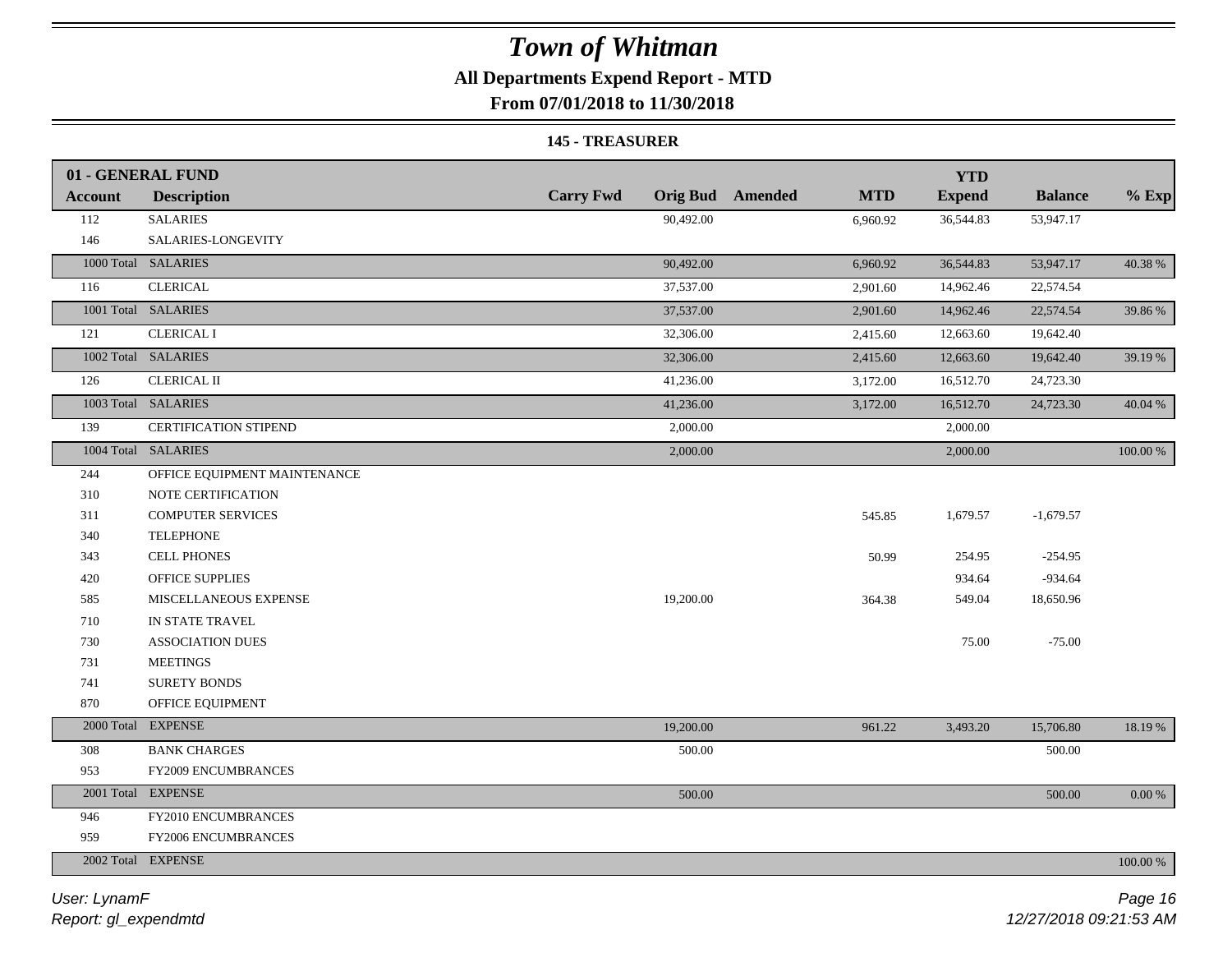## **All Departments Expend Report - MTD**

### **From 07/01/2018 to 11/30/2018**

#### **145 - TREASURER**

|         | 01 - GENERAL FUND                          |                  |            |                         |            | <b>YTD</b>    |                |          |
|---------|--------------------------------------------|------------------|------------|-------------------------|------------|---------------|----------------|----------|
| Account | <b>Description</b>                         | <b>Carry Fwd</b> |            | <b>Orig Bud</b> Amended | <b>MTD</b> | <b>Expend</b> | <b>Balance</b> | $%$ Exp  |
| 744     | PENALTY & INTEREST ON PR TAXES             |                  |            |                         |            |               |                |          |
|         | 2003 Total EXPENSE                         |                  |            |                         |            |               |                | 100.00 % |
| 999     |                                            |                  |            |                         |            |               |                |          |
|         | 4572 Total A13ATM5/17 GASB45 ACTUARY SERV. |                  |            |                         |            |               |                | 100.00 % |
|         | <b>145 Total TREASURER</b>                 |                  | 223,271.00 |                         | 16,411.34  | 86,176.79     | 137,094.21     |          |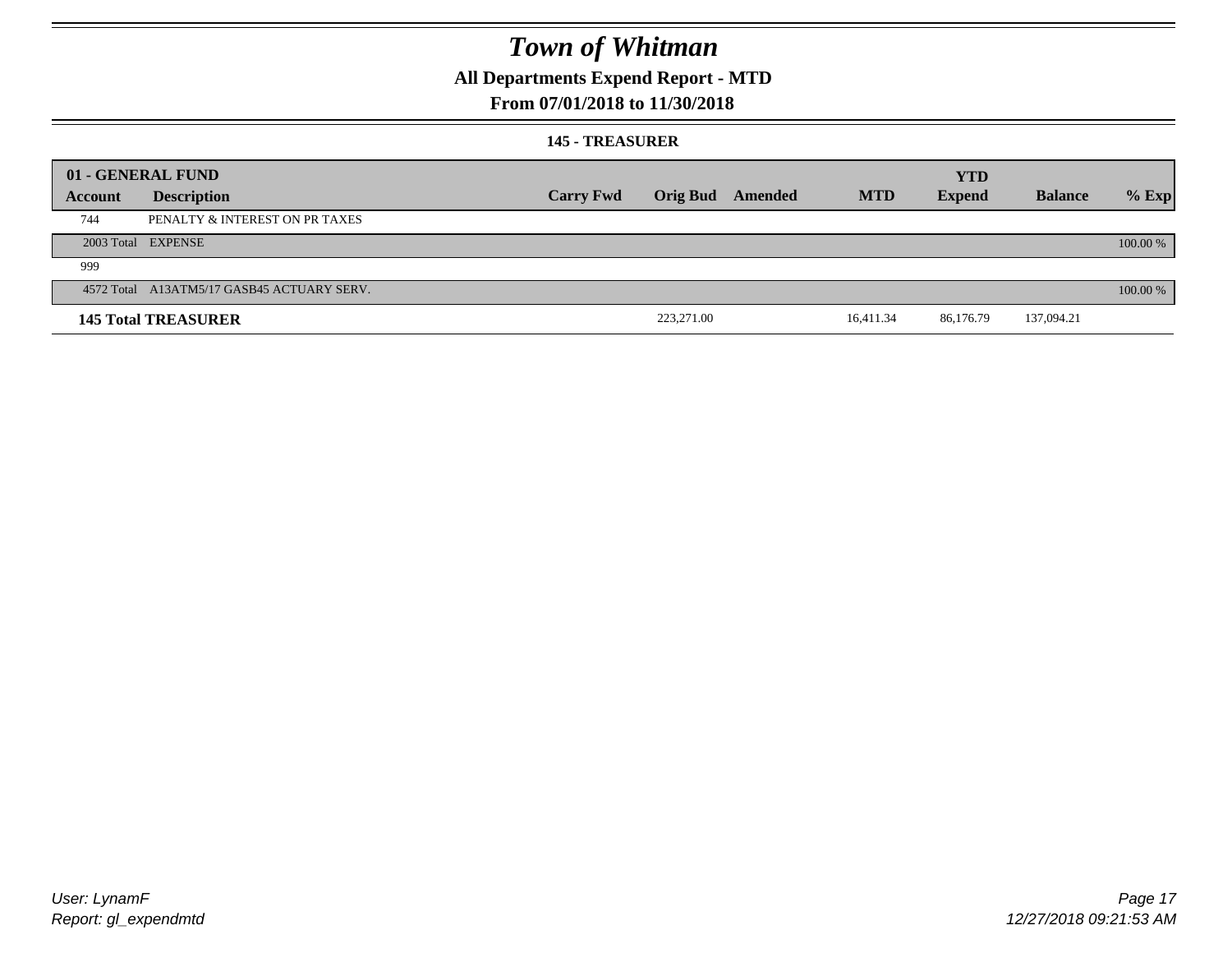## **All Departments Expend Report - MTD**

## **From 07/01/2018 to 11/30/2018**

#### **146 - COLLECTOR**

|                | 01 - GENERAL FUND            |                  |           |                         |            | <b>YTD</b>    |                |             |
|----------------|------------------------------|------------------|-----------|-------------------------|------------|---------------|----------------|-------------|
| <b>Account</b> | <b>Description</b>           | <b>Carry Fwd</b> |           | <b>Orig Bud</b> Amended | <b>MTD</b> | <b>Expend</b> | <b>Balance</b> | $%$ Exp     |
| 112            | <b>SALARIES</b>              |                  |           |                         |            |               |                |             |
| 146            | SALARIES-LONGEVITY           |                  |           |                         |            |               |                |             |
|                | 1000 Total SALARIES          |                  |           |                         |            |               |                | 100.00 %    |
| 116            | <b>CLERICAL</b>              |                  | 42,453.00 |                         | 3,227.92   | 16,993.68     | 25,459.32      |             |
|                | 1001 Total SALARIES          |                  | 42,453.00 |                         | 3,227.92   | 16,993.68     | 25,459.32      | 40.02%      |
| 121            | <b>CLERICAL I</b>            |                  | 41,236.00 |                         | 3,172.00   | 16,543.20     | 24,692.80      |             |
|                | 1002 Total SALARIES          |                  | 41,236.00 |                         | 3,172.00   | 16,543.20     | 24,692.80      | 40.11 %     |
| 126            | <b>CLERICAL II</b>           |                  |           |                         |            |               |                |             |
|                | 1003 Total SALARIES          |                  |           |                         |            |               |                | 100.00 %    |
| 130            | SALARIES-OVERTIME            |                  | 2,000.00  |                         |            | 948.24        | 1,051.76       |             |
|                | 1004 Total SALARIES          |                  | 2,000.00  |                         |            | 948.24        | 1,051.76       | 47.41 %     |
| 186            | CERTIFICATION STIPEND        |                  |           |                         |            |               |                |             |
|                | 1005 Total SALARIES          |                  |           |                         |            |               |                | 100.00 %    |
| 244            | OFFICE EQUIPMENT MAINTENANCE |                  |           |                         |            |               |                |             |
| 340            | <b>TELEPHONE</b>             |                  |           |                         |            |               |                |             |
| 343            | <b>CELL PHONES</b>           |                  |           |                         |            |               |                |             |
| 420            | OFFICE SUPPLIES              |                  |           |                         |            |               |                |             |
| 585            | MISCELLANEOUS EXPENSE        |                  |           |                         |            |               |                |             |
| 710            | IN STATE TRAVEL              |                  |           |                         |            |               |                |             |
| 730            | <b>ASSOCIATION DUES</b>      |                  |           |                         |            |               |                |             |
| 731            | <b>MEETINGS</b>              |                  |           |                         |            |               |                |             |
| 741            | <b>SURETY BONDS</b>          |                  |           |                         |            |               |                |             |
| 870            | OFFICE EQUIPMENT             |                  |           |                         |            |               |                |             |
|                | 2000 Total EXPENSE           |                  |           |                         |            |               |                | $100.00~\%$ |
| 311            | <b>COMPUTER SERVICES</b>     |                  |           |                         |            |               |                |             |
|                | 2001 Total EXPENSE           |                  |           |                         |            |               |                | $100.00~\%$ |
| 958            | FY2005 ENCUMBRANCES          |                  |           |                         |            |               |                |             |
| 939            | FY2015 ENCUMBRANCES          |                  |           |                         |            |               |                |             |
| 943            | FY2012 ENCUMBRANCES          |                  |           |                         |            |               |                |             |
| 948            | FY07 ENCUMBRANCES            |                  |           |                         |            |               |                |             |
|                |                              |                  |           |                         |            |               |                |             |

*Report: gl\_expendmtd User: LynamF*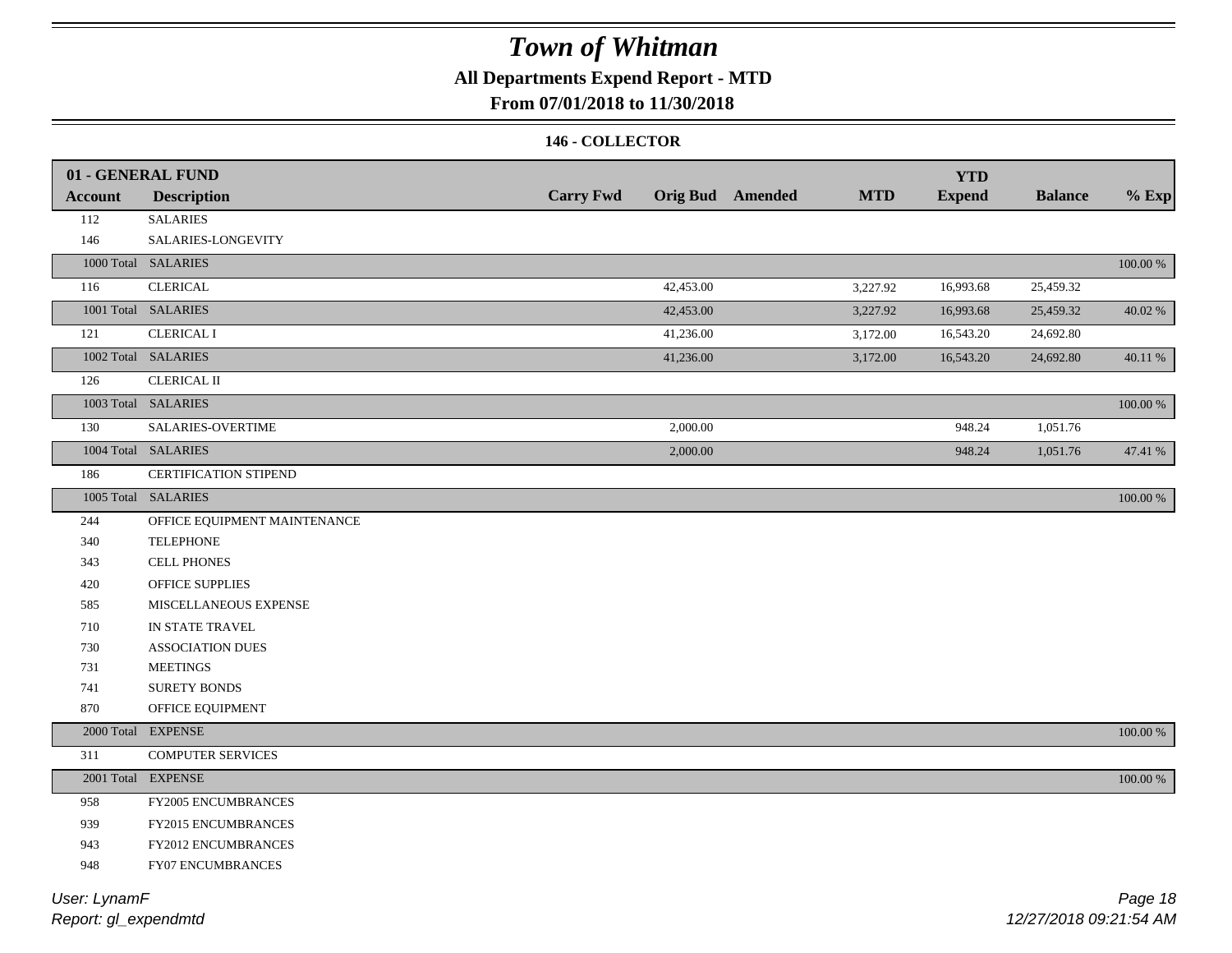## **All Departments Expend Report - MTD**

## **From 07/01/2018 to 11/30/2018**

### **146 - COLLECTOR**

|         | 01 - GENERAL FUND                     |                  |           |                         |            | <b>YTD</b>    |                |          |
|---------|---------------------------------------|------------------|-----------|-------------------------|------------|---------------|----------------|----------|
| Account | <b>Description</b>                    | <b>Carry Fwd</b> |           | <b>Orig Bud</b> Amended | <b>MTD</b> | <b>Expend</b> | <b>Balance</b> | $%$ Exp  |
| 959     | <b>FY2006 ENCUMBRANCES</b>            |                  |           |                         |            |               |                |          |
|         | 2002 Total EXPENSE                    |                  |           |                         |            |               |                | 100.00 % |
| 999     |                                       |                  |           |                         |            |               |                |          |
|         | 4570 Total A.1 STM 5/07 THEFT REFUNDS |                  |           |                         |            |               |                | 100.00 % |
|         | <b>146 Total COLLECTOR</b>            |                  | 85,689.00 |                         | 6,399.92   | 34,485.12     | 51,203.88      |          |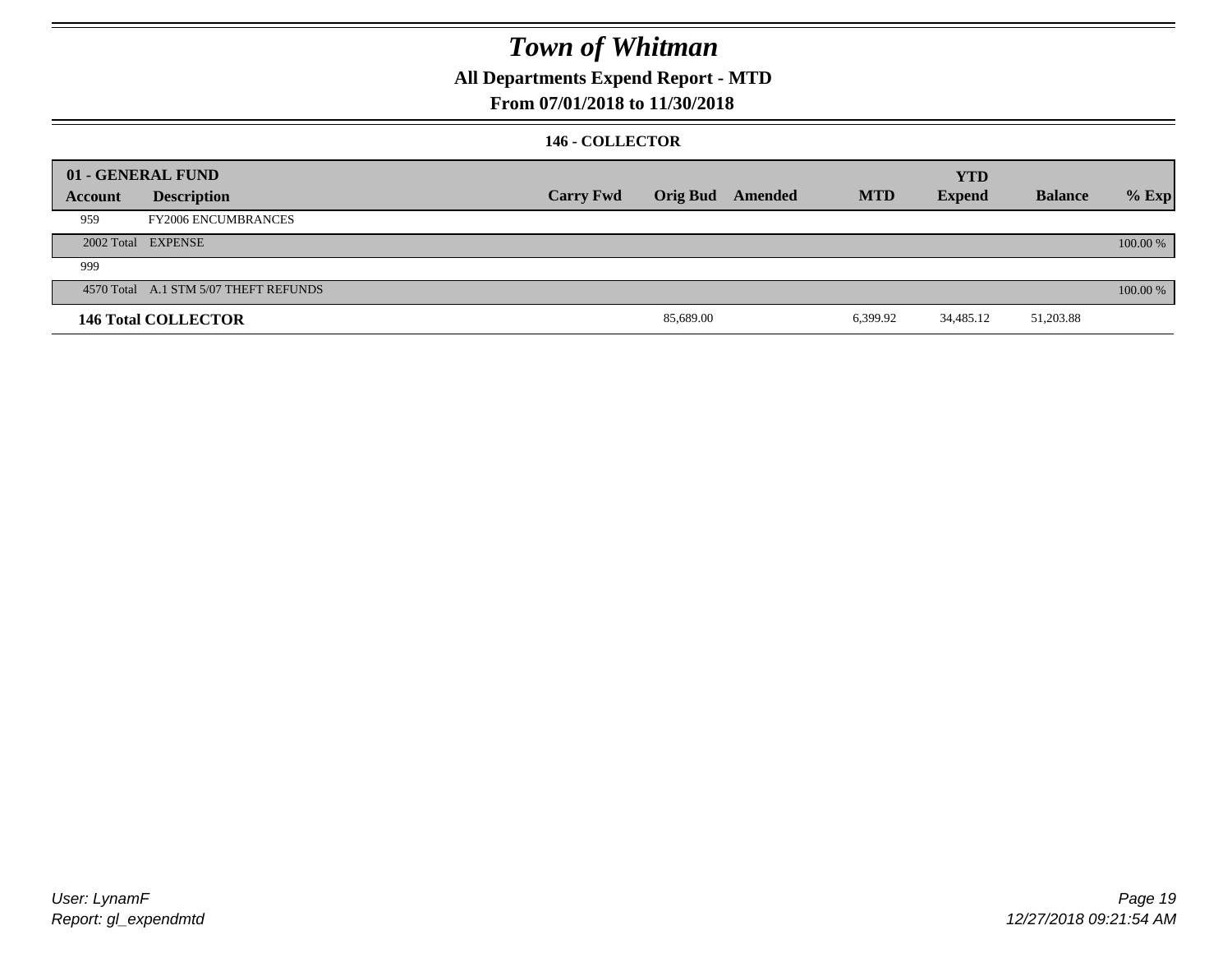## **All Departments Expend Report - MTD**

**From 07/01/2018 to 11/30/2018**

#### **151 - LAW DEPARTMENT**

|         | 01 - GENERAL FUND               |                                     |                       | <b>YTD</b>    |                |          |
|---------|---------------------------------|-------------------------------------|-----------------------|---------------|----------------|----------|
| Account | <b>Description</b>              | <b>Orig Bud</b><br><b>Carry Fwd</b> | <b>MTD</b><br>Amended | <b>Expend</b> | <b>Balance</b> | $%$ Exp  |
| 301     | <b>LEGAL SERVICES</b>           | 145,000.00                          | 26,344.50             | 73,107.50     | 71,892.50      |          |
| 585     | <b>MISCELLANEOUS EXPENSE</b>    | 15,000.00                           | 1,493.50              | 3,447.44      | 11,552.56      |          |
|         | 2000 Total EXPENSE              | 160,000.00                          | 27,838.00             | 76,554.94     | 83,445.06      | 47.84 %  |
| 302     | <b>CLAIMS SETTLEMENT</b>        | 5,000.00                            |                       |               | 5,000.00       |          |
|         | 2001 Total EXPENSE              | 5,000.00                            |                       |               | 5,000.00       | 0.00 %   |
| 943     | <b>FY2012 ENCUMBRANCES</b>      |                                     |                       |               |                |          |
| 940     | <b>FY2016 ENCUMBRANCES</b>      |                                     |                       |               |                |          |
| 945     | <b>FY2013 ENCUMBRANCES</b>      |                                     |                       |               |                |          |
|         | 2002 Total EXPENSE              |                                     |                       |               |                | 100.00 % |
|         | <b>151 Total LAW DEPARTMENT</b> | 165,000.00                          | 27,838.00             | 76,554.94     | 88,445.06      |          |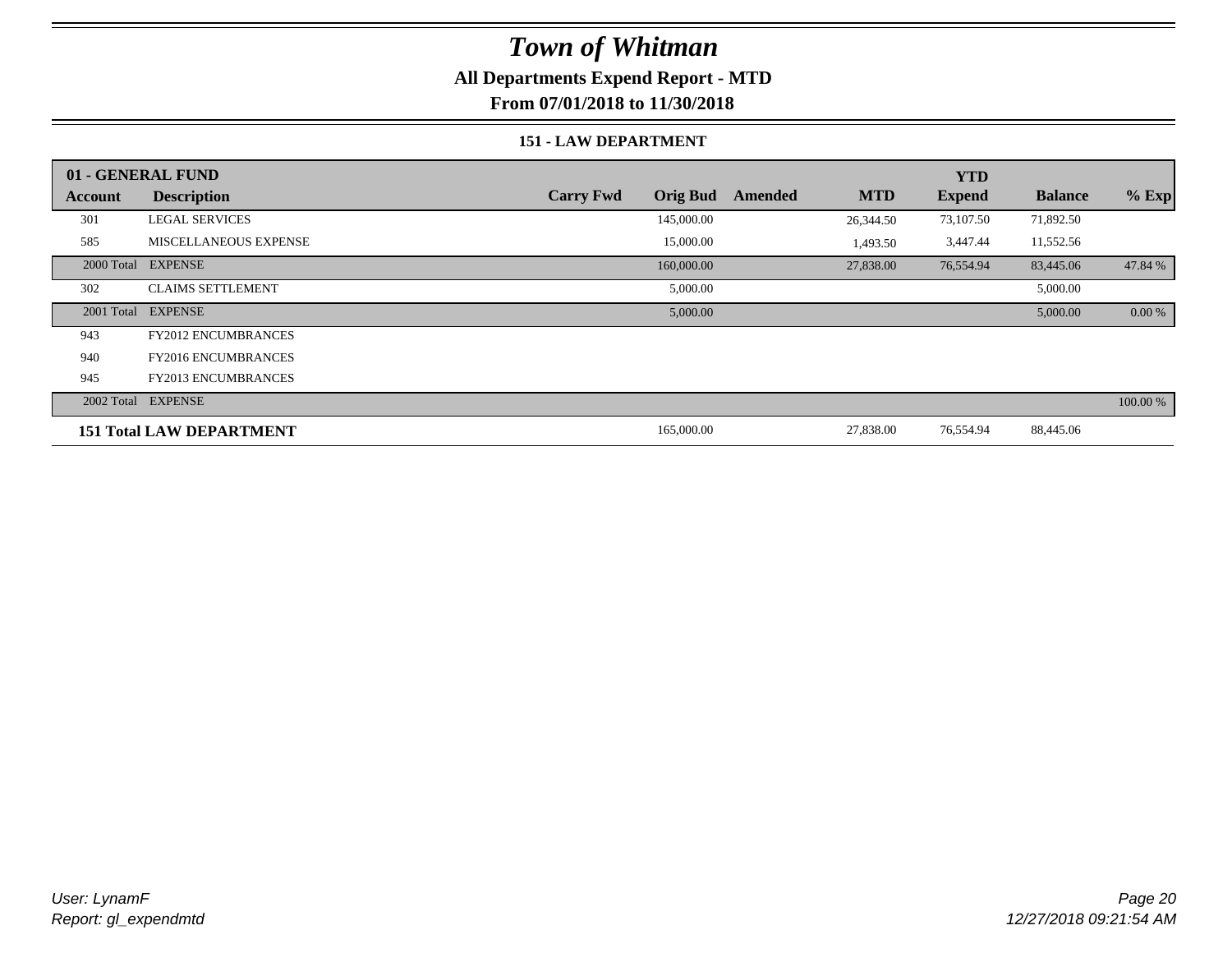## **All Departments Expend Report - MTD**

**From 07/01/2018 to 11/30/2018**

#### **155 - TECHNOLOGY**

|                | 01 - GENERAL FUND                               |                  |            |                         |            | <b>YTD</b>    |                |             |
|----------------|-------------------------------------------------|------------------|------------|-------------------------|------------|---------------|----------------|-------------|
| <b>Account</b> | <b>Description</b>                              | <b>Carry Fwd</b> |            | <b>Orig Bud</b> Amended | <b>MTD</b> | <b>Expend</b> | <b>Balance</b> | $%$ Exp     |
| 112            | <b>SALARIES</b>                                 |                  | 126,327.00 |                         | 9,717.48   | 51,016.77     | 75,310.23      |             |
|                | 1000 Total SALARIES                             |                  | 126,327.00 |                         | 9,717.48   | 51,016.77     | 75,310.23      | 40.38 %     |
| 116            | <b>CLERICAL</b>                                 |                  |            |                         |            |               |                |             |
|                | 1001 Total SALARIES                             |                  |            |                         |            |               |                | $100.00~\%$ |
| 243            | EQUIPMENT MAINTENANCE                           |                  |            |                         |            | 11,684.32     | $-11,684.32$   |             |
| 280            | SUPPORT SERVICES                                |                  |            |                         |            |               |                |             |
| 311            | <b>COMPUTER SERVICES</b>                        |                  |            |                         | 1,131.40   | 30,336.52     | $-30,336.52$   |             |
| 340            | <b>TELEPHONE</b>                                |                  |            |                         |            |               |                |             |
| 343            | <b>CELL PHONES</b>                              |                  |            |                         | 90.98      | 454.90        | $-454.90$      |             |
| 420            | OFFICE SUPPLIES                                 |                  |            |                         |            | 69.99         | $-69.99$       |             |
| 585            | MISCELLANEOUS EXPENSE                           |                  | 177,128.00 |                         | 669.14     | 1,154.83      | 175,973.17     |             |
| 269            | DATA PROCESSING SOFTWARE                        |                  |            |                         | 1,185.50   | 52,025.18     | $-52,025.18$   |             |
| 276            | DATA PROCESSING EQUIP.                          |                  |            |                         | 2,738.83   | 4,606.52      | $-4,606.52$    |             |
|                | 2000 Total EXPENSE                              |                  | 177,128.00 |                         | 5,815.85   | 100,332.26    | 76,795.74      | 56.64 %     |
| 938            | FY 2018 ENCUMBRANCES                            | 681.98           |            |                         |            | 681.98        |                |             |
| 940            | FY2016 ENCUMBRANCES                             |                  |            |                         |            |               |                |             |
| 941            | FY 2017 ENCUMBRANCES                            |                  |            |                         |            |               |                |             |
| 943            | FY2012 ENCUMBRANCES                             |                  |            |                         |            |               |                |             |
| 948            | FY07 ENCUMBRANCES                               |                  |            |                         |            |               |                |             |
| 949            | FY2014 ENCUMBRANCES                             |                  |            |                         |            |               |                |             |
| 953            | FY2009 ENCUMBRANCES                             |                  |            |                         |            |               |                |             |
| 958            | FY2005 ENCUMBRANCES                             |                  |            |                         |            |               |                |             |
| 945            | FY2013 ENCUMBRANCES                             |                  |            |                         |            |               |                |             |
| 946            | FY2010 ENCUMBRANCES                             |                  |            |                         |            |               |                |             |
|                | 2001 Total EXPENSE                              | 681.98           |            |                         |            | 681.98        |                | $100.00~\%$ |
| 281            | <b>GIS SYSTEM MAINTENANCE</b>                   |                  | 15,000.00  |                         |            | 7,500.00      | 7,500.00       |             |
| 941            | FY 2017 ENCUMBRANCES                            |                  |            |                         |            |               |                |             |
|                | 2002 Total EXPENSE                              |                  | 15,000.00  |                         |            | 7,500.00      | 7,500.00       | 50.00 %     |
| 999            |                                                 |                  |            |                         |            |               |                |             |
|                | 4402 Total A.16ATM5/16 PUR.WIRELESS NTWK CNTRLR |                  |            |                         |            |               |                | 100.00 %    |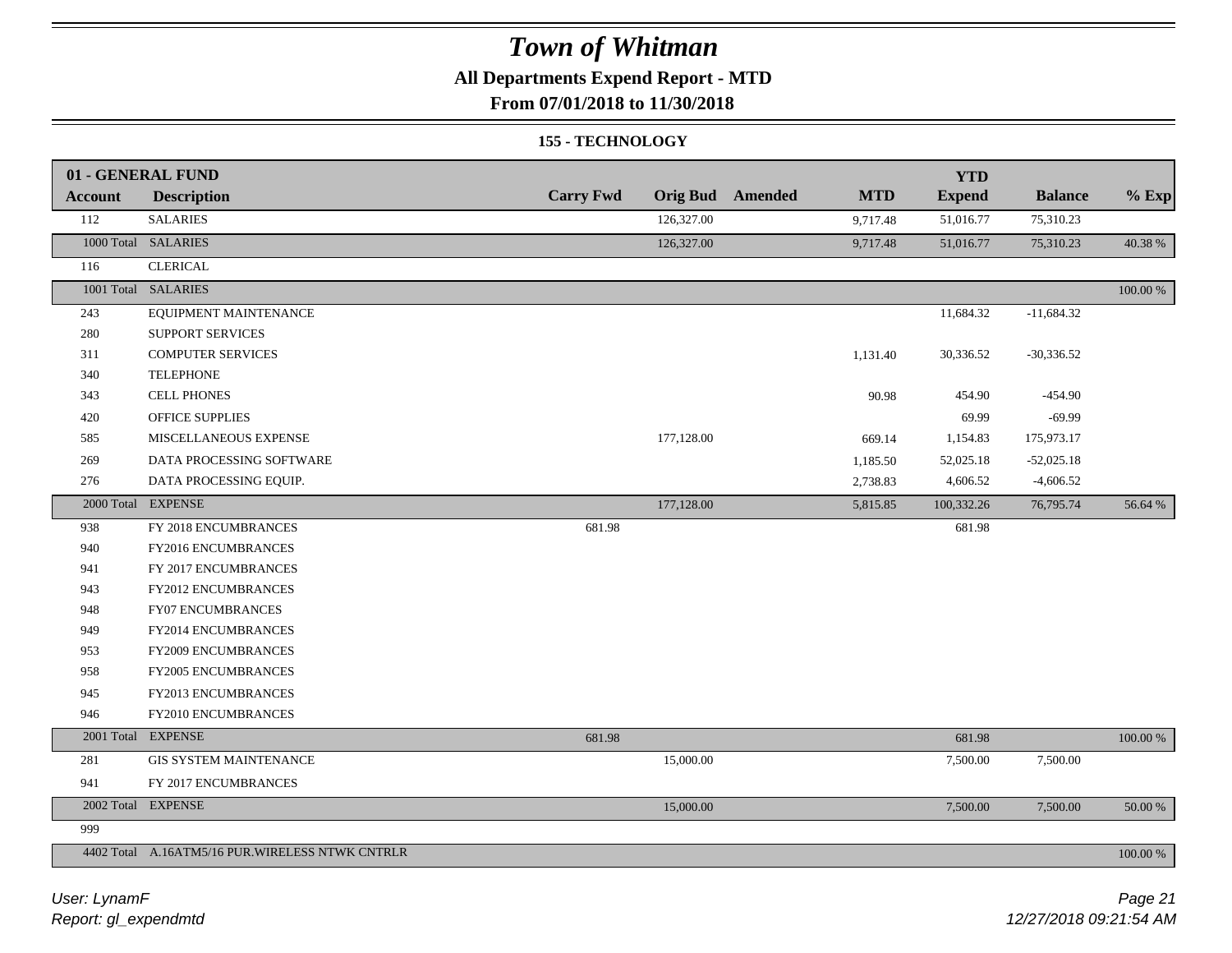## **All Departments Expend Report - MTD**

## **From 07/01/2018 to 11/30/2018**

#### **155 - TECHNOLOGY**

| 01 - GENERAL FUND |                                                     |                  |            |                         |            | <b>YTD</b>    |                |            |
|-------------------|-----------------------------------------------------|------------------|------------|-------------------------|------------|---------------|----------------|------------|
| Account           | <b>Description</b>                                  | <b>Carry Fwd</b> |            | <b>Orig Bud</b> Amended | <b>MTD</b> | <b>Expend</b> | <b>Balance</b> | $%$ Exp    |
| 999               |                                                     | 638.58           |            |                         |            | 184.50        | 454.08         |            |
|                   | 4411 Total A.17ATM5/16 PUR.BATT.-POLICE NTWRK       | 638.58           |            |                         |            | 184.50        | 454.08         | 28.89 %    |
| 999               |                                                     |                  | 10,000.00  |                         |            |               | 10,000.00      |            |
|                   | 4500 Total ART21ATM5/1830MSOFFICE2016LICENSES       |                  | 10,000.00  |                         |            |               | 10,000.00      | 0.00 %     |
| 999               |                                                     |                  | 11,000.00  |                         |            |               | 11,000.00      |            |
|                   | 4509 Total ART22ATM5/18PCHMLTIFUNCPRTFORTWNNTWK     |                  | 11,000.00  |                         |            |               | 11,000.00      | $0.00\ \%$ |
| 999               |                                                     |                  | 4,700.00   |                         |            |               | 4,700.00       |            |
|                   | 4510 Total ART23ATM5/18DEPTHEADERPKGSFORP&FWEBSITE  |                  | 4,700.00   |                         |            |               | 4,700.00       | 0.00 %     |
| 999               |                                                     |                  |            |                         |            |               |                |            |
|                   | 4512 Total A.37ATM 5/15 PUR.2 COPIERS/TOWN OFFICES  |                  |            |                         |            |               |                | 100.00 %   |
| 999               |                                                     |                  | 8,500.00   |                         |            |               | 8,500.00       |            |
|                   | 4516 Total ART24 ATM5/18 PCH 100 REMOTE DESKTOP USE |                  | 8,500.00   |                         |            |               | 8,500.00       | $0.00 \%$  |
| 999               |                                                     |                  |            |                         |            |               |                |            |
|                   | 4519 Total A.34ATM 5/17 PUR.MULTI-FUNCTION PRINTER  |                  |            |                         |            |               |                | 100.00 %   |
| 999               |                                                     |                  |            |                         |            |               |                |            |
|                   | 4520 Total A33ATM 5/17 PUR.FIREWALLS                |                  |            |                         |            |               |                | 100.00 %   |
| 999               |                                                     |                  | 5,000.00   |                         |            |               | 5,000.00       |            |
|                   | 4523 Total ART25 ATM5/18 PCH & INSTALL 6 SURVEILL C |                  | 5,000.00   |                         |            |               | 5,000.00       | $0.00\ \%$ |
| 999               |                                                     | 3,413.38         |            |                         |            |               | 3,413.38       |            |
|                   | 4526 Total A.36 ATM5/15PUR.POW.SUPPLY/NETWK.EQ.     | 3,413.38         |            |                         |            |               | 3,413.38       | 0.00 %     |
| 999               |                                                     | 1,018.65         |            |                         |            |               | 1,018.65       |            |
|                   | 4527 Total A.14ATM5/16 PUR.SFTWR NET.SECURITY       | 1,018.65         |            |                         |            |               | 1,018.65       | $0.00\ \%$ |
| 999               |                                                     | 12,300.15        |            |                         |            |               | 12,300.15      |            |
|                   | 4564 Total A36ATM5/17PUR.COMP.EQ.TN.BLDGS           | 12,300.15        |            |                         |            |               | 12,300.15      | 0.00 %     |
|                   | <b>155 Total TECHNOLOGY</b>                         | 18,052.74        | 357,655.00 |                         | 15,533.33  | 159,715.51    | 215,992.23     |            |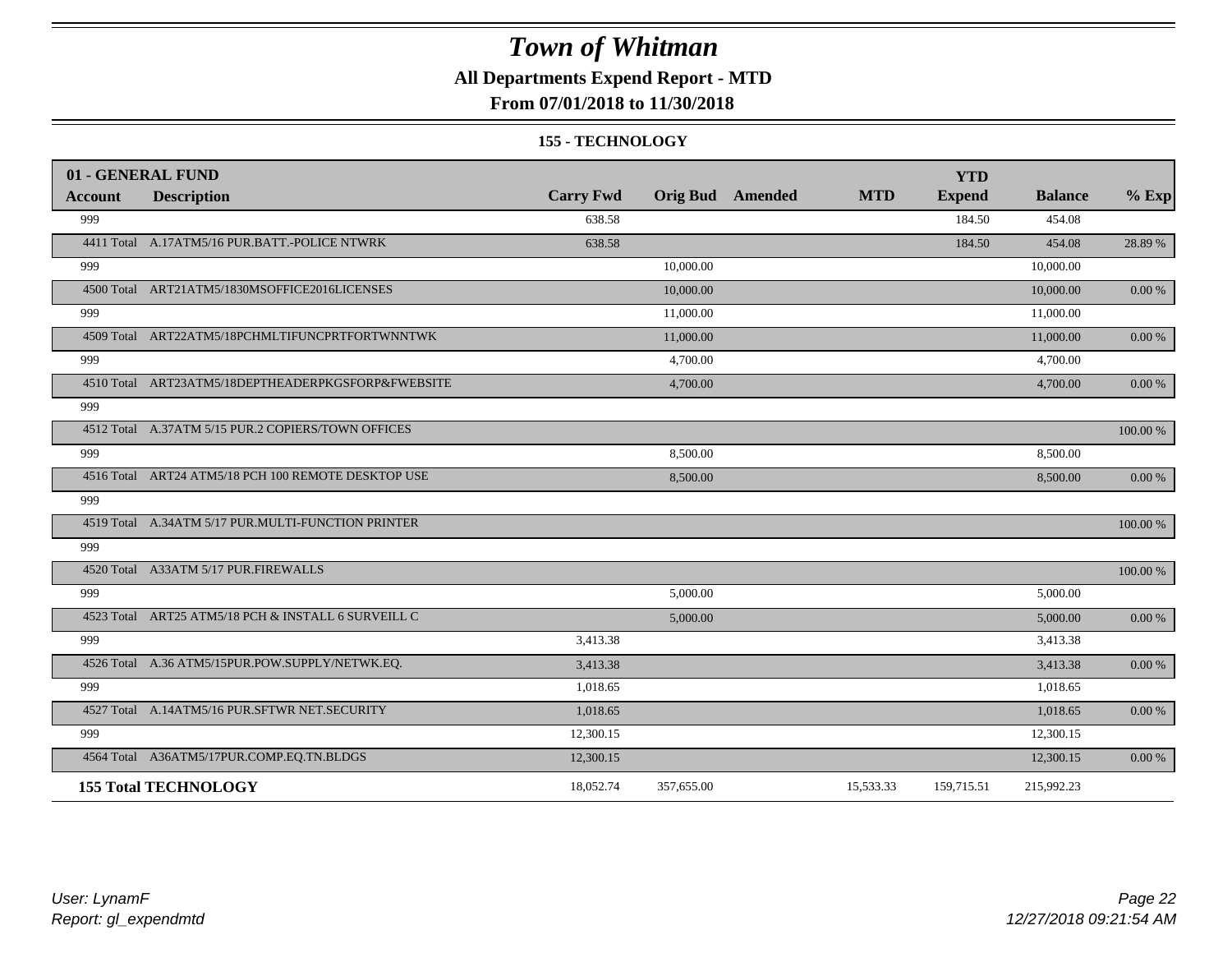**All Departments Expend Report - MTD**

**From 07/01/2018 to 11/30/2018**

#### **158 - TAX TITLE FORECLOSURE-TREAS.**

|         | 01 - GENERAL FUND                             |                  |           |         |            | <b>YTD</b>    |                |          |
|---------|-----------------------------------------------|------------------|-----------|---------|------------|---------------|----------------|----------|
| Account | <b>Description</b>                            | <b>Carry Fwd</b> | Orig Bud  | Amended | <b>MTD</b> | <b>Expend</b> | <b>Balance</b> | $%$ Exp  |
| 252     | <b>SERVICES</b>                               |                  | 40,000.00 |         | 4.564.24   | 8,834.95      | 31,165.05      |          |
|         | 2000 Total EXPENSE                            |                  | 40,000,00 |         | 4.564.24   | 8.834.95      | 31,165,05      | 22.08 %  |
| 948     | <b>FY07 ENCUMBRANCES</b>                      |                  |           |         |            |               |                |          |
|         | 2001 Total EXPENSE                            |                  |           |         |            |               |                | 100.00 % |
|         | <b>158 Total TAX TITLE FORECLOSURE-TREAS.</b> |                  | 40,000.00 |         | 4.564.24   | 8,834.95      | 31,165.05      |          |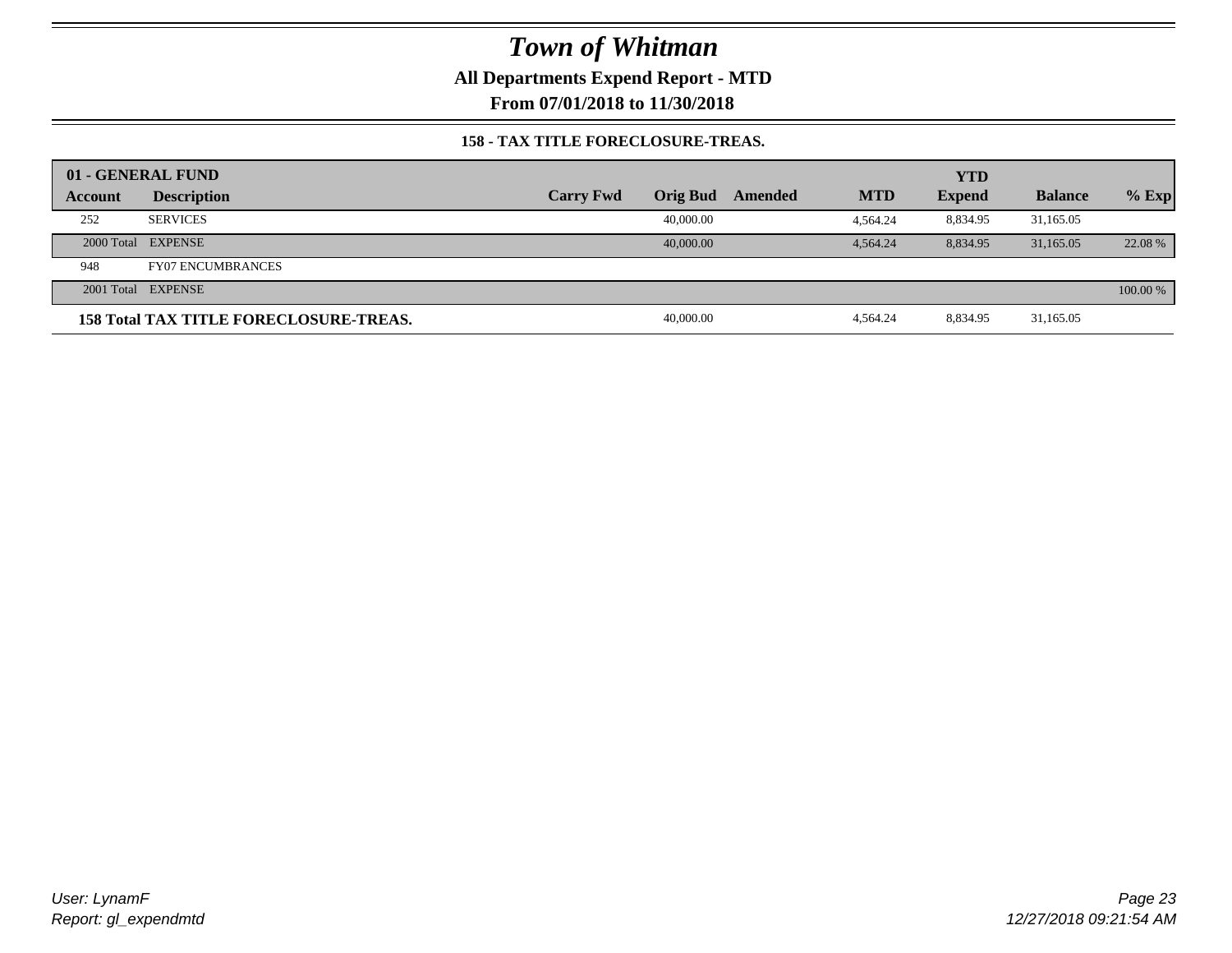**All Departments Expend Report - MTD**

**From 07/01/2018 to 11/30/2018**

#### **159 - TAX TITLE EXPENSE-COLLECTOR**

|         | 01 - GENERAL FUND                            |                  |                         |            | YTD           |                |          |
|---------|----------------------------------------------|------------------|-------------------------|------------|---------------|----------------|----------|
| Account | <b>Description</b>                           | <b>Carry Fwd</b> | <b>Orig Bud</b> Amended | <b>MTD</b> | <b>Expend</b> | <b>Balance</b> | $%$ Exp  |
| 252     | <b>SERVICES</b>                              |                  |                         |            |               |                |          |
|         | 2000 Total EXPENSE                           |                  |                         |            |               |                | 100.00 % |
|         | <b>159 Total TAX TITLE EXPENSE-COLLECTOR</b> |                  |                         |            |               |                |          |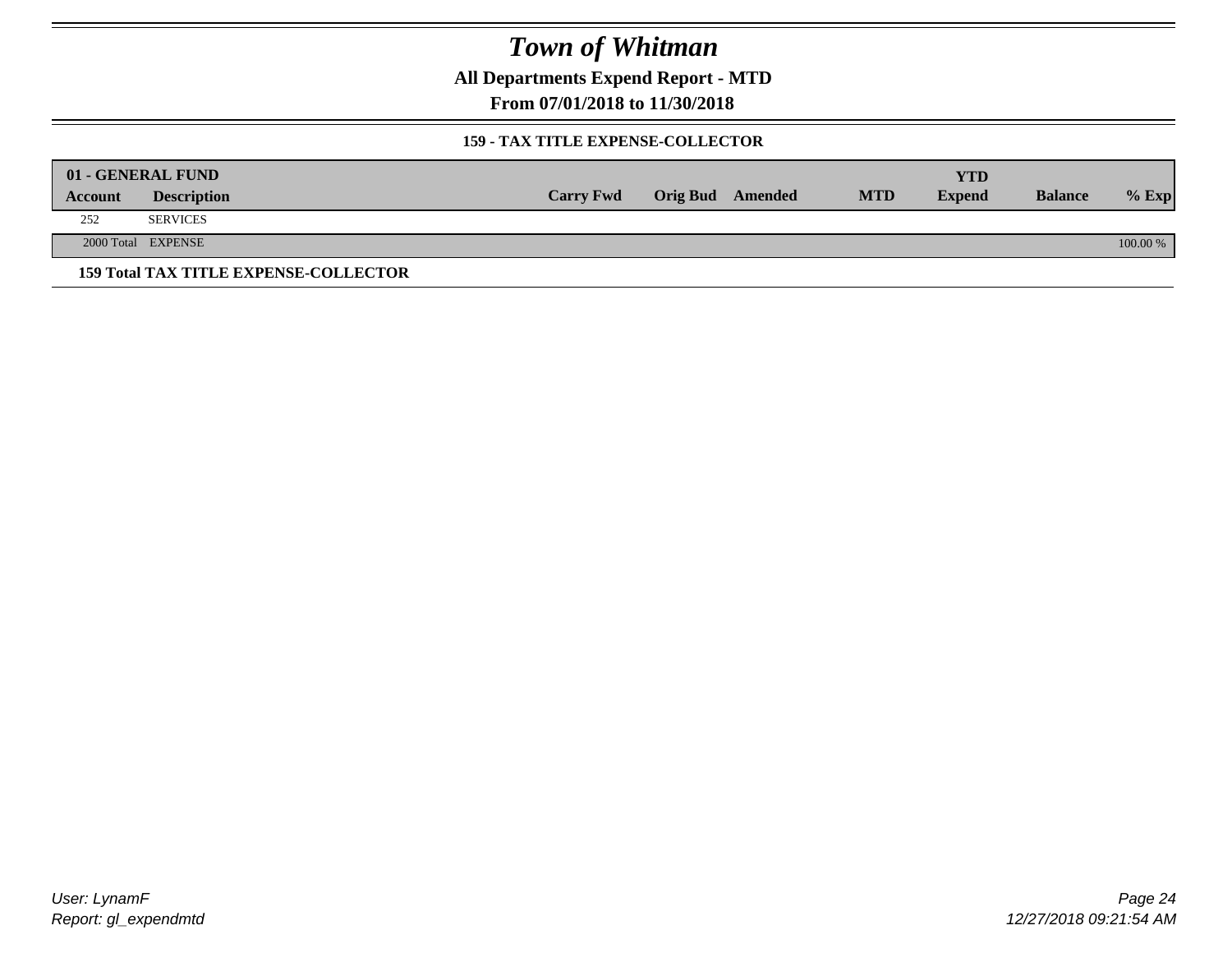## **All Departments Expend Report - MTD**

**From 07/01/2018 to 11/30/2018**

#### **161 - TOWN CLERK**

|                | 01 - GENERAL FUND                  |                  |                                       | <b>YTD</b>    |                |            |
|----------------|------------------------------------|------------------|---------------------------------------|---------------|----------------|------------|
| <b>Account</b> | <b>Description</b>                 | <b>Carry Fwd</b> | <b>Orig Bud</b> Amended<br><b>MTD</b> | <b>Expend</b> | <b>Balance</b> | $%$ Exp    |
| 112            | <b>SALARIES</b>                    | 67,450.00        | 5,188.48                              | 27,239.52     | 40,210.48      |            |
| 146            | SALARIES-LONGEVITY                 |                  |                                       |               |                |            |
|                | 1000 Total SALARIES                | 67,450.00        | 5,188.48                              | 27,239.52     | 40,210.48      | 40.38%     |
| 116            | <b>CLERICAL</b>                    | 41,220.00        | 3,134.16                              | 16,573.29     | 24,646.71      |            |
|                | 1001 Total SALARIES                | 41,220.00        | 3,134.16                              | 16,573.29     | 24,646.71      | 40.20%     |
| 126            | <b>CLERICAL II</b>                 | 40,037.00        | 3,079.76                              | 16,121.34     | 23,915.66      |            |
|                | 1002 Total SALARIES                | 40,037.00        | 3,079.76                              | 16,121.34     | 23,915.66      | 40.26 %    |
| 130            | SALARIES-OVERTIME                  | 2,000.00         | 142.16                                | 334.48        | 1,665.52       |            |
|                | 1004 Total SALARIES                | 2,000.00         | 142.16                                | 334.48        | 1,665.52       | 16.72 %    |
| 142            | CERTIFICATION STIPEND              | 1,000.00         |                                       | 1,000.00      |                |            |
|                | 1005 Total SALARIES                | 1,000.00         |                                       | 1,000.00      |                | 100.00 %   |
| 244            | OFFICE EQUIPMENT MAINTENANCE       |                  |                                       |               |                |            |
| 306            | <b>BOOKBINDING</b>                 |                  |                                       |               |                |            |
| 314            | MICRO FILM STORAGE                 |                  |                                       |               |                |            |
| 340            | <b>TELEPHONE</b>                   |                  |                                       |               |                |            |
| 343            | <b>CELL PHONES</b>                 |                  | 25.50                                 | 127.48        | $-127.48$      |            |
| 736            | TOWN RECORDS RESTORATION           |                  |                                       |               |                |            |
| 420            | <b>OFFICE SUPPLIES</b>             |                  | 139.69                                | 504.64        | $-504.64$      |            |
| 585            | MISCELLANEOUS EXPENSE              | 3,950.00         | 10.00                                 | 10.00         | 3,940.00       |            |
| 732            | <b>DOG LICENSES &amp; SUPPLIES</b> |                  |                                       |               |                |            |
| 710            | IN STATE TRAVEL                    |                  | 128.08                                | 128.08        | $-128.08$      |            |
| 730            | <b>ASSOCIATION DUES</b>            |                  |                                       | 385.00        | $-385.00$      |            |
| 731            | <b>MEETINGS</b>                    |                  |                                       | 443.54        | $-443.54$      |            |
| 741            | <b>SURETY BONDS</b>                |                  |                                       |               |                |            |
| 870            | OFFICE EQUIPMENT                   |                  |                                       |               |                |            |
|                | 2000 Total EXPENSE                 | 3,950.00         | 303.27                                | 1,598.74      | 2,351.26       | 40.47 %    |
| 736            | TOWN RECORDS RESTORATION           | 2,500.00         |                                       |               | 2,500.00       |            |
|                | 2001 Total EXPENSE                 | 2,500.00         |                                       |               | 2,500.00       | $0.00\ \%$ |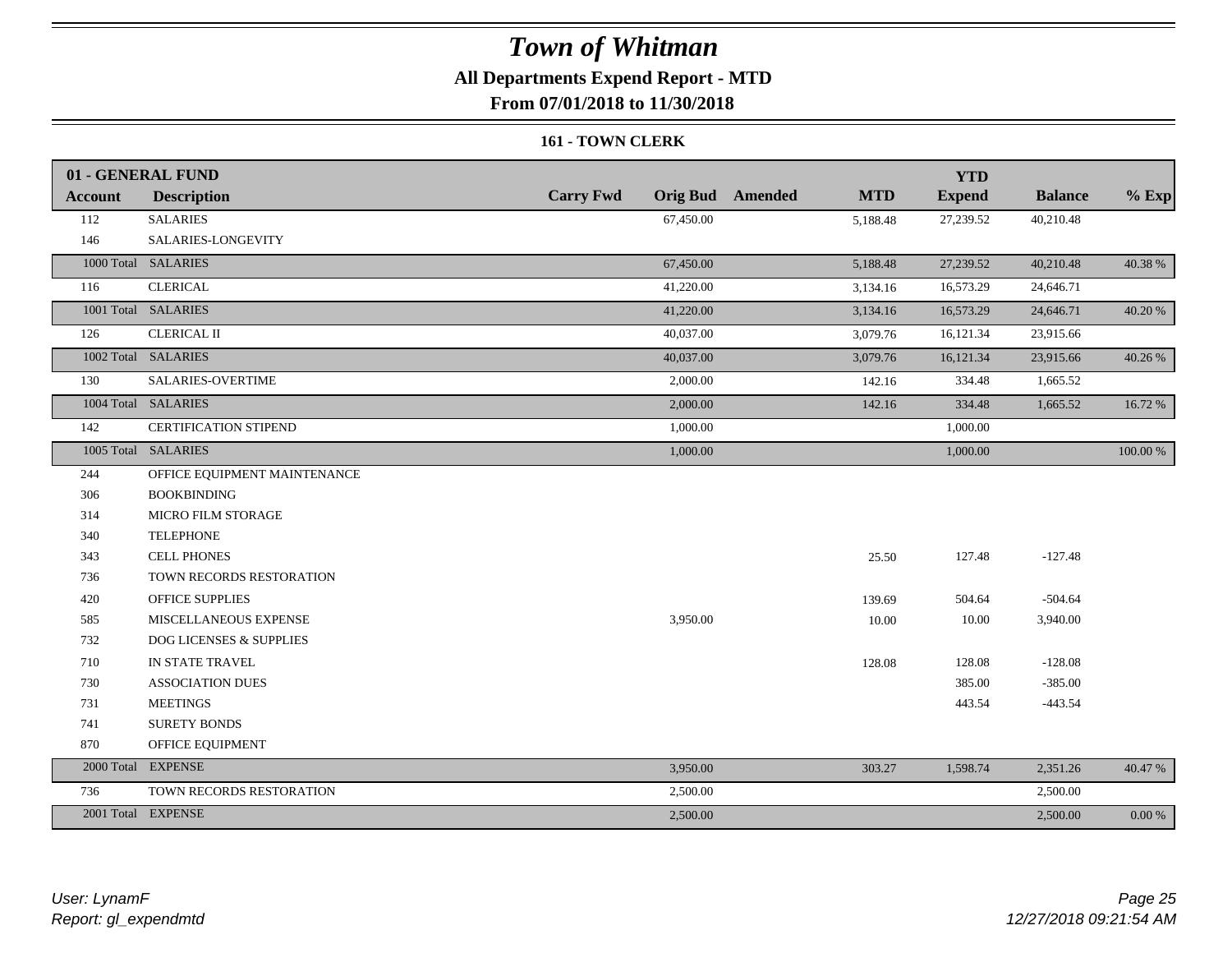## **All Departments Expend Report - MTD**

### **From 07/01/2018 to 11/30/2018**

#### **161 - TOWN CLERK**

|            | 01 - GENERAL FUND                            |                  |                 |         |            | <b>YTD</b>    |                |          |
|------------|----------------------------------------------|------------------|-----------------|---------|------------|---------------|----------------|----------|
| Account    | <b>Description</b>                           | <b>Carry Fwd</b> | <b>Orig Bud</b> | Amended | <b>MTD</b> | <b>Expend</b> | <b>Balance</b> | $%$ Exp  |
| 946        | FY2010 ENCUMBRANCES                          |                  |                 |         |            |               |                |          |
| 953        | FY2009 ENCUMBRANCES                          |                  |                 |         |            |               |                |          |
|            | 2002 Total EXPENSE                           |                  |                 |         |            |               |                | 100.00 % |
| 732        | <b>DOG LICENSES &amp; SUPPLIES</b>           |                  |                 |         |            |               |                |          |
|            | 2003 Total EXPENSE                           |                  |                 |         |            |               |                | 100.00 % |
| 999        |                                              |                  |                 |         |            |               |                |          |
| 4422 Total | <b>A30ATM5/07PURCHASE PRINTER</b>            |                  |                 |         |            |               |                | 100.00 % |
| 999        |                                              |                  |                 |         |            |               |                |          |
|            | 4424 Total ESTABLISH PETTY CASH - TOWN CLERK |                  |                 |         |            |               |                | 100.00 % |
| 999        |                                              |                  |                 |         |            |               |                |          |
|            | 4425 Total A.36ATM5/06MICROF.TN.REC.93-05    |                  |                 |         |            |               |                | 100.00 % |
|            | <b>161 Total TOWN CLERK</b>                  |                  | 158,157.00      |         | 11,847.83  | 62,867.37     | 95,289.63      |          |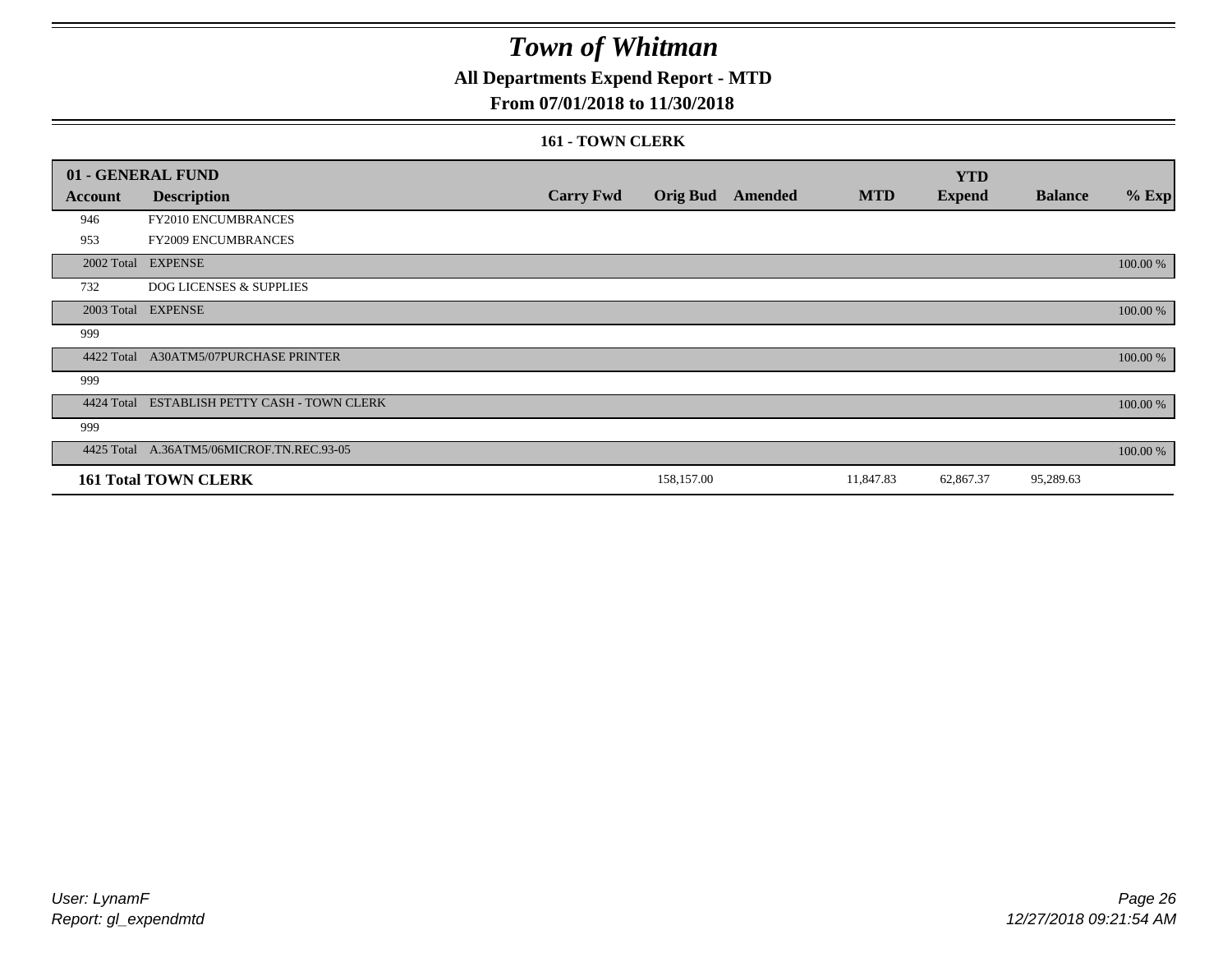## **All Departments Expend Report - MTD**

**From 07/01/2018 to 11/30/2018**

#### **163 - REGISTRARS**

|         | 01 - GENERAL FUND             |                                     |                       | <b>YTD</b>    |                |            |
|---------|-------------------------------|-------------------------------------|-----------------------|---------------|----------------|------------|
| Account | <b>Description</b>            | <b>Carry Fwd</b><br><b>Orig Bud</b> | <b>MTD</b><br>Amended | <b>Expend</b> | <b>Balance</b> | $%$ Exp    |
| 110     | <b>SALARIES-BOARD MEMBERS</b> | 3,782.00                            | 315.15                | 1,575.75      | 2,206.25       |            |
| 128     | <b>TOWN CLERK</b>             | 723.00                              | 361.50                | 723.00        |                |            |
|         | 1000 Total SALARIES           | 4,505.00                            | 676.65                | 2,298.75      | 2,206.25       | 51.02 %    |
| 121     | <b>CLERICAL I</b>             |                                     |                       |               |                |            |
|         | 1001 Total SALARIES           |                                     |                       |               |                | 100.00 %   |
| 122     | <b>CANVAS LIST SERVICES</b>   | 4,178.00                            |                       |               | 4,178.00       |            |
|         | 1002 Total SALARIES           | 4,178.00                            |                       |               | 4,178.00       | $0.00\ \%$ |
| 244     | OFFICE EQUIPMENT MAINTENANCE  |                                     |                       |               |                |            |
| 340     | <b>TELEPHONE</b>              |                                     |                       |               |                |            |
| 420     | <b>OFFICE SUPPLIES</b>        | 400.00                              |                       |               | 400.00         |            |
| 731     | <b>MEETINGS</b>               |                                     |                       | 180.00        | $-180.00$      |            |
|         | 2000 Total EXPENSE            | 400.00                              |                       | 180.00        | 220.00         | 45.00 %    |
| 342     | <b>PRINTING</b>               | 2,000.00                            |                       |               | 2,000.00       |            |
|         | 2001 Total EXPENSE            | 2,000.00                            |                       |               | 2,000.00       | $0.00 \%$  |
| 590     | <b>CENSUS SUPPLIES</b>        | 1,900.00                            |                       |               | 1,900.00       |            |
|         | 2002 Total EXPENSE            | 1,900.00                            |                       |               | 1,900.00       | 0.00 %     |
| 943     | FY2012 ENCUMBRANCES           |                                     |                       |               |                |            |
| 945     | FY2013 ENCUMBRANCES           |                                     |                       |               |                |            |
| 946     | FY2010 ENCUMBRANCES           |                                     |                       |               |                |            |
|         | 2003 Total EXPENSE            |                                     |                       |               |                | 100.00 %   |
|         | <b>163 Total REGISTRARS</b>   | 12,983.00                           | 676.65                | 2,478.75      | 10,504.25      |            |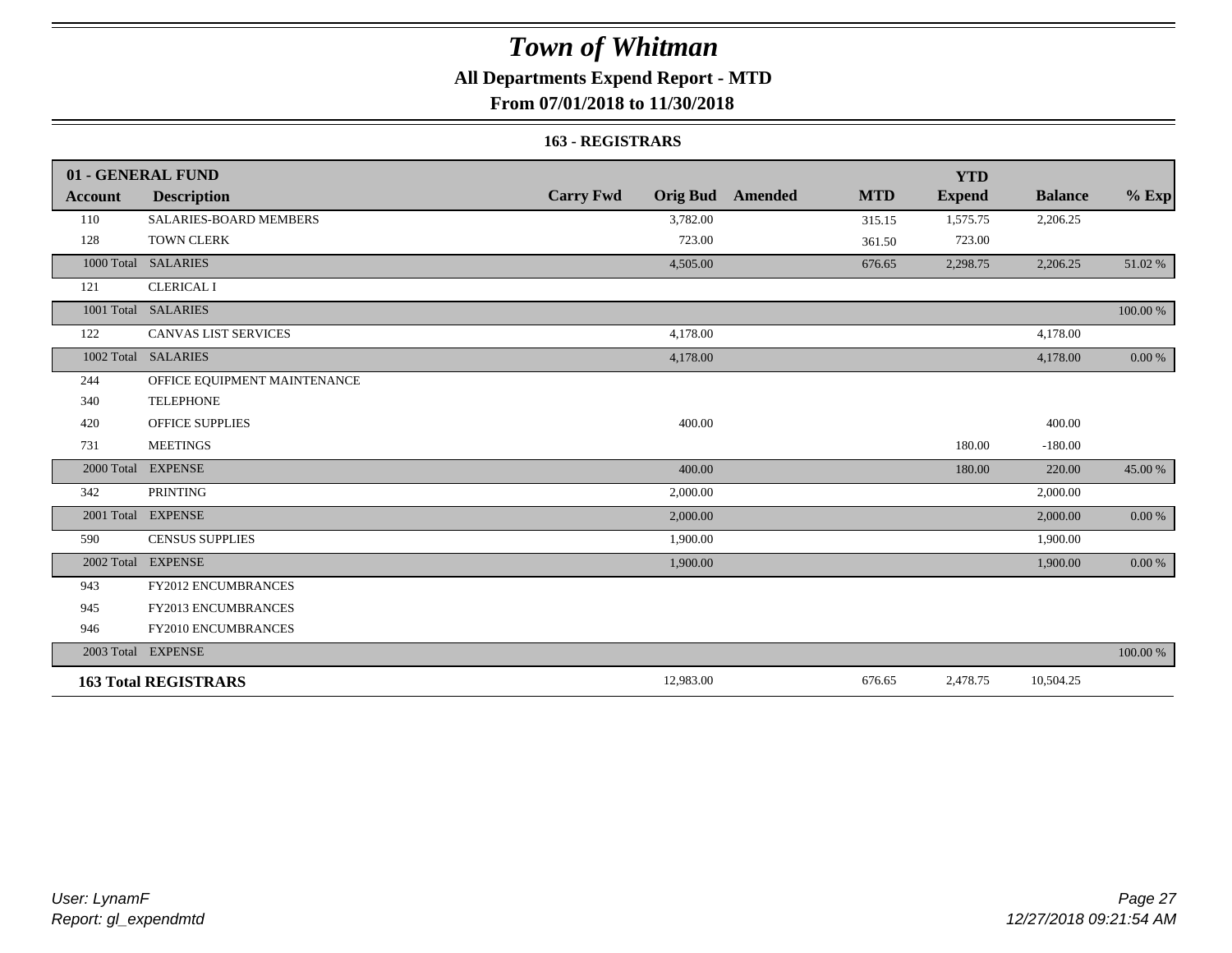**All Departments Expend Report - MTD**

**From 07/01/2018 to 11/30/2018**

### **171 - CONSERVATION COMMISSION**

|                | 01 - GENERAL FUND                              |                  |          |                         |            | <b>YTD</b>    |                |          |
|----------------|------------------------------------------------|------------------|----------|-------------------------|------------|---------------|----------------|----------|
| <b>Account</b> | <b>Description</b>                             | <b>Carry Fwd</b> |          | <b>Orig Bud</b> Amended | <b>MTD</b> | <b>Expend</b> | <b>Balance</b> | $%$ Exp  |
| 121            | <b>CLERICAL I</b>                              |                  | 1,340.00 |                         |            | 466.65        | 873.35         |          |
|                | 1000 Total SALARIES                            |                  | 1,340.00 |                         |            | 466.65        | 873.35         | 34.82 %  |
| 949            | FY2014 ENCUMBRANCES                            |                  |          |                         |            |               |                |          |
|                | 1001 Total SALARIES                            |                  |          |                         |            |               |                | 100.00 % |
| 304            | <b>ADVERTISING</b>                             |                  |          |                         |            |               |                |          |
| 307            | ENGINEERING/ARCHITECTURAL                      |                  |          |                         |            |               |                |          |
| 420            | <b>OFFICE SUPPLIES</b>                         |                  |          |                         |            |               |                |          |
| 585            | MISCELLANEOUS EXPENSE                          |                  | 580.00   |                         |            | 30.93         | 549.07         |          |
| 710            | IN STATE TRAVEL                                |                  |          |                         |            |               |                |          |
| 730            | <b>ASSOCIATION DUES</b>                        |                  |          |                         |            | 417.00        | $-417.00$      |          |
| 731            | <b>MEETINGS</b>                                |                  |          |                         |            |               |                |          |
| 2000 Total     | <b>EXPENSE</b>                                 |                  | 580.00   |                         |            | 447.93        | 132.07         | 77.22 %  |
| 733            | CONS. N.O.I. FEES APPROPRIATED                 |                  |          |                         |            |               |                |          |
|                | 2001 Total EXPENSE                             |                  |          |                         |            |               |                | 100.00 % |
| 943            | <b>FY2012 ENCUMBRANCES</b>                     |                  |          |                         |            |               |                |          |
|                | 2002 Total EXPENSE                             |                  |          |                         |            |               |                | 100.00 % |
| 999            |                                                | 2,100.00         |          |                         |            |               | 2,100.00       |          |
|                | 4401 Total A.12STM12/17PHS1 ASSESS.HOBART POND | 2,100.00         |          |                         |            |               | 2,100.00       | 0.00 %   |
|                | 171 Total CONSERVATION COMMISSION              | 2,100.00         | 1,920.00 |                         |            | 914.58        | 3,105.42       |          |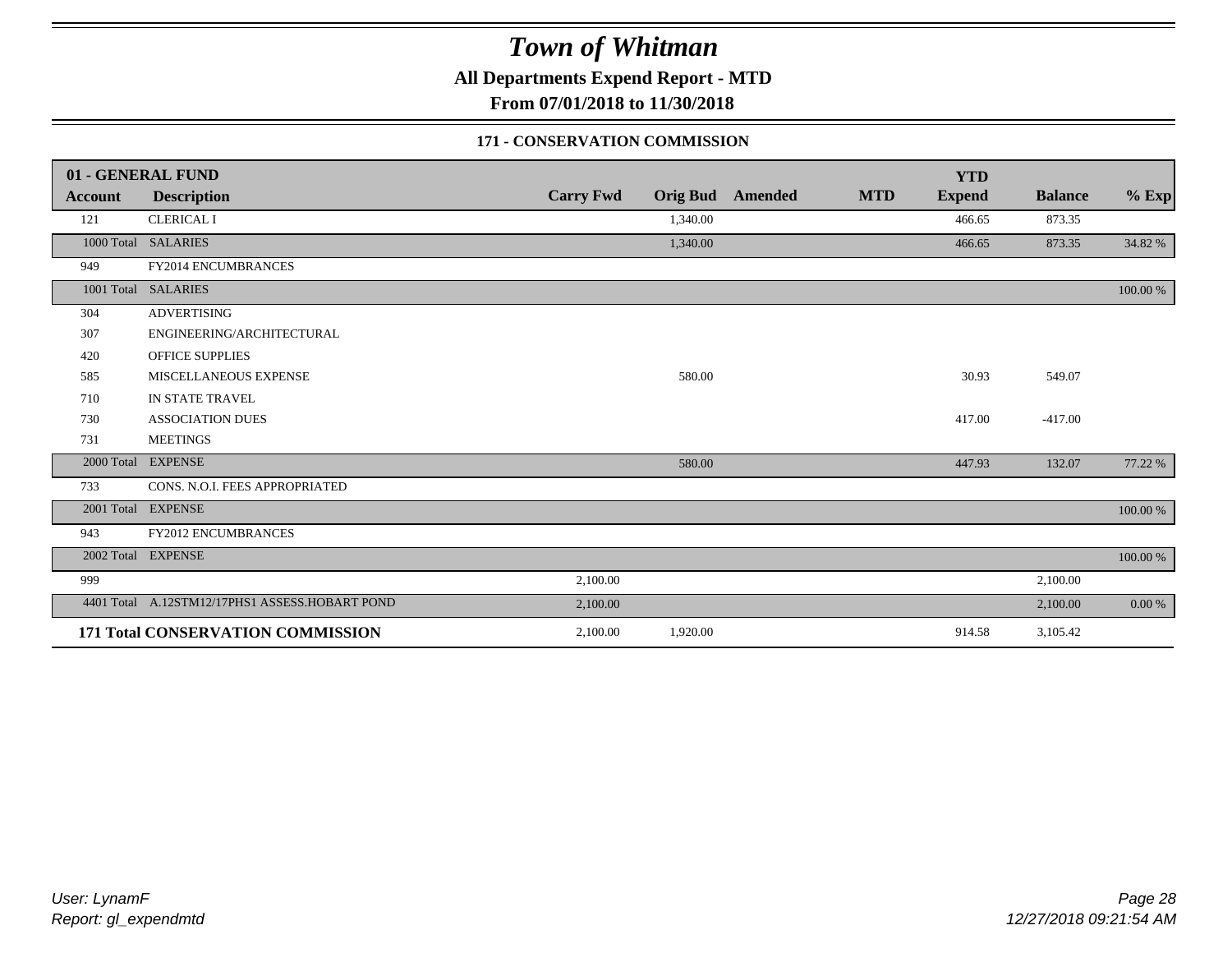**All Departments Expend Report - MTD**

**From 07/01/2018 to 11/30/2018**

#### **175 - PLANNING BOARD**

|                | 01 - GENERAL FUND               |                                     |                       | <b>YTD</b>    |                |          |
|----------------|---------------------------------|-------------------------------------|-----------------------|---------------|----------------|----------|
| <b>Account</b> | <b>Description</b>              | <b>Carry Fwd</b><br><b>Orig Bud</b> | <b>MTD</b><br>Amended | <b>Expend</b> | <b>Balance</b> | $%$ Exp  |
| 121            | <b>CLERICAL I</b>               | 6,805.00                            | 105.31                | 833.65        | 5,971.35       |          |
| 1000 Total     | <b>SALARIES</b>                 | 6,805.00                            | 105.31                | 833.65        | 5,971.35       | 12.25 %  |
| 939            | <b>FY2015 ENCUMBRANCES</b>      |                                     |                       |               |                |          |
| 1001 Total     | <b>SALARIES</b>                 |                                     |                       |               |                | 100.00 % |
| 304            | <b>ADVERTISING</b>              |                                     |                       |               |                |          |
| 420            | <b>OFFICE SUPPLIES</b>          |                                     |                       |               |                |          |
| 585            | MISCELLANEOUS EXPENSE           | 400.00                              |                       | 59.00         | 341.00         |          |
| 730            | <b>ASSOCIATION DUES</b>         |                                     |                       |               |                |          |
| 2000 Total     | <b>EXPENSE</b>                  | 400.00                              |                       | 59.00         | 341.00         | 14.75 %  |
| 121            | <b>CLERICAL I</b>               |                                     |                       |               |                |          |
| 852            | A.21STM11/00 TOWN MASTER PLAN   |                                     |                       |               |                |          |
|                | 2001 Total EXPENSE              |                                     |                       |               |                | 100.00 % |
|                | <b>175 Total PLANNING BOARD</b> | 7,205.00                            | 105.31                | 892.65        | 6,312.35       |          |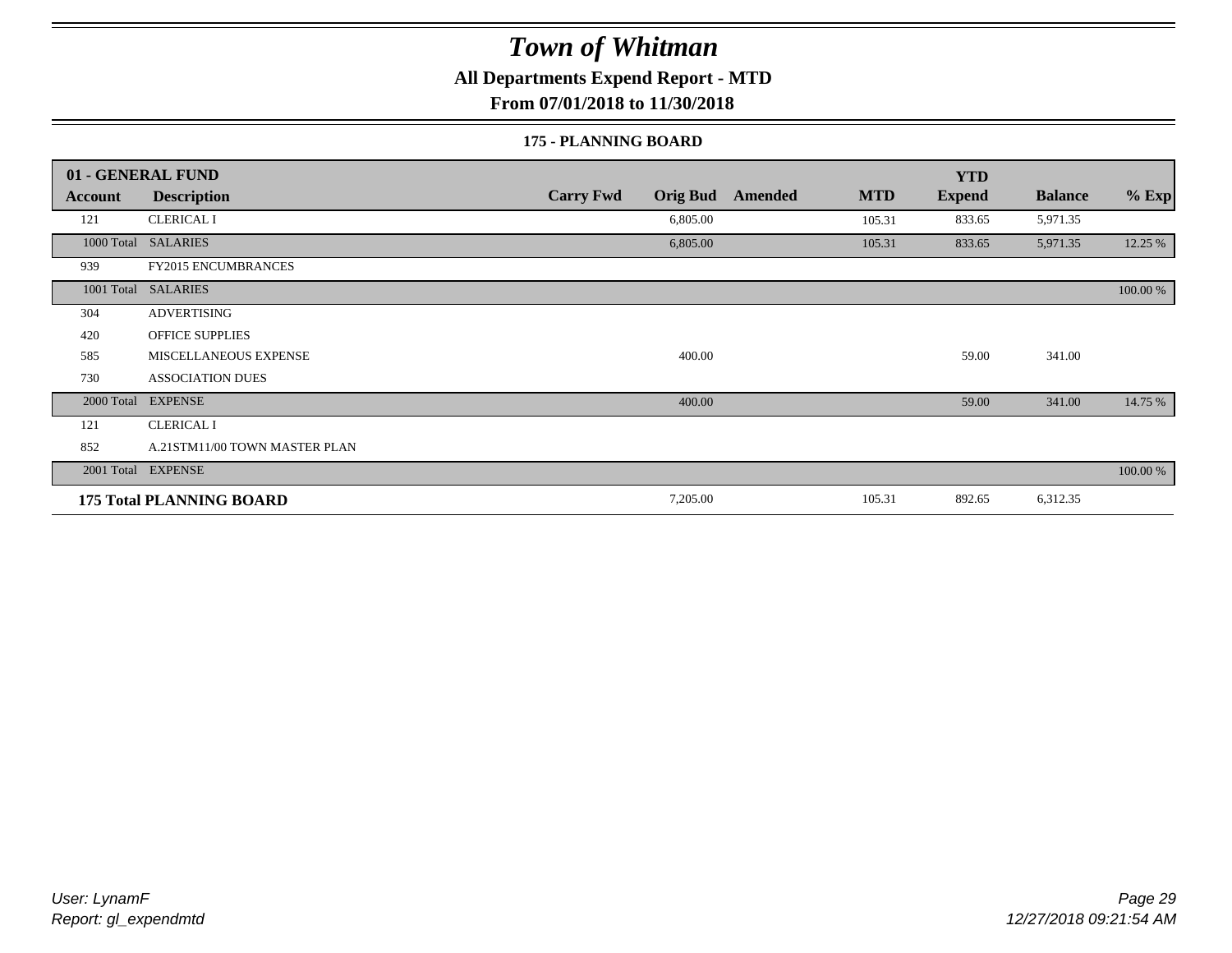**All Departments Expend Report - MTD**

**From 07/01/2018 to 11/30/2018**

### **176 - ZONING BOARD OF APPEALS**

|            | 01 - GENERAL FUND                 |                  |                 |                |            | <b>YTD</b>    |                |          |
|------------|-----------------------------------|------------------|-----------------|----------------|------------|---------------|----------------|----------|
| Account    | <b>Description</b>                | <b>Carry Fwd</b> | <b>Orig Bud</b> | <b>Amended</b> | <b>MTD</b> | <b>Expend</b> | <b>Balance</b> | $%$ Exp  |
| 110        | SALARIES-BOARD MEMBERS            |                  |                 |                |            |               |                |          |
|            | 1000 Total SALARIES               |                  |                 |                |            |               |                | 100.00 % |
| 121        | <b>CLERICAL I</b>                 |                  | 5,202.00        |                | 459.00     | 1,989.00      | 3,213.00       |          |
| 1001 Total | <b>SALARIES</b>                   |                  | 5,202.00        |                | 459.00     | 1,989.00      | 3,213.00       | 38.23 %  |
| 304        | <b>ADVERTISING</b>                |                  |                 |                |            |               |                |          |
| 420        | <b>OFFICE SUPPLIES</b>            |                  |                 |                |            |               |                |          |
| 585        | <b>MISCELLANEOUS EXPENSE</b>      |                  | 500.00          |                |            |               | 500.00         |          |
| 710        | <b>IN STATE TRAVEL</b>            |                  |                 |                |            |               |                |          |
| 730        | <b>ASSOCIATION DUES</b>           |                  |                 |                |            |               |                |          |
| 731        | <b>MEETINGS</b>                   |                  |                 |                |            |               |                |          |
|            | 2000 Total EXPENSE                |                  | 500.00          |                |            |               | 500.00         | $0.00\%$ |
|            | 176 Total ZONING BOARD OF APPEALS |                  | 5,702.00        |                | 459.00     | 1,989.00      | 3,713.00       |          |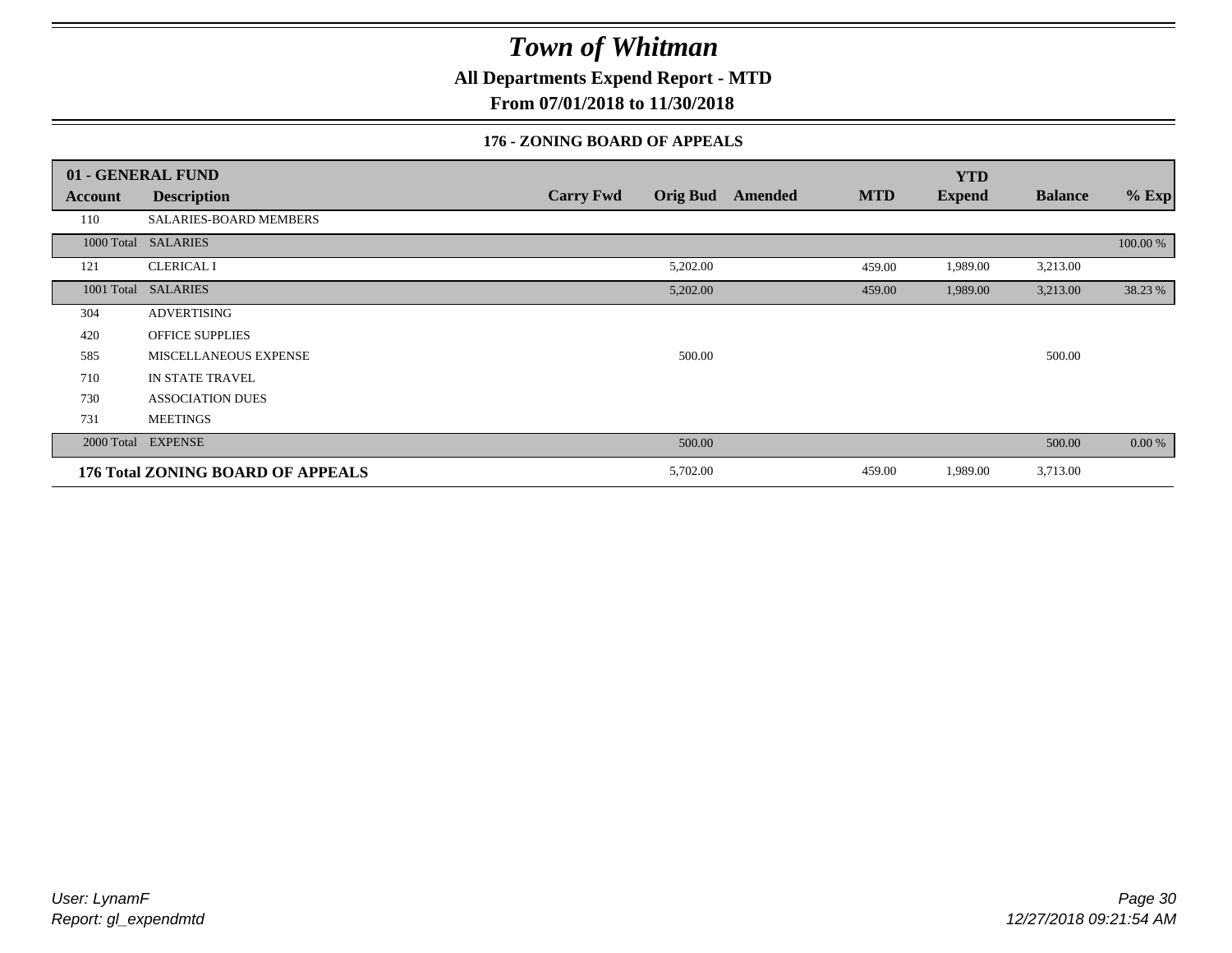**All Departments Expend Report - MTD**

**From 07/01/2018 to 11/30/2018**

#### **189 - AFFIRMATIVE ACTION OFFICER**

|         | 01 - GENERAL FUND                           |                  |        |                         |            | <b>YTD</b>    |                |          |
|---------|---------------------------------------------|------------------|--------|-------------------------|------------|---------------|----------------|----------|
| Account | <b>Description</b>                          | <b>Carry Fwd</b> |        | <b>Orig Bud</b> Amended | <b>MTD</b> | <b>Expend</b> | <b>Balance</b> | $%$ Exp  |
| 112     | <b>SALARIES</b>                             |                  |        |                         |            |               |                |          |
| 167     | <b>INTERPRETIVE SERVICES</b>                |                  |        |                         |            |               |                |          |
|         | 1000 Total SALARIES                         |                  |        |                         |            |               |                | 100.00 % |
| 167     | <b>INTERPRETIVE SERVICES</b>                |                  | 500.00 |                         |            |               | 500.00         |          |
|         | 2000 Total EXPENSE                          |                  | 500.00 |                         |            |               | 500.00         | $0.00\%$ |
|         | <b>189 Total AFFIRMATIVE ACTION OFFICER</b> |                  | 500.00 |                         |            |               | 500.00         |          |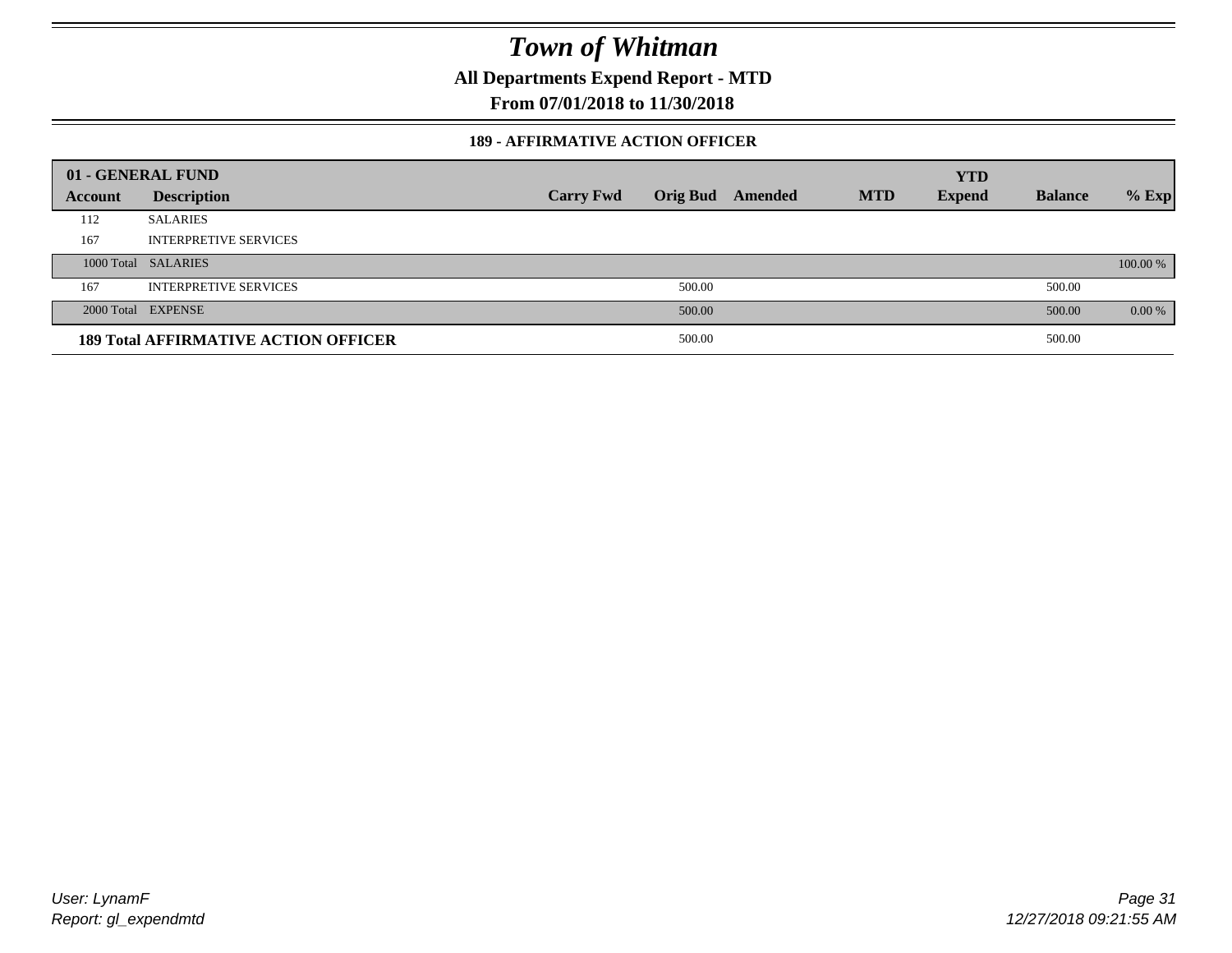**All Departments Expend Report - MTD**

**From 07/01/2018 to 11/30/2018**

### **192 - TOWN HALL MAINTENANCE**

|                | 01 - GENERAL FUND                        |                  |           |                         |            | <b>YTD</b>    |                |             |
|----------------|------------------------------------------|------------------|-----------|-------------------------|------------|---------------|----------------|-------------|
| <b>Account</b> | <b>Description</b>                       | <b>Carry Fwd</b> |           | <b>Orig Bud</b> Amended | <b>MTD</b> | <b>Expend</b> | <b>Balance</b> | $%$ Exp     |
| 112            | <b>SALARIES</b>                          |                  | 51,173.00 |                         | 3,969.60   | 20,408.40     | 30,764.60      |             |
| 117            | <b>CUSTODIAL</b>                         |                  |           |                         |            |               |                |             |
|                | 1000 Total SALARIES                      |                  | 51,173.00 |                         | 3,969.60   | 20,408.40     | 30,764.60      | 39.88 %     |
| 120            | SALARIES-PART TIME                       |                  | 5,000.00  |                         | 2,735.69   | 4,986.14      | 13.86          |             |
| 130            | SALARIES-OVERTIME                        |                  | 4,000.00  |                         | 288.46     | 658.90        | 3,341.10       |             |
| 188            | MAINTENANCE TECHNICIAN                   |                  | 23,770.00 |                         | 1,801.60   | 9,345.80      | 14,424.20      |             |
|                | 1001 Total SALARIES                      |                  | 32,770.00 |                         | 4,825.75   | 14,990.84     | 17,779.16      | 45.74 %     |
| 943            | <b>FY2012 ENCUMBRANCES</b>               |                  |           |                         |            |               |                |             |
|                | 1002 Total SALARIES                      |                  |           |                         |            |               |                | 100.00 %    |
| 130            | SALARIES-OVERTIME                        |                  |           |                         |            |               |                |             |
|                | 1003 Total SALARIES                      |                  |           |                         |            |               |                | $100.00~\%$ |
| 210            | <b>ELECTRICITY</b>                       |                  |           |                         | 2,525.75   | 16,476.59     | $-16,476.59$   |             |
| 212            | <b>GAS (NATURAL)</b>                     |                  |           |                         | 1,579.39   | 1,988.14      | $-1,988.14$    |             |
| 214            | OIL (HEATING)                            |                  |           |                         |            |               |                |             |
| 243            | EQUIPMENT MAINTENANCE                    |                  |           |                         |            | 75.00         | $-75.00$       |             |
| 340            | <b>TELEPHONE</b>                         |                  |           |                         |            |               |                |             |
| 343            | <b>CELL PHONES</b>                       |                  |           |                         | 50.99      | 254.95        | $-254.95$      |             |
| 430            | <b>BUILDING MAINTENANCE &amp; REPAIR</b> |                  |           |                         | 1,407.85   | 3,452.84      | $-3,452.84$    |             |
| 450            | <b>CUSTODIAL SUPPLIES</b>                |                  |           |                         | 653.91     | 2,415.71      | $-2,415.71$    |             |
| 481            | <b>GASOLINE</b>                          |                  |           |                         | 12.90      | 12.90         | $-12.90$       |             |
| 585            | MISCELLANEOUS EXPENSE                    |                  | 90,000.00 |                         | 67.38      | 1,772.28      | 88,227.72      |             |
|                | 2000 Total EXPENSE                       |                  | 90,000.00 |                         | 6,298.17   | 26,448.41     | 63,551.59      | 29.38 %     |
| 221            | <b>CUSTODIAL SERVICES</b>                |                  | 45,320.00 |                         |            | 11,922.04     | 33,397.96      |             |
| 239            | ELEVATOR MAINTENANCE                     |                  | 7,500.00  |                         | 200.00     | 1,000.00      | 6,500.00       |             |
|                | 2001 Total EXPENSE                       |                  | 52,820.00 |                         | 200.00     | 12,922.04     | 39,897.96      | 24.46 %     |
| 948            | <b>FY07 ENCUMBRANCES</b>                 |                  |           |                         |            |               |                |             |
| 949            | FY2014 ENCUMBRANCES                      |                  |           |                         |            |               |                |             |
| 941            | FY 2017 ENCUMBRANCES                     |                  |           |                         |            |               |                |             |
| 939            | <b>FY2015 ENCUMBRANCES</b>               |                  |           |                         |            |               |                |             |
| 940            | FY2016 ENCUMBRANCES                      |                  |           |                         |            |               |                |             |
|                |                                          |                  |           |                         |            |               |                |             |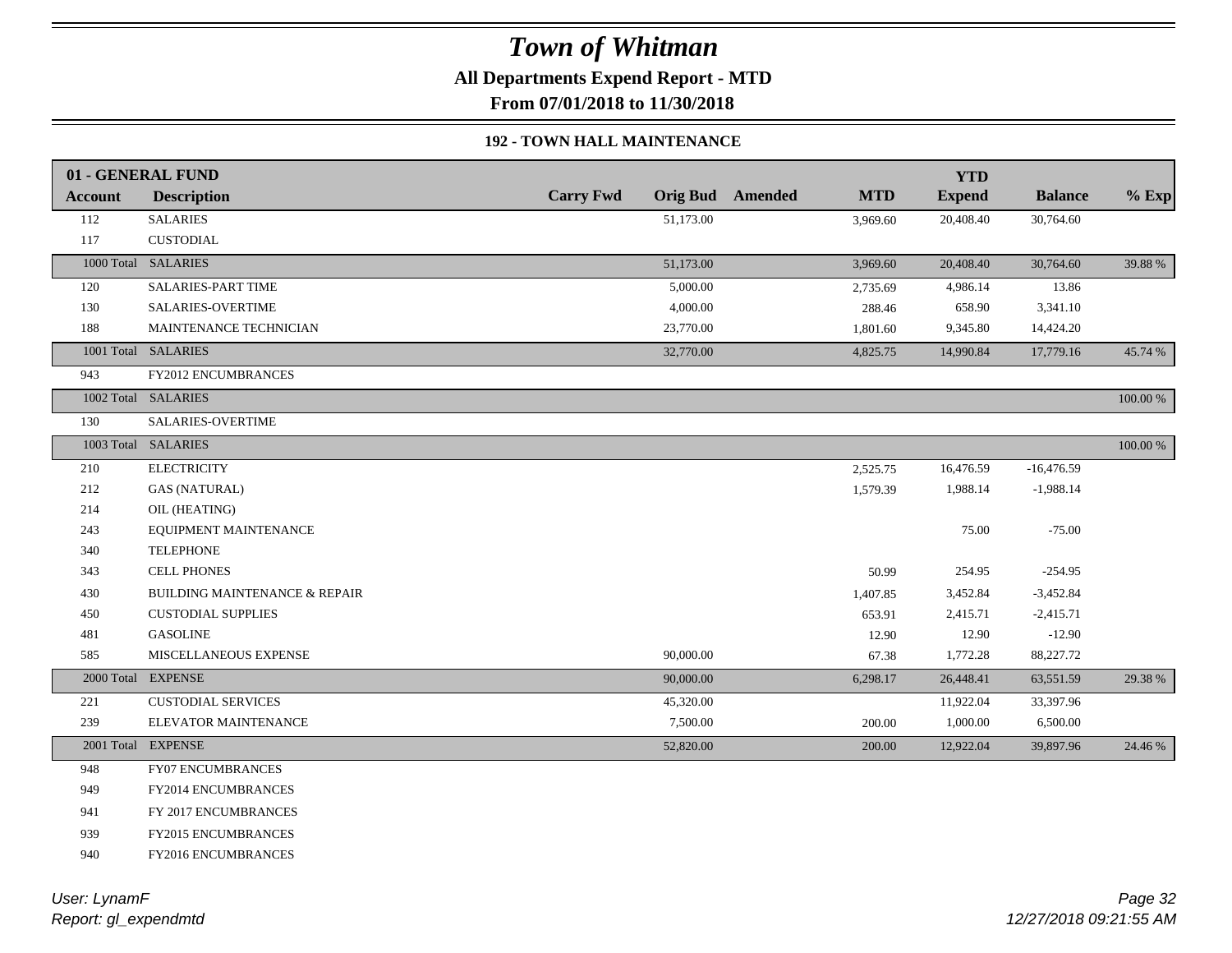**All Departments Expend Report - MTD**

**From 07/01/2018 to 11/30/2018**

#### **192 - TOWN HALL MAINTENANCE**

|         | 01 - GENERAL FUND                                   |                  |                         |            | <b>YTD</b>    |                |          |
|---------|-----------------------------------------------------|------------------|-------------------------|------------|---------------|----------------|----------|
| Account | <b>Description</b>                                  | <b>Carry Fwd</b> | <b>Orig Bud</b> Amended | <b>MTD</b> | <b>Expend</b> | <b>Balance</b> | $%$ Exp  |
| 943     | <b>FY2012 ENCUMBRANCES</b>                          |                  |                         |            |               |                |          |
|         | 2002 Total EXPENSE                                  |                  |                         |            |               |                | 100.00 % |
| 999     |                                                     |                  |                         |            |               |                |          |
|         | 4400 Total A.41ATM 5/05T.HALL BRICK REPOI           |                  |                         |            |               |                | 100.00 % |
| 999     |                                                     |                  |                         |            |               |                |          |
|         | 4415 Total A.15ATM5/17REPLACE T.HALL FIRE PANEL     |                  |                         |            |               |                | 100.00 % |
| 999     |                                                     |                  |                         |            |               |                |          |
|         | 4417 Total A.6STM9/15/03PAVE T.H.PKG.LOT            |                  |                         |            |               |                | 100.00 % |
| 999     |                                                     |                  |                         |            |               |                |          |
| 999     |                                                     |                  |                         |            |               |                |          |
|         | 4418 Total A.37B ATM5/03REPLACE T.H.DOOR            |                  |                         |            |               |                | 100.00 % |
| 999     |                                                     |                  |                         |            |               |                |          |
|         | 4420 Total A.2STM 5/6/02REPLACE T/H DOORS           |                  |                         |            |               |                | 100.00 % |
| 999     |                                                     |                  |                         |            |               |                |          |
|         | 4435 Total A27A ATM5/16TN.KEN.-REP.FLR.INST.FENC    |                  |                         |            |               |                | 100.00 % |
| 999     |                                                     |                  |                         |            |               |                |          |
|         | 4462 Total S3ATM5/18UPDATEEXISTINGCAMARASDUVALSCHOO |                  |                         |            |               |                | 100.00 % |
| 999     |                                                     |                  |                         |            |               |                |          |
|         | 4468 Total A.28ATM5/16PUR.DOCMT.STOR.SYS-TN.HALL    |                  |                         |            |               |                | 100.00 % |
| 999     |                                                     |                  |                         |            |               |                |          |
|         | 4553 Total A.16 STM 5/05 RE-KEY ACCESS TO           |                  |                         |            |               |                | 100.00 % |
|         | <b>192 Total TOWN HALL MAINTENANCE</b>              |                  | 226,763.00              | 15,293.52  | 74,769.69     | 151,993.31     |          |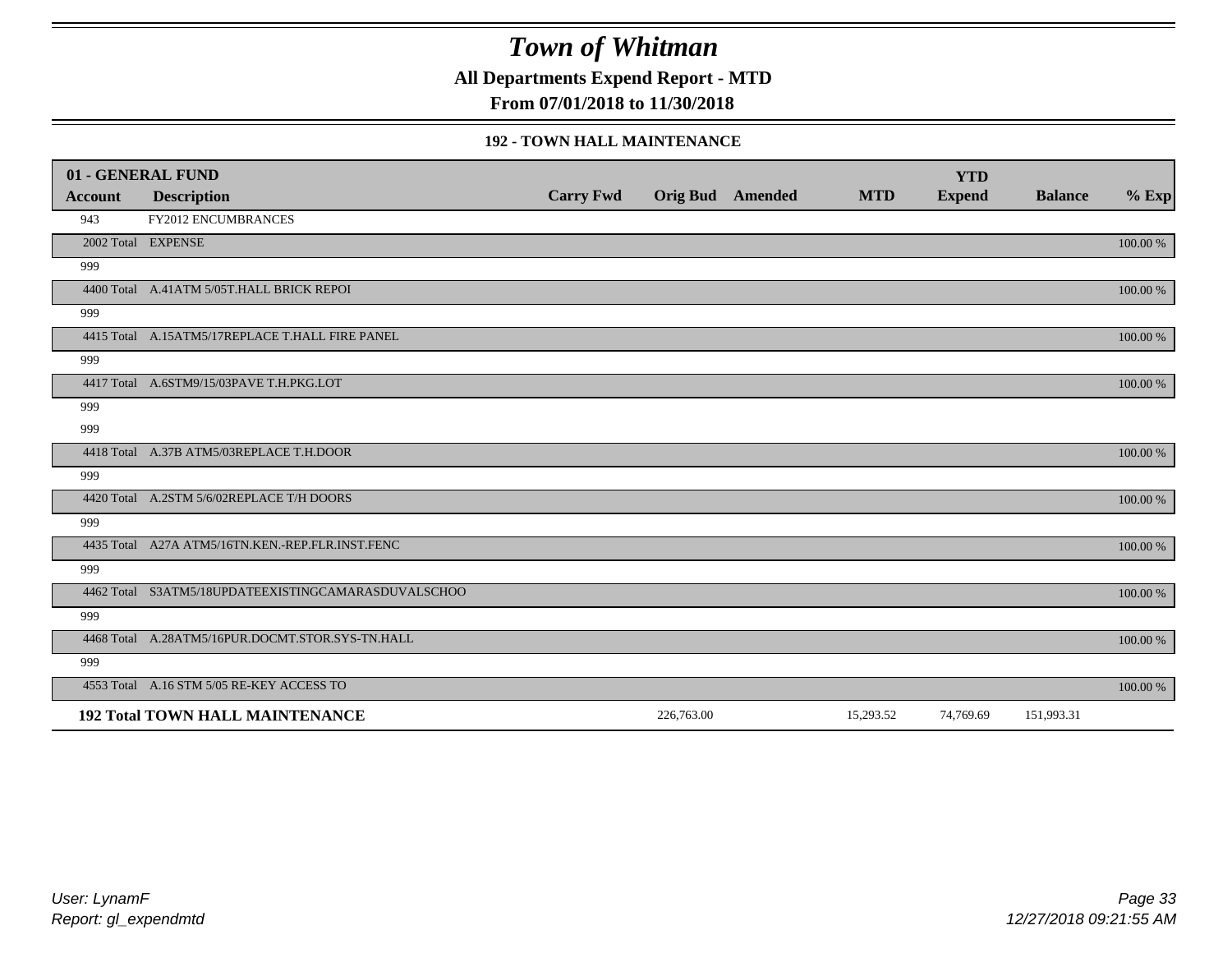**All Departments Expend Report - MTD**

**From 07/01/2018 to 11/30/2018**

#### **193 - FACILITIES MANAGER**

|                | 01 - GENERAL FUND                   |                  |                 |         |            | YTD           |                |         |
|----------------|-------------------------------------|------------------|-----------------|---------|------------|---------------|----------------|---------|
| <b>Account</b> | <b>Description</b>                  | <b>Carry Fwd</b> | <b>Orig Bud</b> | Amended | <b>MTD</b> | <b>Expend</b> | <b>Balance</b> | $%$ Exp |
| 137            | <b>FACILITIES MANAGER</b>           |                  | 13,690.00       |         | 1,053.08   | 5,528.67      | 8,161.33       |         |
|                | 1000 Total SALARIES                 |                  | 13,690.00       |         | 1,053.08   | 5.528.67      | 8.161.33       | 40.38 % |
|                | <b>193 Total FACILITIES MANAGER</b> |                  | 13,690.00       |         | 1,053.08   | 5,528.67      | 8,161.33       |         |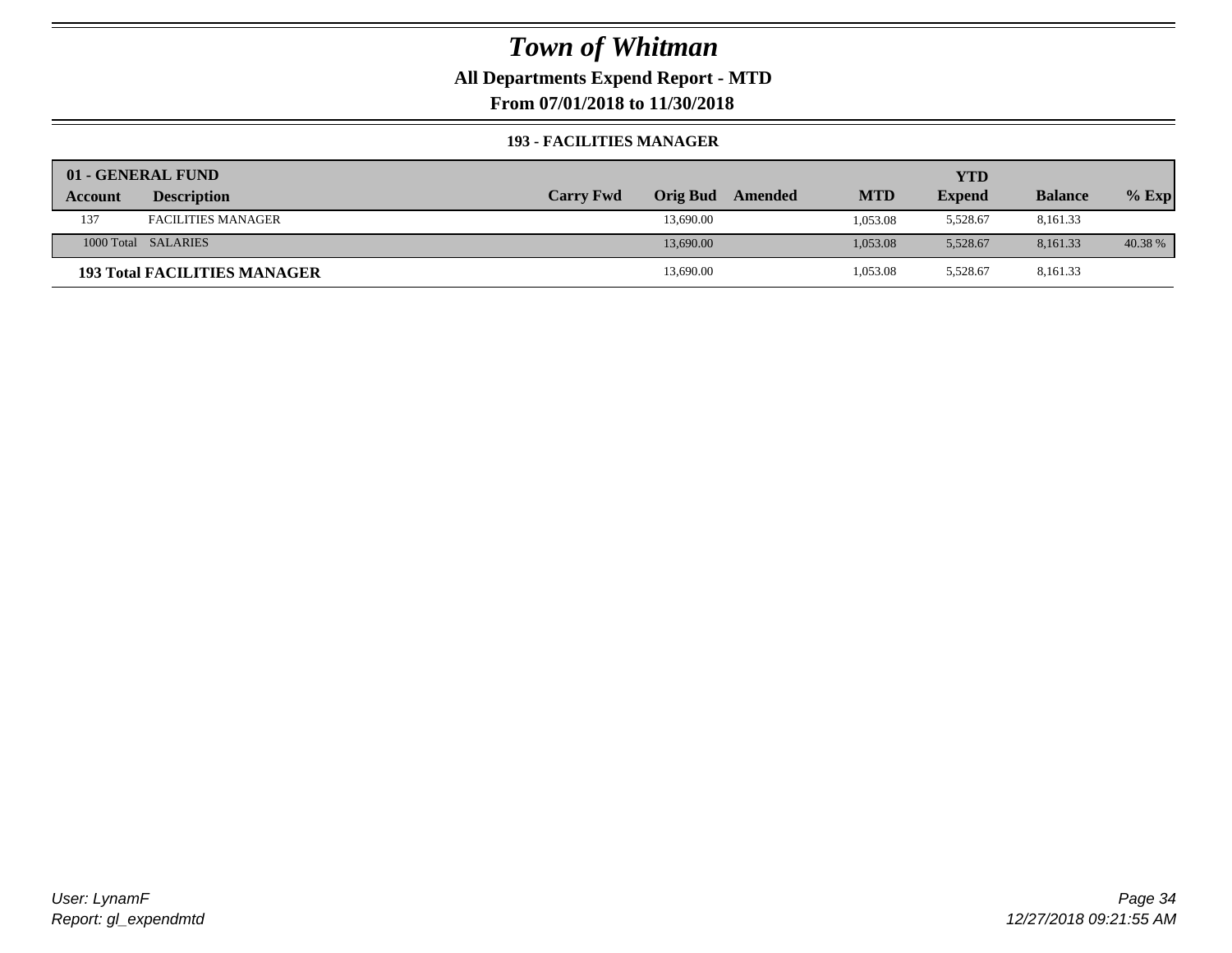## **All Departments Expend Report - MTD**

### **From 07/01/2018 to 11/30/2018**

#### **195 - TOWN REPORTS**

|         | 01 - GENERAL FUND             |                  |          |                         |            | <b>YTD</b>    |                |          |
|---------|-------------------------------|------------------|----------|-------------------------|------------|---------------|----------------|----------|
| Account | <b>Description</b>            | <b>Carry Fwd</b> |          | <b>Orig Bud</b> Amended | <b>MTD</b> | <b>Expend</b> | <b>Balance</b> | $%$ Exp  |
| 252     | <b>SERVICES</b>               |                  |          |                         |            |               |                |          |
| 342     | PRINTING                      |                  | 7,000.00 |                         |            |               | 7,000.00       |          |
|         | 2000 Total EXPENSE            |                  | 7,000.00 |                         |            |               | 7,000.00       | $0.00\%$ |
| 945     | <b>FY2013 ENCUMBRANCES</b>    |                  |          |                         |            |               |                |          |
| 958     | <b>FY2005 ENCUMBRANCES</b>    |                  |          |                         |            |               |                |          |
|         | 2001 Total EXPENSE            |                  |          |                         |            |               |                | 100.00 % |
|         | <b>195 Total TOWN REPORTS</b> |                  | 7,000.00 |                         |            |               | 7,000.00       |          |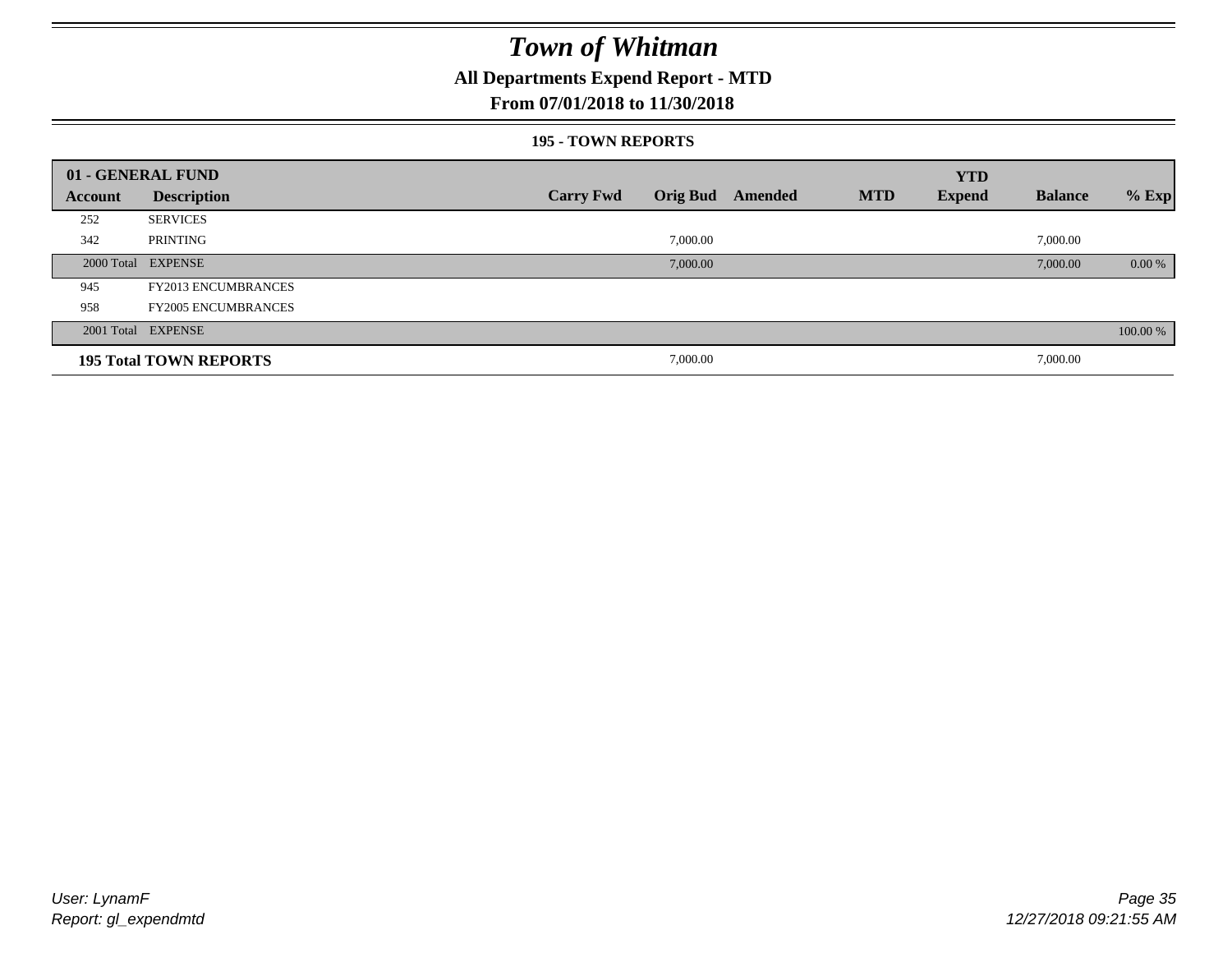## **All Departments Expend Report - MTD**

**From 07/01/2018 to 11/30/2018**

### **196 - MAILING & DUPLICATING**

|            | 01 - GENERAL FUND               |                  |                 |         |            | <b>YTD</b>    |                |          |
|------------|---------------------------------|------------------|-----------------|---------|------------|---------------|----------------|----------|
| Account    | <b>Description</b>              | <b>Carry Fwd</b> | <b>Orig Bud</b> | Amended | <b>MTD</b> | <b>Expend</b> | <b>Balance</b> | $%$ Exp  |
| 277        | POSTAGE METER RENTAL            |                  |                 |         |            |               |                |          |
| 279        | MAILING EQUIPMENT MAINTENANCE   |                  | 4,000.00        |         |            | 971.49        | 3,028.51       |          |
| 344        | <b>POSTAGE</b>                  |                  | 48,000.00       |         | 221.00     | 13,254.28     | 34,745.72      |          |
| 585        | MISCELLANEOUS EXPENSE           |                  |                 |         | 25.90      | 450.90        | $-450.90$      |          |
| 2000 Total | <b>EXPENSE</b>                  |                  | 52,000.00       |         | 246.90     | 14,676.67     | 37, 323. 33    | 28.22 %  |
| 278        | LEASE/PUR.MAINT.POSTAL METER    |                  |                 |         |            |               |                |          |
| 2001 Total | <b>EXPENSE</b>                  |                  |                 |         |            |               |                | 100.00 % |
| 275        | PHOTOCOPIER MAINTENANCE         |                  |                 |         |            | 2,355.00      | $-2,355.00$    |          |
| 421        | <b>DUPLICATING SUPPLIES</b>     |                  |                 |         | 2,061.00   | 2,332.83      | $-2,332.83$    |          |
| 2002 Total | <b>EXPENSE</b>                  |                  |                 |         | 2,061.00   | 4,687.83      | $-4,687.83$    | 100.00 % |
| 940        | FY2016 ENCUMBRANCES             |                  |                 |         |            |               |                |          |
| 941        | FY 2017 ENCUMBRANCES            |                  |                 |         |            |               |                |          |
| 2003 Total | <b>EXPENSE</b>                  |                  |                 |         |            |               |                | 100.00 % |
|            | 196 Total MAILING & DUPLICATING |                  | 52,000.00       |         | 2,307.90   | 19,364.50     | 32,635.50      |          |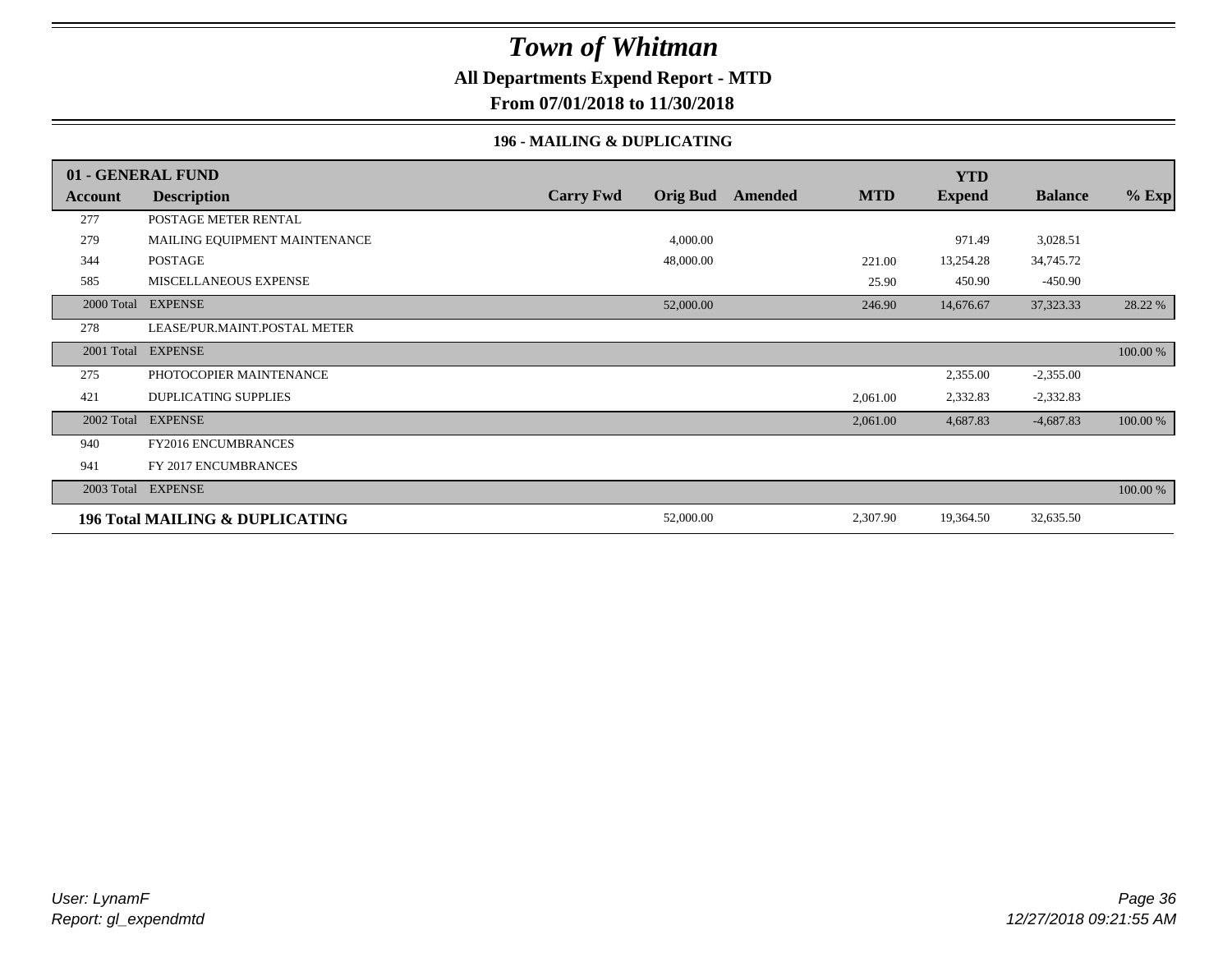**All Departments Expend Report - MTD**

**From 07/01/2018 to 11/30/2018**

#### **197 - CENTRAL TELEPHONE SYSTEM**

|                | 01 - GENERAL FUND                         |                  |                 |         |            | <b>YTD</b>    |                |          |
|----------------|-------------------------------------------|------------------|-----------------|---------|------------|---------------|----------------|----------|
| <b>Account</b> | <b>Description</b>                        | <b>Carry Fwd</b> | <b>Orig Bud</b> | Amended | <b>MTD</b> | <b>Expend</b> | <b>Balance</b> | $%$ Exp  |
| 340            | <b>TELEPHONE</b>                          |                  | 36,000.00       |         | 1,262.70   | 13,060.39     | 22,939.61      |          |
| 343            | <b>CELL PHONES</b>                        |                  |                 |         | 190.96     | 704.87        | $-704.87$      |          |
| 2000 Total     | <b>EXPENSE</b>                            |                  | 36,000.00       |         | 1,453.66   | 13,765.26     | 22,234.74      | 38.23 %  |
| 340            | <b>TELEPHONE</b>                          |                  |                 |         |            |               |                |          |
| 939            | FY2015 ENCUMBRANCES                       |                  |                 |         |            |               |                |          |
| 946            | <b>FY2010 ENCUMBRANCES</b>                |                  |                 |         |            |               |                |          |
| 2001 Total     | <b>EXPENSE</b>                            |                  |                 |         |            |               |                | 100.00 % |
| 939            | <b>FY2015 ENCUMBRANCES</b>                |                  |                 |         |            |               |                |          |
| 940            | <b>FY2016 ENCUMBRANCES</b>                |                  |                 |         |            |               |                |          |
| 943            | FY2012 ENCUMBRANCES                       |                  |                 |         |            |               |                |          |
| 945            | FY2013 ENCUMBRANCES                       |                  |                 |         |            |               |                |          |
| 948            | <b>FY07 ENCUMBRANCES</b>                  |                  |                 |         |            |               |                |          |
| 949            | <b>FY2014 ENCUMBRANCES</b>                |                  |                 |         |            |               |                |          |
| 953            | FY2009 ENCUMBRANCES                       |                  |                 |         |            |               |                |          |
| 959            | FY2006 ENCUMBRANCES                       |                  |                 |         |            |               |                |          |
| 941            | FY 2017 ENCUMBRANCES                      |                  |                 |         |            |               |                |          |
| 2002 Total     | <b>EXPENSE</b>                            |                  |                 |         |            |               |                | 100.00 % |
|                | <b>197 Total CENTRAL TELEPHONE SYSTEM</b> |                  | 36,000.00       |         | 1,453.66   | 13,765.26     | 22,234.74      |          |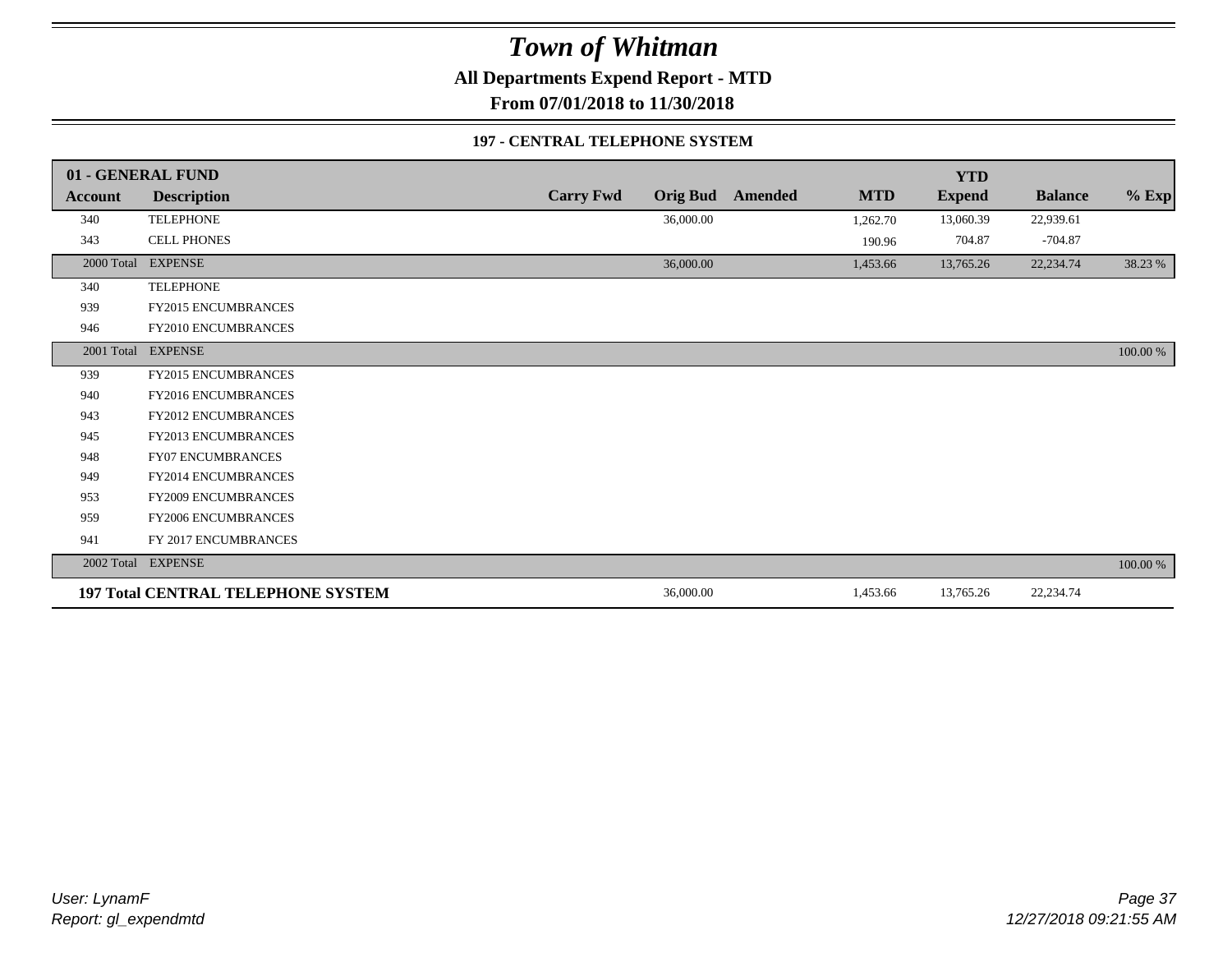**All Departments Expend Report - MTD**

### **From 07/01/2018 to 11/30/2018**

#### **199 - FAIR HOUSING COMMITTEE**

|         | 01 - GENERAL FUND                       |                  |                         |            | <b>YTD</b>    |                |          |
|---------|-----------------------------------------|------------------|-------------------------|------------|---------------|----------------|----------|
| Account | <b>Description</b>                      | <b>Carry Fwd</b> | <b>Orig Bud</b> Amended | <b>MTD</b> | <b>Expend</b> | <b>Balance</b> | $%$ Exp  |
| 111     | <b>SALARIES-ADMINSTRATIVE</b>           |                  |                         |            |               |                |          |
|         | 1000 Total SALARIES                     |                  |                         |            |               |                | 100.00 % |
| 121     | <b>CLERICAL I</b>                       |                  |                         |            |               |                |          |
|         | 1001 Total SALARIES                     |                  |                         |            |               |                | 100.00 % |
| 420     | <b>OFFICE SUPPLIES</b>                  |                  |                         |            |               |                |          |
| 585     | MISCELLANEOUS EXPENSE                   |                  |                         |            |               |                |          |
|         | 2000 Total EXPENSE                      |                  |                         |            |               |                | 100.00 % |
|         | <b>199 Total FAIR HOUSING COMMITTEE</b> |                  |                         |            |               |                |          |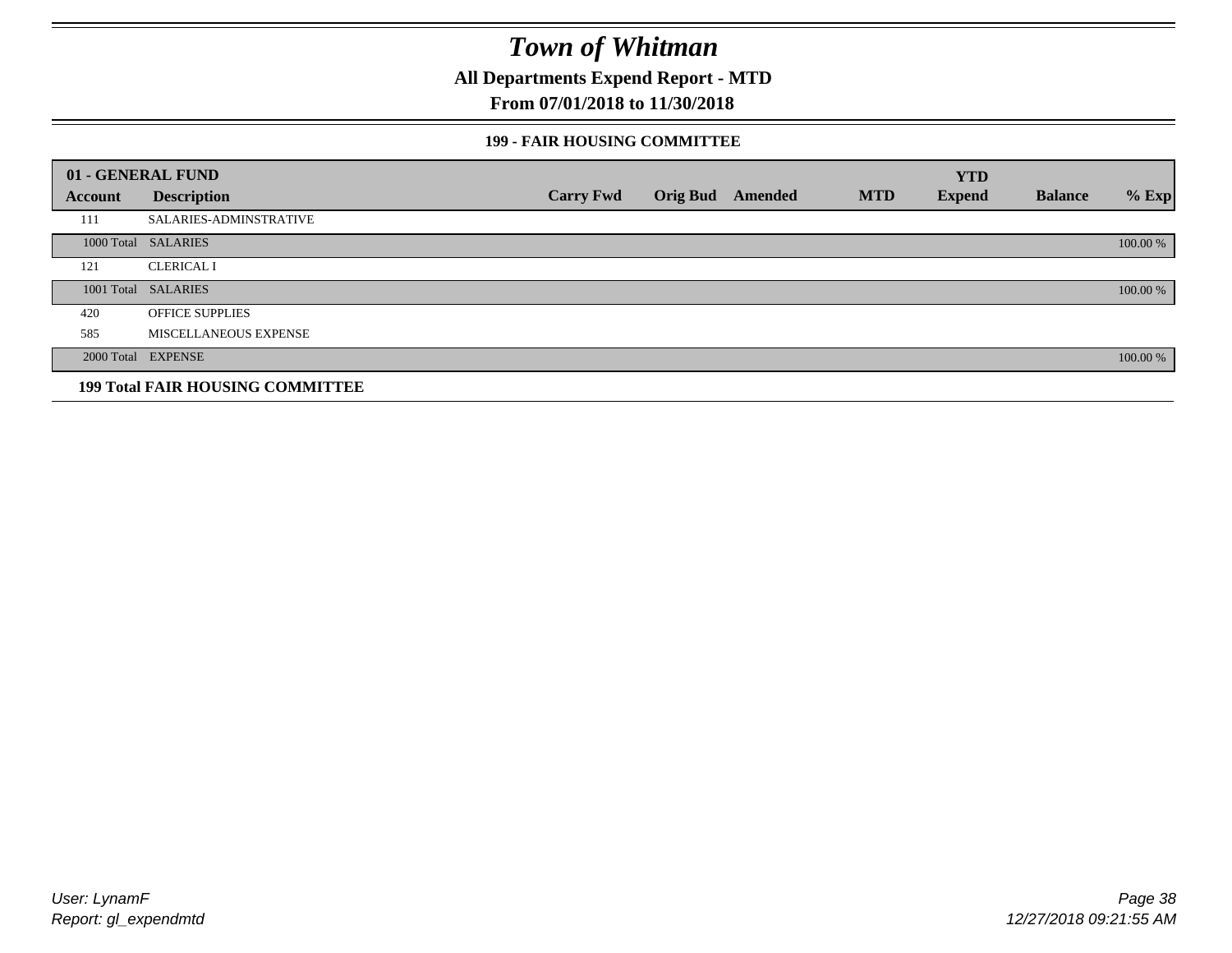## **All Departments Expend Report - MTD**

## **From 07/01/2018 to 11/30/2018**

|                | 01 - GENERAL FUND              |                  |                         |            | <b>YTD</b>    |                |             |
|----------------|--------------------------------|------------------|-------------------------|------------|---------------|----------------|-------------|
| <b>Account</b> | <b>Description</b>             | <b>Carry Fwd</b> | <b>Orig Bud</b> Amended | <b>MTD</b> | <b>Expend</b> | <b>Balance</b> | $%$ Exp     |
| 111            | SALARIES-ADMINSTRATIVE         |                  | 171,658.00              | 13,168.28  | 69,133.47     | 102,524.53     |             |
| 282            | DEPUTY CHIEF-SALARY            |                  | 136,222.00              | 10,449.92  | 54,862.08     | 81,359.92      |             |
|                | 1000 Total SALARIES            |                  | 307,880.00              | 23,618.20  | 123,995.55    | 183,884.45     | 40.27 %     |
| 112            | <b>SALARIES</b>                |                  | 2,582,494.00            | 121,798.70 | 638,918.64    | 1,943,575.36   |             |
| 130            | SALARIES-OVERTIME              |                  |                         | 34,277.78  | 189,416.05    | $-189,416.05$  |             |
| 132            | SALARIES-RESERVE SERVICES      |                  |                         |            |               |                |             |
| 134            | SALARIES-DPW COVERAGE          |                  |                         |            |               |                |             |
| 135            | SALARIES-COURT TIME            |                  |                         | 1,474.77   | 14,037.57     | $-14,037.57$   |             |
| 143            | SALARIES-COLLEGE INCENTIVE     |                  |                         | 21,192.03  | 93,066.83     | -93,066.83     |             |
| 145            | SALARIES-HOLIDAY               |                  |                         | 30,432.77  | 30,432.77     | $-30,432.77$   |             |
| 146            | SALARIES-LONGEVITY             |                  |                         |            |               |                |             |
| 147            | SALARIES-SHIFT DIFFERENTIAL    |                  |                         | 7,630.02   | 36,605.83     | $-36,605.83$   |             |
| 148            | <b>SERVICE TRAINING</b>        |                  |                         | 13,291.32  | 41,799.35     | $-41,799.35$   |             |
| 149            | SERVICE TRAINING-COLLEGE INCEN |                  |                         |            |               |                |             |
| 188            | MAINTENANCE TECHNICIAN         |                  |                         |            |               |                |             |
|                | 1001 Total SALARIES            |                  | 2,582,494.00            | 230,097.39 | 1,044,277.04  | 1,538,216.96   | 40.43 %     |
| 130            | <b>SALARIES-OVERTIME</b>       |                  |                         |            |               |                |             |
|                | 1002 Total SALARIES            |                  |                         |            |               |                | $100.00~\%$ |
| 132            | SALARIES-RESERVE SERVICES      |                  |                         |            |               |                |             |
|                | 1003 Total SALARIES            |                  |                         |            |               |                | $100.00~\%$ |
| 134            | SALARIES-DPW COVERAGE          |                  |                         |            |               |                |             |
|                | 1004 Total SALARIES            |                  |                         |            |               |                | 100.00 %    |
| 135            | SALARIES-COURT TIME            |                  |                         |            |               |                |             |
|                | 1005 Total SALARIES            |                  |                         |            |               |                | 100.00 %    |
| 140            | SALARIES-CHIEF-COLLEGE INCENT. |                  |                         |            |               |                |             |
| 284            | DEPUTY CHIEF-COLLEGE INCENTIVE |                  |                         |            |               |                |             |
|                | 1006 Total SALARIES            |                  |                         |            |               |                | 100.00 %    |
| 141            | SALARIES-CHIEF-HOLIDAY         |                  |                         |            |               |                |             |
| 283            | DEPUTY CHIEF-HOLIDAY PAY       |                  |                         |            |               |                |             |
|                | 1007 Total SALARIES            |                  |                         |            |               |                | 100.00 %    |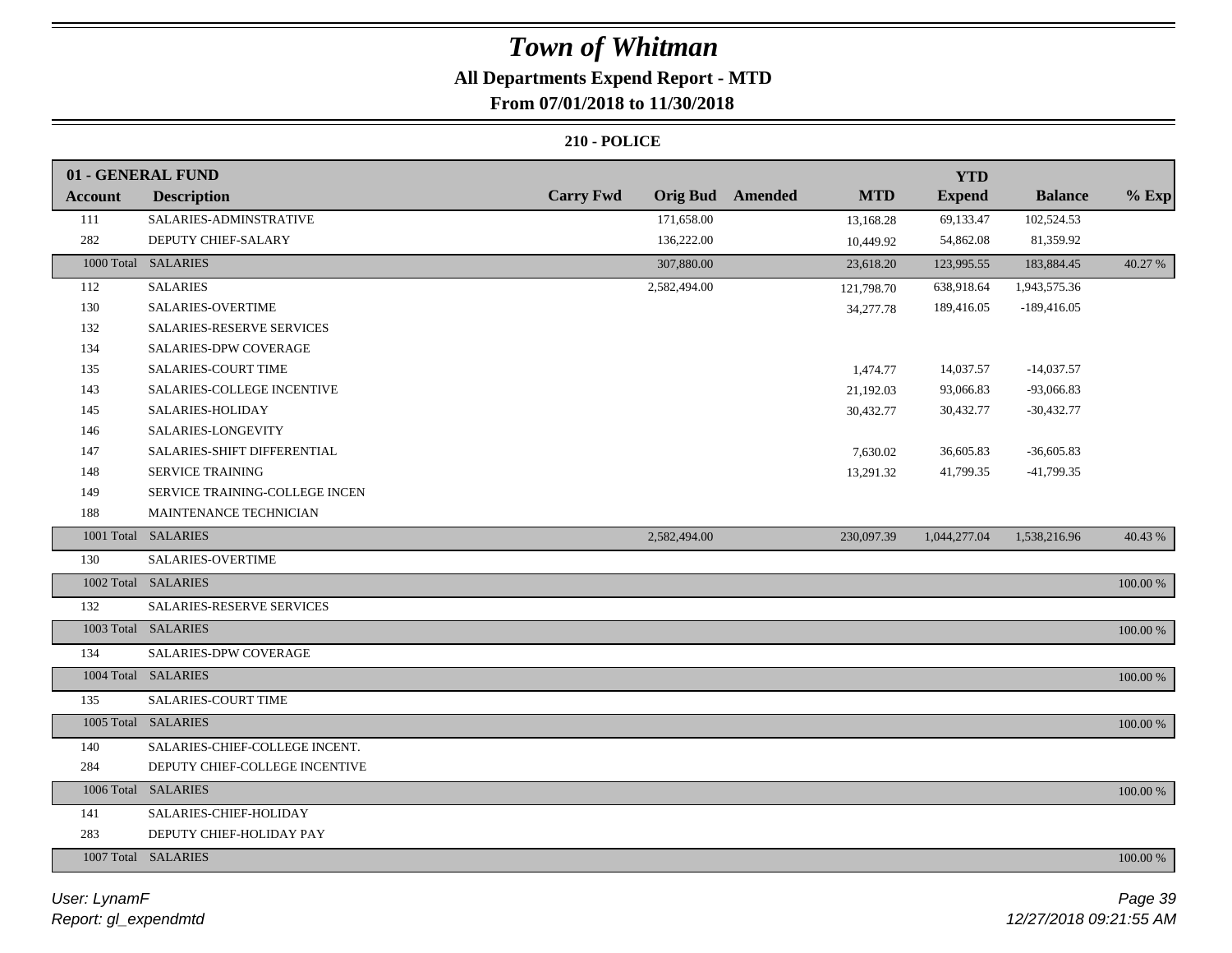## **All Departments Expend Report - MTD**

### **From 07/01/2018 to 11/30/2018**

|                | 01 - GENERAL FUND              |                  |           |                         |            | <b>YTD</b>    |                |             |
|----------------|--------------------------------|------------------|-----------|-------------------------|------------|---------------|----------------|-------------|
| <b>Account</b> | <b>Description</b>             | <b>Carry Fwd</b> |           | <b>Orig Bud</b> Amended | <b>MTD</b> | <b>Expend</b> | <b>Balance</b> | $%$ Exp     |
| 143            | SALARIES-COLLEGE INCENTIVE     |                  |           |                         |            |               |                |             |
|                | 1008 Total SALARIES            |                  |           |                         |            |               |                | 100.00 %    |
| 145            | SALARIES-HOLIDAY               |                  |           |                         |            |               |                |             |
|                | 1009 Total SALARIES            |                  |           |                         |            |               |                | 100.00 %    |
| 146            | SALARIES-LONGEVITY             |                  |           |                         |            |               |                |             |
|                | 1010 Total SALARIES            |                  |           |                         |            |               |                | 100.00 %    |
| 147            | SALARIES-SHIFT DIFFERENTIAL    |                  |           |                         |            |               |                |             |
|                | 1011 Total SALARIES            |                  |           |                         |            |               |                | 100.00 %    |
| 148            | <b>SERVICE TRAINING</b>        |                  |           |                         |            |               |                |             |
|                | 1012 Total SALARIES            |                  |           |                         |            |               |                | 100.00 %    |
| 149            | SERVICE TRAINING-COLLEGE INCEN |                  |           |                         |            |               |                |             |
|                | 1013 Total SALARIES            |                  |           |                         |            |               |                | 100.00 %    |
| 152            | <b>CELL WATCH</b>              |                  |           |                         |            |               |                |             |
|                | 1014 Total SALARIES            |                  |           |                         |            |               |                | 100.00 %    |
| 158            | KEEPER OF THE JAILS            |                  |           |                         |            |               |                |             |
|                | 1015 Total SALARIES            |                  |           |                         |            |               |                | 100.00 %    |
| 116            | <b>CLERICAL</b>                |                  | 48,984.00 |                         | 3,768.00   | 19,782.00     | 29,202.00      |             |
| 120            | <b>SALARIES-PART TIME</b>      |                  | 22,040.00 |                         | 1,701.28   | 8,782.92      | 13,257.08      |             |
|                | 1016 Total SALARIES            |                  | 71,024.00 |                         | 5,469.28   | 28,564.92     | 42,459.08      | 40.21 %     |
| 117            | <b>CUSTODIAL</b>               |                  |           |                         |            |               |                |             |
|                | 1017 Total SALARIES            |                  |           |                         |            |               |                | $100.00~\%$ |
| 210            | <b>ELECTRICITY</b>             |                  |           |                         |            |               |                |             |
| 242            | VEHICLE MAINTENANCE            |                  |           |                         | 259.00     | 6,498.55      | $-6,498.55$    |             |
| 243            | EQUIPMENT MAINTENANCE          |                  |           |                         | 82.95      | 4,516.75      | $-4,516.75$    |             |
| 275            | PHOTOCOPIER MAINTENANCE        |                  |           |                         |            |               |                |             |
| 303            | RESERVE OFFICERS - STIPEND     |                  |           |                         |            |               |                |             |
| 305            | <b>INSTRUCTIONAL</b>           |                  |           |                         | 179.00     | 2,424.54      | $-2,424.54$    |             |
| 311            | <b>COMPUTER SERVICES</b>       |                  |           |                         | 511.35     | 10,023.00     | $-10,023.00$   |             |
| 340            | <b>TELEPHONE</b>               |                  |           |                         |            |               |                |             |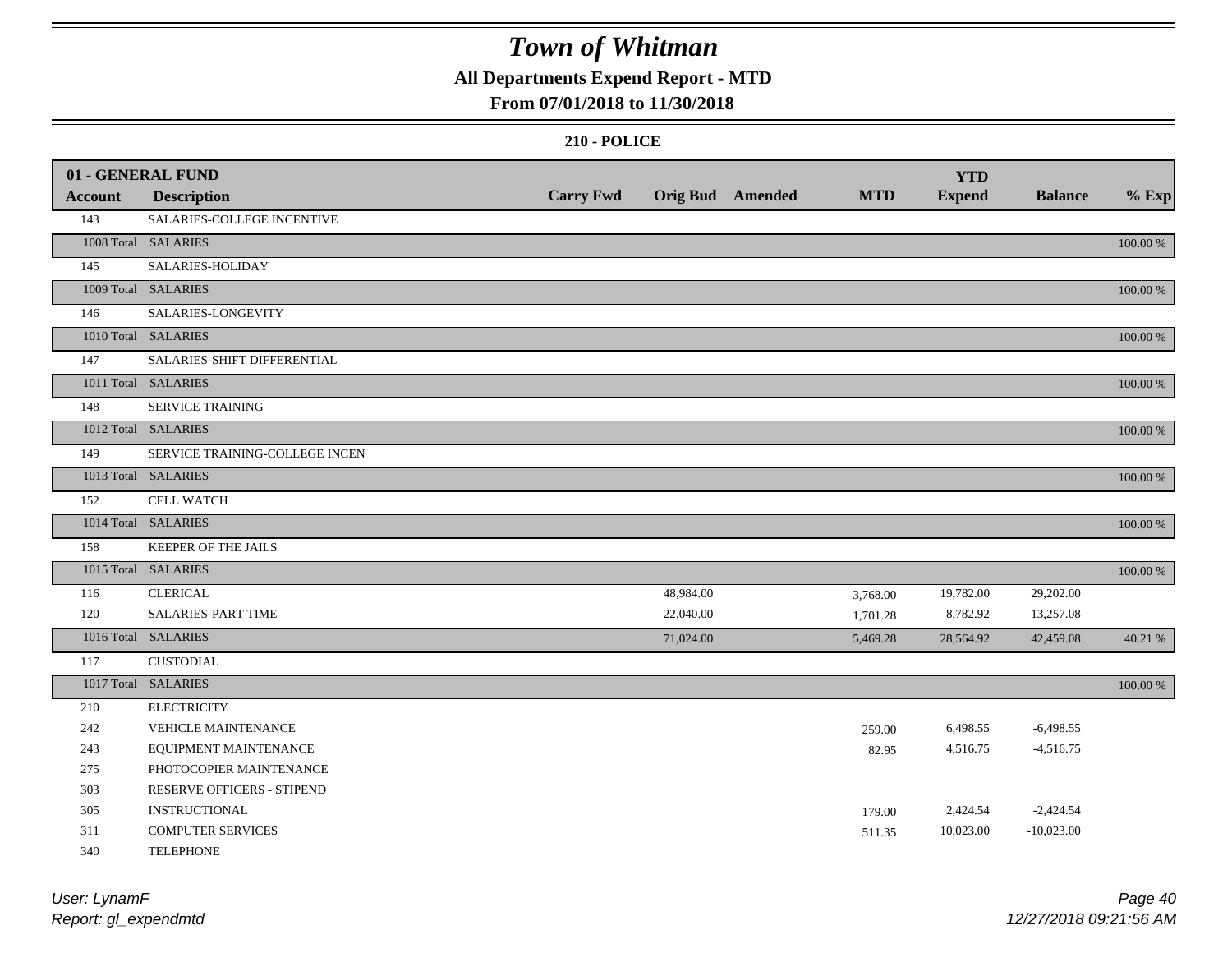## **All Departments Expend Report - MTD**

### **From 07/01/2018 to 11/30/2018**

|                | 01 - GENERAL FUND                                 |                  |            |                         |            | <b>YTD</b>    |                |          |
|----------------|---------------------------------------------------|------------------|------------|-------------------------|------------|---------------|----------------|----------|
| <b>Account</b> | <b>Description</b>                                | <b>Carry Fwd</b> |            | <b>Orig Bud</b> Amended | <b>MTD</b> | <b>Expend</b> | <b>Balance</b> | $%$ Exp  |
| 343            | <b>CELL PHONES</b>                                |                  |            |                         | 927.99     | 5,599.16      | $-5,599.16$    |          |
| 420            | OFFICE SUPPLIES                                   |                  |            |                         | 223.78     | 1,668.08      | $-1,668.08$    |          |
| 430            | <b>BUILDING MAINTENANCE &amp; REPAIR</b>          |                  |            |                         | 413.00     | 7,639.92      | $-7,639.92$    |          |
| 450            | <b>CUSTODIAL SUPPLIES</b>                         |                  |            |                         | 295.98     | 1,105.45      | $-1,105.45$    |          |
| 481            | <b>GASOLINE</b>                                   |                  |            |                         | 2,965.43   | 16,969.55     | $-16,969.55$   |          |
| 582            | <b>UNIFORMS</b>                                   |                  |            |                         | 1,957.22   | 8,679.55      | $-8,679.55$    |          |
| 583            | <b>CRIME PREVENTION</b>                           |                  |            |                         | 8,587.75   | 21,196.10     | $-21,196.10$   |          |
| 585            | MISCELLANEOUS EXPENSE                             |                  | 236,500.00 |                         | 1,291.59   | 3,969.61      | 232,530.39     |          |
| 320            | HEALTH CLUB MEMBERSHIPS                           |                  |            |                         | 600.00     | 600.00        | $-600.00$      |          |
| 596            | OCCUPANCY-UTILITIES                               |                  |            |                         |            |               |                |          |
| 730            | <b>ASSOCIATION DUES</b>                           |                  |            |                         |            | 5,050.00      | $-5,050.00$    |          |
| 731            | <b>MEETINGS</b>                                   |                  |            |                         |            | 160.00        | $-160.00$      |          |
| 2000 Total     | <b>EXPENSE</b>                                    |                  | 236,500.00 |                         | 18,295.04  | 96,100.26     | 140,399.74     | 40.63 %  |
| 596            | OCCUPANCY-UTILITIES                               |                  | 57,200.00  |                         | 3,631.29   | 18,702.75     | 38,497.25      |          |
| 595            | DRUG ENFORCEMENT EXPENSE                          |                  |            |                         |            |               |                |          |
|                | 2001 Total EXPENSE                                |                  | 57,200.00  |                         | 3,631.29   | 18,702.75     | 38,497.25      | 32.69 %  |
| 939            | FY2015 ENCUMBRANCES                               |                  |            |                         |            |               |                |          |
| 953            | FY2009 ENCUMBRANCES                               |                  |            |                         |            |               |                |          |
| 958            | FY2005 ENCUMBRANCES                               |                  |            |                         |            |               |                |          |
| 948            | <b>FY07 ENCUMBRANCES</b>                          |                  |            |                         |            |               |                |          |
| 959            | <b>FY2006 ENCUMBRANCES</b>                        |                  |            |                         |            |               |                |          |
| 949            | FY2014 ENCUMBRANCES                               |                  |            |                         |            |               |                |          |
| 940            | FY2016 ENCUMBRANCES                               |                  |            |                         |            |               |                |          |
| 945            | FY2013 ENCUMBRANCES                               |                  |            |                         |            |               |                |          |
|                | 2002 Total EXPENSE                                |                  |            |                         |            |               |                | 100.00 % |
| 739            | <b>AUXILIARY POLICE</b>                           |                  | 3,833.00   |                         | 39.99      | 199.95        | 3,633.05       |          |
|                | 2003 Total EXPENSE                                |                  | 3,833.00   |                         | 39.99      | 199.95        | 3,633.05       | 5.21 %   |
| 999            |                                                   |                  |            |                         |            |               |                |          |
|                | 4426 Total A.20ATM5/17PUR26MOTOROLA POLICE RADIOS |                  |            |                         |            |               |                | 100.00 % |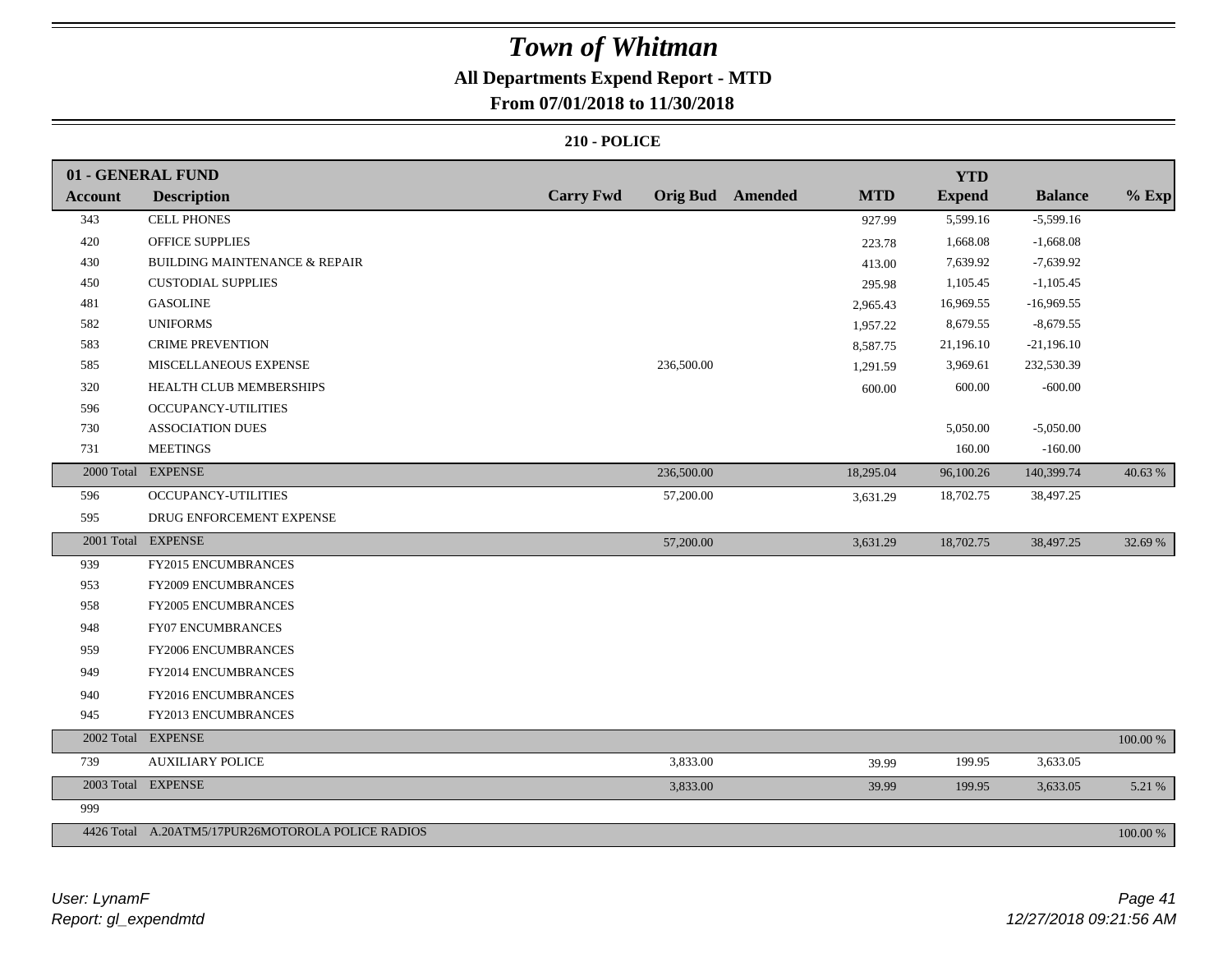## **All Departments Expend Report - MTD**

### **From 07/01/2018 to 11/30/2018**

|                | 01 - GENERAL FUND                                   |                  |                         |            | <b>YTD</b>    |                |             |
|----------------|-----------------------------------------------------|------------------|-------------------------|------------|---------------|----------------|-------------|
| <b>Account</b> | <b>Description</b>                                  | <b>Carry Fwd</b> | <b>Orig Bud</b> Amended | <b>MTD</b> | <b>Expend</b> | <b>Balance</b> | $%$ Exp     |
| 999            |                                                     |                  |                         |            |               |                |             |
|                | 4427 Total A19ATM5/18 LEASE/PCH 2017 FORD EXPLORER  |                  |                         |            |               |                | 100.00 %    |
| 999            |                                                     |                  |                         |            |               |                |             |
|                | 4428 Total A25ATM5/15 LEA/PUR CRUIS.1OF3            |                  |                         |            |               |                | 100.00 %    |
| 999            |                                                     |                  |                         |            |               |                |             |
|                | 4429 Total A34ATM5/16PUR.45 BULLET PROOF VESTS      |                  |                         |            |               |                | 100.00 %    |
| 999            |                                                     |                  |                         |            |               |                |             |
|                | 4430 Total A22ATM5/17 PUR.BODY ARMOR KITS           |                  |                         |            |               |                | 100.00 %    |
| 999            |                                                     |                  | 13,772.42               |            | 13,772.42     |                |             |
|                | 4431 Total ART19 ATM5/18 LEASE/PCH 2017 FORD EXPLOR |                  | 13,772.42               |            | 13,772.42     |                | 100.00 %    |
| 999            |                                                     |                  |                         |            |               |                |             |
|                | 4432 Total A.14ATM5/14PUR.ELECTROSHOCK WEAPONS      |                  |                         |            |               |                | 100.00 %    |
| 999            |                                                     |                  | 16,398.44               |            | 16,398.00     | 0.44           |             |
|                | 4433 Total ART20ATM5/18LEASE/PCH22017FORDINT(1/3)   |                  | 16,398.44               |            | 16,398.00     | 0.44           | 99.99 %     |
| 999            |                                                     |                  | 30,260.57               |            | 30,260.57     |                |             |
|                | 4434 Total ART19 ATM5/18 LEASE/PCH 2016 FORD INTER  |                  | 30,260.57               |            | 30,260.57     |                | 100.00 %    |
| 999            |                                                     |                  |                         |            |               |                |             |
|                | 4444 Total A25 ATM5/14 PUR.VOICE RECORD. SYS.       |                  |                         |            |               |                | 100.00 %    |
| 999            |                                                     |                  |                         |            |               |                |             |
|                | 4445 Total A.21ATM5/17 PUR.6 TASERS-POLICE          |                  |                         |            |               |                | 100.00 %    |
| 999            |                                                     |                  |                         |            |               |                |             |
|                | 4446 Total A12 ATM5/16 PUR.6 POLICE TASERS          |                  |                         |            |               |                | 100.00 %    |
| 999            |                                                     |                  | 4,000.00                |            | 4,000.00      |                |             |
|                | 4513 Total ART19 ATM5/18 LEASE MOTORCYCLE           |                  | 4,000.00                |            | 4,000.00      |                | 100.00 %    |
| 999            |                                                     |                  |                         |            |               |                |             |
|                | 4514 Total A26 ATM 5/15 LEASE MOTORCYCLE            |                  |                         |            |               |                | $100.00~\%$ |
| 999            |                                                     |                  |                         |            |               |                |             |
|                | 4524 Total A18ATM5/17LEASE / HARLEY-DAV (1YR)       |                  |                         |            |               |                | 100.00 %    |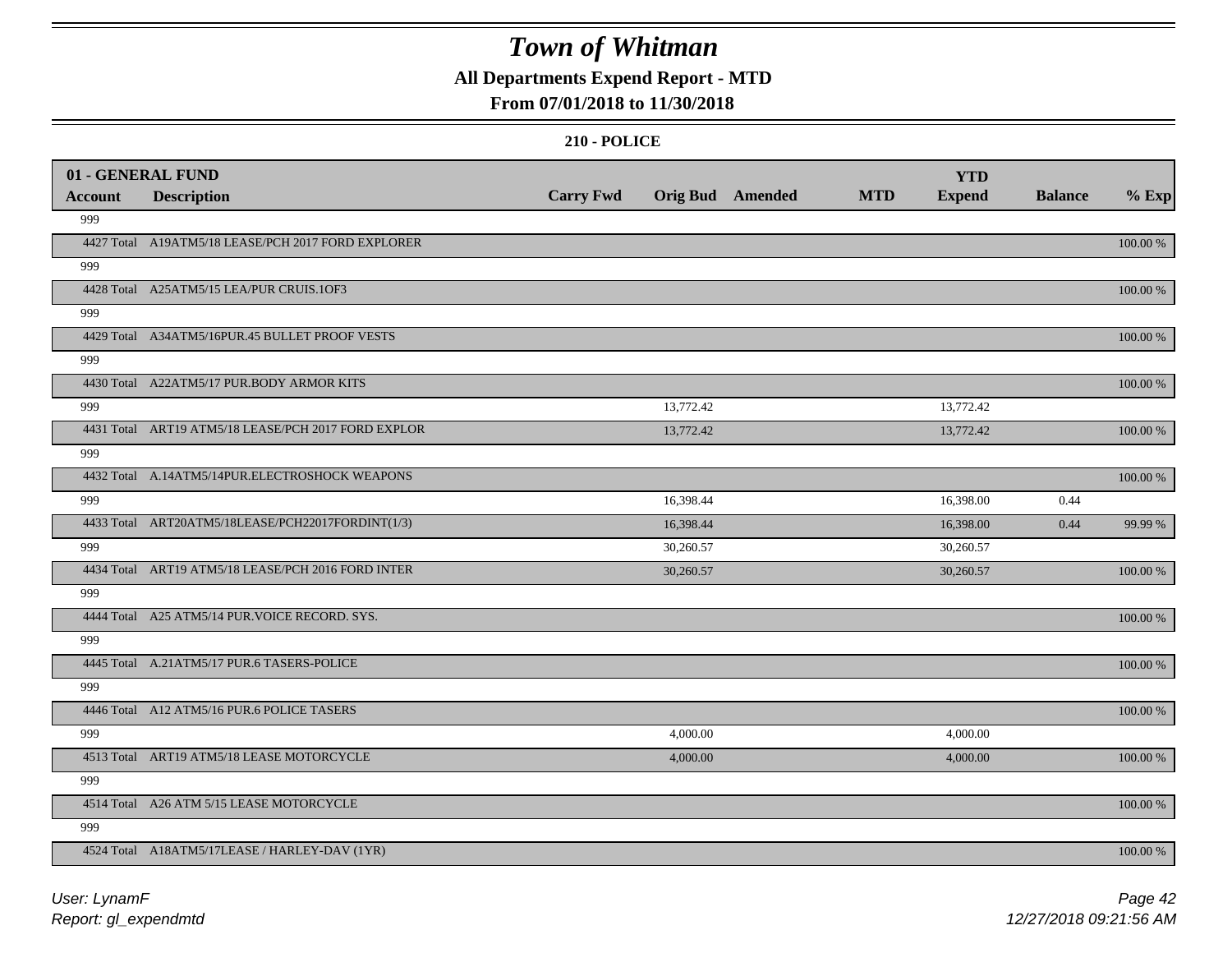## **All Departments Expend Report - MTD**

### **From 07/01/2018 to 11/30/2018**

|                | 01 - GENERAL FUND                                |                  |                 |         |            | <b>YTD</b>    |                |          |
|----------------|--------------------------------------------------|------------------|-----------------|---------|------------|---------------|----------------|----------|
| <b>Account</b> | <b>Description</b>                               | <b>Carry Fwd</b> | <b>Orig Bud</b> | Amended | <b>MTD</b> | <b>Expend</b> | <b>Balance</b> | $%$ Exp  |
| 999            |                                                  |                  |                 |         |            |               |                |          |
|                | 4544 Total A.16ATM 5/17L/P 2016 FORD SUV(2)2ND/3 |                  |                 |         |            |               |                | 100.00 % |
| 999            |                                                  |                  |                 |         |            |               |                |          |
|                | 4545 Total A.33ATM 5/16 L/P 2014CRUIS.3RD/3      |                  |                 |         |            |               |                | 100.00 % |
| 999            |                                                  |                  |                 |         |            |               |                |          |
|                | 4546 Total A13ATM5/16PUR 2 MOBILE DATA TERM      |                  |                 |         |            |               |                | 100.00 % |
| 999            |                                                  |                  |                 |         |            |               |                |          |
|                | 4550 Total A.24 ATM 5/15 L/P CRUISER 2ND 0F 3    |                  |                 |         |            |               |                | 100.00 % |
| 999            |                                                  |                  |                 |         |            |               |                |          |
|                | 4551 Total A.19 ATM 5/17 L/P FORD EXPLORER 1/3   |                  |                 |         |            |               |                | 100.00 % |
| 999            |                                                  |                  |                 |         |            |               |                |          |
|                | 4571 Total A.17ATM5/17L/P 2015 CRUIS.3/3         |                  |                 |         |            |               |                | 100.00 % |
|                | 210 Total POLICE                                 |                  | 3,323,362.43    |         | 281,151.19 | 1,376,271.46  | 1,947,090.97   |          |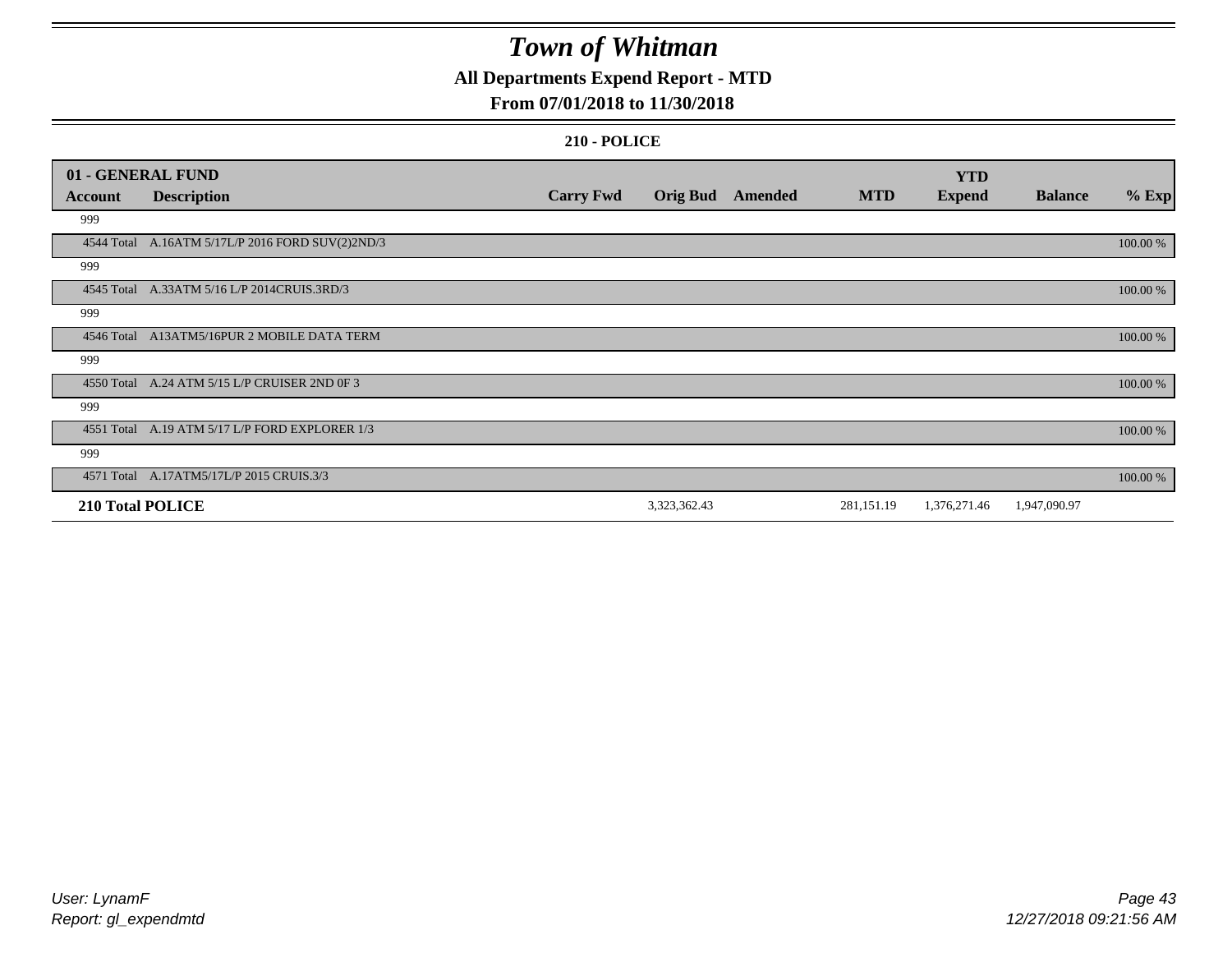## **All Departments Expend Report - MTD**

### **From 07/01/2018 to 11/30/2018**

#### **220 - FIRE**

|         | 01 - GENERAL FUND              |                  |              |                         |             | <b>YTD</b>    |                |             |
|---------|--------------------------------|------------------|--------------|-------------------------|-------------|---------------|----------------|-------------|
| Account | <b>Description</b>             | <b>Carry Fwd</b> |              | <b>Orig Bud</b> Amended | <b>MTD</b>  | <b>Expend</b> | <b>Balance</b> | $%$ Exp     |
| 111     | SALARIES-ADMINSTRATIVE         |                  | 159,075.00   |                         | 12,203.00   | 64,065.75     | 95,009.25      |             |
|         | 1000 Total SALARIES            |                  | 159,075.00   |                         | 12,203.00   | 64,065.75     | 95,009.25      | 40.27 %     |
| 112     | <b>SALARIES</b>                |                  | 3,055,609.00 |                         | 146,443.69  | 769,930.62    | 2,285,678.38   |             |
| 130     | SALARIES-OVERTIME              |                  |              |                         | 57, 537. 27 | 312,105.88    | $-312, 105.88$ |             |
| 138     | SICK LEAVE BUY-BACK            |                  |              |                         |             |               |                |             |
| 143     | SALARIES-COLLEGE INCENTIVE     |                  |              |                         |             |               |                |             |
| 145     | SALARIES-HOLIDAY               |                  |              |                         |             |               |                |             |
| 146     | SALARIES-LONGEVITY             |                  |              |                         |             |               |                |             |
| 938     | FY 2018 ENCUMBRANCES           | 24,734.90        |              |                         | 1,558.46    | 19,489.50     | 5,245.40       |             |
| 940     | FY2016 ENCUMBRANCES            |                  |              |                         |             |               |                |             |
| 941     | FY 2017 ENCUMBRANCES           |                  |              |                         |             |               |                |             |
| 949     | FY2014 ENCUMBRANCES            |                  |              |                         |             |               |                |             |
| 959     | FY2006 ENCUMBRANCES            |                  |              |                         |             |               |                |             |
|         | 1001 Total SALARIES            | 24,734.90        | 3,055,609.00 |                         | 205,539.42  | 1,101,526.00  | 1,978,817.90   | 35.75 %     |
| 140     | SALARIES-CHIEF-COLLEGE INCENT. |                  |              |                         |             |               |                |             |
|         | 1002 Total SALARIES            |                  |              |                         |             |               |                | 100.00 %    |
| 141     | SALARIES-CHIEF-HOLIDAY         |                  |              |                         |             |               |                |             |
|         | 1003 Total SALARIES            |                  |              |                         |             |               |                | $100.00~\%$ |
| 121     | <b>CLERICAL I</b>              |                  | 41,248.00    |                         | 3,171.84    | 16,652.16     | 24,595.84      |             |
|         | 1004 Total SALARIES            |                  | 41,248.00    |                         | 3,171.84    | 16,652.16     | 24,595.84      | 40.37 %     |
| 130     | SALARIES-OVERTIME              |                  |              |                         |             |               |                |             |
|         | 1005 Total SALARIES            |                  |              |                         |             |               |                | $100.00\%$  |
| 138     | <b>SICK LEAVE BUY-BACK</b>     |                  |              |                         |             |               |                |             |
|         | 1007 Total SALARIES            |                  |              |                         |             |               |                | 100.00 %    |
| 210     | <b>ELECTRICITY</b>             |                  |              |                         | 1,422.81    | 7,071.39      | $-7,071.39$    |             |
| 212     | <b>GAS (NATURAL)</b>           |                  |              |                         | 393.96      | 1,022.85      | $-1,022.85$    |             |
| 214     | OIL (HEATING)                  |                  |              |                         |             |               |                |             |
| 242     | <b>VEHICLE MAINTENANCE</b>     |                  |              |                         | 4,631.39    | 27,382.93     | $-27,382.93$   |             |
| 243     | EQUIPMENT MAINTENANCE          |                  |              |                         | 361.45      | 2,601.04      | $-2,601.04$    |             |
| 271     | <b>VEHICLE RENTAL</b>          |                  |              |                         |             |               |                |             |

*Report: gl\_expendmtd User: LynamF*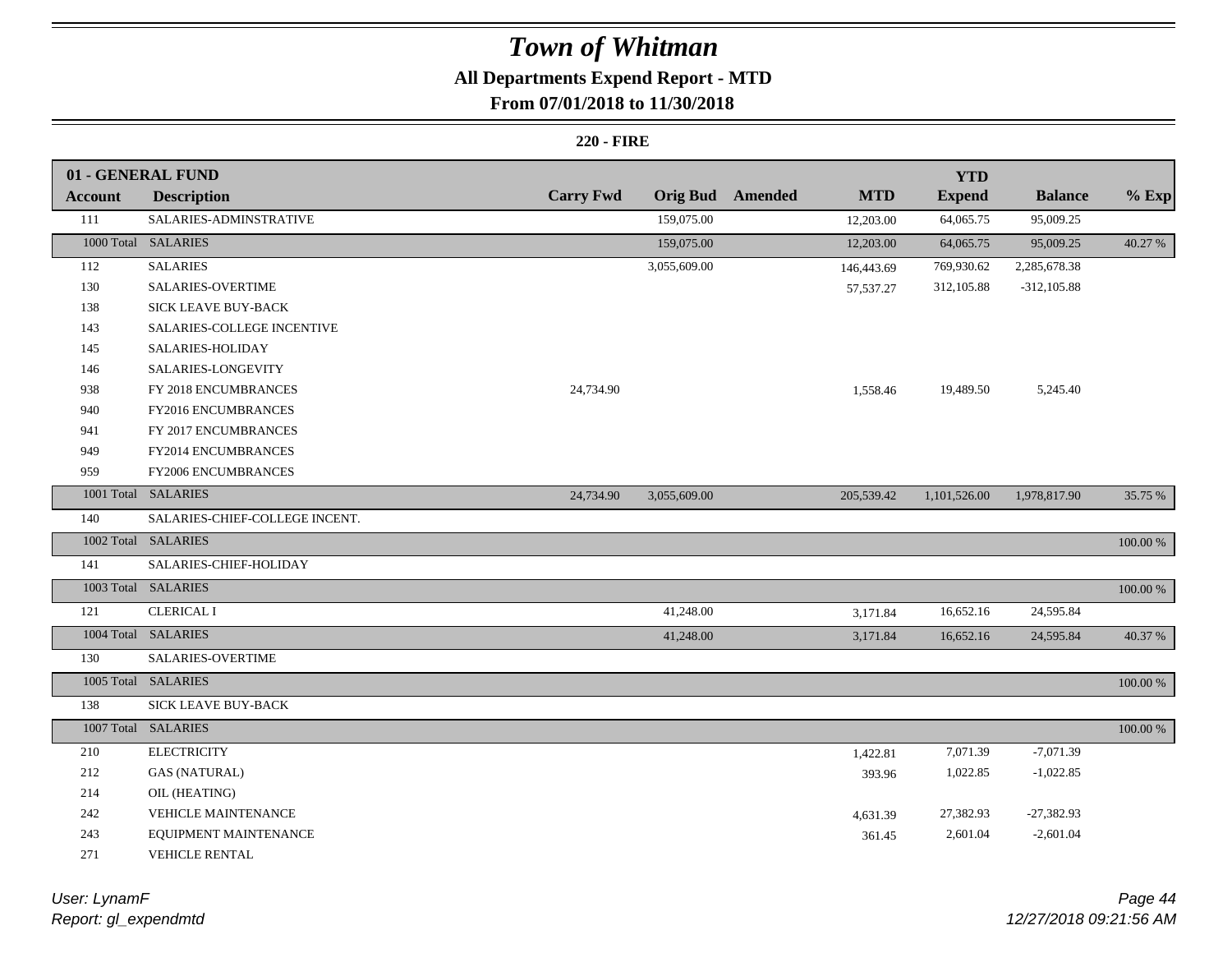## **All Departments Expend Report - MTD**

### **From 07/01/2018 to 11/30/2018**

#### **220 - FIRE**

|                | 01 - GENERAL FUND                        |                  |            |                         |            | <b>YTD</b>    |                |          |
|----------------|------------------------------------------|------------------|------------|-------------------------|------------|---------------|----------------|----------|
| <b>Account</b> | <b>Description</b>                       | <b>Carry Fwd</b> |            | <b>Orig Bud</b> Amended | <b>MTD</b> | <b>Expend</b> | <b>Balance</b> | $%$ Exp  |
| 305            | <b>INSTRUCTIONAL</b>                     |                  |            |                         | 1,771.85   | 6,095.79      | $-6,095.79$    |          |
| 340            | <b>TELEPHONE</b>                         |                  |            |                         |            |               |                |          |
| 341            | AMBULANCE LICENSES                       |                  |            |                         |            | 2,795.00      | $-2,795.00$    |          |
| 343            | <b>CELL PHONES</b>                       |                  |            |                         | 514.06     | 1,970.47      | $-1,970.47$    |          |
| 420            | OFFICE SUPPLIES                          |                  |            |                         |            | 169.99        | $-169.99$      |          |
| 430            | <b>BUILDING MAINTENANCE &amp; REPAIR</b> |                  |            |                         | 1,573.12   | 7,645.78      | $-7,645.78$    |          |
| 481            | <b>GASOLINE</b>                          |                  |            |                         | 1,519.15   | 7,816.52      | $-7,816.52$    |          |
| 580            | FIRE SUPPLIES/PROTECT GEAR               |                  |            |                         | 811.92     | 2,620.97      | $-2,620.97$    |          |
| 581            | AMBULANCE SUPPLIES & EXPENSE             |                  |            |                         | 9.89       | 313.59        | $-313.59$      |          |
| 582            | <b>UNIFORMS</b>                          |                  |            |                         |            | 1,225.00      | $-1,225.00$    |          |
| 585            | MISCELLANEOUS EXPENSE                    |                  | 220,000.00 |                         | 1,902.94   | 4,509.90      | 215,490.10     |          |
| 320            | HEALTH CLUB MEMBERSHIPS                  |                  |            |                         |            |               |                |          |
| 717            | FIRE/SPRINKLER ALARM SYS.MAINT           |                  |            |                         |            |               |                |          |
| 730            | <b>ASSOCIATION DUES</b>                  |                  |            |                         |            | 2,074.00      | $-2,074.00$    |          |
| 731            | <b>MEETINGS</b>                          |                  |            |                         |            | 295.00        | $-295.00$      |          |
|                | 2000 Total EXPENSE                       |                  | 220,000.00 |                         | 14,912.54  | 75,610.22     | 144,389.78     | 34.36 %  |
| 354            | FIRE / SPRINKLER ALARM SYSTEM            |                  | 12,500.00  |                         |            | 4,000.70      | 8,499.30       |          |
|                | 2001 Total EXPENSE                       |                  | 12,500.00  |                         |            | 4,000.70      | 8,499.30       | 32.00 %  |
| 948            | FY07 ENCUMBRANCES                        |                  |            |                         |            |               |                |          |
| 939            | <b>FY2015 ENCUMBRANCES</b>               |                  |            |                         |            |               |                |          |
| 940            | FY2016 ENCUMBRANCES                      |                  |            |                         |            |               |                |          |
| 941            | FY 2017 ENCUMBRANCES                     |                  |            |                         |            |               |                |          |
| 943            | FY2012 ENCUMBRANCES                      |                  |            |                         |            |               |                |          |
| 945            | FY2013 ENCUMBRANCES                      |                  |            |                         |            |               |                |          |
| 946            | FY2010 ENCUMBRANCES                      |                  |            |                         |            |               |                |          |
| 949            | FY2014 ENCUMBRANCES                      |                  |            |                         |            |               |                |          |
| 953            | <b>FY2009 ENCUMBRANCES</b>               |                  |            |                         |            |               |                |          |
| 958            | FY2005 ENCUMBRANCES                      |                  |            |                         |            |               |                |          |
| 959            | FY2006 ENCUMBRANCES                      |                  |            |                         |            |               |                |          |
|                | 2002 Total EXPENSE                       |                  |            |                         |            |               |                | 100.00 % |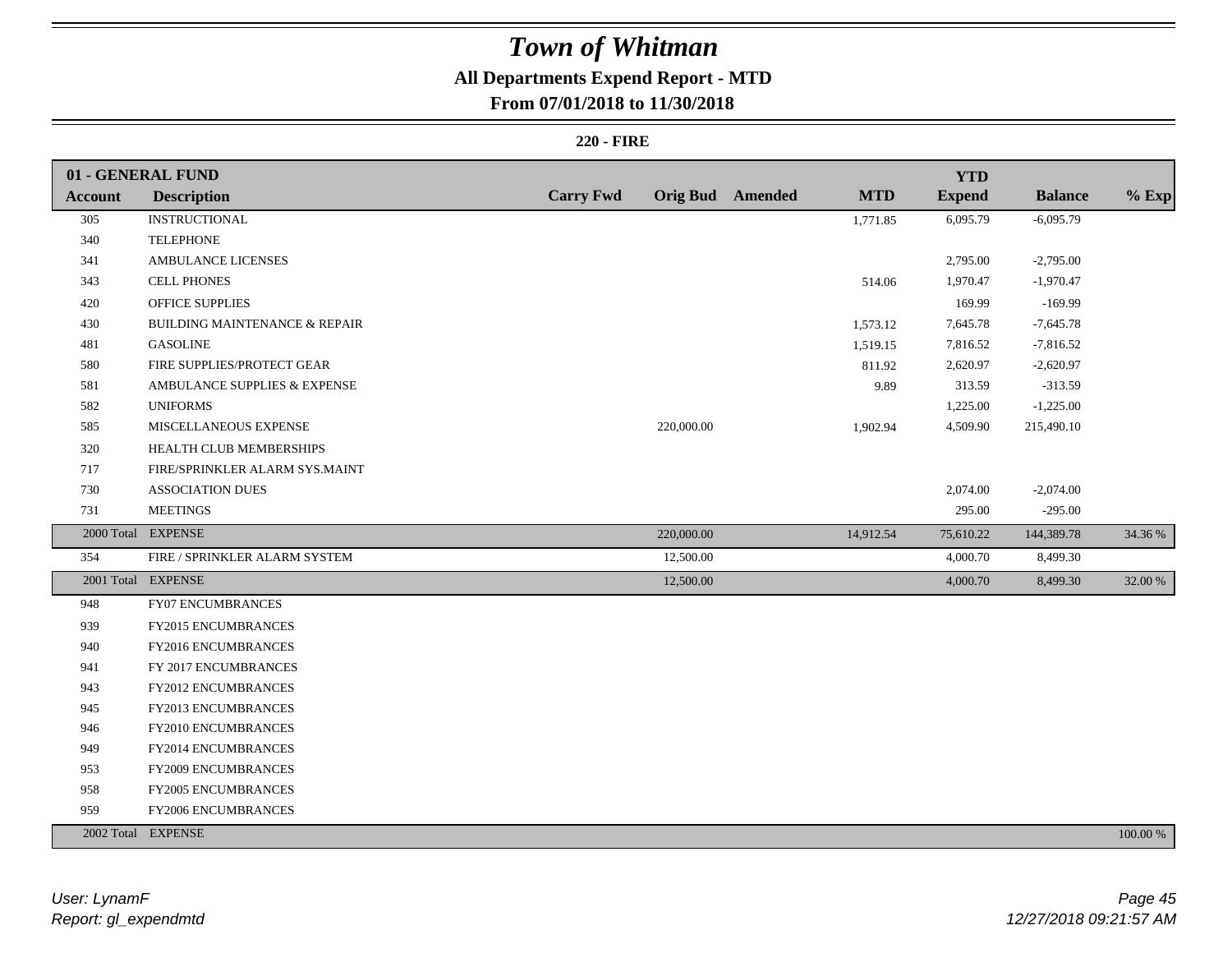## **All Departments Expend Report - MTD**

### **From 07/01/2018 to 11/30/2018**

#### **220 - FIRE**

|                | 01 - GENERAL FUND                                   |                  |                 |         |            | <b>YTD</b>    |                |            |
|----------------|-----------------------------------------------------|------------------|-----------------|---------|------------|---------------|----------------|------------|
| <b>Account</b> | <b>Description</b>                                  | <b>Carry Fwd</b> | <b>Orig Bud</b> | Amended | <b>MTD</b> | <b>Expend</b> | <b>Balance</b> | $%$ Exp    |
| 382            | ARMORY BUILDING MAINTENANCE                         |                  | 10,000.00       |         | 107.50     | 500.84        | 9,499.16       |            |
|                | 2003 Total EXPENSE                                  |                  | 10,000.00       |         | 107.50     | 500.84        | 9,499.16       | 5.00 %     |
| 353            | REGIONAL DISPATCH                                   |                  | 54,105.00       |         |            | 28,942.50     | 25,162.50      |            |
|                | 2004 Total EXPENSE                                  |                  | 54,105.00       |         |            | 28,942.50     | 25,162.50      | 53.49 %    |
| 999            |                                                     |                  |                 |         |            |               |                |            |
|                | 4436 Total A.2 STM 5/4/15 PUR.FIRE/CHF AUTO         |                  |                 |         |            |               |                | 100.00 %   |
| 999            |                                                     |                  |                 |         |            |               |                |            |
|                | 4437 Total A20ATM5/15LEA/PUR2015PUMP.ENG.1/8        |                  |                 |         |            |               |                | 100.00 %   |
| 580            | FIRE SUPPLIES/PROTECT GEAR                          |                  |                 |         |            |               |                |            |
|                | 4438 Total A.23ATM 5/17EQUIP NEW FIREFIGHTERS       |                  |                 |         |            |               |                | 100.00 %   |
| 999            |                                                     |                  |                 |         |            |               |                |            |
|                | 4439 Total A24ATM5/17L/P 2015 PUMP.ENG.3/8          |                  |                 |         |            |               |                | 100.00 %   |
| 999            |                                                     |                  |                 |         |            |               |                |            |
|                | 4440 Total A21ATM 5/09 PUR.FIRE/CHF AUTO            |                  |                 |         |            |               |                | 100.00 %   |
| 999            |                                                     |                  |                 |         |            |               |                |            |
|                | 4441 Total A11ATM5/16 FUND REGIONAL DISPATCH        |                  |                 |         |            |               |                | 100.00 %   |
| 999            |                                                     |                  |                 |         |            |               |                |            |
|                | 4442 Total A.42 ATM5/16 PUR.PROT.EQ./FIRE DEPT      |                  |                 |         |            |               |                | 100.00 %   |
| 999            |                                                     |                  |                 |         |            |               |                |            |
|                | 4443 Total A27ATM5/17 SELF CONT.BR.APPAR.10%MTCH    |                  |                 |         |            |               |                | 100.00 %   |
| 999            |                                                     |                  |                 |         |            |               |                |            |
|                | 4458 Total A.16STM12/17REPL.ROOFTOP UNITS-FIRE STA. |                  |                 |         |            |               |                | 100.00 %   |
| 999            |                                                     |                  | 50,000.00       |         |            |               | 50,000.00      |            |
|                | 4502 Total A15ATM5/18 PURCHASE SUV FOR FIRE DEPT    |                  | 50,000.00       |         |            |               | 50,000.00      | $0.00\ \%$ |
| 999            |                                                     |                  | 70,926.90       |         |            | 70,926.90     |                |            |
|                | 4517 Total A13 ATM 5/18 - LEASE/PCH 2015 PUMP ENG 5 |                  | 70,926.90       |         |            | 70,926.90     |                | 100.00 %   |
| 999            |                                                     |                  | 30,000.00       |         |            |               | 30,000.00      |            |
|                | 4518 Total A17ATM5/18 NEW PPE FOR FIREFIGHTERS      |                  | 30,000.00       |         |            |               | 30,000.00      | $0.00 \%$  |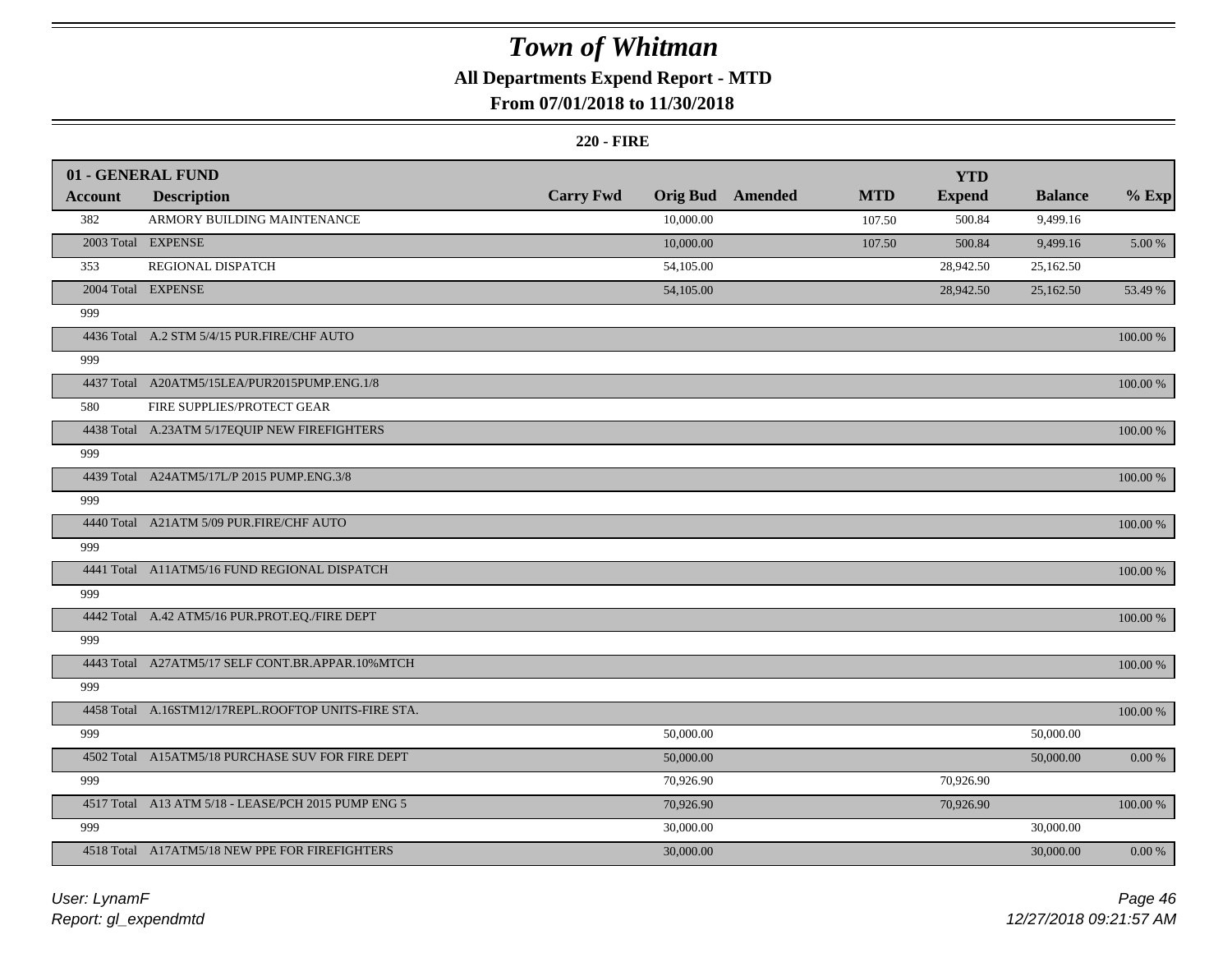## **All Departments Expend Report - MTD**

### **From 07/01/2018 to 11/30/2018**

#### **220 - FIRE**

|                | 01 - GENERAL FUND                                   |                  |                 |         |            | <b>YTD</b>    |                |             |
|----------------|-----------------------------------------------------|------------------|-----------------|---------|------------|---------------|----------------|-------------|
| <b>Account</b> | <b>Description</b>                                  | <b>Carry Fwd</b> | <b>Orig Bud</b> | Amended | <b>MTD</b> | <b>Expend</b> | <b>Balance</b> | $%$ Exp     |
| 999            |                                                     | 63,167.93        |                 |         |            | 63,167.93     |                |             |
| 4528 Total     | A25ATM5/17&19STM12/17REFURB1990PUMP.ENG             | 63,167.93        |                 |         |            | 63,167.93     |                | $100.00~\%$ |
| 999            |                                                     |                  | 17,947.00       |         |            |               | 17,947.00      |             |
|                | 4530 Total A18ATM5/18 5% MATCH - SCBA GEAR          |                  | 17,947.00       |         |            |               | 17,947.00      | 0.00 %      |
| 999            |                                                     |                  |                 |         |            |               |                |             |
|                | 4547 Total A.26 STM5/17 LEA/PUR.2017 AMB. 1/5       |                  |                 |         |            |               |                | $100.00~\%$ |
| 999            |                                                     |                  | 39,599.50       |         |            | 39,599.50     |                |             |
|                | 4554 Total A16ATM5/18 LEASE PMT 2 OF 5 2016 AMBULAN |                  | 39,599.50       |         |            | 39,599.50     |                | 100.00 %    |
| 999            |                                                     |                  |                 |         |            |               |                |             |
|                | 4558 Total A19ATM5/14 REPL. FIRE STA.HEAT UNITS     |                  |                 |         |            |               |                | 100.00 %    |
| 999            |                                                     |                  |                 |         |            |               |                |             |
|                | 4559 Total A.40ATM5/16LEA/PUR&EQ.2012.AMB.4/4       |                  |                 |         |            |               |                | 100.00 %    |
| 999            |                                                     | 30,608.86        |                 |         | 15,644.91  | 21,877.03     | 8,731.83       |             |
|                | 4566 Total A.18STM12/17RADIO SYSTEM-FIRE DEPT       | 30,608.86        |                 |         | 15,644.91  | 21,877.03     | 8,731.83       | 71.47 %     |
| 999            |                                                     |                  |                 |         |            |               |                |             |
|                | 4567 Total A.37ATM 5/16PUR2.AMB.STRCHS&STRUC.SYS    |                  |                 |         |            |               |                | 100.00 %    |
| 999            |                                                     |                  |                 |         |            |               |                |             |
|                | 4568 Total A.18ATM 5/14 PUR/EQ.FIRE COMMAND VEH.    |                  |                 |         |            |               |                | 100.00 %    |
| 220 Total FIRE |                                                     | 118,511.69       | 3,761,010.40    |         | 251,579.21 | 1,486,869.53  | 2,392,652.56   |             |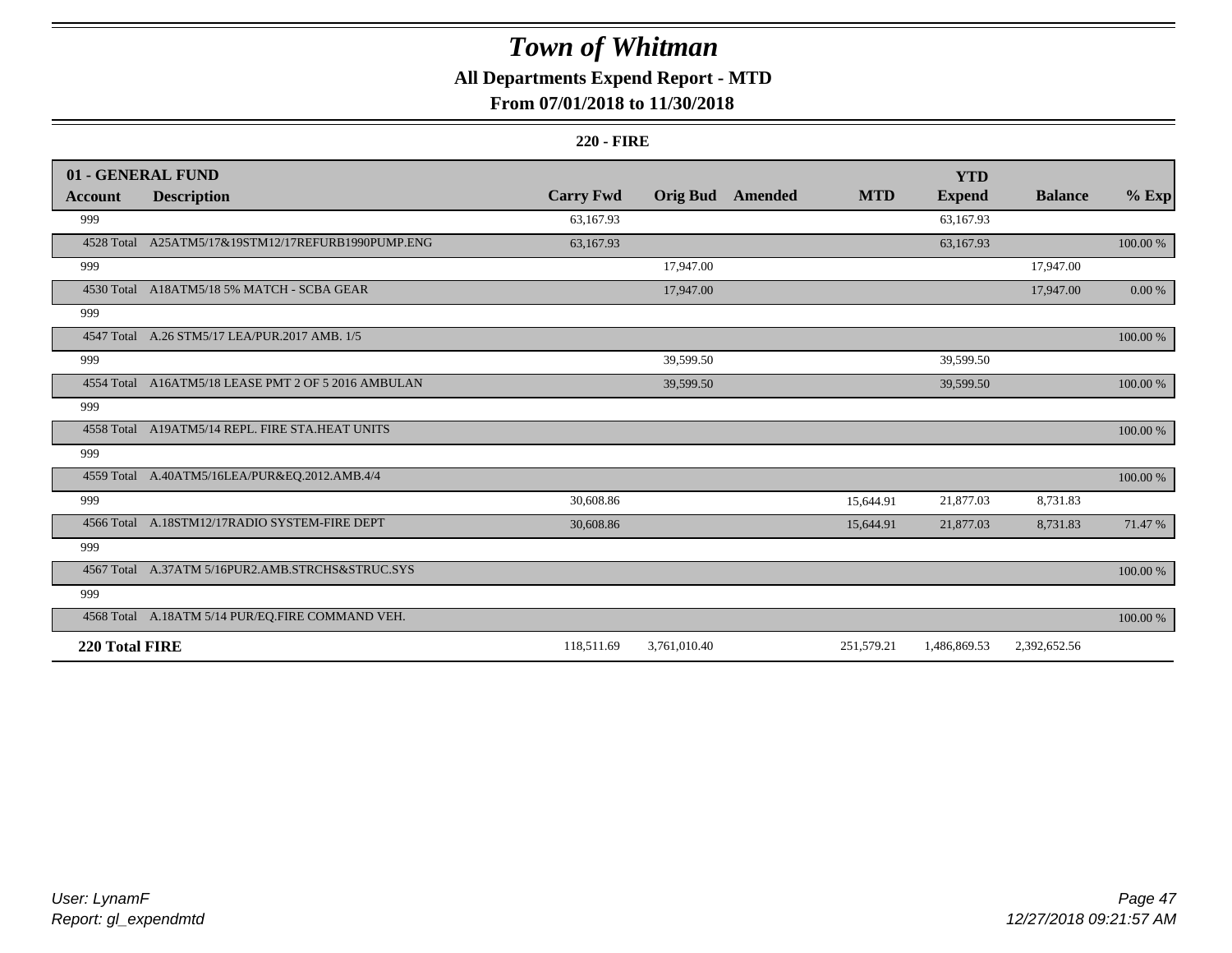**All Departments Expend Report - MTD**

### **From 07/01/2018 to 11/30/2018**

#### **221 - FIRE ALARM MAINTENANCE**

|         | 01 - GENERAL FUND                         |                  |                 |         |            | <b>YTD</b>    |                |          |
|---------|-------------------------------------------|------------------|-----------------|---------|------------|---------------|----------------|----------|
| Account | <b>Description</b>                        | <b>Carry Fwd</b> | <b>Orig Bud</b> | Amended | <b>MTD</b> | <b>Expend</b> | <b>Balance</b> | $%$ Exp  |
| 585     | MISCELLANEOUS EXPENSE                     |                  |                 |         |            |               |                |          |
|         | 2000 Total EXPENSE                        |                  |                 |         |            |               |                | 100.00 % |
| 945     | <b>FY2013 ENCUMBRANCES</b>                |                  |                 |         |            |               |                |          |
| 946     | <b>FY2010 ENCUMBRANCES</b>                |                  |                 |         |            |               |                |          |
| 949     | <b>FY2014 ENCUMBRANCES</b>                |                  |                 |         |            |               |                |          |
|         | 2001 Total EXPENSE                        |                  |                 |         |            |               |                | 100.00 % |
| 999     |                                           |                  |                 |         |            |               |                |          |
|         | 4423 Total A.4STM5/6/02FIRE ALMS.TN.BLDGS |                  |                 |         |            |               |                | 100.00 % |
|         | <b>221 Total FIRE ALARM MAINTENANCE</b>   |                  |                 |         |            |               |                |          |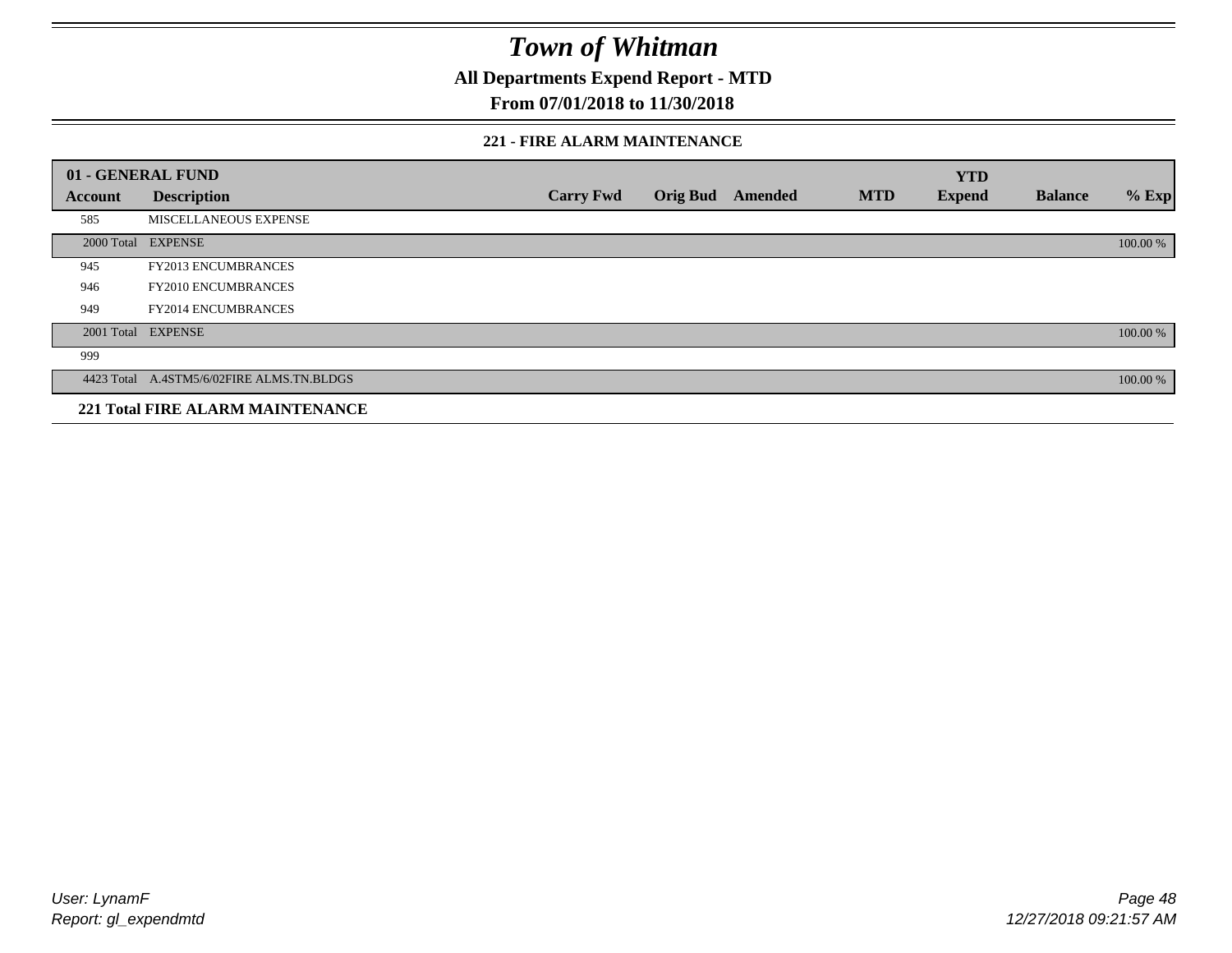## **All Departments Expend Report - MTD**

### **From 07/01/2018 to 11/30/2018**

#### **222 - FOREST FIRES**

|         | 01 - GENERAL FUND             |                  |                 |         |            | <b>YTD</b>    |                |          |
|---------|-------------------------------|------------------|-----------------|---------|------------|---------------|----------------|----------|
| Account | <b>Description</b>            | <b>Carry Fwd</b> | <b>Orig Bud</b> | Amended | <b>MTD</b> | <b>Expend</b> | <b>Balance</b> | $%$ Exp  |
| 112     | <b>SALARIES</b>               |                  |                 |         |            |               |                |          |
|         | 1000 Total SALARIES           |                  |                 |         |            |               |                | 100.00 % |
| 585     | <b>MISCELLANEOUS EXPENSE</b>  |                  | 2,000.00        |         |            |               | 2,000.00       |          |
|         | 2000 Total EXPENSE            |                  | 2,000.00        |         |            |               | 2,000.00       | 0.00 %   |
| 943     | <b>FY2012 ENCUMBRANCES</b>    |                  |                 |         |            |               |                |          |
| 945     | <b>FY2013 ENCUMBRANCES</b>    |                  |                 |         |            |               |                |          |
| 946     | <b>FY2010 ENCUMBRANCES</b>    |                  |                 |         |            |               |                |          |
|         | 2001 Total EXPENSE            |                  |                 |         |            |               |                | 100.00 % |
|         | <b>222 Total FOREST FIRES</b> |                  | 2,000.00        |         |            |               | 2,000.00       |          |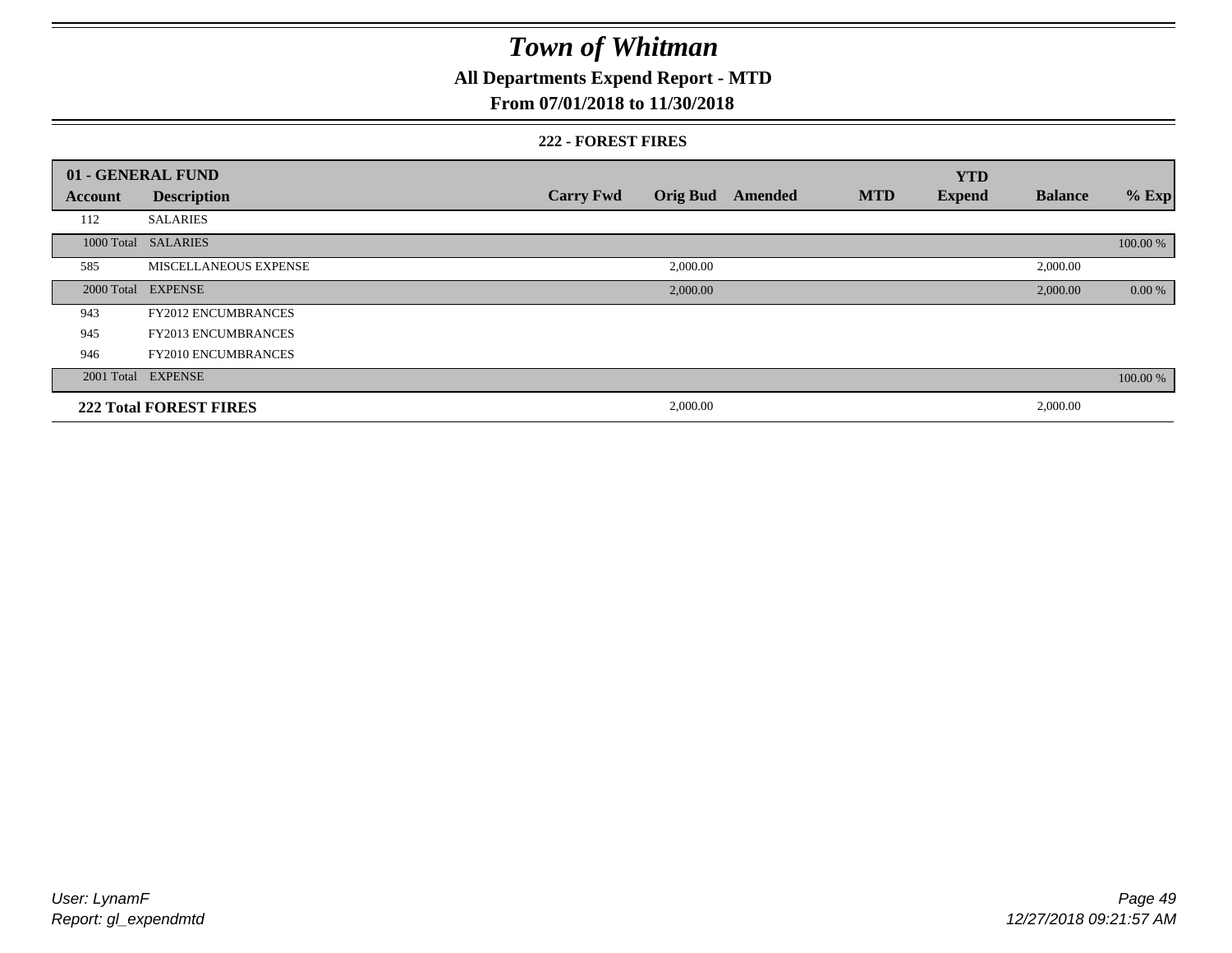**All Departments Expend Report - MTD**

**From 07/01/2018 to 11/30/2018**

#### **230 - RIGHT TO KNOW LAW BUDGET**

|         | 01 - GENERAL FUND                  |                  |                         |            | YTD           |                |          |
|---------|------------------------------------|------------------|-------------------------|------------|---------------|----------------|----------|
| Account | <b>Description</b>                 | <b>Carry Fwd</b> | <b>Orig Bud</b> Amended | <b>MTD</b> | <b>Expend</b> | <b>Balance</b> | $%$ Exp  |
| 585     | <b>MISCELLANEOUS EXPENSE</b>       |                  |                         |            |               |                |          |
|         | 2000 Total EXPENSE                 |                  |                         |            |               |                | 100.00 % |
|         | 230 Total RIGHT TO KNOW LAW BUDGET |                  |                         |            |               |                |          |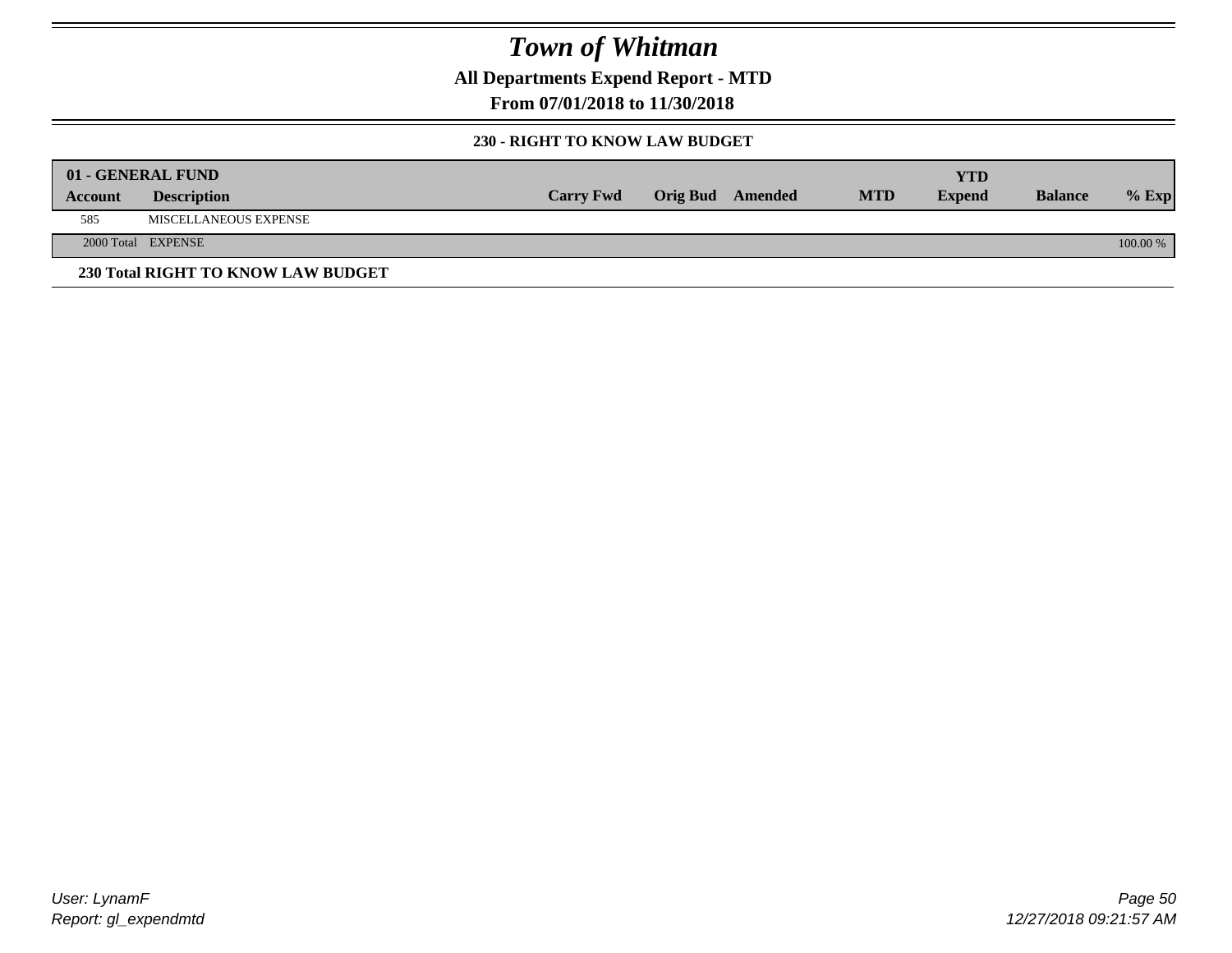## **All Departments Expend Report - MTD**

**From 07/01/2018 to 11/30/2018**

#### **231 - AMBULANCE REPAIR**

|                | 01 - GENERAL FUND          |                  |                 |         |            | <b>YTD</b>    |                |          |
|----------------|----------------------------|------------------|-----------------|---------|------------|---------------|----------------|----------|
| <b>Account</b> | <b>Description</b>         | <b>Carry Fwd</b> | <b>Orig Bud</b> | Amended | <b>MTD</b> | <b>Expend</b> | <b>Balance</b> | $%$ Exp  |
| 585            | MISCELLANEOUS EXPENSE      |                  | 25,000.00       |         | 464.16     | 16.492.36     | 8,507.64       |          |
|                | 2000 Total EXPENSE         |                  | 25,000.00       |         | 464.16     | 16.492.36     | 8.507.64       | 65.96 %  |
| 939            | <b>FY2015 ENCUMBRANCES</b> |                  |                 |         |            |               |                |          |
|                | 2001 Total EXPENSE         |                  |                 |         |            |               |                | 100.00 % |
|                | 231 Total AMBULANCE REPAIR |                  | 25,000.00       |         | 464.16     | 16.492.36     | 8,507.64       |          |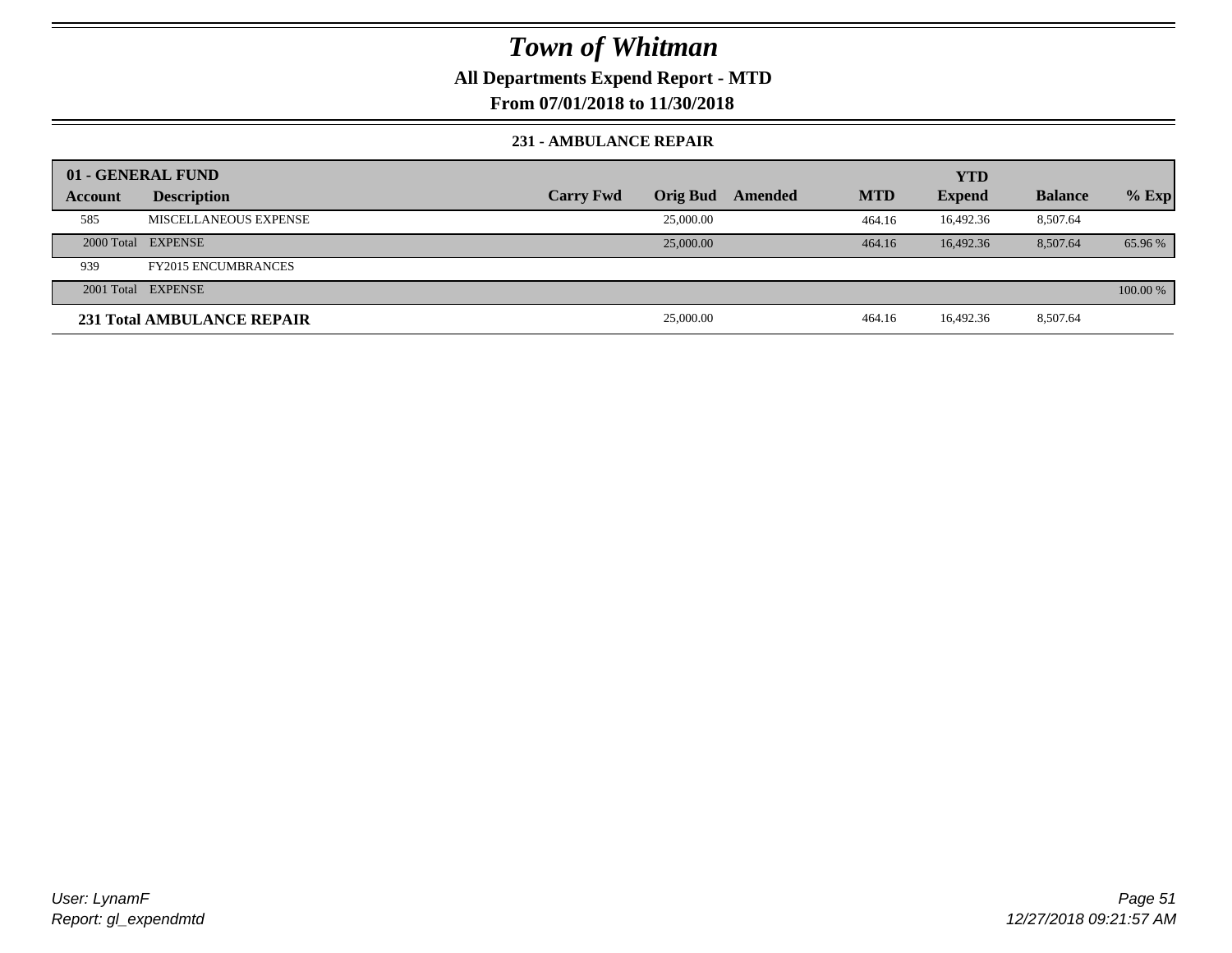**All Departments Expend Report - MTD**

**From 07/01/2018 to 11/30/2018**

#### **233 - AMBULANCE BILLING**

|         | 01 - GENERAL FUND                  |                  |                 |         |            | <b>YTD</b>    |                |          |
|---------|------------------------------------|------------------|-----------------|---------|------------|---------------|----------------|----------|
| Account | <b>Description</b>                 | <b>Carry Fwd</b> | <b>Orig Bud</b> | Amended | <b>MTD</b> | <b>Expend</b> | <b>Balance</b> | % Exp    |
| 252     | <b>SERVICES</b>                    |                  | 35,000.00       |         | 3,427.86   | 13,245.54     | 21,754.46      |          |
|         | 2000 Total EXPENSE                 |                  | 35,000.00       |         | 3,427.86   | 13,245.54     | 21,754.46      | 37.84 %  |
| 941     | <b>FY 2017 ENCUMBRANCES</b>        |                  |                 |         |            |               |                |          |
| 943     | <b>FY2012 ENCUMBRANCES</b>         |                  |                 |         |            |               |                |          |
| 945     | <b>FY2013 ENCUMBRANCES</b>         |                  |                 |         |            |               |                |          |
| 946     | <b>FY2010 ENCUMBRANCES</b>         |                  |                 |         |            |               |                |          |
| 949     | <b>FY2014 ENCUMBRANCES</b>         |                  |                 |         |            |               |                |          |
| 959     | <b>FY2006 ENCUMBRANCES</b>         |                  |                 |         |            |               |                |          |
| 938     | <b>FY 2018 ENCUMBRANCES</b>        | 3,229.36         |                 |         |            | 3,229.36      |                |          |
|         | 2001 Total EXPENSE                 | 3,229.36         |                 |         |            | 3,229.36      |                | 100.00 % |
|         | <b>233 Total AMBULANCE BILLING</b> | 3,229.36         | 35,000.00       |         | 3,427.86   | 16,474.90     | 21,754.46      |          |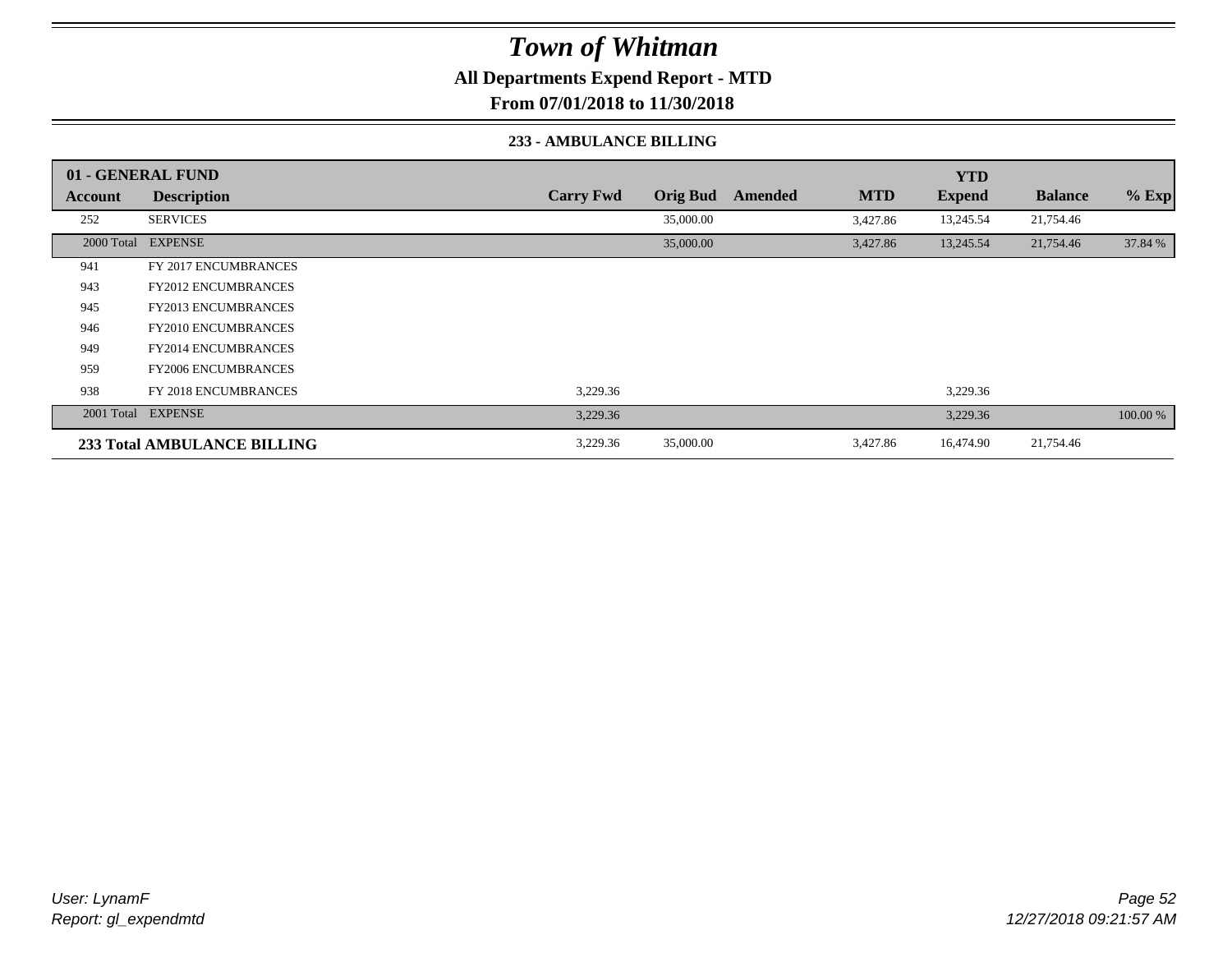## **All Departments Expend Report - MTD**

**From 07/01/2018 to 11/30/2018**

#### **241 - BUILDING INSPECTOR**

|            | 01 - GENERAL FUND                   |                  |                                       | <b>YTD</b>    |                |             |
|------------|-------------------------------------|------------------|---------------------------------------|---------------|----------------|-------------|
| Account    | <b>Description</b>                  | <b>Carry Fwd</b> | <b>Orig Bud</b> Amended<br><b>MTD</b> | <b>Expend</b> | <b>Balance</b> | $%$ Exp     |
| 120        | SALARIES-PART TIME                  | 68,760.00        | 5,289.24                              | 27,768.51     | 40,991.49      |             |
|            | 1000 Total SALARIES                 | 68,760.00        | 5,289.24                              | 27,768.51     | 40,991.49      | 40.38%      |
| 121        | <b>CLERICAL I</b>                   | 49,147.00        | 2,818.40                              | 21,110.16     | 28,036.84      |             |
|            | 1001 Total SALARIES                 | 49,147.00        | 2,818.40                              | 21,110.16     | 28,036.84      | 42.95 %     |
| 126        | <b>CLERICAL II</b>                  |                  |                                       |               |                |             |
|            | 1002 Total SALARIES                 |                  |                                       |               |                | $100.00~\%$ |
| 133        | <b>ASSISTANT</b>                    | 1,700.00         | 75.00                                 | 75.00         | 1,625.00       |             |
|            | 1003 Total SALARIES                 | 1,700.00         | 75.00                                 | 75.00         | 1,625.00       | 4.41 %      |
| 242        | <b>VEHICLE MAINTENANCE</b>          |                  |                                       |               |                |             |
| 340        | <b>TELEPHONE</b>                    |                  |                                       |               |                |             |
| 343        | <b>CELL PHONES</b>                  |                  | 50.99                                 | 254.95        | $-254.95$      |             |
| 420        | <b>OFFICE SUPPLIES</b>              |                  |                                       | 550.81        | $-550.81$      |             |
| 481        | <b>GASOLINE</b>                     |                  |                                       |               |                |             |
| 585        | MISCELLANEOUS EXPENSE               | 5,000.00         |                                       | 140.00        | 4,860.00       |             |
| 730        | <b>ASSOCIATION DUES</b>             |                  |                                       | 70.00         | $-70.00$       |             |
| 731        | <b>MEETINGS</b>                     |                  |                                       | 50.00         | $-50.00$       |             |
| 746        | <b>AUTO EXPENSE</b>                 |                  | 77.62                                 | 564.19        | $-564.19$      |             |
| 2000 Total | <b>EXPENSE</b>                      | 5,000.00         | 128.61                                | 1,629.95      | 3,370.05       | 32.59 %     |
| 710        | IN STATE TRAVEL                     |                  |                                       |               |                |             |
| 746        | <b>AUTO EXPENSE</b>                 | 800.00           |                                       | 723.94        | 76.06          |             |
|            | 2001 Total EXPENSE                  | 800.00           |                                       | 723.94        | 76.06          | 90.49 %     |
| 940        | FY2016 ENCUMBRANCES                 |                  |                                       |               |                |             |
| 943        | FY2012 ENCUMBRANCES                 |                  |                                       |               |                |             |
| 939        | FY2015 ENCUMBRANCES                 |                  |                                       |               |                |             |
| 949        | FY2014 ENCUMBRANCES                 |                  |                                       |               |                |             |
|            | 2002 Total EXPENSE                  |                  |                                       |               |                | 100.00 %    |
| 750        | RS.FD.-DEMO.BARN-655 WASHINGTON ST. |                  |                                       |               |                |             |
|            | 2003 Total EXPENSE                  |                  |                                       |               |                | 100.00 %    |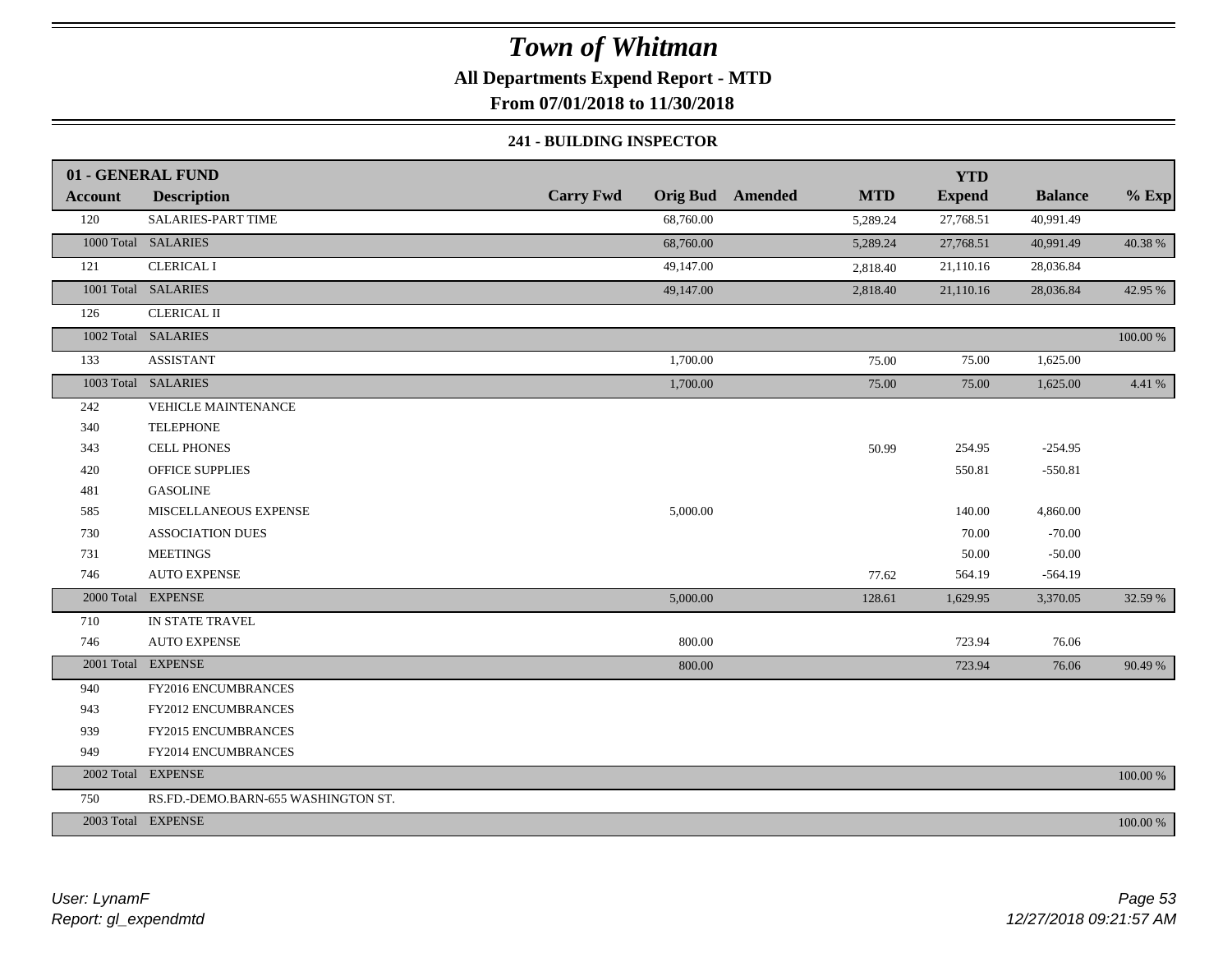### **All Departments Expend Report - MTD**

### **From 07/01/2018 to 11/30/2018**

#### **241 - BUILDING INSPECTOR**

|         | 01 - GENERAL FUND                     |                  |            |         |            | <b>YTD</b>    |                |            |
|---------|---------------------------------------|------------------|------------|---------|------------|---------------|----------------|------------|
| Account | <b>Description</b>                    | <b>Carry Fwd</b> | Orig Bud   | Amended | <b>MTD</b> | <b>Expend</b> | <b>Balance</b> | $%$ Exp    |
| 753     | RS.FD.-COND.PROP.- 64 STAR ST.        |                  |            |         |            |               |                |            |
| 754     | RES. FND. TR. - BOARD UP 35 EAST AVE. |                  |            |         |            |               |                |            |
|         | 2004 Total EXPENSE                    |                  |            |         |            |               |                | $100.00\%$ |
|         | 241 Total BUILDING INSPECTOR          |                  | 125,407.00 |         | 8,311.25   | 51,307.56     | 74,099.44      |            |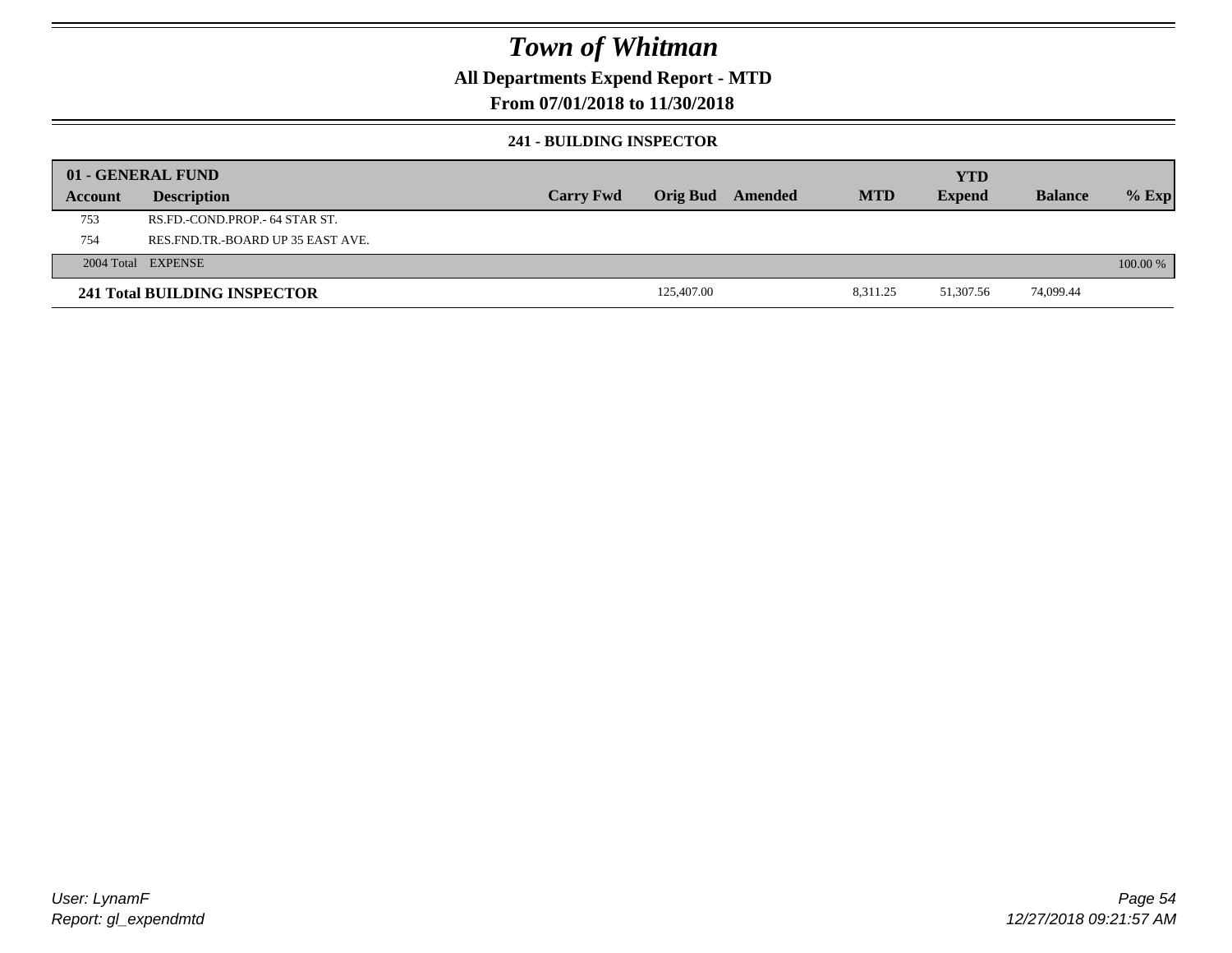### **All Departments Expend Report - MTD**

**From 07/01/2018 to 11/30/2018**

#### **242 - GAS INSPECTOR**

|                | 01 - GENERAL FUND              |                                     |                       | <b>YTD</b>    |                |         |
|----------------|--------------------------------|-------------------------------------|-----------------------|---------------|----------------|---------|
| <b>Account</b> | <b>Description</b>             | <b>Orig Bud</b><br><b>Carry Fwd</b> | <b>MTD</b><br>Amended | <b>Expend</b> | <b>Balance</b> | $%$ Exp |
| 120            | <b>SALARIES-PART TIME</b>      | 4,663.00                            | 388.58                | 1,942.90      | 2,720.10       |         |
|                | 1000 Total SALARIES            | 4,663.00                            | 388.58                | 1,942.90      | 2,720.10       | 41.66 % |
| 420            | <b>OFFICE SUPPLIES</b>         |                                     |                       |               |                |         |
| 585            | MISCELLANEOUS EXPENSE          | 400.00                              |                       |               | 400.00         |         |
| 710            | IN STATE TRAVEL                |                                     |                       |               |                |         |
| 731            | <b>MEETINGS</b>                |                                     | 40.00                 | 80.00         | $-80.00$       |         |
|                | 2000 Total EXPENSE             | 400.00                              | 40.00                 | 80.00         | 320.00         | 20.00 % |
|                | <b>242 Total GAS INSPECTOR</b> | 5,063.00                            | 428.58                | 2,022.90      | 3,040.10       |         |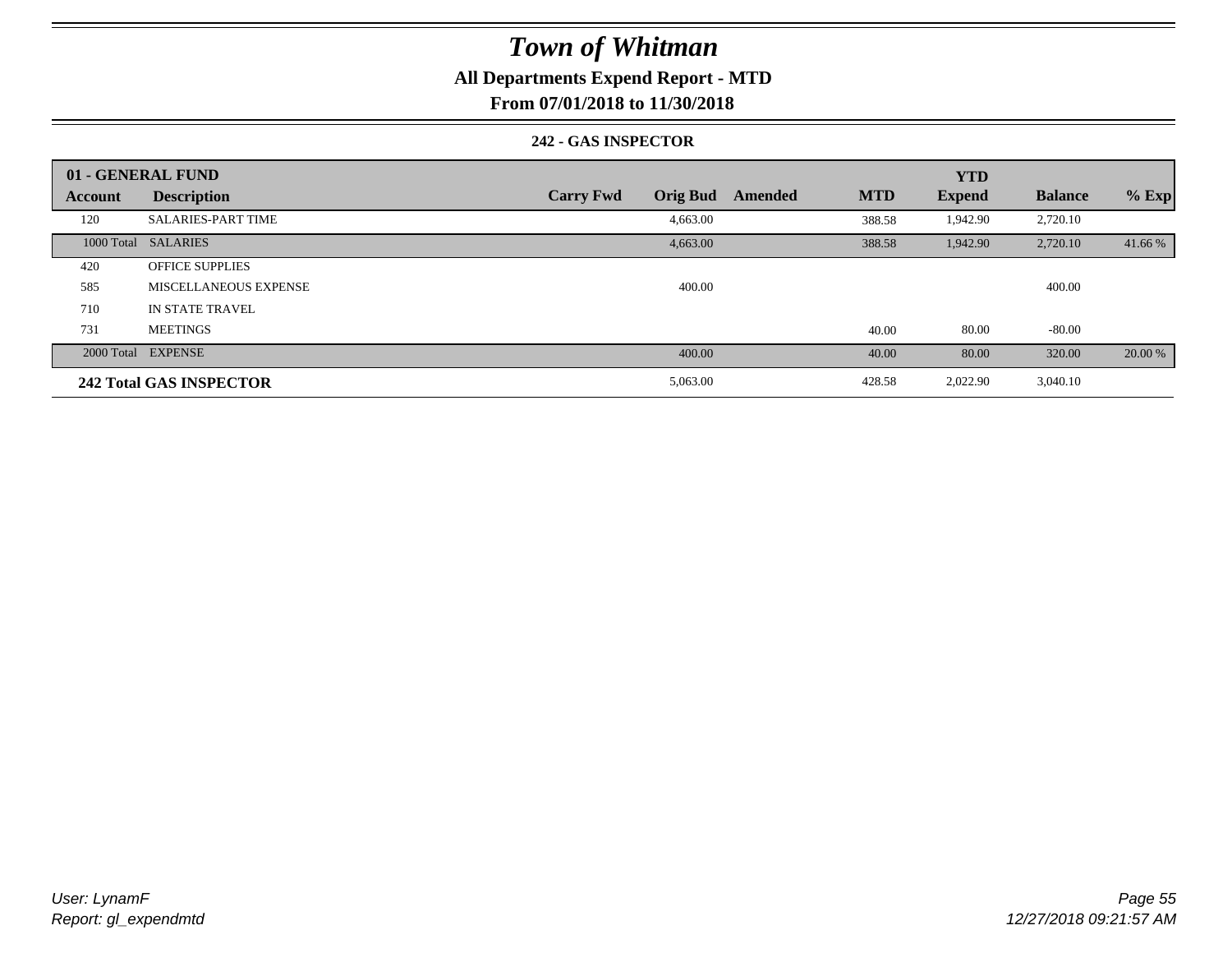### **All Departments Expend Report - MTD**

**From 07/01/2018 to 11/30/2018**

#### **243 - PLUMBING INSPECTOR**

|                | 01 - GENERAL FUND                   |                                     |                       | <b>YTD</b>    |                |         |
|----------------|-------------------------------------|-------------------------------------|-----------------------|---------------|----------------|---------|
| <b>Account</b> | <b>Description</b>                  | <b>Orig Bud</b><br><b>Carry Fwd</b> | <b>MTD</b><br>Amended | <b>Expend</b> | <b>Balance</b> | $%$ Exp |
| 120            | <b>SALARIES-PART TIME</b>           | 11,329.00                           | 944.08                | 4,720.40      | 6,608.60       |         |
|                | 1000 Total SALARIES                 | 11,329.00                           | 944.08                | 4,720.40      | 6,608.60       | 41.66 % |
| 420            | <b>OFFICE SUPPLIES</b>              |                                     |                       |               |                |         |
| 585            | MISCELLANEOUS EXPENSE               | 500.00                              |                       |               | 500.00         |         |
| 710            | IN STATE TRAVEL                     |                                     | 22.89                 | 63.77         | $-63.77$       |         |
| 731            | <b>MEETINGS</b>                     |                                     |                       |               |                |         |
|                | 2000 Total EXPENSE                  | 500.00                              | 22.89                 | 63.77         | 436.23         | 12.75 % |
|                | <b>243 Total PLUMBING INSPECTOR</b> | 11,829.00                           | 966.97                | 4,784.17      | 7,044.83       |         |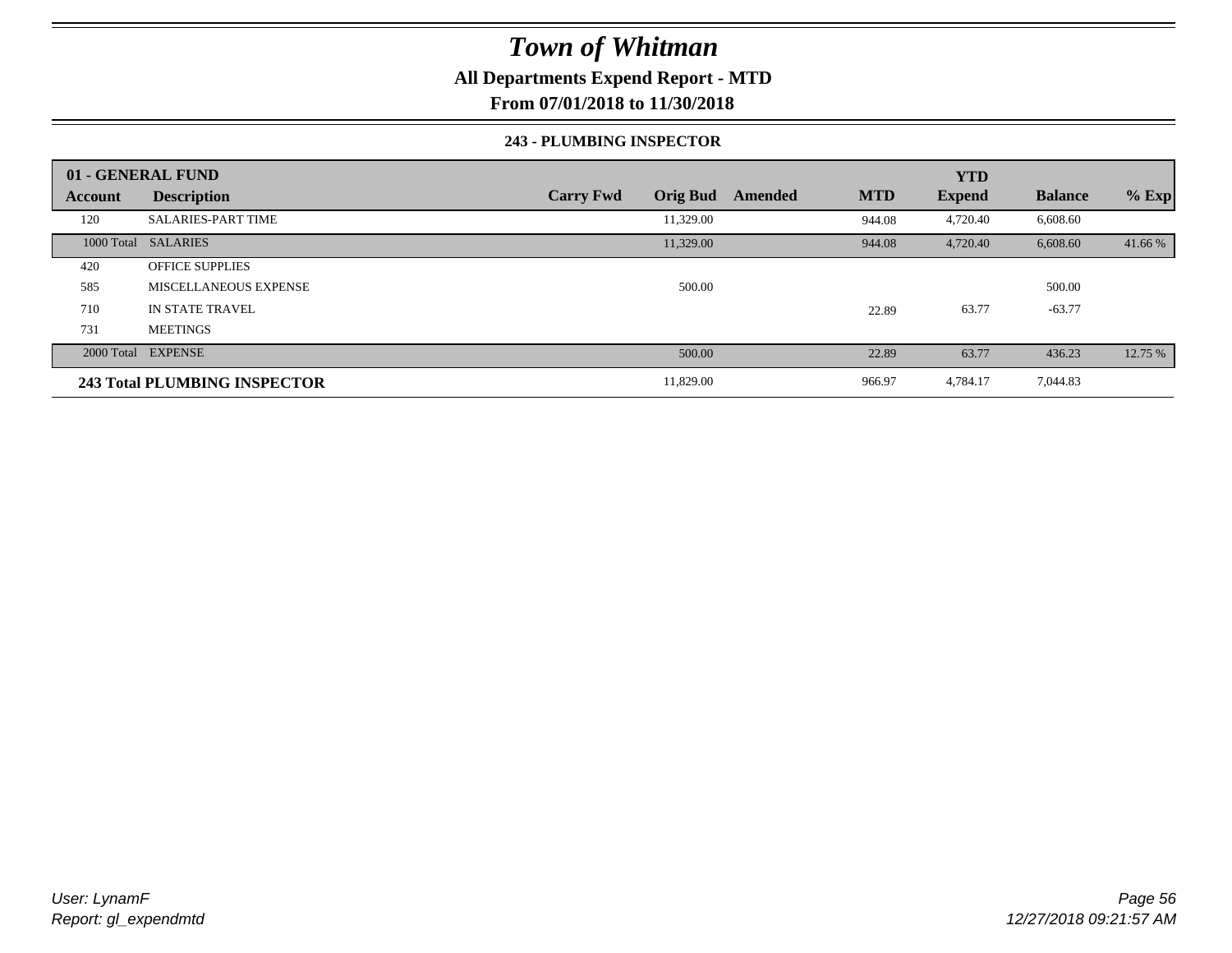**All Departments Expend Report - MTD**

**From 07/01/2018 to 11/30/2018**

#### **244 - SEALER OF WEIGHTS & MEASURES**

|                | 01 - GENERAL FUND                        |                  |                 |         |            | <b>YTD</b>    |                |          |
|----------------|------------------------------------------|------------------|-----------------|---------|------------|---------------|----------------|----------|
| <b>Account</b> | <b>Description</b>                       | <b>Carry Fwd</b> | <b>Orig Bud</b> | Amended | <b>MTD</b> | <b>Expend</b> | <b>Balance</b> | $%$ Exp  |
| 120            | <b>SALARIES-PART TIME</b>                |                  | 4,617.00        |         | 384.75     | 1,923.75      | 2,693.25       |          |
|                | 1000 Total SALARIES                      |                  | 4,617.00        |         | 384.75     | 1,923.75      | 2,693.25       | 41.66 %  |
| 420            | <b>OFFICE SUPPLIES</b>                   |                  |                 |         |            |               |                |          |
| 585            | MISCELLANEOUS EXPENSE                    |                  | 800.00          |         |            |               | 800.00         |          |
| 710            | IN STATE TRAVEL                          |                  |                 |         |            |               |                |          |
| 730            | <b>ASSOCIATION DUES</b>                  |                  |                 |         |            |               |                |          |
| 731            | <b>MEETINGS</b>                          |                  |                 |         |            |               |                |          |
|                | 2000 Total EXPENSE                       |                  | 800.00          |         |            |               | 800.00         | 0.00 %   |
| 243            | EQUIPMENT MAINTENANCE                    |                  | 125.00          |         |            |               | 125.00         |          |
|                | 2001 Total EXPENSE                       |                  | 125.00          |         |            |               | 125.00         | 0.00 %   |
| 949            | <b>FY2014 ENCUMBRANCES</b>               |                  |                 |         |            |               |                |          |
|                | 2002 Total EXPENSE                       |                  |                 |         |            |               |                | 100.00 % |
| 999            |                                          |                  |                 |         |            |               |                |          |
|                | 3801 Total RESERVE FND.TRAN. - EQUIPMENT |                  |                 |         |            |               |                | 100.00 % |
|                | 244 Total SEALER OF WEIGHTS & MEASURES   |                  | 5,542.00        |         | 384.75     | 1,923.75      | 3,618.25       |          |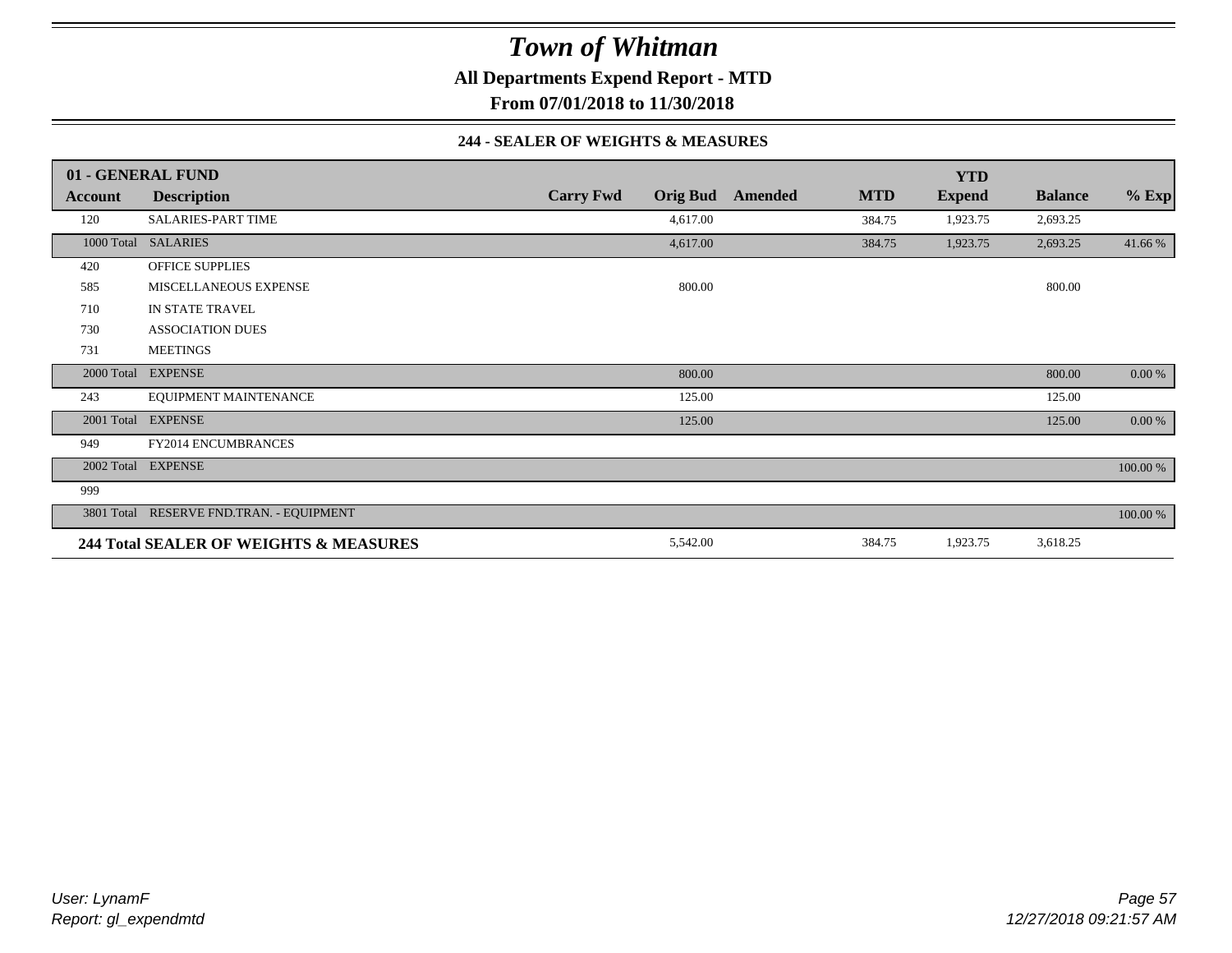**All Departments Expend Report - MTD**

**From 07/01/2018 to 11/30/2018**

#### **245 - ELECTRICAL INSPECTOR**

|         | 01 - GENERAL FUND                     |                                     |                              | <b>YTD</b>    |                |          |
|---------|---------------------------------------|-------------------------------------|------------------------------|---------------|----------------|----------|
| Account | <b>Description</b>                    | <b>Orig Bud</b><br><b>Carry Fwd</b> | <b>MTD</b><br><b>Amended</b> | <b>Expend</b> | <b>Balance</b> | $%$ Exp  |
| 120     | <b>SALARIES-PART TIME</b>             | 16,784.00                           | 1,398.67                     | 6,993.35      | 9,790.65       |          |
| 219     | <b>EMERGENCY RESPONSE</b>             | 1,200.00                            |                              | 120.00        | 1,080.00       |          |
|         | 1000 Total SALARIES                   | 17,984.00                           | 1,398.67                     | 7,113.35      | 10,870.65      | 39.55 %  |
| 340     | <b>TELEPHONE</b>                      |                                     |                              |               |                |          |
| 343     | <b>CELL PHONES</b>                    |                                     |                              |               |                |          |
| 420     | <b>OFFICE SUPPLIES</b>                |                                     |                              |               |                |          |
| 585     | MISCELLANEOUS EXPENSE                 | 2,600.00                            |                              |               | 2,600.00       |          |
| 710     | IN STATE TRAVEL                       |                                     |                              |               |                |          |
| 948     | <b>FY07 ENCUMBRANCES</b>              |                                     |                              |               |                |          |
|         | 2000 Total EXPENSE                    | 2,600.00                            |                              |               | 2,600.00       | 0.00 %   |
| 948     | <b>FY07 ENCUMBRANCES</b>              |                                     |                              |               |                |          |
|         | 2001 Total EXPENSE                    |                                     |                              |               |                | 100.00 % |
|         | <b>245 Total ELECTRICAL INSPECTOR</b> | 20,584.00                           | 1,398.67                     | 7,113.35      | 13,470.65      |          |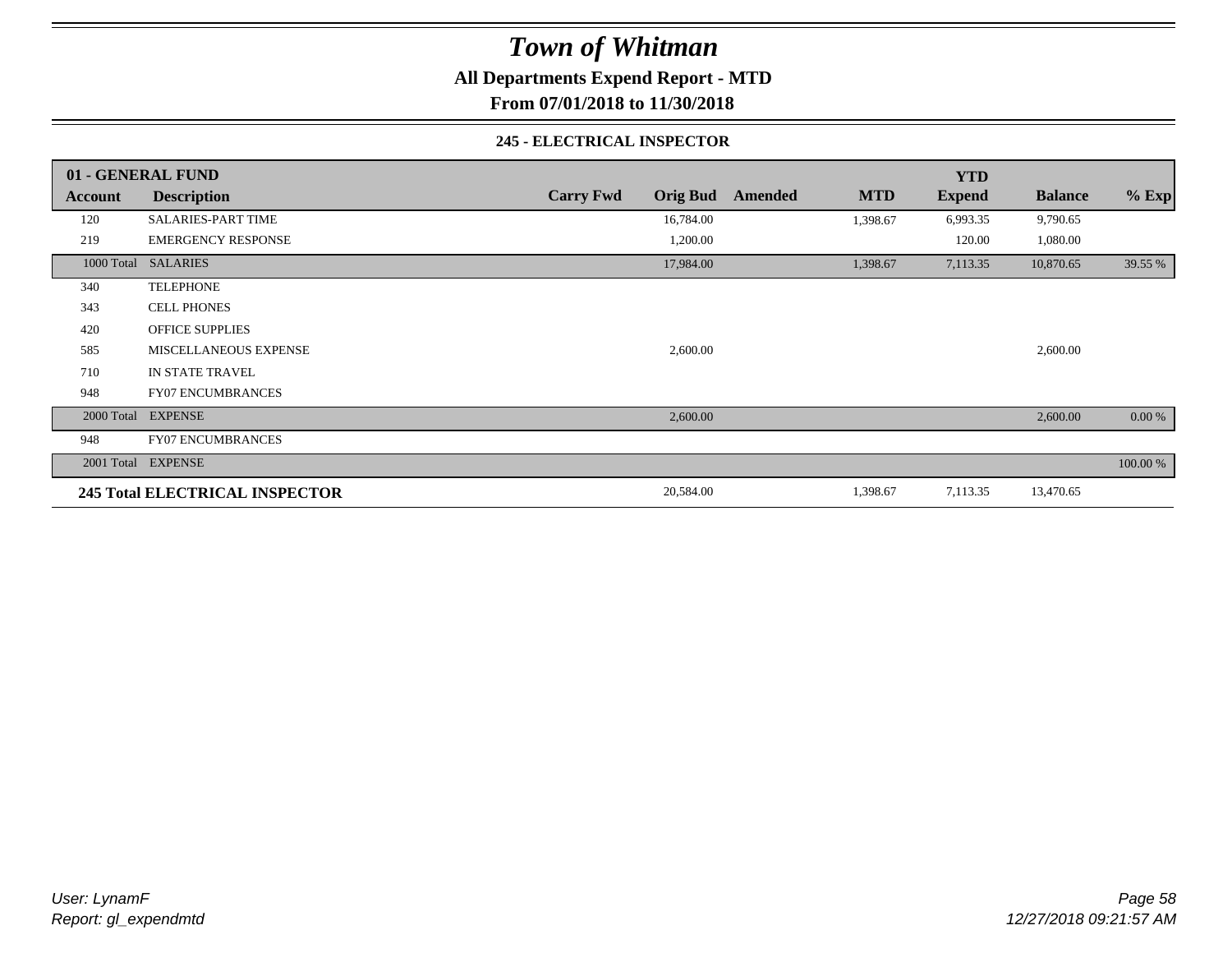## **All Departments Expend Report - MTD**

### **From 07/01/2018 to 11/30/2018**

#### **291 - CIVIL DEFENSE**

|         | 01 - GENERAL FUND              |                  |           |                         |            | <b>YTD</b>    |                |          |
|---------|--------------------------------|------------------|-----------|-------------------------|------------|---------------|----------------|----------|
| Account | <b>Description</b>             | <b>Carry Fwd</b> |           | <b>Orig Bud</b> Amended | <b>MTD</b> | <b>Expend</b> | <b>Balance</b> | $%$ Exp  |
| 112     | <b>SALARIES</b>                |                  |           |                         |            |               |                |          |
|         | 1000 Total SALARIES            |                  |           |                         |            |               |                | 100.00 % |
| 116     | <b>CLERICAL</b>                |                  | 3,817.00  |                         |            | 954.25        | 2,862.75       |          |
|         | 1001 Total SALARIES            |                  | 3,817.00  |                         |            | 954.25        | 2,862.75       | 25.00 %  |
| 242     | <b>VEHICLE MAINTENANCE</b>     |                  |           |                         |            |               |                |          |
| 243     | EQUIPMENT MAINTENANCE          |                  |           |                         |            |               |                |          |
| 311     | <b>COMPUTER SERVICES</b>       |                  |           |                         |            |               |                |          |
| 340     | <b>TELEPHONE</b>               |                  |           |                         |            |               |                |          |
| 343     | <b>CELL PHONES</b>             |                  |           |                         | 39.99      | 199.95        | $-199.95$      |          |
| 748     | <b>GENERATOR MAINTENANCE</b>   |                  |           |                         |            |               |                |          |
| 420     | <b>OFFICE SUPPLIES</b>         |                  |           |                         |            |               |                |          |
| 582     | <b>UNIFORMS</b>                |                  |           |                         |            |               |                |          |
| 585     | MISCELLANEOUS EXPENSE          |                  | 3,500.00  |                         | 153.19     | 777.99        | 2,722.01       |          |
| 730     | <b>ASSOCIATION DUES</b>        |                  |           |                         |            |               |                |          |
| 740     | <b>INSURANCE PREMIUMS</b>      |                  |           |                         |            |               |                |          |
|         | 2000 Total EXPENSE             |                  | 3,500.00  |                         | 193.18     | 977.94        | 2,522.06       | 27.94 %  |
| 311     | <b>COMPUTER SERVICES</b>       |                  |           |                         |            |               |                |          |
| 343     | <b>CELL PHONES</b>             |                  |           |                         |            |               |                |          |
| 739     | <b>AUXILIARY POLICE</b>        |                  |           |                         |            |               |                |          |
|         | 2001 Total EXPENSE             |                  |           |                         |            |               |                | 100.00 % |
| 943     | FY2012 ENCUMBRANCES            |                  |           |                         |            |               |                |          |
| 946     | FY2010 ENCUMBRANCES            |                  |           |                         |            |               |                |          |
| 949     | FY2014 ENCUMBRANCES            |                  |           |                         |            |               |                |          |
|         | 2002 Total EXPENSE             |                  |           |                         |            |               |                | 100.00 % |
| 748     | <b>GENERATOR MAINTENANCE</b>   |                  | 7,500.00  |                         |            | 6,875.00      | 625.00         |          |
|         | 2003 Total EXPENSE             |                  | 7,500.00  |                         |            | 6,875.00      | 625.00         | 91.66%   |
|         | <b>291 Total CIVIL DEFENSE</b> |                  | 14,817.00 |                         | 193.18     | 8,807.19      | 6,009.81       |          |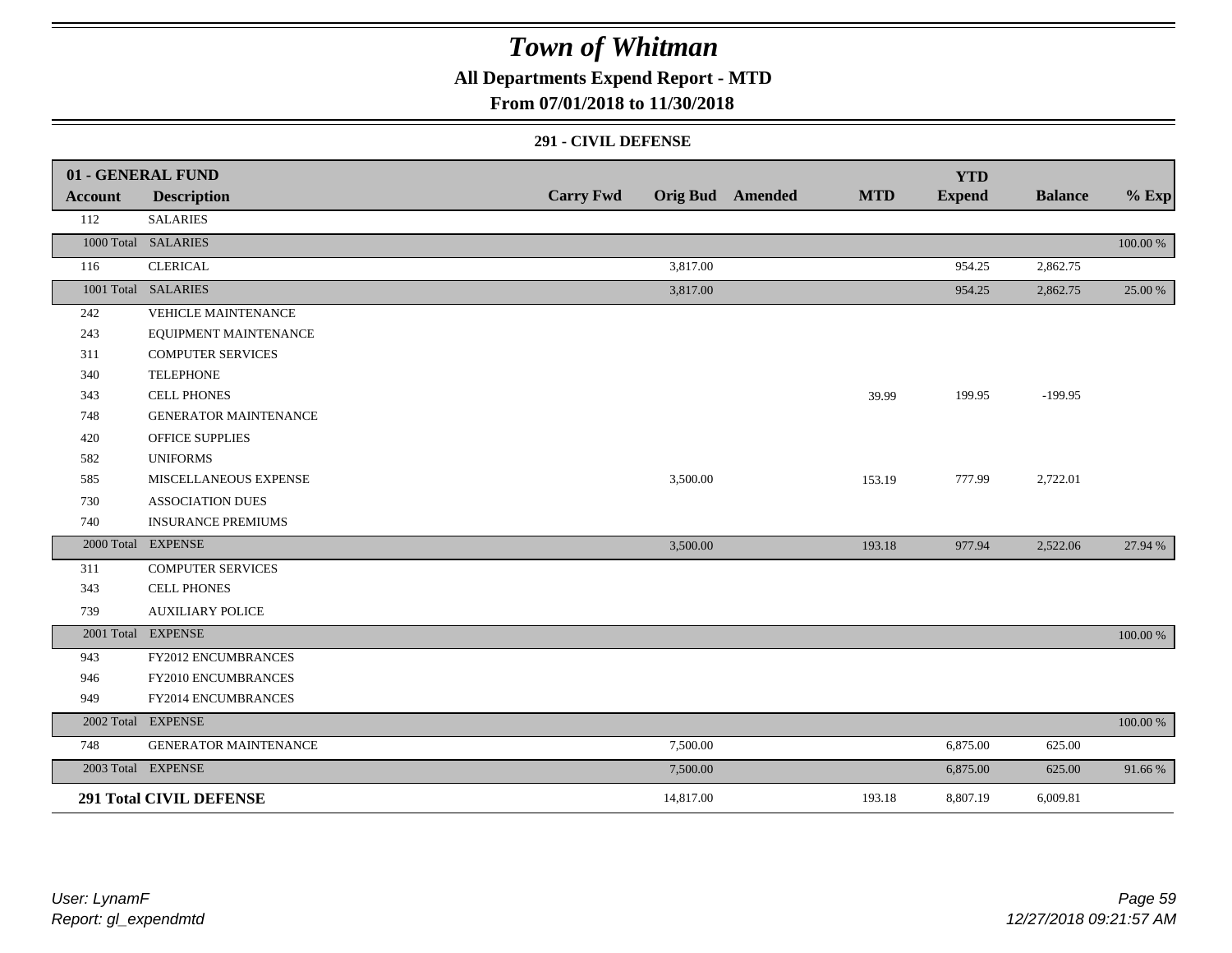**All Departments Expend Report - MTD**

**From 07/01/2018 to 11/30/2018**

#### **292 - SMALL ANIMAL CONTROL**

|                | 01 - GENERAL FUND                                 |                  |           |                         |            | <b>YTD</b>    |                |            |
|----------------|---------------------------------------------------|------------------|-----------|-------------------------|------------|---------------|----------------|------------|
| <b>Account</b> | <b>Description</b>                                | <b>Carry Fwd</b> |           | <b>Orig Bud</b> Amended | <b>MTD</b> | <b>Expend</b> | <b>Balance</b> | $%$ Exp    |
| 112            | <b>SALARIES</b>                                   |                  | 45,734.00 |                         | 3,442.60   | 18,073.65     | 27,660.35      |            |
|                | 1000 Total SALARIES                               |                  | 45,734.00 |                         | 3,442.60   | 18,073.65     | 27,660.35      | 39.51 %    |
| 120            | <b>SALARIES-PART TIME</b>                         |                  |           |                         |            |               |                |            |
|                | 1001 Total SALARIES                               |                  |           |                         |            |               |                | 100.00 %   |
| 210            | <b>ELECTRICITY</b>                                |                  |           |                         |            | 708.04        | $-708.04$      |            |
| 212            | <b>GAS (NATURAL)</b>                              |                  |           |                         |            | 128.00        | $-128.00$      |            |
| 242            | <b>VEHICLE MAINTENANCE</b>                        |                  |           |                         |            |               |                |            |
| 340            | <b>TELEPHONE</b>                                  |                  |           |                         |            |               |                |            |
| 343            | <b>CELL PHONES</b>                                |                  |           |                         | 50.99      | 254.95        | $-254.95$      |            |
| 430            | <b>BUILDING MAINTENANCE &amp; REPAIR</b>          |                  |           |                         |            | 52.31         | $-52.31$       |            |
| 481            | <b>GASOLINE</b>                                   |                  |           |                         | 23.65      | 221.10        | $-221.10$      |            |
| 585            | MISCELLANEOUS EXPENSE                             |                  | 10,234.00 |                         |            | 170.20        | 10,063.80      |            |
| 586            | <b>CARE OF ANIMALS</b>                            |                  |           |                         |            | 281.66        | $-281.66$      |            |
| 730            | <b>ASSOCIATION DUES</b>                           |                  |           |                         |            |               |                |            |
|                | 2000 Total EXPENSE                                |                  | 10,234.00 |                         | 74.64      | 1,816.26      | 8,417.74       | 17.74 %    |
| 200            | <b>BURIAL OF DEAD ANIMALS</b>                     |                  | 4,088.00  |                         |            |               | 4,088.00       |            |
|                | 2001 Total EXPENSE                                |                  | 4,088.00  |                         |            |               | 4,088.00       | $0.00\ \%$ |
| 941            | FY 2017 ENCUMBRANCES                              |                  |           |                         |            |               |                |            |
| 945            | FY2013 ENCUMBRANCES                               |                  |           |                         |            |               |                |            |
| 940            | FY2016 ENCUMBRANCES                               |                  |           |                         |            |               |                |            |
|                | 2002 Total EXPENSE                                |                  |           |                         |            |               |                | 100.00 %   |
| 999            |                                                   |                  |           |                         |            |               |                |            |
|                | 4433 Total ART20ATM5/18LEASE/PCH22017FORDINT(1/3) |                  |           |                         |            |               |                | 100.00 %   |
| 999            |                                                   | 11,300.00        |           |                         |            | 8,065.15      | 3,234.85       |            |
|                | 4435 Total A27A ATM5/16TN.KEN.-REP.FLR.INST.FENC  | 11,300.00        |           |                         |            | 8,065.15      | 3,234.85       | 71.37 %    |
| 999            |                                                   |                  |           |                         |            |               |                |            |
|                | 4463 Total S4ATM5/18INSTALL2ROOF-TOPUNITSWMS      |                  |           |                         |            |               |                | 100.00 %   |
| 999            |                                                   |                  |           |                         |            |               |                |            |
|                | 4464 Total S5ATM5/18REPLACE2UNIVENTSATWMS         |                  |           |                         |            |               |                | 100.00 %   |
|                |                                                   |                  |           |                         |            |               |                |            |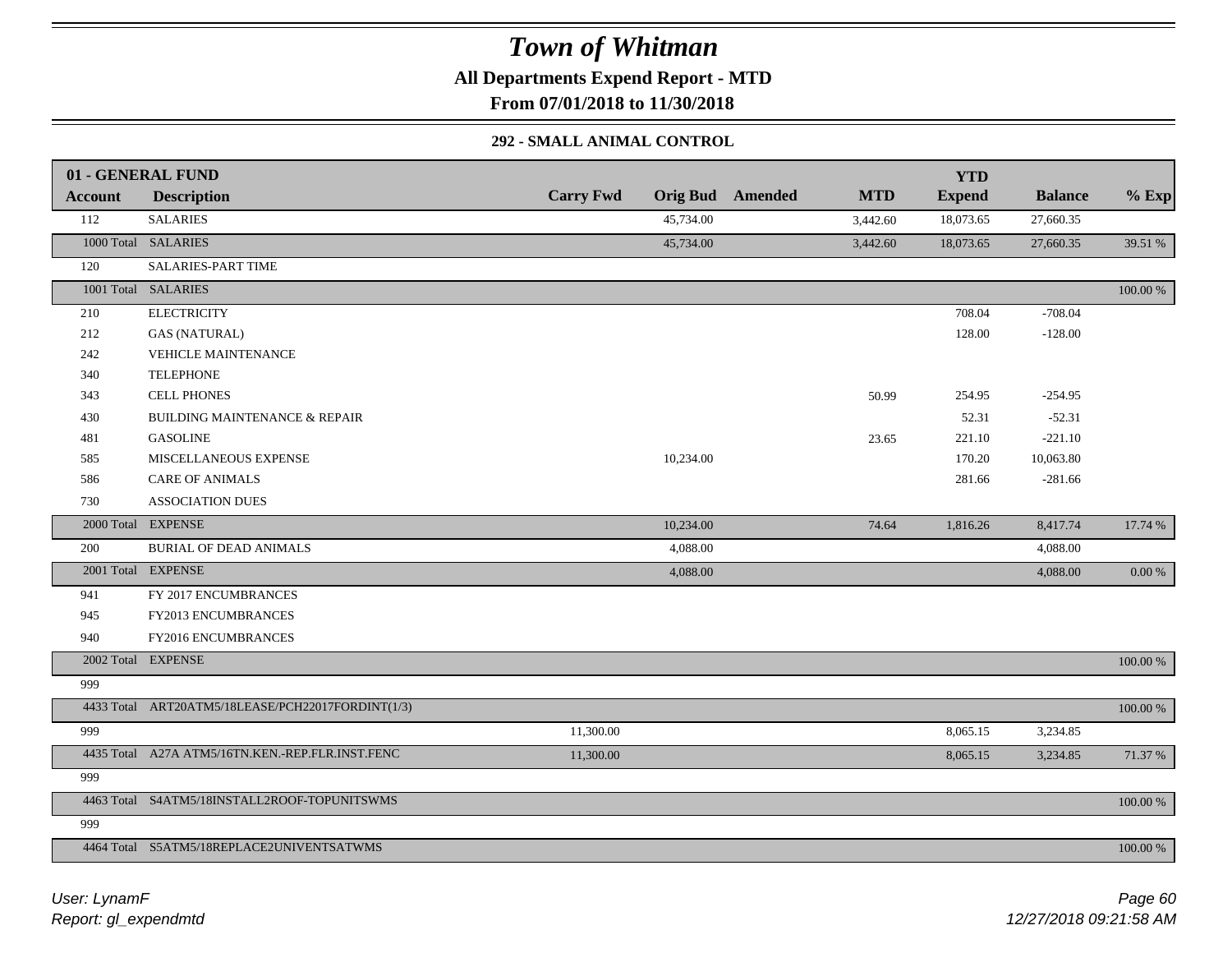**All Departments Expend Report - MTD**

**From 07/01/2018 to 11/30/2018**

#### **292 - SMALL ANIMAL CONTROL**

| 01 - GENERAL FUND                     |                  |                     |            | YTD           |                |         |
|---------------------------------------|------------------|---------------------|------------|---------------|----------------|---------|
| <b>Description</b><br><b>Account</b>  | <b>Carry Fwd</b> | Orig Bud<br>Amended | <b>MTD</b> | <b>Expend</b> | <b>Balance</b> | $%$ Exp |
| <b>292 Total SMALL ANIMAL CONTROL</b> | 1.300.00         | 60.056.00           | 3.517.24   | 27,955.06     | 43,400.94      |         |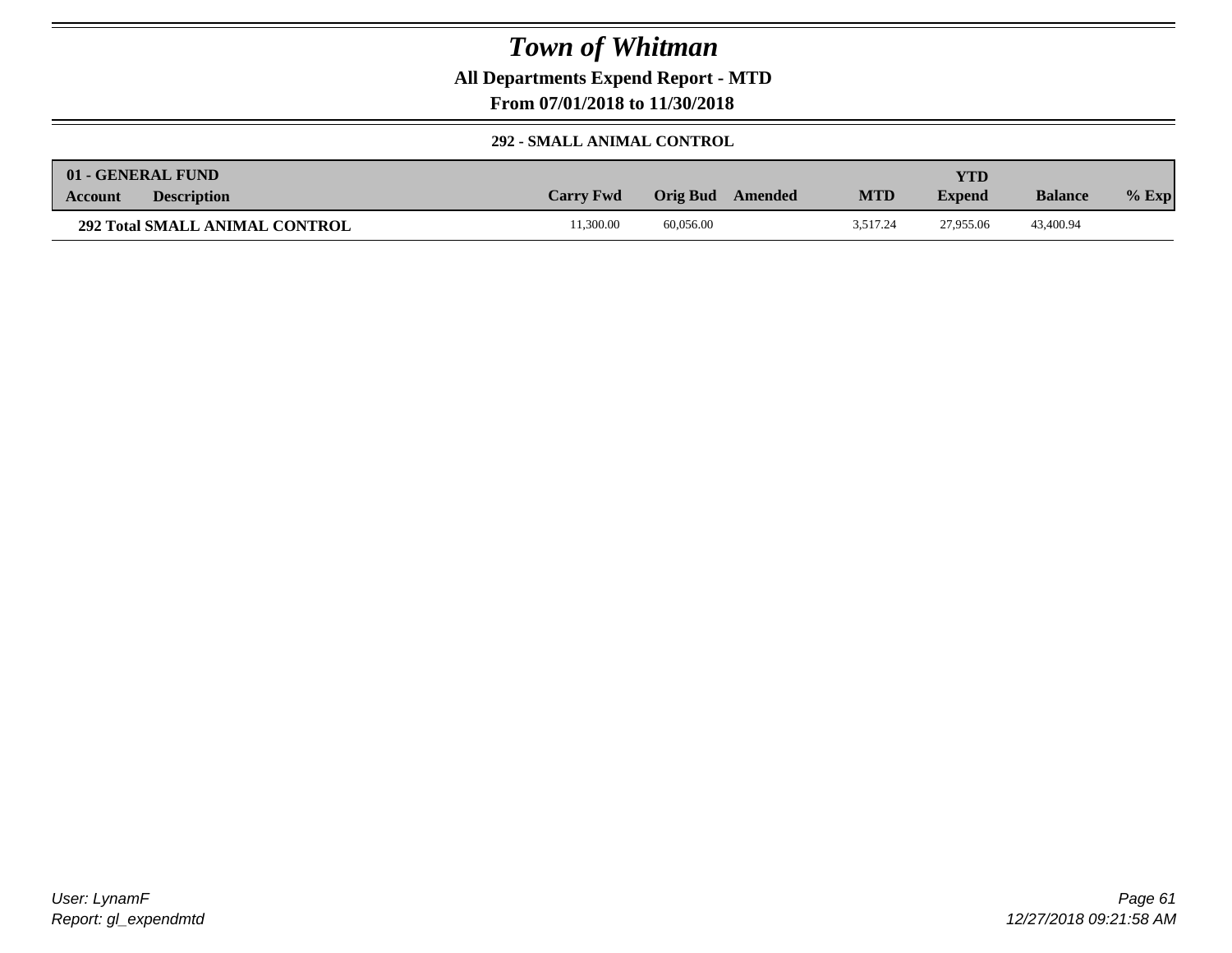**All Departments Expend Report - MTD**

### **From 07/01/2018 to 11/30/2018**

#### **300 - SCHOOL DEPARTMENT**

| <b>Account</b> | 01 - GENERAL FUND<br><b>Description</b>             | <b>Carry Fwd</b> |           | <b>Orig Bud</b> Amended | <b>MTD</b> | <b>YTD</b><br><b>Expend</b> | <b>Balance</b> | $%$ Exp    |
|----------------|-----------------------------------------------------|------------------|-----------|-------------------------|------------|-----------------------------|----------------|------------|
| 718            | HOLT SCHOOL-MAINTENANCE & EXP.                      |                  |           |                         |            |                             |                |            |
|                | 2000 Total EXPENSE                                  |                  |           |                         |            |                             |                | 100.00 %   |
| 940            | FY2016 ENCUMBRANCES                                 |                  |           |                         |            |                             |                |            |
| 945            | FY2013 ENCUMBRANCES                                 |                  |           |                         |            |                             |                |            |
|                | 2001 Total EXPENSE                                  |                  |           |                         |            |                             |                | 100.00 %   |
| 999            |                                                     | 544,721.25       |           |                         |            |                             | 544,721.25     |            |
|                | 4447 Total A46BATM5/16&A15STM12/17REP.DUVAL ROOF    | 544,721.25       |           |                         |            |                             | 544,721.25     | 0.00 %     |
| 999            |                                                     | 5,142.25         |           |                         |            |                             | 5,142.25       |            |
|                | 4449 Total A46A ATM5/16ENG.&DESIGN DUVAL ROOF       | 5,142.25         |           |                         |            |                             | 5,142.25       | $0.00\ \%$ |
| 999            |                                                     |                  |           |                         |            |                             |                |            |
|                | 4450 Total A.51ATM5/16 PUR.ACOUST.MAT.CON&DUV       |                  |           |                         |            |                             |                | 100.00 %   |
| 999            |                                                     |                  | 35,000.00 |                         |            |                             | 35,000.00      |            |
|                | 4454 Total S1ATM5/18SECURITYIMPDUVALSCHOOL          |                  | 35,000.00 |                         |            |                             | 35,000.00      | 0.00 %     |
| 999            |                                                     |                  | 35,000.00 |                         |            |                             | 35,000.00      |            |
|                | 4456 Total S2ATM5/18SECURITYIMPCONLEYSCHOOL         |                  | 35,000.00 |                         |            |                             | 35,000.00      | $0.00\ \%$ |
| 999            |                                                     | 8,000.00         |           |                         |            |                             | 8,000.00       |            |
|                | 4458 Total A.16STM12/17REPL.ROOFTOP UNITS-FIRE STA. | 8,000.00         |           |                         |            |                             | 8,000.00       | 0.00 %     |
| 999            |                                                     | 3,371.00         |           |                         |            |                             | 3,371.00       |            |
|                | 4461 Total A.13STM12/17REPL2ROOFTOP UNITS-MID.SCH   | 3,371.00         |           |                         |            |                             | 3,371.00       | $0.00\ \%$ |
| 999            |                                                     |                  | 35,000.00 |                         |            |                             | 35,000.00      |            |
|                | 4462 Total S3ATM5/18UPDATEEXISTINGCAMARASDUVALSCHOO |                  | 35,000.00 |                         |            |                             | 35,000.00      | $0.00\,\%$ |
| 999            |                                                     |                  | 5,600.00  |                         |            |                             | 5,600.00       |            |
|                | 4464 Total S5ATM5/18REPLACE2UNIVENTSATWMS           |                  | 5,600.00  |                         |            |                             | 5,600.00       | $0.00\ \%$ |
| 999            |                                                     |                  | 15,000.00 |                         |            |                             | 15,000.00      |            |
|                | 4469 Total S4 ATM5/18 INSTALL 2 ROOF-TOP UNITS - WM |                  | 15,000.00 |                         |            |                             | 15,000.00      | $0.00\ \%$ |
| 999            |                                                     |                  |           |                         |            |                             |                |            |
|                | 4470 Total S6ATM5/18INT&EXTSECURITYCAMERAS-H.S.     |                  |           |                         |            |                             |                | 100.00 %   |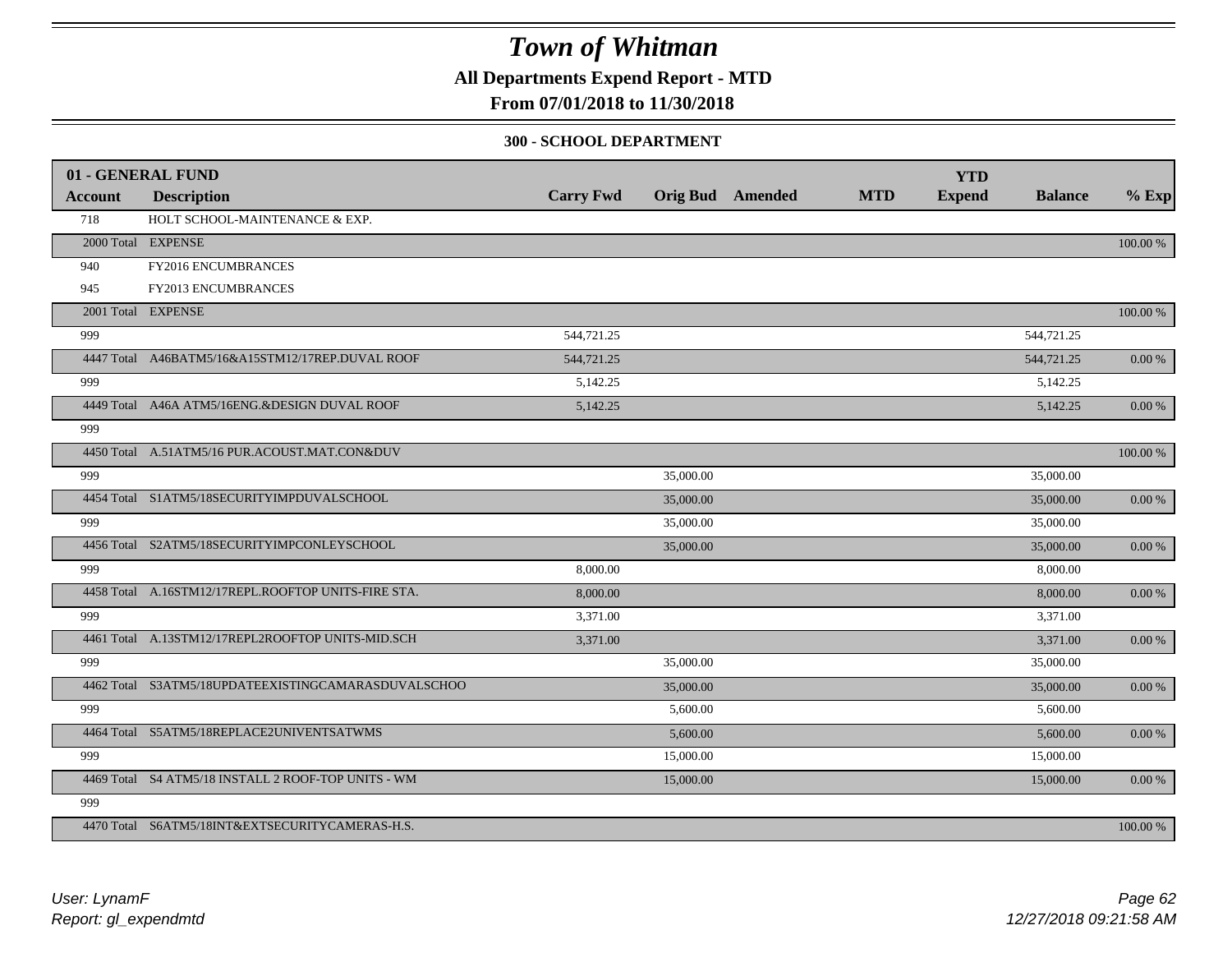**All Departments Expend Report - MTD**

### **From 07/01/2018 to 11/30/2018**

#### **300 - SCHOOL DEPARTMENT**

|            | 01 - GENERAL FUND                                   |                  |                 |         |            | <b>YTD</b>    |                |          |
|------------|-----------------------------------------------------|------------------|-----------------|---------|------------|---------------|----------------|----------|
| Account    | <b>Description</b>                                  | <b>Carry Fwd</b> | <b>Orig Bud</b> | Amended | <b>MTD</b> | <b>Expend</b> | <b>Balance</b> | $%$ Exp  |
| 999        |                                                     |                  |                 |         |            |               |                |          |
| 4540 Total | A.50ATM5/16REPLACE CARPETS CONL&MID.                |                  |                 |         |            |               |                | 100.00 % |
| 999        |                                                     |                  |                 |         |            |               |                |          |
|            | 4574 Total A.S2 ATM5/17 MIDDLE SCH.GYM FLOOR        |                  |                 |         |            |               |                | 100.00 % |
| 999        |                                                     | 2,006.00         |                 |         |            |               | 2,006.00       |          |
|            | 4580 Total A.S3ATM5/17PHS.ED.CURT.&PORT.BLCH.MID.SC | 2,006.00         |                 |         |            |               | 2,006.00       | 0.00 %   |
| 999        |                                                     | 1,645.00         |                 |         |            |               | 1,645.00       |          |
| 4581 Total | A.S4ATM5/17EXT.DOORS-DUV.CON.MID.                   | 1,645.00         |                 |         |            |               | 1,645.00       | 0.00 %   |
| 999        |                                                     |                  |                 |         |            |               |                |          |
|            | 4582 Total A.S6ATM5/17 SEAL PLAYGRDS.DUV,CON,MID.   |                  |                 |         |            |               |                | 100.00 % |
| 999        |                                                     | 4,570.00         |                 |         |            |               | 4,570.00       |          |
|            | 4583 Total A.S7ATM5/17REPAIR SIDEWALKS-DUVAL        | 4,570.00         |                 |         |            |               | 4,570.00       | 0.00 %   |
|            | <b>300 Total SCHOOL DEPARTMENT</b>                  | 569,455.50       | 125,600.00      |         |            |               | 695,055.50     |          |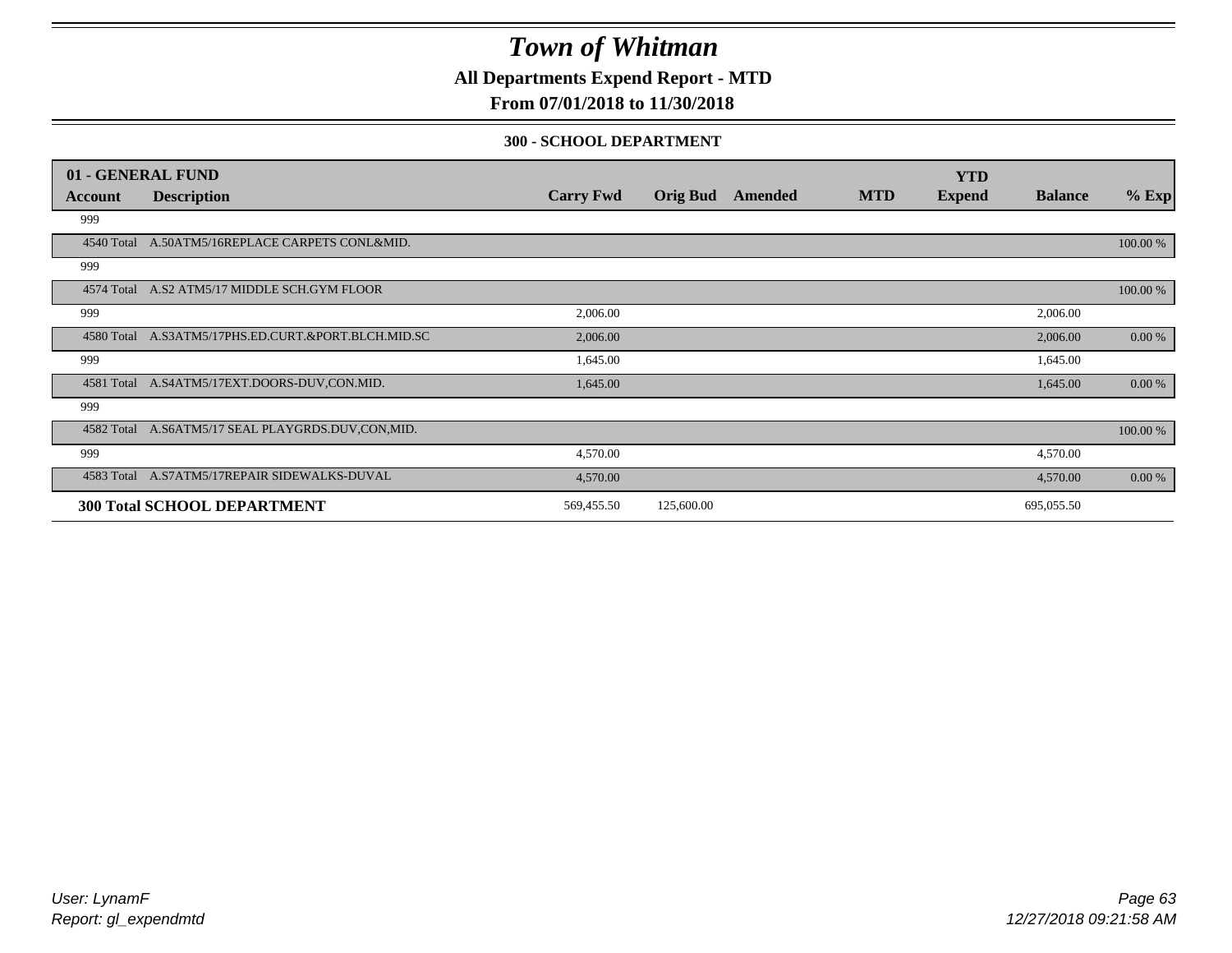### **All Departments Expend Report - MTD**

### **From 07/01/2018 to 11/30/2018**

#### **301 - VOCATIONAL TRAINING**

|         | 01 - GENERAL FUND                    |                  |                 |         |            | <b>YTD</b>    |                |          |
|---------|--------------------------------------|------------------|-----------------|---------|------------|---------------|----------------|----------|
| Account | <b>Description</b>                   | <b>Carry Fwd</b> | <b>Orig Bud</b> | Amended | <b>MTD</b> | <b>Expend</b> | <b>Balance</b> | $%$ Exp  |
| 319     | SO.SH.VO.TEC.ADD'L APP.              |                  |                 |         |            |               |                |          |
| 321     | SOUTH SHORE VOCATIONAL-TECH.         |                  | 1,556,704.00    |         | 389,176.00 | 778,352.00    | 778,352.00     |          |
|         | 2000 Total EXPENSE                   |                  | 1,556,704.00    |         | 389,176.00 | 778,352.00    | 778,352.00     | 50.00 %  |
| 112     | <b>SALARIES</b>                      |                  |                 |         |            |               |                |          |
| 322     | OTHER VOCATIONAL TUITION             |                  | 294,174.00      |         |            |               | 294,174.00     |          |
|         | 2001 Total EXPENSE                   |                  | 294,174.00      |         |            |               | 294,174.00     | 0.00 %   |
| 710     | <b>IN STATE TRAVEL</b>               |                  | 49,000.00       |         | 7,560.00   | 13,608.00     | 35,392.00      |          |
|         | 2002 Total EXPENSE                   |                  | 49,000.00       |         | 7,560.00   | 13,608.00     | 35,392.00      | 27.77 %  |
| 946     | <b>FY2010 ENCUMBRANCES</b>           |                  |                 |         |            |               |                |          |
|         | 2003 Total EXPENSE                   |                  |                 |         |            |               |                | 100.00 % |
|         | <b>301 Total VOCATIONAL TRAINING</b> |                  | 1,899,878.00    |         | 396,736.00 | 791,960.00    | 1,107,918.00   |          |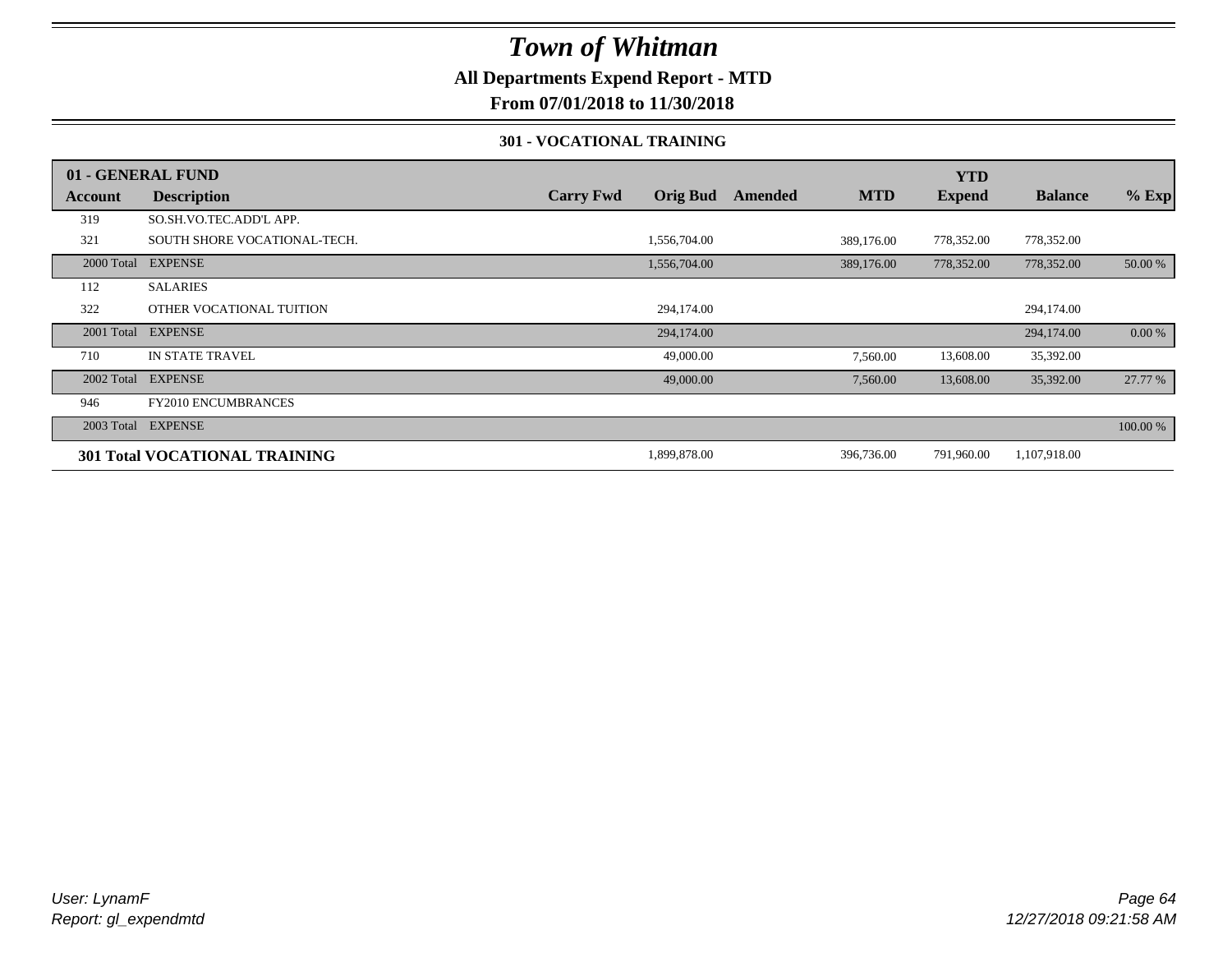## *Town of Whitman* **All Departments Expend Report - MTD**

**From 07/01/2018 to 11/30/2018**

#### **320 - WHITMAN-HANSON REGIONAL**

|         | 01 - GENERAL FUND                                |                  |                 |         |            | <b>YTD</b>    |                |             |
|---------|--------------------------------------------------|------------------|-----------------|---------|------------|---------------|----------------|-------------|
| Account | <b>Description</b>                               | <b>Carry Fwd</b> | <b>Orig Bud</b> | Amended | <b>MTD</b> | <b>Expend</b> | <b>Balance</b> | $%$ Exp     |
| 324     | <b>CROSSING GUARDS</b>                           |                  | 39,027.00       |         | 3,478.92   | 11,544.12     | 27,482.88      |             |
|         | 1000 Total SALARIES                              |                  | 39,027.00       |         | 3,478.92   | 11,544.12     | 27,482.88      | 29.57 %     |
| 305     | <b>INSTRUCTIONAL</b>                             |                  | 13,270,185.00   |         |            | 6,635,092.50  | 6,635,092.50   |             |
|         | 2000 Total EXPENSE                               |                  | 13,270,185.00   |         |            | 6,635,092.50  | 6,635,092.50   | 50.00 %     |
| 323     | NON-MANDATED BUSSING                             |                  | 381,357.00      |         |            | 190,678.50    | 190,678.50     |             |
| 943     | <b>FY2012 ENCUMBRANCES</b>                       |                  |                 |         |            |               |                |             |
|         | 2001 Total EXPENSE                               |                  | 381,357.00      |         |            | 190,678.50    | 190,678.50     | 50.00 %     |
| 324     | <b>CROSSING GUARDS</b>                           |                  |                 |         | 228.38     | 315.47        | $-315.47$      |             |
|         | 2002 Total EXPENSE                               |                  |                 |         | 228.38     | 315.47        | $-315.47$      | 100.00 %    |
| 999     |                                                  |                  |                 |         |            |               |                |             |
|         | 4452 Total A.53ATM5/16REPAIR WALKWAYS -WHRS      |                  |                 |         |            |               |                | 100.00 %    |
| 999     |                                                  | 15,525.00        |                 |         |            |               | 15,525.00      |             |
|         | 4453 Total A54ATM5/16REPL.BLCHER CHAIR LIFT WHRS | 15,525.00        |                 |         |            |               | 15,525.00      | 0.00 %      |
| 999     |                                                  |                  |                 |         |            |               |                |             |
|         | 4455 Total A7STM 5/16 REPL.HOT WTR. SYS.WHRHS    |                  |                 |         |            |               |                | 100.00 %    |
| 999     |                                                  |                  |                 |         |            |               |                |             |
|         | 4457 Total A.14STM12/17MOVING P-K PROG.TO W-H    |                  |                 |         |            |               |                | 100.00 %    |
| 999     |                                                  |                  |                 |         |            |               |                |             |
|         | 4459 Total A.8STM5/17 PUR.W.H.R.SCHL LUNCH VAN   |                  |                 |         |            |               |                | 100.00 %    |
| 999     |                                                  |                  |                 |         |            |               |                |             |
|         | 4460 Total A.52ATM5/16RECONSTR.TENNIS CTS.WHRS   |                  |                 |         |            |               |                | $100.00~\%$ |
| 999     |                                                  |                  | 468,058.00      |         |            | 466,058.00    | 2,000.00       |             |
|         | 4465 Total ART.5 ATM5/18 DEBT SERV.HIGH SCH.     |                  | 468,058.00      |         |            | 466,058.00    | 2,000.00       | 99.57 %     |
| 999     |                                                  |                  |                 |         |            |               |                |             |
|         | 4466 Total A.9 ATM 5/17 DEBT SERV. HIGH SCHOOL   |                  |                 |         |            |               |                | 100.00 %    |
| 999     |                                                  |                  |                 |         |            |               |                |             |
|         | 4467 Total A.6 ATM5/15 DEBT SERV. HIGH SCH       |                  |                 |         |            |               |                | 100.00 %    |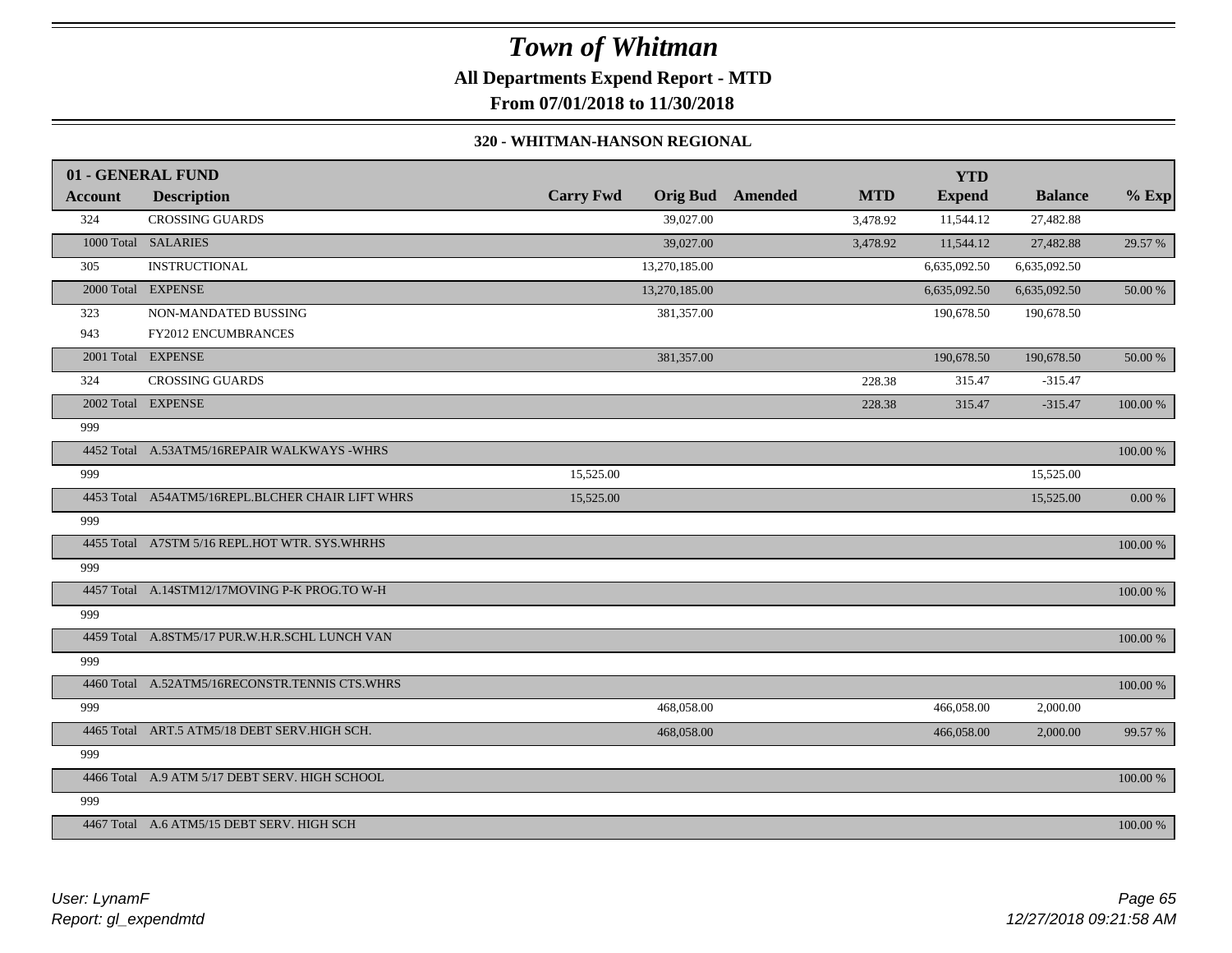**All Departments Expend Report - MTD**

**From 07/01/2018 to 11/30/2018**

#### **320 - WHITMAN-HANSON REGIONAL**

|            | 01 - GENERAL FUND                               |                  |                 |         |            | <b>YTD</b>    |                |          |
|------------|-------------------------------------------------|------------------|-----------------|---------|------------|---------------|----------------|----------|
| Account    | <b>Description</b>                              | <b>Carry Fwd</b> | <b>Orig Bud</b> | Amended | <b>MTD</b> | <b>Expend</b> | <b>Balance</b> | $%$ Exp  |
| 999        |                                                 |                  | 35,892.00       |         |            |               | 35,892.00      |          |
| 4470 Total | S6ATM5/18INT&EXTSECURITYCAMERAS-H.S.            |                  | 35,892.00       |         |            |               | 35,892.00      | 0.00 %   |
| 999        |                                                 | 227,866.56       |                 |         |            | 66,862.33     | 161,004.23     |          |
|            | 4584 Total A1STM3/18 Mov.P-K Fr.Maquan toWHRHS  | 227,866.56       |                 |         |            | 66,862.33     | 161,004.23     | 29.34 %  |
| 999        |                                                 |                  |                 |         |            |               |                |          |
| 4590 Total | A.S8ATM5/17 RESTORE TURF-HIGH SCHOOL            |                  |                 |         |            |               |                | 100.00 % |
| 999        |                                                 | 3,037.00         |                 |         |            |               | 3,037.00       |          |
|            | 4591 Total A.S10ATM 5/17REP.POTHOLES&CRAKS-H.S. | 3,037.00         |                 |         |            |               | 3,037.00       | 0.00 %   |
| 999        |                                                 |                  |                 |         |            |               |                |          |
| 4592 Total | A.S11ATM5/17CROSSING LIGHTS-H.S.                |                  |                 |         |            |               |                | 100.00 % |
| 999        |                                                 |                  |                 |         |            |               |                |          |
| 4593 Total | A.S13ATM5/17ENVELOPE REPAIRS-H.S.               |                  |                 |         |            |               |                | 100.00 % |
| 999        |                                                 | 14,887.00        |                 |         |            |               | 14,887.00      |          |
| 4594 Total | A.S14ATM5/17 HOT WATER HEATER -H.S.             | 14,887.00        |                 |         |            |               | 14,887.00      | 0.00 %   |
|            | 320 Total WHITMAN-HANSON REGIONAL               | 261,315.56       | 14,194,519.00   |         | 3,707.30   | 7,370,550.92  | 7,085,283.64   |          |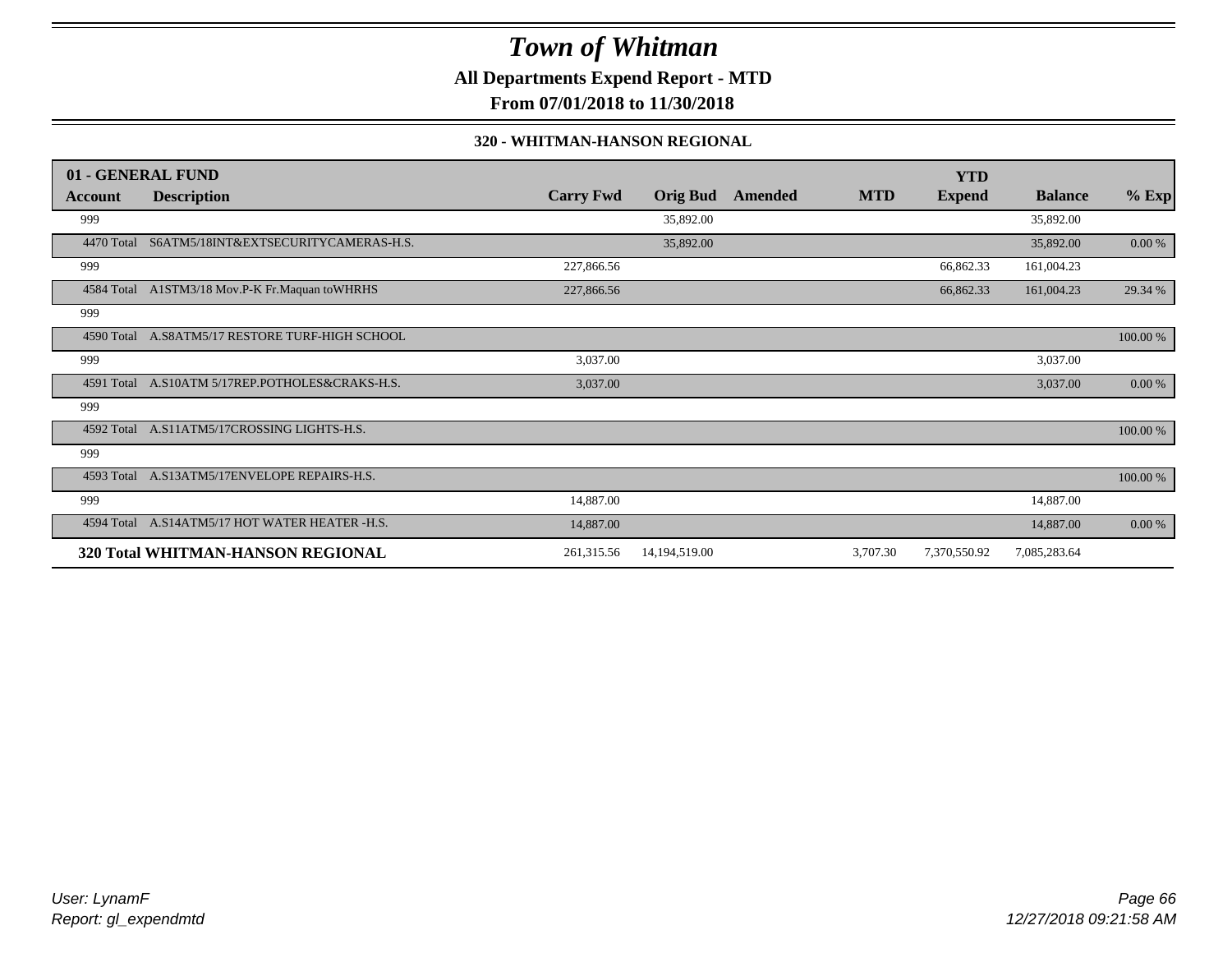### **All Departments Expend Report - MTD**

### **From 07/01/2018 to 11/30/2018**

#### **294 - DPW-TREE DEPARTMENT**

|         | 01 - GENERAL FUND              |                  |                         |            | <b>YTD</b>    |                |          |
|---------|--------------------------------|------------------|-------------------------|------------|---------------|----------------|----------|
| Account | <b>Description</b>             | <b>Carry Fwd</b> | <b>Orig Bud</b> Amended | <b>MTD</b> | <b>Expend</b> | <b>Balance</b> | $%$ Exp  |
| 247     | <b>INSECT CONTROL</b>          |                  |                         |            |               |                |          |
| 460     | <b>GROUNDSKEEPING SUPPLIES</b> |                  |                         |            |               |                |          |
| 585     | MISCELLANEOUS EXPENSE          |                  |                         |            |               |                |          |
|         | 2000 Total EXPENSE             |                  |                         |            |               |                | 100.00 % |
|         | 294 Total DPW-TREE DEPARTMENT  |                  |                         |            |               |                |          |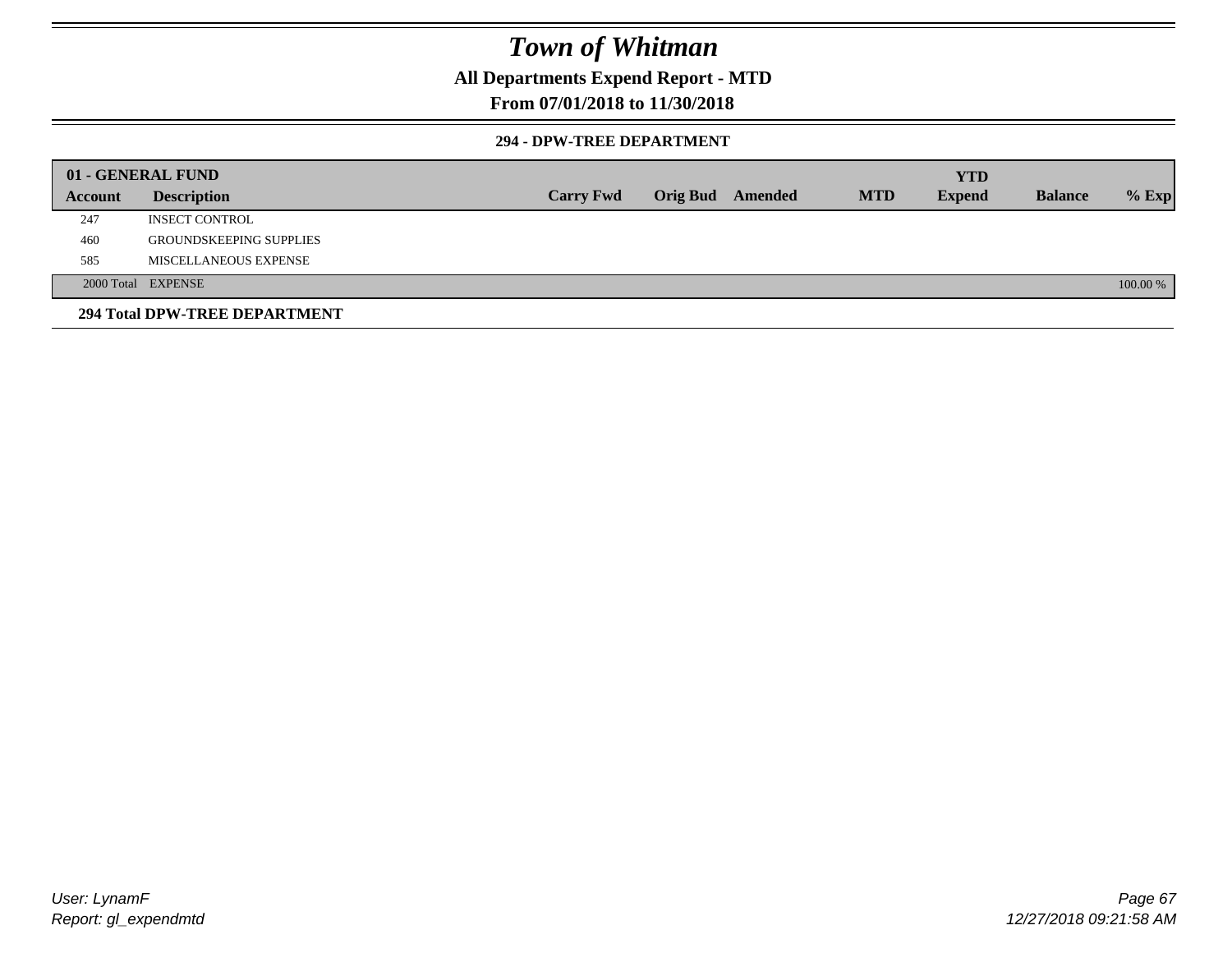# **All Departments Expend Report - MTD**

## **From 07/01/2018 to 11/30/2018**

#### **400 - DPW SALARIES**

|            | 01 - GENERAL FUND                  |                                     |                       | <b>YTD</b>    |                |          |
|------------|------------------------------------|-------------------------------------|-----------------------|---------------|----------------|----------|
| Account    | <b>Description</b>                 | <b>Carry Fwd</b><br><b>Orig Bud</b> | <b>MTD</b><br>Amended | <b>Expend</b> | <b>Balance</b> | $%$ Exp  |
| 113        | DIVISIONAL LABOR-REGULAR           | 474,011.00                          | 28,858.40             | 159,910.72    | 314,100.28     |          |
| 114        | DIVISIONAL LABOR-O.T.              |                                     | 3,272.57              | 11,309.56     | $-11,309.56$   |          |
| 116        | <b>CLERICAL</b>                    | 43,680.00                           | 3,360.00              | 17,640.00     | 26,040.00      |          |
| 123        | <b>RECORDING SECRETARY</b>         | 1,620.00                            | 101.25                | 513.00        | 1,107.00       |          |
| 144        | <b>EDUCATION INCENTIVE</b>         |                                     |                       |               |                |          |
| 146        | SALARIES-LONGEVITY                 | 1,900.00                            |                       |               | 1,900.00       |          |
| 222        | CDL LIC. / STIPEND                 |                                     |                       |               |                |          |
| 939        | <b>FY2015 ENCUMBRANCES</b>         |                                     |                       |               |                |          |
| 1000 Total | <b>SALARIES</b>                    | 521,211.00                          | 35,592.22             | 189,373.28    | 331,837.72     | 36.33 %  |
| 119        | SALARY-ASSIST.SUPERINTENDENT       | 98,387.00                           | 7,547.48              | 39,624.27     | 58,762.73      |          |
| 222        | CDL LIC. / STIPEND                 | 983.00                              |                       | 983.00        |                |          |
| 234        | SALARIES - UNUSED SICK & VAC. TIME |                                     |                       |               |                |          |
| 1001 Total | <b>SALARIES</b>                    | 99,370.00                           | 7,547.48              | 40,607.27     | 58,762.73      | 40.86 %  |
| 138        | <b>SICK LEAVE BUY-BACK</b>         |                                     |                       |               |                |          |
| 1002 Total | <b>SALARIES</b>                    |                                     |                       |               |                | 100.00 % |
|            | <b>400 Total DPW SALARIES</b>      | 620,581.00                          | 43,139.70             | 229,980.55    | 390,600.45     |          |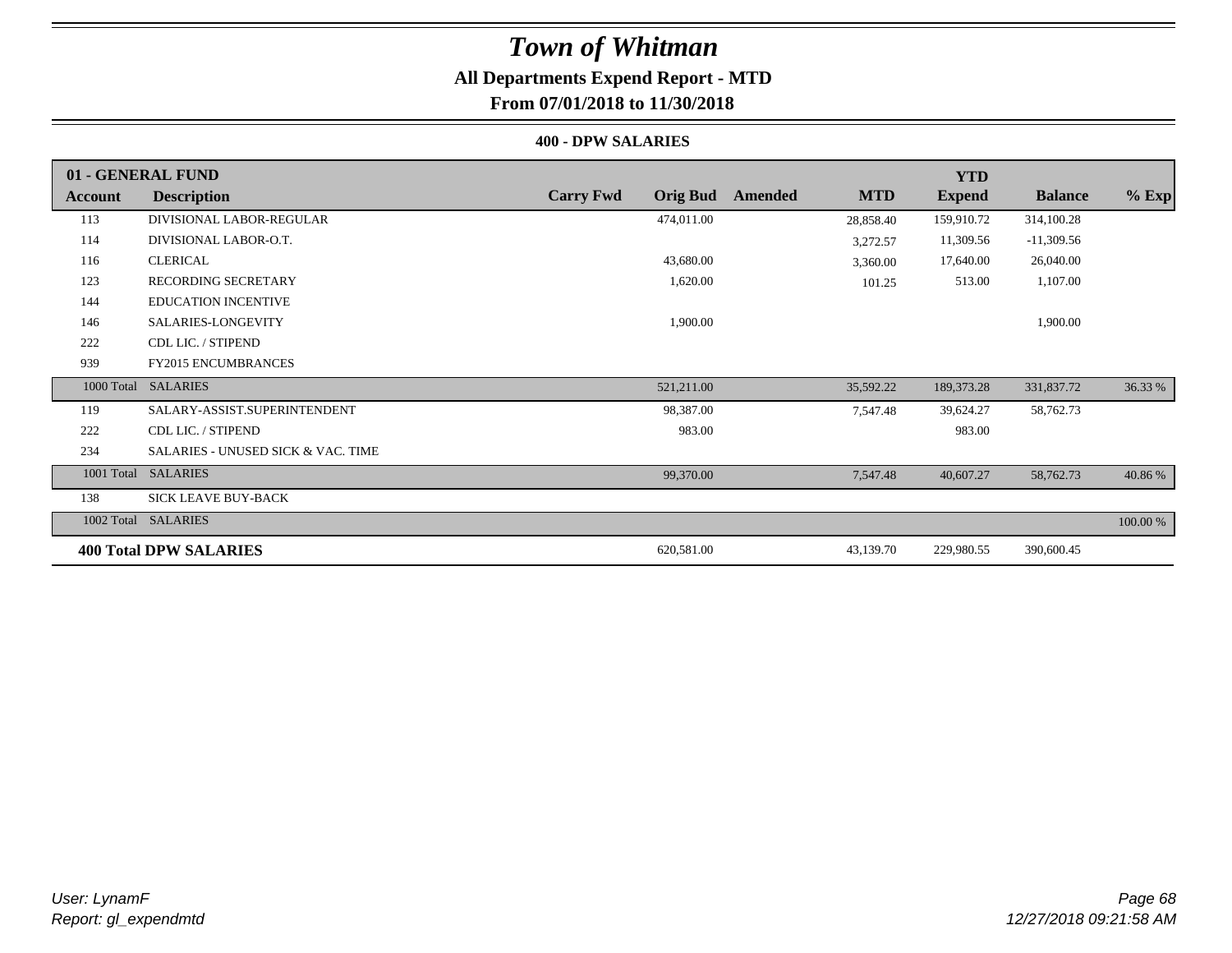## **All Departments Expend Report - MTD**

**From 07/01/2018 to 11/30/2018**

#### **402 - DPW-DIVISIONAL EXPENSE**

|                | 01 - GENERAL FUND              |                  |            |                         |            | <b>YTD</b>    |                |          |
|----------------|--------------------------------|------------------|------------|-------------------------|------------|---------------|----------------|----------|
| <b>Account</b> | <b>Description</b>             | <b>Carry Fwd</b> |            | <b>Orig Bud</b> Amended | <b>MTD</b> | <b>Expend</b> | <b>Balance</b> | $%$ Exp  |
| 247            | <b>INSECT CONTROL</b>          |                  |            |                         |            |               |                |          |
| $460\,$        | GROUNDSKEEPING SUPPLIES        |                  |            |                         |            |               |                |          |
| 582            | <b>UNIFORMS</b>                |                  |            |                         |            | 478.00        | $-478.00$      |          |
| 585            | MISCELLANEOUS EXPENSE          |                  | 176,100.00 |                         |            |               | 176,100.00     |          |
|                | 2294 Total DPW-TREE DEPARTMENT |                  | 176,100.00 |                         |            | 478.00        | 175,622.00     | 0.27 %   |
| 144            | <b>EDUCATION INCENTIVE</b>     |                  |            |                         |            |               |                |          |
| 244            | OFFICE EQUIPMENT MAINTENANCE   |                  |            |                         |            | 170.00        | $-170.00$      |          |
| 340            | <b>TELEPHONE</b>               |                  |            |                         | 38.80      | 155.20        | $-155.20$      |          |
| 343            | <b>CELL PHONES</b>             |                  |            |                         | 370.94     | 2,071.80      | $-2,071.80$    |          |
| 948            | FY07 ENCUMBRANCES              |                  |            |                         |            |               |                |          |
| 949            | FY2014 ENCUMBRANCES            |                  |            |                         |            |               |                |          |
| 420            | OFFICE SUPPLIES                |                  |            |                         | 267.69     | 879.71        | $-879.71$      |          |
| 422            | COPY EXPENSE                   |                  |            |                         |            |               |                |          |
| 582            | <b>UNIFORMS</b>                |                  |            |                         | 228.90     | 1,837.03      | $-1,837.03$    |          |
| 585            | MISCELLANEOUS EXPENSE          |                  |            |                         | 110.61     | 2,437.29      | $-2,437.29$    |          |
| 939            | FY2015 ENCUMBRANCES            |                  |            |                         |            |               |                |          |
| 730            | ASSOCIATION DUES               |                  |            |                         |            |               |                |          |
| 870            | OFFICE EQUIPMENT               |                  |            |                         |            |               |                |          |
| 2405 Total     | DPW-ADMINISTRATION             |                  |            |                         | 1,016.94   | 7,551.03      | $-7,551.03$    | 100.00 % |
| 530            | <b>CHEMICALS</b>               |                  |            |                         |            |               |                |          |
| 582            | <b>UNIFORMS</b>                |                  |            |                         |            |               |                |          |
| 585            | MISCELLANEOUS EXPENSE          |                  |            |                         |            |               |                |          |
| 730            | <b>ASSOCIATION DUES</b>        |                  |            |                         |            |               |                |          |
| 731            | <b>MEETINGS</b>                |                  |            |                         |            |               |                |          |
| 943            | FY2012 ENCUMBRANCES            |                  |            |                         |            |               |                |          |
| 2411 Total     | DPW-ENGINEERING                |                  |            |                         |            |               |                | 100.00 % |
| 245            | ROADWAY MAINTENANCE            |                  |            |                         | 3,373.73   | 9,138.26      | $-9,138.26$    |          |
| 248            | STREET SIGNS & MARKINGS        |                  |            |                         |            | 389.45        | $-389.45$      |          |
| 250            | <b>DRAINAGE</b>                |                  |            |                         |            |               |                |          |
| 272            | EQUIPMENT RENTAL               |                  |            |                         |            |               |                |          |
| 582            | <b>UNIFORMS</b>                |                  |            |                         |            | 2,074.67      | $-2,074.67$    |          |
| User: LynamF   |                                |                  |            |                         |            |               |                | Page 69  |

*Report: gl\_expendmtd*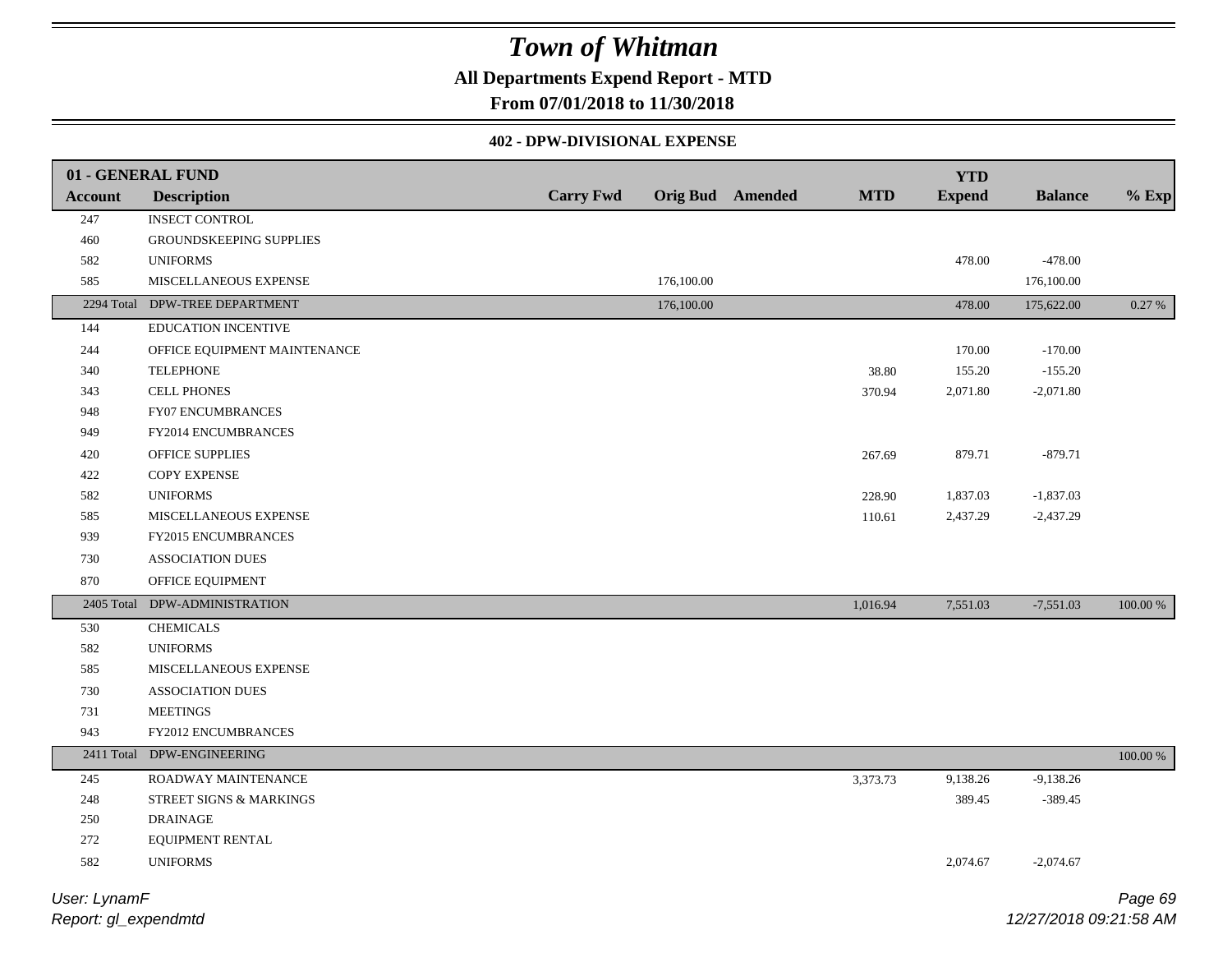**All Departments Expend Report - MTD**

**From 07/01/2018 to 11/30/2018**

#### **402 - DPW-DIVISIONAL EXPENSE**

|                | 01 - GENERAL FUND                        |                  |                         |             | <b>YTD</b>    |                |            |
|----------------|------------------------------------------|------------------|-------------------------|-------------|---------------|----------------|------------|
| <b>Account</b> | <b>Description</b>                       | <b>Carry Fwd</b> | <b>Orig Bud</b> Amended | <b>MTD</b>  | <b>Expend</b> | <b>Balance</b> | $%$ Exp    |
| 585            | MISCELLANEOUS EXPENSE                    |                  |                         | 73.10       | 2,912.39      | $-2,912.39$    |            |
| 938            | FY 2018 ENCUMBRANCES                     | 120.00           |                         |             | 120.00        |                |            |
| 2422 Total     | DPW-HIGHWAY CONSTRUCT. & MAINT           | 120.00           |                         | 3,446.83    | 14,634.77     | $-14,514.77$   | * *** ** % |
| 582            | <b>UNIFORMS</b>                          |                  |                         |             |               |                |            |
| 585            | MISCELLANEOUS EXPENSE                    |                  |                         |             |               |                |            |
|                | 2427 Total FUEL DEPOT MAINTENANCE        |                  |                         |             |               |                | 100.00 %   |
| 210            | <b>ELECTRICITY</b>                       |                  |                         | 733.78      | 3,617.77      | $-3,617.77$    |            |
| 212            | <b>GAS (NATURAL)</b>                     |                  |                         | 214.52      | 441.57        | $-441.57$      |            |
| 214            | OIL (HEATING)                            |                  |                         |             |               |                |            |
| 430            | <b>BUILDING MAINTENANCE &amp; REPAIR</b> |                  |                         | $-6,674.19$ | 2,298.09      | $-2,298.09$    |            |
| 530            | <b>CHEMICALS</b>                         |                  |                         |             |               |                |            |
| 582            | <b>UNIFORMS</b>                          |                  |                         |             |               |                |            |
| 585            | MISCELLANEOUS EXPENSE                    |                  |                         | 274.54      | 1,135.53      | $-1,135.53$    |            |
|                | 2428 Total DPW-BUILDING & YARD MAINT.    |                  |                         | $-5,451.35$ | 7,492.96      | $-7,492.96$    | 100.00 %   |
| 242            | VEHICLE MAINTENANCE                      |                  |                         | 2,702.30    | 15,755.74     | $-15,755.74$   |            |
| 481            | <b>GASOLINE</b>                          |                  |                         | 8,340.18    | 12,662.46     | $-12,662.46$   |            |
| 582            | <b>UNIFORMS</b>                          |                  |                         |             |               |                |            |
| 585            | MISCELLANEOUS EXPENSE                    |                  |                         | 53.49       | 428.89        | $-428.89$      |            |
| 945            | FY2013 ENCUMBRANCES                      |                  |                         |             |               |                |            |
| 2429 Total     | DPW-EQUIPMENT MAINTENANCE                |                  |                         | 11,095.97   | 28,847.09     | $-28,847.09$   | 100.00 %   |
| 272            | <b>EQUIPMENT RENTAL</b>                  |                  |                         |             |               |                |            |
| 311            | <b>COMPUTER SERVICES</b>                 |                  |                         |             |               |                |            |
|                | 2450 Total DPW-WATER                     |                  |                         |             |               |                | 100.00 %   |
| 241            | RECREATIONAL FACILITIES MAINT.           |                  |                         |             | 1,261.04      | $-1,261.04$    |            |
| 460            | GROUNDSKEEPING SUPPLIES                  |                  |                         | 36.87       | 3,127.59      | $-3,127.59$    |            |
| 582            | <b>UNIFORMS</b>                          |                  |                         |             | 402.44        | $-402.44$      |            |
| 585            | MISCELLANEOUS EXPENSE                    |                  |                         |             | 1,023.71      | $-1,023.71$    |            |
| 2650 Total     | DPW-PARK MAINTENANCE                     |                  |                         | 36.87       | 5,814.78      | $-5,814.78$    | 100.00 %   |
|                | <b>402 Total DPW-DIVISIONAL EXPENSE</b>  | 120.00           | 176,100.00              | 10,145.26   | 64,818.63     | 111,401.37     |            |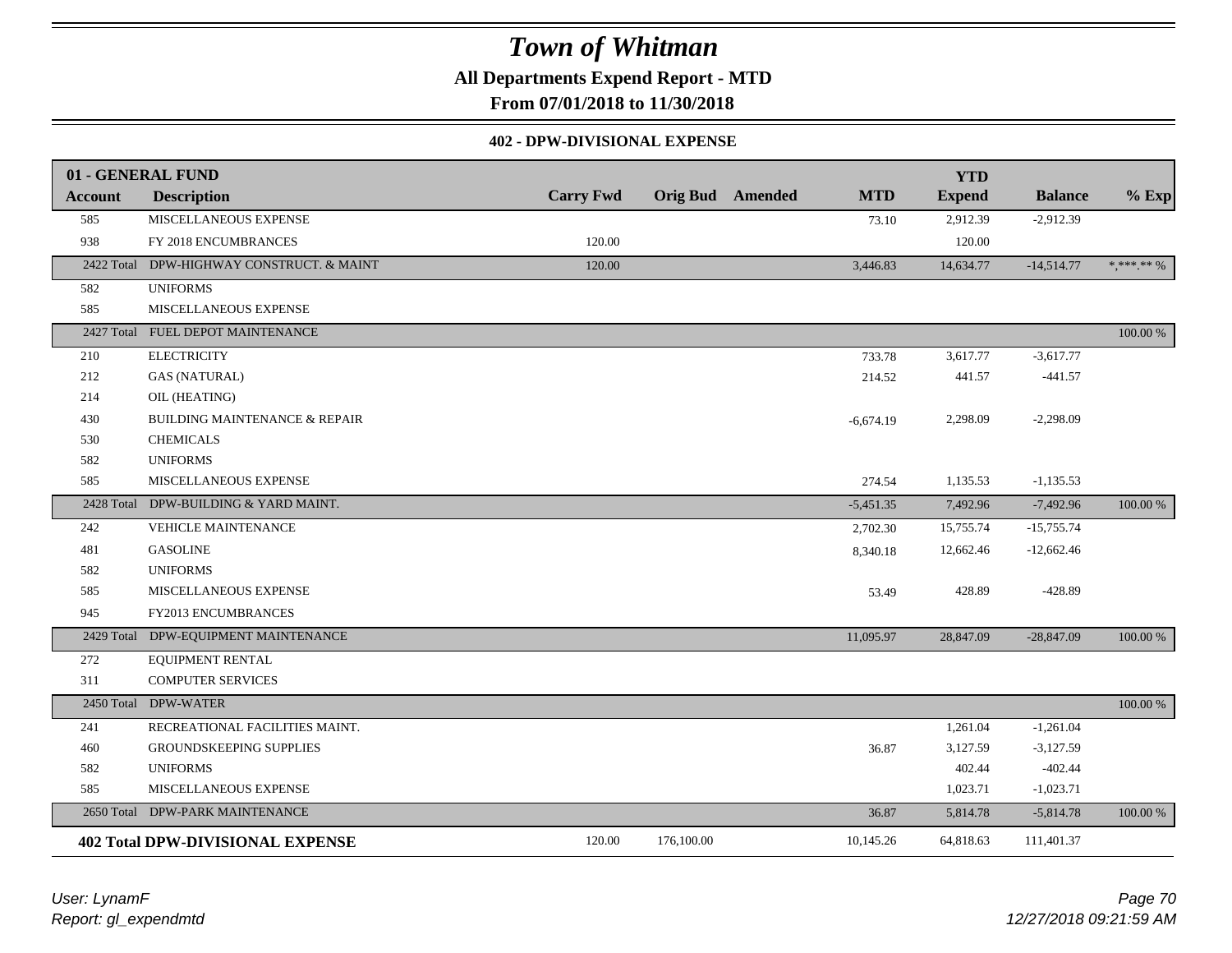**All Departments Expend Report - MTD**

### **From 07/01/2018 to 11/30/2018**

#### **403 - DPW - SPECIAL ARTICLES**

| 01 - GENERAL FUND |                                                     |                  |           |                         |            | <b>YTD</b>    |                |          |
|-------------------|-----------------------------------------------------|------------------|-----------|-------------------------|------------|---------------|----------------|----------|
| <b>Account</b>    | <b>Description</b>                                  | <b>Carry Fwd</b> |           | <b>Orig Bud</b> Amended | <b>MTD</b> | <b>Expend</b> | <b>Balance</b> | $%$ Exp  |
| 999               |                                                     |                  |           |                         |            |               |                |          |
|                   | 4498 Total A.32ATM5/17LEA/PUR.2017SDWALK PLOW       |                  |           |                         |            |               |                | 100.00 % |
| 999               |                                                     |                  | 42,105.55 |                         |            | 42,105.55     |                |          |
|                   | 4503 Total ART9ATM5/18 LEASE PMT #2OF4 SIDEWALK PLO |                  | 42,105.55 |                         |            | 42,105.55     |                | 100.00 % |
| 999               |                                                     |                  |           |                         |            |               |                |          |
|                   | 4504 Total A14ATM 5/15 INSTALL TRAFFIC CNTRL.SIGNAL |                  |           |                         |            |               |                | 100.00 % |
| 999               |                                                     |                  |           |                         |            |               |                |          |
|                   | 4505 Total A17ATM 5/15 PUR.48" LAWN MOWER           |                  |           |                         |            |               |                | 100.00 % |
| 999               |                                                     |                  |           |                         |            |               |                |          |
|                   | 4506 Total ART24ATM5/18PCH100REMOTEDSKTOPUSERLICENS |                  |           |                         |            |               |                | 100.00 % |
| 999               |                                                     |                  |           |                         |            |               |                |          |
|                   | 4507 Total A10ATM5/16Pur&instdump trk.body&lift     |                  |           |                         |            |               |                | 100.00 % |
| 999               |                                                     |                  |           |                         |            |               |                |          |
|                   | 4508 Total A.23ATM5/14PUR.3 SOLAR TRAFIC BEACONS    |                  |           |                         |            |               |                | 100.00 % |
| 999               |                                                     |                  |           |                         |            |               |                |          |
|                   | 4509 Total ART22ATM5/18PCHMLTIFUNCPRTFORTWNNTWK     |                  |           |                         |            |               |                | 100.00 % |
| 999               |                                                     |                  |           |                         |            |               |                |          |
|                   | 4525 Total A.25ATM5/13CONSTRUCT STS&SIDEWKS         |                  |           |                         |            |               |                | 100.00 % |
| 999               |                                                     |                  |           |                         |            |               |                |          |
|                   | 4529 Total A31ATM 5/17CH90 REPAIR STS.& S/WALKS     |                  |           |                         |            |               |                | 100.00 % |
| 999               |                                                     |                  |           |                         |            |               |                |          |
|                   | 4531 Total A13 ATM 5/15 CH90 REPAIR STS.& S/WALKS   |                  |           |                         |            |               |                | 100.00 % |
| 999               |                                                     |                  |           |                         |            |               |                |          |
|                   | 4535 Total A24ATM5/10CH90PUR.PRE-MIX HEATER TRAILER |                  |           |                         |            |               |                | 100.00 % |
| 999               |                                                     |                  |           |                         |            |               |                |          |
|                   | 4537 Total A15 ATM 5/15 CH 90 REPAIR STS.& S/WALKS  |                  |           |                         |            |               |                | 100.00 % |
| 999               |                                                     |                  |           |                         |            |               |                |          |
|                   | 4541 Total A.39 ATM 5/04STS - WHIT.WDS              |                  |           |                         |            |               |                | 100.00 % |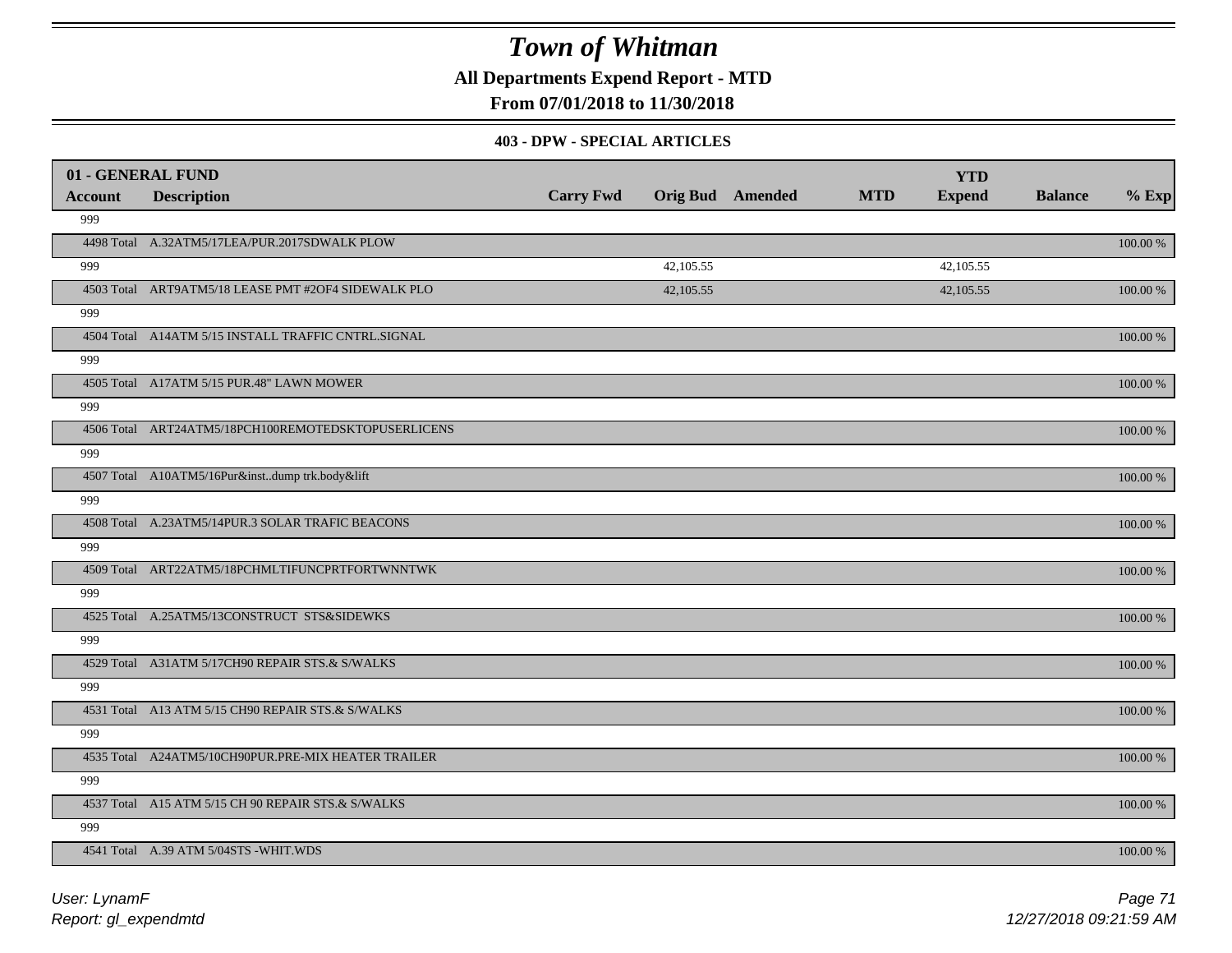**All Departments Expend Report - MTD**

### **From 07/01/2018 to 11/30/2018**

#### **403 - DPW - SPECIAL ARTICLES**

|         | 01 - GENERAL FUND                         |                  |                 |         |            | <b>YTD</b>    |                |          |
|---------|-------------------------------------------|------------------|-----------------|---------|------------|---------------|----------------|----------|
| Account | <b>Description</b>                        | <b>Carry Fwd</b> | <b>Orig Bud</b> | Amended | <b>MTD</b> | <b>Expend</b> | <b>Balance</b> | $%$ Exp  |
| 999     |                                           |                  |                 |         |            |               |                |          |
|         | 4542 Total A.40ATM5/04 PREP.STS.FOR ACCEP |                  |                 |         |            |               |                | 100.00 % |
| 999     |                                           | 15,690.50        |                 |         |            |               | 15,690.50      |          |
|         | 4561 Total A.27B ATM 5/16 DPW SITE EVAL.  | 15,690.50        |                 |         |            |               | 15,690.50      | 0.00 %   |
| 999     |                                           |                  |                 |         |            |               |                |          |
|         | 4569 Total A6 STM12/17INSTALL GEN.@ DPW   |                  |                 |         |            |               |                | 100.00 % |
| 999     |                                           |                  |                 |         |            |               |                |          |
|         | 4576 Total ESTABLISH PETTY CASH-DPW       |                  |                 |         |            |               |                | 100.00 % |
|         | 403 Total DPW - SPECIAL ARTICLES          | 15,690.50        | 42, 105.55      |         |            | 42,105.55     | 15,690.50      |          |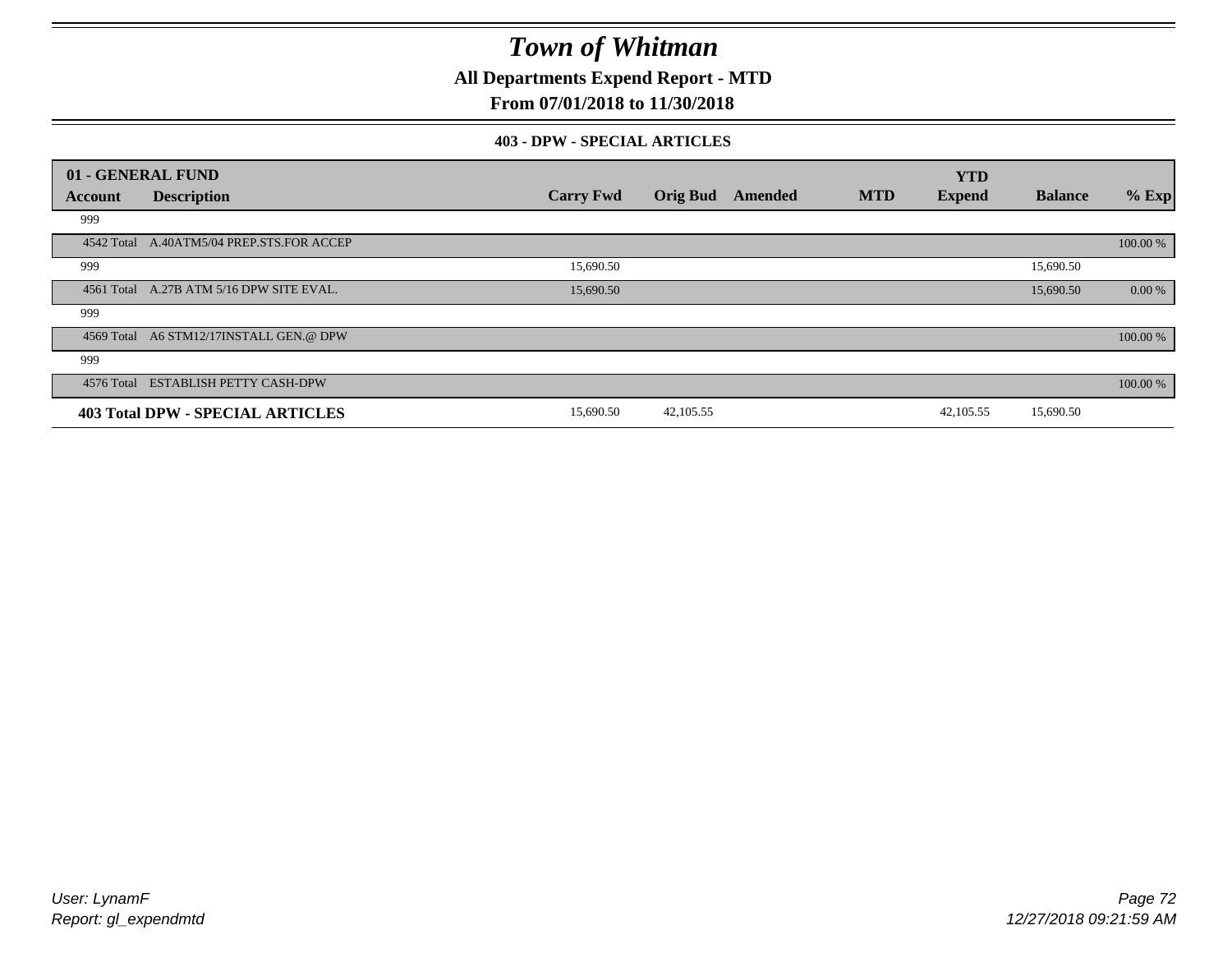**All Departments Expend Report - MTD**

## **From 07/01/2018 to 11/30/2018**

### **405 - DPW-ADMINSTRATION**

|         | 01 - GENERAL FUND                  |                  |                  |            | <b>YTD</b>    |                |          |
|---------|------------------------------------|------------------|------------------|------------|---------------|----------------|----------|
| Account | <b>Description</b>                 | <b>Carry Fwd</b> | Orig Bud Amended | <b>MTD</b> | <b>Expend</b> | <b>Balance</b> | $%$ Exp  |
| 111     | SALARIES-ADMINSTRATIVE             |                  |                  |            |               |                |          |
|         | 1000 Total SALARIES                |                  |                  |            |               |                | 100.00 % |
| 244     | OFFICE EQUIPMENT MAINTENANCE       |                  |                  |            |               |                |          |
| 340     | <b>TELEPHONE</b>                   |                  |                  |            |               |                |          |
| 871     | OPERATING EQUIPMENT                |                  |                  |            |               |                |          |
| 877     | DEP ADMINISTRATIVE ASSESSMENT      |                  |                  |            |               |                |          |
| 420     | <b>OFFICE SUPPLIES</b>             |                  |                  |            |               |                |          |
| 422     | <b>COPY EXPENSE</b>                |                  |                  |            |               |                |          |
| 585     | MISCELLANEOUS EXPENSE              |                  |                  |            |               |                |          |
| 730     | <b>ASSOCIATION DUES</b>            |                  |                  |            |               |                |          |
| 870     | OFFICE EQUIPMENT                   |                  |                  |            |               |                |          |
|         | 2000 Total EXPENSE                 |                  |                  |            |               |                | 100.00 % |
|         | <b>405 Total DPW-ADMINSTRATION</b> |                  |                  |            |               |                |          |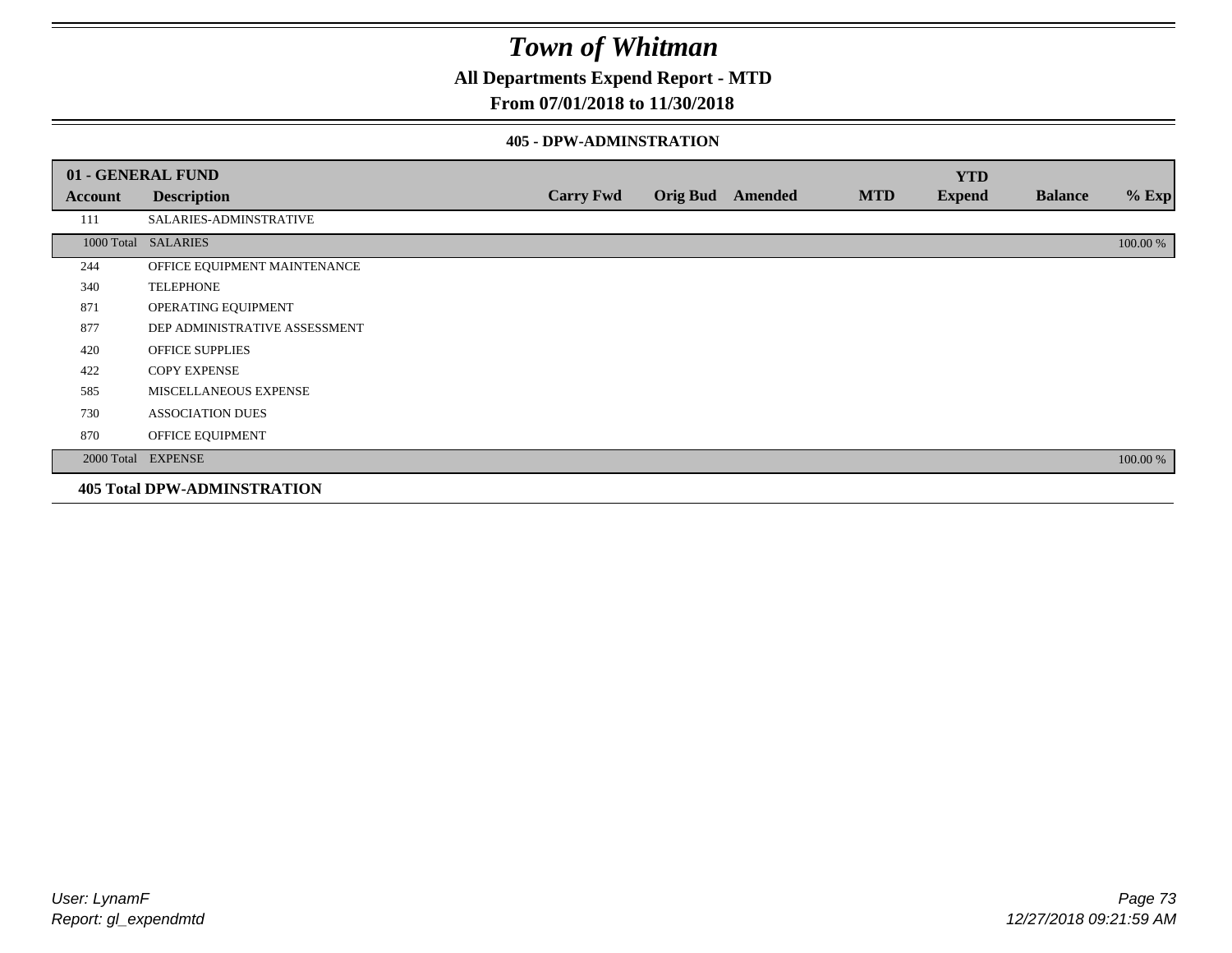**All Departments Expend Report - MTD**

**From 07/01/2018 to 11/30/2018**

### **414 - DPW-POLICE COVERAGE**

|         | 01 - GENERAL FUND             |                  |                 |         | <b>YTD</b> |               |                |          |
|---------|-------------------------------|------------------|-----------------|---------|------------|---------------|----------------|----------|
| Account | <b>Description</b>            | <b>Carry Fwd</b> | <b>Orig Bud</b> | Amended | <b>MTD</b> | <b>Expend</b> | <b>Balance</b> | $%$ Exp  |
| 134     | <b>SALARIES-DPW COVERAGE</b>  |                  | 19,000.00       |         | 857.04     | 10,253.84     | 8,746.16       |          |
|         | 1000 Total SALARIES           |                  | 19,000.00       |         | 857.04     | 10,253.84     | 8,746.16       | 53.96 %  |
| 941     | FY 2017 ENCUMBRANCES          |                  |                 |         |            |               |                |          |
|         | 2001 Total EXPENSE            |                  |                 |         |            |               |                | 100.00 % |
|         | 414 Total DPW-POLICE COVERAGE |                  | 19,000.00       |         | 857.04     | 10,253.84     | 8,746.16       |          |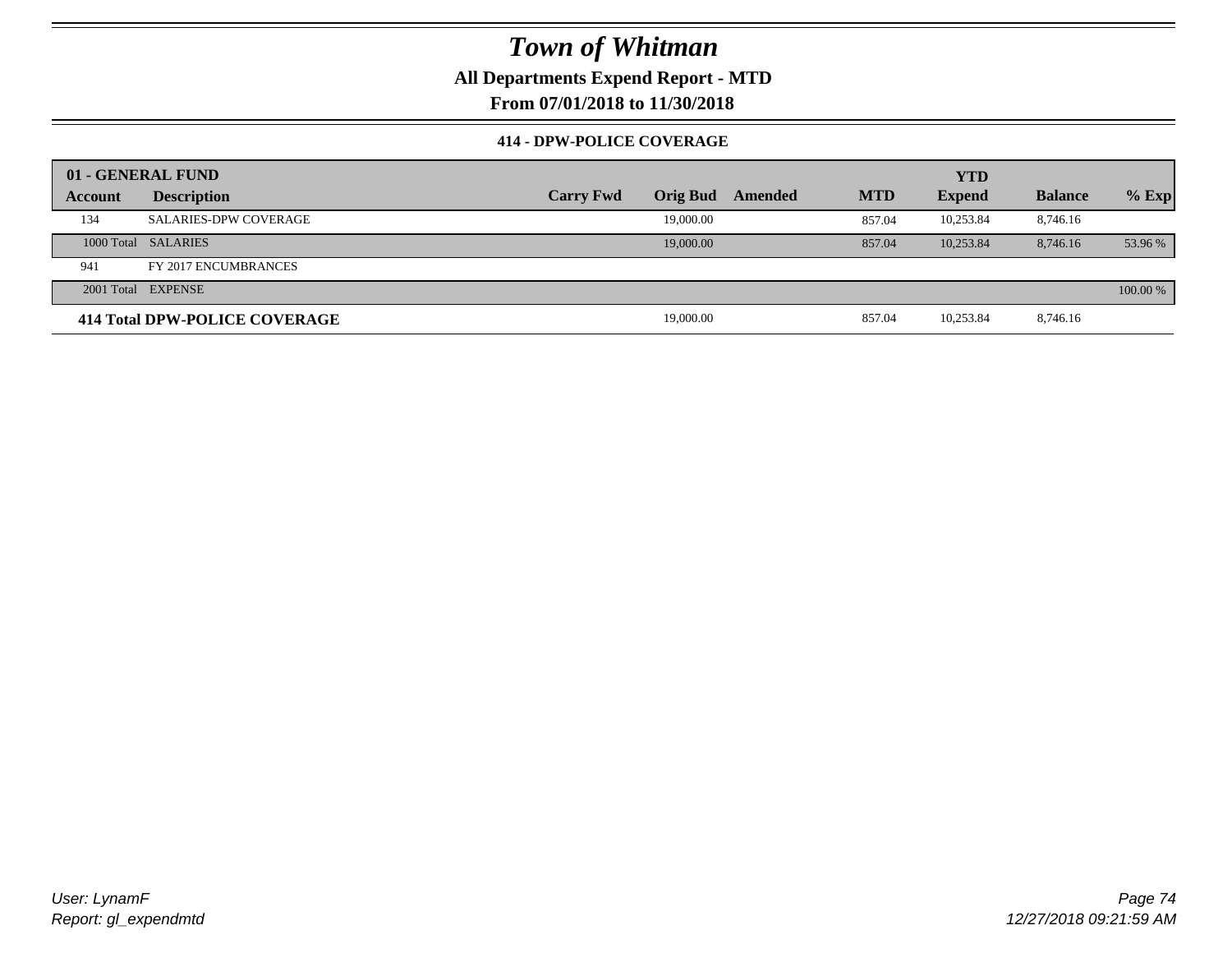## **All Departments Expend Report - MTD**

**From 07/01/2018 to 11/30/2018**

### **423 - SNOW & ICE CONTROL**

|         | 01 - GENERAL FUND            |                  |                 |         |            | <b>YTD</b>    |                |          |
|---------|------------------------------|------------------|-----------------|---------|------------|---------------|----------------|----------|
| Account | <b>Description</b>           | <b>Carry Fwd</b> | <b>Orig Bud</b> | Amended | <b>MTD</b> | <b>Expend</b> | <b>Balance</b> | $%$ Exp  |
| 114     | DIVISIONAL LABOR-O.T.        |                  |                 |         | 5,356.37   | 5,356.37      | $-5,356.37$    |          |
|         | 1000 Total SALARIES          |                  |                 |         | 5,356.37   | 5,356.37      | $-5,356.37$    | 100.00 % |
| 272     | <b>EQUIPMENT RENTAL</b>      |                  |                 |         |            | 4.96          | $-4.96$        |          |
| 530     | <b>CHEMICALS</b>             |                  |                 |         |            |               |                |          |
| 585     | MISCELLANEOUS EXPENSE        |                  | 120,000.00      |         | 1,621.18   | 7,300.96      | 112,699.04     |          |
|         | 2000 Total EXPENSE           |                  | 120,000.00      |         | 1,621.18   | 7,305.92      | 112,694.08     | 6.08 %   |
|         | 423 Total SNOW & ICE CONTROL |                  | 120,000.00      |         | 6,977.55   | 12,662.29     | 107,337.71     |          |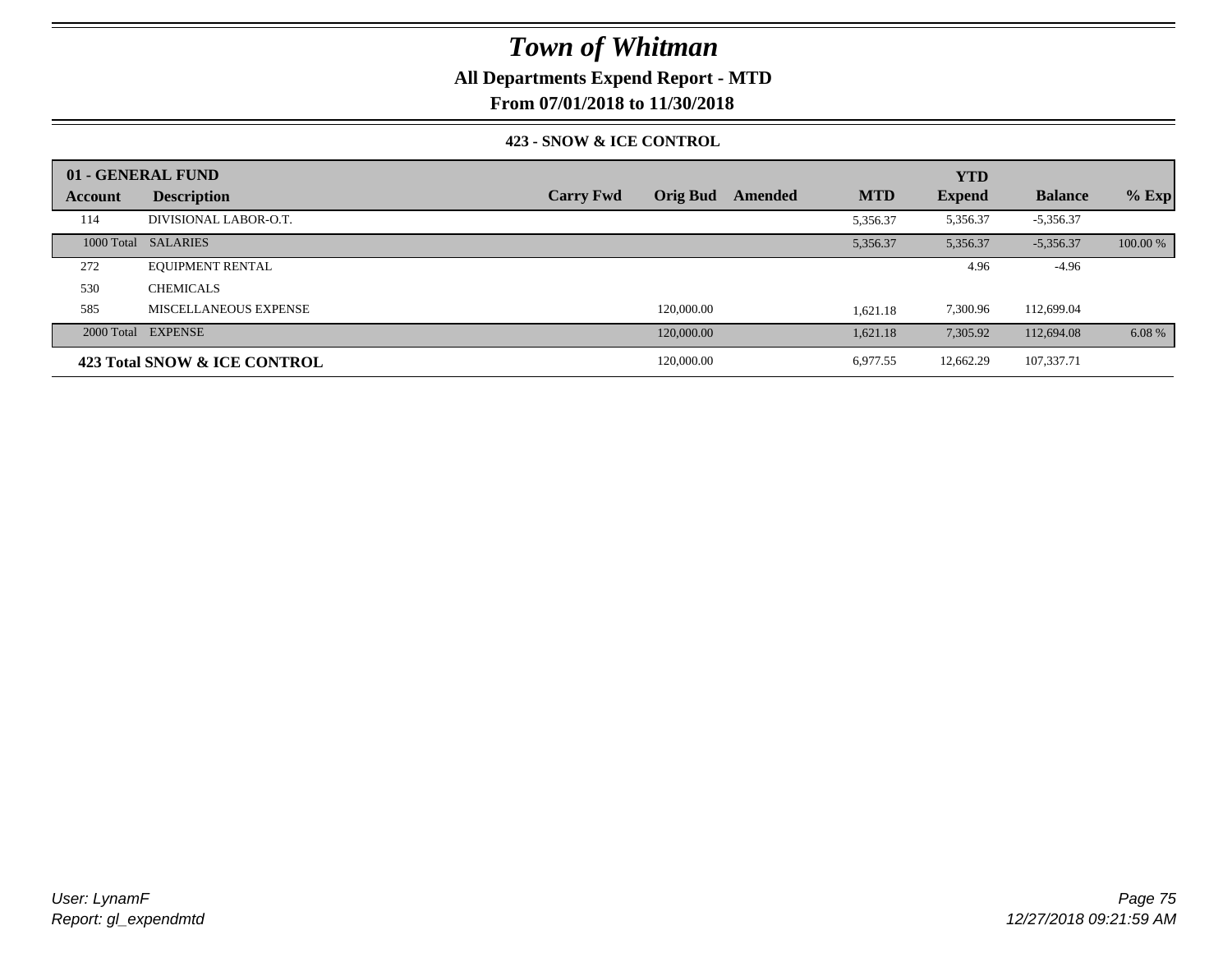## **All Departments Expend Report - MTD**

**From 07/01/2018 to 11/30/2018**

### **424 - STREET LIGHTS**

|         | 01 - GENERAL FUND          |                  |                 |         |            | <b>YTD</b>    |                |          |
|---------|----------------------------|------------------|-----------------|---------|------------|---------------|----------------|----------|
| Account | <b>Description</b>         | <b>Carry Fwd</b> | <b>Orig Bud</b> | Amended | <b>MTD</b> | <b>Expend</b> | <b>Balance</b> | $%$ Exp  |
| 210     | <b>ELECTRICITY</b>         |                  | 143,000.00      |         | 13.398.34  | 51,650.36     | 91,349.64      |          |
|         | 2000 Total EXPENSE         |                  | 143,000.00      |         | 13.398.34  | 51,650.36     | 91,349.64      | 36.11 %  |
| 940     | <b>FY2016 ENCUMBRANCES</b> |                  |                 |         |            |               |                |          |
| 945     | <b>FY2013 ENCUMBRANCES</b> |                  |                 |         |            |               |                |          |
| 953     | <b>FY2009 ENCUMBRANCES</b> |                  |                 |         |            |               |                |          |
|         | 2001 Total EXPENSE         |                  |                 |         |            |               |                | 100.00 % |
|         | 424 Total STREET LIGHTS    |                  | 143,000.00      |         | 13,398.34  | 51,650.36     | 91,349.64      |          |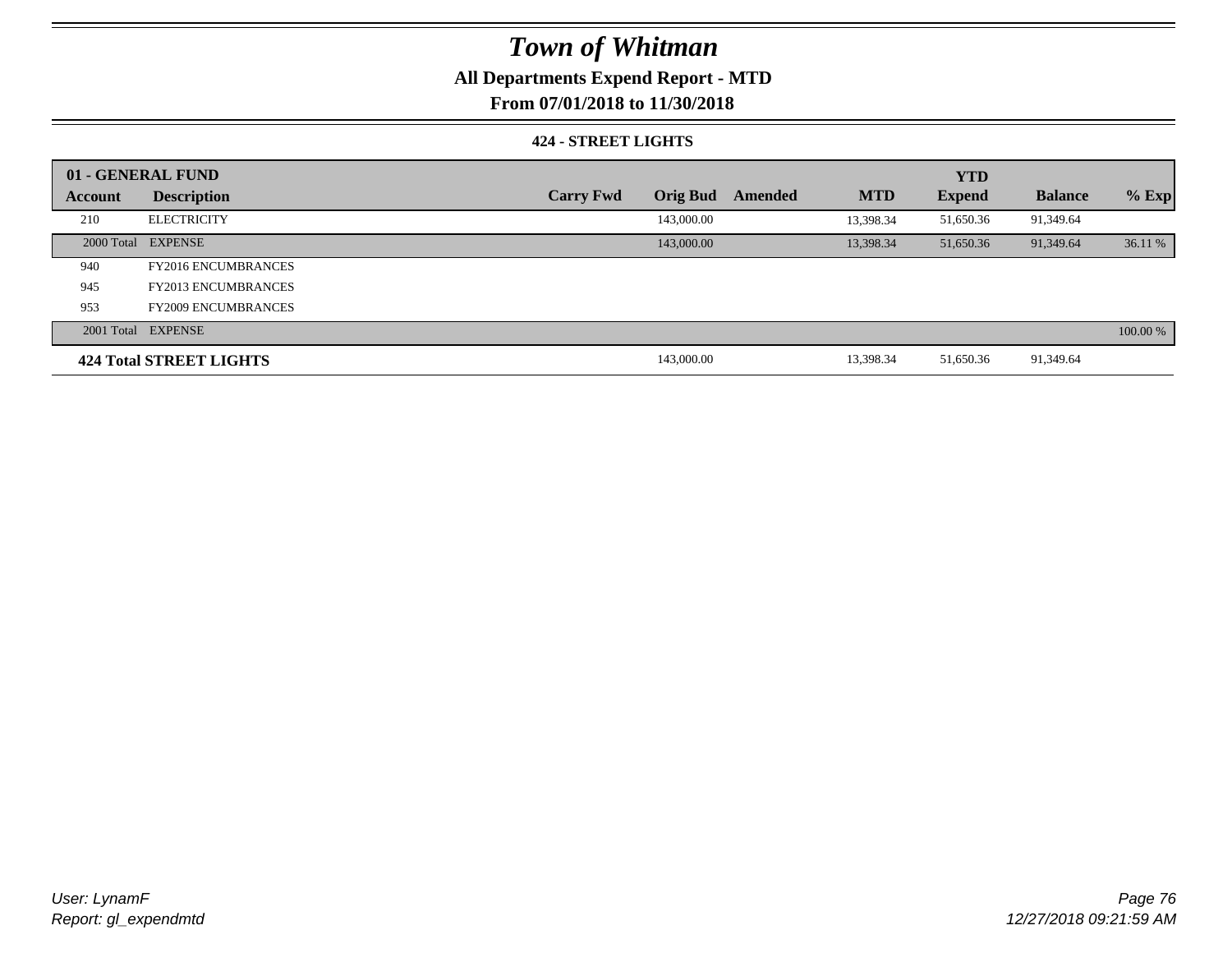**All Departments Expend Report - MTD**

**From 07/01/2018 to 11/30/2018**

### **433 - DPW-WASTE COLLECTION & DISP.**

|            | 01 - GENERAL FUND                      |                  |                 |         |            | <b>YTD</b>    |                |          |
|------------|----------------------------------------|------------------|-----------------|---------|------------|---------------|----------------|----------|
| Account    | <b>Description</b>                     | <b>Carry Fwd</b> | <b>Orig Bud</b> | Amended | <b>MTD</b> | <b>Expend</b> | <b>Balance</b> | $%$ Exp  |
| 112        | <b>SALARIES</b>                        |                  |                 |         |            |               |                |          |
| 380        | <b>DISPOSAL COSTS</b>                  |                  | 1,199,800.00    |         | 78,194.43  | 283,490.88    | 916,309.12     |          |
| 585        | MISCELLANEOUS EXPENSE                  |                  |                 |         |            | 6,858.82      | $-6,858.82$    |          |
| 2000 Total | <b>EXPENSE</b>                         |                  | 1,199,800.00    |         | 78,194.43  | 290,349.70    | 909,450.30     | 24.19 %  |
| 939        | <b>FY2015 ENCUMBRANCES</b>             |                  |                 |         |            |               |                |          |
| 943        | <b>FY2012 ENCUMBRANCES</b>             |                  |                 |         |            |               |                |          |
| 945        | <b>FY2013 ENCUMBRANCES</b>             |                  |                 |         |            |               |                |          |
| 938        | FY 2018 ENCUMBRANCES                   | 62,146.95        |                 |         |            | 62,146.95     |                |          |
|            | 2001 Total EXPENSE                     | 62,146.95        |                 |         |            | 62,146.95     |                | 100.00 % |
| 999        |                                        |                  |                 |         |            |               |                |          |
| 4496 Total | A.9STM6/5/97PUR.RECYCLING BINS         |                  |                 |         |            |               |                | 100.00 % |
|            | 433 Total DPW-WASTE COLLECTION & DISP. | 62,146.95        | 1,199,800.00    |         | 78,194.43  | 352,496.65    | 909,450.30     |          |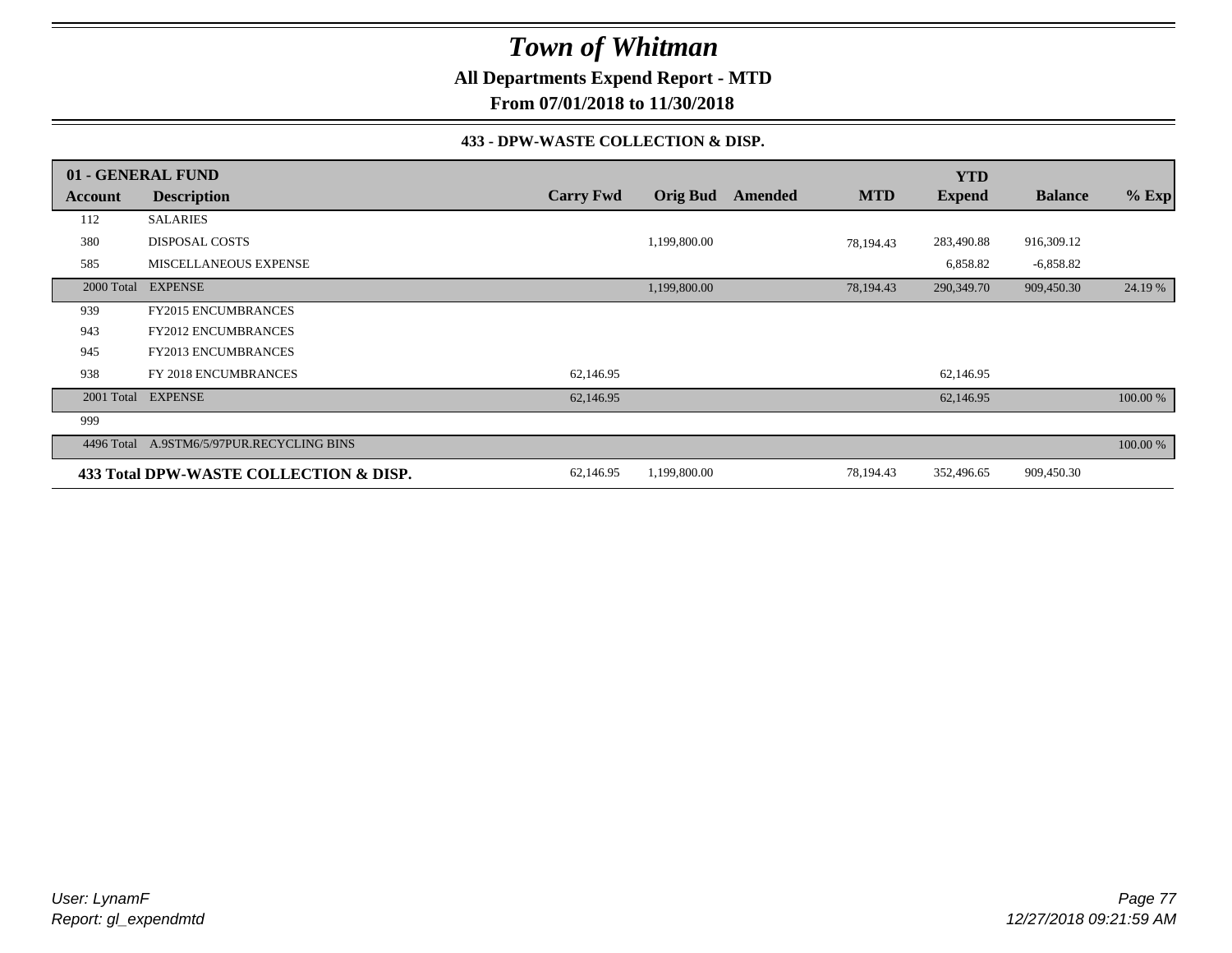**All Departments Expend Report - MTD**

## **From 07/01/2018 to 11/30/2018**

### **452 - WATER PURCHASE**

|                | 01 - GENERAL FUND               |                  |                  |            | <b>YTD</b>    |                |          |
|----------------|---------------------------------|------------------|------------------|------------|---------------|----------------|----------|
| <b>Account</b> | <b>Description</b>              | <b>Carry Fwd</b> | Orig Bud Amended | <b>MTD</b> | <b>Expend</b> | <b>Balance</b> | $%$ Exp  |
| 230            | <b>WATER PURCHASE</b>           |                  |                  |            |               |                |          |
| 585            | MISCELLANEOUS EXPENSE           |                  |                  |            |               |                |          |
|                | 2000 Total EXPENSE              |                  |                  |            |               |                | 100.00 % |
| 940            | <b>FY2016 ENCUMBRANCES</b>      |                  |                  |            |               |                |          |
| 949            | <b>FY2014 ENCUMBRANCES</b>      |                  |                  |            |               |                |          |
|                | 2001 Total EXPENSE              |                  |                  |            |               |                | 100.00 % |
|                | <b>452 Total WATER PURCHASE</b> |                  |                  |            |               |                |          |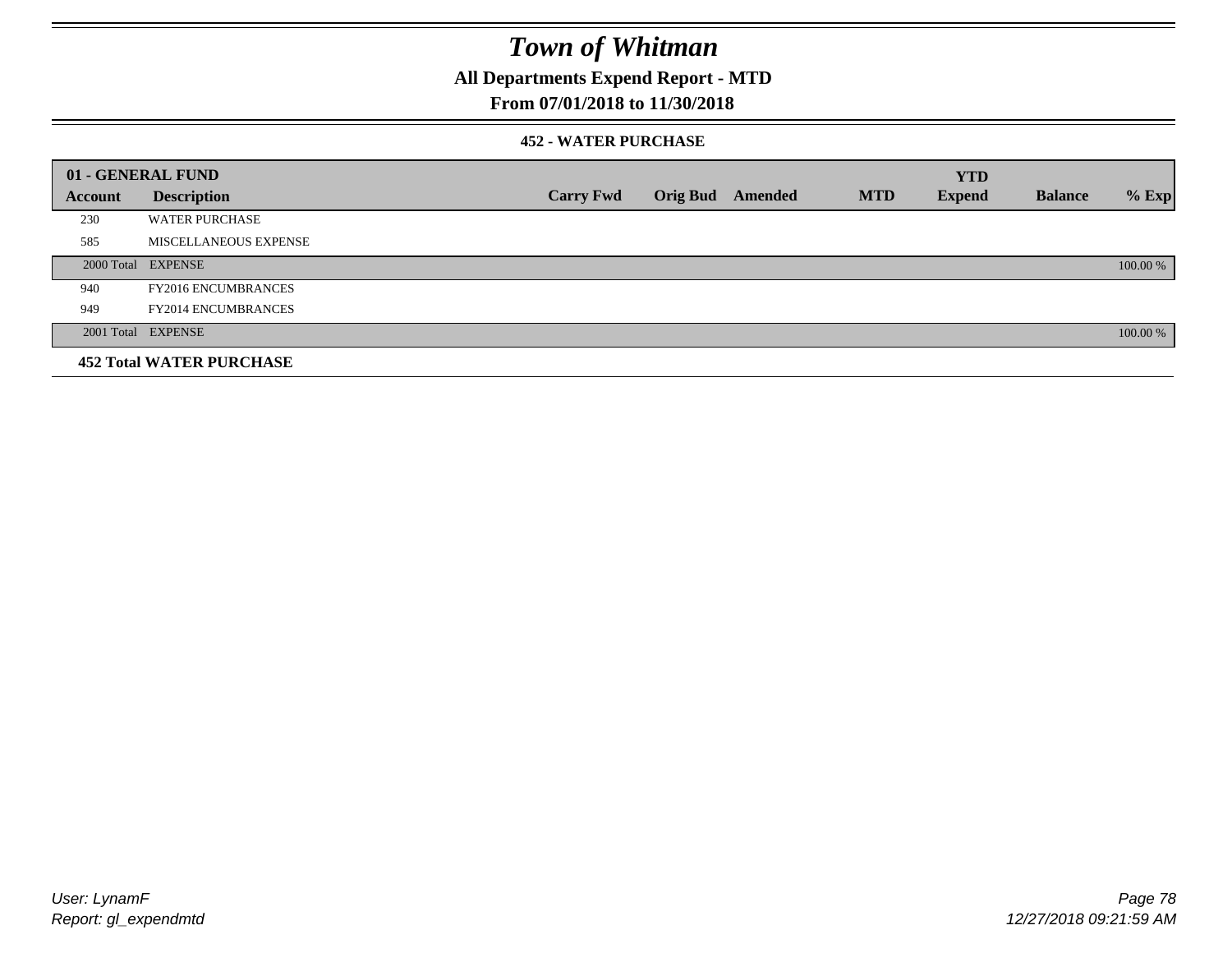**All Departments Expend Report - MTD**

**From 07/01/2018 to 11/30/2018**

### **492 - CARE OF SOLDIERS GRAVES**

|         | 01 - GENERAL FUND                        |                  |          |         |            | YTD           |                |          |
|---------|------------------------------------------|------------------|----------|---------|------------|---------------|----------------|----------|
| Account | <b>Description</b>                       | <b>Carry Fwd</b> | Orig Bud | Amended | <b>MTD</b> | <b>Expend</b> | <b>Balance</b> | $%$ Exp  |
| 240     | BUILDING & GROUNDS MAINT.                |                  | 1,500.00 |         |            | 1,500.00      |                |          |
|         | 2000 Total EXPENSE                       |                  | 1,500.00 |         |            | 1,500.00      |                | 100.00 % |
|         | <b>492 Total CARE OF SOLDIERS GRAVES</b> |                  | 1,500.00 |         |            | 1,500.00      |                |          |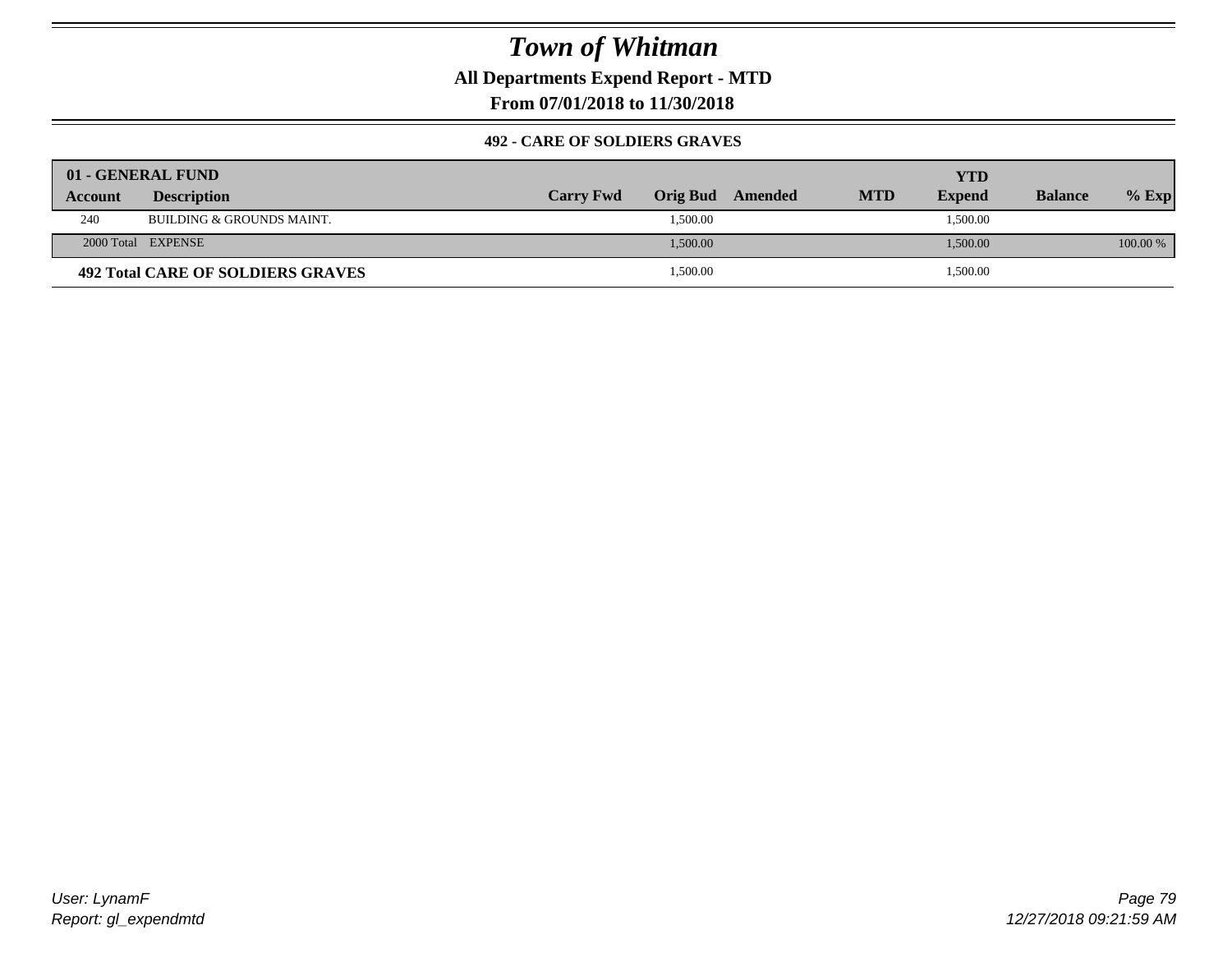## **All Departments Expend Report - MTD**

**From 07/01/2018 to 11/30/2018**

### **510 - BOARD OF HEALTH**

|         | 01 - GENERAL FUND            |                  |                         | <b>YTD</b>                  |                |             |
|---------|------------------------------|------------------|-------------------------|-----------------------------|----------------|-------------|
| Account | <b>Description</b>           | <b>Carry Fwd</b> | <b>Orig Bud</b> Amended | <b>MTD</b><br><b>Expend</b> | <b>Balance</b> | $%$ Exp     |
| 110     | SALARIES-BOARD MEMBERS       |                  |                         |                             |                |             |
|         | 1001 Total SALARIES          |                  |                         |                             |                | 100.00 %    |
| 120     | SALARIES-PART TIME           | 66,127.00        |                         | 26,705.07<br>5,086.68       | 39,421.93      |             |
|         | 1002 Total SALARIES          | 66,127.00        |                         | 26,705.07<br>5,086.68       | 39,421.93      | 40.38 %     |
| 121     | <b>CLERICAL I</b>            | 25,366.00        |                         | 10,170.65<br>1,963.39       | 15,195.35      |             |
|         | 1003 Total SALARIES          | 25,366.00        |                         | 10,170.65<br>1,963.39       | 15,195.35      | 40.09 %     |
| 123     | RECORDING SECRETARY          | 3,571.00         |                         | 851.50<br>136.50            | 2,719.50       |             |
|         | 1004 Total SALARIES          | 3,571.00         |                         | 136.50<br>851.50            | 2,719.50       | 23.84 %     |
| 133     | <b>ASSISTANT</b>             |                  | 1,800.00                | 106.08                      | 1,693.92       |             |
|         | 1005 Total SALARIES          |                  | 1,800.00                | 106.08                      | 1,693.92       | 5.89 %      |
| 126     | <b>CLERICAL II</b>           | 1,400.00         |                         | 323.17<br>67.07             | 1,076.83       |             |
|         | 1006 Total SALARIES          | 1,400.00         |                         | 67.07<br>323.17             | 1,076.83       | 23.08 %     |
| 482     | RESERVE FUND TRANS.-SALARIES |                  |                         |                             |                |             |
| 483     | RESERVE FUND TRANS.-VACATION |                  |                         |                             |                |             |
|         | 1019 Total SALARIES          |                  |                         |                             |                | $100.00~\%$ |
| 150     | <b>ANIMAL INSPECTOR</b>      | 990.00           |                         | 480.00<br>90.00             | 510.00         |             |
| 151     | <b>BURIAL DEAD ANIMALS</b>   |                  |                         |                             |                |             |
| 315     | <b>BURIAL AGENT</b>          | 275.00           |                         |                             | 275.00         |             |
| 316     | <b>LABORATORY FEES</b>       |                  |                         |                             |                |             |
| 340     | <b>TELEPHONE</b>             |                  |                         |                             |                |             |
| 343     | <b>CELL PHONES</b>           |                  |                         |                             |                |             |
| 420     | <b>OFFICE SUPPLIES</b>       |                  |                         | 108.37                      | $-108.37$      |             |
| 501     | PREMIUM ON SALE OF BONDS     |                  |                         |                             |                |             |
| 585     | MISCELLANEOUS EXPENSE        | 2,500.00         |                         | 140.74<br>25.00             | 2,359.26       |             |
| 730     | <b>ASSOCIATION DUES</b>      |                  |                         | 150.00                      | $-150.00$      |             |
| 731     | <b>MEETINGS</b>              |                  |                         |                             |                |             |
| 737     | <b>RABID ANIMAL EXPENSE</b>  | 200.00           |                         |                             | 200.00         |             |
| 738     | HOUSEHOLD HAZARDOUS WASTE    | 3,500.00         |                         | 546.70<br>94.00             | 2,953.30       |             |
|         | 2000 Total EXPENSE           | 7,465.00         |                         | 209.00<br>1,425.81          | 6,039.19       | 19.09 %     |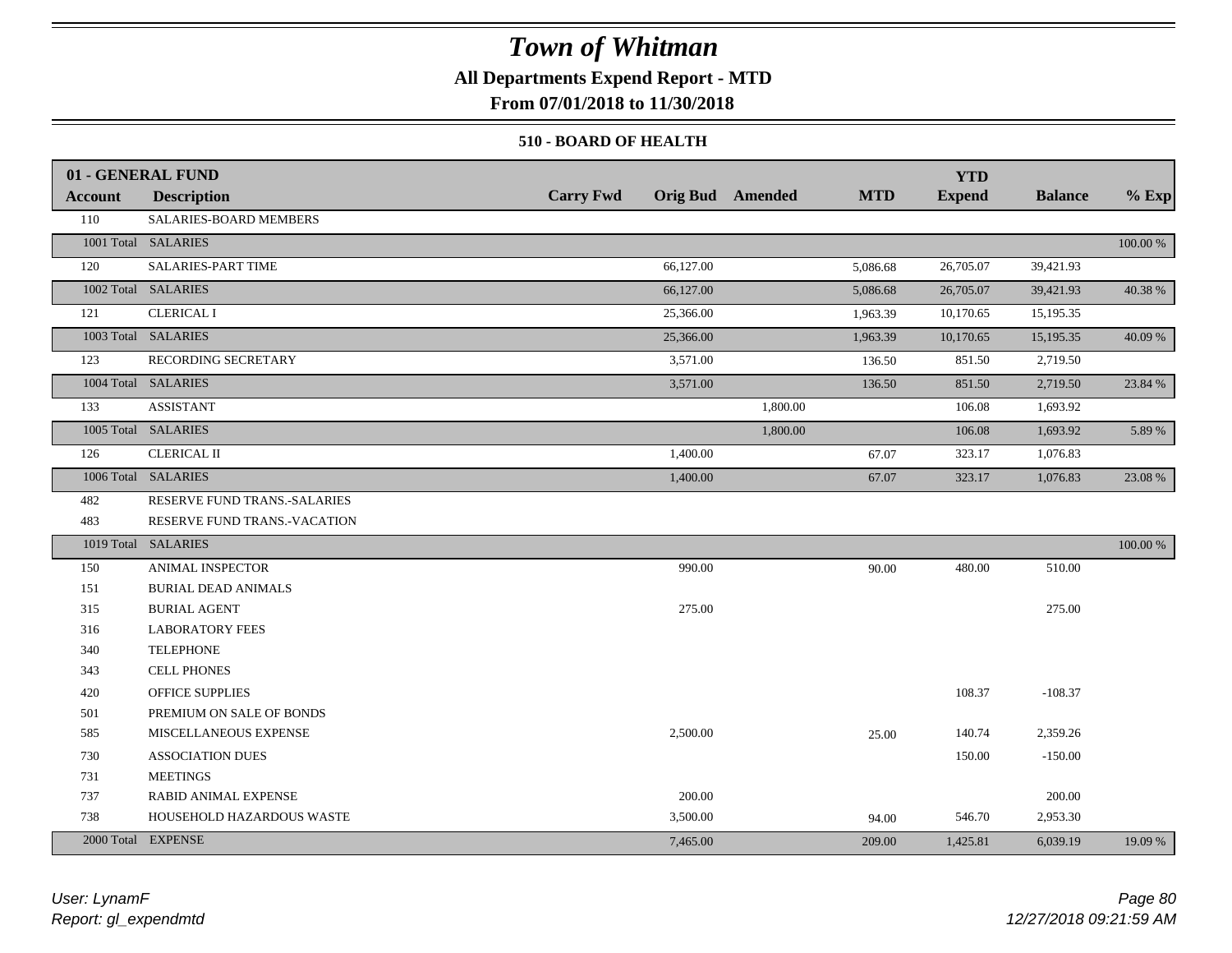## **All Departments Expend Report - MTD**

**From 07/01/2018 to 11/30/2018**

### **510 - BOARD OF HEALTH**

|            | 01 - GENERAL FUND                           |                  |                 |          |            | <b>YTD</b>    |                |             |
|------------|---------------------------------------------|------------------|-----------------|----------|------------|---------------|----------------|-------------|
| Account    | <b>Description</b>                          | <b>Carry Fwd</b> | <b>Orig Bud</b> | Amended  | <b>MTD</b> | <b>Expend</b> | <b>Balance</b> | $%$ Exp     |
| 710        | IN STATE TRAVEL                             |                  | 1,443.00        |          | 23.54      | 116.73        | 1,326.27       |             |
| 938        | FY 2018 ENCUMBRANCES                        | 131.50           |                 |          |            | 131.50        |                |             |
| 2001 Total | <b>EXPENSE</b>                              | 131.50           | 1,443.00        |          | 23.54      | 248.23        | 1,326.27       | 15.76 %     |
| 940        | <b>FY2016 ENCUMBRANCES</b>                  |                  |                 |          |            |               |                |             |
| 2002 Total | <b>EXPENSE</b>                              |                  |                 |          |            |               |                | $100.00~\%$ |
| 999        |                                             |                  | 3,000.00        |          |            |               | 3,000.00       |             |
| 4448 Total | ART12 ATM5/18 SHARPS COLLECTION KIOSK       |                  | 3,000.00        |          |            |               | 3,000.00       | 0.00 %      |
| 999        |                                             | 904.30           |                 |          |            | 904.30        |                |             |
|            | 4451 Total A.6 ATM 5/16 HAZ.WASTE.DAY       | 904.30           |                 |          |            | 904.30        |                | 100.00 %    |
| 999        |                                             |                  |                 |          |            |               |                |             |
|            | 4456 Total S2ATM5/18SECURITYIMPCONLEYSCHOOL |                  |                 |          |            |               |                | 100.00 %    |
| 999        |                                             | 1,500.00         |                 |          |            |               | 1,500.00       |             |
|            | 4543 Total A.14 ATM5/17 B.O.H.SITE TRAINING | 1,500.00         |                 |          |            |               | 1,500.00       | 0.00 %      |
|            | 510 Total BOARD OF HEALTH                   | 2,535.80         | 108,372.00      | 1,800.00 | 7,486.18   | 40,734.81     | 71,972.99      |             |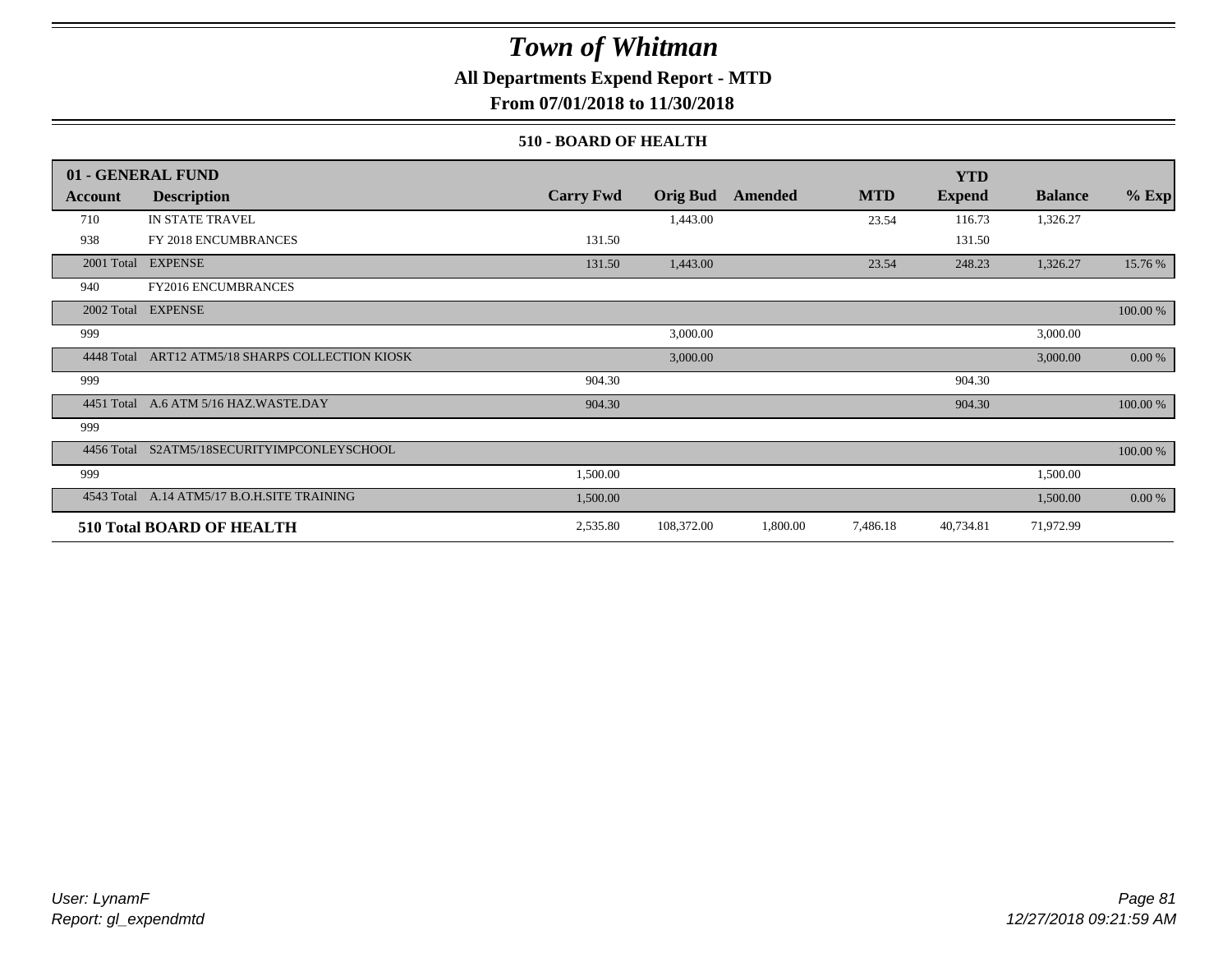**All Departments Expend Report - MTD**

**From 07/01/2018 to 11/30/2018**

### **519 - BOH-SEWER HOOK-UP INSPECTORS**

|         | 01 - GENERAL FUND                      |                  |                  |            | YTD           |                |          |
|---------|----------------------------------------|------------------|------------------|------------|---------------|----------------|----------|
| Account | <b>Description</b>                     | <b>Carry Fwd</b> | Orig Bud Amended | <b>MTD</b> | <b>Expend</b> | <b>Balance</b> | $%$ Exp  |
| 120     | <b>SALARIES-PART TIME</b>              |                  |                  |            |               |                |          |
|         | 1000 Total SALARIES                    |                  |                  |            |               |                | 100.00 % |
|         | 519 Total BOH-SEWER HOOK-UP INSPECTORS |                  |                  |            |               |                |          |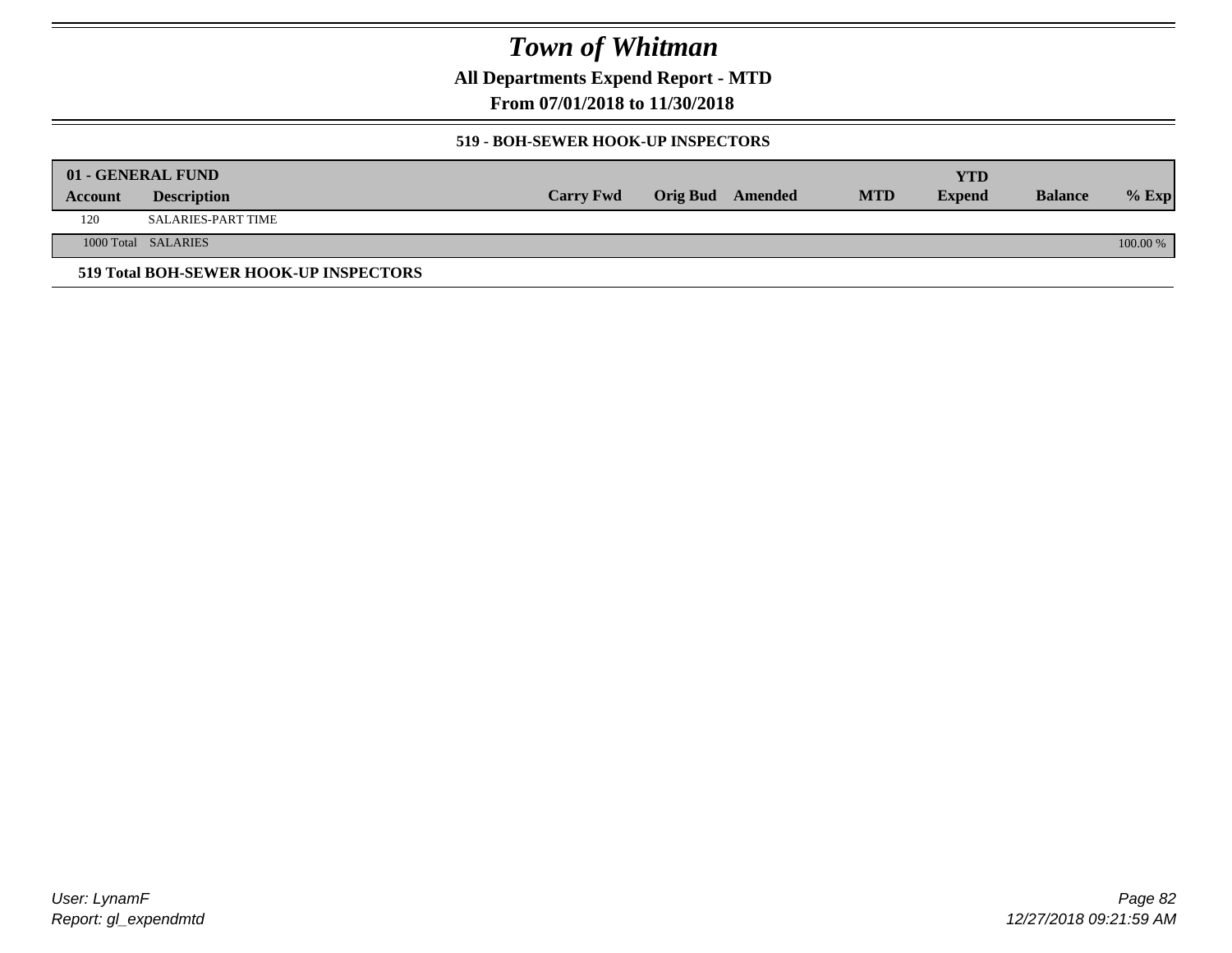## **All Departments Expend Report - MTD**

## **From 07/01/2018 to 11/30/2018**

### **522 - VISITING NURSE**

| 01 - GENERAL FUND |                            |                  |                 |         |            | <b>YTD</b>    |                |          |
|-------------------|----------------------------|------------------|-----------------|---------|------------|---------------|----------------|----------|
| Account           | <b>Description</b>         | <b>Carry Fwd</b> | <b>Orig Bud</b> | Amended | <b>MTD</b> | <b>Expend</b> | <b>Balance</b> | $%$ Exp  |
| 300               | MEDICAL & DENTAL EXPENSE   |                  | 15,000.00       |         | 821.42     | 3.285.68      | 11,714.32      |          |
|                   | 2000 Total EXPENSE         |                  | 15,000.00       |         | 821.42     | 3.285.68      | 11,714.32      | 21.90 %  |
| 946               | <b>FY2010 ENCUMBRANCES</b> |                  |                 |         |            |               |                |          |
|                   | 2001 Total EXPENSE         |                  |                 |         |            |               |                | 100.00 % |
|                   | 522 Total VISITING NURSE   |                  | 15,000.00       |         | 821.42     | 3,285.68      | 11,714.32      |          |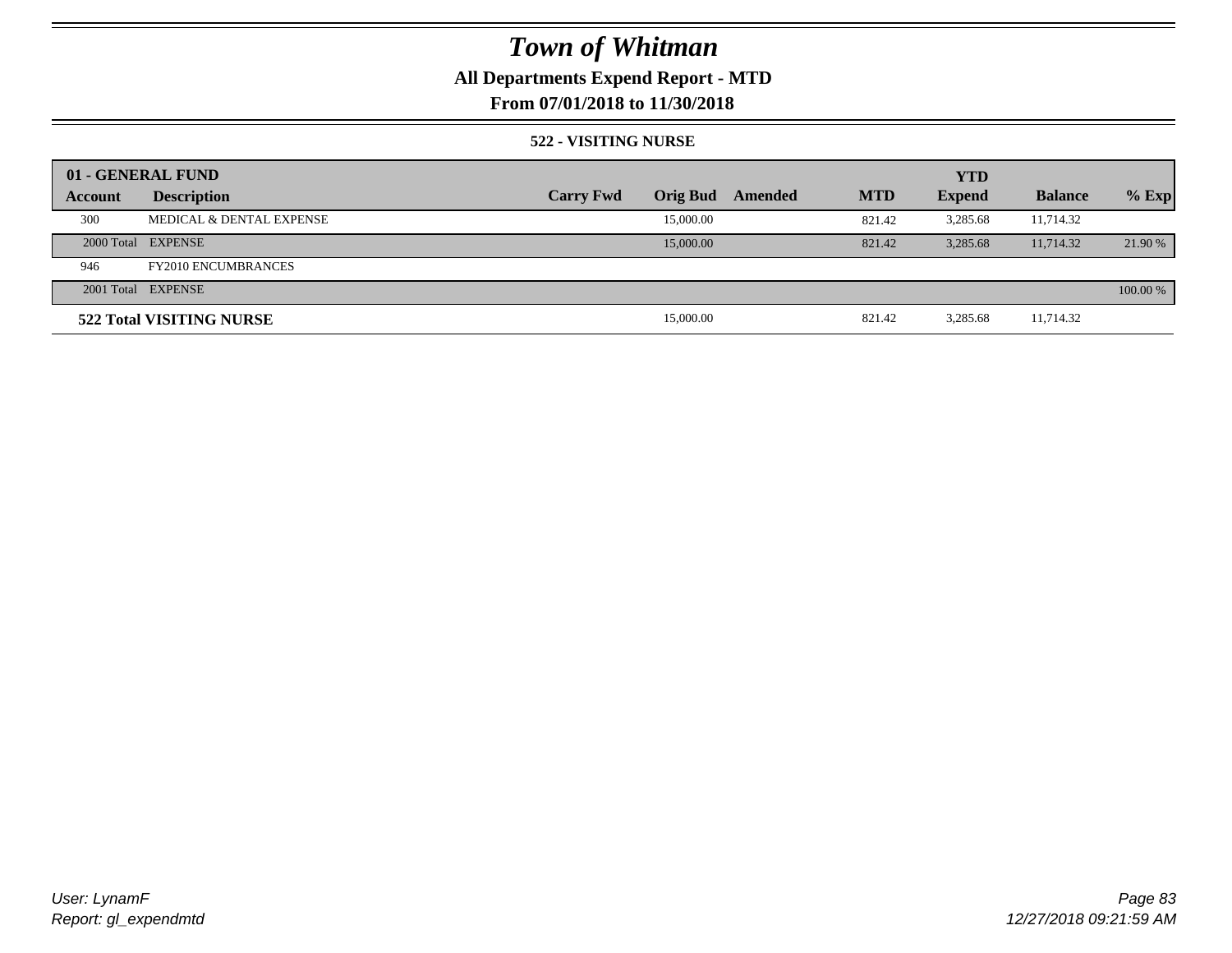## **All Departments Expend Report - MTD**

## **From 07/01/2018 to 11/30/2018**

### **524 - DENTAL**

|         | 01 - GENERAL FUND       |                  |                  |            | <b>YTD</b>    |                |          |
|---------|-------------------------|------------------|------------------|------------|---------------|----------------|----------|
| Account | <b>Description</b>      | <b>Carry Fwd</b> | Orig Bud Amended | <b>MTD</b> | <b>Expend</b> | <b>Balance</b> | $%$ Exp  |
| 730     | <b>ASSOCIATION DUES</b> |                  |                  |            |               |                |          |
|         | 2000 Total EXPENSE      |                  |                  |            |               |                | 100.00 % |
|         | <b>524 Total DENTAL</b> |                  |                  |            |               |                |          |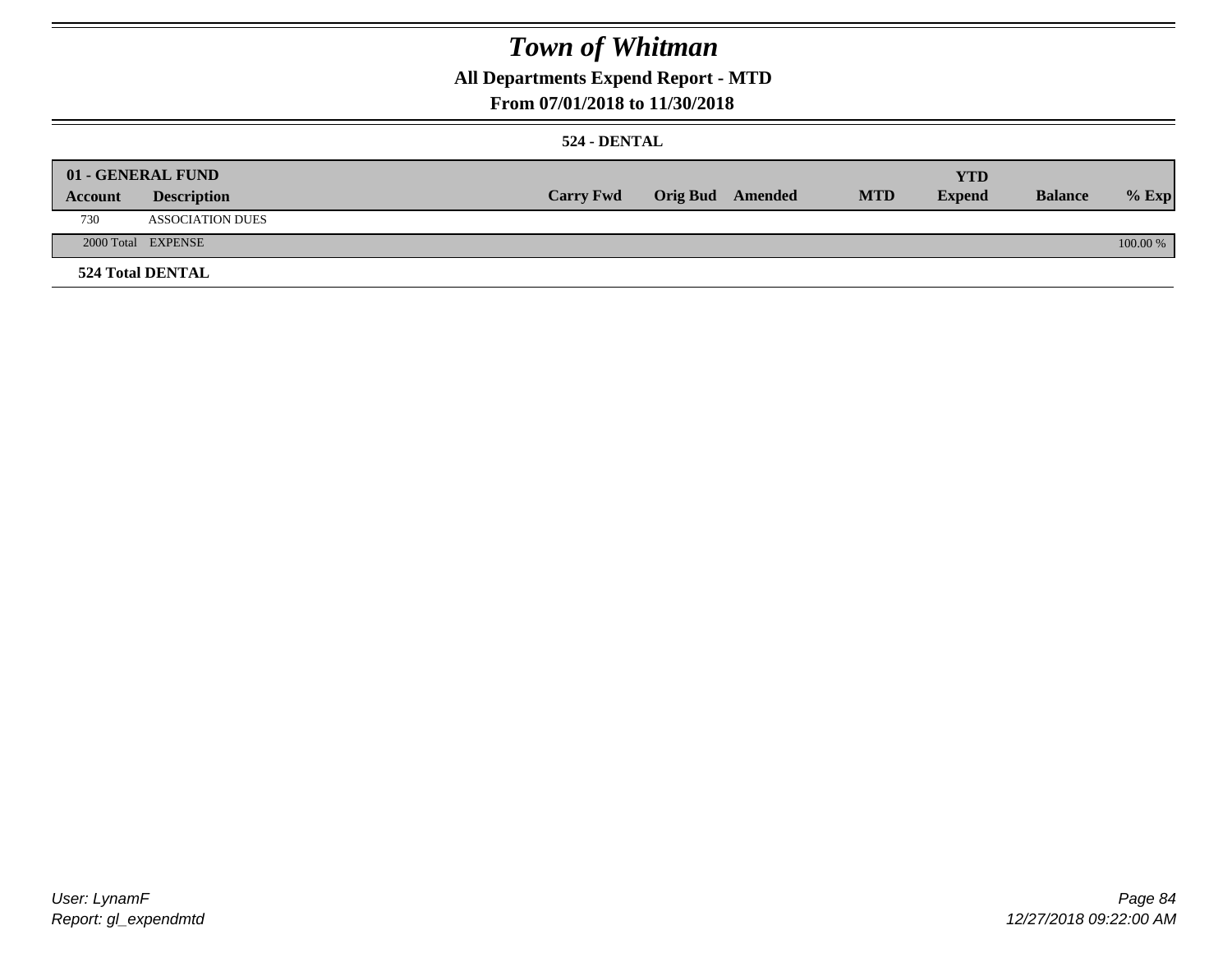## **All Departments Expend Report - MTD**

**From 07/01/2018 to 11/30/2018**

### **541 - COUNCIL ON AGING**

|                | 01 - GENERAL FUND                        |                  |                                       | <b>YTD</b>    |                |          |
|----------------|------------------------------------------|------------------|---------------------------------------|---------------|----------------|----------|
| <b>Account</b> | <b>Description</b>                       | <b>Carry Fwd</b> | <b>Orig Bud</b> Amended<br><b>MTD</b> | <b>Expend</b> | <b>Balance</b> | $%$ Exp  |
| 111            | SALARIES-ADMINSTRATIVE                   | 67,449.00        | 5,188.40                              | 27,239.10     | 40,209.90      |          |
| 138            | SICK LEAVE BUY-BACK                      |                  |                                       |               |                |          |
| 146            | SALARIES-LONGEVITY                       |                  |                                       |               |                |          |
|                | 1000 Total SALARIES                      | 67,449.00        | 5,188.40                              | 27,239.10     | 40,209.90      | 40.38 %  |
| 121            | <b>CLERICAL I</b>                        | 41,828.00        | 3,195.78                              | 16,826.76     | 25,001.24      |          |
|                | 1001 Total SALARIES                      | 41,828.00        | 3,195.78                              | 16,826.76     | 25,001.24      | 40.22 %  |
| 117            | <b>CUSTODIAL</b>                         |                  |                                       |               |                |          |
|                | 1002 Total SALARIES                      |                  |                                       |               |                | 100.00 % |
| 157            | <b>BUS DRIVER</b>                        | 35,924.00        | 2,054.34                              | 11,517.04     | 24,406.96      |          |
|                | 1003 Total SALARIES                      | 35,924.00        | 2,054.34                              | 11,517.04     | 24,406.96      | 32.05 %  |
| 129            | ADDITIONAL CLERICAL                      | 33,634.00        | 2,587.20                              | 13,582.80     | 20,051.20      |          |
|                | 1004 Total SALARIES                      | 33,634.00        | 2,587.20                              | 13,582.80     | 20,051.20      | 40.38 %  |
| 131            | <b>SOCIAL WORKER</b>                     | 33,109.00        | 2,546.04                              | 13,366.71     | 19,742.29      |          |
|                | 1005 Total SALARIES                      | 33,109.00        | 2,546.04                              | 13,366.71     | 19,742.29      | 40.37 %  |
| 210            | <b>ELECTRICITY</b>                       |                  |                                       | 1,113.69      | $-1,113.69$    |          |
| 212            | <b>GAS (NATURAL)</b>                     |                  |                                       | 83.52         | $-83.52$       |          |
| 242            | <b>VEHICLE MAINTENANCE</b>               |                  |                                       |               |                |          |
| 340            | <b>TELEPHONE</b>                         |                  |                                       |               |                |          |
| 343            | <b>CELL PHONES</b>                       |                  | 101.98                                | 509.90        | $-509.90$      |          |
| 420            | <b>OFFICE SUPPLIES</b>                   |                  |                                       |               |                |          |
| 481            | <b>GASOLINE</b>                          |                  |                                       |               |                |          |
| 585            | MISCELLANEOUS EXPENSE                    | 15,157.00        | 16.76                                 | 122.71        | 15,034.29      |          |
| 430            | <b>BUILDING MAINTENANCE &amp; REPAIR</b> |                  | 45.00                                 | 2,627.38      | $-2,627.38$    |          |
| 710            | IN STATE TRAVEL                          |                  | 52.88                                 | 52.88         | $-52.88$       |          |
| 730            | <b>ASSOCIATION DUES</b>                  |                  |                                       |               |                |          |
| 731            | <b>MEETINGS</b>                          |                  |                                       |               |                |          |
| 870            | OFFICE EQUIPMENT                         |                  |                                       |               |                |          |
|                | 2000 Total EXPENSE                       | 15,157.00        | 216.62                                | 4,510.08      | 10,646.92      | 29.75 %  |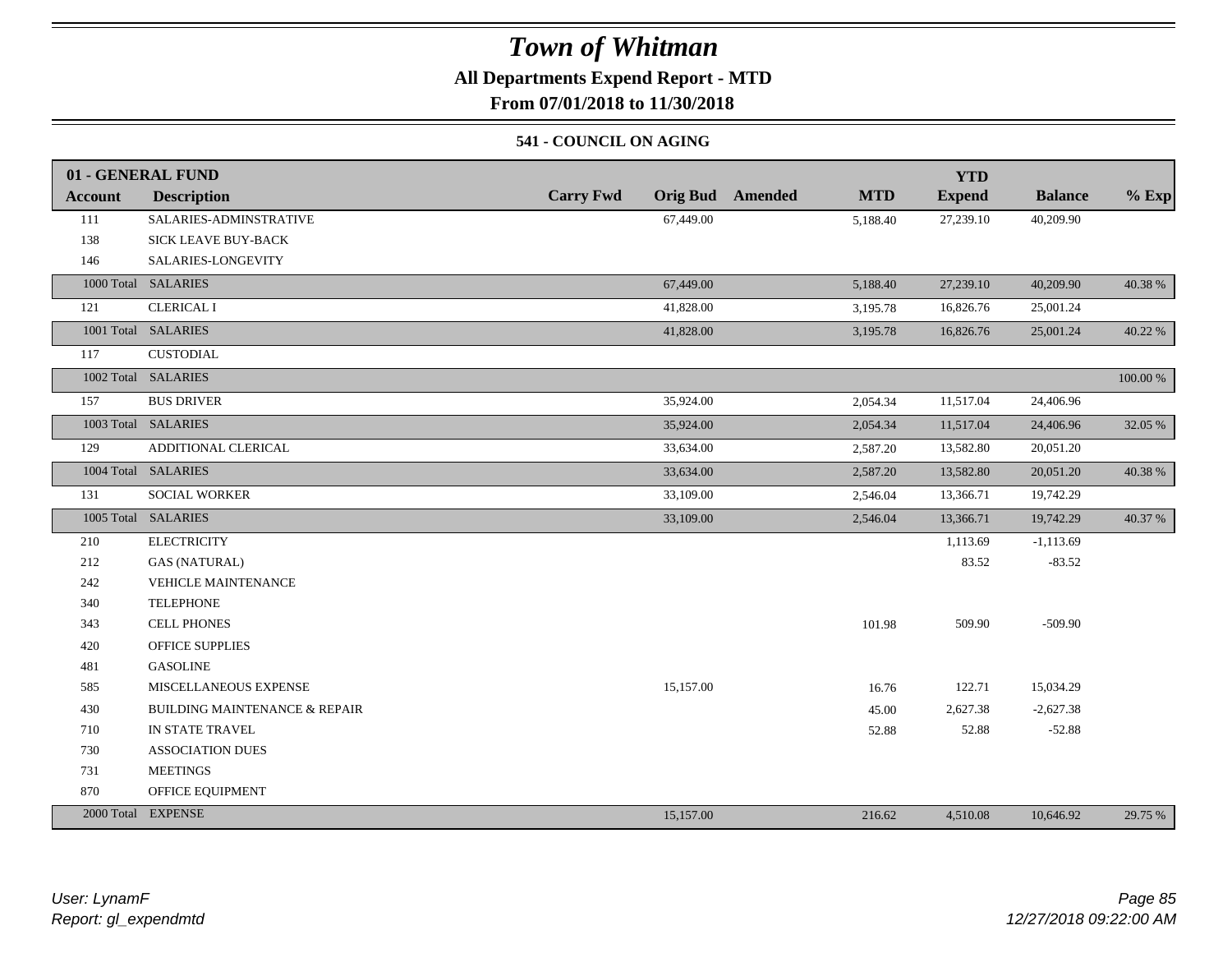## **All Departments Expend Report - MTD**

## **From 07/01/2018 to 11/30/2018**

### **541 - COUNCIL ON AGING**

|         | 01 - GENERAL FUND                                |                  |                 |                |            | <b>YTD</b>    |                |          |
|---------|--------------------------------------------------|------------------|-----------------|----------------|------------|---------------|----------------|----------|
| Account | <b>Description</b>                               | <b>Carry Fwd</b> | <b>Orig Bud</b> | <b>Amended</b> | <b>MTD</b> | <b>Expend</b> | <b>Balance</b> | $%$ Exp  |
| 940     | <b>FY2016 ENCUMBRANCES</b>                       |                  |                 |                |            |               |                |          |
| 941     | FY 2017 ENCUMBRANCES                             |                  |                 |                |            |               |                |          |
| 943     | FY2012 ENCUMBRANCES                              |                  |                 |                |            |               |                |          |
| 945     | <b>FY2013 ENCUMBRANCES</b>                       |                  |                 |                |            |               |                |          |
|         | 2002 Total EXPENSE                               |                  |                 |                |            |               |                | 100.00 % |
| 999     |                                                  |                  |                 |                |            |               |                |          |
|         | 4492 Total A.6 STM 5/7/12 PUR.CHAIRS-SENIOR CTR. |                  |                 |                |            |               |                | 100.00 % |
| 999     |                                                  |                  |                 |                |            |               |                |          |
|         | 4493 Total A19 ATM 5/12 C.O.A. BUILDING REPAIRS  |                  |                 |                |            |               |                | 100.00 % |
| 999     |                                                  |                  |                 |                |            |               |                |          |
|         | 4494 Total A.5STM5/17TOWN SHR.WHL CHR.EQ.BUS     |                  |                 |                |            |               |                | 100.00 % |
| 999     |                                                  |                  |                 |                |            |               |                |          |
|         | 4557 Total A.17 ATM 5/13 REPAVE COA PARKING LOT  |                  |                 |                |            |               |                | 100.00 % |
| 999     |                                                  |                  |                 |                |            |               |                |          |
|         | 4563 Total A.27A ATM 5/16 AIR COND. SEN.CTR.     |                  |                 |                |            |               |                | 100.00 % |
|         | 541 Total COUNCIL ON AGING                       |                  | 227,101.00      |                | 15,788.38  | 87,042.49     | 140,058.51     |          |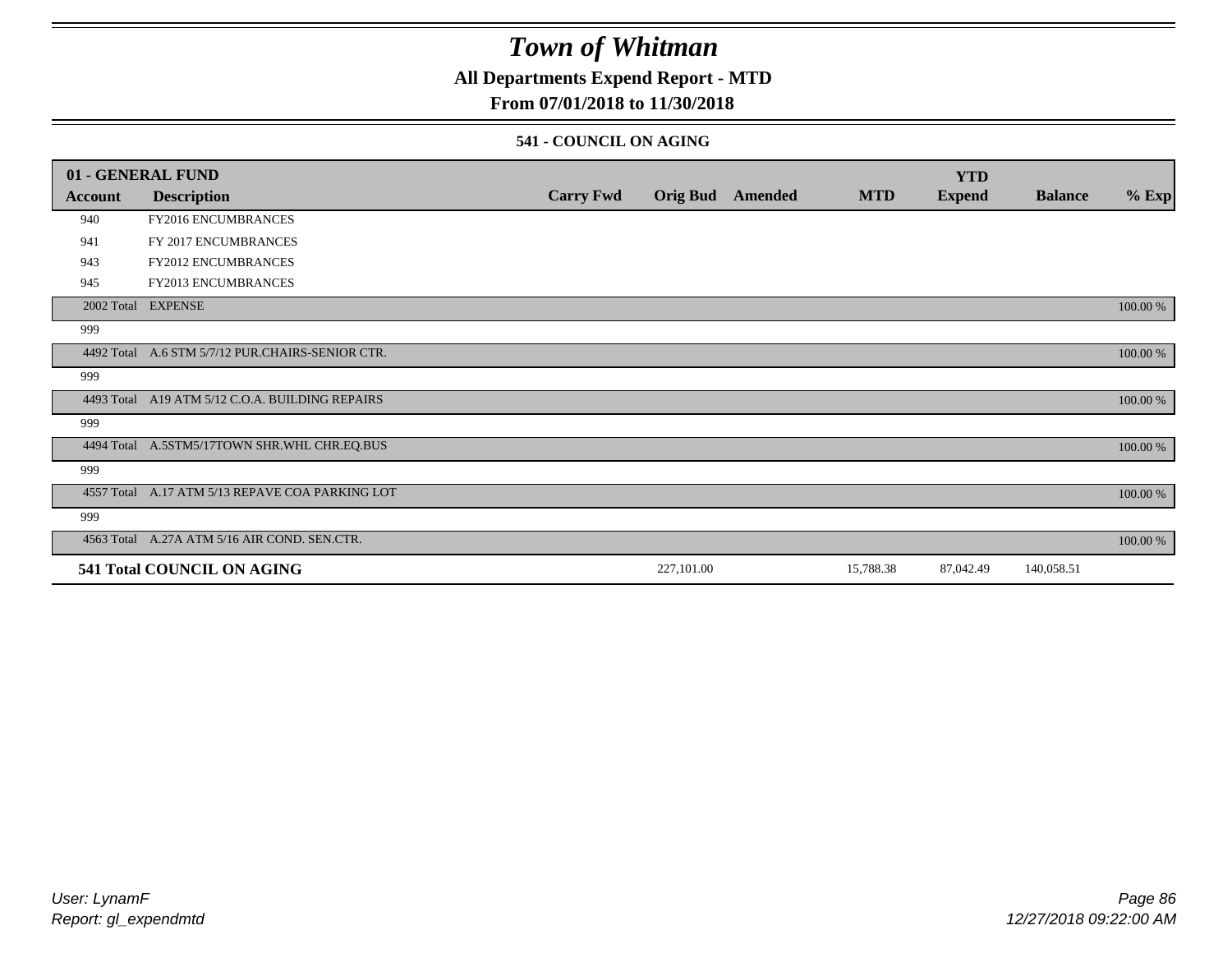**All Departments Expend Report - MTD**

## **From 07/01/2018 to 11/30/2018**

### **543 - VETERANS SERVICES**

|            | 01 - GENERAL FUND                  |                  |           |                         |            | <b>YTD</b>    |                |          |
|------------|------------------------------------|------------------|-----------|-------------------------|------------|---------------|----------------|----------|
| Account    | <b>Description</b>                 | <b>Carry Fwd</b> |           | <b>Orig Bud</b> Amended | <b>MTD</b> | <b>Expend</b> | <b>Balance</b> | $%$ Exp  |
| 112        | <b>SALARIES</b>                    |                  |           |                         |            |               |                |          |
| 1000 Total | <b>SALARIES</b>                    |                  |           |                         |            |               |                | 100.00 % |
| 120        | <b>SALARIES-PART TIME</b>          |                  |           |                         |            |               |                |          |
| 1001 Total | <b>SALARIES</b>                    |                  |           |                         |            |               |                | 100.00 % |
| 330        | <b>DISTRICT SERVICES</b>           |                  | 50,000.00 |                         |            |               | 50,000.00      |          |
| 340        | <b>TELEPHONE</b>                   |                  |           |                         |            |               |                |          |
| 343        | <b>CELL PHONES</b>                 |                  |           |                         | 50.99      | 254.95        | $-254.95$      |          |
| 420        | <b>OFFICE SUPPLIES</b>             |                  |           |                         |            |               |                |          |
| 585        | MISCELLANEOUS EXPENSE              |                  | 1,500.00  |                         |            |               | 1,500.00       |          |
| 730        | <b>ASSOCIATION DUES</b>            |                  |           |                         |            |               |                |          |
| 731        | <b>MEETINGS</b>                    |                  |           |                         |            |               |                |          |
| 2000 Total | <b>EXPENSE</b>                     |                  | 51,500.00 |                         | 50.99      | 254.95        | 51,245.05      | 0.49%    |
| 710        | IN STATE TRAVEL                    |                  | 1,000.00  |                         |            |               | 1,000.00       |          |
| 2001 Total | <b>EXPENSE</b>                     |                  | 1,000.00  |                         |            |               | 1,000.00       | $0.00\%$ |
| 999        |                                    |                  |           |                         |            |               |                |          |
| 4412 Total | TRI-TOWN PARADE                    |                  |           |                         |            |               |                | 100.00 % |
|            | <b>543 Total VETERANS SERVICES</b> |                  | 52,500.00 |                         | 50.99      | 254.95        | 52,245.05      |          |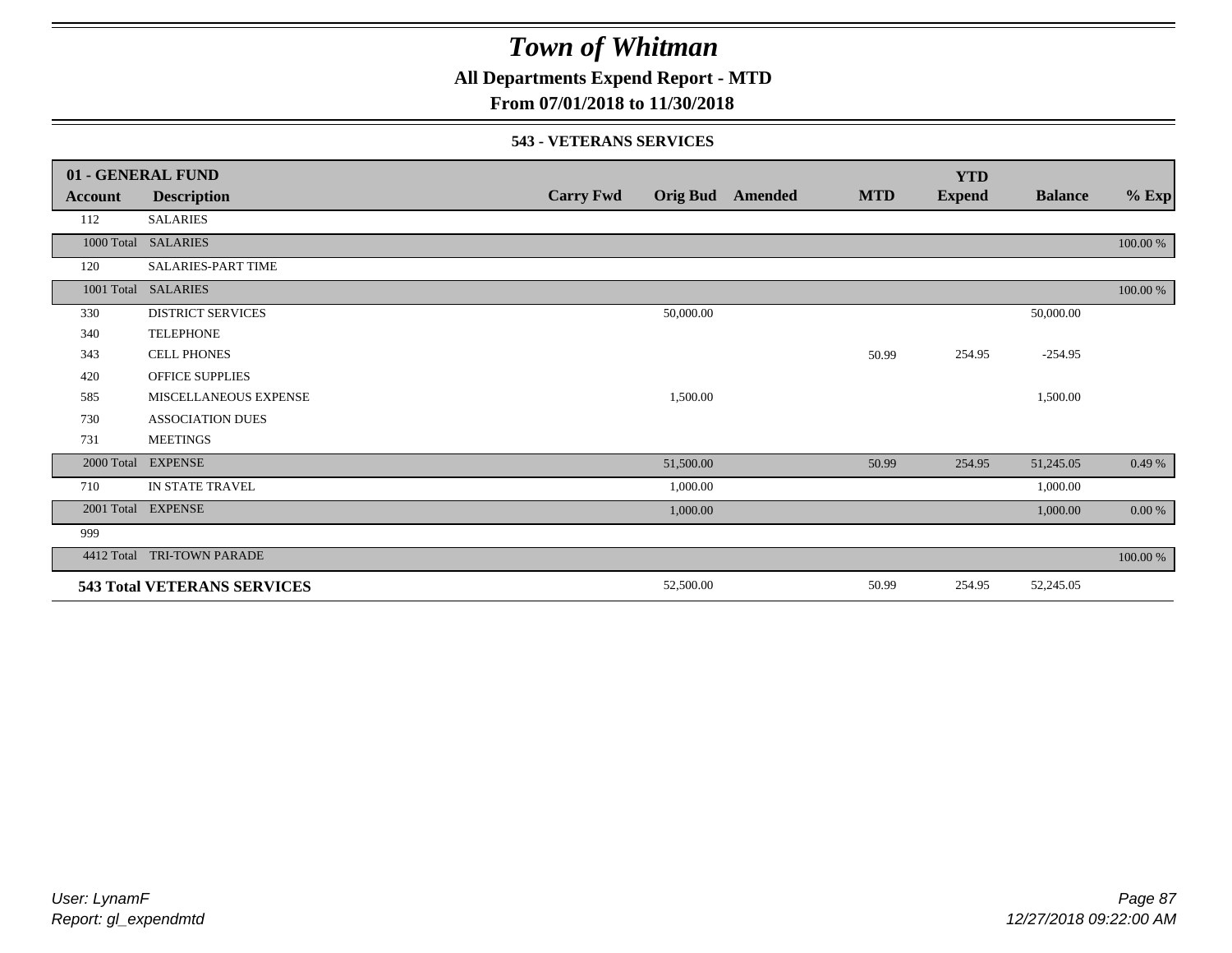## **All Departments Expend Report - MTD**

### **From 07/01/2018 to 11/30/2018**

### **544 - VETERANS BENEFITS**

|         | 01 - GENERAL FUND                  |                  |                            |            | <b>YTD</b>    |                |         |
|---------|------------------------------------|------------------|----------------------------|------------|---------------|----------------|---------|
| Account | <b>Description</b>                 | <b>Carry Fwd</b> | <b>Orig Bud</b><br>Amended | <b>MTD</b> | <b>Expend</b> | <b>Balance</b> | $%$ Exp |
| 585     | <b>MISCELLANEOUS EXPENSE</b>       |                  |                            |            |               |                |         |
| 770     | <b>SUBSISTENCE</b>                 |                  | 180,000.00                 | 15,126.44  | 73,037.87     | 106,962.13     |         |
| 771     | <b>FOOD</b>                        |                  |                            |            |               |                |         |
| 772     | <b>FUEL</b>                        |                  |                            |            |               |                |         |
| 773     | <b>HOSPITAL</b>                    |                  |                            |            |               |                |         |
| 774     | <b>MEDICAL CARE</b>                |                  |                            |            |               |                |         |
| 775     | <b>MEDICAL SUPPLIES</b>            |                  |                            |            |               |                |         |
| 776     | <b>HOUSING</b>                     |                  |                            |            |               |                |         |
|         | 2000 Total EXPENSE                 |                  | 180,000.00                 | 15,126.44  | 73,037.87     | 106,962.13     | 40.57 % |
|         | <b>544 Total VETERANS BENEFITS</b> |                  | 180,000.00                 | 15,126.44  | 73,037.87     | 106,962.13     |         |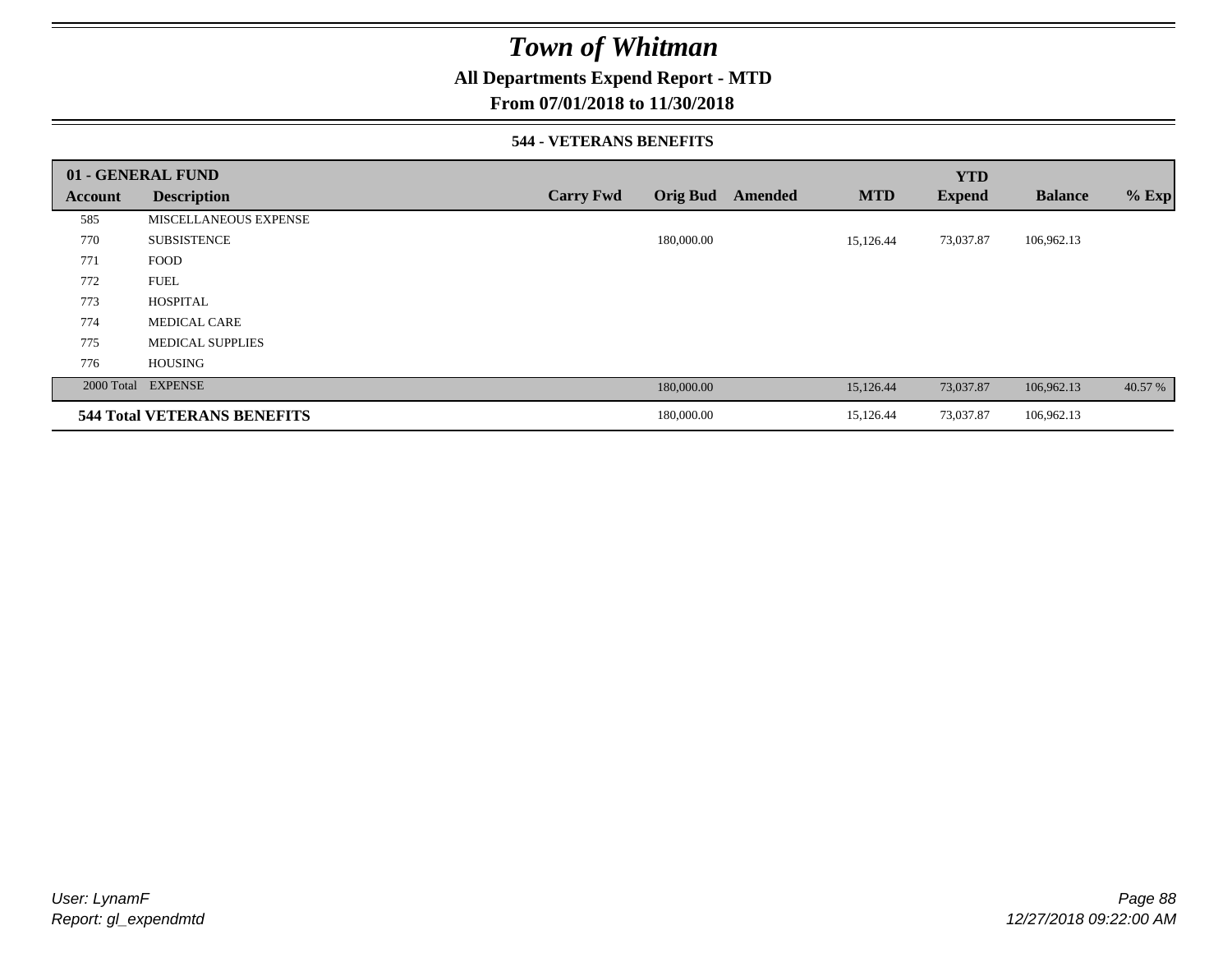## **All Departments Expend Report - MTD**

### **From 07/01/2018 to 11/30/2018**

### **545 - DAV RENTAL**

| Account | 01 - GENERAL FUND<br><b>Description</b> | <b>Carry Fwd</b> | <b>Orig Bud</b> Amended | <b>MTD</b> | <b>YTD</b><br><b>Expend</b> | <b>Balance</b> | $%$ Exp  |
|---------|-----------------------------------------|------------------|-------------------------|------------|-----------------------------|----------------|----------|
| 270     | BUILDING RENTAL                         |                  |                         |            |                             |                |          |
|         | 2000 Total EXPENSE                      |                  |                         |            |                             |                | 100.00 % |
|         | <b>545 Total DAV RENTAL</b>             |                  |                         |            |                             |                |          |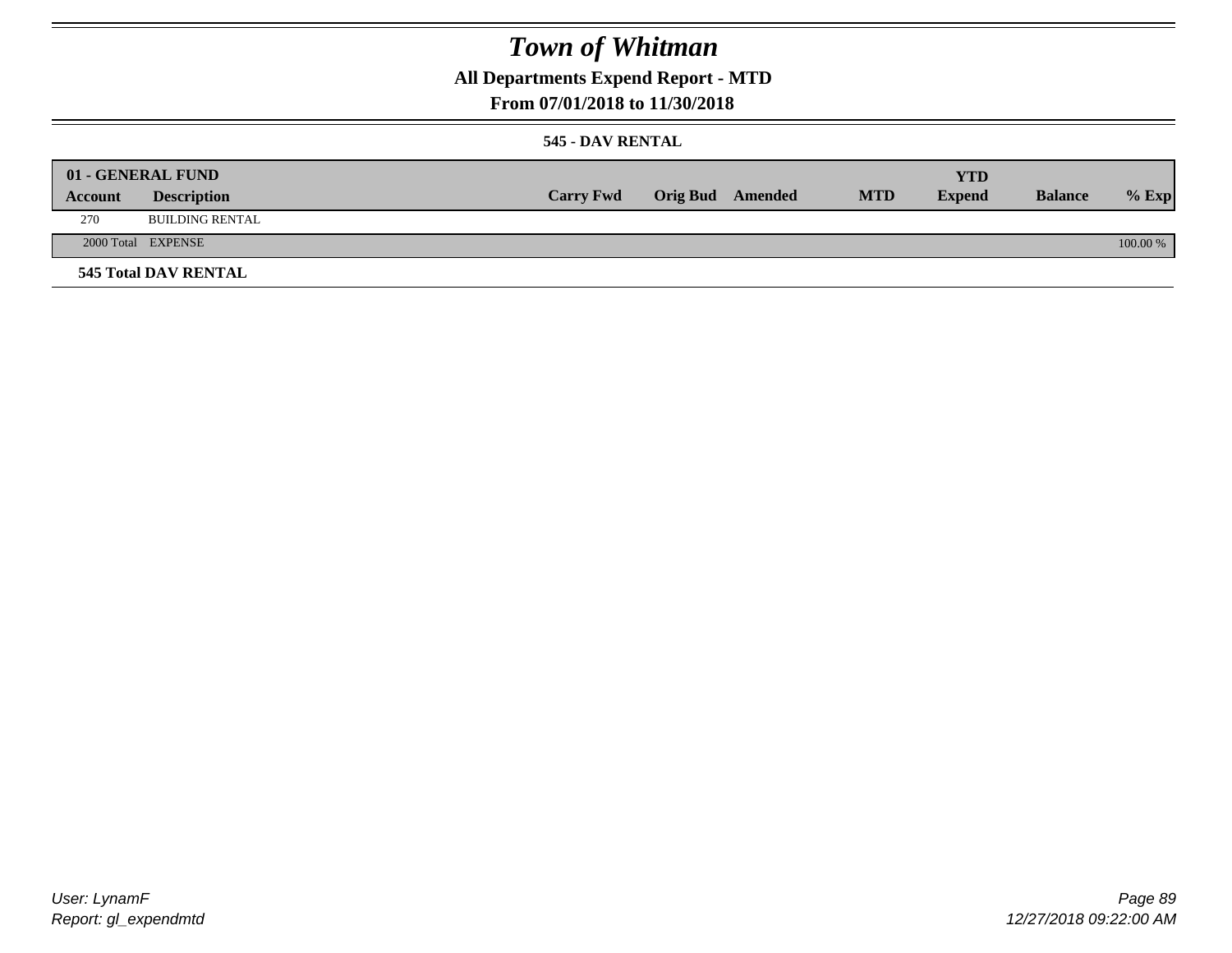**All Departments Expend Report - MTD**

## **From 07/01/2018 to 11/30/2018**

### **550 - MISC. HUMAN SERVICES**

|         | 01 - GENERAL FUND                          |                  |                 |         |            | <b>YTD</b>    |                |          |
|---------|--------------------------------------------|------------------|-----------------|---------|------------|---------------|----------------|----------|
| Account | <b>Description</b>                         | <b>Carry Fwd</b> | <b>Orig Bud</b> | Amended | <b>MTD</b> | <b>Expend</b> | <b>Balance</b> | $%$ Exp  |
| 939     | <b>FY2015 ENCUMBRANCES</b>                 |                  |                 |         |            |               |                |          |
| 943     | <b>FY2012 ENCUMBRANCES</b>                 |                  |                 |         |            |               |                |          |
| 945     | <b>FY2013 ENCUMBRANCES</b>                 |                  |                 |         |            |               |                |          |
| 999     |                                            |                  | 12,000.00       |         |            | 1,500.00      | 10,500.00      |          |
|         | 4414 Total ART2 ATM5/18 WHITMAN COUNSELING |                  | 12,000.00       |         |            | 1,500.00      | 10,500.00      | 12.50 %  |
| 999     |                                            | 500.00           | 500.00          |         |            |               | 1,000.00       |          |
|         | 4416 Total A.2 ATM 5/12 PLYMOUTH CTY.EXT.  | 500.00           | 500.00          |         |            |               | 1,000.00       | 0.00 %   |
| 999     |                                            |                  |                 |         |            |               |                |          |
|         | 4522 Total COMPLETE STREETS GRANT -TIER 2  |                  |                 |         |            |               |                | 100.00 % |
|         | <b>550 Total MISC. HUMAN SERVICES</b>      | 500.00           | 12,500.00       |         |            | 1,500.00      | 11,500.00      |          |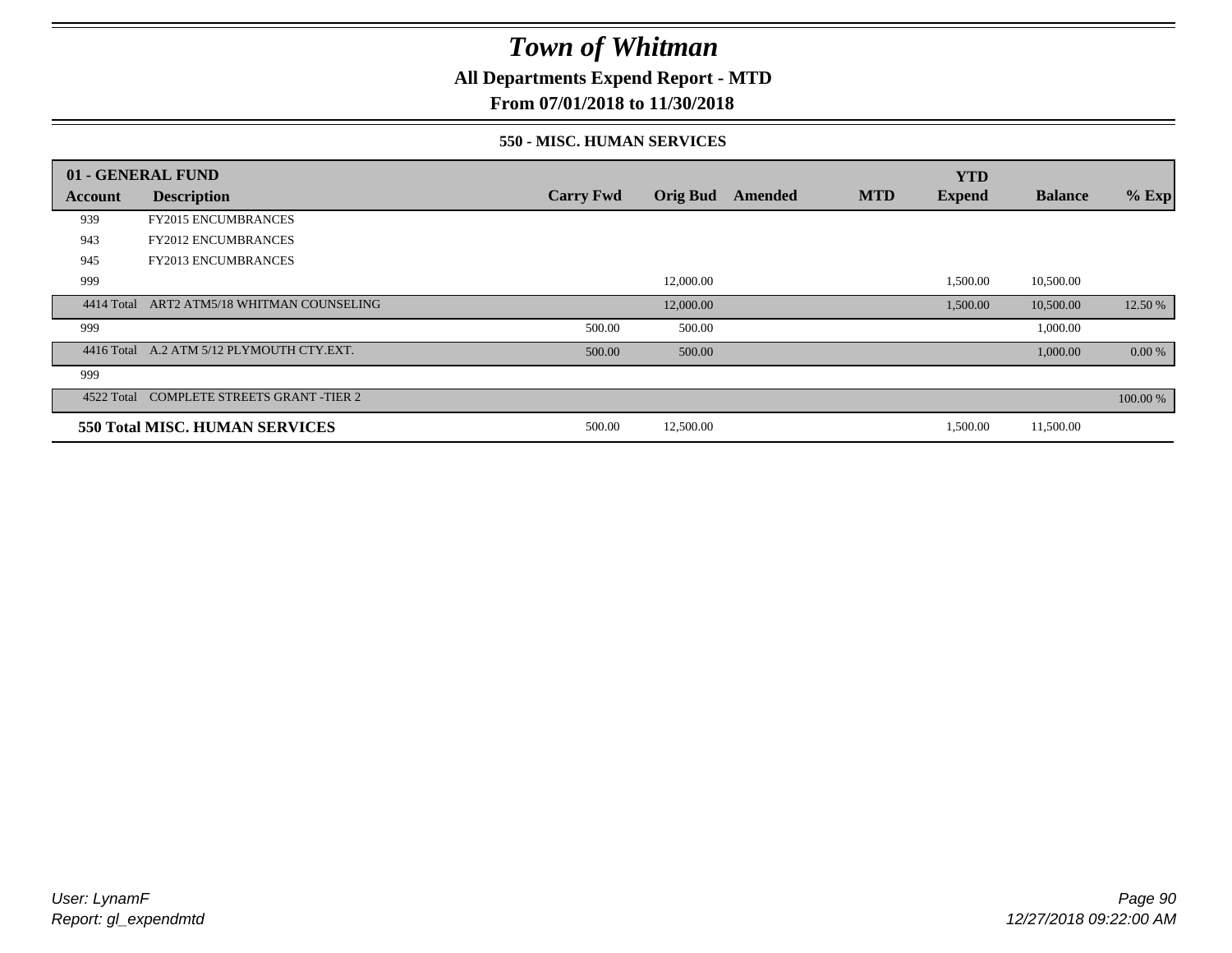## **All Departments Expend Report - MTD**

**From 07/01/2018 to 11/30/2018**

### **610 - LIBRARY**

|                | 01 - GENERAL FUND                        |                  |           |                         |            | <b>YTD</b>    |                |          |
|----------------|------------------------------------------|------------------|-----------|-------------------------|------------|---------------|----------------|----------|
| <b>Account</b> | <b>Description</b>                       | <b>Carry Fwd</b> |           | <b>Orig Bud</b> Amended | <b>MTD</b> | <b>Expend</b> | <b>Balance</b> | $%$ Exp  |
| 111            | SALARIES-ADMINSTRATIVE                   |                  | 68,437.00 |                         | 5,264.40   | 25,956.84     | 42,480.16      |          |
| 138            | SICK LEAVE BUY-BACK                      |                  |           |                         |            |               |                |          |
| 146            | SALARIES-LONGEVITY                       |                  | 1,375.00  |                         |            | 1,250.00      | 125.00         |          |
|                | 1000 Total SALARIES                      |                  | 69,812.00 |                         | 5,264.40   | 27,206.84     | 42,605.16      | 38.97%   |
| 153            | SALARY-REF.LIBRARIAN-P.T.                |                  |           |                         |            |               |                |          |
|                | 1001 Total SALARIES                      |                  |           |                         |            |               |                | 100.00 % |
| 154            | SALARY-ASSISTANT DIRECTOR                |                  | 51,736.00 |                         | 3,979.68   | 14,923.80     | 36,812.20      |          |
|                | 1002 Total SALARIES                      |                  | 51,736.00 |                         | 3,979.68   | 14,923.80     | 36,812.20      | 28.84 %  |
| 155            | SALARY-CIRCULATION SUPERVISOR            |                  | 49,540.00 |                         | 3,810.80   | 20,006.70     | 29,533.30      |          |
|                | 1003 Total SALARIES                      |                  | 49,540.00 |                         | 3,810.80   | 20,006.70     | 29,533.30      | 40.38%   |
| 156            | SALARY-YOUTH SERV. LIBRARIAN             |                  | 47,014.00 |                         | 3,661.70   | 18,792.55     | 28,221.45      |          |
|                | 1004 Total SALARIES                      |                  | 47,014.00 |                         | 3,661.70   | 18,792.55     | 28,221.45      | 39.97 %  |
| 159            | SALARY-LIBRARY TECHNICIANS-P.T.          |                  | 76,300.00 |                         | 5,906.93   | 29,872.55     | 46,427.45      |          |
|                | 1005 Total SALARIES                      |                  | 76,300.00 |                         | 5,906.93   | 29,872.55     | 46,427.45      | 39.15 %  |
| 117            | <b>CUSTODIAL</b>                         |                  |           |                         |            |               |                |          |
|                | 1006 Total SALARIES                      |                  |           |                         |            |               |                | 100.00 % |
| 220            | SENIOR LIBRARY TECHNICIAN                |                  | 42,260.00 |                         | 3,250.80   | 17,066.70     | 25,193.30      |          |
|                | 1007 Total SALARIES                      |                  | 42,260.00 |                         | 3,250.80   | 17,066.70     | 25,193.30      | 40.38%   |
| 949            | FY2014 ENCUMBRANCES                      |                  |           |                         |            |               |                |          |
|                | 1008 Total SALARIES                      |                  |           |                         |            |               |                | 100.00 % |
| 210            | <b>ELECTRICITY</b>                       |                  |           |                         |            |               |                |          |
| 212            | <b>GAS (NATURAL)</b>                     |                  |           |                         |            |               |                |          |
| 244            | OFFICE EQUIPMENT MAINTENANCE             |                  |           |                         |            | 3,133.54      | $-3,133.54$    |          |
| 311            | <b>COMPUTER SERVICES</b>                 |                  |           |                         |            |               |                |          |
| 340            | <b>TELEPHONE</b>                         |                  |           |                         |            |               |                |          |
| 589            | CATALOGING                               |                  |           |                         |            |               |                |          |
| 420            | <b>OFFICE SUPPLIES</b>                   |                  |           |                         | 296.94     | 908.61        | $-908.61$      |          |
| 430            | <b>BUILDING MAINTENANCE &amp; REPAIR</b> |                  |           |                         |            | 35.00         | $-35.00$       |          |
| 585            | MISCELLANEOUS EXPENSE                    |                  | 45,637.00 |                         | 217.58     | 2,402.47      | 43,234.53      |          |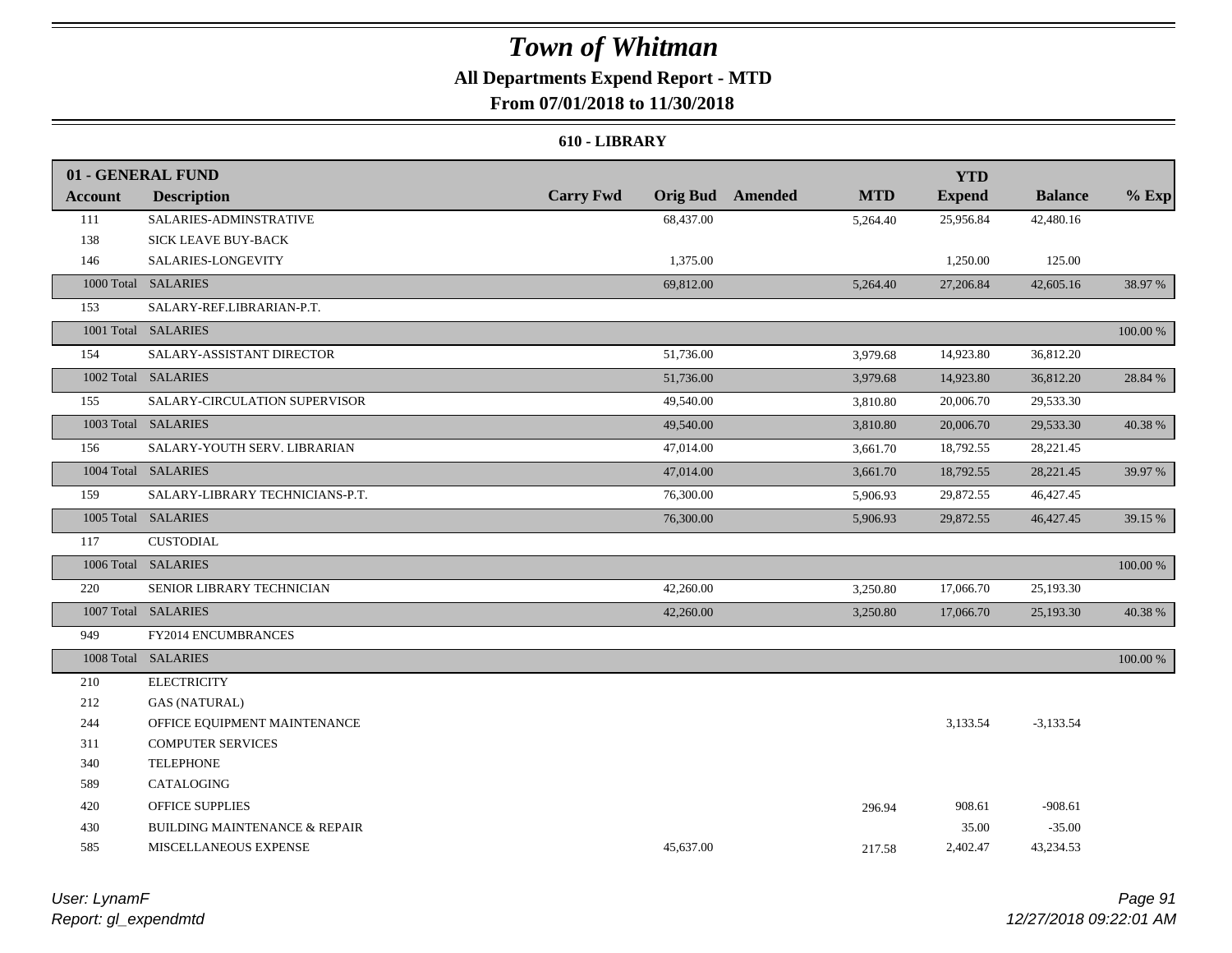## **All Departments Expend Report - MTD**

## **From 07/01/2018 to 11/30/2018**

### **610 - LIBRARY**

|         | 01 - GENERAL FUND                               |                  |           |                         |            | <b>YTD</b>    |                |          |
|---------|-------------------------------------------------|------------------|-----------|-------------------------|------------|---------------|----------------|----------|
| Account | <b>Description</b>                              | <b>Carry Fwd</b> |           | <b>Orig Bud</b> Amended | <b>MTD</b> | <b>Expend</b> | <b>Balance</b> | $%$ Exp  |
| 587     | <b>BOOKS</b>                                    |                  |           |                         | 11,289.21  | 29,414.60     | $-29,414.60$   |          |
| 588     | <b>PERIODICALS</b>                              |                  |           |                         |            | 4,543.27      | $-4,543.27$    |          |
| 939     | FY2015 ENCUMBRANCES                             |                  |           |                         |            |               |                |          |
| 710     | IN STATE TRAVEL                                 |                  |           |                         | 36.08      | 67.59         | $-67.59$       |          |
| 730     | <b>ASSOCIATION DUES</b>                         |                  |           |                         |            |               |                |          |
| 731     | <b>MEETINGS</b>                                 |                  |           |                         |            | 269.00        | $-269.00$      |          |
|         | 2000 Total EXPENSE                              |                  | 45,637.00 |                         | 11,839.81  | 40,774.08     | 4,862.92       | 89.34 %  |
| 210     | <b>ELECTRICITY</b>                              |                  | 24,284.00 |                         | 1,014.43   | 5,011.82      | 19,272.18      |          |
| 212     | <b>GAS (NATURAL)</b>                            |                  |           |                         | 259.16     | 328.58        | $-328.58$      |          |
| 213     | MAINTENANCE CONTRACTS                           |                  |           |                         |            |               |                |          |
| 240     | BUILDING & GROUNDS MAINT.                       |                  |           |                         | 46.36      | 2,552.88      | $-2,552.88$    |          |
|         | 2001 Total EXPENSE                              |                  | 24,284.00 |                         | 1,319.95   | 7,893.28      | 16,390.72      | 32.50 %  |
| 940     | FY2016 ENCUMBRANCES                             |                  |           |                         |            |               |                |          |
| 946     | FY2010 ENCUMBRANCES                             |                  |           |                         |            |               |                |          |
|         | 2002 Total EXPENSE                              |                  |           |                         |            |               |                | 100.00 % |
| 940     | FY2016 ENCUMBRANCES                             |                  |           |                         |            |               |                |          |
|         | 2003 Total EXPENSE                              |                  |           |                         |            |               |                | 100.00 % |
| 215     | <b>OCLN MEMBERSHIP</b>                          |                  | 22,053.00 |                         |            | 22,022.00     | 31.00          |          |
| 943     | FY2012 ENCUMBRANCES                             |                  |           |                         |            |               |                |          |
|         | 2004 Total EXPENSE                              |                  | 22,053.00 |                         |            | 22,022.00     | 31.00          | 99.85 %  |
| 949     | FY2014 ENCUMBRANCES                             |                  |           |                         |            |               |                |          |
| 943     | <b>FY2012 ENCUMBRANCES</b>                      |                  |           |                         |            |               |                |          |
| 945     | FY2013 ENCUMBRANCES                             |                  |           |                         |            |               |                |          |
|         | 2009 Total EXPENSE                              |                  |           |                         |            |               |                | 100.00 % |
| 999     |                                                 |                  |           |                         |            |               |                |          |
|         | 4490 Total A19 ATM 5/12 REPAIR&PAINT LIBRARY    |                  |           |                         |            |               |                | 100.00 % |
| 999     |                                                 |                  |           |                         |            |               |                |          |
|         | 4501 Total A.17 ATM 5/13 PAINT & REPAIR LIBRARY |                  |           |                         |            |               |                | 100.00 % |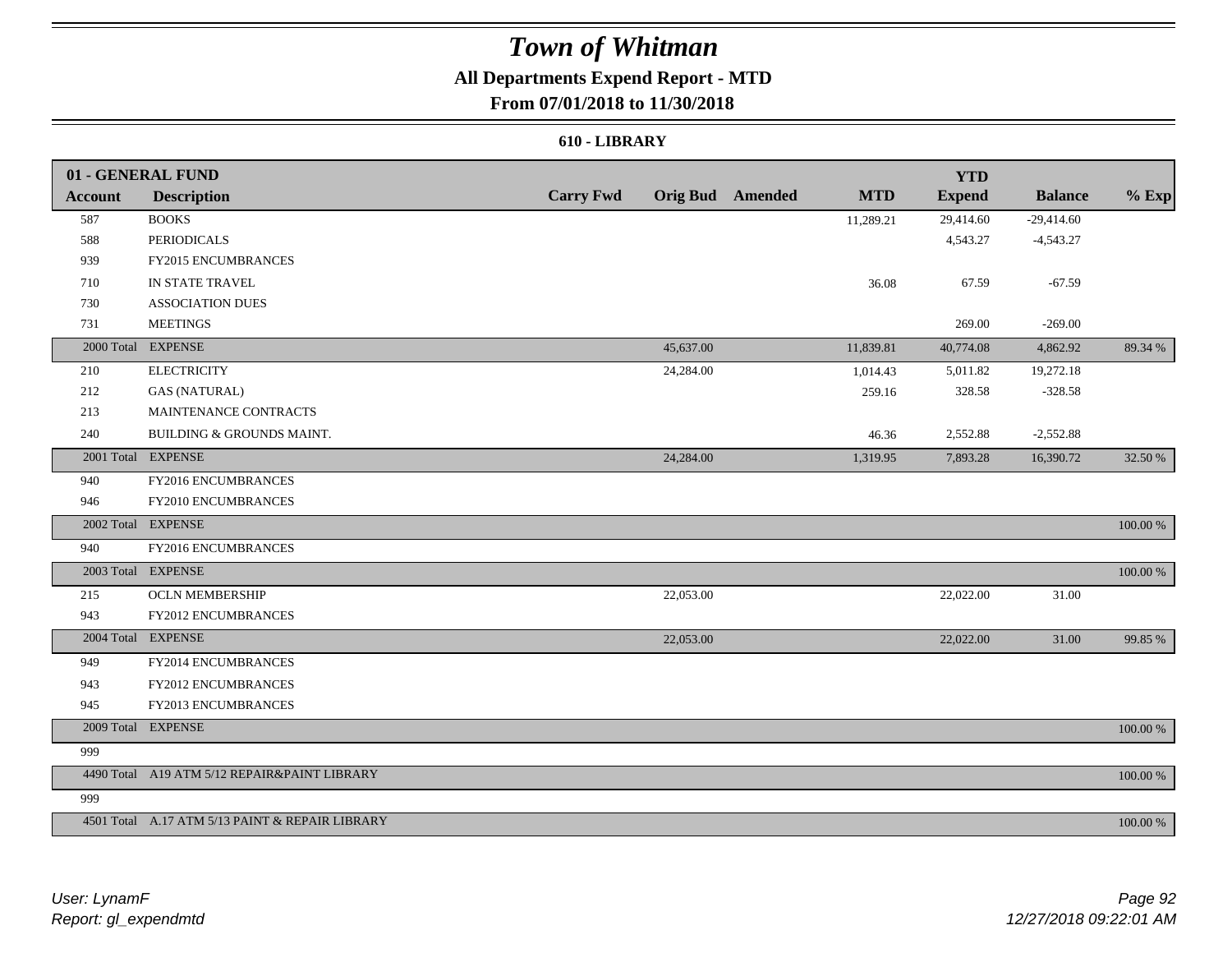## **All Departments Expend Report - MTD**

## **From 07/01/2018 to 11/30/2018**

#### **610 - LIBRARY**

|         | 01 - GENERAL FUND<br><b>YTD</b>                     |                  |                 |         |            |               |                |          |
|---------|-----------------------------------------------------|------------------|-----------------|---------|------------|---------------|----------------|----------|
| Account | <b>Description</b>                                  | <b>Carry Fwd</b> | <b>Orig Bud</b> | Amended | <b>MTD</b> | <b>Expend</b> | <b>Balance</b> | $%$ Exp  |
| 999     |                                                     |                  |                 |         |            |               |                |          |
|         | 4523 Total ART25 ATM5/18 PCH & INSTALL 6 SURVEILL C |                  |                 |         |            |               |                | 100.00 % |
| 999     |                                                     |                  |                 |         |            |               |                |          |
|         | 4573 Total A.10ATM5/14 PAVE LIB. PARKING LOT        |                  |                 |         |            |               |                | 100.00 % |
|         | <b>610 Total LIBRARY</b>                            |                  | 428,636.00      |         | 39,034.07  | 198,558.50    | 230,077.50     |          |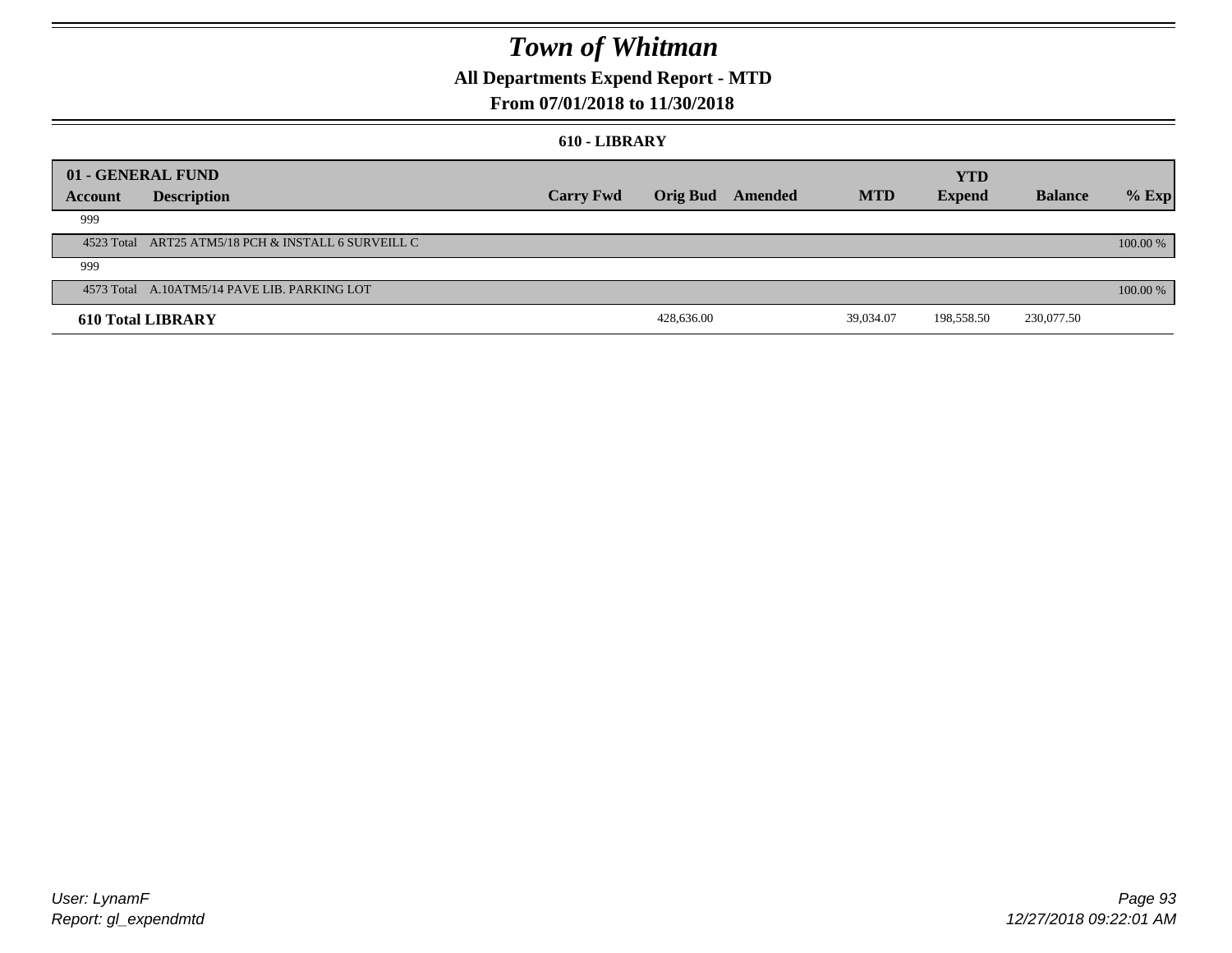## **All Departments Expend Report - MTD**

## **From 07/01/2018 to 11/30/2018**

### **630 - RECREATION**

|         | 01 - GENERAL FUND                        |                  |           |                         |            | <b>YTD</b>    |                |             |
|---------|------------------------------------------|------------------|-----------|-------------------------|------------|---------------|----------------|-------------|
| Account | <b>Description</b>                       | <b>Carry Fwd</b> |           | <b>Orig Bud</b> Amended | <b>MTD</b> | <b>Expend</b> | <b>Balance</b> | $%$ Exp     |
| 111     | SALARIES-ADMINSTRATIVE                   |                  | 21,360.00 |                         | 1,780.00   | 8,900.00      | 12,460.00      |             |
|         | 1000 Total SALARIES                      |                  | 21,360.00 |                         | 1,780.00   | 8,900.00      | 12,460.00      | 41.66 %     |
| 124     | SALARIES-POOL                            |                  | 8,000.00  |                         |            | 8,000.00      |                |             |
|         | 1001 Total SALARIES                      |                  | 8,000.00  |                         |            | 8,000.00      |                | 100.00 %    |
| 120     | SALARIES-PART TIME                       |                  |           |                         |            |               |                |             |
|         | 1002 Total SALARIES                      |                  |           |                         |            |               |                | $100.00~\%$ |
| 125     | SALARIES-WINTER PROGRAM                  |                  |           |                         |            |               |                |             |
|         | 1003 Total SALARIES                      |                  |           |                         |            |               |                | 100.00 %    |
| 127     | PARK PROGRAM                             |                  |           |                         |            |               |                |             |
|         | 1004 Total SALARIES                      |                  |           |                         |            |               |                | 100.00 %    |
| 210     | <b>ELECTRICITY</b>                       |                  |           |                         |            | 737.75        | $-737.75$      |             |
| 340     | <b>TELEPHONE</b>                         |                  |           |                         | 24.45      | 98.56         | $-98.56$       |             |
| 430     | <b>BUILDING MAINTENANCE &amp; REPAIR</b> |                  |           |                         |            |               |                |             |
| 584     | RECREATIONAL SUPPLIES                    |                  |           |                         |            |               |                |             |
| 585     | MISCELLANEOUS EXPENSE                    |                  | 6,100.00  |                         |            | 739.35        | 5,360.65       |             |
| 591     | FOURTH OF JULY                           |                  |           |                         |            | 2,287.50      | $-2,287.50$    |             |
| 710     | IN STATE TRAVEL                          |                  |           |                         |            |               |                |             |
| 730     | <b>ASSOCIATION DUES</b>                  |                  |           |                         |            |               |                |             |
| 731     | <b>MEETINGS</b>                          |                  |           |                         |            |               |                |             |
| 749     | POOL MAINTENANCE                         |                  |           |                         |            | 2,043.77      | $-2,043.77$    |             |
|         | 2000 Total EXPENSE                       |                  | 6,100.00  |                         | 24.45      | 5,906.93      | 193.07         | 96.83%      |
| 939     | FY2015 ENCUMBRANCES                      |                  |           |                         |            |               |                |             |
| 948     | FY07 ENCUMBRANCES                        |                  |           |                         |            |               |                |             |
| 959     | FY2006 ENCUMBRANCES                      |                  |           |                         |            |               |                |             |
|         | 2001 Total EXPENSE                       |                  |           |                         |            |               |                | $100.00~\%$ |
| 999     |                                          |                  |           |                         |            |               |                |             |
|         | 4412 Total TRI-TOWN PARADE               |                  |           |                         |            |               |                | 100.00 %    |
| 999     |                                          |                  |           |                         |            |               |                |             |
|         | 4413 Total RES.FD.TR.POOL FILTER REPAIRS |                  |           |                         |            |               |                | 100.00 %    |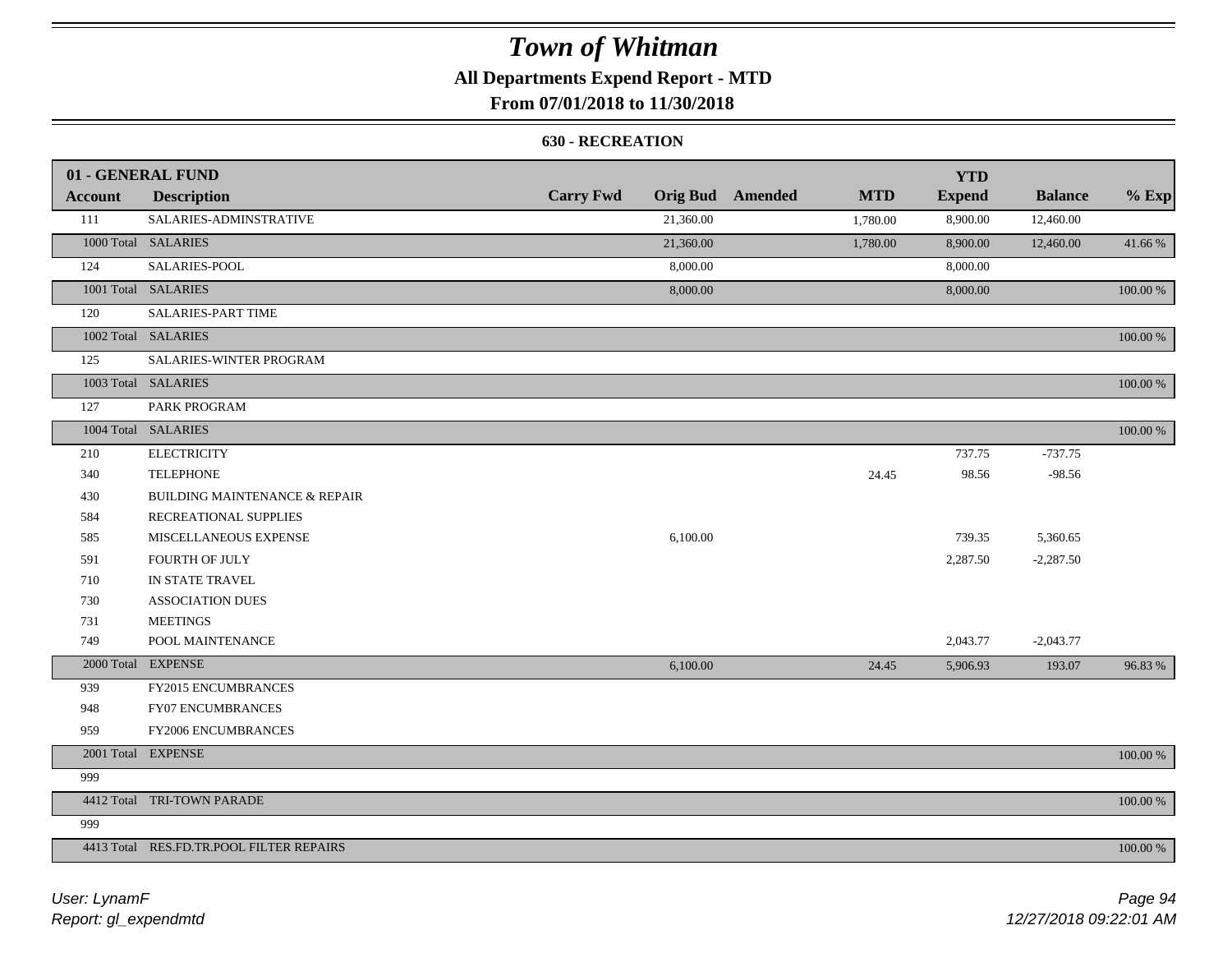## **All Departments Expend Report - MTD**

## **From 07/01/2018 to 11/30/2018**

### **630 - RECREATION**

| 01 - GENERAL FUND |                                                     |                  |                 |         |            | <b>YTD</b>    |                |          |
|-------------------|-----------------------------------------------------|------------------|-----------------|---------|------------|---------------|----------------|----------|
| Account           | <b>Description</b>                                  | <b>Carry Fwd</b> | <b>Orig Bud</b> | Amended | <b>MTD</b> | <b>Expend</b> | <b>Balance</b> | $%$ Exp  |
| 999               |                                                     |                  |                 |         |            |               |                |          |
| 4489 Total        | A18STM11/00 PLAYGROUND REPAIRS                      |                  |                 |         |            |               |                | 100.00 % |
| 999               |                                                     |                  |                 |         |            |               |                |          |
|                   | 4491 Total A14STM5/6/13REP/UPGR.POOL FILTRATION SYS |                  |                 |         |            |               |                | 100.00 % |
| 999               |                                                     |                  |                 |         |            |               |                |          |
|                   | 4555 Total ESTABLISH PETTY CASH-PARK PROGRAM        |                  |                 |         |            |               |                | 100.00 % |
| 999               |                                                     |                  |                 |         |            |               |                |          |
|                   | 4556 Total ESTABLISH PETTY CASH-POOL PROGRAM        |                  |                 |         |            |               |                | 100.00 % |
|                   | <b>630 Total RECREATION</b>                         |                  | 35,460.00       |         | 1,804.45   | 22,806.93     | 12,653.07      |          |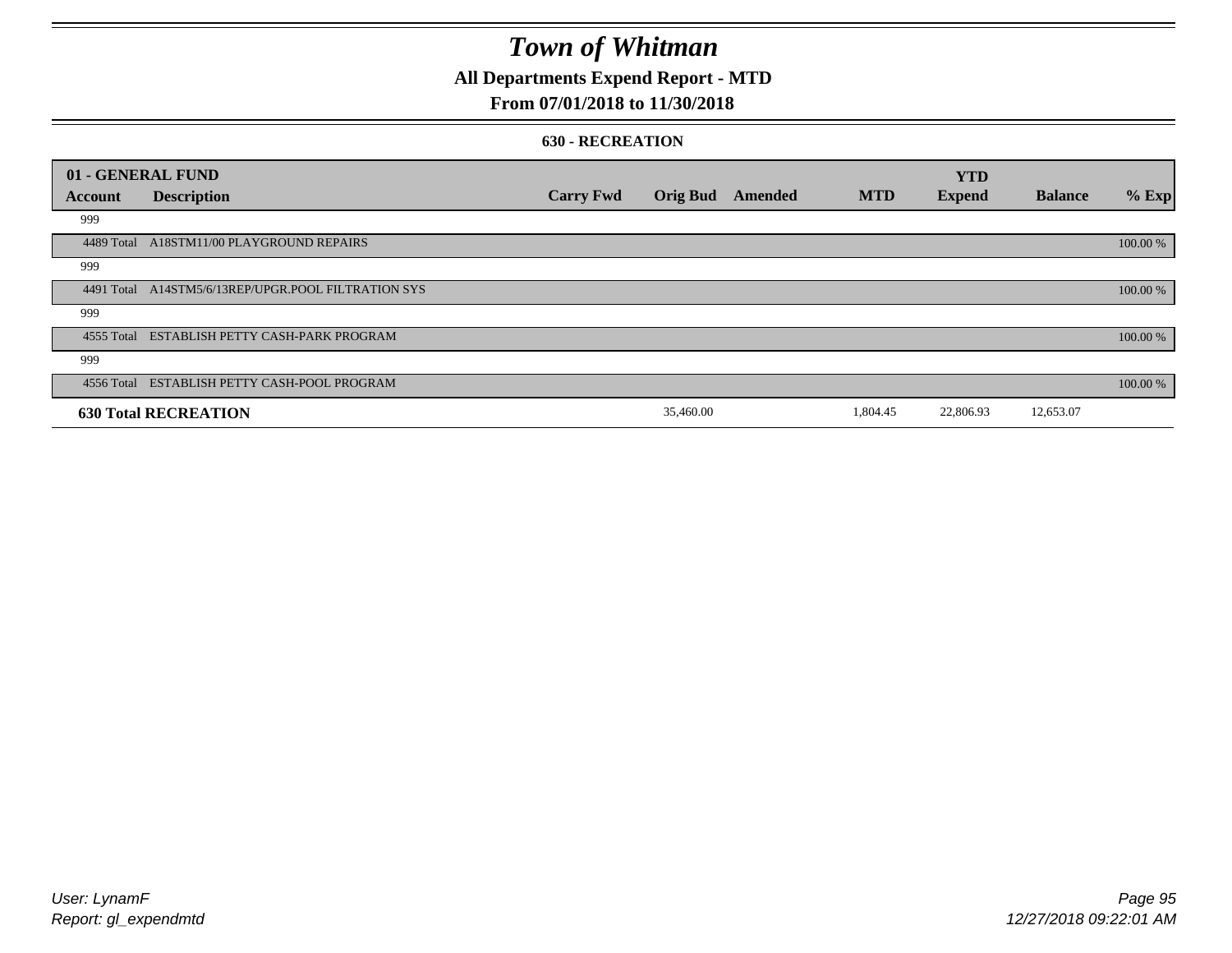**All Departments Expend Report - MTD**

**From 07/01/2018 to 11/30/2018**

### **650 - DPW-BANDSTAND & PARK MAINTENANCE**

|            | 01 - GENERAL FUND                          |                  |                 |         |            | <b>YTD</b>    |                |          |
|------------|--------------------------------------------|------------------|-----------------|---------|------------|---------------|----------------|----------|
| Account    | <b>Description</b>                         | <b>Carry Fwd</b> | <b>Orig Bud</b> | Amended | <b>MTD</b> | <b>Expend</b> | <b>Balance</b> | $%$ Exp  |
| 241        | RECREATIONAL FACILITIES MAINT.             |                  |                 |         |            |               |                |          |
| 460        | <b>GROUNDSKEEPING SUPPLIES</b>             |                  |                 |         |            |               |                |          |
| 585        | MISCELLANEOUS EXPENSE                      |                  | 2,000.00        |         |            |               | 2,000.00       |          |
|            | 2000 Total EXPENSE                         |                  | 2,000.00        |         |            |               | 2,000.00       | 0.00 %   |
| 999        |                                            | 21,089.00        |                 |         |            |               | 21,089.00      |          |
|            | 4485 Total A.40ATM05/07PARK GRTS-TN.MATCH  | 21,089.00        |                 |         |            |               | 21,089.00      | 0.00 %   |
| 999        |                                            | 34,915.67        |                 |         |            |               | 34,915.67      |          |
| 4486 Total | A6 STM5/17 TOWN PARK UPGRADES              | 34,915.67        |                 |         |            |               | 34,915.67      | 0.00 %   |
| 999        |                                            |                  |                 |         |            |               |                |          |
| 4487 Total | A.19STM11/00 MSTR PLAN-TN.PARK             |                  |                 |         |            |               |                | 100.00 % |
| 999        |                                            |                  |                 |         |            |               |                |          |
| 4488 Total | A10STM5/14TOWN PARK ADA IMPROVE            |                  |                 |         |            |               |                | 100.00 % |
|            | 650 Total DPW-BANDSTAND & PARK MAINTENANCE | 56,004.67        | 2,000.00        |         |            |               | 58,004.67      |          |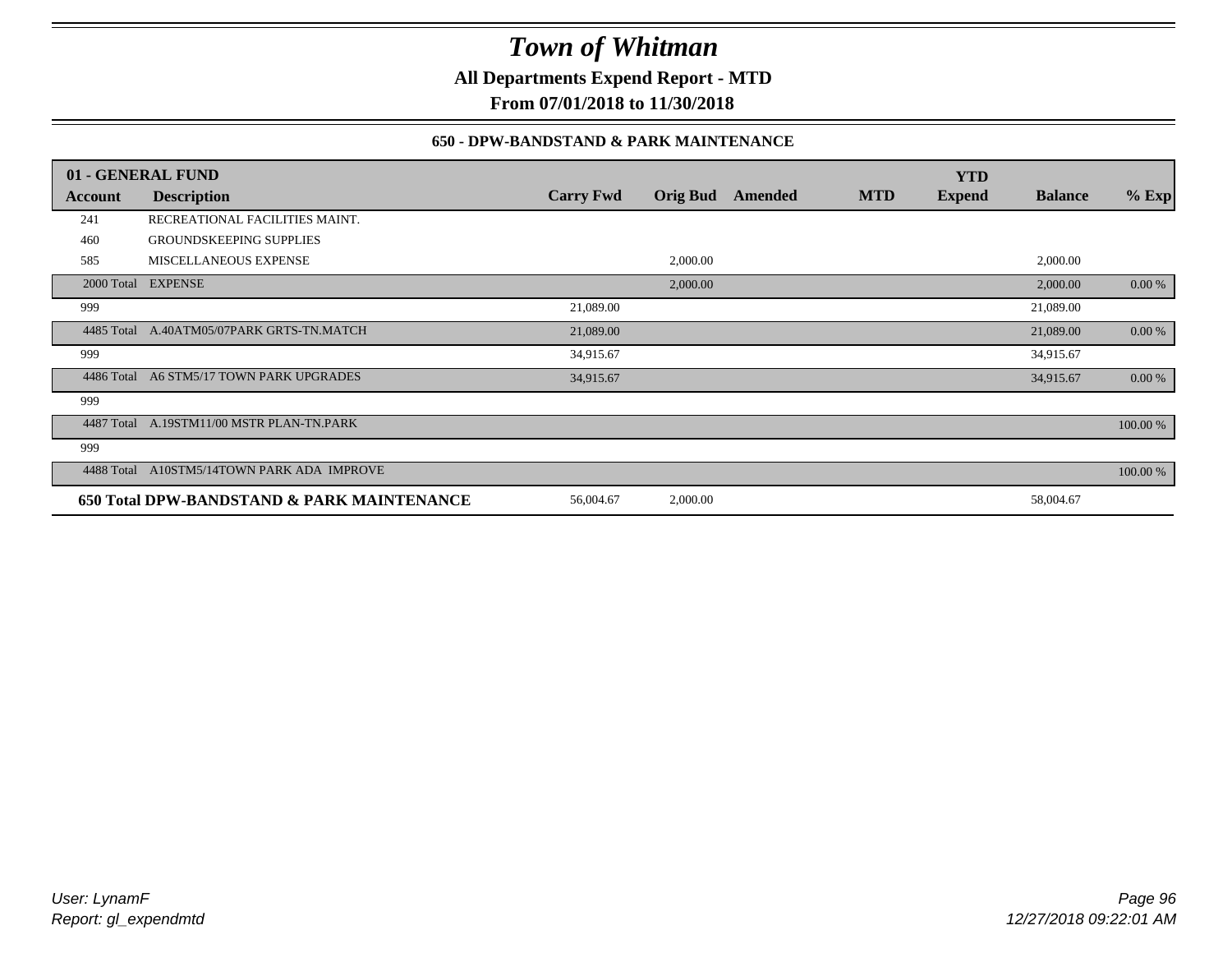**All Departments Expend Report - MTD**

## **From 07/01/2018 to 11/30/2018**

### **651 - BANDSTAND MAINTENANCE**

|         | 01 - GENERAL FUND                          |                  |                         |            | <b>YTD</b>    |                |          |
|---------|--------------------------------------------|------------------|-------------------------|------------|---------------|----------------|----------|
| Account | <b>Description</b>                         | <b>Carry Fwd</b> | <b>Orig Bud</b> Amended | <b>MTD</b> | <b>Expend</b> | <b>Balance</b> | $%$ Exp  |
| 585     | MISCELLANEOUS EXPENSE                      |                  |                         |            |               |                |          |
|         | 2000 Total EXPENSE                         |                  |                         |            |               |                | 100.00 % |
| 999     |                                            |                  |                         |            |               |                |          |
|         | 4488 Total A10STM5/14TOWN PARK ADA IMPROVE |                  |                         |            |               |                | 100.00 % |
|         | <b>651 Total BANDSTAND MAINTENANCE</b>     |                  |                         |            |               |                |          |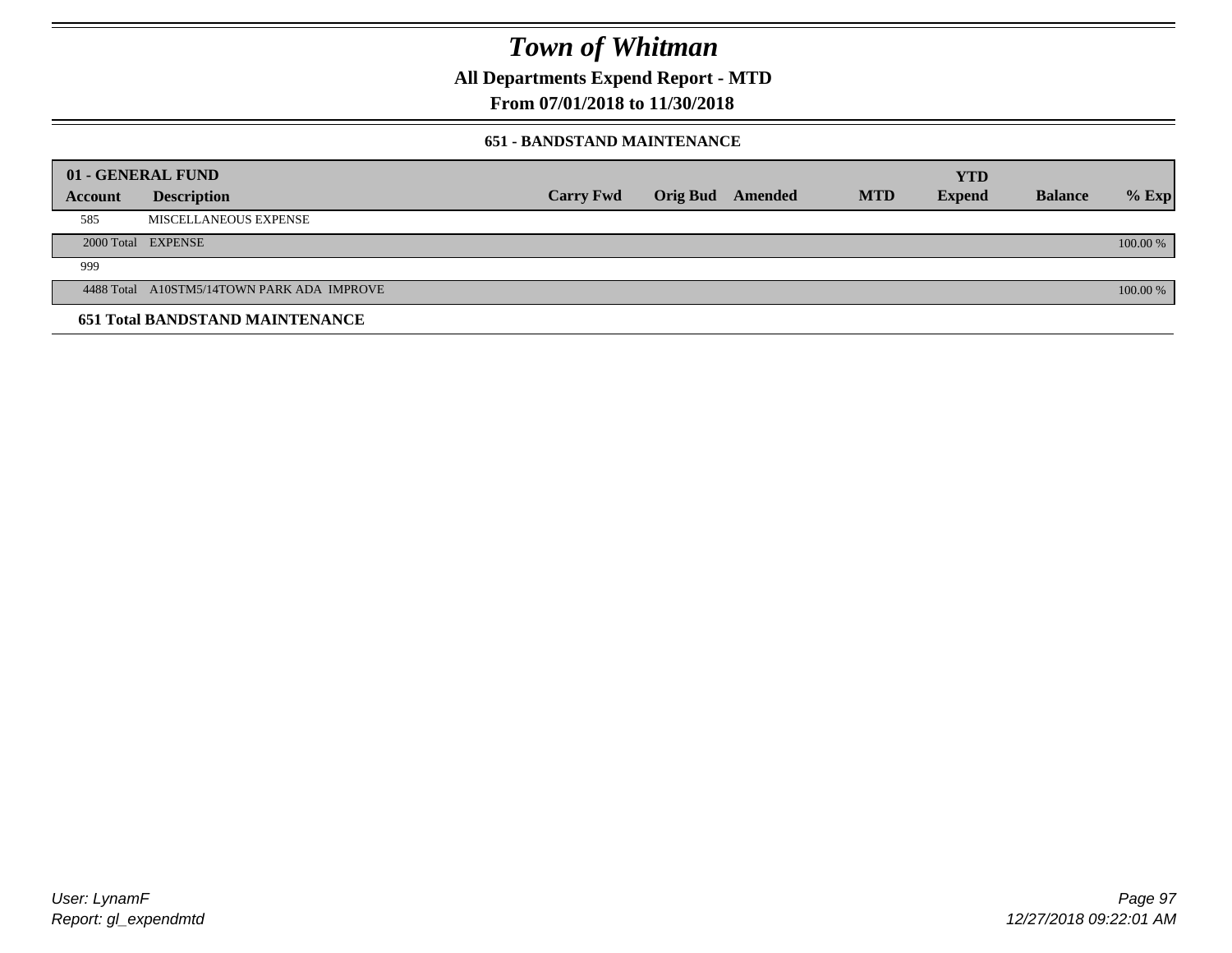**All Departments Expend Report - MTD**

## **From 07/01/2018 to 11/30/2018**

### **691 - HISTORICAL COMMISSION**

|         | 01 - GENERAL FUND                               |                  |        |                         |            | <b>YTD</b>    |                |          |
|---------|-------------------------------------------------|------------------|--------|-------------------------|------------|---------------|----------------|----------|
| Account | <b>Description</b>                              | <b>Carry Fwd</b> |        | <b>Orig Bud</b> Amended | <b>MTD</b> | <b>Expend</b> | <b>Balance</b> | $%$ Exp  |
| 420     | OFFICE SUPPLIES                                 |                  |        |                         |            |               |                |          |
| 585     | MISCELLANEOUS EXPENSE                           |                  | 500.00 |                         |            |               | 500.00         |          |
| 730     | <b>ASSOCIATION DUES</b>                         |                  |        |                         |            |               |                |          |
| 731     | <b>MEETINGS</b>                                 |                  |        |                         |            |               |                |          |
|         | 2000 Total EXPENSE                              |                  | 500.00 |                         |            |               | 500.00         | 0.00 %   |
| 945     | FY2013 ENCUMBRANCES                             |                  |        |                         |            |               |                |          |
| 953     | <b>FY2009 ENCUMBRANCES</b>                      |                  |        |                         |            |               |                |          |
|         | 2001 Total EXPENSE                              |                  |        |                         |            |               |                | 100.00 % |
| 999     |                                                 |                  |        |                         |            |               |                |          |
|         | 4484 Total A.3STM5/13TN.HALL HIST.REG.MTCH.FNDS |                  |        |                         |            |               |                | 100.00 % |
|         | 691 Total HISTORICAL COMMISSION                 |                  | 500.00 |                         |            |               | 500.00         |          |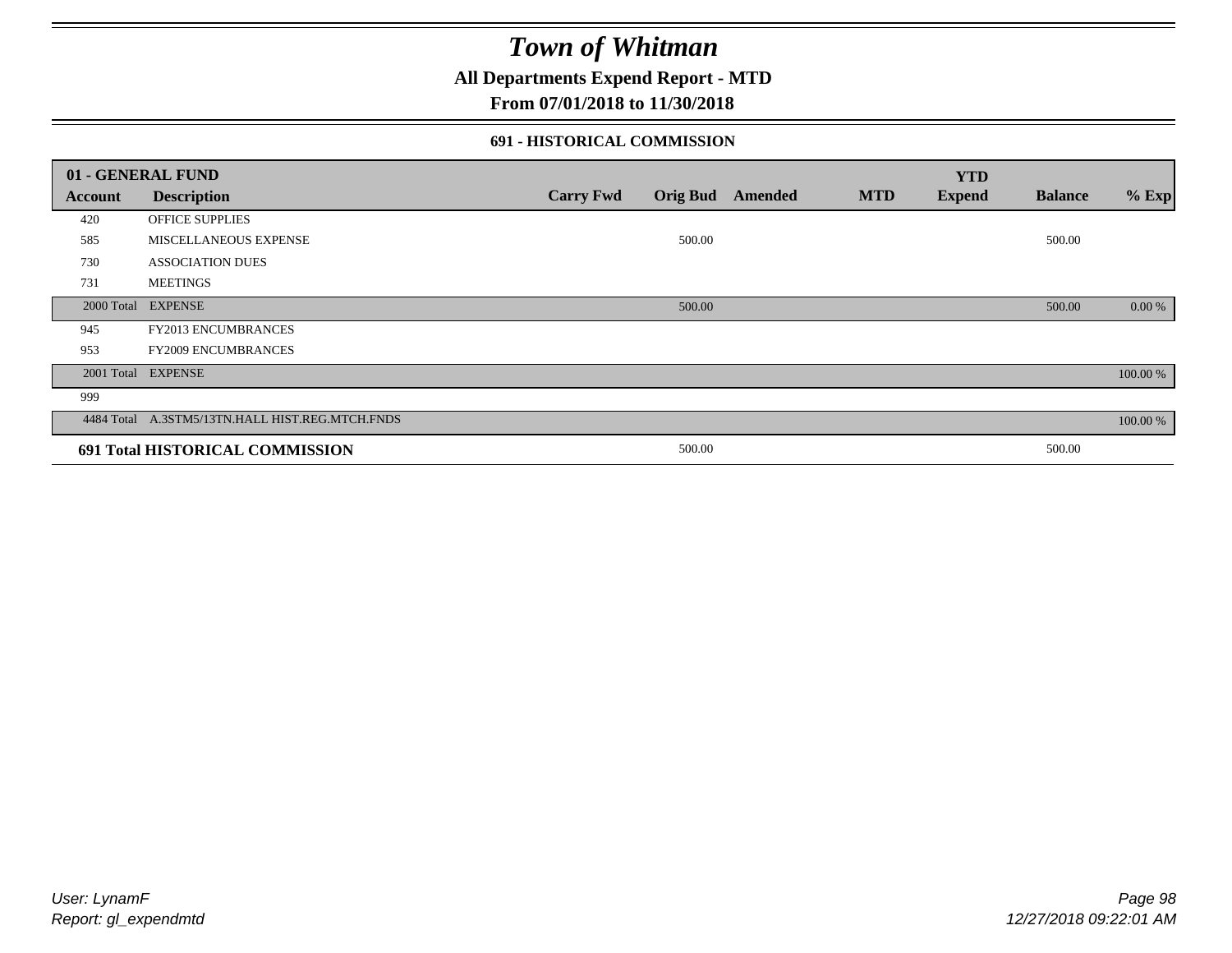## **All Departments Expend Report - MTD**

## **From 07/01/2018 to 11/30/2018**

### **692 - MEMORIAL DAY**

| 01 - GENERAL FUND |                               |                  |                 |         |            | <b>YTD</b>    |                |           |
|-------------------|-------------------------------|------------------|-----------------|---------|------------|---------------|----------------|-----------|
| Account           | <b>Description</b>            | <b>Carry Fwd</b> | <b>Orig Bud</b> | Amended | <b>MTD</b> | <b>Expend</b> | <b>Balance</b> | $%$ Exp   |
| 585               | MISCELLANEOUS EXPENSE         |                  | 2,200.00        |         |            |               | 2,200.00       |           |
|                   | 2000 Total EXPENSE            |                  | 2,200.00        |         |            |               | 2,200.00       | $0.00 \%$ |
| 945               | <b>FY2013 ENCUMBRANCES</b>    |                  |                 |         |            |               |                |           |
|                   | 2001 Total EXPENSE            |                  |                 |         |            |               |                | 100.00 %  |
|                   | <b>692 Total MEMORIAL DAY</b> |                  | 2,200.00        |         |            |               | 2,200.00       |           |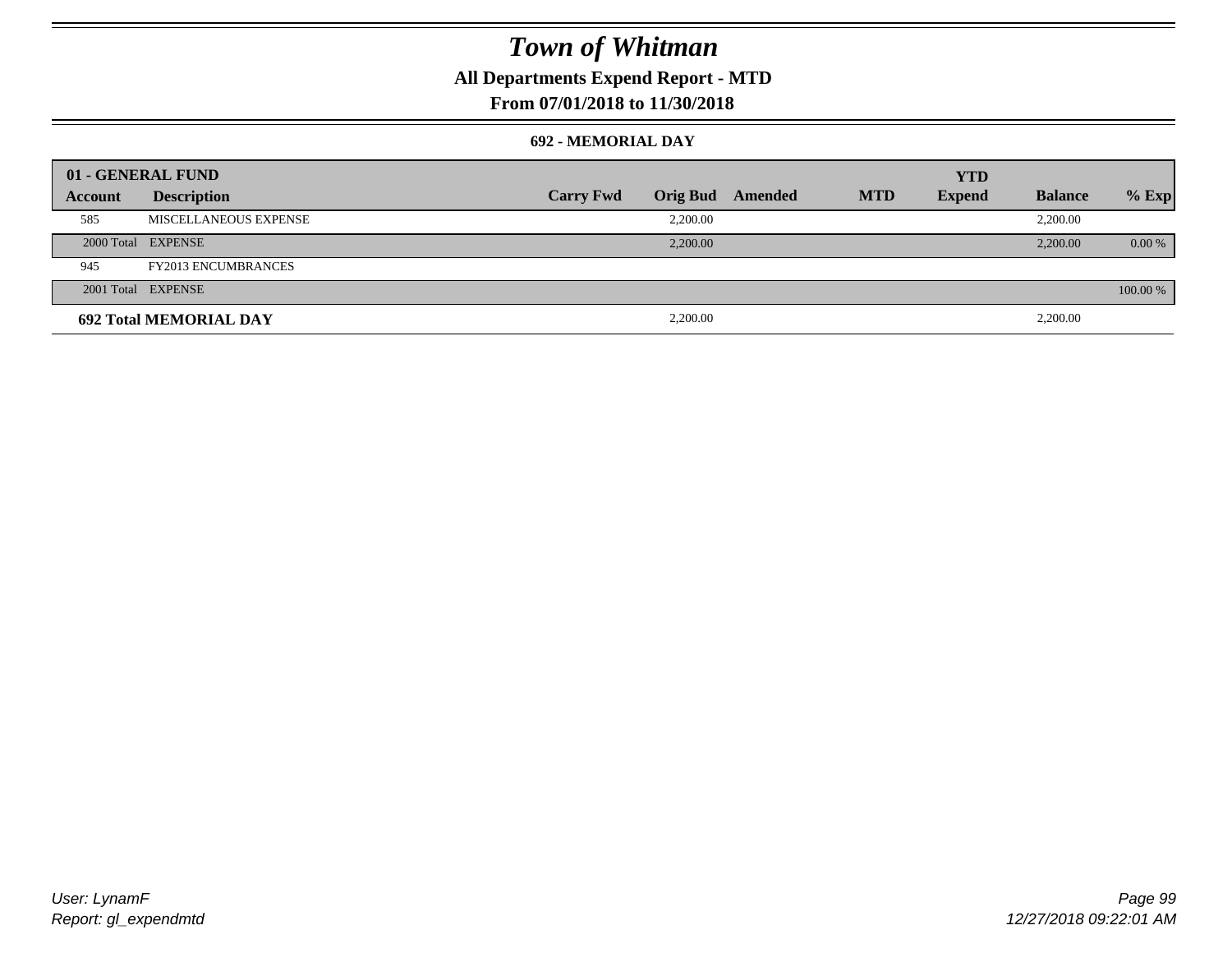**All Departments Expend Report - MTD**

**From 07/01/2018 to 11/30/2018**

### **693 - 125TH ANNIVERSARY CELEBRATION**

|         | 01 - GENERAL FUND                       |                  |                         |            | YTD           |                |          |
|---------|-----------------------------------------|------------------|-------------------------|------------|---------------|----------------|----------|
| Account | <b>Description</b>                      | <b>Carry Fwd</b> | <b>Orig Bud</b> Amended | <b>MTD</b> | <b>Expend</b> | <b>Balance</b> | $%$ Exp  |
| 585     | MISCELLANEOUS EXPENSE                   |                  |                         |            |               |                |          |
|         | 2000 Total EXPENSE                      |                  |                         |            |               |                | 100.00 % |
|         | 693 Total 125TH ANNIVERSARY CELEBRATION |                  |                         |            |               |                |          |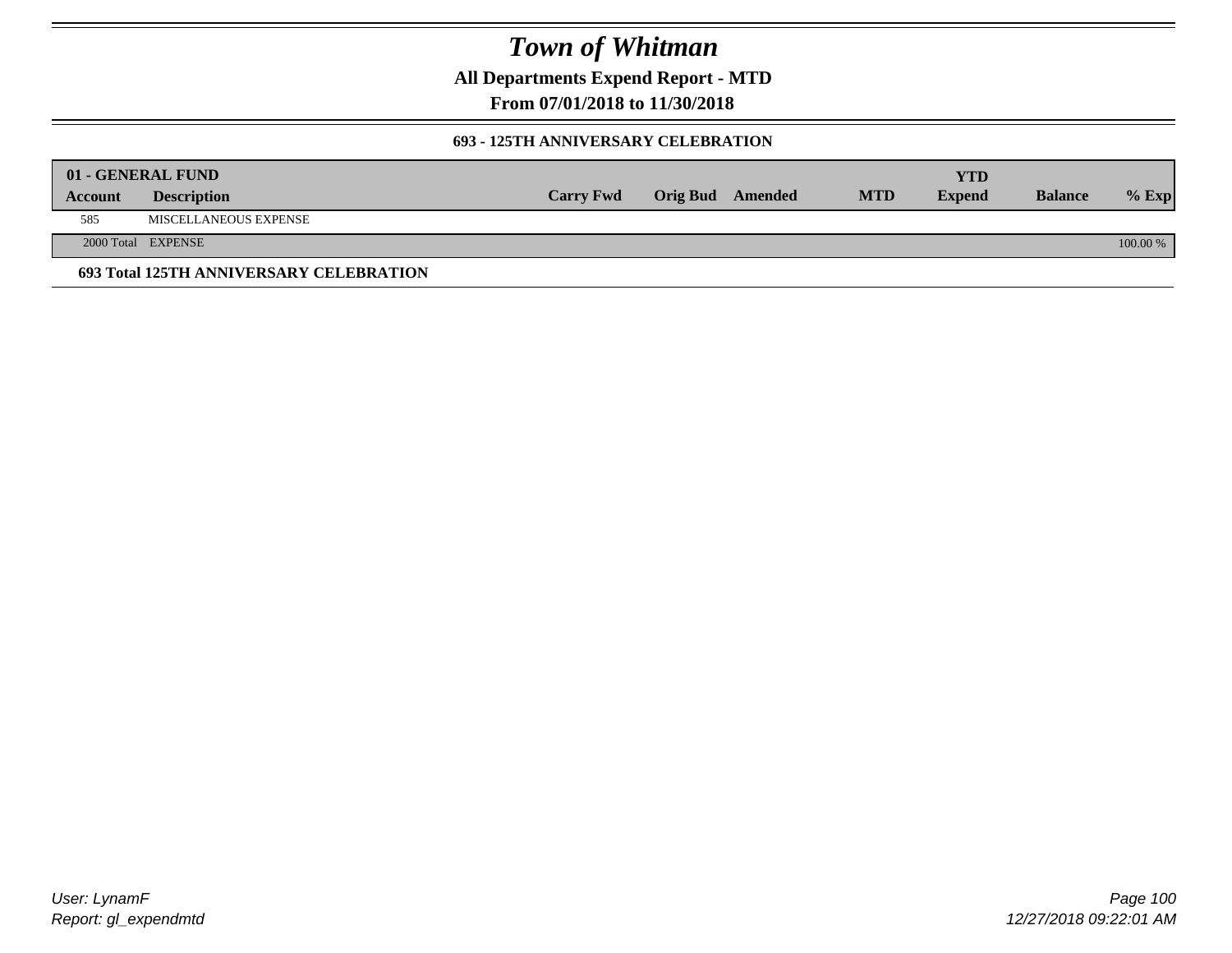## **All Departments Expend Report - MTD**

### **From 07/01/2018 to 11/30/2018**

### **710 - RETIREMENT OF DEBT**

|                | 01 - GENERAL FUND                                |                  |            |                         |            | <b>YTD</b>    |                |          |
|----------------|--------------------------------------------------|------------------|------------|-------------------------|------------|---------------|----------------|----------|
| <b>Account</b> | <b>Description</b>                               | <b>Carry Fwd</b> |            | <b>Orig Bud</b> Amended | <b>MTD</b> | <b>Expend</b> | <b>Balance</b> | $%$ Exp  |
| 910            | MAT.PRIN.L.T.DEBT 6/1/2008                       |                  |            |                         |            |               |                |          |
| 911            | INT.LONG TERM DEBT WTR/SWR                       |                  |            |                         |            |               |                |          |
| 912            | MAT.PRIN.-L.TERM DEBT TN.BLDGS                   |                  |            |                         |            |               |                |          |
| 919            | <b>INT.LONG TERM DEBT - WATER</b>                |                  |            |                         |            |               |                |          |
| 921            | MAT.PRIN.-REVENUE ANT.NOTES                      |                  |            |                         |            |               |                |          |
| 2000 Total     | <b>EXPENSE</b>                                   |                  |            |                         |            |               |                | 100.00 % |
| 912            | MAT.PRIN.-L.TERM DEBT TN.BLDGS                   |                  |            |                         |            |               |                |          |
| 922            | MAT.PRIN.-BANS-TH/POL/FIRE STA                   |                  |            |                         |            |               |                |          |
| 923            | PRINCIPAL LONG TERM - SEWER                      |                  |            |                         |            |               |                |          |
| 925            | <b>INTEREST TEMPORARY LOANS</b>                  |                  |            |                         |            |               |                |          |
|                | 2001 Total EXPENSE                               |                  |            |                         |            |               |                | 100.00 % |
| 924            | DEBT MISCELLANEOUS - WATER                       |                  |            |                         |            |               |                |          |
|                | 2002 Total EXPENSE                               |                  |            |                         |            |               |                | 100.00 % |
| 928            | A. 8 ATM 5/14 TITLE V LOAN PMT.                  |                  |            |                         |            |               |                |          |
| 929            | A.7 ATM 5/16 TITLE V LOAN PMN                    |                  |            |                         |            |               |                |          |
| 934            | ART.8 ATM 5/18 - TITLE V DEBT SERVICE            |                  | 6,714.29   |                         |            | 5,873.20      | 841.09         |          |
| 936            | A.10 ATM 5/15 TITLE V LOAN PMN                   |                  |            |                         |            |               |                |          |
|                | 2003 Total EXPENSE                               |                  | 6,714.29   |                         |            | 5,873.20      | 841.09         | 87.47 %  |
| 912            | MAT.PRIN.-L.TERM DEBT TN.BLDGS                   |                  |            | 525,000.00              |            |               | 525,000.00     |          |
| 916            | <b>INTEREST LONG TERM DEBT</b>                   |                  |            | 237,562.50              | 118,781.26 | 118,781.26    | 118,781.24     |          |
|                | 4601 Total A.7 ATM 5/18 DEBT TN.BLDGS.POLICE STA |                  |            | 762,562.50              | 118,781.26 | 118,781.26    | 643,781.24     | 15.57 %  |
| 912            | MAT.PRIN.-L.TERM DEBT TN.BLDGS                   |                  | 100,000.00 | 60,000.00               |            |               | 160,000.00     |          |
| 916            | <b>INTEREST LONG TERM DEBT</b>                   |                  |            | 3,180.00                |            |               | 3,180.00       |          |
|                | 4602 Total A.6 ATM 5/18 DEBT SERV. TN.BLDGS.     |                  | 100,000.00 | 63,180.00               |            |               | 163,180.00     | 0.00 %   |
| 912            | MAT.PRIN.-L.TERM DEBT TN.BLDGS                   |                  |            |                         |            |               |                |          |
| 916            | INTEREST LONG TERM DEBT                          |                  |            |                         |            |               |                |          |
|                | 4603 Total A.24 ATM5/16 DEBT SERV.TN.BLDGS       |                  |            |                         |            |               |                | 100.00 % |
| 912            | MAT.PRIN.-L.TERM DEBT TN.BLDGS                   |                  | 100,000.00 | $-100,000.00$           |            |               |                |          |
| 916            | <b>INTEREST LONG TERM DEBT</b>                   |                  |            |                         |            |               |                |          |
|                | 4604 Total A.10 ATM5/17 DEBT TN.BLDGS.           |                  | 100,000.00 | $-100,000.00$           |            |               |                | 100.00 % |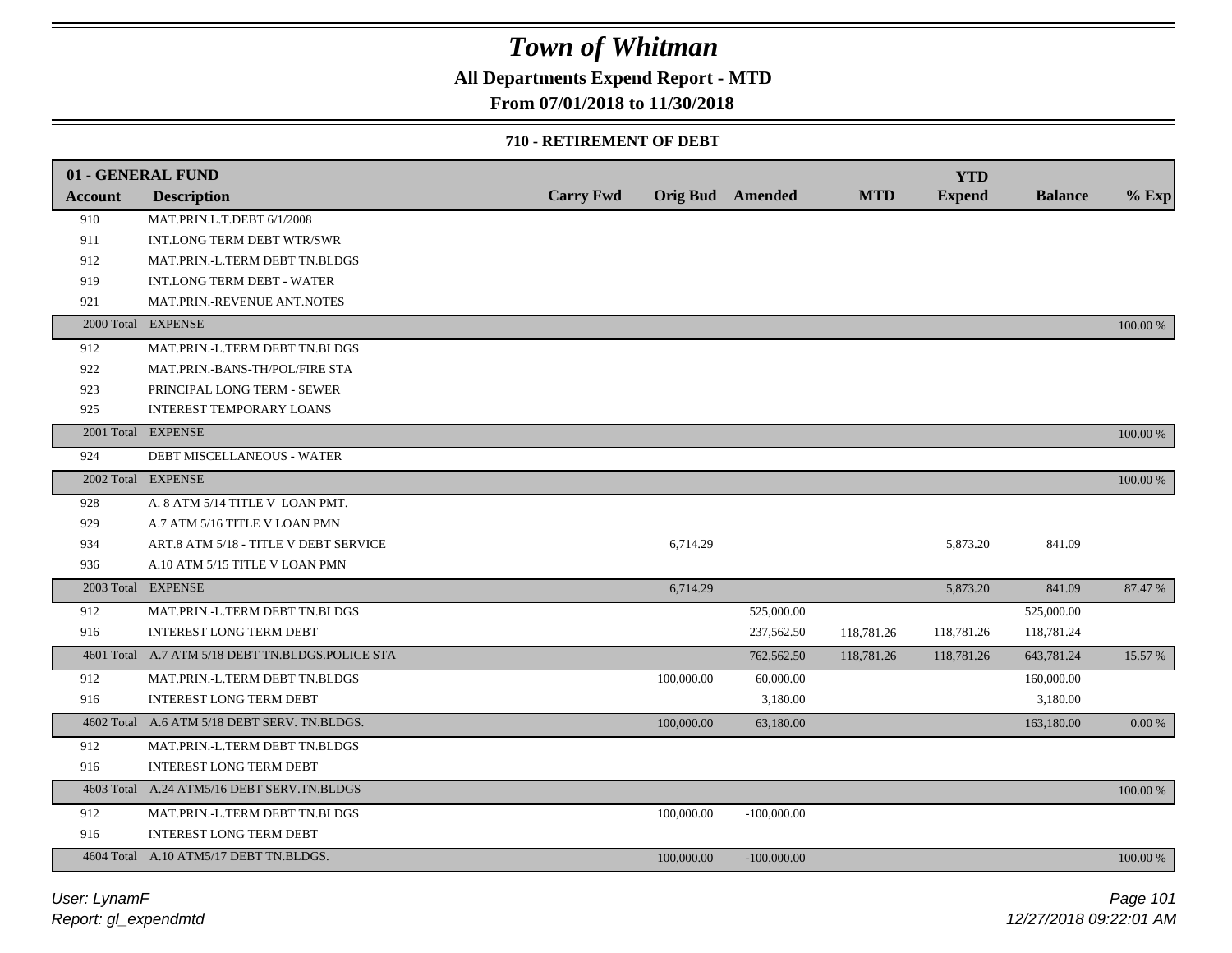**All Departments Expend Report - MTD**

**From 07/01/2018 to 11/30/2018**

### **710 - RETIREMENT OF DEBT**

|         | 01 - GENERAL FUND                                |                  |                 |            |            | <b>YTD</b>    |                |          |
|---------|--------------------------------------------------|------------------|-----------------|------------|------------|---------------|----------------|----------|
| Account | <b>Description</b>                               | <b>Carry Fwd</b> | <b>Orig Bud</b> | Amended    | <b>MTD</b> | <b>Expend</b> | <b>Balance</b> | $%$ Exp  |
| 912     | MAT PRIN -L TERM DEBT TN BLDGS                   |                  |                 |            |            |               |                |          |
| 916     | INTEREST LONG TERM DEBT                          |                  |                 |            |            |               |                |          |
|         | 4605 Total A.12ATM5/17DEBT SERV.TN.BLDGS-POL.STA |                  |                 |            |            |               |                | 100.00 % |
|         | <b>710 Total RETIREMENT OF DEBT</b>              |                  | 206,714.29      | 725,742.50 | 118.781.26 | 124,654.46    | 807,802.33     |          |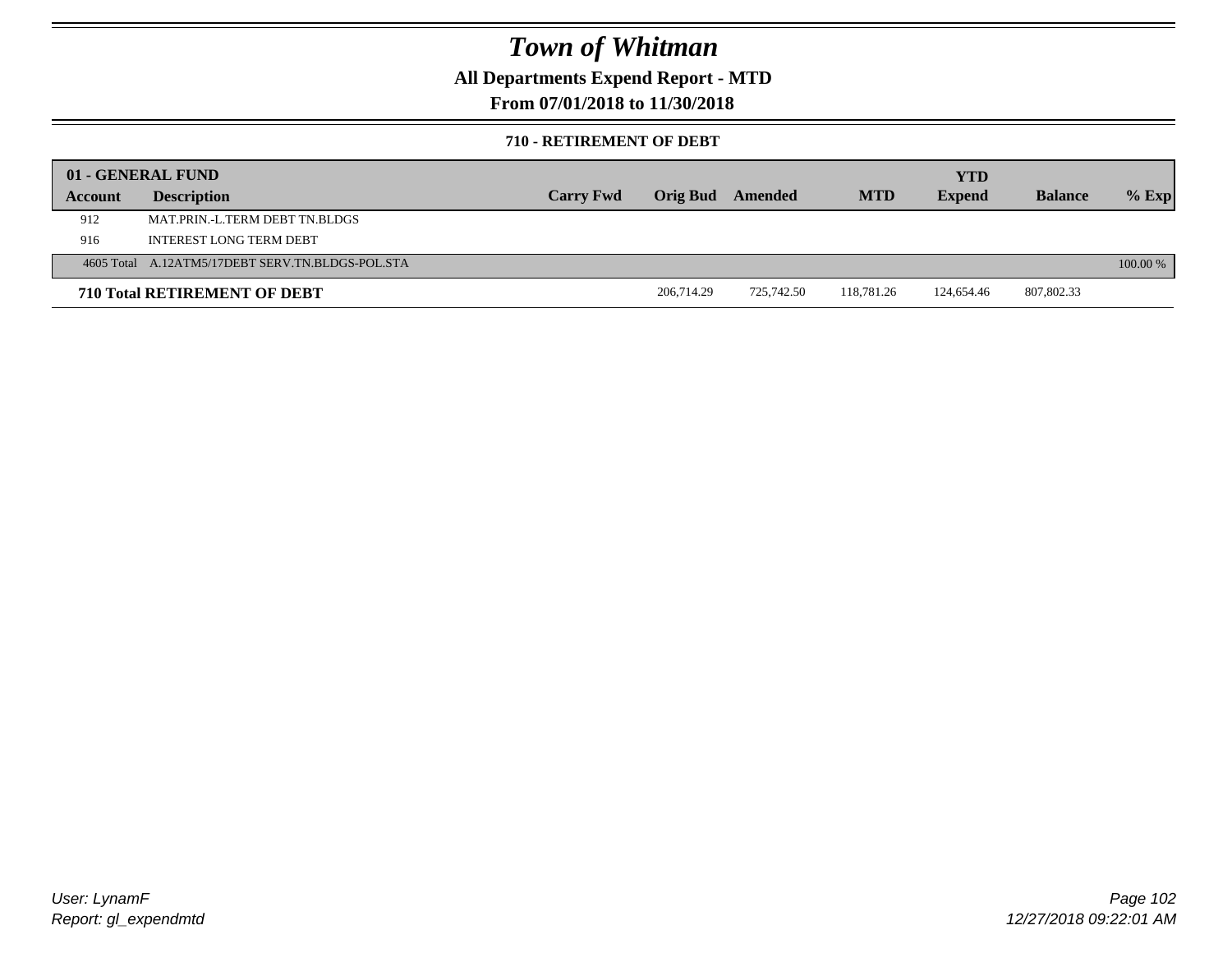## **All Departments Expend Report - MTD**

## **From 07/01/2018 to 11/30/2018**

### **751 - INTEREST-LONG TERM DEBT**

|         | 01 - GENERAL FUND                 |                  |  |                  |            | <b>YTD</b>    |                |          |
|---------|-----------------------------------|------------------|--|------------------|------------|---------------|----------------|----------|
| Account | <b>Description</b>                | <b>Carry Fwd</b> |  | Orig Bud Amended | <b>MTD</b> | <b>Expend</b> | <b>Balance</b> | $%$ Exp  |
| 916     | <b>INTEREST LONG TERM DEBT</b>    |                  |  |                  |            |               |                |          |
| 917     | INTEREST LONG TERM DEBT-T.HALL    |                  |  |                  |            |               |                |          |
| 918     | INT.LONG TERM DEBT-LIBRARY        |                  |  |                  |            |               |                |          |
|         | 2000 Total EXPENSE                |                  |  |                  |            |               |                | 100.00 % |
|         | 751 Total INTEREST-LONG TERM DEBT |                  |  |                  |            |               |                |          |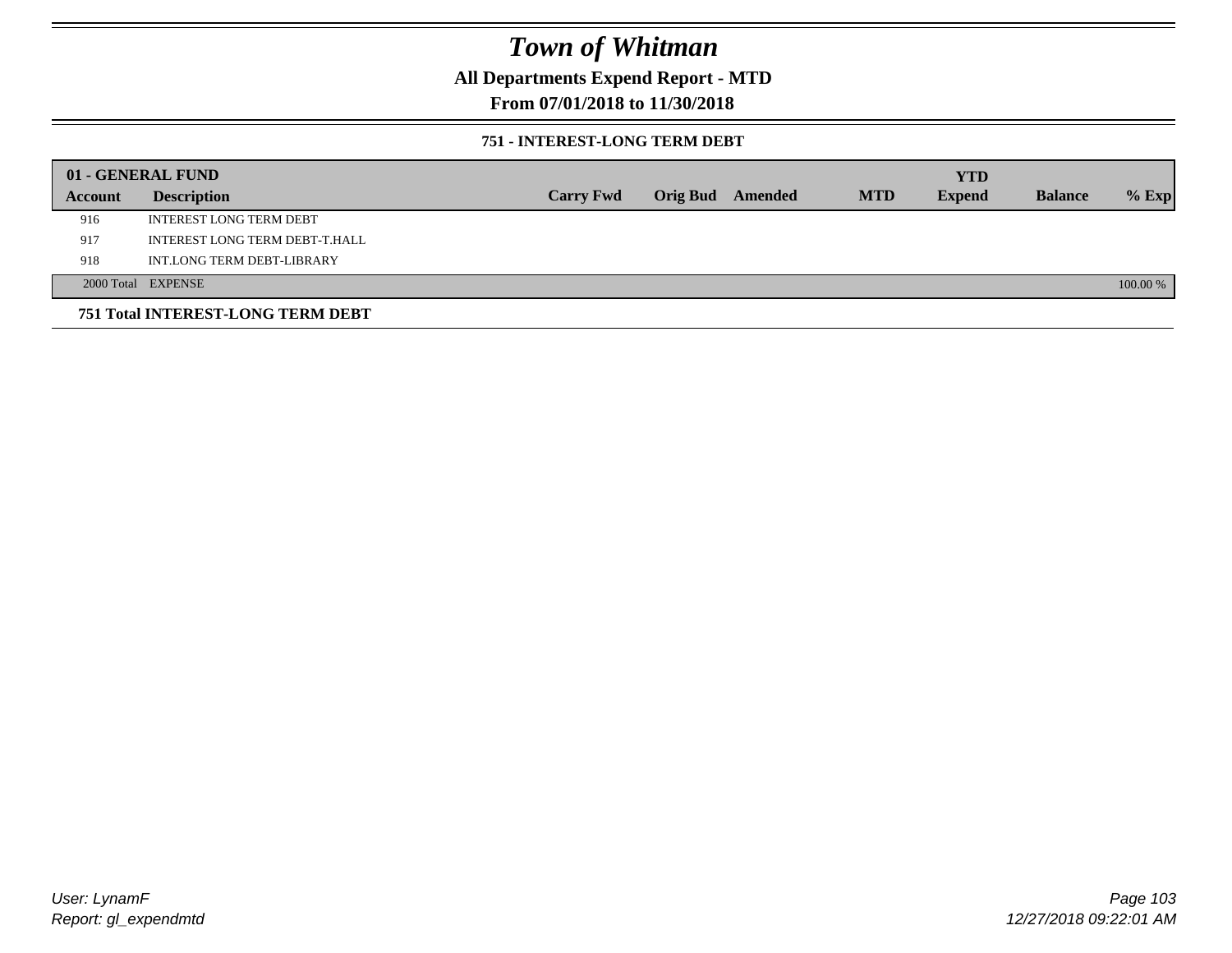## **All Departments Expend Report - MTD**

## **From 07/01/2018 to 11/30/2018**

### **752 - INTEREST-SHORT TERM DEBT**

|         | 01 - GENERAL FUND                  |                  |                 |         |            | <b>YTD</b>    |                |          |
|---------|------------------------------------|------------------|-----------------|---------|------------|---------------|----------------|----------|
| Account | <b>Description</b>                 | <b>Carry Fwd</b> | <b>Orig Bud</b> | Amended | <b>MTD</b> | <b>Expend</b> | <b>Balance</b> | $%$ Exp  |
| 925     | INTEREST TEMPORARY LOANS           |                  |                 |         |            |               |                |          |
| 927     | <b>INTEREST ON TAX ABATEMENTS</b>  |                  |                 |         |            |               |                |          |
| 951     | <b>DEBT ISSUANCE EXPENSE</b>       |                  |                 |         |            |               |                |          |
|         | 2000 Total EXPENSE                 |                  |                 |         |            |               |                | 100.00 % |
|         | 752 Total INTEREST-SHORT TERM DEBT |                  |                 |         |            |               |                |          |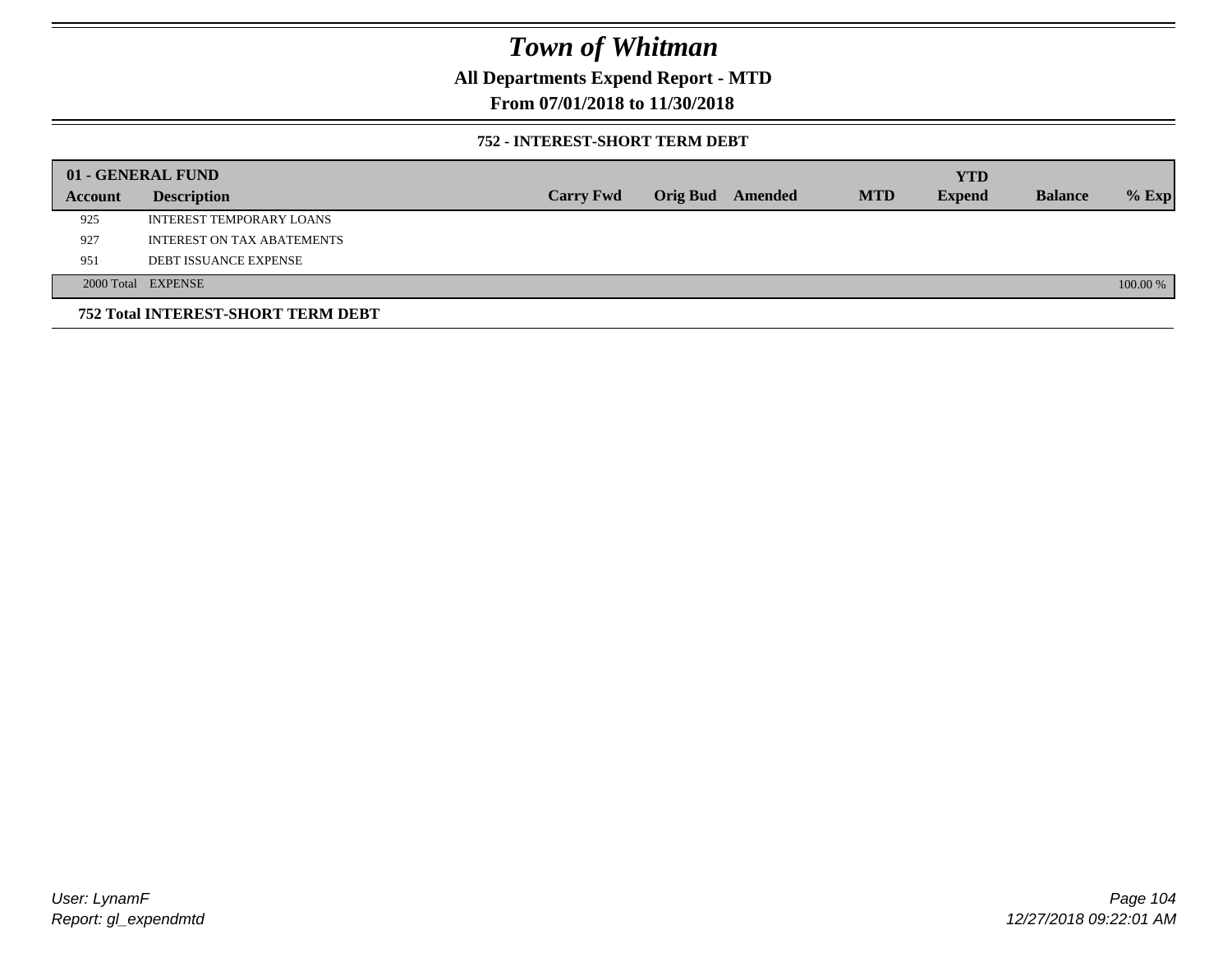**All Departments Expend Report - MTD**

**From 07/01/2018 to 11/30/2018**

### **760 - AGENCY & REGISTRATION FEES**

|         | 01 - GENERAL FUND                    |                  |                         |            | YTD           |                |          |
|---------|--------------------------------------|------------------|-------------------------|------------|---------------|----------------|----------|
| Account | <b>Description</b>                   | <b>Carry Fwd</b> | <b>Orig Bud</b> Amended | <b>MTD</b> | <b>Expend</b> | <b>Balance</b> | $%$ Exp  |
| 252     | <b>SERVICES</b>                      |                  |                         |            |               |                |          |
|         | 2000 Total EXPENSE                   |                  |                         |            |               |                | 100.00 % |
|         | 760 Total AGENCY & REGISTRATION FEES |                  |                         |            |               |                |          |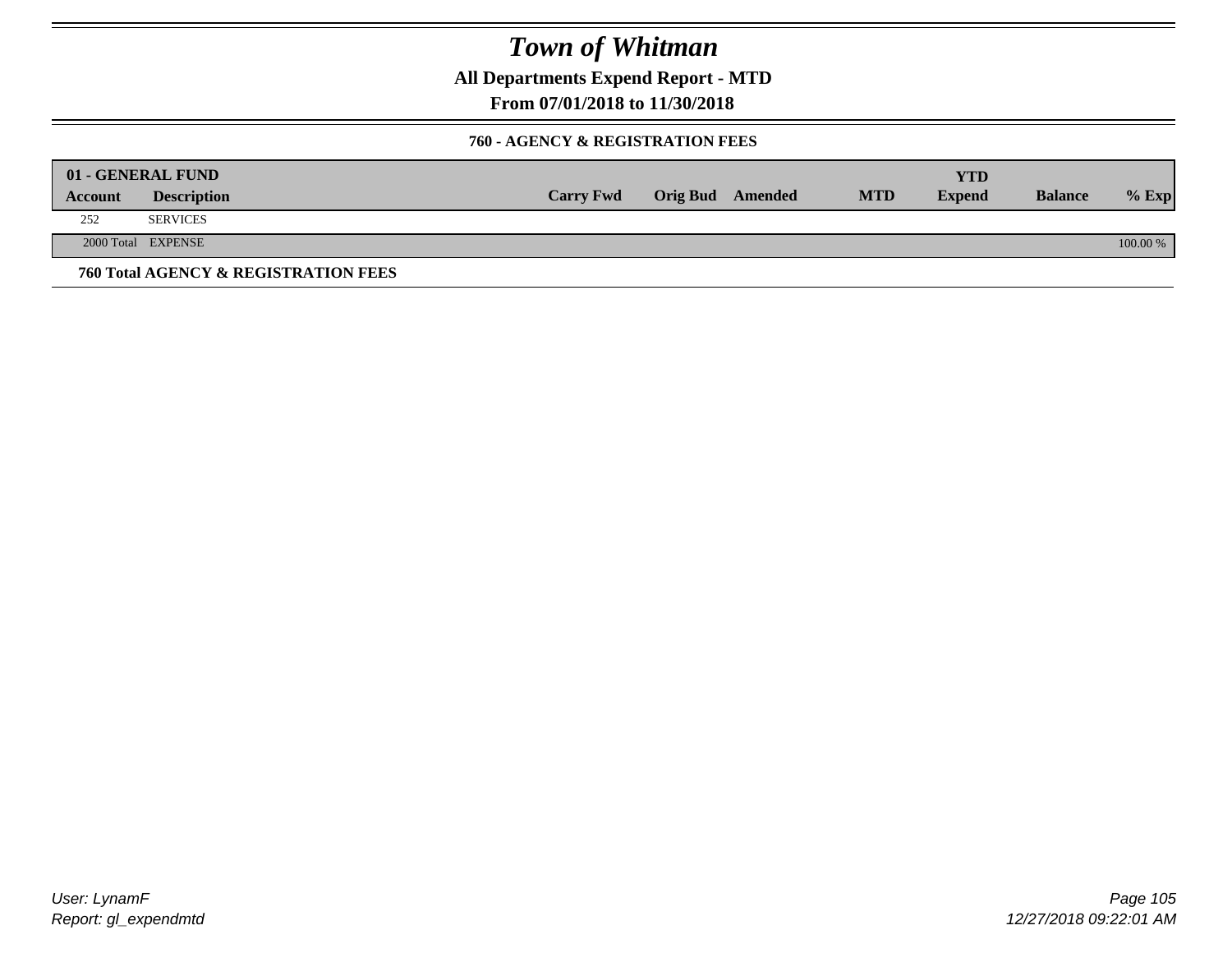## **All Departments Expend Report - MTD**

## **From 07/01/2018 to 11/30/2018**

### **761 - DEBT ISSUE EXPENSE**

|         | 01 - GENERAL FUND                       |                  |          |                  |            | <b>YTD</b>    |                |          |
|---------|-----------------------------------------|------------------|----------|------------------|------------|---------------|----------------|----------|
| Account | <b>Description</b>                      | <b>Carry Fwd</b> |          | Orig Bud Amended | <b>MTD</b> | <b>Expend</b> | <b>Balance</b> | $%$ Exp  |
| 252     | <b>SERVICES</b>                         |                  | 2,000.00 |                  |            |               | 2,000.00       |          |
| 255     | PRIOR YEAR ADJUSTMENT                   |                  |          |                  |            |               |                |          |
| 298     | RES. FND. TRAN. TITLE V DEBT ISSUE EXP. |                  |          |                  |            |               |                |          |
|         | 2000 Total EXPENSE                      |                  | 2,000.00 |                  |            |               | 2,000.00       | $0.00\%$ |
|         | <b>761 Total DEBT ISSUE EXPENSE</b>     |                  | 2,000.00 |                  |            |               | 2,000.00       |          |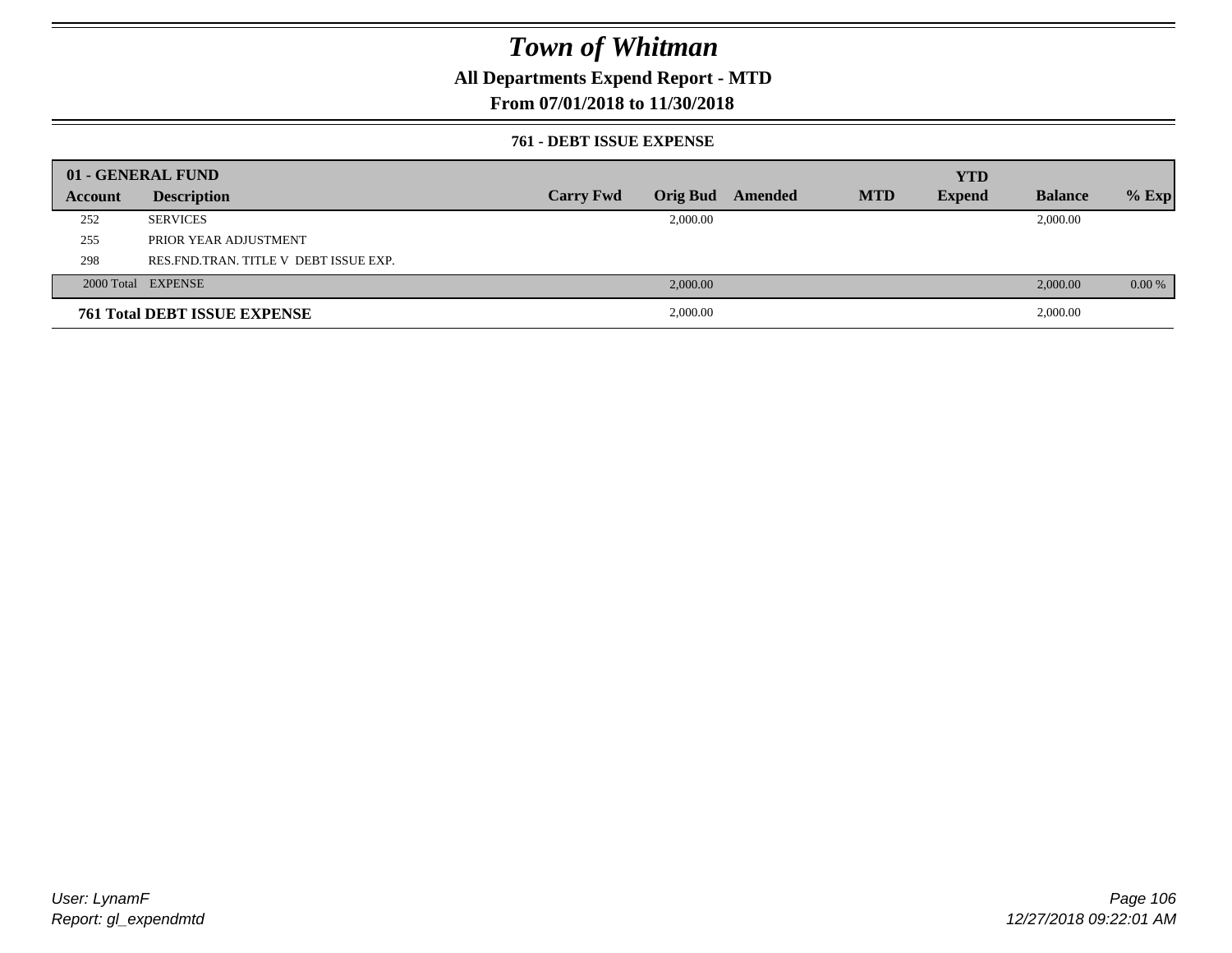## **All Departments Expend Report - MTD**

**From 07/01/2018 to 11/30/2018**

### **820 - STATE ASSESSMENTS**

|            | 01 - GENERAL FUND                  |                  |                 |         |            | <b>YTD</b>    |                |         |
|------------|------------------------------------|------------------|-----------------|---------|------------|---------------|----------------|---------|
| Account    | <b>Description</b>                 | <b>Carry Fwd</b> | <b>Orig Bud</b> | Amended | <b>MTD</b> | <b>Expend</b> | <b>Balance</b> | $%$ Exp |
| 640        | AIR POLLUTION CONTROL DISTRICT     |                  | 4,061.00        |         | 339.00     | 1,695.00      | 2,366.00       |         |
| 2002 Total | <b>EXPENSE</b>                     |                  | 4,061.00        |         | 339.00     | 1,695.00      | 2,366.00       | 41.73 % |
| 642        | OLD COLONY PLANNING COUNCIL        |                  | 5,695.00        |         | 451.00     | 2,351.00      | 3,344.00       |         |
| 2003 Total | <b>EXPENSE</b>                     |                  | 5,695.00        |         | 451.00     | 2,351.00      | 3,344.00       | 41.28 % |
| 644        | REGIONAL TRANSPORTATION AUTH.      |                  | 25,013.00       |         | 2,085.00   | 10,425.00     | 14,588.00      |         |
| 2005 Total | <b>EXPENSE</b>                     |                  | 25,013.00       |         | 2,085.00   | 10,425.00     | 14,588.00      | 41.67 % |
| 645        | RMV NON-RENEWAL SURCHARGE          |                  | 21,820.00       |         | 1,819.00   | 9,095.00      | 12,725.00      |         |
| 2006 Total | <b>EXPENSE</b>                     |                  | 21,820.00       |         | 1,819.00   | 9,095.00      | 12,725.00      | 41.68%  |
| 646        | MOSQUITO CONTROL                   |                  | 28,597.00       |         | 2,383.00   | 11,918.00     | 16,679.00      |         |
| 2007 Total | <b>EXPENSE</b>                     |                  | 28,597.00       |         | 2,383.00   | 11,918.00     | 16,679.00      | 41.67 % |
| 647        | <b>MBTA</b>                        |                  | 74,166.00       |         | 6,181.00   | 30,905.00     | 43,261.00      |         |
| 2009 Total | <b>EXPENSE</b>                     |                  | 74,166.00       |         | 6,181.00   | 30,905.00     | 43,261.00      | 41.67 % |
|            | <b>820 Total STATE ASSESSMENTS</b> |                  | 159,352.00      |         | 13,258.00  | 66,389.00     | 92,963.00      |         |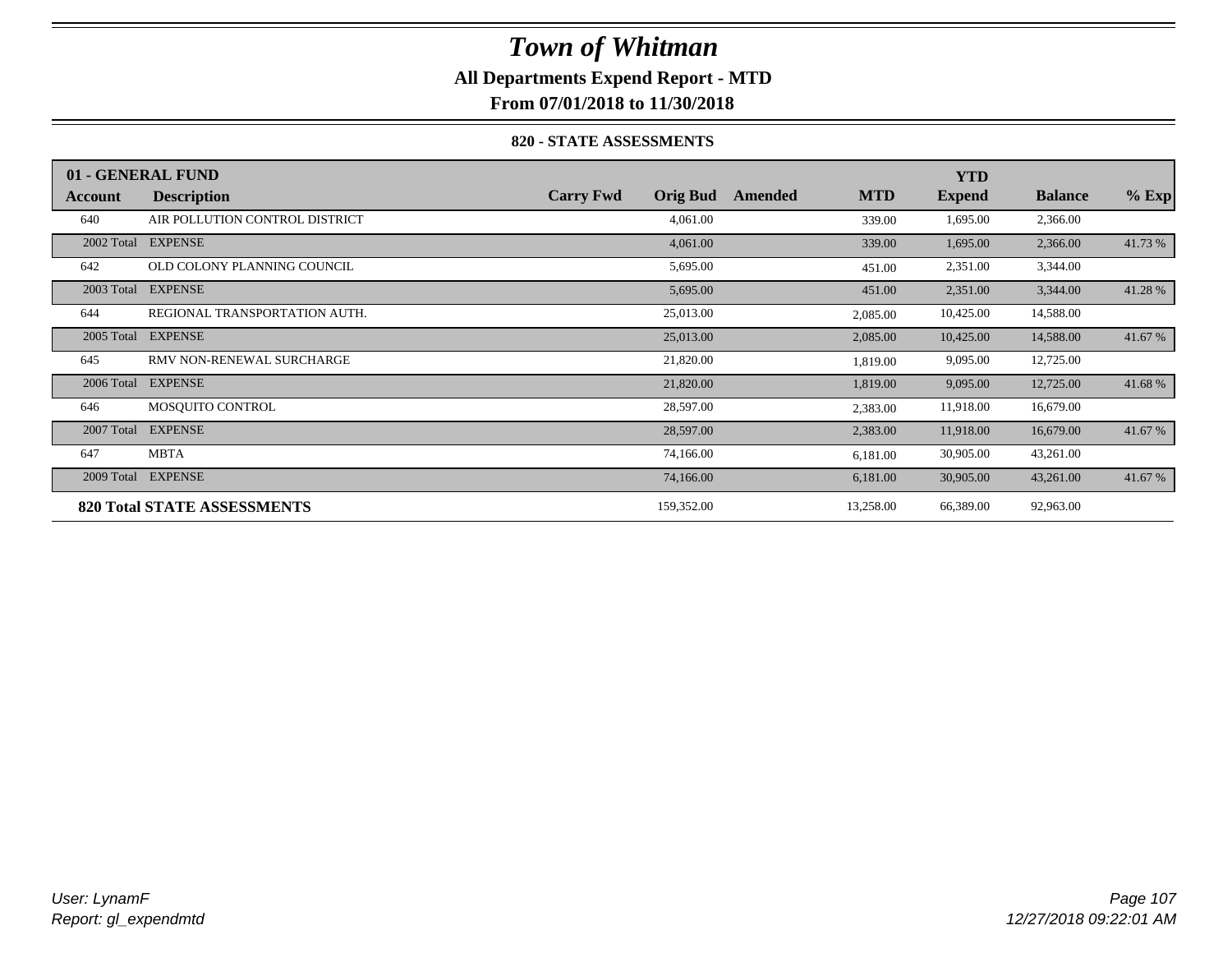**All Departments Expend Report - MTD**

**From 07/01/2018 to 11/30/2018**

### **830 - COUNTY ASSESSMENT**

|                | 01 - GENERAL FUND                  |                  |           |         |            | YTD           |                |         |
|----------------|------------------------------------|------------------|-----------|---------|------------|---------------|----------------|---------|
| <b>Account</b> | <b>Description</b>                 | <b>Carry Fwd</b> | Orig Bud  | Amended | <b>MTD</b> | <b>Expend</b> | <b>Balance</b> | $%$ Exp |
| 622            | <b>COUNTY TAX</b>                  |                  | 32,046.00 |         |            | 16.022.80     | 16,023.20      |         |
|                | 2000 Total EXPENSE                 |                  | 32,046.00 |         |            | 16.022.80     | 16,023.20      | 49.99 % |
|                | <b>830 Total COUNTY ASSESSMENT</b> |                  | 32,046.00 |         |            | 16,022.80     | 16,023.20      |         |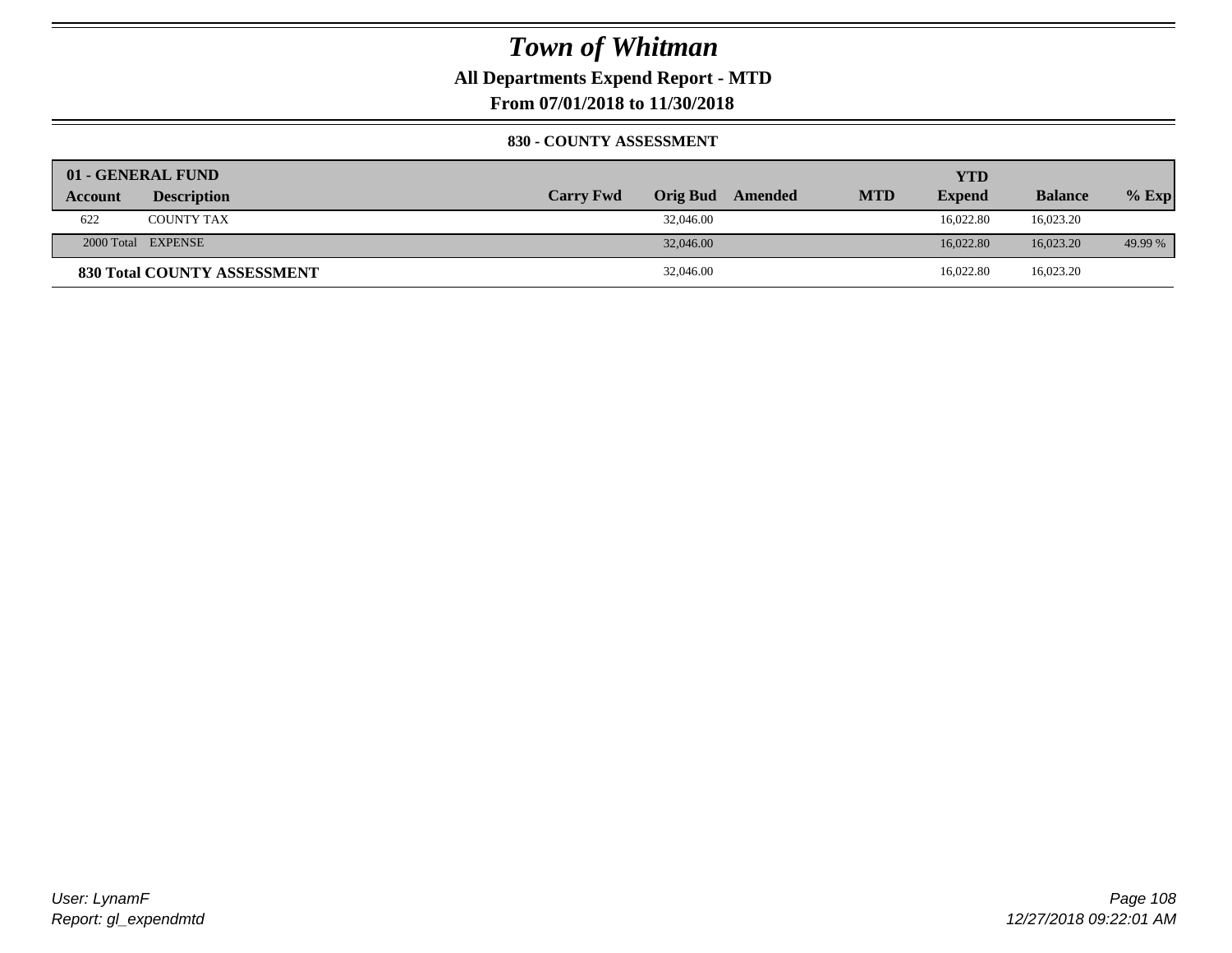### **All Departments Expend Report - MTD**

#### **From 07/01/2018 to 11/30/2018**

#### **870 - AGENCY**

| Account | 01 - GENERAL FUND<br><b>Description</b> | <b>Carry Fwd</b> | <b>Orig Bud</b> Amended | <b>MTD</b> | <b>YTD</b><br><b>Expend</b> | <b>Balance</b> | $%$ Exp  |
|---------|-----------------------------------------|------------------|-------------------------|------------|-----------------------------|----------------|----------|
| 899     | EXCHANGE ACCOUNT                        |                  |                         |            |                             |                |          |
|         | 2002 Total EXPENSE                      |                  |                         |            |                             |                | 100.00 % |
|         | <b>870 Total AGENCY</b>                 |                  |                         |            |                             |                |          |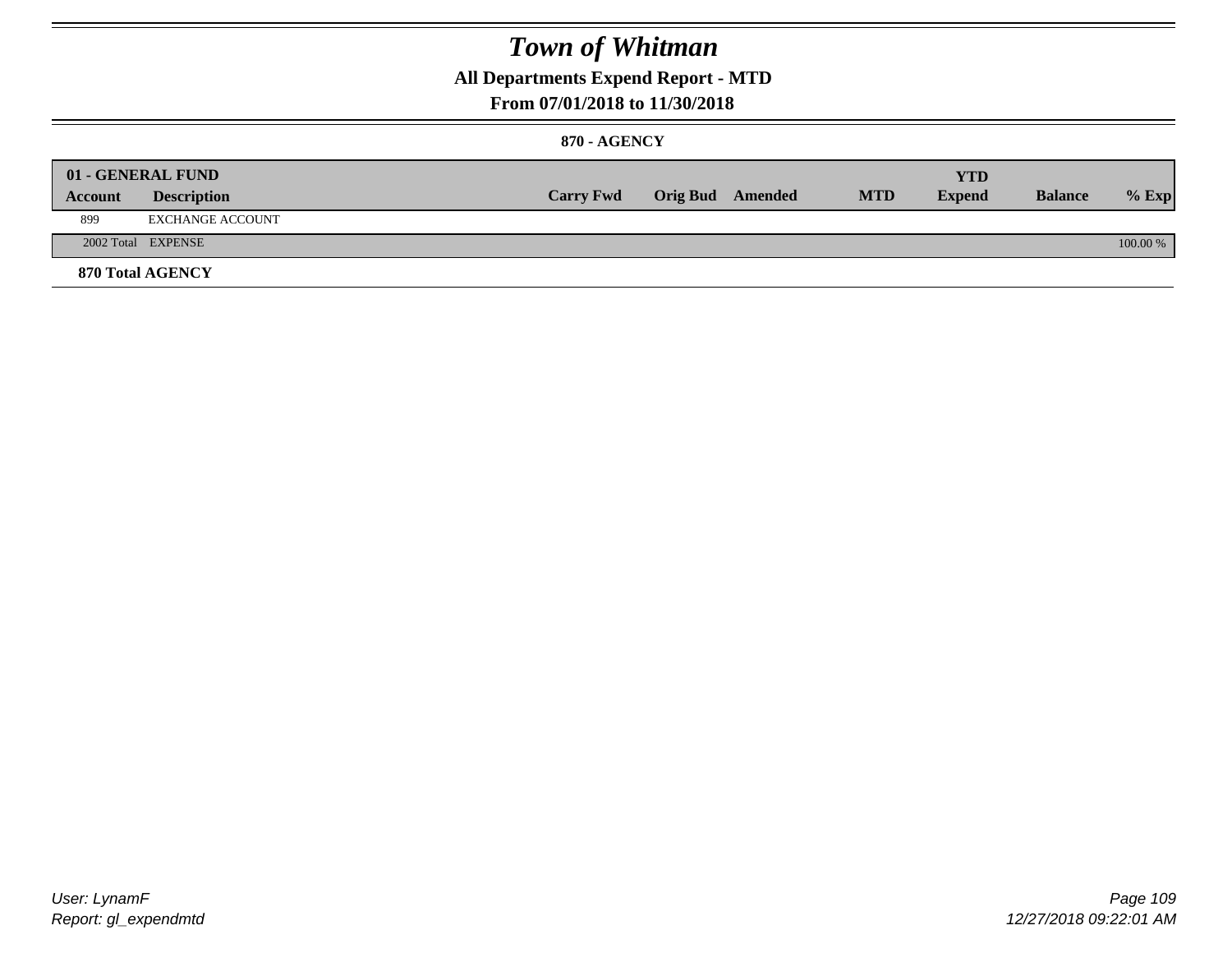**All Departments Expend Report - MTD**

**From 07/01/2018 to 11/30/2018**

#### **877 - OFF-SITE STOR.RECORDS RETENT.**

|         | 01 - GENERAL FUND                       |                  |                         |            | YTD           |                |          |
|---------|-----------------------------------------|------------------|-------------------------|------------|---------------|----------------|----------|
| Account | <b>Description</b>                      | <b>Carry Fwd</b> | <b>Orig Bud</b> Amended | <b>MTD</b> | <b>Expend</b> | <b>Balance</b> | $%$ Exp  |
| 585     | MISCELLANEOUS EXPENSE                   |                  |                         |            |               |                |          |
|         | 2000 Total EXPENSE                      |                  |                         |            |               |                | 100.00 % |
|         | 877 Total OFF-SITE STOR.RECORDS RETENT. |                  |                         |            |               |                |          |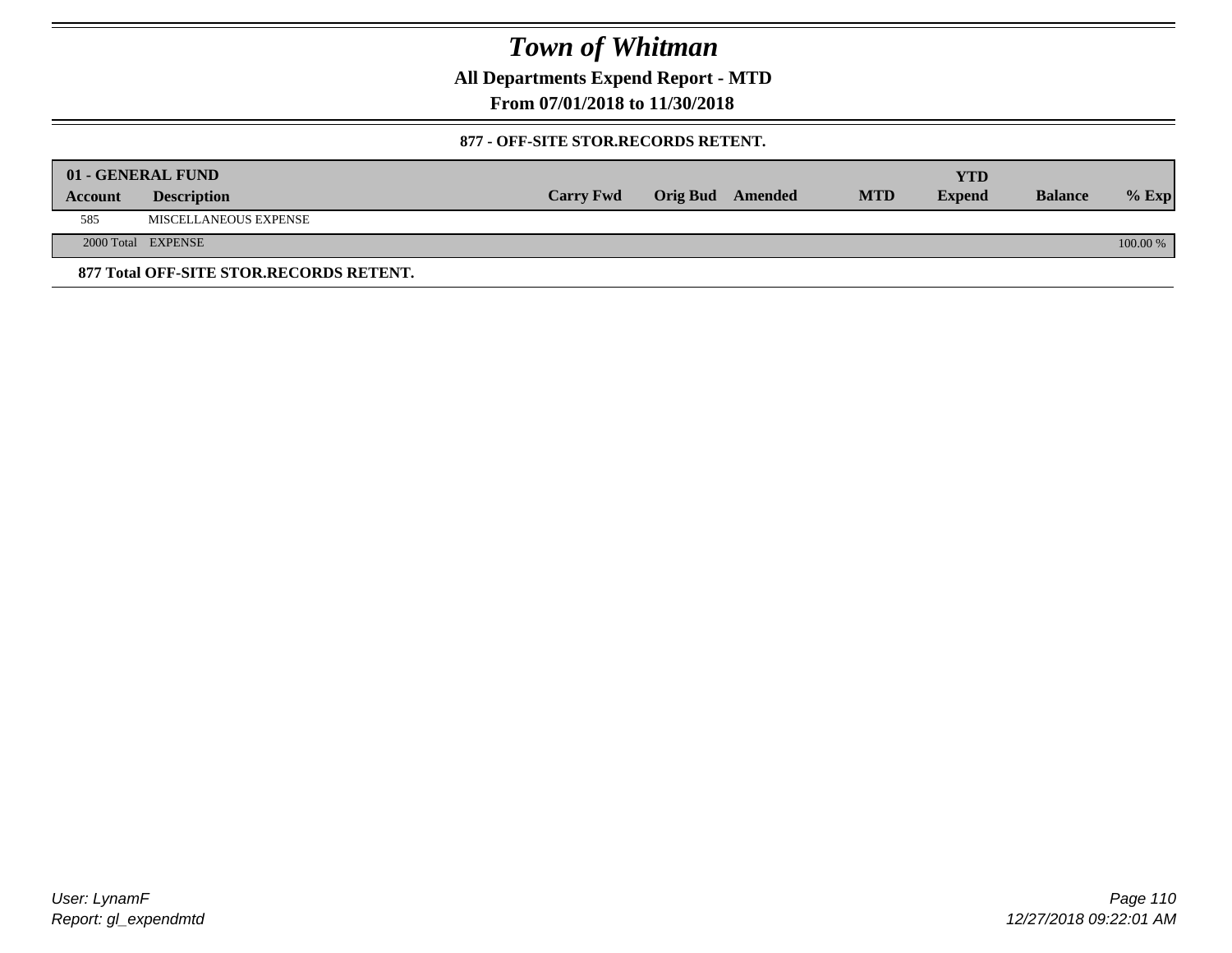### **All Departments Expend Report - MTD**

#### **From 07/01/2018 to 11/30/2018**

#### **878 - OTHER FINANCING USES**

|         | 01 - GENERAL FUND                     |                  |                 |         |            | <b>YTD</b>    |                |          |
|---------|---------------------------------------|------------------|-----------------|---------|------------|---------------|----------------|----------|
| Account | <b>Description</b>                    | <b>Carry Fwd</b> | <b>Orig Bud</b> | Amended | <b>MTD</b> | <b>Expend</b> | <b>Balance</b> | $%$ Exp  |
| 401     | WTR/SWR CAPITAL PROJ. FUND            |                  |                 |         |            |               |                |          |
| 403     | CAPITAL PROJECT FUND                  |                  |                 |         |            |               |                |          |
| 404     | <b>SPECIAL REVENUE FUND</b>           |                  |                 |         |            |               |                |          |
| 405     | WATER/SEWER ENTERPRISE FUND           |                  |                 |         |            |               |                |          |
| 406     | <b>TRUST FUNDS</b>                    |                  | 140,000.00      |         | 140,000.00 | 140,000.00    |                |          |
| 407     | <b>AGENCY FUND</b>                    |                  |                 |         |            |               |                |          |
|         | 2100 Total INTERFUND TRANSFERS        |                  | 140,000.00      |         | 140,000.00 | 140,000.00    |                | 100.00 % |
|         | <b>878 Total OTHER FINANCING USES</b> |                  | 140,000.00      |         | 140,000.00 | 140,000.00    |                |          |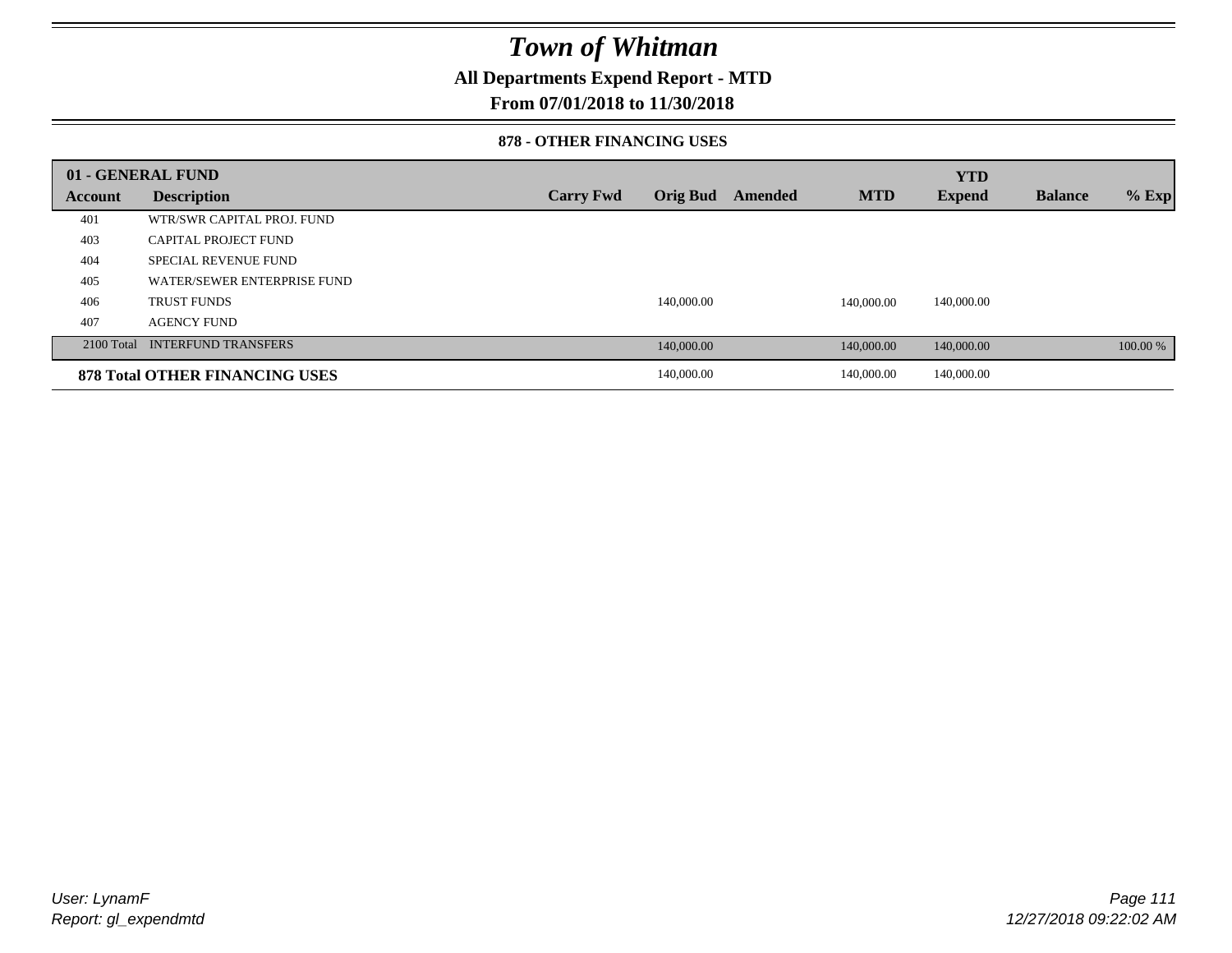### **All Departments Expend Report - MTD**

#### **From 07/01/2018 to 11/30/2018**

#### **910 - UNPAID BILLS**

|         | 01 - GENERAL FUND            |                  |                  |            | <b>YTD</b>    |                |          |
|---------|------------------------------|------------------|------------------|------------|---------------|----------------|----------|
| Account | <b>Description</b>           | <b>Carry Fwd</b> | Orig Bud Amended | <b>MTD</b> | <b>Expend</b> | <b>Balance</b> | $%$ Exp  |
| 112     | <b>SALARIES</b>              |                  |                  |            |               |                |          |
|         | 1000 Total SALARIES          |                  |                  |            |               |                | 100.00 % |
| 585     | <b>MISCELLANEOUS EXPENSE</b> |                  |                  |            |               |                |          |
|         | 2000 Total EXPENSE           |                  |                  |            |               |                | 100.00 % |
| 945     | <b>FY2013 ENCUMBRANCES</b>   |                  |                  |            |               |                |          |
|         | 2001 Total EXPENSE           |                  |                  |            |               |                | 100.00 % |
|         | 910 Total UNPAID BILLS       |                  |                  |            |               |                |          |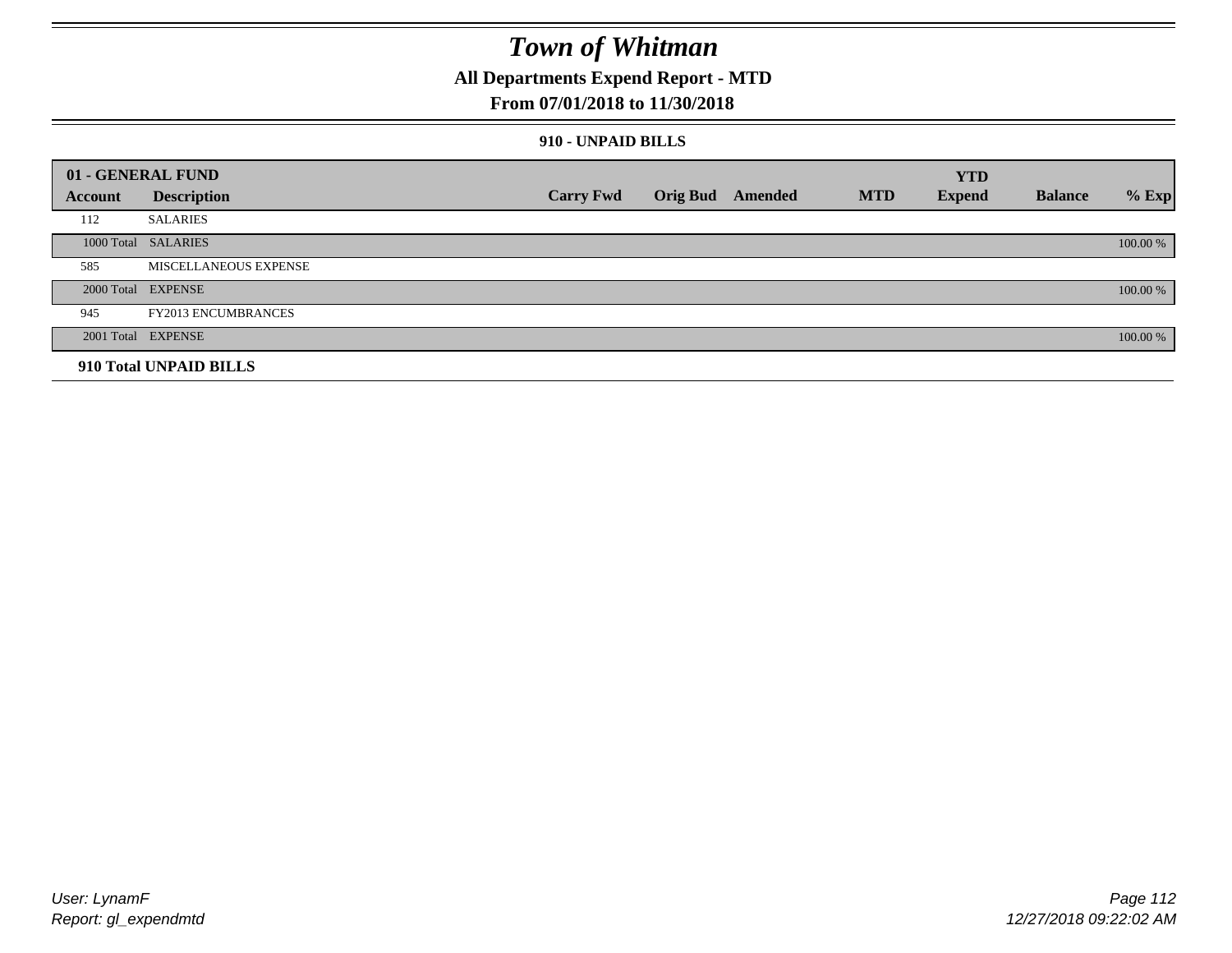### **All Departments Expend Report - MTD**

#### **From 07/01/2018 to 11/30/2018**

#### **911 - RETIREMENT**

|         | 01 - GENERAL FUND          |                  |                 |         |            | <b>YTD</b>    |                |          |
|---------|----------------------------|------------------|-----------------|---------|------------|---------------|----------------|----------|
| Account | <b>Description</b>         | <b>Carry Fwd</b> | <b>Orig Bud</b> | Amended | <b>MTD</b> | <b>Expend</b> | <b>Balance</b> | $%$ Exp  |
| 170     | <b>COUNTY RETIREMENT</b>   |                  | 1,933,377.00    |         |            | 1,933,377.00  |                |          |
|         | 2000 Total EXPENSE         |                  | 1,933,377.00    |         |            | 1,933,377.00  |                | 100.00 % |
| 169     | STATE RETIREMENT-SECT.59A  |                  |                 |         |            |               |                |          |
|         | 2001 Total EXPENSE         |                  |                 |         |            |               |                | 100.00 % |
| 943     | <b>FY2012 ENCUMBRANCES</b> |                  |                 |         |            |               |                |          |
|         | 2002 Total EXPENSE         |                  |                 |         |            |               |                | 100.00 % |
|         | 911 Total RETIREMENT       |                  | 1,933,377.00    |         |            | 1,933,377.00  |                |          |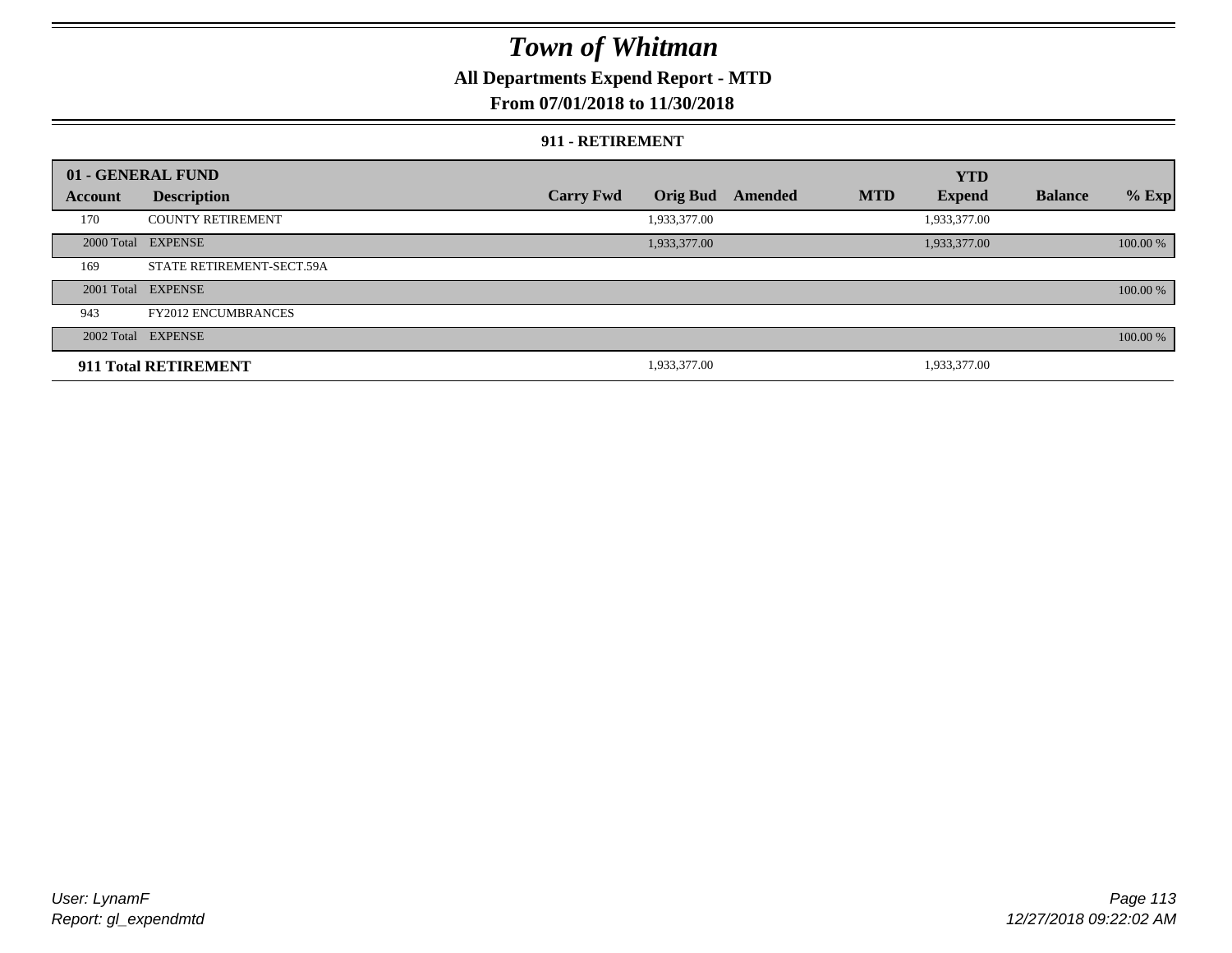**All Departments Expend Report - MTD**

**From 07/01/2018 to 11/30/2018**

#### **912 - WORKER'S COMPENSATION**

|         | 01 - GENERAL FUND               |                  |                  |            | <b>YTD</b>    |                |          |
|---------|---------------------------------|------------------|------------------|------------|---------------|----------------|----------|
| Account | <b>Description</b>              | <b>Carry Fwd</b> | Orig Bud Amended | <b>MTD</b> | <b>Expend</b> | <b>Balance</b> | $%$ Exp  |
| 171     | <b>WORKER'S COMPENSATION</b>    |                  |                  |            |               |                |          |
|         | 2000 Total EXPENSE              |                  |                  |            |               |                | 100.00 % |
|         | 912 Total WORKER'S COMPENSATION |                  |                  |            |               |                |          |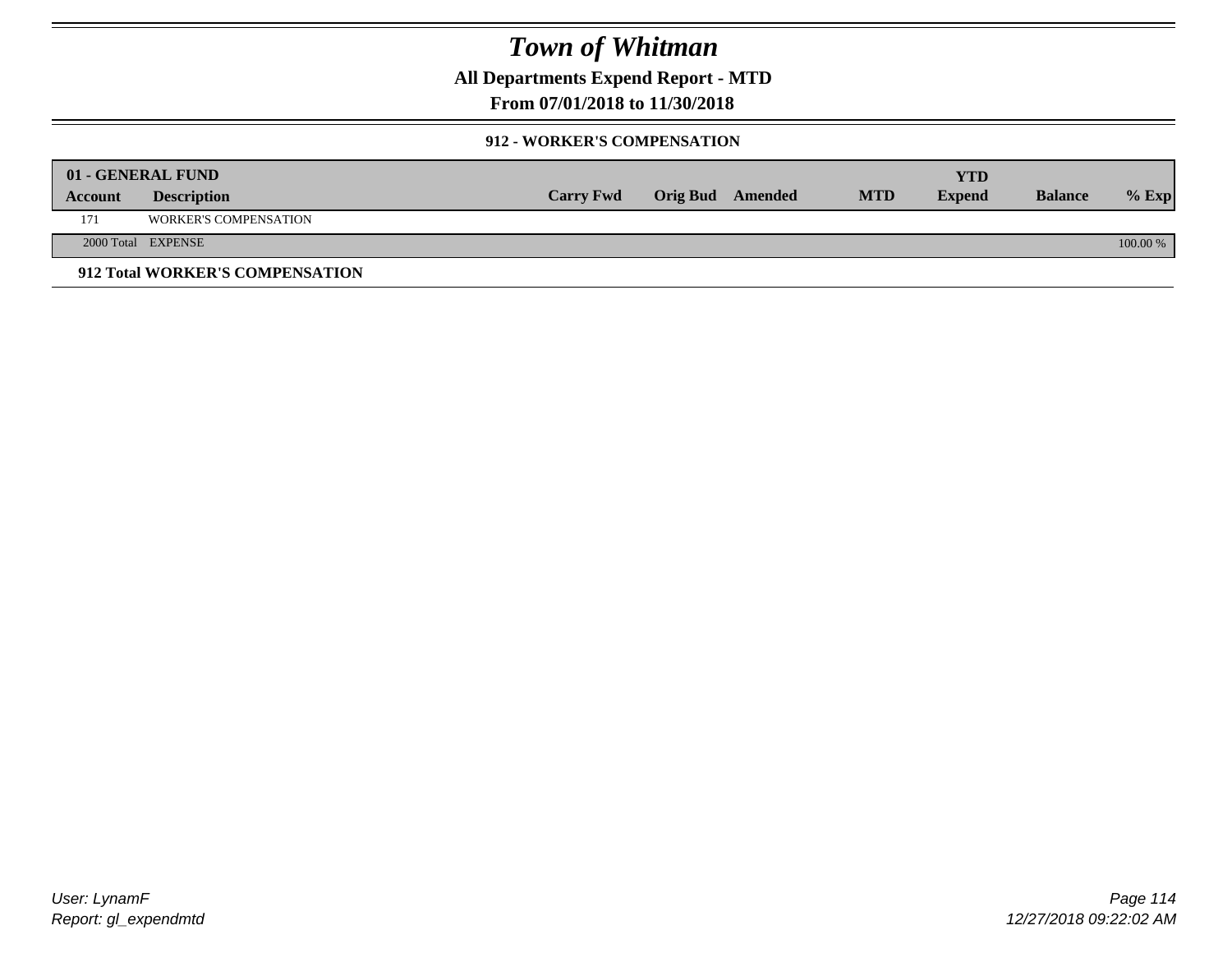**All Departments Expend Report - MTD**

**From 07/01/2018 to 11/30/2018**

#### **913 - UNEMPLOYMENT COMPENSATION**

|         | 01 - GENERAL FUND                   |                  |                 |         |            | <b>YTD</b>    |                |          |
|---------|-------------------------------------|------------------|-----------------|---------|------------|---------------|----------------|----------|
| Account | <b>Description</b>                  | <b>Carry Fwd</b> | <b>Orig Bud</b> | Amended | <b>MTD</b> | <b>Expend</b> | <b>Balance</b> | % Exp    |
| 172     | UNEMPLOYMENT INSURANCE              |                  | 8,000.00        |         |            |               | 8,000.00       |          |
|         | 2000 Total EXPENSE                  |                  | 8,000.00        |         |            |               | 8,000.00       | 0.00 %   |
| 939     | <b>FY2015 ENCUMBRANCES</b>          |                  |                 |         |            |               |                |          |
| 940     | <b>FY2016 ENCUMBRANCES</b>          |                  |                 |         |            |               |                |          |
| 948     | <b>FY07 ENCUMBRANCES</b>            |                  |                 |         |            |               |                |          |
| 958     | <b>FY2005 ENCUMBRANCES</b>          |                  |                 |         |            |               |                |          |
| 959     | <b>FY2006 ENCUMBRANCES</b>          |                  |                 |         |            |               |                |          |
| 943     | <b>FY2012 ENCUMBRANCES</b>          |                  |                 |         |            |               |                |          |
|         | 2001 Total EXPENSE                  |                  |                 |         |            |               |                | 100.00 % |
|         | 913 Total UNEMPLOYMENT COMPENSATION |                  | 8,000.00        |         |            |               | 8,000.00       |          |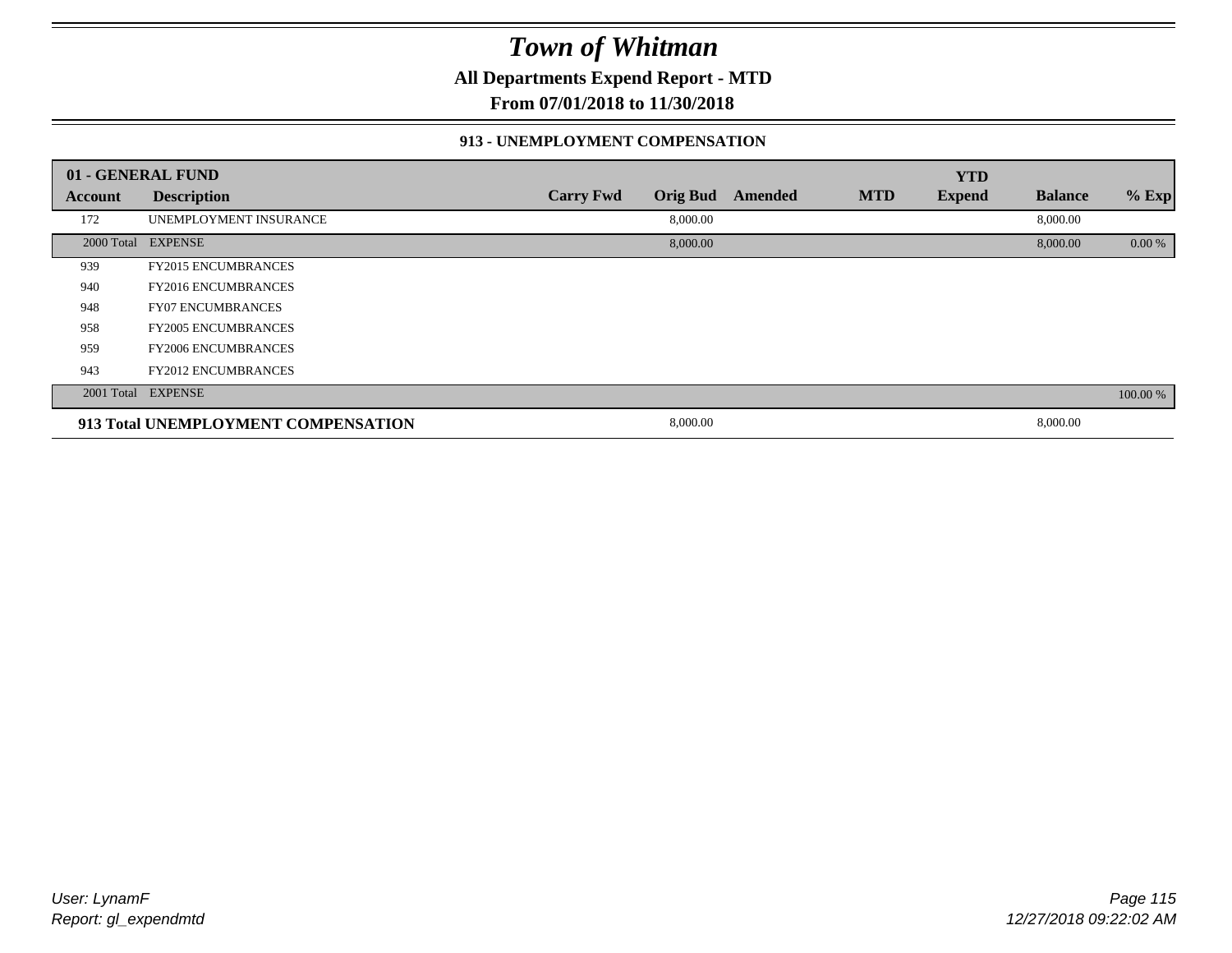**All Departments Expend Report - MTD**

**From 07/01/2018 to 11/30/2018**

#### **914 - HEALTH/LIFE INSURANCE-TOWN MATCH**

|            | 01 - GENERAL FUND                          |                  |                 |         |            | <b>YTD</b>    |                |         |
|------------|--------------------------------------------|------------------|-----------------|---------|------------|---------------|----------------|---------|
| Account    | <b>Description</b>                         | <b>Carry Fwd</b> | <b>Orig Bud</b> | Amended | <b>MTD</b> | <b>Expend</b> | <b>Balance</b> | $%$ Exp |
| 175        | <b>LIFE INSURANCE</b>                      |                  |                 |         | 736.29     | 4,426.50      | $-4,426.50$    |         |
| 180        | <b>FLEX BENEFITS FEES</b>                  |                  |                 |         | 135.00     | 535.00        | $-535.00$      |         |
| 181        | MANDATORY DEF.COMP.EXP.                    |                  |                 |         |            |               |                |         |
| 174        | HEALTH INSURANCE                           |                  | 1,595,370.00    |         | 120,815.77 | 728,452.72    | 866,917.28     |         |
| 2000 Total | <b>EXPENSE</b>                             |                  | 1,595,370.00    |         | 121,687.06 | 733,414.22    | 861,955.78     | 45.97 % |
| 941        | FY 2017 ENCUMBRANCES                       |                  |                 |         |            |               |                |         |
| 945        | <b>FY2013 ENCUMBRANCES</b>                 |                  |                 |         |            |               |                |         |
| 949        | <b>FY2014 ENCUMBRANCES</b>                 |                  |                 |         |            |               |                |         |
| 953        | FY2009 ENCUMBRANCES                        |                  |                 |         |            |               |                |         |
| 958        | <b>FY2005 ENCUMBRANCES</b>                 |                  |                 |         |            |               |                |         |
| 943        | <b>FY2012 ENCUMBRANCES</b>                 |                  |                 |         |            |               |                |         |
| 938        | FY 2018 ENCUMBRANCES                       | 350.00           |                 |         |            |               | 350.00         |         |
| 2001 Total | <b>EXPENSE</b>                             | 350.00           |                 |         |            |               | 350.00         | 0.00 %  |
|            | 914 Total HEALTH/LIFE INSURANCE-TOWN MATCH | 350.00           | 1,595,370.00    |         | 121,687.06 | 733,414.22    | 862, 305.78    |         |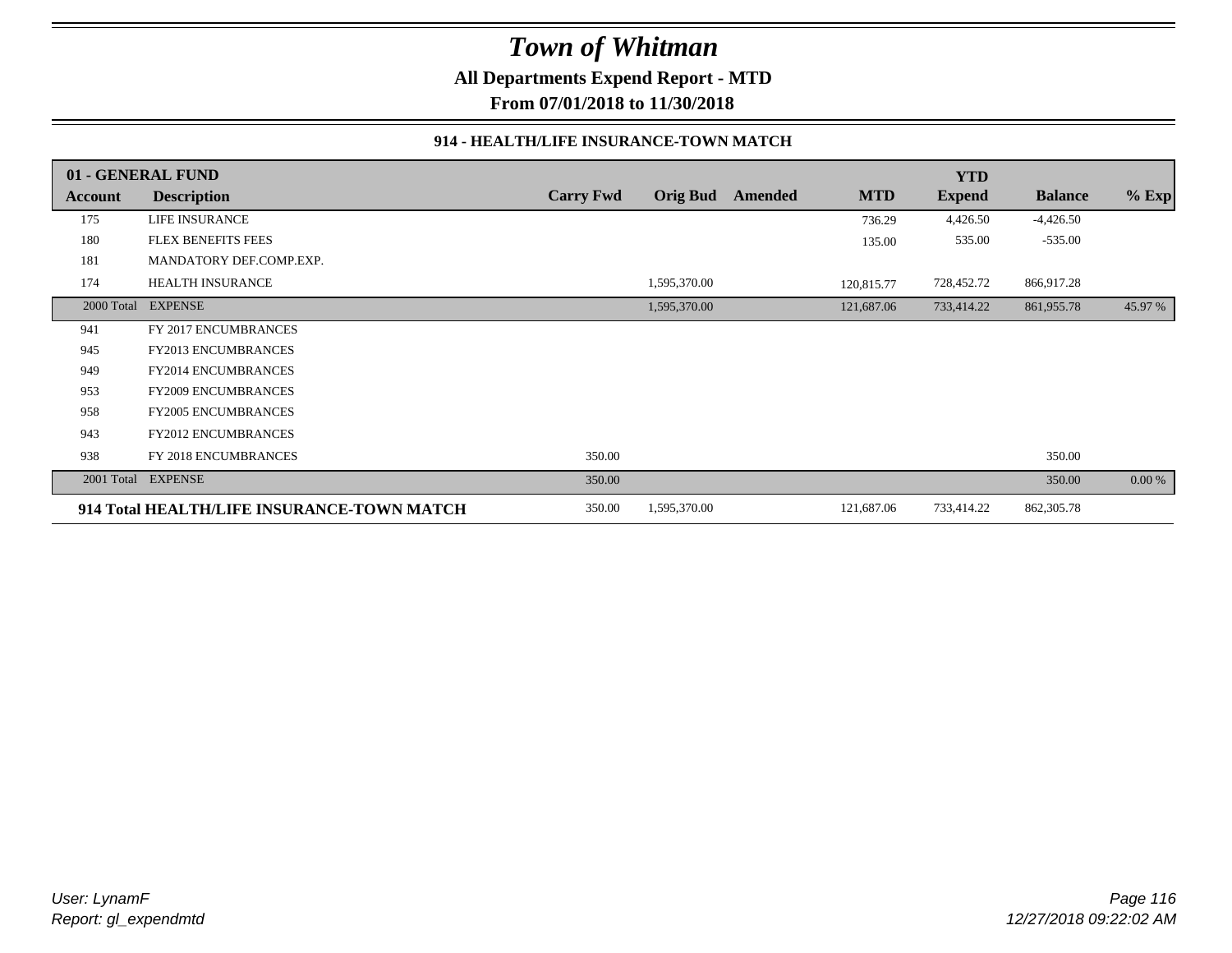**All Departments Expend Report - MTD**

**From 07/01/2018 to 11/30/2018**

#### **915 - OPEIU SICK LEAVE BUY-OUT**

|         | 01 - GENERAL FUND                  |                  |                         |            | YTD           |                |          |
|---------|------------------------------------|------------------|-------------------------|------------|---------------|----------------|----------|
| Account | <b>Description</b>                 | <b>Carry Fwd</b> | <b>Orig Bud</b> Amended | <b>MTD</b> | <b>Expend</b> | <b>Balance</b> | $%$ Exp  |
| 112     | SALARIES                           |                  |                         |            |               |                |          |
|         | 1000 Total SALARIES                |                  |                         |            |               |                | 100.00 % |
|         | 915 Total OPEIU SICK LEAVE BUY-OUT |                  |                         |            |               |                |          |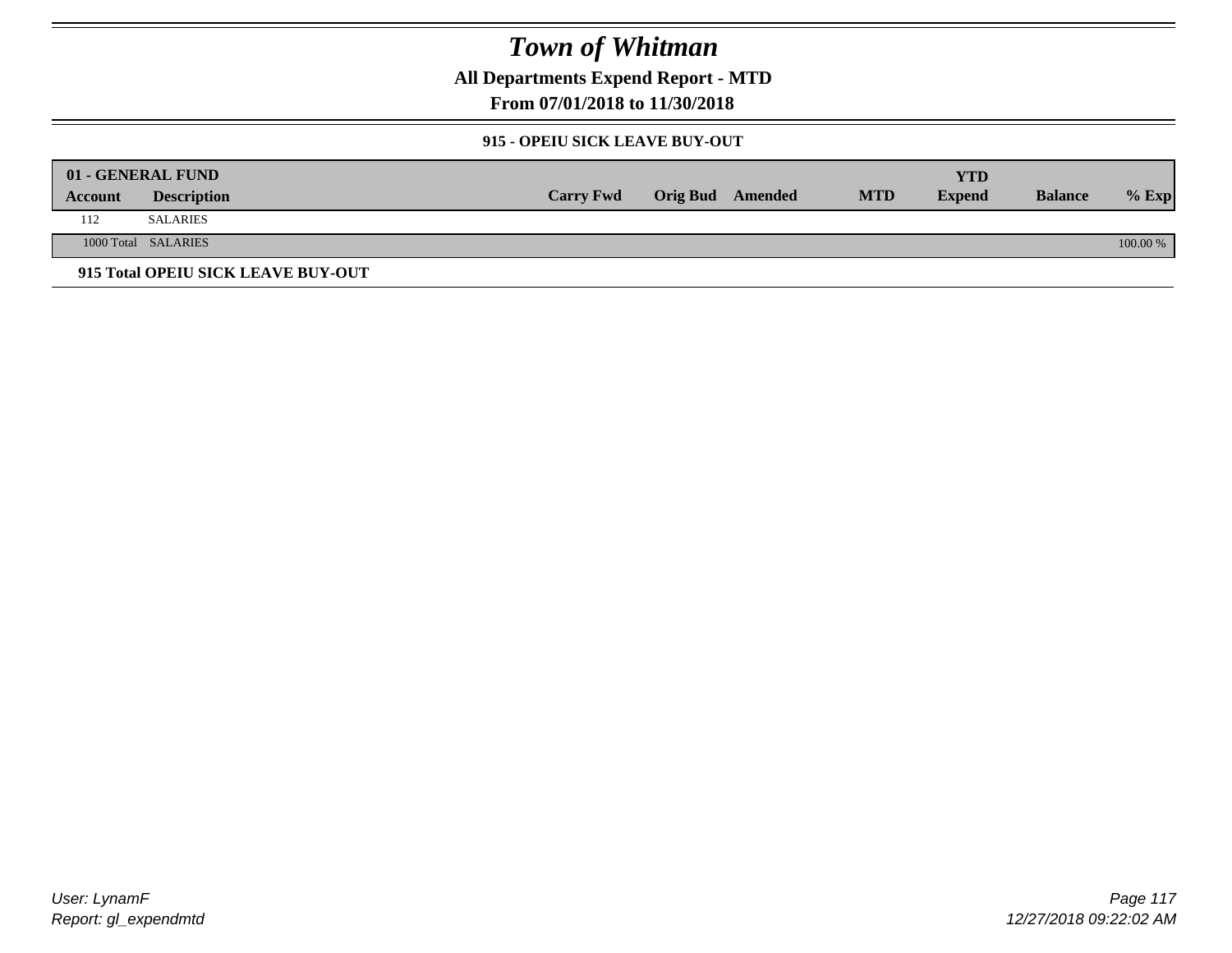**All Departments Expend Report - MTD**

**From 07/01/2018 to 11/30/2018**

#### **916 - OPEIU FY01 RETROACTIVE**

|         | 01 - GENERAL FUND                |                  |                         |            | YTD           |                |          |
|---------|----------------------------------|------------------|-------------------------|------------|---------------|----------------|----------|
| Account | <b>Description</b>               | <b>Carry Fwd</b> | <b>Orig Bud</b> Amended | <b>MTD</b> | <b>Expend</b> | <b>Balance</b> | $%$ Exp  |
| 112     | <b>SALARIES</b>                  |                  |                         |            |               |                |          |
|         | 1000 Total SALARIES              |                  |                         |            |               |                | 100.00 % |
|         | 916 Total OPEIU FY01 RETROACTIVE |                  |                         |            |               |                |          |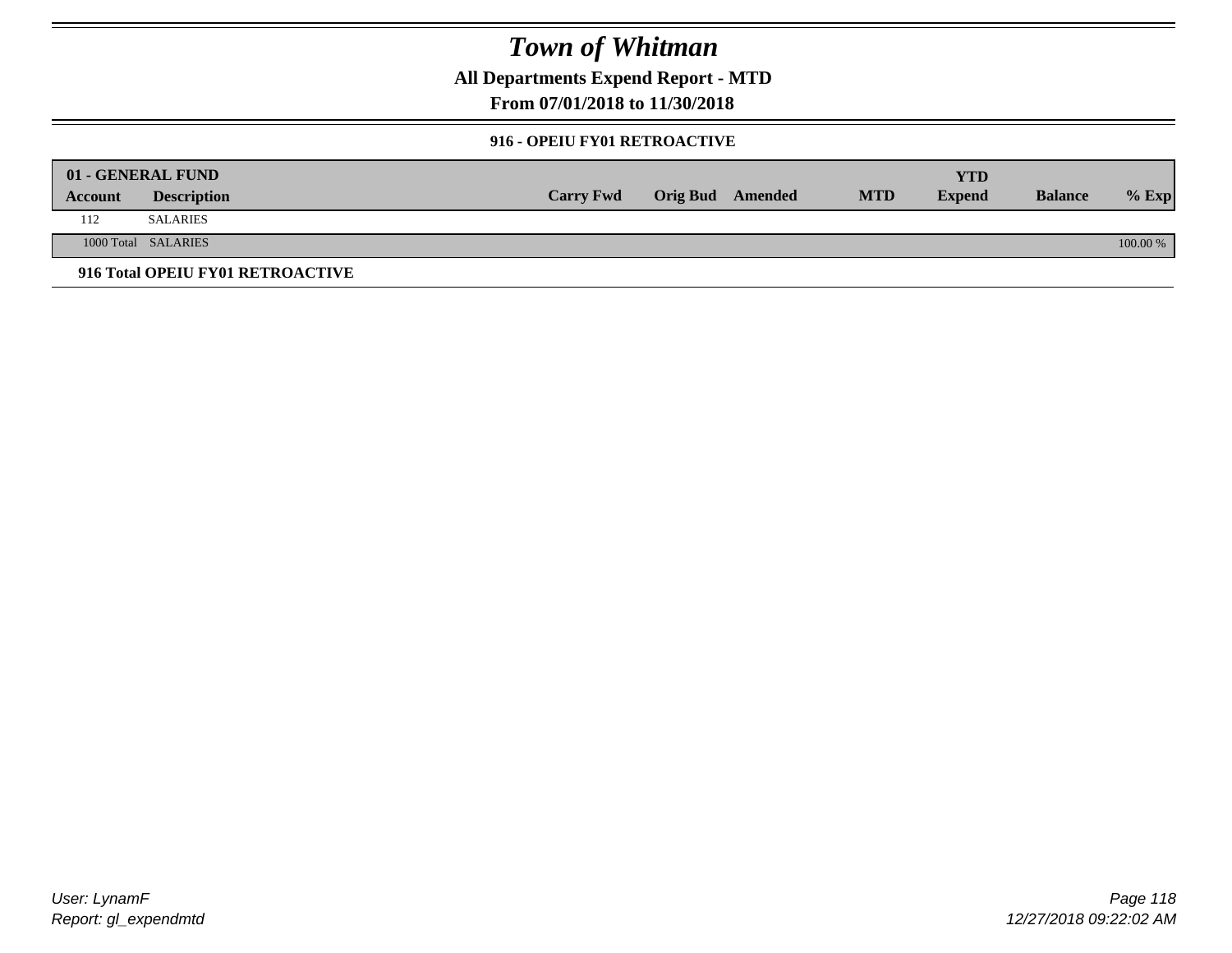**All Departments Expend Report - MTD**

**From 07/01/2018 to 11/30/2018**

#### **917 - OPEIU DEPARTMENT HEAD COVERAGE**

|         | 01 - GENERAL FUND                        |                  |                         |            | <b>YTD</b>    |                |          |
|---------|------------------------------------------|------------------|-------------------------|------------|---------------|----------------|----------|
| Account | <b>Description</b>                       | <b>Carry Fwd</b> | <b>Orig Bud</b> Amended | <b>MTD</b> | <b>Expend</b> | <b>Balance</b> | $%$ Exp  |
| 112     | <b>SALARIES</b>                          |                  |                         |            |               |                |          |
|         | 1000 Total SALARIES                      |                  |                         |            |               |                | 100.00 % |
|         | 917 Total OPEIU DEPARTMENT HEAD COVERAGE |                  |                         |            |               |                |          |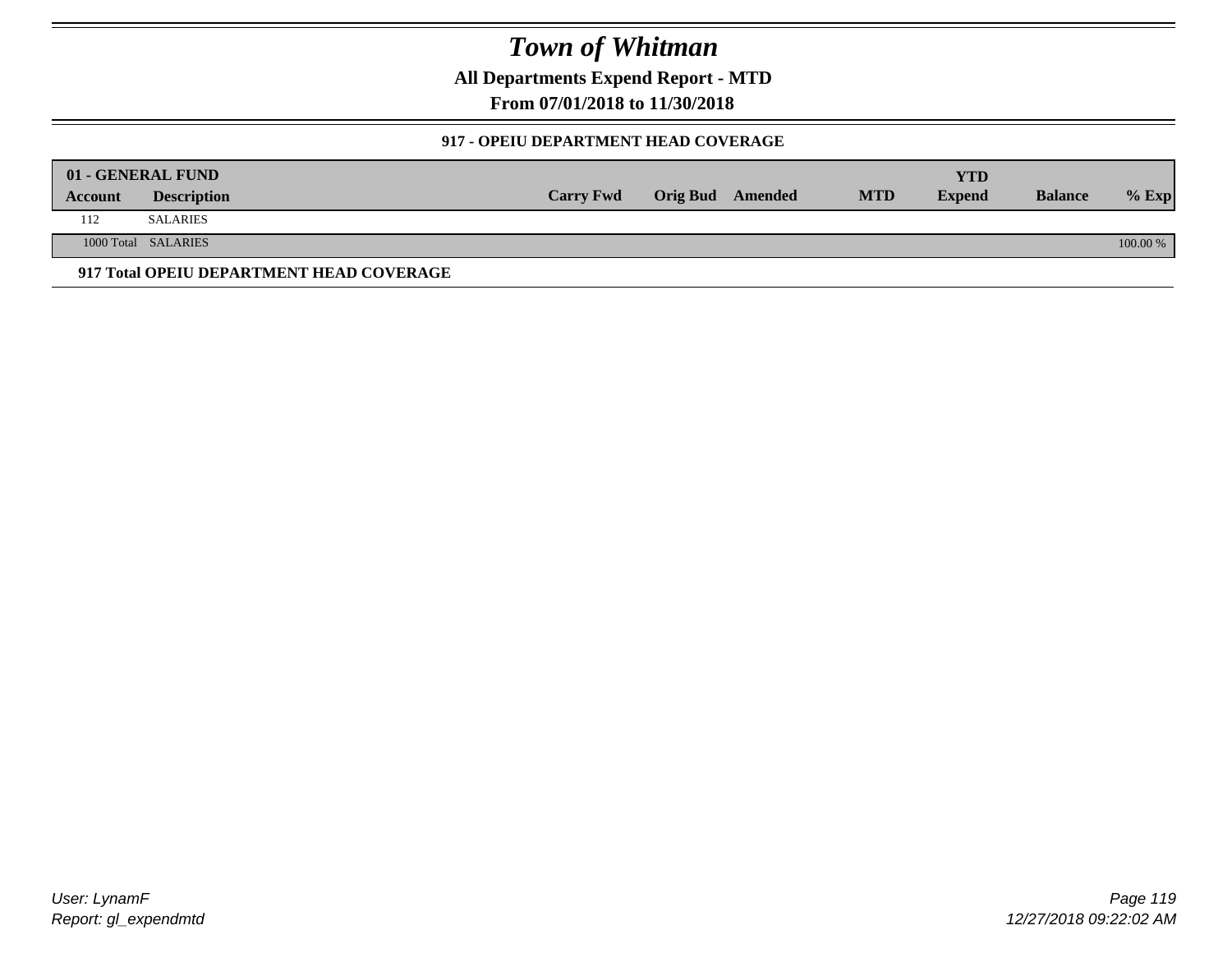**All Departments Expend Report - MTD**

**From 07/01/2018 to 11/30/2018**

#### **919 - PAYROLL TAXES - TOWN MATCH**

|         | 01 - GENERAL FUND                    |                  |                 |         |            | <b>YTD</b>    |                |          |
|---------|--------------------------------------|------------------|-----------------|---------|------------|---------------|----------------|----------|
| Account | <b>Description</b>                   | <b>Carry Fwd</b> | <b>Orig Bud</b> | Amended | <b>MTD</b> | <b>Expend</b> | <b>Balance</b> | $%$ Exp  |
| 177     | F.I.C.A.                             |                  |                 |         |            |               |                |          |
| 181     | MANDATORY DEF.COMP.EXP.              |                  |                 |         |            |               |                |          |
| 176     | <b>MEDICARE TAX</b>                  |                  | 132,250.00      |         | 10.214.03  | 53,166.41     | 79,083.59      |          |
|         | 2000 Total EXPENSE                   |                  | 132,250.00      |         | 10.214.03  | 53,166.41     | 79,083.59      | 40.20 %  |
| 941     | FY 2017 ENCUMBRANCES                 |                  |                 |         |            |               |                |          |
|         | 2001 Total EXPENSE                   |                  |                 |         |            |               |                | 100.00 % |
|         | 919 Total PAYROLL TAXES - TOWN MATCH |                  | 132,250.00      |         | 10,214.03  | 53,166.41     | 79,083.59      |          |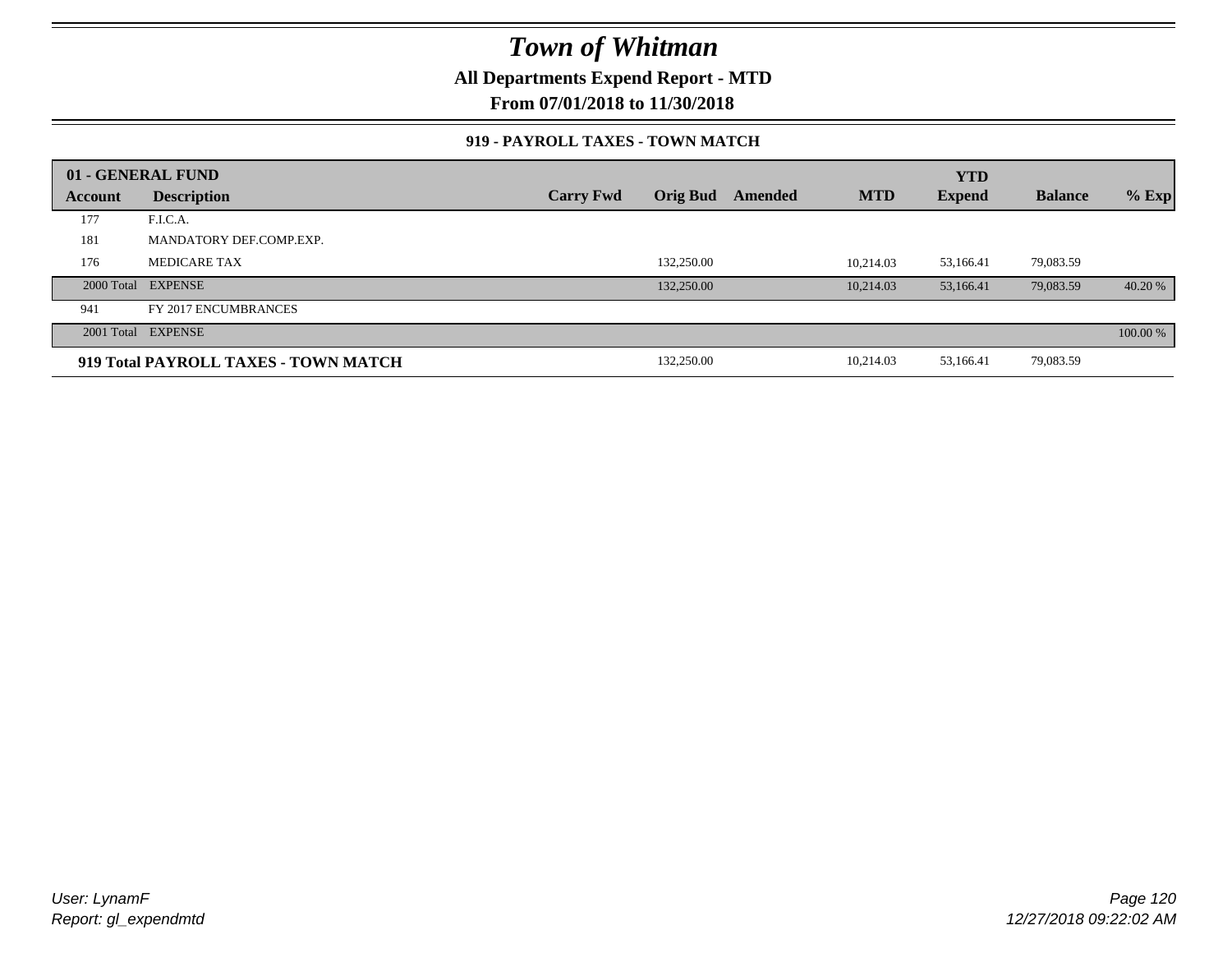### **All Departments Expend Report - MTD**

#### **From 07/01/2018 to 11/30/2018**

#### **945 - LIABILITY INSURANCE**

|         | 01 - GENERAL FUND                |                  |                 |         |            | <b>YTD</b>    |                |          |
|---------|----------------------------------|------------------|-----------------|---------|------------|---------------|----------------|----------|
| Account | <b>Description</b>               | <b>Carry Fwd</b> | <b>Orig Bud</b> | Amended | <b>MTD</b> | <b>Expend</b> | <b>Balance</b> | $%$ Exp  |
| 740     | <b>INSURANCE PREMIUMS</b>        |                  | 354,900.00      |         | 1,590.11   | 289,669.55    | 65,230.45      |          |
| 742     | <b>INSURANCE SEMINARS</b>        |                  |                 |         |            |               |                |          |
| 743     | <b>INSURANCE-BID ADVERTISING</b> |                  |                 |         |            |               |                |          |
|         | 2000 Total EXPENSE               |                  | 354,900.00      |         | 1,590.11   | 289,669.55    | 65,230.45      | 81.62 %  |
| 939     | <b>FY2015 ENCUMBRANCES</b>       |                  |                 |         |            |               |                |          |
| 943     | <b>FY2012 ENCUMBRANCES</b>       |                  |                 |         |            |               |                |          |
| 945     | <b>FY2013 ENCUMBRANCES</b>       |                  |                 |         |            |               |                |          |
|         | 2001 Total EXPENSE               |                  |                 |         |            |               |                | 100.00 % |
|         | 945 Total LIABILITY INSURANCE    |                  | 354,900.00      |         | 1,590.11   | 289,669.55    | 65,230.45      |          |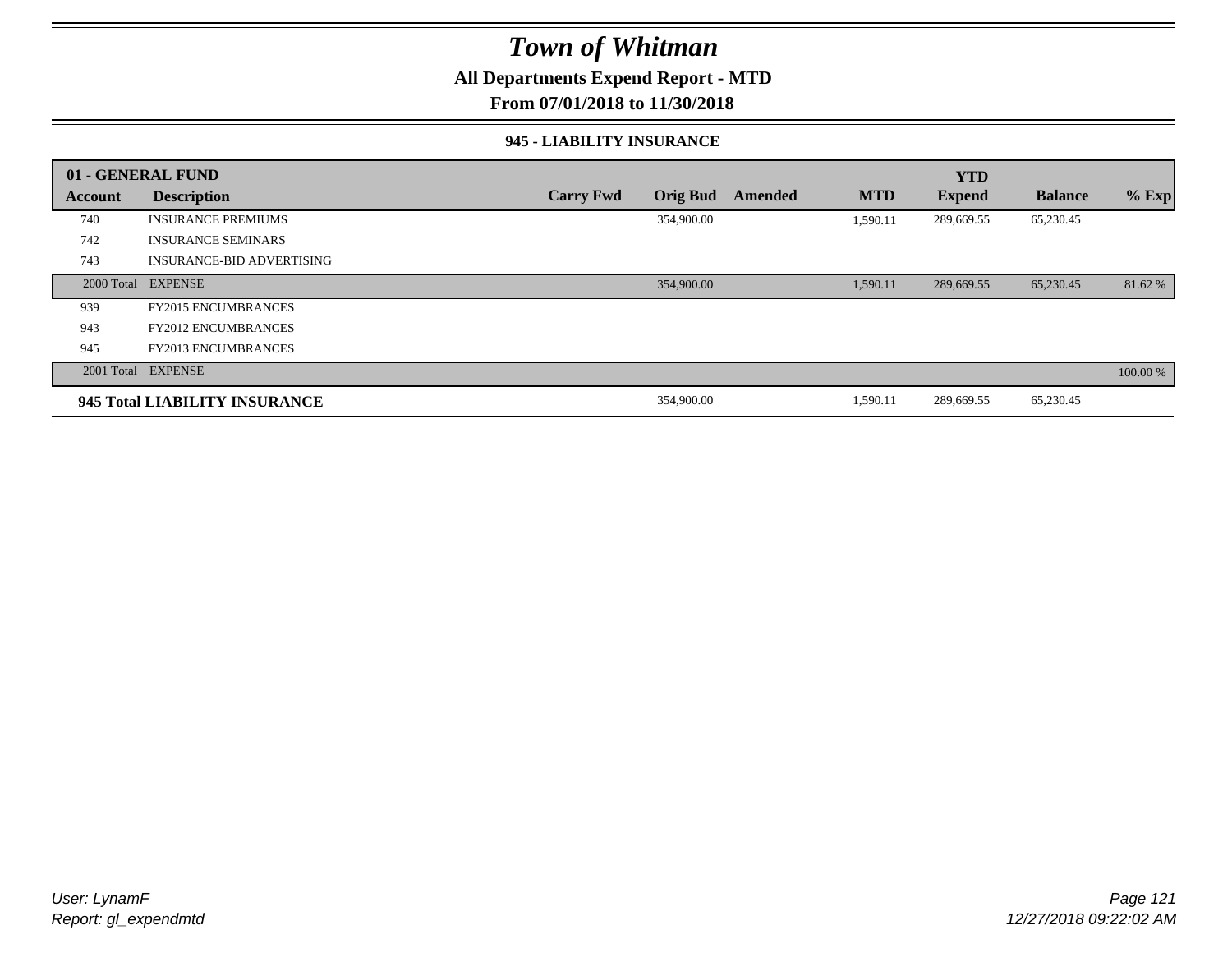**All Departments Expend Report - MTD**

### **From 07/01/2018 to 11/30/2018**

#### **996 - TRANSFERS TO TRUST FUNDS**

|         | 01 - GENERAL FUND                         |                  |                         |            | <b>YTD</b>    |                |            |
|---------|-------------------------------------------|------------------|-------------------------|------------|---------------|----------------|------------|
| Account | <b>Description</b>                        | <b>Carry Fwd</b> | <b>Orig Bud</b> Amended | <b>MTD</b> | <b>Expend</b> | <b>Balance</b> | $%$ Exp    |
| 999     |                                           |                  |                         |            |               |                |            |
|         | 4001 Total A8 ATM 5/16 O.P.E.B.TRUST FUND |                  |                         |            |               |                | $100.00\%$ |
| 999     |                                           |                  |                         |            |               |                |            |
|         | 4002 Total ART.1 STM 1/17/95              |                  |                         |            |               |                | 100.00 %   |
|         | 996 Total TRANSFERS TO TRUST FUNDS        |                  |                         |            |               |                |            |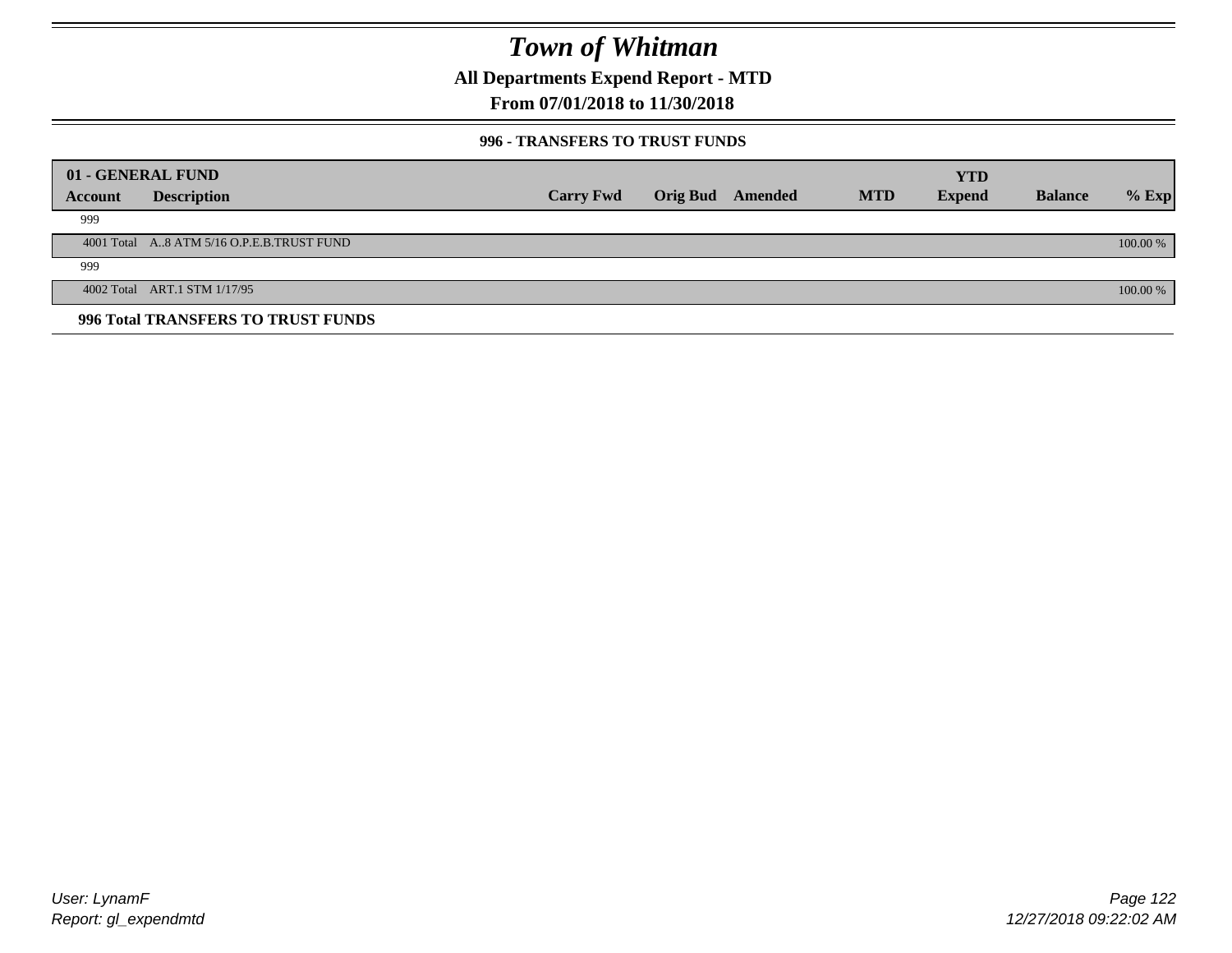**All Departments Expend Report - MTD**

### **From 07/01/2018 to 11/30/2018**

#### **997 - TRANSFERS TO AGENCY FUND**

| Account | 01 - GENERAL FUND<br><b>Description</b> | <b>Carry Fwd</b> | Orig Bud      | Amended    | <b>MTD</b>   | <b>YTD</b><br><b>Expend</b> | <b>Balance</b> | $%$ Exp  |
|---------|-----------------------------------------|------------------|---------------|------------|--------------|-----------------------------|----------------|----------|
| 999     |                                         |                  |               |            |              |                             |                |          |
|         | 4003 Total PRIOR YEAR ADJUSTMENT        |                  |               |            |              |                             |                | 100.00 % |
|         | 997 Total TRANSFERS TO AGENCY FUND      |                  |               |            |              |                             |                |          |
|         | 01 Total GENERAL FUND                   | 1,167,921.62     | 33,705,501.67 | 725.742.50 | 1,767,498.88 | 16,557,064.29               | 19,042,101.50  |          |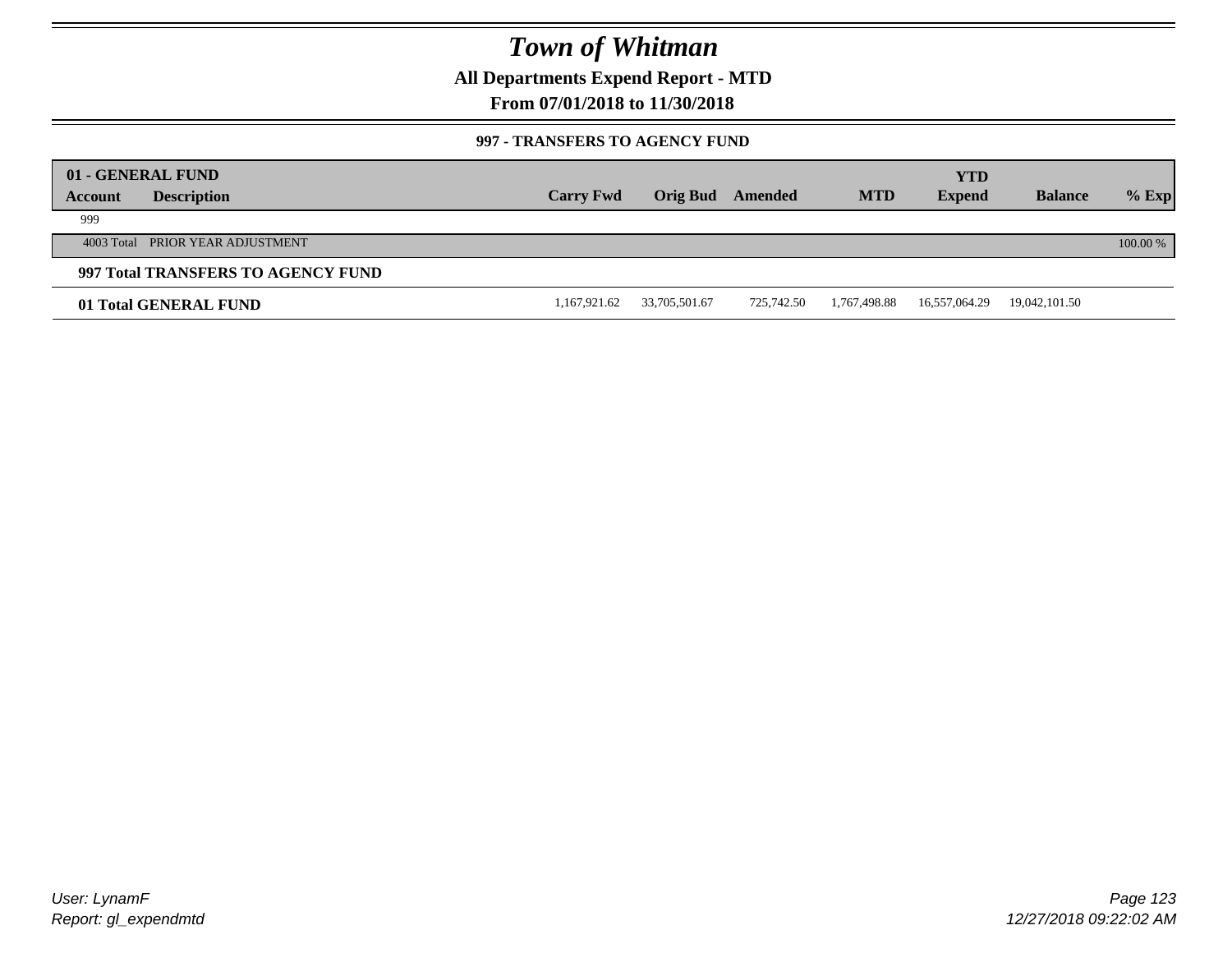**All Departments Expend Report - MTD**

**From 07/01/2018 to 11/30/2018**

#### **853 - PLANNING BOARD REVOLVING CH53G**

|                | <b>05 - SPECIAL REVENUE FUND</b>         |                  |                  |            | <b>YTD</b>    |                |             |
|----------------|------------------------------------------|------------------|------------------|------------|---------------|----------------|-------------|
| <b>Account</b> | <b>Description</b>                       | <b>Carry Fwd</b> | Orig Bud Amended | <b>MTD</b> | <b>Expend</b> | <b>Balance</b> | $%$ Exp     |
| 359            | PL.BD.REV.WINDSOR EST.C44S53G            |                  |                  |            |               |                |             |
|                | 2004 Total EXPENSE                       |                  |                  |            |               |                | 100.00 %    |
| 360            | PL.BD.REV. DANECCA EST.C44S53G           |                  |                  |            |               |                |             |
|                | 2005 Total EXPENSE                       |                  |                  |            |               |                | 100.00 %    |
| 361            | PL.BD.REV.BUTTERNUT CH44 S53G            |                  |                  |            |               |                |             |
|                | 2007 Total EXPENSE                       |                  |                  |            |               |                | 100.00 %    |
| 362            | PL.BD.REV.OAKDALE FM.I C44S53G           |                  |                  |            |               |                |             |
|                | 2008 Total EXPENSE                       |                  |                  |            |               |                | 100.00 %    |
| 358            | PLANNG.BD.REV.R.R.AVE.CH44S53G           |                  |                  |            |               |                |             |
|                | 2009 Total EXPENSE                       |                  |                  |            |               |                | $100.00~\%$ |
| 364            | PLANNING BOARD                           |                  |                  |            |               |                |             |
|                | 2010 Total EXPENSE                       |                  |                  |            |               |                | $100.00~\%$ |
| 365            | PL.BD.RV.VICTORIA EST.CH44S53G           |                  |                  |            |               |                |             |
|                | 2011 Total EXPENSE                       |                  |                  |            |               |                | 100.00 %    |
| 369            | PL.BD.REV.MEADOWBROOK CH44S53G           |                  |                  |            |               |                |             |
|                | 2016 Total EXPENSE                       |                  |                  |            |               |                | 100.00 %    |
| 370            | PL.BD.RV.CATHERINE RD.CH44S53G           |                  |                  |            |               |                |             |
|                | 2017 Total EXPENSE                       |                  |                  |            |               |                | 100.00 %    |
| 371            | PL.BD.RV.J.YOUNG EST.CH44S53G            |                  |                  |            |               |                |             |
|                | 2018 Total EXPENSE                       |                  |                  |            |               |                | 100.00 %    |
| 372            | PL.BD.REV.ERIN ST.EXT.C44S53G            |                  |                  |            |               |                |             |
|                | 2019 Total EXPENSE                       |                  |                  |            |               |                | $100.00~\%$ |
| 373            | PL.BD.RV.HIGHLND ST.EX.C44S53G           |                  |                  |            |               |                |             |
|                | 2020 Total EXPENSE                       |                  |                  |            |               |                | 100.00 %    |
| 357            | PLANNG.BD.REV.HARV.LN.CH44S53G           |                  |                  |            |               |                |             |
|                | 2021 Total EXPENSE                       |                  |                  |            |               |                | 100.00 %    |
|                | 853 Total PLANNING BOARD REVOLVING CH53G |                  |                  |            |               |                |             |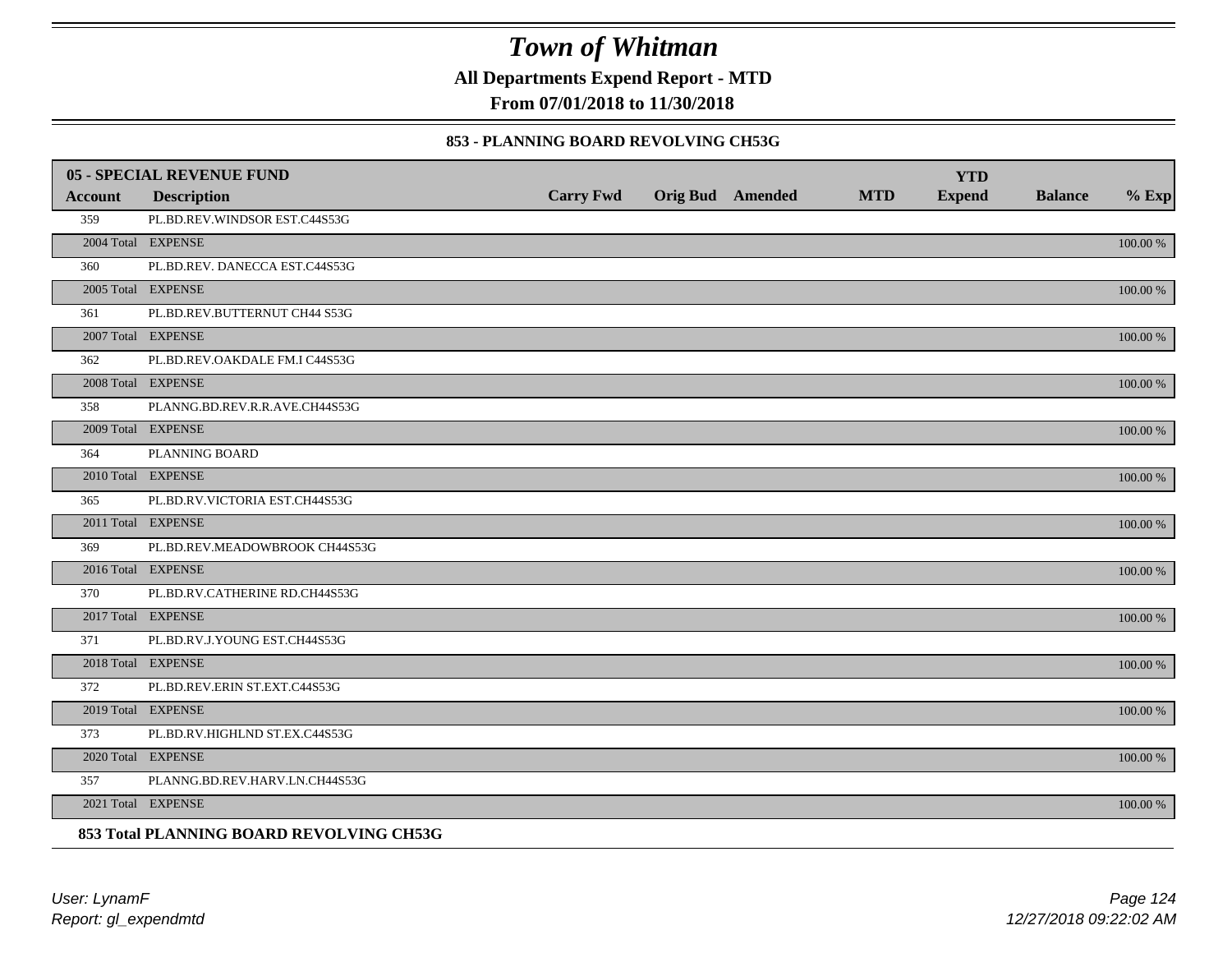### *Town of Whitman* **All Departments Expend Report - MTD**

**From 07/01/2018 to 11/30/2018**

#### **855 - REVOLVING ACCOUNTS CH53E 1/2**

|            | 05 - SPECIAL REVENUE FUND              |                  |                            |            | <b>YTD</b>    |                |          |
|------------|----------------------------------------|------------------|----------------------------|------------|---------------|----------------|----------|
| Account    | <b>Description</b>                     | <b>Carry Fwd</b> | <b>Orig Bud</b><br>Amended | <b>MTD</b> | <b>Expend</b> | <b>Balance</b> | $%$ Exp  |
| 355        | C.O.A.PROGRAM REV. CH 53E 1/2          | 12,112.45        | 3,753.00                   | 274.36     | 2,976.53      | 12,888.92      |          |
| 2000 Total | <b>EXPENSE</b>                         | 12,112.45        | 3,753.00                   | 274.36     | 2,976.53      | 12,888.92      | 18.76 %  |
| 356        | LIB.FINES & FEES REV.CH53E1/2          | 1,078.30         | 6,240.13                   |            | 2,296.63      | 5,021.80       |          |
|            | 2001 Total EXPENSE                     | 1,078.30         | 6,240.13                   |            | 2,296.63      | 5,021.80       | 31.38 %  |
| 363        | CROSS CONN.TESTING EXPENSE             |                  |                            |            |               |                |          |
| 2002 Total | <b>EXPENSE</b>                         |                  |                            |            |               |                | 100.00 % |
| 350        | SEMLAC REV.CH44S53E1/2 (POLICE)        | 1,607.79         |                            | 30.63      | 30.63         | 1,577.16       |          |
| 351        | ANIMAL CONTROL REV.CH44 S53E1/2        |                  | 253.00                     |            |               | 253.00         |          |
| 374        | PLANNING BOARD REV.C44 S53E1/2         | 86,853.87        | 715.00                     |            | 6,340.00      | 81,228.87      |          |
| 377        | PASSPORT PHOTO REV.CH44S53E1/2         | 4,371.01         | 735.00                     |            | 233.13        | 4,872.88       |          |
| 378        | FIRE ALARM REV.CH44S53E1/2             | 150.00           |                            |            |               | 150.00         |          |
| 379        | MARIHUANA FINES CH44S53E1/2            | 100.00           |                            |            |               | 100.00         |          |
| 2003 Total | <b>EXPENSE</b>                         | 93,082.67        | 1,703.00                   | 30.63      | 6,603.76      | 88,181.91      | 6.96 %   |
|            | 855 Total REVOLVING ACCOUNTS CH53E 1/2 | 106,273.42       | 11,696.13                  | 304.99     | 11,876.92     | 106,092.63     |          |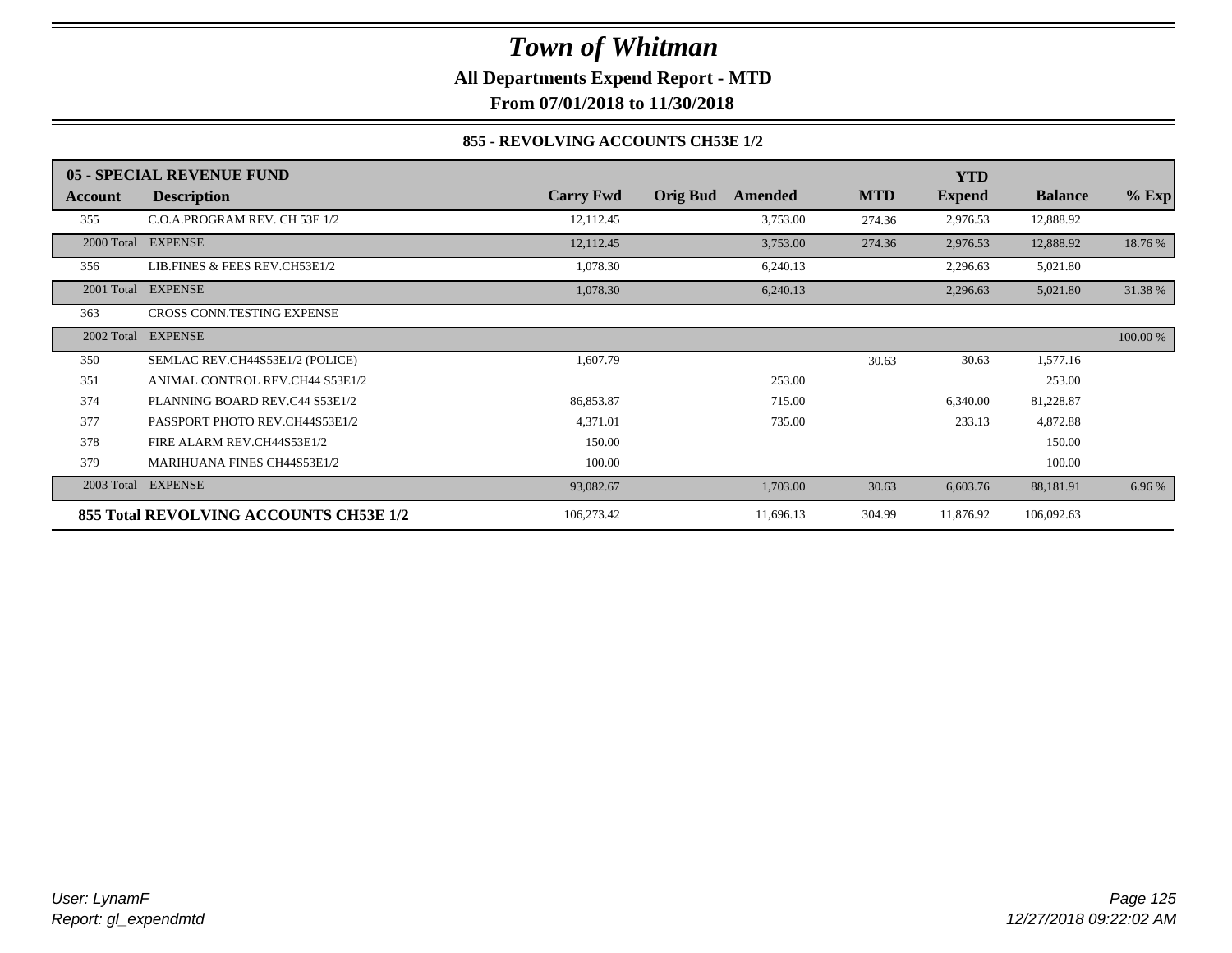**All Departments Expend Report - MTD**

**From 07/01/2018 to 11/30/2018**

#### **857 - REVOLVING ACCOUNTS - MISC.**

|         | 05 - SPECIAL REVENUE FUND            |                  |                     |            | YTD           |                |          |
|---------|--------------------------------------|------------------|---------------------|------------|---------------|----------------|----------|
| Account | <b>Description</b>                   | <b>Carry Fwd</b> | Orig Bud<br>Amended | <b>MTD</b> | <b>Expend</b> | <b>Balance</b> | $%$ Exp  |
| 376     | WETLANDS PROT.FND.CH43S218A.97       | 37,379.60        | 5.191.00            |            | 3.607.41      | 38,963.19      |          |
|         | 2023 Total EXPENSE                   | 37,379.60        | 5.191.00            |            | 3.607.41      | 38,963.19      | $8.47\%$ |
|         | 857 Total REVOLVING ACCOUNTS - MISC. | 37,379.60        | 5,191.00            |            | 3.607.41      | 38,963.19      |          |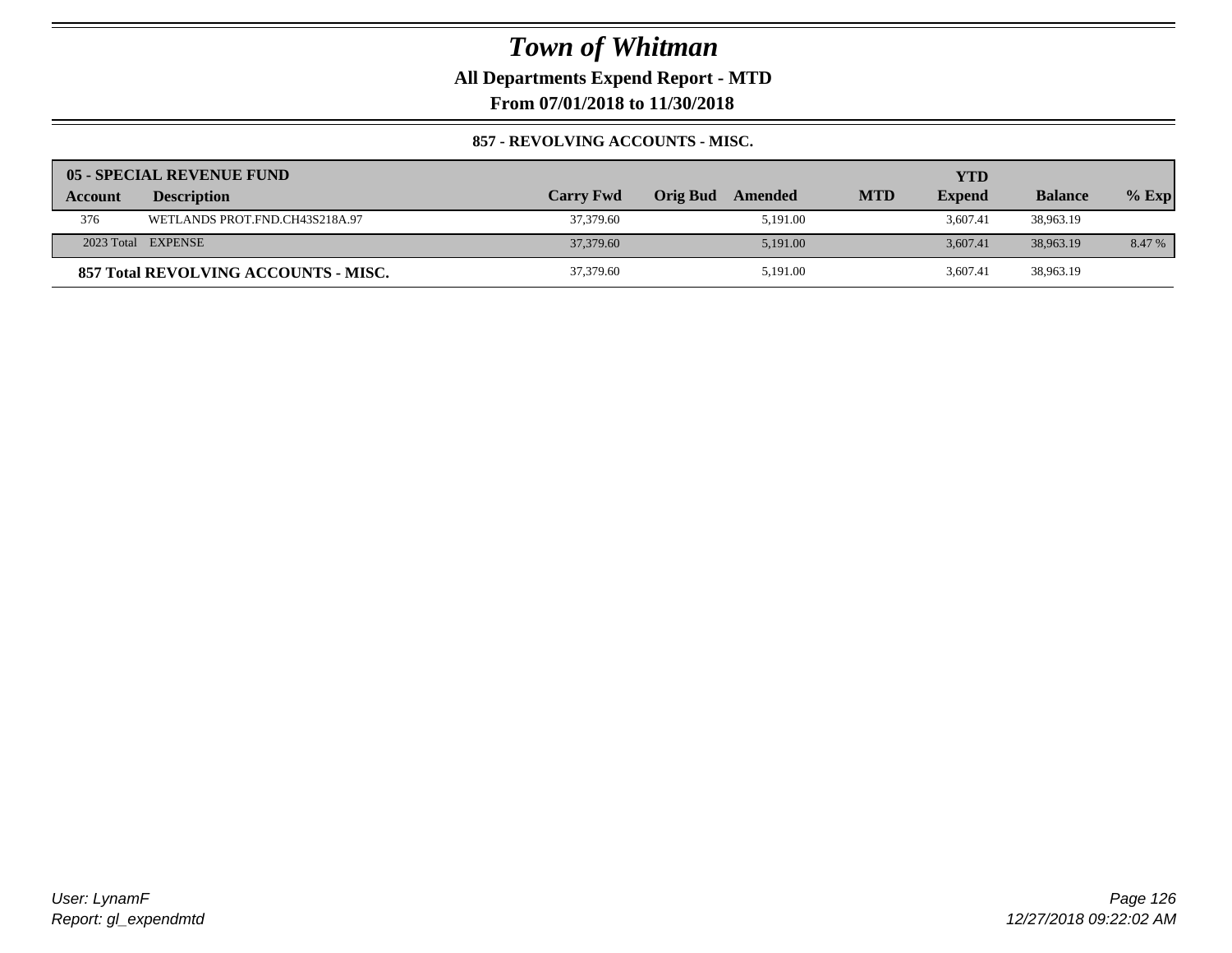**All Departments Expend Report - MTD**

**From 07/01/2018 to 11/30/2018**

#### **858 - APPEALS BD.REVOLVING S53G**

|         | 05 - SPECIAL REVENUE FUND           |                  |                  |            | YTD           |                |            |
|---------|-------------------------------------|------------------|------------------|------------|---------------|----------------|------------|
| Account | <b>Description</b>                  | <b>Carry Fwd</b> | Orig Bud Amended | <b>MTD</b> | <b>Expend</b> | <b>Balance</b> | $\%$ Exp   |
| 367     | APPEALS BD.-TWOCAN PROP. S53G       |                  |                  |            |               |                |            |
|         | 2014 Total EXPENSE                  |                  |                  |            |               |                | $100.00\%$ |
|         | 858 Total APPEALS BD.REVOLVING S53G |                  |                  |            |               |                |            |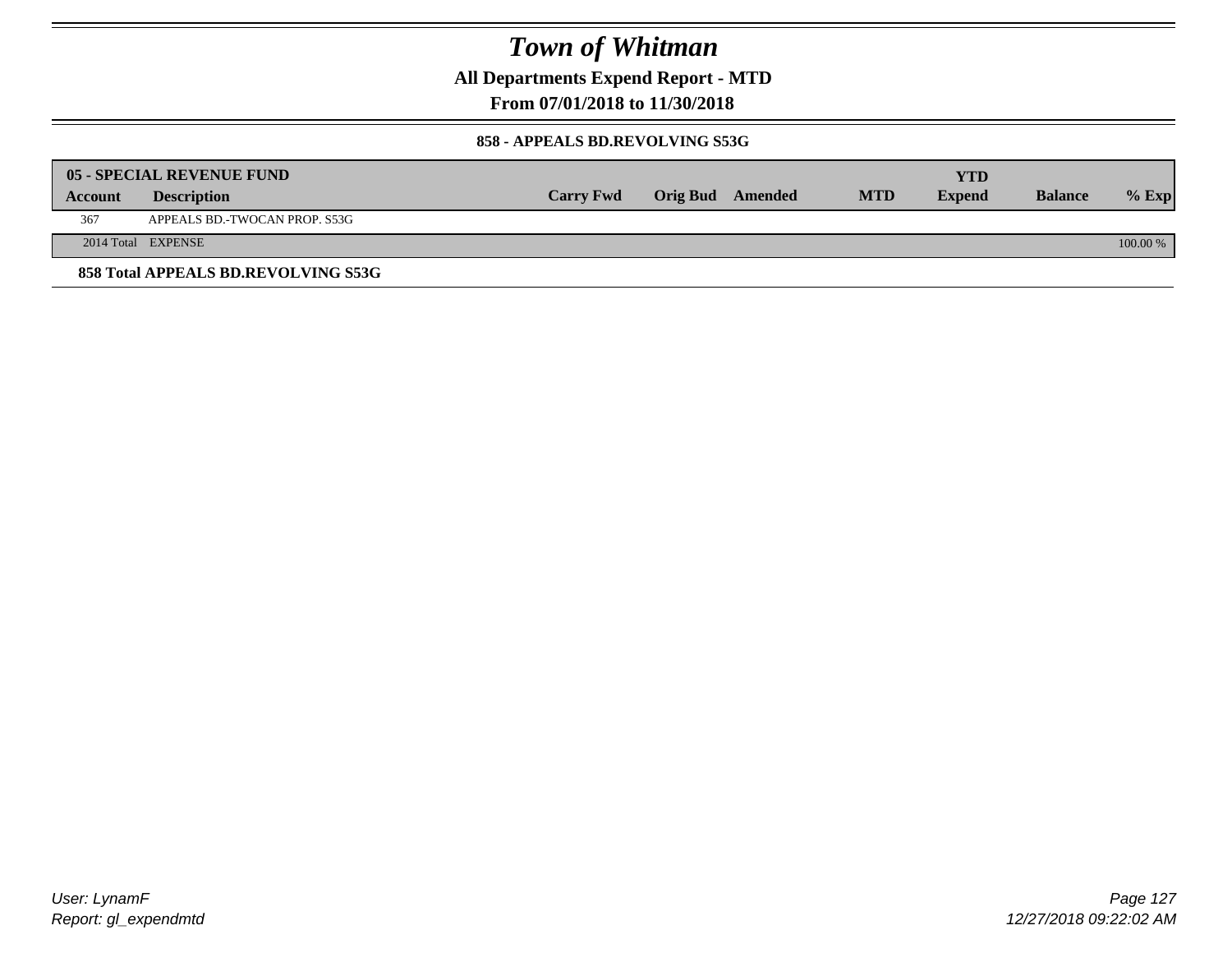**All Departments Expend Report - MTD**

### **From 07/01/2018 to 11/30/2018**

#### **862 - RECREATION REVOLVING**

|                | 05 - SPECIAL REVENUE FUND        |                  |                         |            | <b>YTD</b>    |                |             |
|----------------|----------------------------------|------------------|-------------------------|------------|---------------|----------------|-------------|
| <b>Account</b> | <b>Description</b>               | <b>Carry Fwd</b> | <b>Orig Bud Amended</b> | <b>MTD</b> | <b>Expend</b> | <b>Balance</b> | $%$ Exp     |
| 010            | <b>BASKETBALL</b>                |                  |                         |            |               |                |             |
|                | 2000 Total EXPENSE               |                  |                         |            |               |                | $100.00~\%$ |
| 011            | <b>FIELD TRIP</b>                |                  |                         |            |               |                |             |
|                | 2001 Total EXPENSE               |                  |                         |            |               |                | 100.00 %    |
| 012            | <b>GOLF</b>                      |                  |                         |            |               |                |             |
|                | 2002 Total EXPENSE               |                  |                         |            |               |                | 100.00 %    |
| 013            | <b>RECREATION</b>                | 17,805.14        | 21,465.57               | 1,239.76   | 38,742.17     | 528.54         |             |
|                | 2003 Total EXPENSE               | 17,805.14        | 21,465.57               | 1,239.76   | 38,742.17     | 528.54         | 98.65 %     |
| 014            | PRESCHOOL                        |                  |                         |            |               |                |             |
|                | 2004 Total EXPENSE               |                  |                         |            |               |                | 100.00 %    |
| 015            | <b>TENNIS</b>                    |                  |                         |            |               |                |             |
|                | 2005 Total EXPENSE               |                  |                         |            |               |                | 100.00 %    |
| 016            | TAI CHI                          |                  |                         |            |               |                |             |
|                | 2006 Total EXPENSE               |                  |                         |            |               |                | 100.00 %    |
| 017            | <b>WOMENS GYM</b>                |                  |                         |            |               |                |             |
|                | 2007 Total EXPENSE               |                  |                         |            |               |                | $100.00~\%$ |
| 018            | <b>FIELD MAINT</b>               | 1,805.89         |                         | 595.00     | 1,795.50      | 10.39          |             |
|                | 2008 Total EXPENSE               | 1,805.89         |                         | 595.00     | 1,795.50      | 10.39          | 99.42 %     |
| 019            | ARTS & CRAFTS REVOLVING          |                  |                         |            |               |                |             |
|                | 2009 Total EXPENSE               |                  |                         |            |               |                | $100.00~\%$ |
| 020            | FIELD LIGHTING                   | 1.65             |                         |            |               | 1.65           |             |
|                | 2010 Total EXPENSE               | 1.65             |                         |            |               | 1.65           | 0.00 %      |
| 009            | PLAYGROUND                       |                  |                         |            |               |                |             |
|                | 2013 Total EXPENSE               |                  |                         |            |               |                | $100.00~\%$ |
| 033            | DANCE PROGRAMS                   |                  |                         |            |               |                |             |
|                | 2014 Total EXPENSE               |                  |                         |            |               |                | 100.00 %    |
| 056            | GUARANTEE DEP.REFND.-J. KELLEHER |                  |                         |            |               |                |             |
|                | 2015 Total EXPENSE               |                  |                         |            |               |                | 100.00 %    |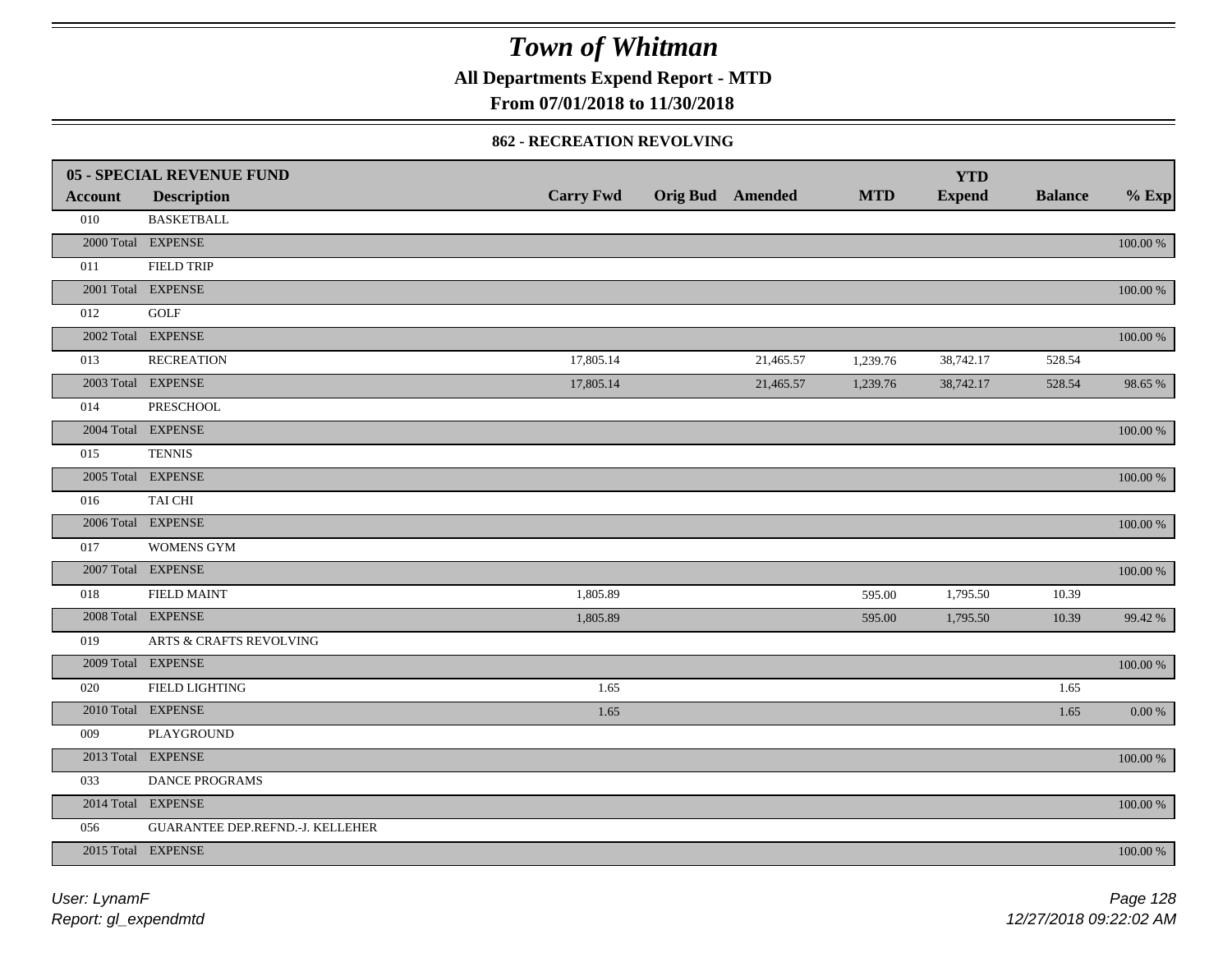**All Departments Expend Report - MTD**

### **From 07/01/2018 to 11/30/2018**

#### **862 - RECREATION REVOLVING**

|         | 05 - SPECIAL REVENUE FUND             |                  |                  |           |            | <b>YTD</b>    |                |          |
|---------|---------------------------------------|------------------|------------------|-----------|------------|---------------|----------------|----------|
| Account | <b>Description</b>                    | <b>Carry Fwd</b> | Orig Bud Amended |           | <b>MTD</b> | <b>Expend</b> | <b>Balance</b> | $%$ Exp  |
| 216     | RECREATION-SUMMER PROGRAMS            |                  |                  |           |            |               |                |          |
|         | 2024 Total EXPENSE                    |                  |                  |           |            |               |                | 100.00 % |
| 217     | RECREATION-WINTER PROGRAMS            |                  |                  |           |            |               |                |          |
|         | 2025 Total EXPENSE                    |                  |                  |           |            |               |                | 100.00 % |
|         | <b>862 Total RECREATION REVOLVING</b> | 19,612.68        |                  | 21.465.57 | 1,834.76   | 40,537.67     | 540.58         |          |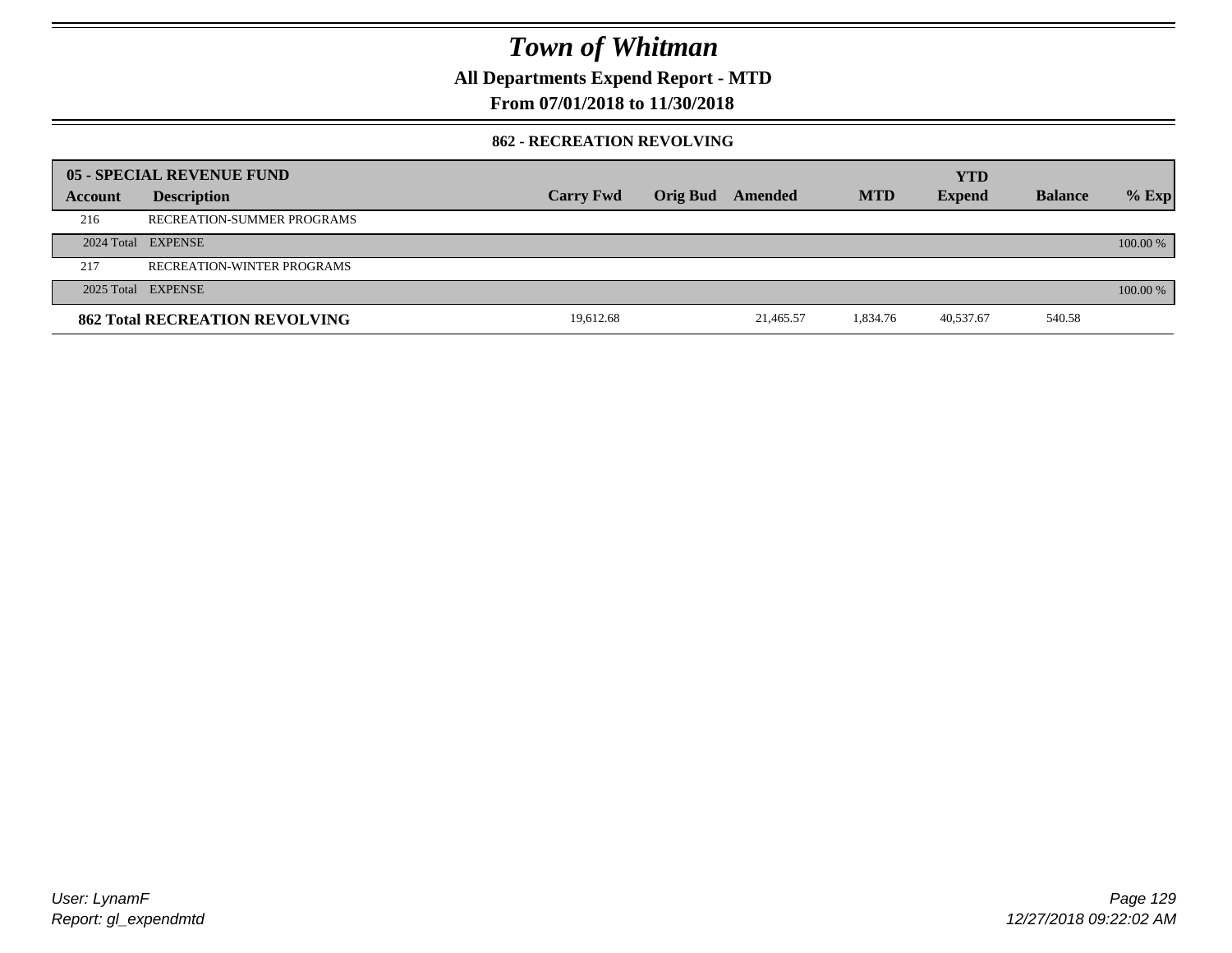### **All Departments Expend Report - MTD**

**From 07/01/2018 to 11/30/2018**

#### **875 - MISCELLANEOUS**

|                | 05 - SPECIAL REVENUE FUND                |                  |                         |            | <b>YTD</b>    |                |             |
|----------------|------------------------------------------|------------------|-------------------------|------------|---------------|----------------|-------------|
| <b>Account</b> | <b>Description</b>                       | <b>Carry Fwd</b> | <b>Orig Bud</b> Amended | <b>MTD</b> | <b>Expend</b> | <b>Balance</b> | $%$ Exp     |
| 022            | POLICE DEPT.RESTITUTION                  | 426.30           | 75.00                   | 501.30     | 501.30        |                |             |
| 023            | FIRE DEPT. RESTITUTION                   |                  |                         |            |               |                |             |
| 025            | <b>DPW - RESTITUTION</b>                 | 29.42            |                         |            |               | 29.42          |             |
| 047            | <b>LIBRARY RESTITUTION</b>               | 994.30           | 324.88                  |            | 622.14        | 697.04         |             |
| 2000 Total     | <b>EXPENSE</b>                           | 1,450.02         | 399.88                  | 501.30     | 1,123.44      | 726.46         | 60.72%      |
| 041            | <b>AMBULANCE REFUNDS</b>                 |                  |                         | 400.00     | 400.00        | $-400.00$      |             |
|                | 2001 Total EXPENSE                       |                  |                         | 400.00     | 400.00        | $-400.00$      | $100.00~\%$ |
| 045            | PARKING TICKET REFUNDS                   |                  |                         |            |               |                |             |
|                | 2002 Total EXPENSE                       |                  |                         |            |               |                | $100.00~\%$ |
| 049            | <b>INSURANCE PROCEEDS</b>                |                  |                         | 8,434.36   | 8,931.52      | $-8,931.52$    |             |
|                | 2003 Total EXPENSE                       |                  |                         | 8,434.36   | 8,931.52      | $-8,931.52$    | $100.00~\%$ |
| 259            | LIBRARY AWARD-HEALTH ACCESS 2009         | 28.88            |                         |            |               | 28.88          |             |
|                | 2004 Total EXPENSE                       | 28.88            |                         |            |               | 28.88          | $0.00\,\%$  |
| 262            | FRIENDS OF WHITMAN PARK GRANT            | 244.99           |                         |            |               | 244.99         |             |
| 265            | NESTLE MATCH.GR.-WHITMAN PARK            | 1,420.55         |                         |            |               | 1,420.55       |             |
| 2005 Total     | <b>EXPENSE</b>                           | 1,665.54         |                         |            |               | 1,665.54       | $0.00\,\%$  |
| 264            | MAYFL.MUN.HLTH.-WELLNESS GRANT           | 5.72             |                         |            |               | 5.72           |             |
|                | 2006 Total EXPENSE                       | 5.72             |                         |            |               | 5.72           | $0.00\ \%$  |
| 266            | FIRE DEPT-ARSON REWARD PROGRAM           |                  |                         |            |               |                |             |
|                | 2007 Total EXPENSE                       |                  |                         |            |               |                | $100.00~\%$ |
| 267            | TOWN ADM - MIIA ACCESS CARD SYSTEM       |                  |                         |            |               |                |             |
| 268            | REC RESV FOR APPROP - DPW TRNSPRT INFRAS | 1,295.00         |                         |            |               | 1,295.00       |             |
|                | 2008 Total EXPENSE                       | 1,295.00         |                         |            |               | 1,295.00       | 0.00 %      |
|                | <b>875 Total MISCELLANEOUS</b>           | 4,445.16         | 399.88                  | 9,335.66   | 10,454.96     | $-5,609.92$    |             |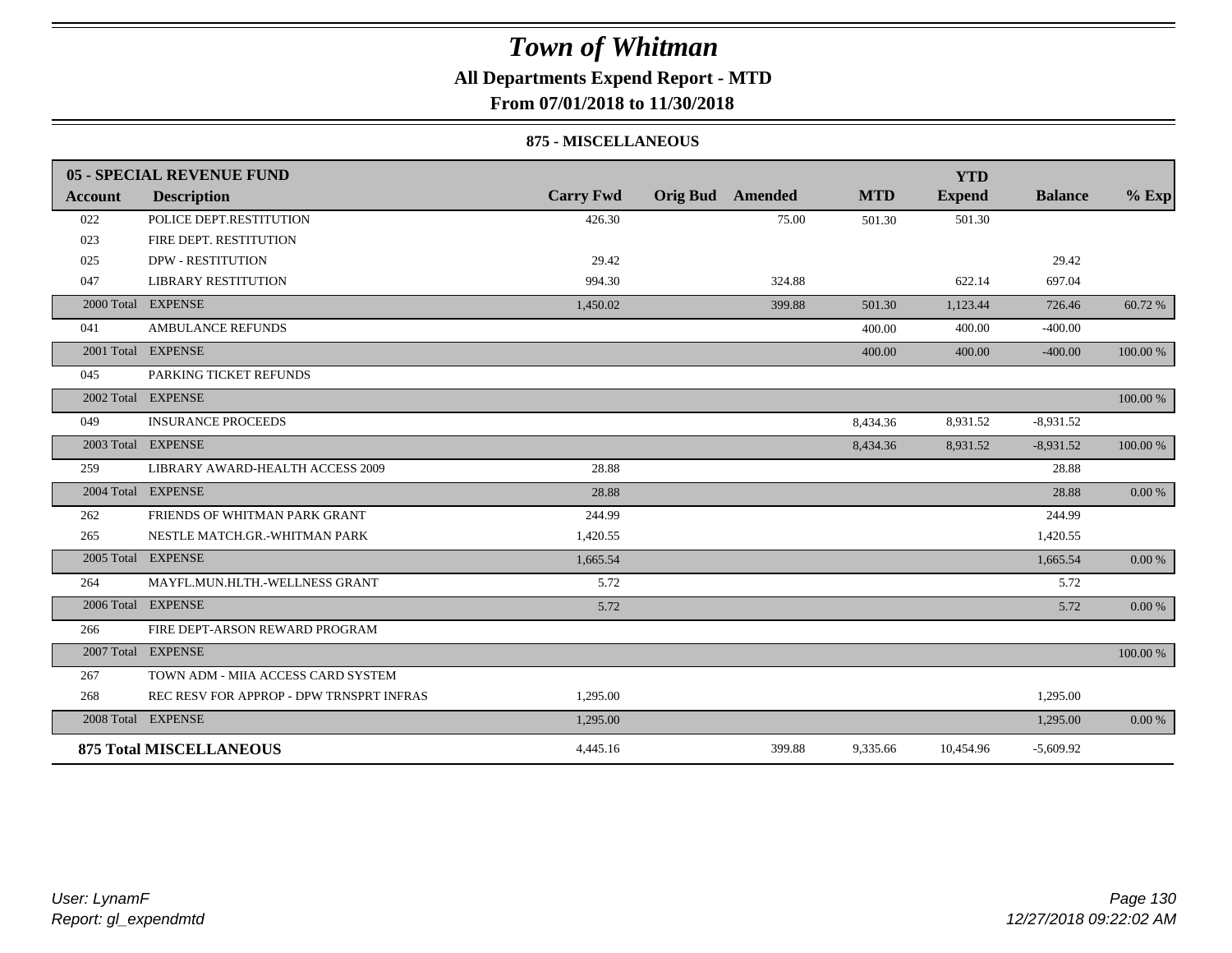**All Departments Expend Report - MTD**

**From 07/01/2018 to 11/30/2018**

#### **878 - OTHER FINANCING USES**

|         | 05 - SPECIAL REVENUE FUND             |                  |                 |              |            | YTD           |                |            |
|---------|---------------------------------------|------------------|-----------------|--------------|------------|---------------|----------------|------------|
| Account | <b>Description</b>                    | <b>Carry Fwd</b> | <b>Orig Bud</b> | Amended      | <b>MTD</b> | <b>Expend</b> | <b>Balance</b> | $%$ Exp    |
| 400     | GENERAL FUND                          |                  |                 | 1,635,469.18 |            | 1,635,469.18  |                |            |
|         | 2100 Total INTERFUND TRANSFERS        |                  |                 | 1,635,469.18 |            | 1,635,469.18  |                | $100.00\%$ |
|         | <b>878 Total OTHER FINANCING USES</b> |                  |                 | 1,635,469.18 |            | 1,635,469.18  |                |            |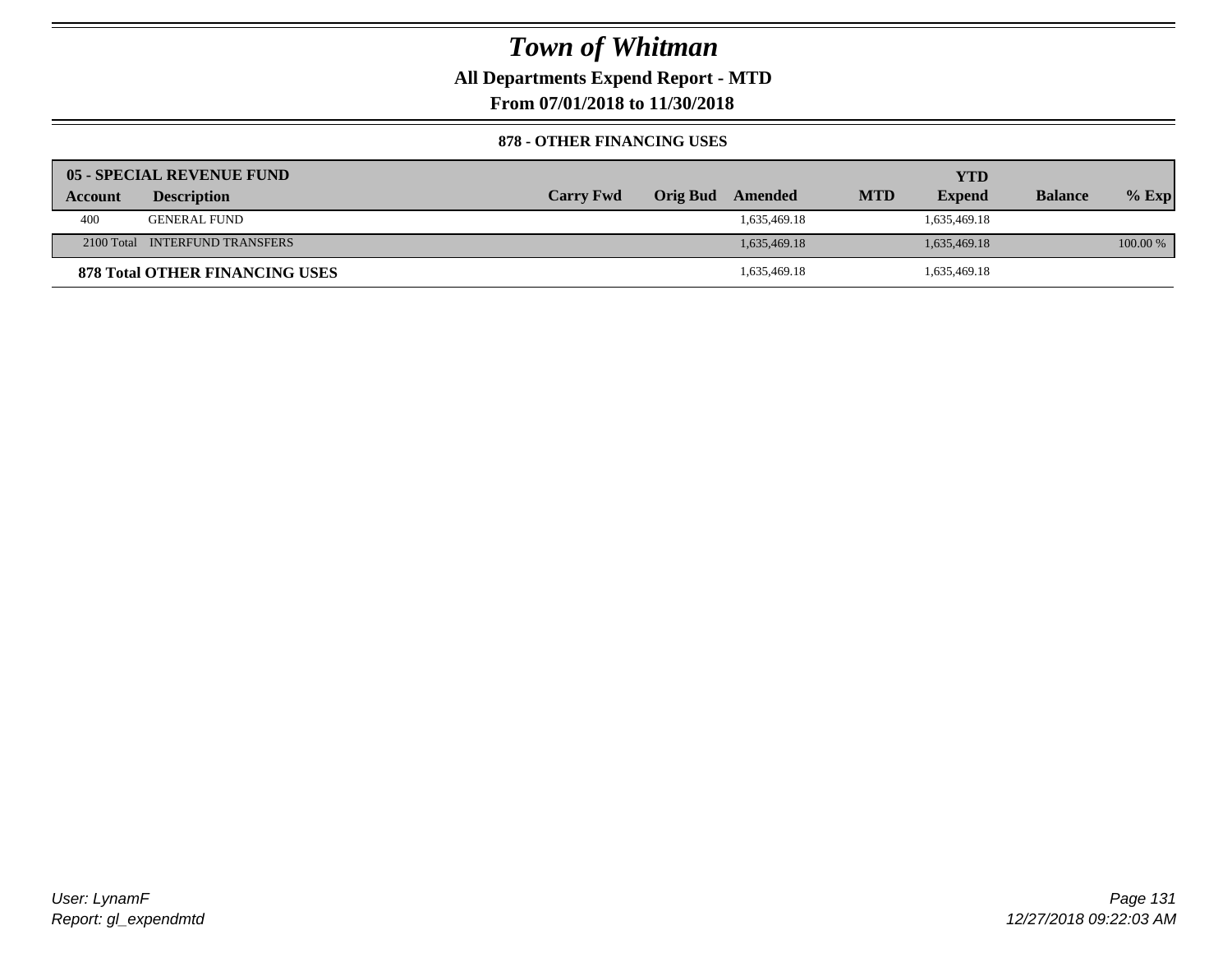**All Departments Expend Report - MTD**

**From 07/01/2018 to 11/30/2018**

#### **880 - FEDERAL GRANTS-TOWN**

|         | <b>05 - SPECIAL REVENUE FUND</b>       |                  |                         |            | <b>YTD</b>    |                |          |
|---------|----------------------------------------|------------------|-------------------------|------------|---------------|----------------|----------|
| Account | <b>Description</b>                     | <b>Carry Fwd</b> | <b>Orig Bud</b> Amended | <b>MTD</b> | <b>Expend</b> | <b>Balance</b> | $%$ Exp  |
| 218     | FED.GRANT-POL. CLICKIT OR TICK         | 12.60            |                         |            |               | 12.60          |          |
| 026     | FED.GRANT-COPS MORE                    |                  |                         |            |               |                |          |
| 057     | FED.GRANT-COPS IN SCHOOL               |                  |                         |            |               |                |          |
| 084     | FED.GRANT-COPS FAST                    |                  |                         |            |               |                |          |
| 086     | FED.EQUIT.SHARING FNDS-DEPT.OF JUSTICE | 0.14             |                         |            |               | 0.14           |          |
|         | 2002 Total EXPENSE                     | 12.74            |                         |            |               | 12.74          | 0.00 %   |
| 075     | LSTA HEALTH INFORMATION GRANT          |                  |                         |            |               |                |          |
| 207     | FED.GRANT THRU ST.- HIGHWAY SAFETY     |                  |                         |            |               |                |          |
|         | 2005 Total EXPENSE                     |                  |                         |            |               |                | 100.00 % |
| 099     | FED.GRANT TITLE IIIE OCPC              |                  |                         |            |               |                |          |
|         | 2006 Total EXPENSE                     |                  |                         |            |               |                | 100.00 % |
| 600     | FED.GR.-THRU STATE-CERT FY09           |                  |                         |            |               |                |          |
| 601     | FY05 EMA-CITIZEN CORP/CERT GRA         |                  |                         |            |               |                |          |
| 607     | FED.GR-THRU ST.FFY13EMA-CIT.CORP/CERT  |                  |                         |            |               |                |          |
| 610     | FED.GRNT.-THRU ST.FY14 CIT.CORP.PROG.  |                  |                         |            |               |                |          |
|         | 2007 Total EXPENSE                     |                  |                         |            |               |                | 100.00 % |
| 602     | LIB.EQUAL ACCESS GRANT                 |                  |                         |            |               |                |          |
| 606     | FY11LIBRARIES FOR JOB SEEKERS GR.      | 27.71            |                         |            |               | 27.71          |          |
| 615     | <b>FAIR GR.-MA HUMANITIES</b>          | 17.02            |                         |            |               | 17.02          |          |
| 616     | LIBRARY-FULL STEAM AHEAD GRANT         |                  |                         |            |               |                |          |
|         | 2008 Total EXPENSE                     | 44.73            |                         |            |               | 44.73          | 0.00 %   |
| 349     | FEMA GRANT - ASST TO FIREFIGHTERS      |                  | 217,120.00              | 217,120.00 | 217,120.00    |                |          |
| 603     | FED.GRANT LOCAL PREP.GR.FY05           |                  |                         |            |               |                |          |
| 609     | FED.GRANT LOCAL PREP.GRNT.FY06         |                  |                         |            |               |                |          |
|         | 2009 Total EXPENSE                     |                  | 217,120.00              | 217,120.00 | 217,120.00    |                | 100.00 % |
| 604     | FED.GR.-FY04ASST.TO FIREFIGHTE         |                  |                         |            |               |                |          |
|         | 2010 Total EXPENSE                     |                  |                         |            |               |                | 100.00 % |
| 608     | FED.GRANT-(SRAC)HOMELAND SECUR         |                  |                         |            |               |                |          |
| 612     | FED.GRNT-THRU STATE FY11 EMPG          |                  |                         |            |               |                |          |
| 613     | FED.GRNT-THRU STATE FY10 EMPG          |                  |                         |            |               |                |          |
|         |                                        |                  |                         |            |               |                |          |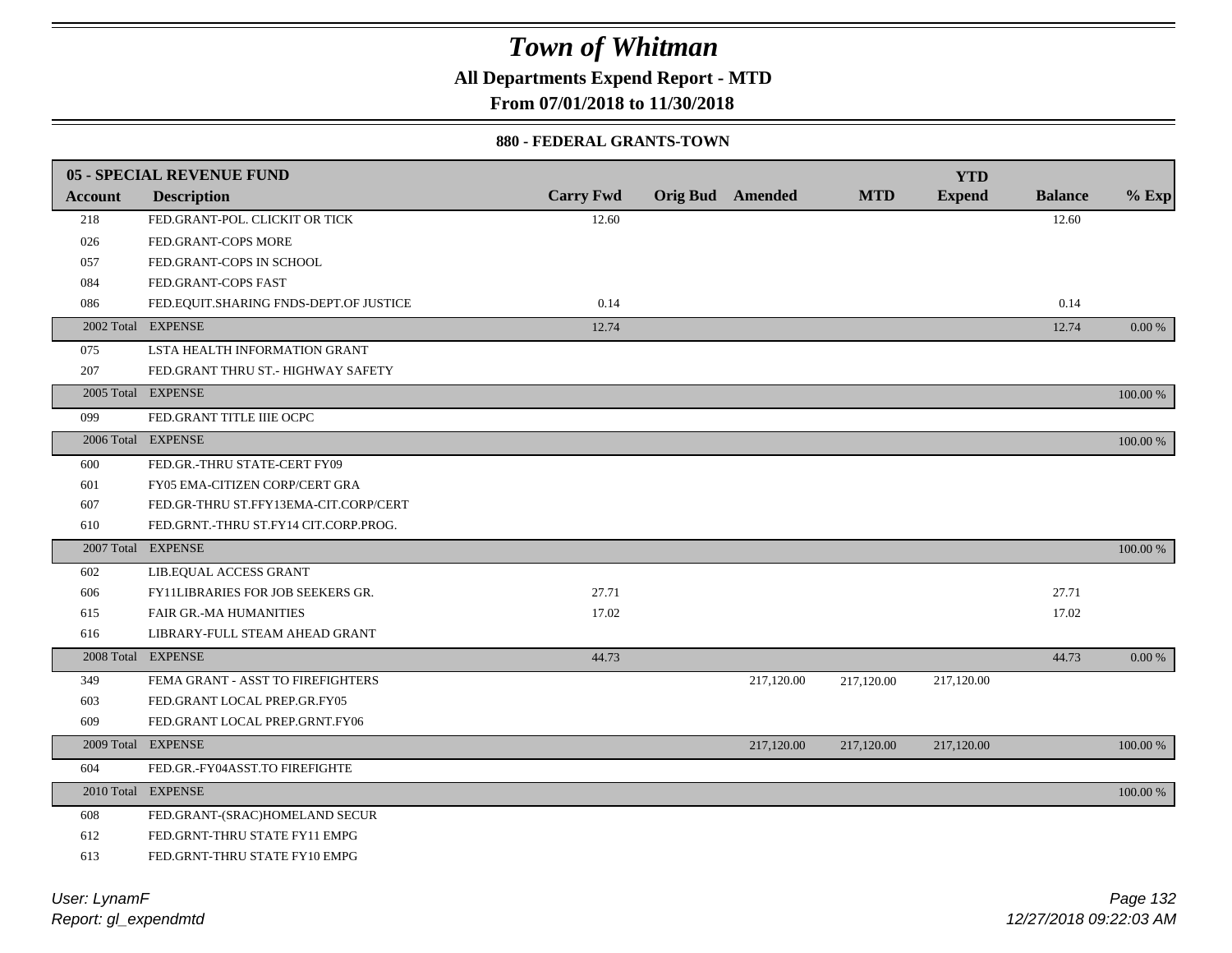**All Departments Expend Report - MTD**

**From 07/01/2018 to 11/30/2018**

#### **880 - FEDERAL GRANTS-TOWN**

|         | 05 - SPECIAL REVENUE FUND            |                  |                            |            | YTD           |                |          |
|---------|--------------------------------------|------------------|----------------------------|------------|---------------|----------------|----------|
| Account | <b>Description</b>                   | <b>Carry Fwd</b> | <b>Orig Bud</b><br>Amended | <b>MTD</b> | <b>Expend</b> | <b>Balance</b> | $%$ Exp  |
| 614     | FED.GRNT-THRU STATE EMPG             | $-3,220.00$      | 3,220.00                   |            |               |                |          |
|         | 2011 Total EXPENSE                   | $-3.220.00$      | 3.220.00                   |            |               |                | 100.00 % |
|         | <b>880 Total FEDERAL GRANTS-TOWN</b> | $-3,162.53$      | 220,340.00                 | 217.120.00 | 217,120.00    | 57.47          |          |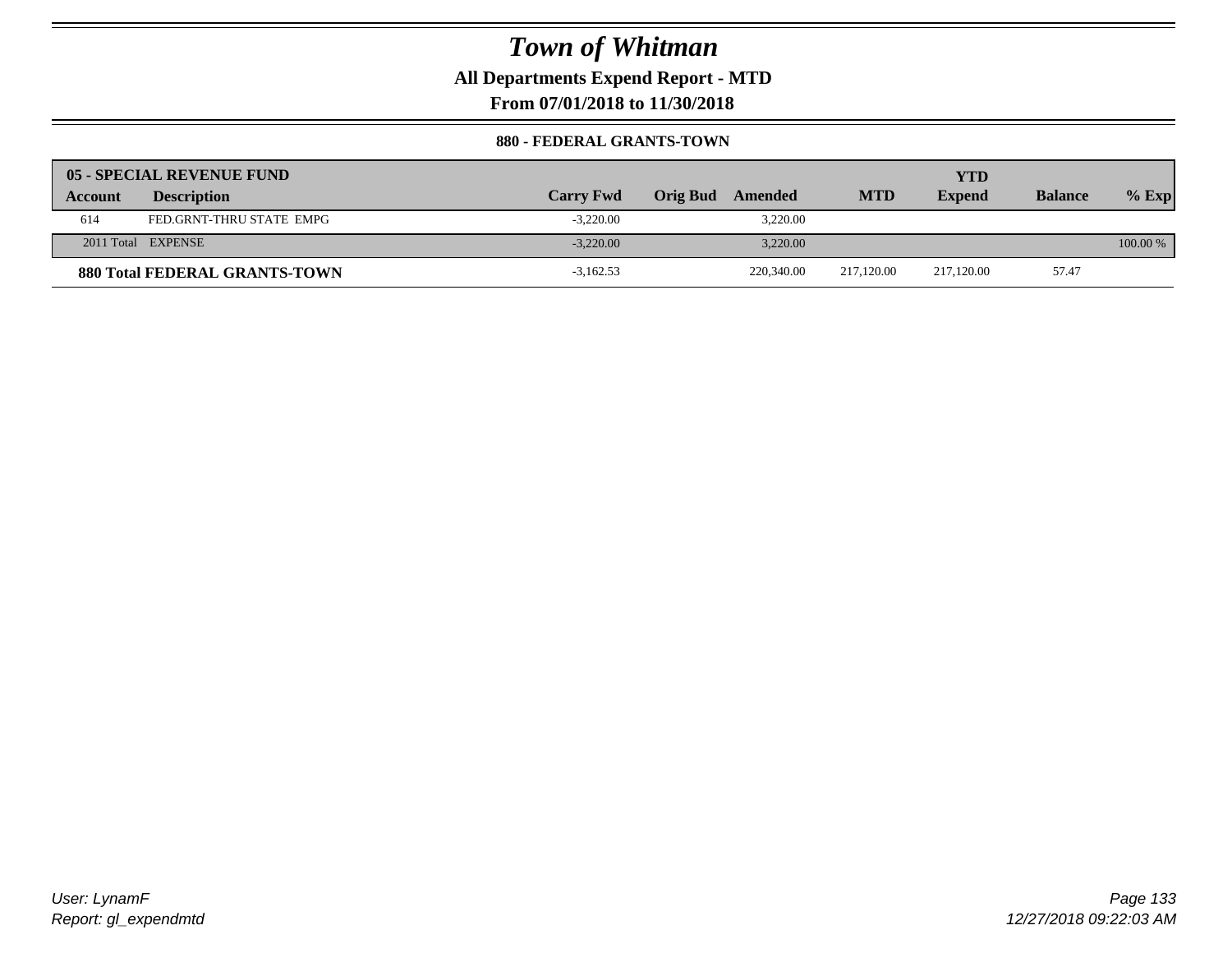**All Departments Expend Report - MTD**

**From 07/01/2018 to 11/30/2018**

#### **881 - FEDERAL REVENUE DIRECT**

|         | <b>05 - SPECIAL REVENUE FUND</b>        |                  |                  |            | YTD           |                |          |
|---------|-----------------------------------------|------------------|------------------|------------|---------------|----------------|----------|
| Account | <b>Description</b>                      | <b>Carry Fwd</b> | Orig Bud Amended | <b>MTD</b> | <b>Expend</b> | <b>Balance</b> | $%$ Exp  |
| 086     | FED.EQUIT.SHARING FNDS-DEPT.OF JUSTICE  |                  |                  |            |               |                |          |
|         | 2002 Total EXPENSE                      |                  |                  |            |               |                | 100.00 % |
|         | <b>881 Total FEDERAL REVENUE DIRECT</b> |                  |                  |            |               |                |          |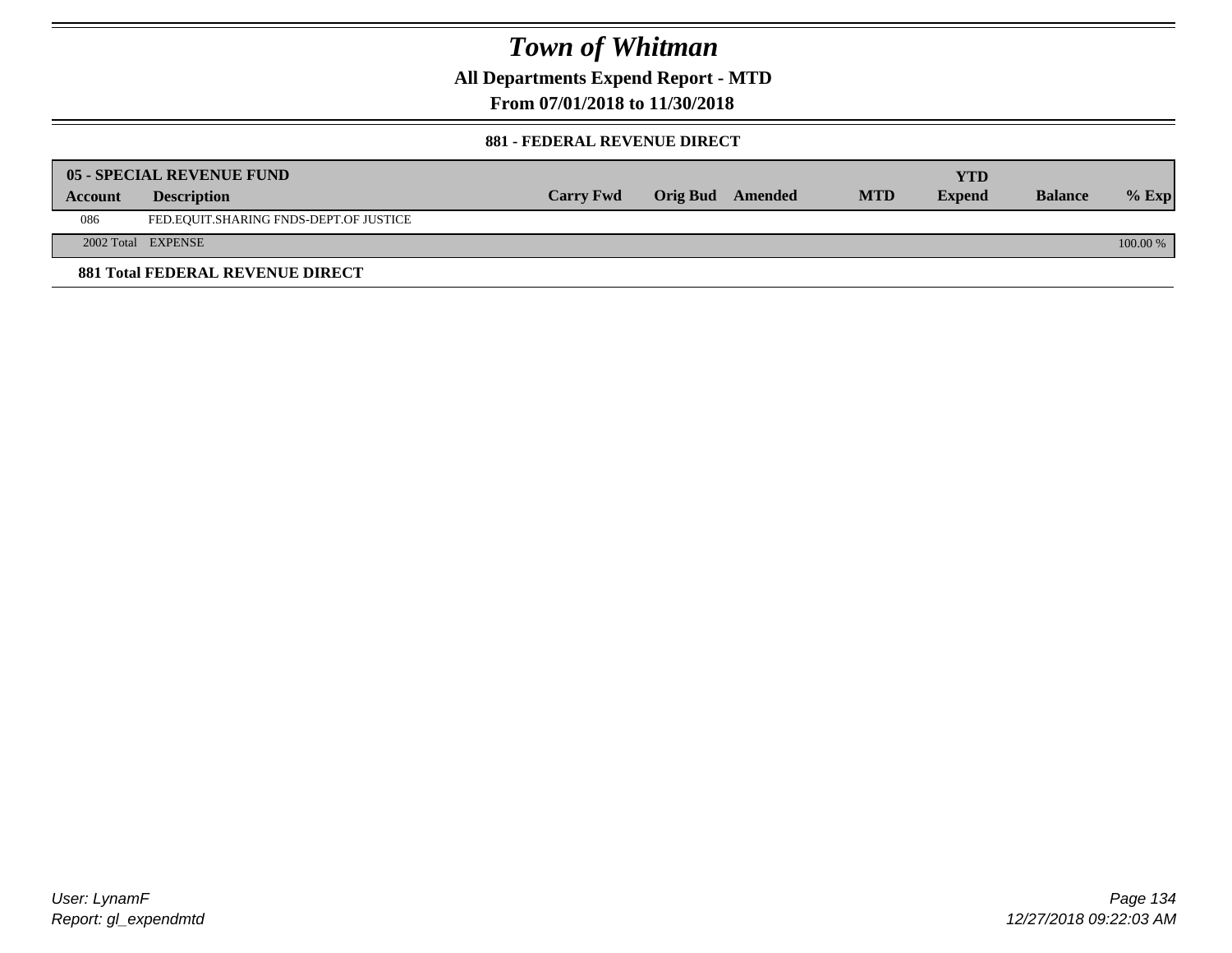**All Departments Expend Report - MTD**

**From 07/01/2018 to 11/30/2018**

#### **882 - STATE GRANTS-TOWN**

|                | 05 - SPECIAL REVENUE FUND         |                  |                         |            | <b>YTD</b>    |                |          |
|----------------|-----------------------------------|------------------|-------------------------|------------|---------------|----------------|----------|
| <b>Account</b> | <b>Description</b>                | <b>Carry Fwd</b> | <b>Orig Bud</b> Amended | <b>MTD</b> | <b>Expend</b> | <b>Balance</b> | $%$ Exp  |
| 061            | STATE MANDATE - POLLING HOURS     | 24,402.85        | 2,198.00                |            | 20,300.00     | 6,300.85       |          |
|                | 2000 Total EXPENSE                | 24,402.85        | 2,198.00                |            | 20,300.00     | 6,300.85       | 76.31 %  |
| 069            | <b>CHAPTER 90</b>                 |                  |                         |            |               |                |          |
| 070            | <b>CHAPTER 811</b>                |                  |                         |            |               |                |          |
|                | 2001 Total EXPENSE                |                  |                         |            |               |                | 100.00 % |
| 065            | WHITMAN CULTURAL COUNCIL          | 4,580.67         | 1.36                    | 200.00     | 3,945.00      | 637.03         |          |
|                | 2002 Total EXPENSE                | 4,580.67         | 1.36                    | 200.00     | 3,945.00      | 637.03         | 86.09 %  |
| 073            | LIB. INCENTIVE/MUN. EQUAL.        | 47.94            |                         | 80.00      | 452.94        | $-405.00$      |          |
|                | 2003 Total EXPENSE                | 47.94            |                         | 80.00      | 452.94        | $-405.00$      | 944.80%  |
| 074            | C.O.A.SERV.INCENT.GR(ELDER AFF    |                  |                         |            |               |                |          |
| 076            | SENIOR CIT.FORMULA GRANT          | 14,161.03        |                         | 438.34     | 4,037.43      | 10,123.60      |          |
| 197            | <b>OCES NUTRITION GRANT</b>       | 2,330.87         |                         |            |               | 2,330.87       |          |
|                | 2004 Total EXPENSE                | 16,491.90        |                         | 438.34     | 4,037.43      | 12,454.47      | 24.48 %  |
| 077            | D.A.R.E.                          |                  |                         |            |               |                |          |
| 078            | <b>BULLET-PROOF VESTS</b>         |                  |                         |            |               |                |          |
| 079            | CCJ-POLICE PUBLIC SFTY.EQUIP.     |                  |                         |            |               |                |          |
| 082            | <b>COMMUNITY POLICING</b>         |                  |                         |            |               |                |          |
| 083            | <b>GOV.ALLIANCE AGAINST DRUGS</b> |                  |                         |            |               |                |          |
| 2005 Total     | <b>EXPENSE</b>                    |                  |                         |            |               |                | 100.00 % |
| 085            | WPAT TITLE 5 PROGRAM              | 12,304.78        |                         |            |               | 12,304.78      |          |
| 194            | SP.REV.WPAT TITLE 5 PROG.LOAN     | 5.00             |                         |            |               | 5.00           |          |
| 325            | ST.GRANT - B.O.H. PHEP FUNDS      | 2,152.57         | 745.36                  | 90.98      | 454.90        | 2,443.03       |          |
| 326            | ST.GRANT - B.O.H. PHER 3          |                  |                         |            |               |                |          |
| 329            | ST.GR.LOCAL PUB.HLTH.MINI GR.2013 |                  |                         |            |               |                |          |
|                | 2006 Total EXPENSE                | 14,462.35        | 745.36                  | 90.98      | 454.90        | 14,752.81      | 2.99 %   |
| 087            | MHC-HISTORICAL PROPERTIES         |                  |                         |            |               |                |          |
| 198            | CIVIL WAR MONUMENT                |                  |                         |            |               |                |          |
|                | 2007 Total EXPENSE                |                  |                         |            |               |                | 100.00 % |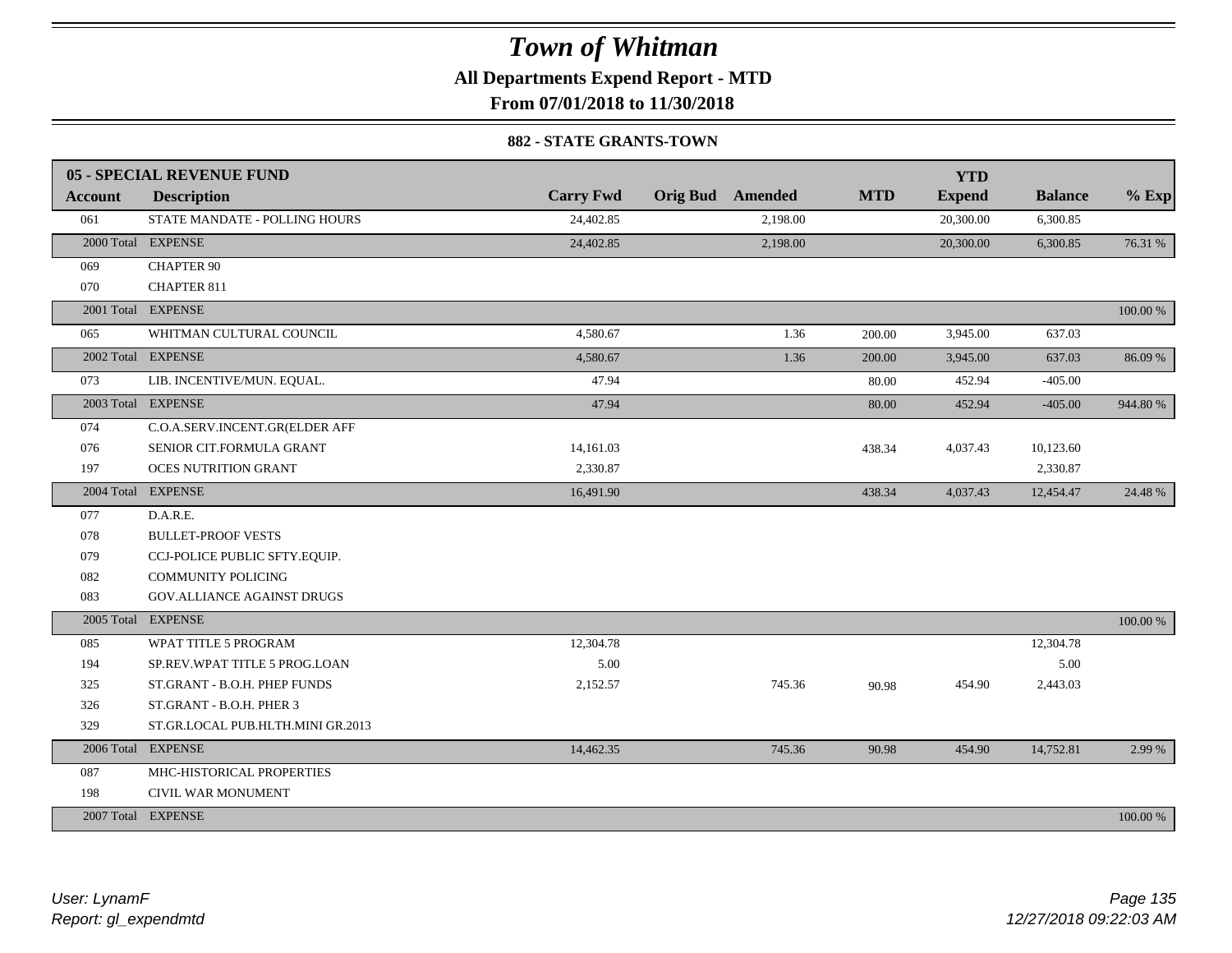**All Departments Expend Report - MTD**

**From 07/01/2018 to 11/30/2018**

#### **882 - STATE GRANTS-TOWN**

|         | 05 - SPECIAL REVENUE FUND          |                  |                         |            | <b>YTD</b>    |                |          |
|---------|------------------------------------|------------------|-------------------------|------------|---------------|----------------|----------|
| Account | <b>Description</b>                 | <b>Carry Fwd</b> | <b>Orig Bud</b> Amended | <b>MTD</b> | <b>Expend</b> | <b>Balance</b> | $%$ Exp  |
| 089     | FIRE DEPT. S.A.F.E. GRANT          | 2,208.41         |                         | 631.95     | 1,878.61      | 329.80         |          |
| 189     | ST.GRANT-CCJ-FIRE EQUIPMENT        |                  |                         |            |               |                |          |
|         | 2008 Total EXPENSE                 | 2,208.41         |                         | 631.95     | 1,878.61      | 329.80         | 85.06 %  |
| 190     | ST.GR-GREEN COMMUNITIES-ENRGY GR.  | 80.00            | 62,500.00               |            |               | 62,580.00      |          |
| 191     | SUST.MAT.RECYC.GR.- CARTS          | 3,850.00         | 5,400.00                |            | 1,360.02      | 7,889.98       |          |
| 192     | COMM.COMPACT-WAGE &CLASS STUDY     |                  |                         |            |               |                |          |
| 193     | COMM.COMPACT--SOLAR DEVELPMENT     | 9,520.00         |                         |            | 600.00        | 8,920.00       |          |
| 199     | COMM.COMPACT-MFG.SITE DEVELOPMENT  | 5,260.00         |                         |            |               | 5,260.00       |          |
| 345     | ST.GR-COMM COMPACT BUDGET DOCUMENT |                  | 10,000.00               |            |               | 10,000.00      |          |
| 346     | ST.GR.-COMM COMPACT CAP IMP PLAN   |                  | 20,000.00               |            |               | 20,000.00      |          |
| 347     | ST.GR.-COMM COMPACT IT GRANT       |                  |                         |            |               |                |          |
| 348     | ST.GR.-MASS DOER META GRANT        |                  |                         |            |               |                |          |
|         | 2009 Total EXPENSE                 | 18,710.00        | 97,900.00               |            | 1,960.02      | 114,649.98     | 1.68 %   |
| 195     | PLYM.CNTY.GRNT.OPER.SAFE PROM      |                  |                         |            |               |                |          |
|         | 2010 Total EXPENSE                 |                  |                         |            |               |                | 100.00 % |
| 196     | FIRE-PUBLIC SAFETY EQUIPMENT       |                  |                         |            |               |                |          |
|         | 2011 Total EXPENSE                 |                  |                         |            |               |                | 100.00 % |
| 201     | ST.GRANT - FIREFIGHTING EQUIPM     |                  |                         |            |               |                |          |
|         | 2013 Total EXPENSE                 |                  |                         |            |               |                | 100.00 % |
| 202     | ST.GRANT-HOMELAND SECURITY         |                  |                         |            |               |                |          |
| 203     | MDPH-AMB.TASK FORCE GRANT          |                  |                         |            |               |                |          |
|         | 2014 Total EXPENSE                 |                  |                         |            |               |                | 100.00 % |
| 225     | ST.GR.MA.HIST.PRES.PARK LIGHT.     |                  |                         |            |               |                |          |
|         | 2015 Total EXPENSE                 |                  |                         |            |               |                | 100.00 % |
| 227     | ST.GRANT-MC/VFA EMA GRANT          |                  |                         |            |               |                |          |
|         | 2016 Total EXPENSE                 |                  |                         |            |               |                | 100.00 % |
|         | <b>882 Total STATE GRANTS-TOWN</b> | 80,904.12        | 100,844.72              | 1,441.27   | 33,028.90     | 148,719.94     |          |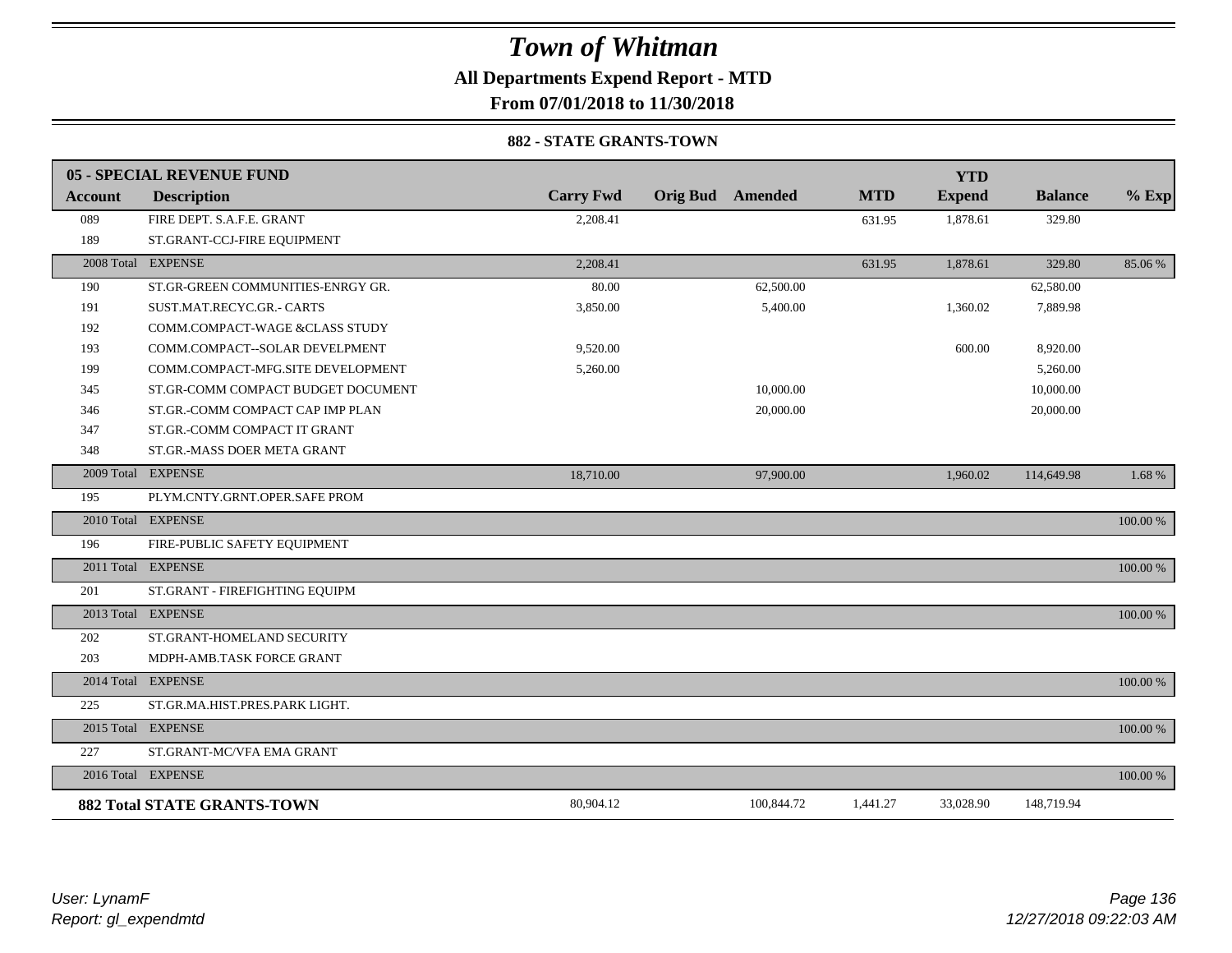### **All Departments Expend Report - MTD**

### **From 07/01/2018 to 11/30/2018**

#### **895 - GIFTS**

|                | <b>05 - SPECIAL REVENUE FUND</b> |                  |                         |            | <b>YTD</b>    |                |             |
|----------------|----------------------------------|------------------|-------------------------|------------|---------------|----------------|-------------|
| <b>Account</b> | <b>Description</b>               | <b>Carry Fwd</b> | <b>Orig Bud</b> Amended | <b>MTD</b> | <b>Expend</b> | <b>Balance</b> | $%$ Exp     |
| 100            | GIFT-COUNCIL ON AGING            | 23,544.43        | 37.00                   |            | 925.00        | 22,656.43      |             |
|                | 2000 Total EXPENSE               | 23,544.43        | 37.00                   |            | 925.00        | 22,656.43      | 3.92 %      |
| 101            | GIFT-RECREATION-POOL             | 26.28            |                         |            |               | 26.28          |             |
|                | 2001 Total EXPENSE               | 26.28            |                         |            |               | 26.28          | $0.00\,\%$  |
| 102            | <b>GIFT-TOWN HALL</b>            | 0.36             |                         |            |               | 0.36           |             |
|                | 2003 Total EXPENSE               | 0.36             |                         |            |               | 0.36           | $0.00\,\%$  |
| 103            | <b>GIFTS-DARE PROGRAM</b>        |                  |                         |            |               |                |             |
|                | 2004 Total EXPENSE               |                  |                         |            |               |                | $100.00~\%$ |
| 108            | <b>GIFT-FIRE DEPT</b>            | 1,136.77         | 25.00                   |            | 461.97        | 699.80         |             |
| 256            | GIFT-EMERGENCY MANAGEMENT        | 615.36           |                         |            | 79.60         | 535.76         |             |
|                | 2005 Total EXPENSE               | 1,752.13         | 25.00                   |            | 541.57        | 1,235.56       | 30.47 %     |
| 104            | GIFT-RECREATION COMMISSION       | 20.45            |                         |            |               | 20.45          |             |
|                | 2006 Total EXPENSE               | 20.45            |                         |            |               | 20.45          | 0.00 %      |
| 098            | GIFT-GOLD STAR SIGN PROJECT      | 788.27           |                         |            | 205.50        | 582.77         |             |
| 105            | GIFT-HISTORICAL COMMISSION       | 289.52           | 200.00                  |            |               | 489.52         |             |
|                | 2007 Total EXPENSE               | 1,077.79         | 200.00                  |            | 205.50        | 1,072.29       | 16.08%      |
| 107            | <b>GIFT-LEARN NOT TO BURN</b>    |                  |                         |            |               |                |             |
|                | 2008 Total EXPENSE               |                  |                         |            |               |                | 100.00 %    |
| 160            | GIFT-DARE,CLASSROOM EDUCATION    | 7,218.48         | 5,000.00                | 946.77     | 3,736.77      | 8,481.71       |             |
| 208            | POLICE DEPT.LOJACK GIFT ACCT.    | 1,060.00         |                         |            |               | 1,060.00       |             |
| 238            | GIFT-POLICE DEPT.                | 100.00           |                         |            |               | 100.00         |             |
|                | 2009 Total EXPENSE               | 8,378.48         | 5,000.00                | 946.77     | 3,736.77      | 9,641.71       | 27.93 %     |
| 161            | <b>GIFT-YOUTH CENTER</b>         | 39.66            |                         |            |               | 39.66          |             |
|                | 2010 Total EXPENSE               | 39.66            |                         |            |               | 39.66          | $0.00\,\%$  |
| 162            | GIFT-SMALL ANIMAL CONTROL        | 7,197.04         | 6,000.00                |            | 283.30        | 12,913.74      |             |
| 185            | GIFT-SMALL ANIMAL CONT.-CAT US   |                  |                         |            |               |                |             |
|                | 2011 Total EXPENSE               | 7,197.04         | 6,000.00                |            | 283.30        | 12,913.74      | 2.14 %      |
| 163            | GIFT-PLAYGROUND RESTORATION      | 1,477.01         |                         |            | 1,477.01      |                |             |
|                | 2013 Total EXPENSE               | 1,477.01         |                         |            | 1,477.01      |                | 100.00 %    |
|                |                                  |                  |                         |            |               |                |             |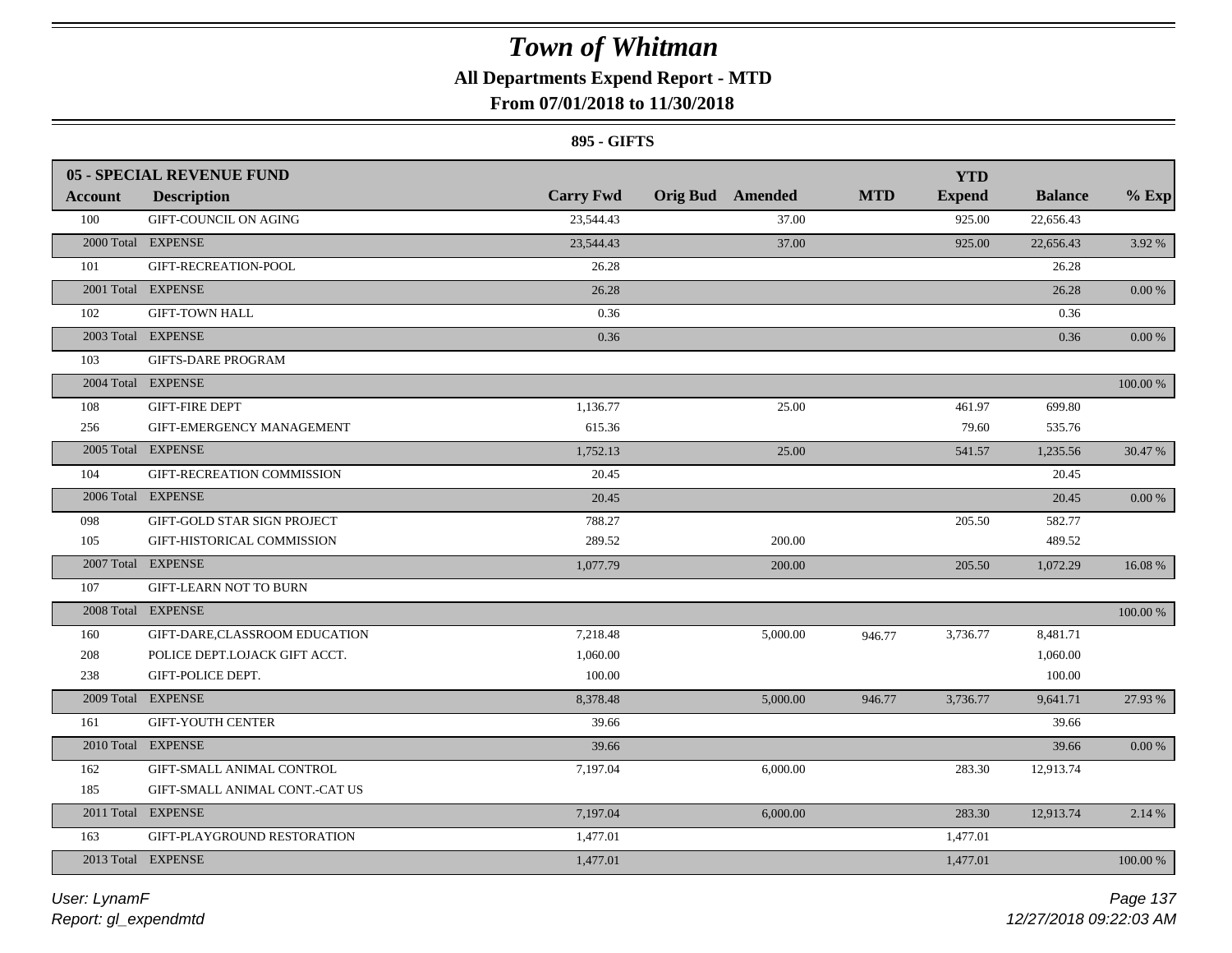### **All Departments Expend Report - MTD**

### **From 07/01/2018 to 11/30/2018**

#### **895 - GIFTS**

|                        | <b>05 - SPECIAL REVENUE FUND</b>      |                  |                 |                |            | <b>YTD</b>    |                |          |
|------------------------|---------------------------------------|------------------|-----------------|----------------|------------|---------------|----------------|----------|
| Account                | <b>Description</b>                    | <b>Carry Fwd</b> | <b>Orig Bud</b> | <b>Amended</b> | <b>MTD</b> | <b>Expend</b> | <b>Balance</b> | $%$ Exp  |
| 106                    | <b>GIFT-LIBRARY GIFT FUND</b>         | 1,392.80         |                 | 1,744.59       | 464.29     | 1,578.36      | 1,559.03       |          |
| 166                    | <b>GIFT-LIBRARY LARGE PRINT BOOKS</b> |                  |                 |                |            |               |                |          |
|                        | 2014 Total EXPENSE                    | 1,392.80         |                 | 1,744.59       | 464.29     | 1,578.36      | 1,559.03       | 50.30 %  |
| 164                    | GIFT-RECREATION-BASKETBALL            |                  |                 |                |            |               |                |          |
|                        | 2015 Total EXPENSE                    |                  |                 |                |            |               |                | 100.00 % |
| 165                    | GIFT-R.ROSEN-POOL & BASKETBALL        |                  |                 |                |            |               |                |          |
|                        | 2016 Total EXPENSE                    |                  |                 |                |            |               |                | 100.00 % |
| 168                    | GIFT - NESTLE PLAYGROUND ACCT.        |                  |                 |                |            |               |                |          |
|                        | 2017 Total EXPENSE                    |                  |                 |                |            |               |                | 100.00 % |
| 109                    | GIFT-CONSERVATION COMMISSION          | 1.388.74         |                 | 1,000.00       |            |               | 2,388.74       |          |
| 205                    | <b>GIFT - PARK RESTORATION</b>        | 25.00            |                 |                |            |               | 25.00          |          |
| 2018 Total             | <b>EXPENSE</b>                        | 1,413.74         |                 | 1,000.00       |            |               | 2,413.74       | 0.00 %   |
| 224                    | <b>GIFT - CULTURAL COUNCIL</b>        | 2,041.71         |                 |                |            | 690.00        | 1,351.71       |          |
|                        | 2019 Total EXPENSE                    | 2,041.71         |                 |                |            | 690.00        | 1,351.71       | 33.79 %  |
| 233                    | GIFT - PUB.LIB.MTCHG.INCENT.GR        | 142.41           |                 |                |            |               | 142.41         |          |
|                        | 2020 Total EXPENSE                    | 142.41           |                 |                |            |               | 142.41         | 0.00 %   |
| 235                    | GIFT - FIRE / HARVARD PILG. HEALTH    |                  |                 |                |            |               |                |          |
|                        | 2021 Total EXPENSE                    |                  |                 |                |            |               |                | 100.00 % |
| <b>895 Total GIFTS</b> |                                       | 48,504.29        |                 | 14,006.59      | 1,411.06   | 9,437.51      | 53,073.37      |          |
|                        | <b>05 Total SPECIAL REVENUE FUND</b>  | 293,956.74       |                 | 2,009,413.07   | 231,447.74 | 1,961,532.55  | 341,837.26     |          |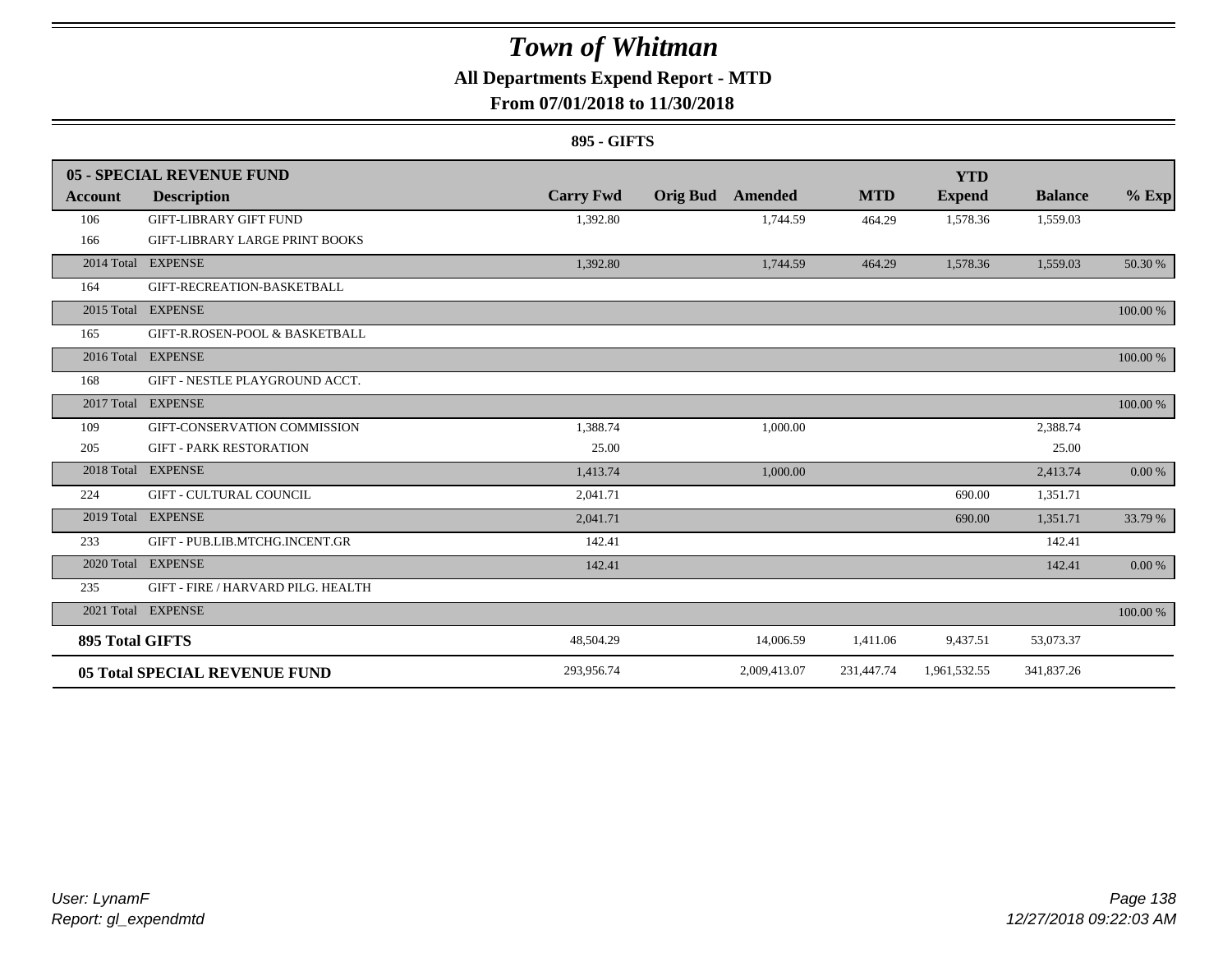**All Departments Expend Report - MTD**

### **From 07/01/2018 to 11/30/2018**

#### **710 - RETIREMENT OF DEBT**

|         | <b>06 - CAPITAL PROJECTS FUND</b> |                  |                  |            | YTD           |                |          |
|---------|-----------------------------------|------------------|------------------|------------|---------------|----------------|----------|
| Account | <b>Description</b>                | <b>Carry Fwd</b> | Orig Bud Amended | <b>MTD</b> | <b>Expend</b> | <b>Balance</b> | $%$ Exp  |
| 922     | MAT.PRIN.-BANS-TH/POL/FIRE STA    |                  |                  |            |               |                |          |
|         | 2001 Total EXPENSE                |                  |                  |            |               |                | 100.00 % |
|         | 710 Total RETIREMENT OF DEBT      |                  |                  |            |               |                |          |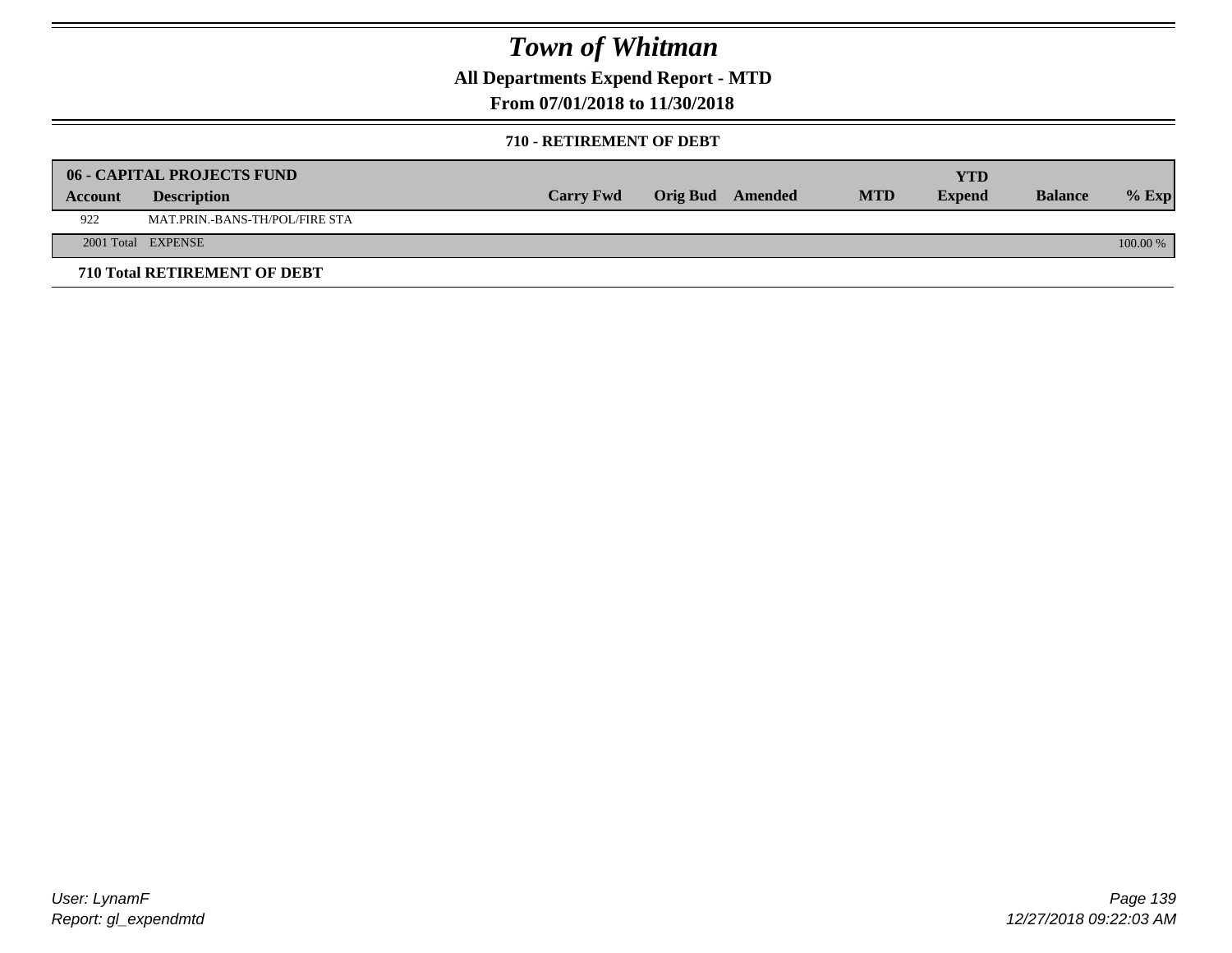### **All Departments Expend Report - MTD**

#### **From 07/01/2018 to 11/30/2018**

#### **930 - CAPITAL PROJECTS**

|            | 06 - CAPITAL PROJECTS FUND                          |                  |                  |            | <b>YTD</b>    |                |          |
|------------|-----------------------------------------------------|------------------|------------------|------------|---------------|----------------|----------|
| Account    | <b>Description</b>                                  | <b>Carry Fwd</b> | Orig Bud Amended | <b>MTD</b> | <b>Expend</b> | <b>Balance</b> | $%$ Exp  |
| 832        | PROJECT MANAGEMENT SERVICES                         |                  |                  |            |               |                |          |
| 833        | <b>EQUIPMENT &amp; FURNISHINGS</b>                  |                  |                  |            |               |                |          |
| 834        | <b>ISSUANCE COSTS</b>                               |                  |                  |            |               |                |          |
| 835        | CAP.PROJ.-BUDGET ONLY                               |                  |                  |            |               |                |          |
| 836        | FIRE STATION                                        |                  |                  |            |               |                |          |
| 837        | TOWN HALL - AIR CONDITIONING                        |                  |                  |            |               |                |          |
| 839        | POLICE STATION                                      |                  |                  |            |               |                |          |
| 4510 Total | ART23ATM5/18DEPTHEADERPKGSFORP&FWEBSITE             |                  |                  |            |               |                | 100.00 % |
| 837        | TOWN HALL - AIR CONDITIONING                        |                  |                  |            |               |                |          |
| 4511 Total | ART25ATM5/18PCH/INSTALL6SURVEILCAMARAS              |                  |                  |            |               |                | 100.00 % |
| 837        | TOWN HALL - AIR CONDITIONING                        | 39,897.53        |                  |            |               | 39,897.53      |          |
|            | 4578 Total A.1 STM1/12/15 AIR COND.TOWN HALL        | 39,897.53        |                  |            |               | 39,897.53      | $0.00\%$ |
| 850        | ADDITIONAL EQUIPMENT                                | 280,000.00       |                  |            |               | 280,000.00     |          |
|            | 4617 Total ART 2 STM 5_7_18: PURCHASE & UPDATE STRE | 280,000.00       |                  |            |               | 280,000.00     | $0.00\%$ |
|            | 930 Total CAPITAL PROJECTS                          | 319,897.53       |                  |            |               | 319,897.53     |          |
|            | 06 Total CAPITAL PROJECTS FUND                      | 319,897.53       |                  |            |               | 319,897.53     |          |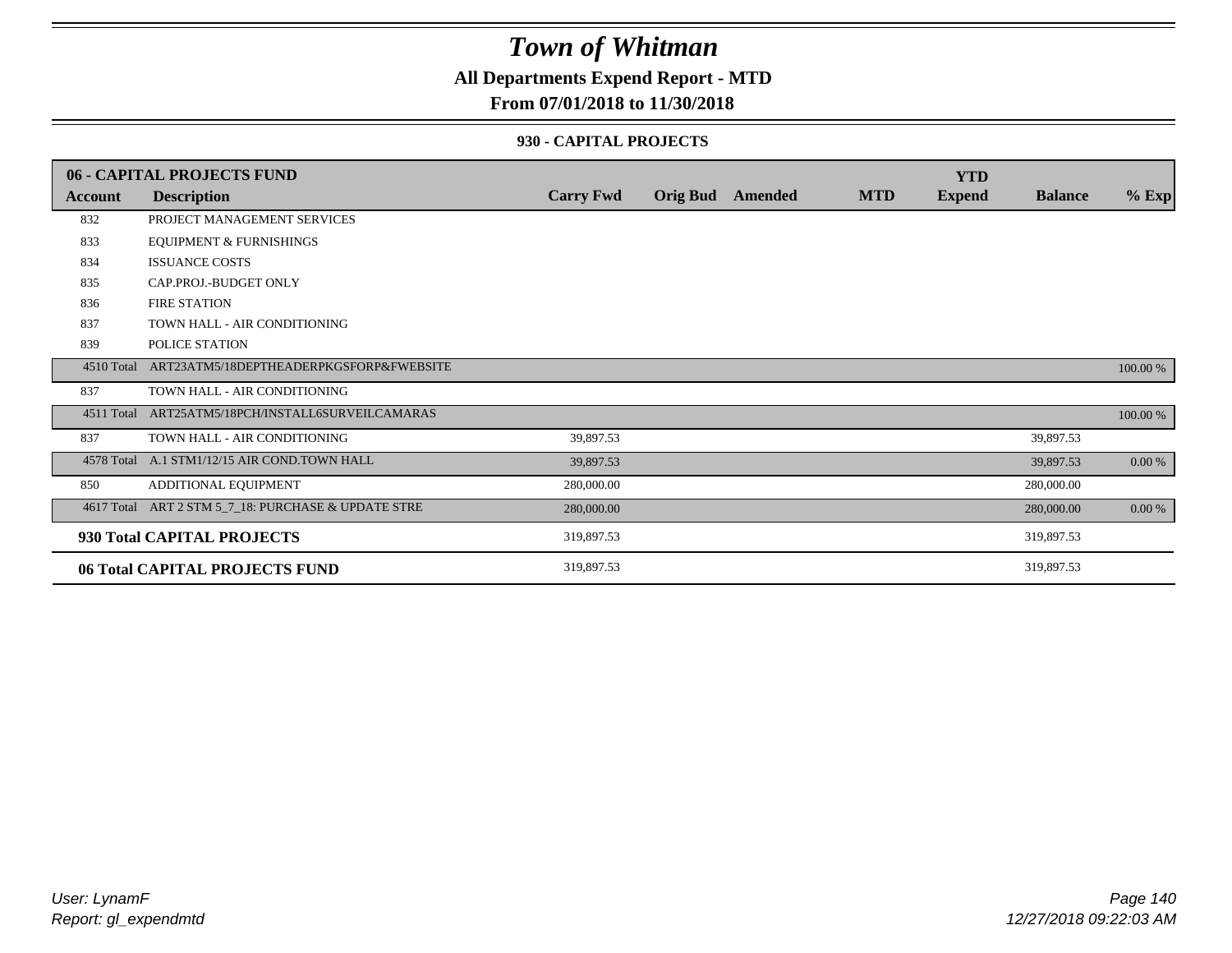**All Departments Expend Report - MTD**

**From 07/01/2018 to 11/30/2018**

#### **403 - DPW - SPECIAL ARTICLES**

|                | 07 - CHAPTER 90 HIGHWAY FUND                        |                  |                         |           |            | <b>YTD</b>    |                |             |
|----------------|-----------------------------------------------------|------------------|-------------------------|-----------|------------|---------------|----------------|-------------|
| <b>Account</b> | <b>Description</b>                                  | <b>Carry Fwd</b> | <b>Orig Bud</b> Amended |           | <b>MTD</b> | <b>Expend</b> | <b>Balance</b> | $%$ Exp     |
| 069            | <b>CHAPTER 90</b>                                   | 643.15           |                         | 0.20      |            |               | 643.35         |             |
| 070            | CHAPTER 811                                         |                  |                         |           |            |               |                |             |
|                | 2001 Total EXPENSE                                  | 643.15           |                         | 0.20      |            |               | 643.35         | 0.00 %      |
| 999            |                                                     |                  |                         |           |            |               |                |             |
|                | 4504 Total A14ATM 5/15 INSTALL TRAFFIC CNTRL.SIGNAL |                  |                         |           |            |               |                | 100.00 %    |
| 999            |                                                     |                  |                         |           |            |               |                |             |
|                | 4506 Total ART24ATM5/18PCH100REMOTEDSKTOPUSERLICENS |                  |                         |           |            |               |                | 100.00 %    |
| 999            |                                                     |                  |                         |           |            |               |                |             |
|                | 4521 Total WINTER RECOVERY ASSIST.FY15 MDOT         |                  |                         |           |            |               |                | 100.00 %    |
| 999            |                                                     | $-25,123.14$     |                         | 25,123.14 |            |               |                |             |
|                | 4522 Total COMPLETE STREETS GRANT -TIER 2           | $-25,123.14$     |                         | 25,123.14 |            |               |                | $100.00~\%$ |
| 999            |                                                     |                  |                         |           |            |               |                |             |
|                | 4525 Total A.25ATM5/13CONSTRUCT STS&SIDEWKS         |                  |                         |           |            |               |                | 100.00 %    |
| 999            |                                                     |                  |                         |           |            |               |                |             |
|                | 4529 Total A31ATM 5/17CH90 REPAIR STS.& S/WALKS     |                  |                         |           |            |               |                | 100.00 %    |
| 999            |                                                     |                  |                         |           |            |               |                |             |
|                | 4531 Total A13 ATM 5/15 CH90 REPAIR STS.& S/WALKS   |                  |                         |           |            |               |                | 100.00 %    |
| 999            |                                                     | 34,045.61        |                         |           |            |               | 34,045.61      |             |
|                | 4533 Total A.32ATM5/16 CH90 PUR.6 WHEEL DMP.TRK.    | 34,045.61        |                         |           |            |               | 34,045.61      | 0.00 %      |
| 999            |                                                     |                  |                         |           |            |               |                |             |
|                | 4534 Total A.3 STM 11/13 CH90 REPAIR STS.& S/WALKS  |                  |                         |           |            |               |                | 100.00 %    |
| 999            |                                                     |                  |                         |           |            |               |                |             |
|                | 4535 Total A24ATM5/10CH90PUR.PRE-MIX HEATER TRAILER |                  |                         |           |            |               |                | 100.00 %    |
| 999            |                                                     |                  |                         |           |            |               |                |             |
|                | 4537 Total A15 ATM 5/15 CH 90 REPAIR STS.& S/WALKS  |                  |                         |           |            |               |                | $100.00~\%$ |
| 999            |                                                     |                  | 323,364.00              |           |            |               | 323,364.00     |             |
|                | 4618 Total ART. 10 ATM 5/18 CH 90 REPAIR STS & SIDE |                  | 323,364.00              |           |            |               | 323,364.00     | 0.00 %      |
|                | <b>403 Total DPW - SPECIAL ARTICLES</b>             | 9,565.62         | 323,364.00              | 25,123.34 |            |               | 358,052.96     |             |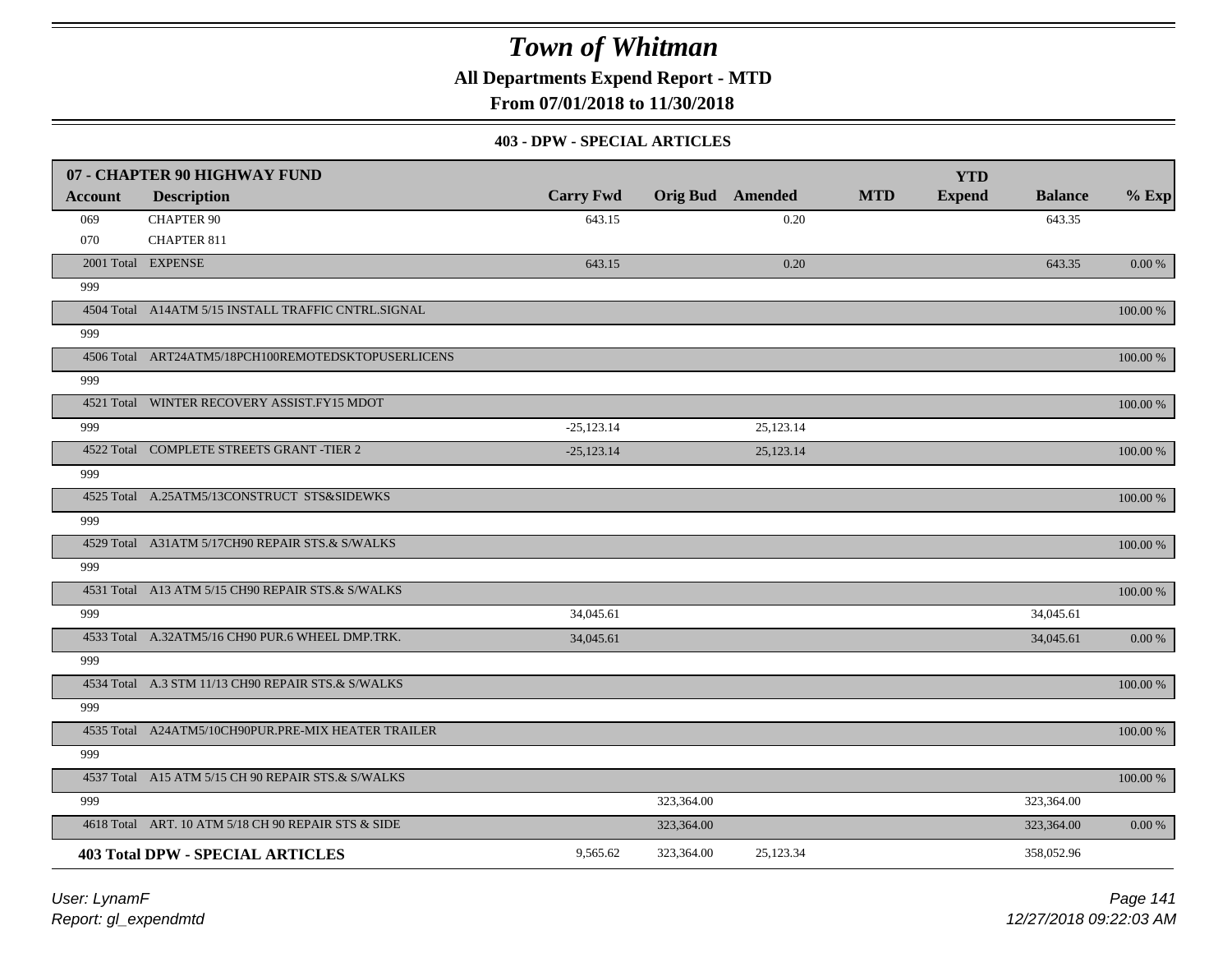**All Departments Expend Report - MTD**

**From 07/01/2018 to 11/30/2018**

#### **403 - DPW - SPECIAL ARTICLES**

| 07 - CHAPTER 90 HIGHWAY FUND         |                  |            |           |            | YTD           |                |         |
|--------------------------------------|------------------|------------|-----------|------------|---------------|----------------|---------|
| <b>Description</b><br><b>Account</b> | <b>Carry Fwd</b> | Orig Bud   | Amended   | <b>MTD</b> | <b>Expend</b> | <b>Balance</b> | $%$ Exp |
| 07 Total CHAPTER 90 HIGHWAY FUND     | 9.565.62         | 323.364.00 | 25.123.34 |            |               | 358,052.96     |         |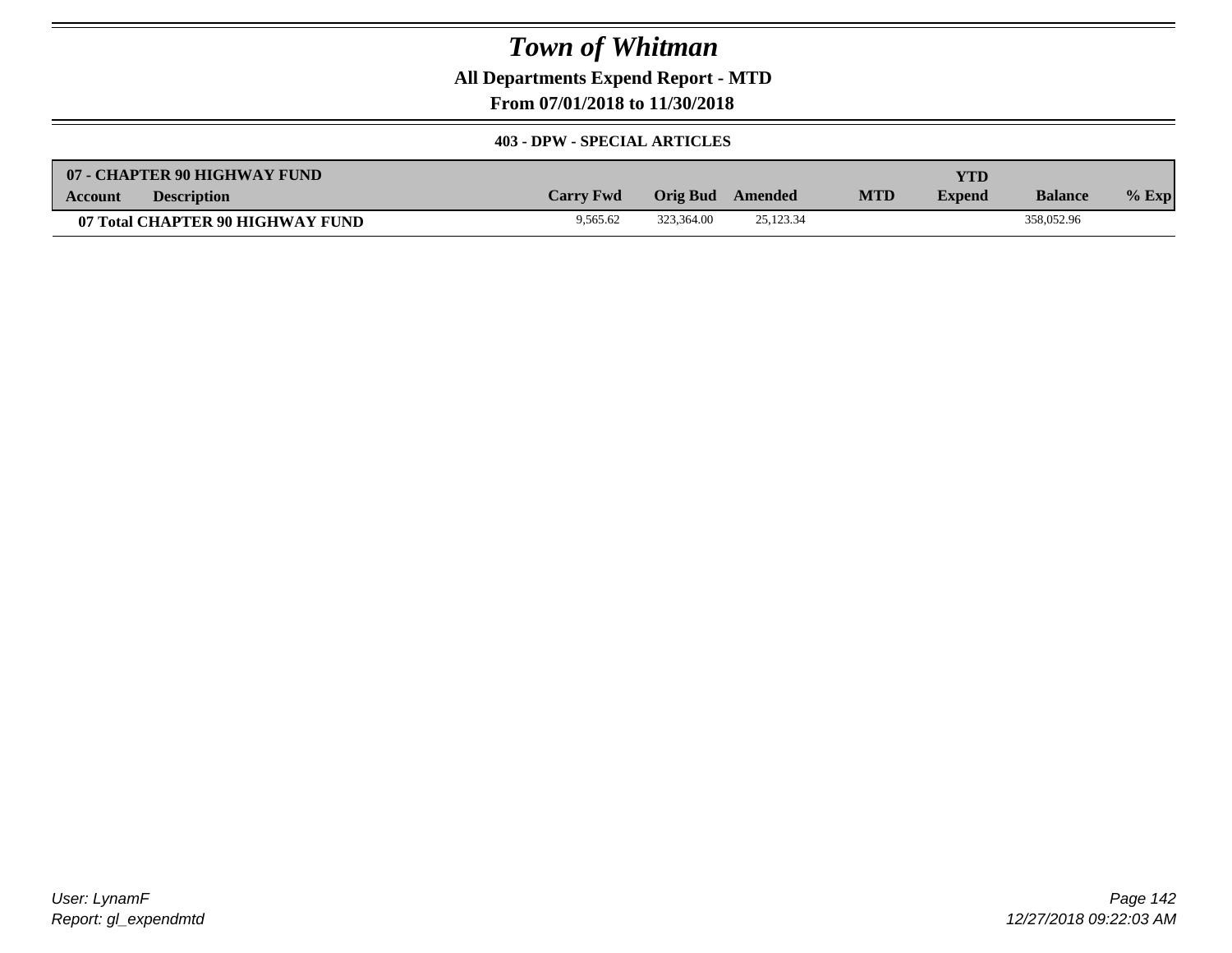### **All Departments Expend Report - MTD**

**From 07/01/2018 to 11/30/2018**

#### **852 - POLICE REVOLVING**

| 09 - AGENCY FUND |                                   |                  |          |         |            | YTD           |                |            |
|------------------|-----------------------------------|------------------|----------|---------|------------|---------------|----------------|------------|
| Account          | <b>Description</b>                | <b>Carry Fwd</b> | Orig Bud | Amended | <b>MTD</b> | <b>Expend</b> | <b>Balance</b> | $%$ Exp    |
| 007              | <b>REGULAR DETAILS</b>            |                  |          |         | 15,475.00  | 90,830.00     | -90,830.00     |            |
|                  | 1000 Total SALARIES               |                  |          |         | 15,475.00  | 90.830.00     | $-90.830.00$   | $100.00\%$ |
|                  | <b>852 Total POLICE REVOLVING</b> |                  |          |         | 15,475.00  | 90,830.00     | -90,830.00     |            |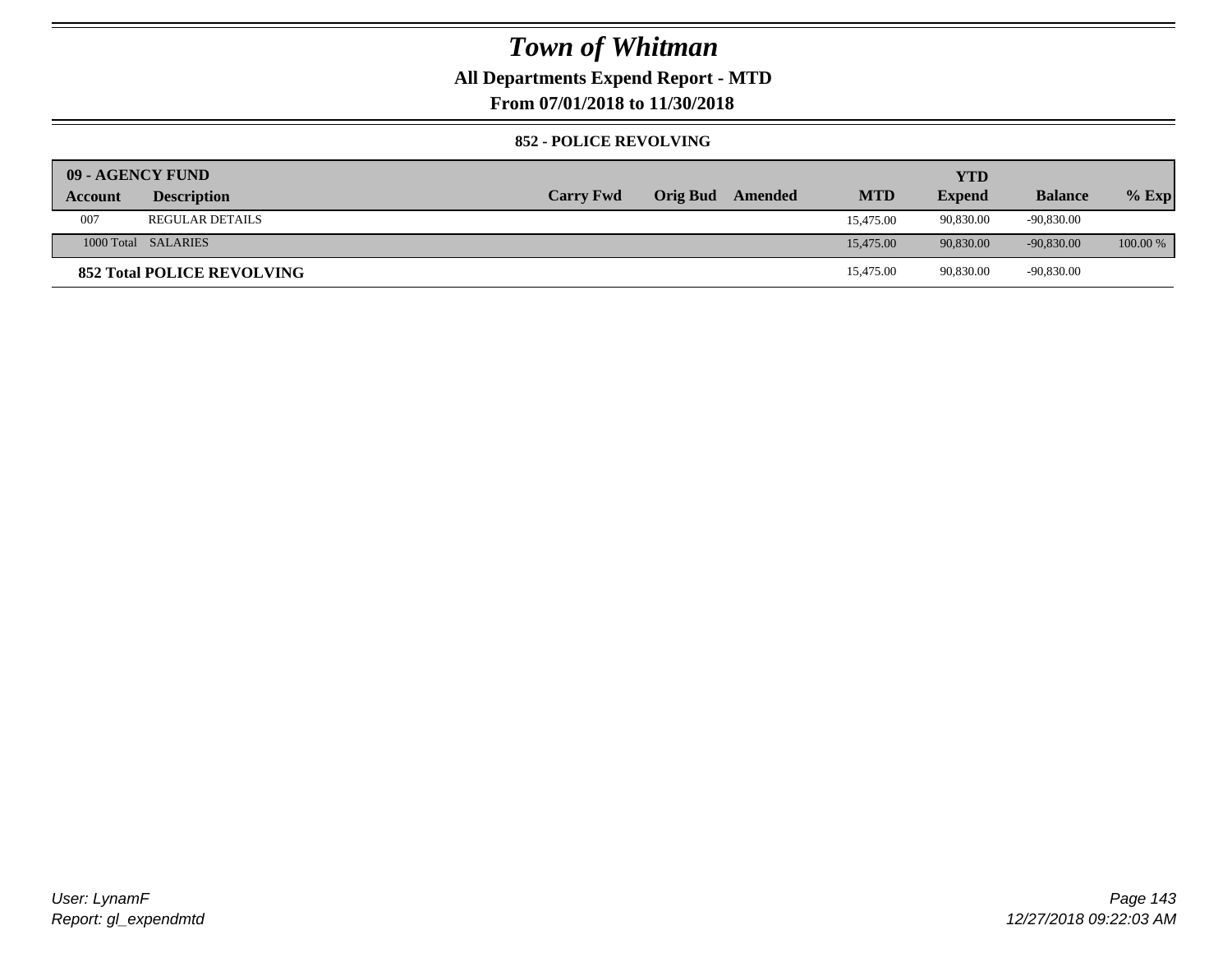**All Departments Expend Report - MTD**

**From 07/01/2018 to 11/30/2018**

#### **853 - PLANNING BOARD REVOLVING CH53G**

| 09 - AGENCY FUND |                                          |                  |                         |            | <b>YTD</b>    |                |          |
|------------------|------------------------------------------|------------------|-------------------------|------------|---------------|----------------|----------|
| <b>Account</b>   | <b>Description</b>                       | <b>Carry Fwd</b> | <b>Orig Bud</b> Amended | <b>MTD</b> | <b>Expend</b> | <b>Balance</b> | $%$ Exp  |
| 359              | PL.BD.REV.WINDSOR EST.C44S53G            |                  |                         |            |               |                |          |
|                  | 2004 Total EXPENSE                       |                  |                         |            |               |                | 100.00 % |
| 360              | PL.BD.REV. DANECCA EST.C44S53G           |                  |                         |            |               |                |          |
|                  | 2005 Total EXPENSE                       |                  |                         |            |               |                | 100.00 % |
| 361              | PL.BD.REV.BUTTERNUT CH44 S53G            |                  |                         |            |               |                |          |
|                  | 2007 Total EXPENSE                       |                  |                         |            |               |                | 100.00 % |
| 362              | PL.BD.REV.OAKDALE FM.I C44S53G           |                  |                         |            |               |                |          |
|                  | 2008 Total EXPENSE                       |                  |                         |            |               |                | 100.00 % |
| 358              | PLANNG.BD.REV.R.R.AVE.CH44S53G           | 1,324.73         | 0.44                    |            |               | 1,325.17       |          |
|                  | 2009 Total EXPENSE                       | 1,324.73         | 0.44                    |            |               | 1,325.17       | 0.00 %   |
| 365              | PL.BD.RV.VICTORIA EST.CH44S53G           |                  |                         |            |               |                |          |
|                  | 2011 Total EXPENSE                       |                  |                         |            |               |                | 100.00 % |
| 369              | PL.BD.REV.MEADOWBROOK CH44S53G           |                  |                         |            |               |                |          |
|                  | 2016 Total EXPENSE                       |                  |                         |            |               |                | 100.00 % |
| 370              | PL.BD.RV.CATHERINE RD.CH44S53G           |                  |                         |            |               |                |          |
|                  | 2017 Total EXPENSE                       |                  |                         |            |               |                | 100.00 % |
| 371              | PL.BD.RV.J.YOUNG EST.CH44S53G            |                  |                         |            |               |                |          |
|                  | 2018 Total EXPENSE                       |                  |                         |            |               |                | 100.00 % |
| 372              | PL.BD.REV.ERIN ST.EXT.C44S53G            |                  |                         |            |               |                |          |
|                  | 2019 Total EXPENSE                       |                  |                         |            |               |                | 100.00 % |
| 373              | PL.BD.RV.HIGHLND ST.EX.C44S53G           |                  |                         |            |               |                |          |
|                  | 2020 Total EXPENSE                       |                  |                         |            |               |                | 100.00 % |
| 357              | PLANNG.BD.REV.HARV.LN.CH44S53G           |                  |                         |            |               |                |          |
|                  | 2021 Total EXPENSE                       |                  |                         |            |               |                | 100.00 % |
|                  | 853 Total PLANNING BOARD REVOLVING CH53G | 1,324.73         | 0.44                    |            |               | 1,325.17       |          |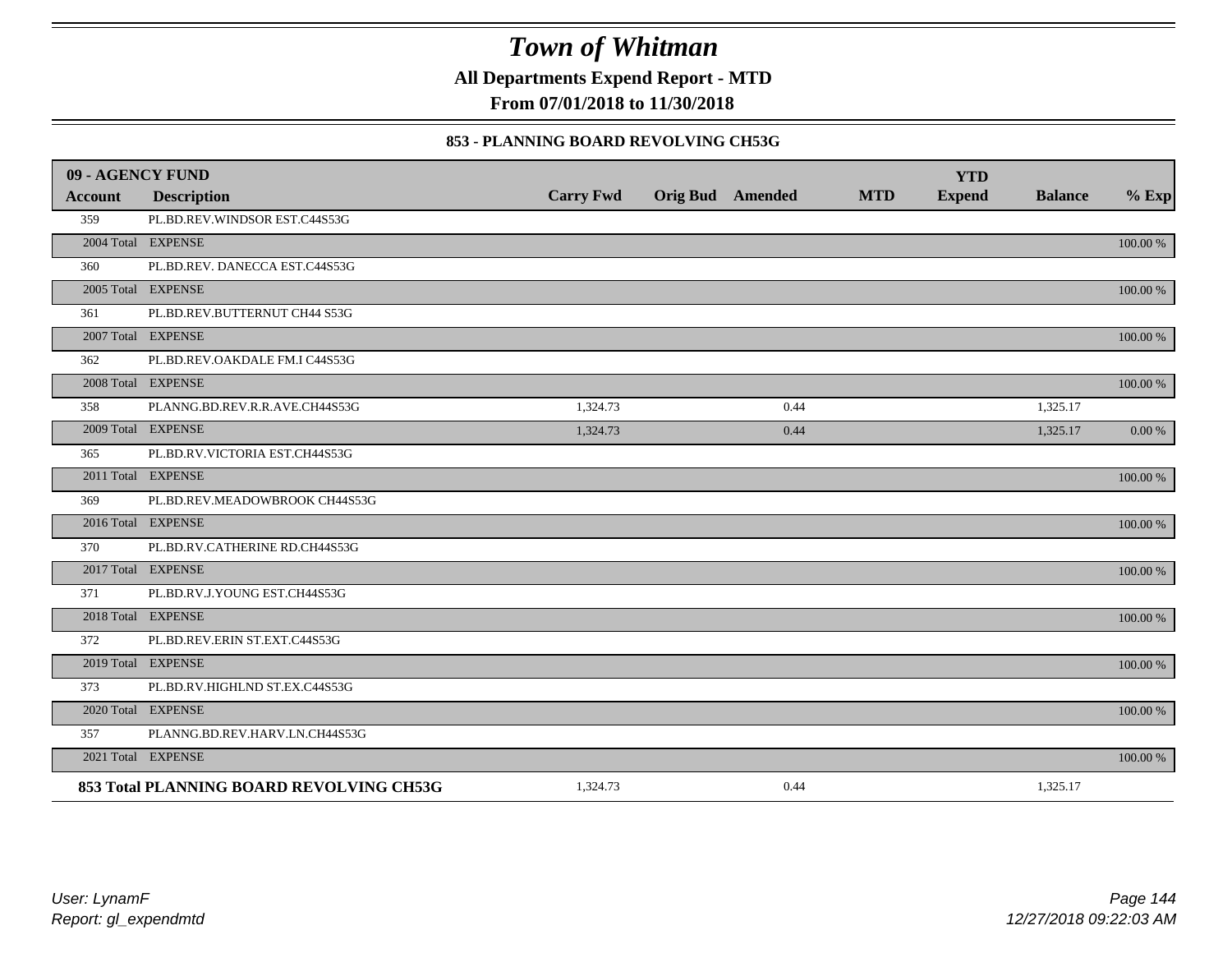**All Departments Expend Report - MTD**

### **From 07/01/2018 to 11/30/2018**

#### **854 - DPW DETAILS**

|                | <b>09 - AGENCY FUND</b> |                  |                         |            | YTD           |                |            |
|----------------|-------------------------|------------------|-------------------------|------------|---------------|----------------|------------|
| <b>Account</b> | <b>Description</b>      | <b>Carry Fwd</b> | <b>Orig Bud</b> Amended | <b>MTD</b> | <b>Expend</b> | <b>Balance</b> | $%$ Exp    |
| 007            | REGULAR DETAILS         |                  |                         |            |               |                |            |
|                | 1000 Total SALARIES     |                  |                         |            |               |                | $100.00\%$ |
|                | 854 Total DPW DETAILS   |                  |                         |            |               |                |            |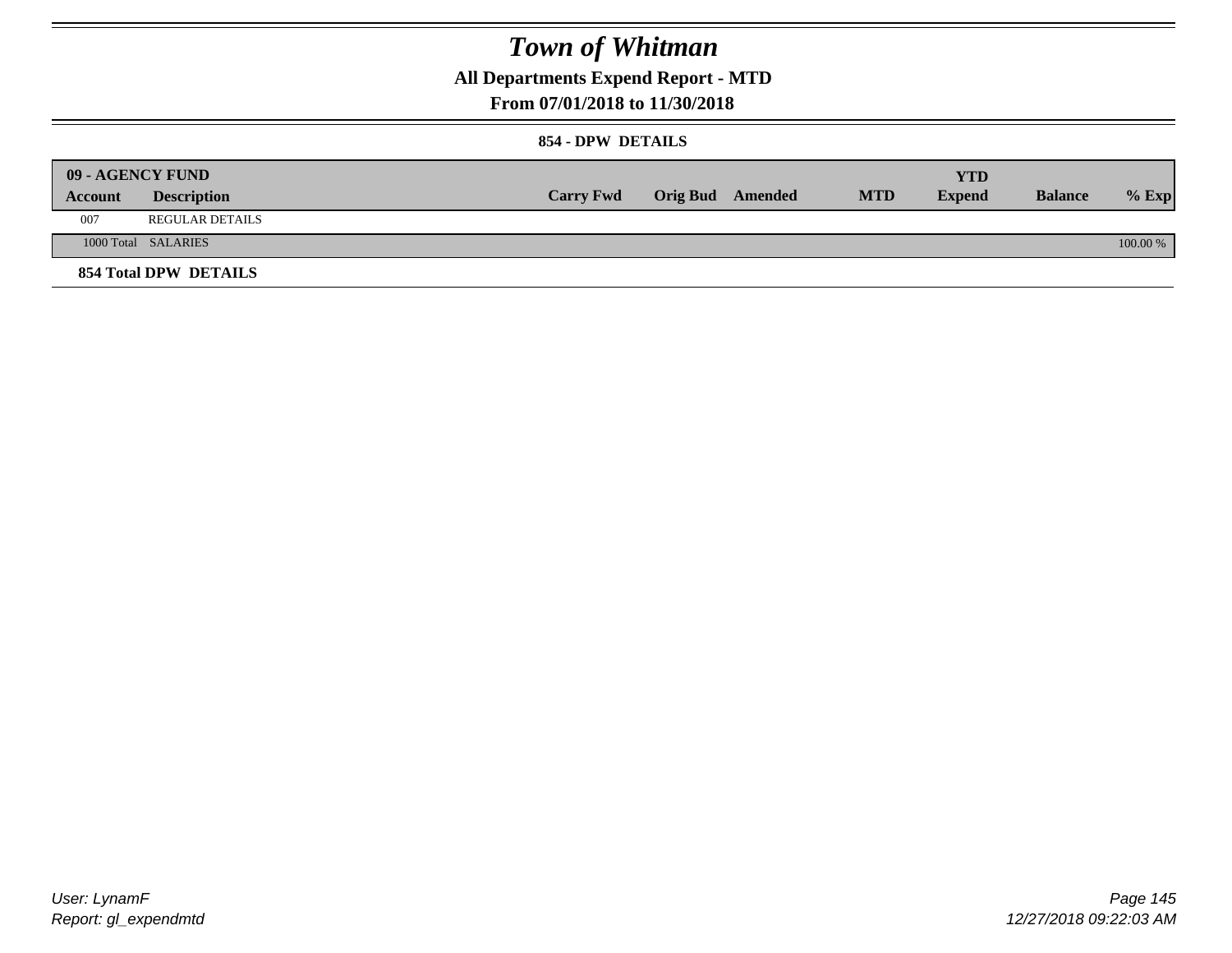## **All Departments Expend Report - MTD**

**From 07/01/2018 to 11/30/2018**

### **856 - FIRE DETAILS**

| 09 - AGENCY FUND |                        |                  |                 |         |            | <b>YTD</b>    |                |            |
|------------------|------------------------|------------------|-----------------|---------|------------|---------------|----------------|------------|
| Account          | <b>Description</b>     | <b>Carry Fwd</b> | <b>Orig Bud</b> | Amended | <b>MTD</b> | <b>Expend</b> | <b>Balance</b> | $%$ Exp    |
| 007              | <b>REGULAR DETAILS</b> |                  |                 |         | 1.632.00   | 20,448.00     | $-20,448.00$   |            |
|                  | 1000 Total SALARIES    |                  |                 |         | 1.632.00   | 20,448.00     | $-20.448.00$   | $100.00\%$ |
|                  | 856 Total FIRE DETAILS |                  |                 |         | 1,632.00   | 20,448.00     | $-20,448.00$   |            |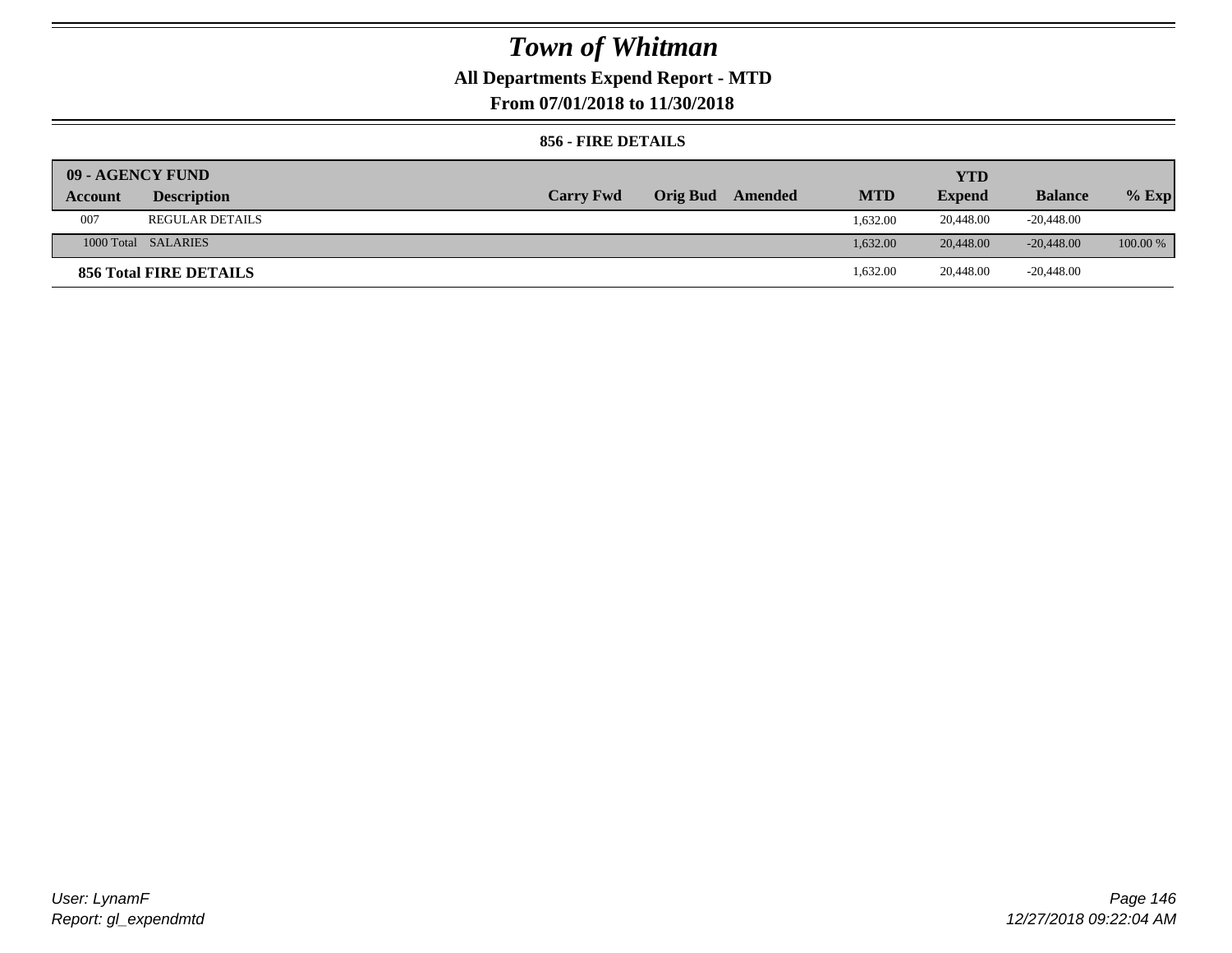**All Departments Expend Report - MTD**

### **From 07/01/2018 to 11/30/2018**

#### **858 - APPEALS BD.REVOLVING S53G**

|         | 09 - AGENCY FUND                    |                  |                         |            | <b>YTD</b>    |                |            |
|---------|-------------------------------------|------------------|-------------------------|------------|---------------|----------------|------------|
| Account | <b>Description</b>                  | <b>Carry Fwd</b> | <b>Orig Bud</b> Amended | <b>MTD</b> | <b>Expend</b> | <b>Balance</b> | $%$ Exp    |
| 367     | APPEALS BD.-TWOCAN PROP. S53G       |                  |                         |            |               |                |            |
|         | 2014 Total EXPENSE                  |                  |                         |            |               |                | $100.00\%$ |
|         | 858 Total APPEALS BD.REVOLVING S53G |                  |                         |            |               |                |            |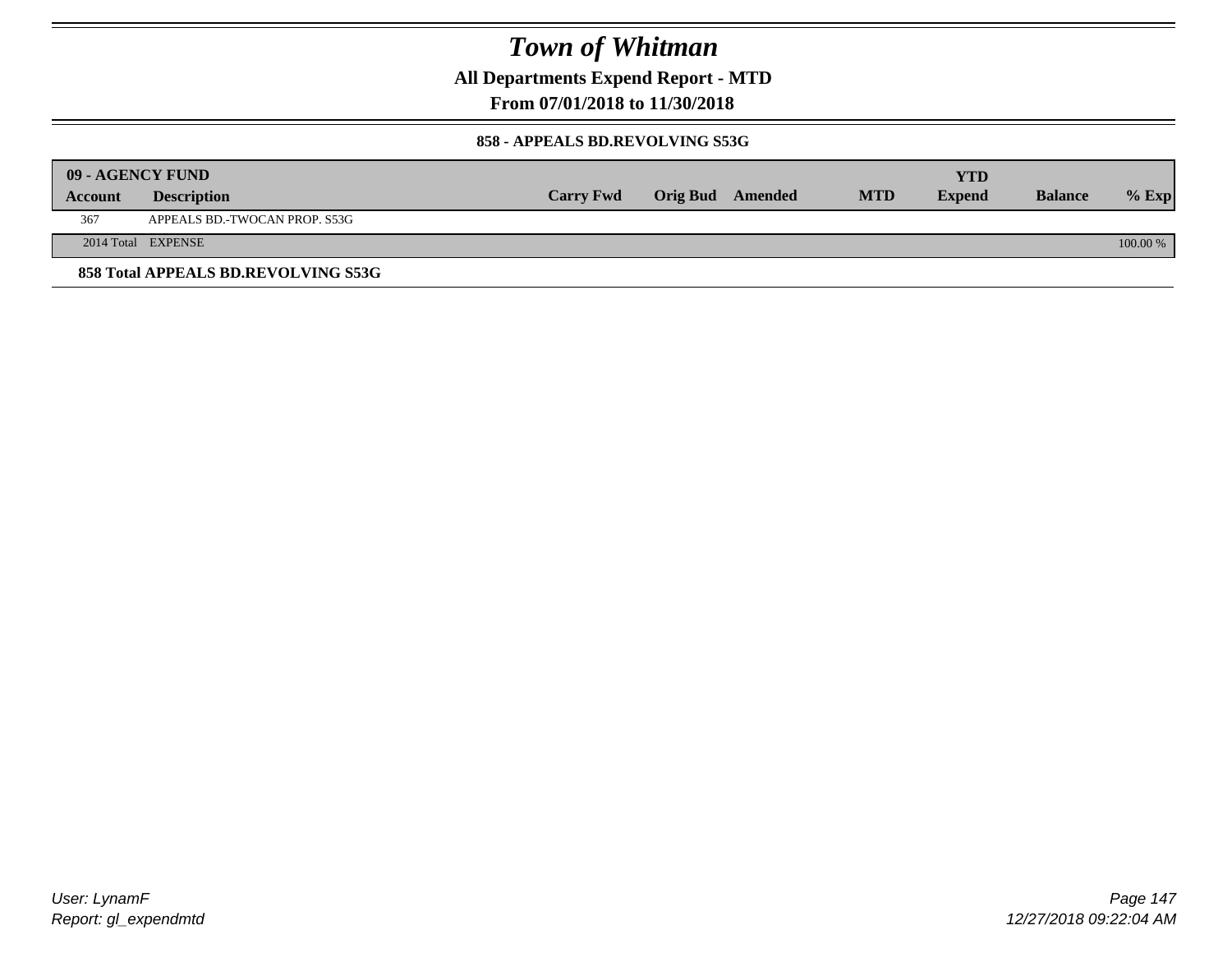## **All Departments Expend Report - MTD**

**From 07/01/2018 to 11/30/2018**

### **870 - AGENCY**

| 09 - AGENCY FUND |                                 |                  |                         |            | <b>YTD</b>    |                |          |
|------------------|---------------------------------|------------------|-------------------------|------------|---------------|----------------|----------|
| Account          | <b>Description</b>              | <b>Carry Fwd</b> | <b>Orig Bud</b> Amended | <b>MTD</b> | <b>Expend</b> | <b>Balance</b> | $%$ Exp  |
| 030              | DEPUTY COLLECTOR'S FEES         |                  |                         | 3,639.00   | 26,846.00     | $-26,846.00$   |          |
|                  | 2000 Total EXPENSE              |                  |                         | 3,639.00   | 26,846.00     | $-26,846.00$   | 100.00 % |
| 031              | SPORTING LICENSES STATE         |                  |                         |            |               |                |          |
| 032              | DUE TO STATE-GUN PERMITS        |                  |                         |            | 7,375.00      | $-7,375.00$    |          |
|                  | 2001 Total EXPENSE              |                  |                         |            | 7,375.00      | $-7,375.00$    | 100.00 % |
| 780              | F.I.C.A. WITHHOLDING            |                  |                         |            |               |                |          |
| 781              | FEDERAL WITHHOLDING             |                  |                         | 76,416.15  | 403,233.85    | $-403,233.85$  |          |
| 782              | <b>STATE WITHHOLDING</b>        |                  |                         | 33,963.68  | 175,884.98    | $-175,884.98$  |          |
| 783              | <b>COUNTY RETIREMENT</b>        |                  |                         | 70,737.24  | 241,723.51    | $-241,723.51$  |          |
| 785              | MEDICARE TAX WITHHOLDING        |                  |                         | 10,214.03  | 53,166.41     | $-53,166.41$   |          |
| 786              | <b>CREDIT UNION-TOWN</b>        |                  |                         | 46,740.00  | 230,130.00    | $-230,130.00$  |          |
| 788              | DEFERRED COMPENSATION-TOWN      |                  |                         | 22,760.00  | 118,408.00    | $-118,408.00$  |          |
| 790              | <b>COURT ORDERED DEDUCTIONS</b> |                  |                         |            | 2,621.25      | $-2,621.25$    |          |
| 791              | <b>DUES-POLICE</b>              |                  |                         | 1,470.00   | 5,292.00      | $-5,292.00$    |          |
| 792              | <b>DUES-FIRE</b>                |                  |                         | 2,400.00   | 9,600.00      | $-9,600.00$    |          |
| 793              | <b>DUES-DPW</b>                 |                  |                         | 699.30     | 2,836.05      | $-2,836.05$    |          |
| 794              | DUES-T.H.EMPLOYEES UNION        |                  |                         | 397.00     | 1,604.00      | $-1,604.00$    |          |
| 795              | DUES-T.H. EMPLOYEES-VOLUNTARY   |                  |                         |            |               |                |          |
| 796              | <b>INSURANCE 1</b>              |                  |                         | 571.66     | 3,438.60      | $-3,438.60$    |          |
| 797              | <b>INSURANCE 2</b>              |                  |                         | 1,641.79   | 9,840.64      | $-9,840.64$    |          |
| 799              | <b>WAGE GARNISHMENTS</b>        |                  |                         |            |               |                |          |
| 800              | BLUE CARE-PREF.PROVIDER OPTION  |                  |                         | 4,454.45   | 27,641.60     | $-27,641.60$   |          |
| 801              | MASTER HEALTH PLUS-TOWN         |                  |                         |            |               |                |          |
| 802              | MASTER HEALTH PLUS-PENSION      |                  |                         |            |               |                |          |
| 803              | <b>MEDEX</b>                    |                  |                         | 13,346.70  | 81,354.20     | $-81,354.20$   |          |
| 804              | PILGRIM-TOWN                    |                  |                         | 12,782.00  | 77,389.90     | $-77,389.90$   |          |
| 805              | TEFRA-TOWM                      |                  |                         |            |               |                |          |
| 806              | CARVE OUT GROUPS-MEDICARE       |                  |                         |            |               |                |          |
| 811              | <b>BLUE 20/20 VISION</b>        |                  |                         |            |               |                |          |
| 812              | MANDATORY DEFFR'D COMPENSATION  |                  |                         | 1,613.20   | 8,905.00      | $-8,905.00$    |          |
| 813              | DELTA DENTAL PLAN               |                  |                         | 5,994.14   | 35,689.36     | $-35,689.36$   |          |
| 816              | CAFETERIA PLAN-FSA CARD FEE     |                  |                         | 31.05      | 110.17        | $-110.17$      |          |
|                  |                                 |                  |                         |            |               |                |          |

*Report: gl\_expendmtd User: LynamF*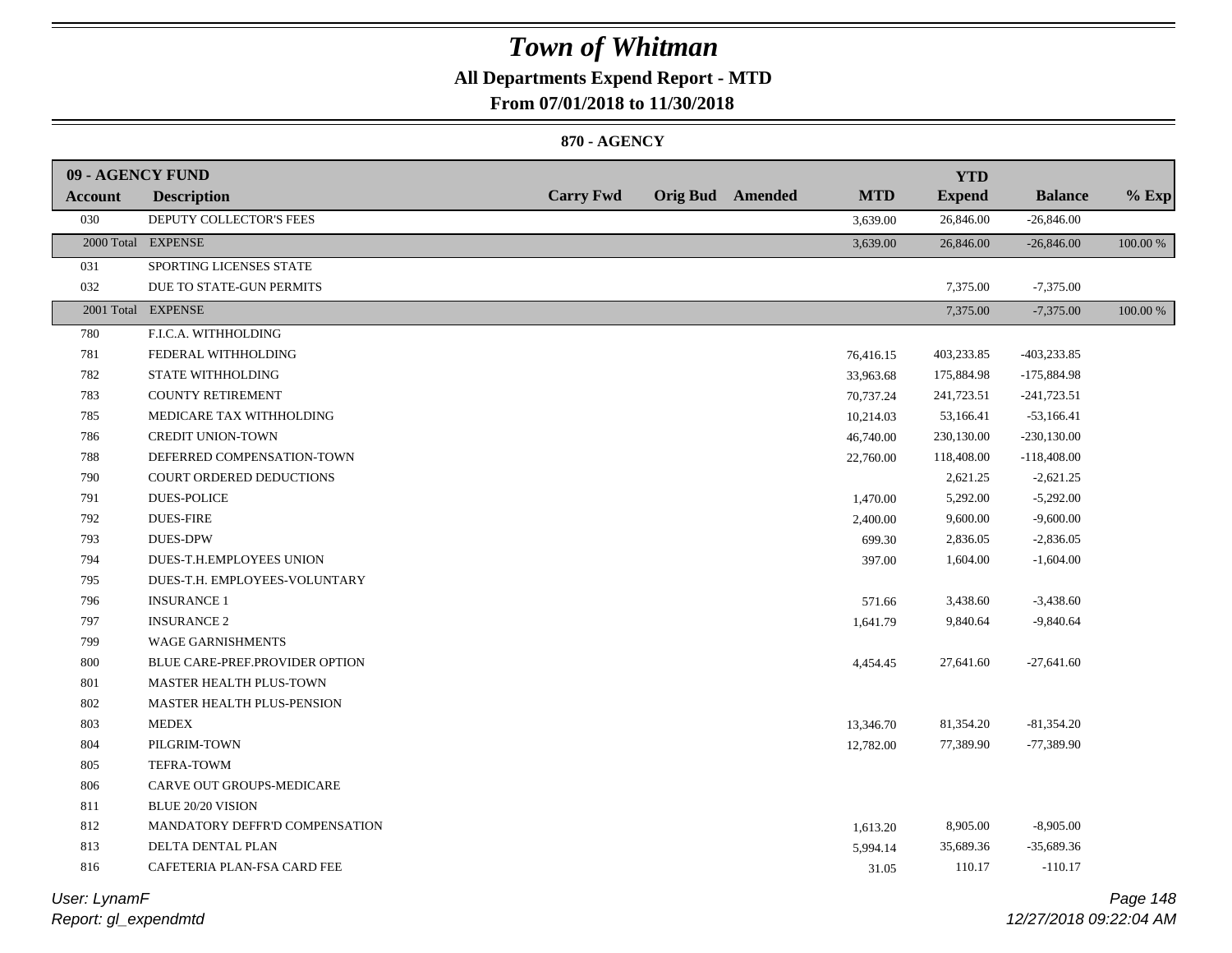## **All Departments Expend Report - MTD**

### **From 07/01/2018 to 11/30/2018**

### **870 - AGENCY**

| 09 - AGENCY FUND |                                   |                  |                 |         |            | <b>YTD</b>    |                 |          |
|------------------|-----------------------------------|------------------|-----------------|---------|------------|---------------|-----------------|----------|
| <b>Account</b>   | <b>Description</b>                | <b>Carry Fwd</b> | <b>Orig Bud</b> | Amended | <b>MTD</b> | <b>Expend</b> | <b>Balance</b>  | $%$ Exp  |
| 818              | CAFETERIA BENEFITS-TOWN           |                  |                 |         | 3,249.48   | 16,997.21     | $-16,997.21$    |          |
| 819              | <b>TAXABLE FRINGE BENEFITS</b>    |                  |                 |         | 411.96     | 2,068.98      | $-2,068.98$     |          |
| 821              | <b>NETWORK BLUE</b>               |                  |                 |         | 26,201.70  | 156,907.45    | $-156,907.45$   |          |
| 823              | <b>HPHC MEDICARE ENHANCE</b>      |                  |                 |         |            |               |                 |          |
| 824              | MPA - LEGAL DEFENSE FUND          |                  |                 |         |            |               |                 |          |
| 827              | <b>DUES - LIBRARY</b>             |                  |                 |         | 326.43     | 1,172.68      | $-1,172.68$     |          |
| 828              | NETWORK BLUE-RATE SAVER           |                  |                 |         | 8,129.80   | 47,131.70     | $-47,131.70$    |          |
| 829              | <b>HARVARD PILGRIM-RATE SAVER</b> |                  |                 |         |            | 943.95        | $-943.95$       |          |
| 881              | DIRECT DEPOSIT-PAYROLL            |                  |                 |         |            |               |                 |          |
| 899              | <b>EXCHANGE ACCOUNT</b>           |                  |                 |         | 5,101.83   | 5,101.83      | $-5,101.83$     |          |
|                  | 2002 Total EXPENSE                |                  |                 |         | 349,653.59 | 1,719,193.32  | $-1,719,193.32$ | 100.00 % |
|                  | 870 Total AGENCY                  |                  |                 |         | 353,292.59 | 1,753,414.32  | $-1,753,414.32$ |          |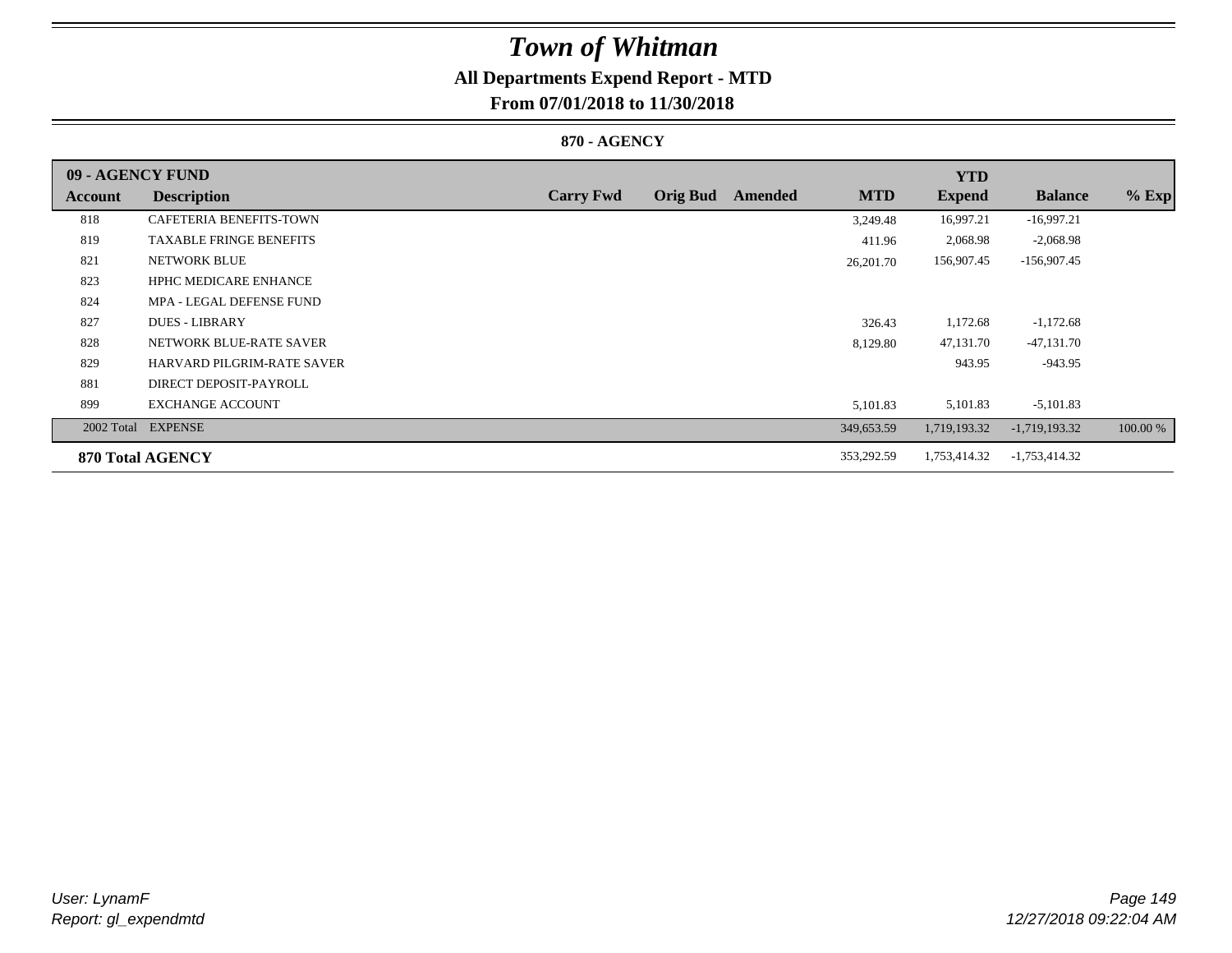**All Departments Expend Report - MTD**

### **From 07/01/2018 to 11/30/2018**

#### **980 - PERFORMANCE BONDS**

|         | 09 - AGENCY FUND            |                  |                 |         |            | <b>YTD</b>    |                 |          |
|---------|-----------------------------|------------------|-----------------|---------|------------|---------------|-----------------|----------|
| Account | <b>Description</b>          | <b>Carry Fwd</b> | <b>Orig Bud</b> | Amended | <b>MTD</b> | <b>Expend</b> | <b>Balance</b>  | $%$ Exp  |
| 364     | PLANNING BOARD              |                  |                 |         |            |               |                 |          |
|         | 2004 Total EXPENSE          |                  |                 |         |            |               |                 | 100.00 % |
|         | 980 Total PERFORMANCE BONDS |                  |                 |         |            |               |                 |          |
|         | 09 Total AGENCY FUND        | 1,324.73         |                 | 0.44    | 370.399.59 | 1,864,692.32  | $-1,863,367.15$ |          |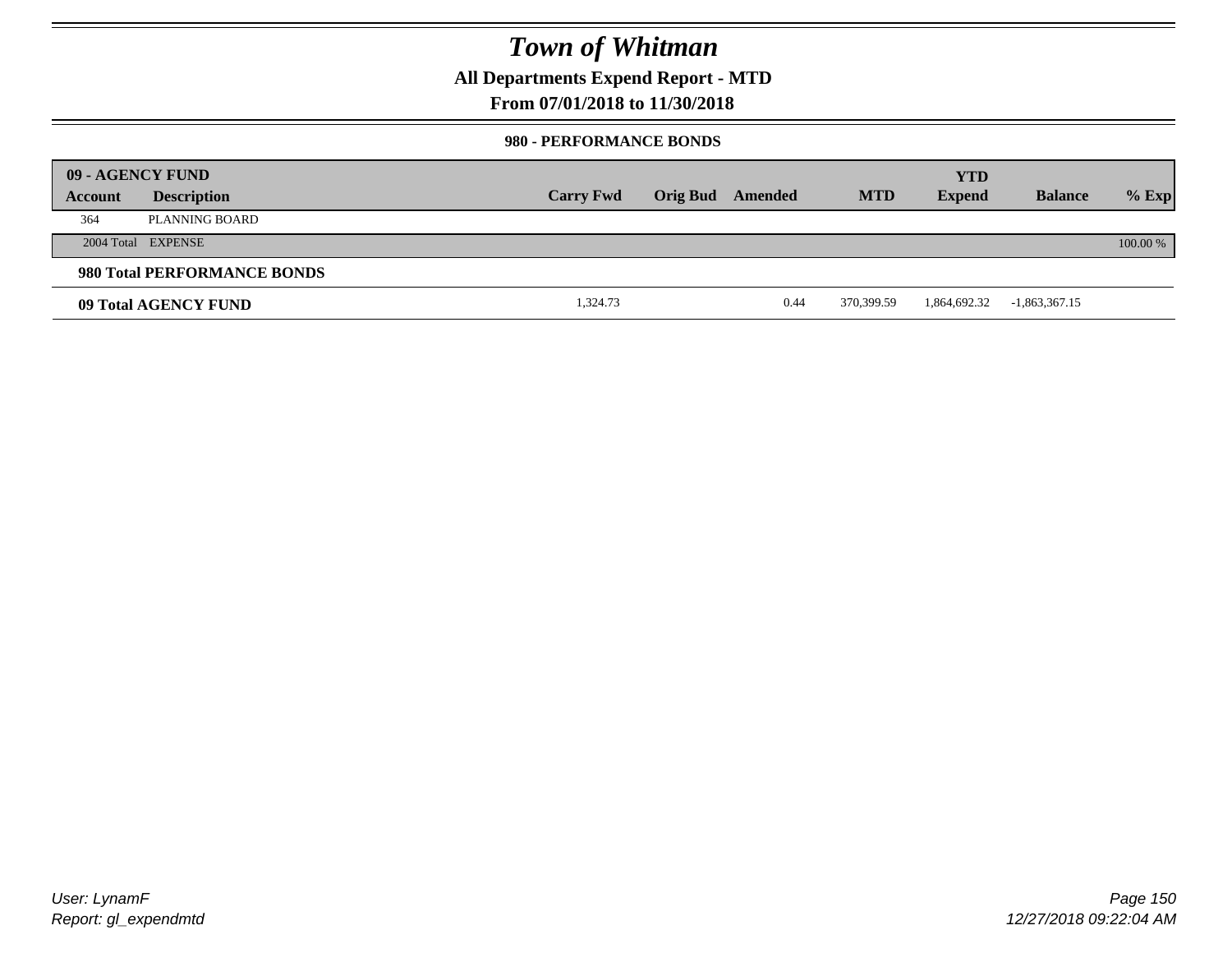**All Departments Expend Report - MTD**

**From 07/01/2018 to 11/30/2018**

|         | <b>60 - WATER/SEWER ENTERPRISE FUND</b>             |                  |          |         |            | <b>YTD</b>    |                |         |
|---------|-----------------------------------------------------|------------------|----------|---------|------------|---------------|----------------|---------|
| Account | <b>Description</b>                                  | <b>Carry Fwd</b> | Orig Bud | Amended | <b>MTD</b> | <b>Expend</b> | <b>Balance</b> | $%$ Exp |
| 999     |                                                     | 323,144.58       |          |         |            | 56.682.07     | 266,462.51     |         |
|         | 4615 Total ART. 3 STM MAY 7, 2018: FY 19 WATER DEBT | 323,144.58       |          |         |            | 56,682.07     | 266,462.51     | 17.54 % |
|         | 440 Total WATER/SEWER                               | 323,144.58       |          |         |            | 56.682.07     | 266,462.51     |         |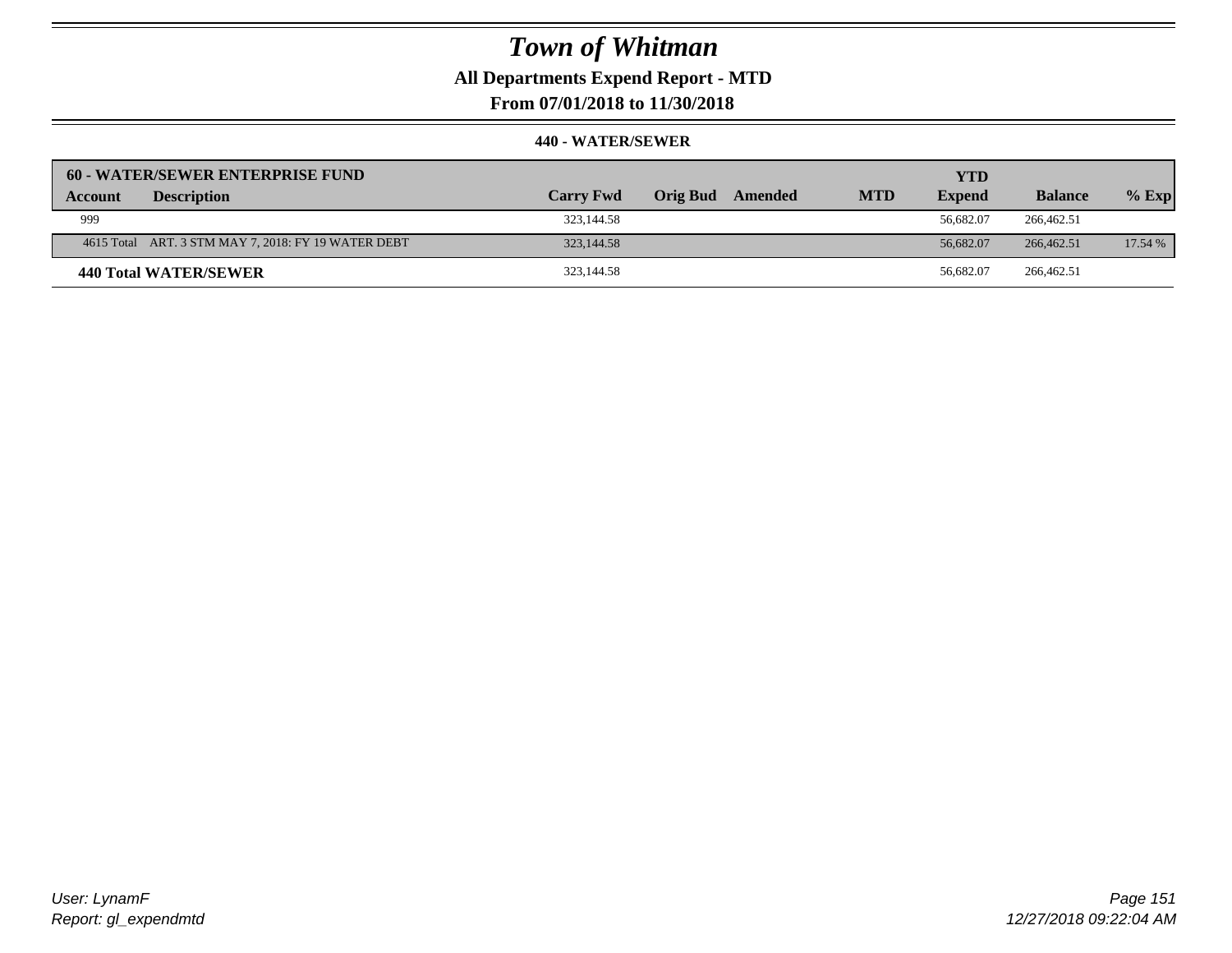## **All Departments Expend Report - MTD**

**From 07/01/2018 to 11/30/2018**

#### **440 - WATER/SEWER**

|                | <b>60 - WATER/SEWER ENTERPRISE FUND</b>  |                  |                                       | <b>YTD</b>    |                |          |
|----------------|------------------------------------------|------------------|---------------------------------------|---------------|----------------|----------|
| <b>Account</b> | <b>Description</b>                       | <b>Carry Fwd</b> | <b>MTD</b><br><b>Orig Bud</b> Amended | <b>Expend</b> | <b>Balance</b> | $%$ Exp  |
| 111            | SALARIES-ADMINSTRATIVE                   | 109,650.00       | 6,414.36                              | 81,602.54     | 28,047.46      |          |
| 112            | <b>SALARIES</b>                          |                  |                                       |               |                |          |
| 113            | DIVISIONAL LABOR-REGULAR                 | 463,539.00       | 27,886.24                             | 150,505.13    | 313,033.87     |          |
| 114            | DIVISIONAL LABOR-O.T.                    |                  | 3,051.35                              | 14,249.72     | $-14,249.72$   |          |
| 116            | <b>CLERICAL</b>                          | 49,560.00        | 3,150.00                              | 24,445.40     | 25,114.60      |          |
| 119            | SALARY-ASSIST.SUPERINTENDENT             |                  |                                       |               |                |          |
| 136            | POLICE DETAILS                           | 16,000.00        | 1,105.04                              | 4,296.04      | 11,703.96      |          |
| 144            | EDUCATION INCENTIVE                      |                  |                                       |               |                |          |
| 146            | SALARIES-LONGEVITY                       | 2,925.00         | 325.00                                | 1,175.00      | 1,750.00       |          |
| 222            | CDL LIC. / STIPEND                       | 1,645.00         |                                       | 1,645.00      |                |          |
| 228            | <b>CDL STIPEND - UNION</b>               |                  |                                       |               |                |          |
| 234            | SALARIES - UNUSED SICK & VAC. TIME       |                  |                                       |               |                |          |
|                | 1000 Total SALARIES                      | 643,319.00       | 41,931.99                             | 277,918.83    | 365,400.17     | 43.20 %  |
| 949            | FY2014 ENCUMBRANCES                      |                  |                                       |               |                |          |
|                | 1003 Total SALARIES                      |                  |                                       |               |                | 100.00 % |
| 210            | <b>ELECTRICITY</b>                       | 70,000.00        | 5,629.96                              | 22,049.44     | 47,950.56      |          |
| 212            | <b>GAS (NATURAL)</b>                     | 15,000.00        | 216.77                                | 552.73        | 14,447.27      |          |
| 230            | <b>WATER PURCHASE</b>                    | 1,400,000.00     |                                       | 383,577.89    | 1,016,422.11   |          |
| 243            | EQUIPMENT MAINTENANCE                    |                  |                                       |               |                |          |
| 309            | <b>TECHNICAL SERVICES</b>                |                  |                                       |               |                |          |
| 340            | <b>TELEPHONE</b>                         | 8,000.00         | 3,228.68                              | 3,587.07      | 4,412.93       |          |
| 380            | <b>DISPOSAL COSTS</b>                    | 900,000.00       |                                       |               | 900,000.00     |          |
| 381            | PRIOR YEAR USER FEE                      |                  |                                       |               |                |          |
| 420            | <b>OFFICE SUPPLIES</b>                   |                  |                                       |               |                |          |
| 430            | <b>BUILDING MAINTENANCE &amp; REPAIR</b> | 50,000.00        | 10,022.72                             | 16,012.33     | 33,987.67      |          |
| 481            | <b>GASOLINE</b>                          | 1,500.00         |                                       |               | 1,500.00       |          |
| 530            | <b>CHEMICALS</b>                         | 80,000.00        | 996.90                                | 25,177.20     | 54,822.80      |          |
| 582            | <b>UNIFORMS</b>                          |                  |                                       | 298.13        | $-298.13$      |          |
| 585            | MISCELLANEOUS EXPENSE                    | 15,000.00        | 120.00                                | 1,867.19      | 13,132.81      |          |
| 363            | CROSS CONN.TESTING EXPENSE               | 3,500.00         |                                       |               | 3,500.00       |          |
| 710            | IN STATE TRAVEL                          |                  |                                       |               |                |          |

*Report: gl\_expendmtd User: LynamF*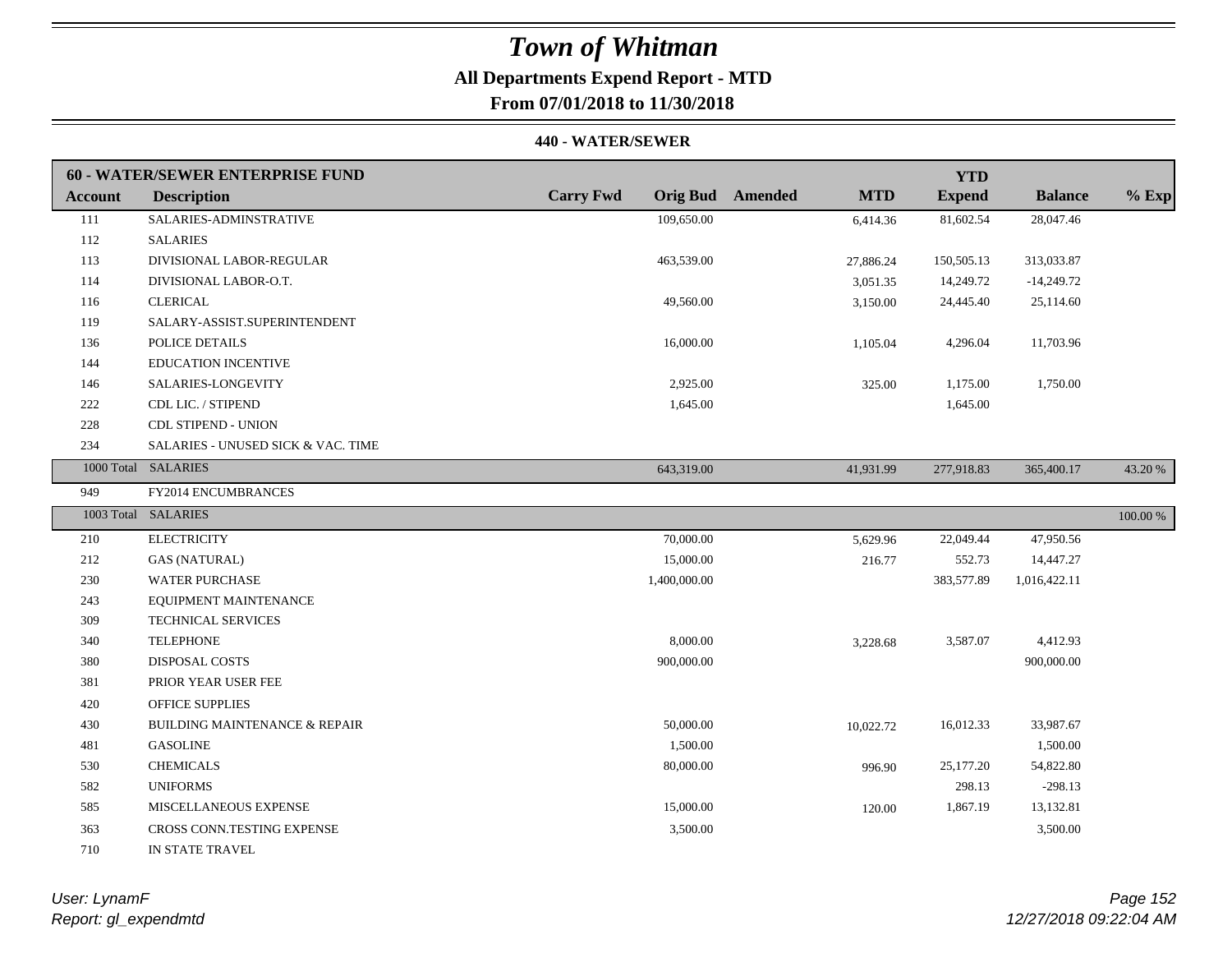## **All Departments Expend Report - MTD**

### **From 07/01/2018 to 11/30/2018**

|                | <b>60 - WATER/SEWER ENTERPRISE FUND</b> |                  |              |                         |            | <b>YTD</b>    |                |         |
|----------------|-----------------------------------------|------------------|--------------|-------------------------|------------|---------------|----------------|---------|
| <b>Account</b> | <b>Description</b>                      | <b>Carry Fwd</b> |              | <b>Orig Bud</b> Amended | <b>MTD</b> | <b>Expend</b> | <b>Balance</b> | $%$ Exp |
| 720            | OUT OF STATE TRAVEL                     |                  |              |                         |            |               |                |         |
| 730            | <b>ASSOCIATION DUES</b>                 |                  |              |                         |            |               |                |         |
| 734            | AGENCY AND REGISTRATION FEES            |                  |              |                         |            |               |                |         |
| 735            | <b>BANK CHARGES</b>                     |                  | 3,800.00     |                         |            |               | 3,800.00       |         |
| 924            | DEBT MISCELLANEOUS - WATER              |                  | 33,150.00    |                         |            | 1,828.15      | 31,321.85      |         |
| 926            | DEBT MISCELLANEOUS-SEWER                |                  |              |                         |            |               |                |         |
| 777            | <b>BUDGET RESERVE</b>                   |                  | 52,928.00    |                         |            |               | 52,928.00      |         |
| 825            | <b>LAND</b>                             |                  |              |                         |            |               |                |         |
| 826            | <b>BUILDINGS</b>                        |                  |              |                         |            |               |                |         |
| 830            | <b>PLANT</b>                            |                  |              |                         |            |               |                |         |
| 840            | SITE IMPROVEMENT                        |                  |              |                         |            |               |                |         |
| 850            | ADDITIONAL EQUIPMENT                    |                  |              |                         |            |               |                |         |
| 875            | REPLACE EQUIPMENT                       |                  |              |                         |            |               |                |         |
| 890            | CAPITAL PROJECT                         |                  |              |                         |            |               |                |         |
| 910            | MAT.PRIN.L.T.DEBT 6/1/2008              |                  |              |                         |            |               |                |         |
| 911            | INT.LONG TERM DEBT WTR/SWR              |                  |              |                         |            |               |                |         |
| 913            | PRIN.-L.T. DEBT WTR.RE-FUNDED 3/8/12    |                  |              |                         |            |               |                |         |
| 914            | PRINCIPAL LONG TERM-WATER               |                  |              |                         |            |               |                |         |
| 915            | INT.LONG TERM DEBT-SEWER                |                  | 119,000.00   |                         | 42,843.75  | 46,548.73     | 72,451.27      |         |
| 916            | INTEREST LONG TERM DEBT                 |                  |              |                         |            |               |                |         |
| 919            | INT.LONG TERM DEBT - WATER              |                  |              |                         |            |               |                |         |
| 925            | <b>INTEREST TEMPORARY LOANS</b>         |                  |              |                         |            |               |                |         |
| 942            | SEWER PRIN.-L.T.DEBT 2030               |                  | 533,000.00   |                         |            | 339,636.80    | 193,363.20     |         |
| 944            | PRIN.LONG TERM-WTR/SWR                  |                  |              |                         |            |               |                |         |
| 950            | <b>REPAYMENT OF BANS</b>                |                  |              |                         |            |               |                |         |
| 951            | DEBT ISSUANCE EXPENSE                   |                  |              |                         |            |               |                |         |
| 955            | REPAYMENT OF GANS-PRINCIPAL             |                  |              |                         |            |               |                |         |
| 957            | MAT.PRIN.-L.T.DEBT 1/15/2013            |                  |              |                         |            |               |                |         |
| 960            | INDIRECT COSTS-TO GENERAL FUND          |                  | 509,003.00   |                         |            |               | 509,003.00     |         |
| 961            | INDIRECT COSTS-TO WATER ENT.FD          |                  |              |                         |            |               |                |         |
|                | 2000 Total EXPENSE                      |                  | 3,793,881.00 |                         | 63,058.78  | 841,135.66    | 2,952,745.34   | 22.17 % |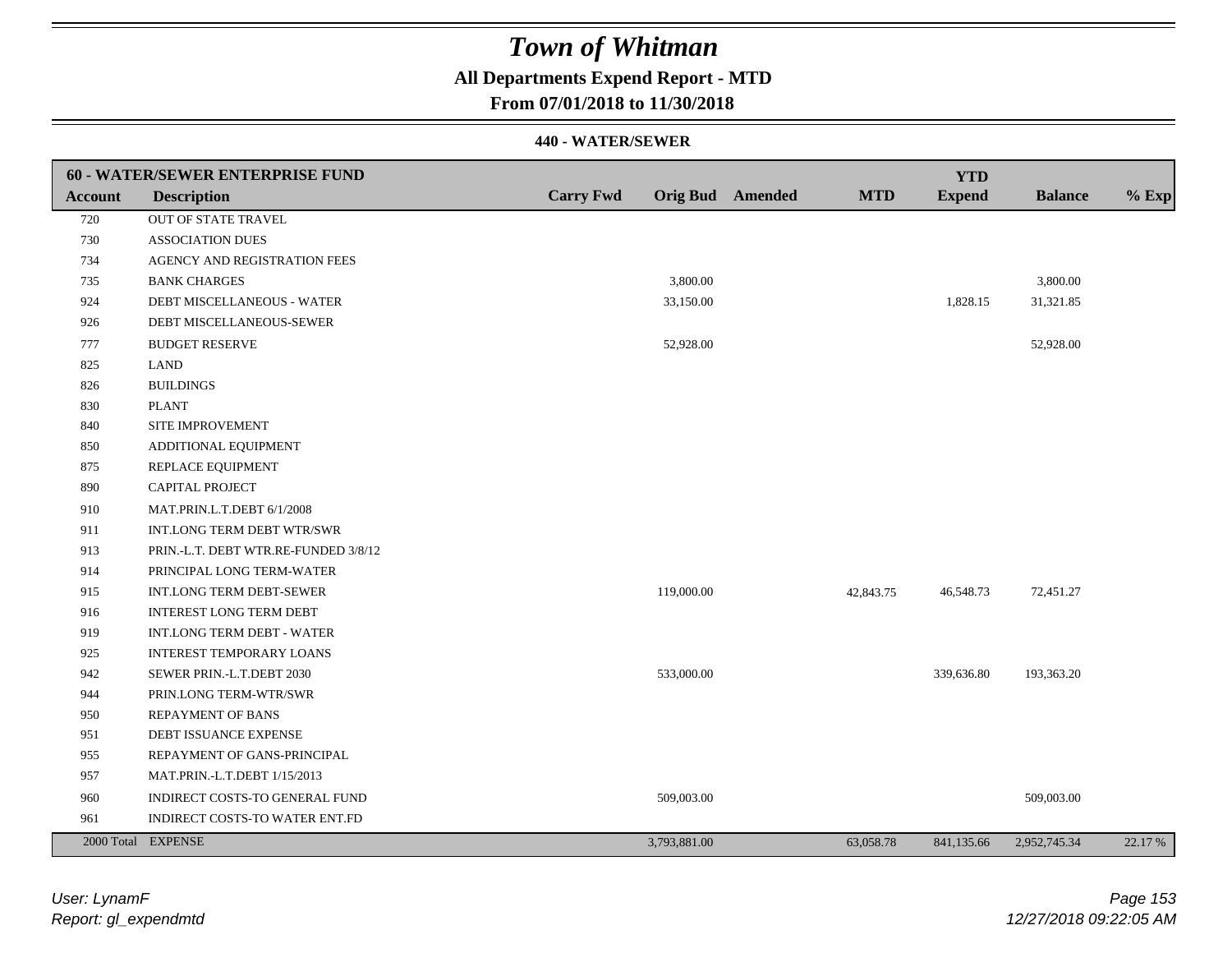## **All Departments Expend Report - MTD**

### **From 07/01/2018 to 11/30/2018**

|                | 60 - WATER/SEWER ENTERPRISE FUND                    |                  |           |                         |            | <b>YTD</b>    |                |             |
|----------------|-----------------------------------------------------|------------------|-----------|-------------------------|------------|---------------|----------------|-------------|
| <b>Account</b> | <b>Description</b>                                  | <b>Carry Fwd</b> |           | <b>Orig Bud</b> Amended | <b>MTD</b> | <b>Expend</b> | <b>Balance</b> | $%$ Exp     |
| 956            | REPAYMENT OF BANS-PRINCIPAL                         |                  |           |                         |            |               |                |             |
|                | 2004 Total EXPENSE                                  |                  |           |                         |            |               |                | $100.00~\%$ |
| 962            | SEWER BOND REFUNDING EXPENSE                        |                  |           |                         |            |               |                |             |
|                | 2005 Total EXPENSE                                  |                  |           |                         |            |               |                | $100.00~\%$ |
| 311            | <b>COMPUTER SERVICES</b>                            |                  | 12,000.00 |                         | 3,850.88   | 6,894.52      | 5,105.48       |             |
| 344            | <b>POSTAGE</b>                                      |                  |           |                         |            | 393.56        | $-393.56$      |             |
|                | 2050 Total DATA PROCESSING AND MAILING              |                  | 12,000.00 |                         | 3,850.88   | 7,288.08      | 4,711.92       | 60.73 %     |
| 272            | EQUIPMENT RENTAL                                    |                  |           |                         |            |               |                |             |
| 317            | <b>WATER TESTING</b>                                |                  |           |                         | 4,353.00   | 12,573.00     | $-12,573.00$   |             |
| 251            | <b>WATER MAINS</b>                                  |                  |           |                         | 83.65      | 5,180.81      | $-5,180.81$    |             |
| 253            | <b>HYDRANTS</b>                                     |                  |           |                         | 455.00     | 455.00        | $-455.00$      |             |
| 254            | <b>METERS</b>                                       |                  |           |                         | 1,170.00   | 4,226.90      | $-4,226.90$    |             |
| 582            | <b>UNIFORMS</b>                                     |                  |           |                         | 1,062.56   | 3,814.41      | $-3,814.41$    |             |
| 585            | <b>MISCELLANEOUS EXPENSE</b>                        |                  | 65,300.00 |                         | 2,021.28   | 5,212.64      | 60,087.36      |             |
|                | 2200 Total DIVISIONAL EXPENSE                       |                  | 65,300.00 |                         | 9,145.49   | 31,462.76     | 33,837.24      | 48.18 %     |
| 286            | WATER LEAK DETECTION                                |                  | 8,000.00  |                         |            |               | 8,000.00       |             |
|                | 2201 Total EXPENSE                                  |                  | 8,000.00  |                         |            |               | 8,000.00       | 0.00 %      |
| 999            |                                                     |                  |           |                         |            |               |                |             |
|                | 4469 Total S4 ATM5/18 INSTALL 2 ROOF-TOP UNITS - WM |                  |           |                         |            |               |                | 100.00 %    |
| 911            | INT.LONG TERM DEBT WTR/SWR                          |                  |           |                         |            |               |                |             |
| 944            | PRIN.LONG TERM-WTR/SWR                              |                  |           |                         |            |               |                |             |
| 999            |                                                     |                  |           |                         |            |               |                |             |
|                | 4472 Total A.6STM5/15DEBT SER.FY16 1ST PMT.BNDS.R.E |                  |           |                         |            |               |                | 100.00 %    |
| 999            |                                                     | 25,000.00        |           |                         |            |               | 25,000.00      |             |
|                | 4473 Total A10STM5/15ENG.SERV.UNIDIR.FLSH.PR.R.E.   | 25,000.00        |           |                         |            |               | 25,000.00      | 0.00 %      |
| 999            |                                                     |                  |           |                         |            |               |                |             |
|                | 4480 Total A31ATM5/16PUR2016CHEV.4W/D PICKUP W/PLOW |                  |           |                         |            |               |                | 100.00 %    |
| 999            |                                                     |                  |           |                         |            |               |                |             |
|                | 4482 Total A5STM5/15 DEBT SER.-TEMP.BORROWING-R.E.  |                  |           |                         |            |               |                | 100.00 %    |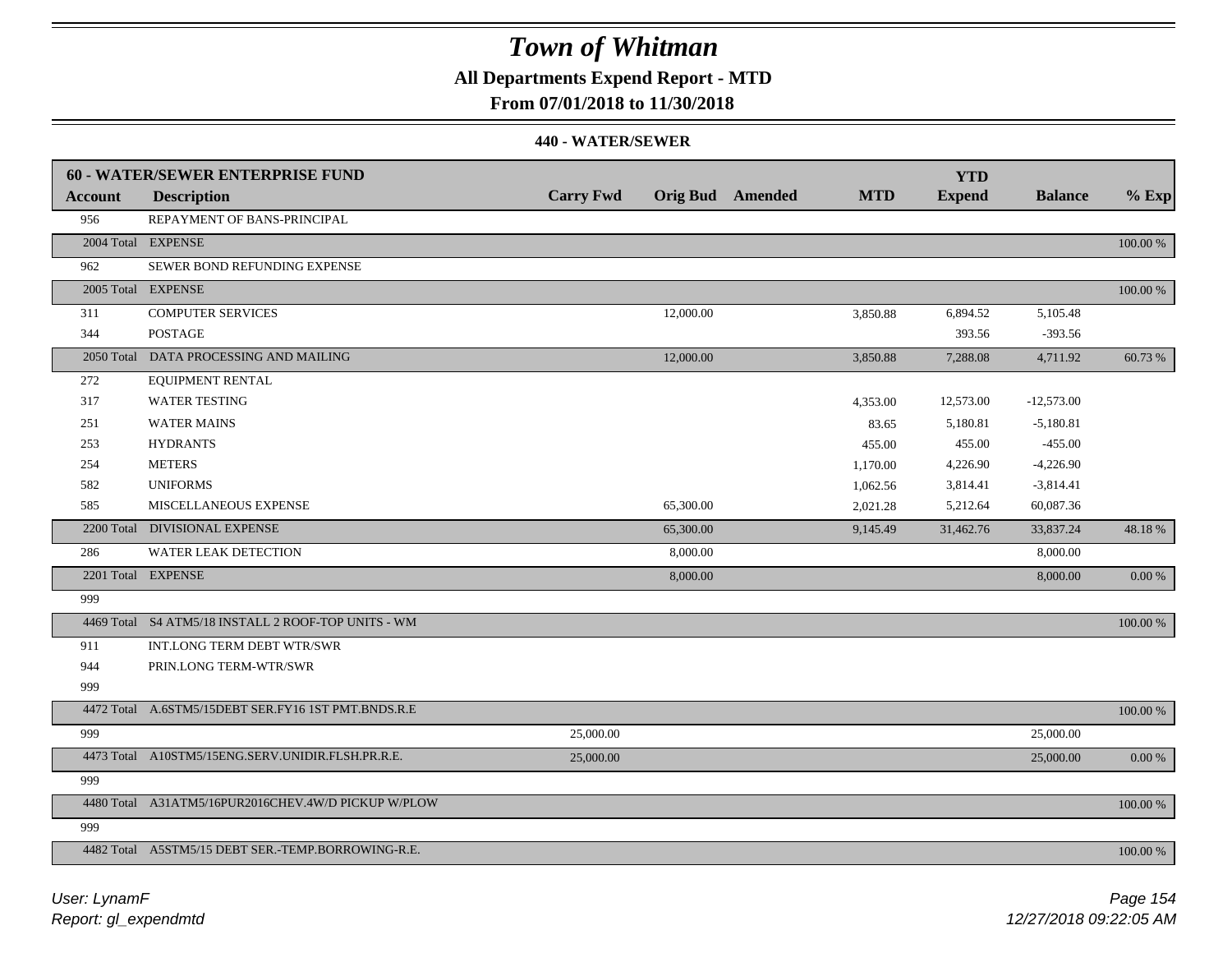**All Departments Expend Report - MTD**

### **From 07/01/2018 to 11/30/2018**

|                | <b>60 - WATER/SEWER ENTERPRISE FUND</b>              |                  |           |                         |            | <b>YTD</b>    |                |             |
|----------------|------------------------------------------------------|------------------|-----------|-------------------------|------------|---------------|----------------|-------------|
| <b>Account</b> | <b>Description</b>                                   | <b>Carry Fwd</b> |           | <b>Orig Bud</b> Amended | <b>MTD</b> | <b>Expend</b> | <b>Balance</b> | $%$ Exp     |
| 999            |                                                      |                  | 21,000.00 |                         |            |               | 21,000.00      |             |
|                | 4483 Total A.11 ATM 5/18 PURCH FLAIL BRUSH MOWER     |                  | 21,000.00 |                         |            |               | 21,000.00      | 0.00 %      |
| 999            |                                                      | 59,587.24        |           |                         |            |               | 59,587.24      |             |
|                | 4532 Total A.20ATM5/12FR.R.EARN.TO REP.SEW.SYS       | 59,587.24        |           |                         |            |               | 59,587.24      | 0.00 %      |
| 999            |                                                      |                  |           |                         |            |               |                |             |
|                | 4538 Total A.31 ATM 5/10 50% PUR.E350 FORD CARGO VAN |                  |           |                         |            |               |                | 100.00 %    |
| 999            |                                                      |                  |           |                         |            |               |                |             |
|                | 4539 Total A13STM5/15FR.R.E.SEW.SERV.BROCK-PR.YRS    |                  |           |                         |            |               |                | 100.00 %    |
| 999            |                                                      |                  |           |                         |            |               |                |             |
|                | 4548 Total A.25ATM5/11FR.R.E. TO REP. WSTEWTR PUMPS  |                  |           |                         |            |               |                | 100.00 %    |
| 999            |                                                      |                  |           |                         |            |               |                |             |
|                | 4560 Total A.30 ATM 5/10 REPAIR WASTEWTR.PUMPS       |                  |           |                         |            |               |                | 100.00 %    |
| 999            |                                                      |                  |           |                         |            |               |                |             |
|                | 4562 Total A.30ATM5/16 REPLACE TRUCK BODY            |                  |           |                         |            |               |                | 100.00 %    |
| 999            |                                                      |                  |           |                         |            |               |                |             |
|                | 4577 Total DPW-SITE WORK & PERMIT/FACILITY IMPROV.   |                  |           |                         |            |               |                | $100.00~\%$ |
| 999            |                                                      | 18,301.96        |           |                         |            |               | 18,301.96      |             |
|                | 4579 Total A.5STM12/17 SWR.F.MAIN REP.& BY-PASS      | 18,301.96        |           |                         |            |               | 18,301.96      | $0.00\,\%$  |
| 999            |                                                      | 2,000.00         |           |                         |            |               | 2,000.00       |             |
|                | 4606 Total Res.Fnd. Trans.-Engin.Costs Rte.18 & 27   | 2,000.00         |           |                         |            |               | 2,000.00       | $0.00\,\%$  |
| 999            |                                                      |                  |           |                         |            |               |                |             |
|                | 4608 Total A.21ATM5/12 FR.R.EARN.TO LEAK DETECT.     |                  |           |                         |            |               |                | $100.00~\%$ |
| 999            |                                                      |                  |           |                         |            |               |                |             |
|                | 4609 Total A.21 ATM5/14 FR.R.E.PUR&INST.BACK-UP GEN  |                  |           |                         |            |               |                | 100.00 %    |
| 999            |                                                      |                  |           |                         |            |               |                |             |
|                | 4610 Total A.22ATM5/14FR.R.E.REP.&REPL.EQ@PUMP STA.  |                  |           |                         |            |               |                | 100.00 %    |
| 999            |                                                      |                  |           |                         |            |               |                |             |
|                | 4611 Total A2 STM 5/17 PRIOR YEAR BILL               |                  |           |                         |            |               |                | 100.00 %    |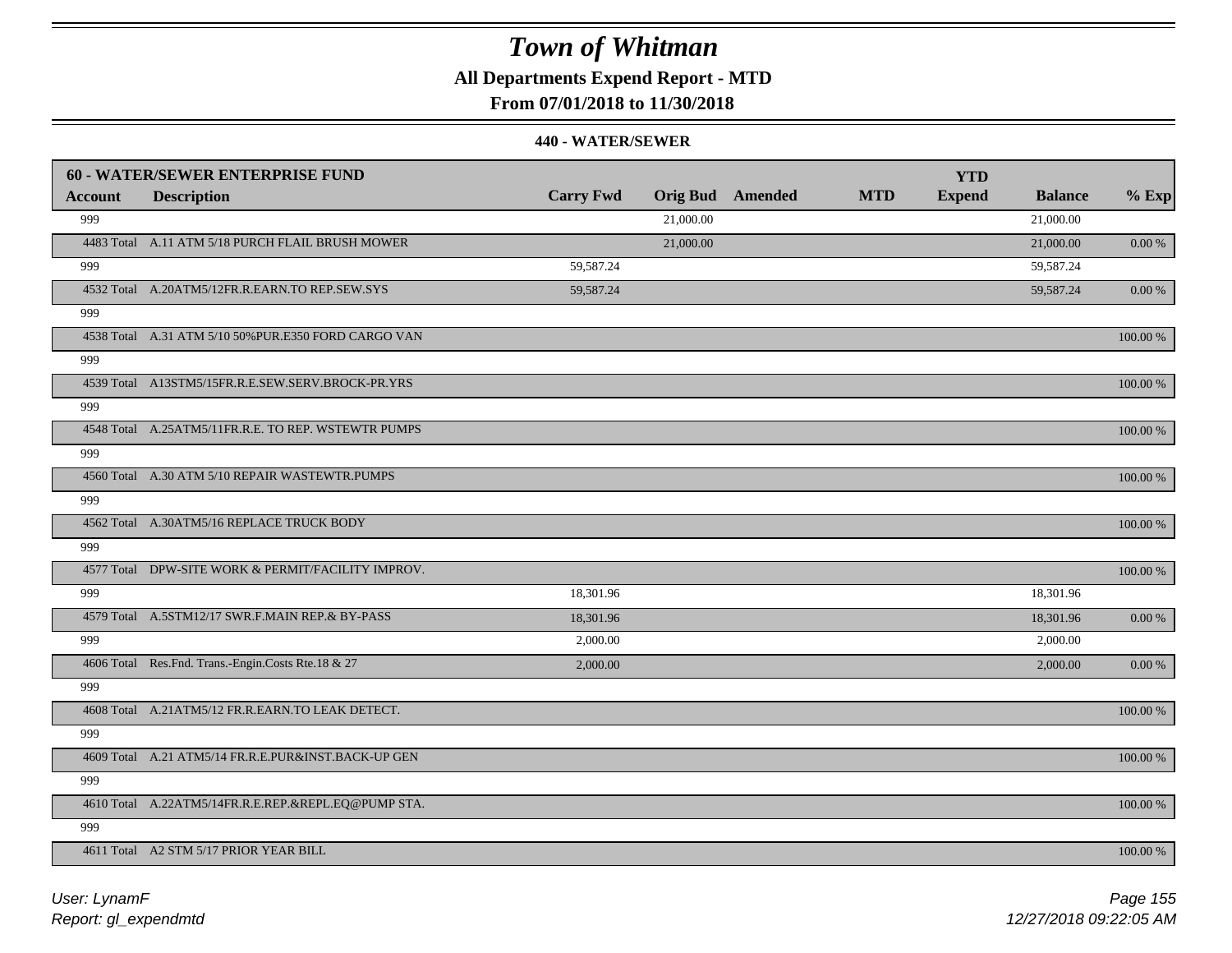**All Departments Expend Report - MTD**

### **From 07/01/2018 to 11/30/2018**

|         | 60 - WATER/SEWER ENTERPRISE FUND               |                  |                 |         |            | <b>YTD</b>    |                |          |
|---------|------------------------------------------------|------------------|-----------------|---------|------------|---------------|----------------|----------|
| Account | <b>Description</b>                             | <b>Carry Fwd</b> | <b>Orig Bud</b> | Amended | <b>MTD</b> | <b>Expend</b> | <b>Balance</b> | $%$ Exp  |
| 999     |                                                |                  |                 |         |            |               |                |          |
|         | 4612 Total A.3STM 12/17 PUR. WATER METERS      |                  |                 |         |            |               |                | 100.00 % |
| 999     |                                                | 411,152.20       |                 |         | 7.860.44   | 64,607.39     | 346,544.81     |          |
|         | 4613 Total A.4STM12/17 SWR.EASEMNT SURVEYG ETC | 411,152.20       |                 |         | 7.860.44   | 64,607.39     | 346,544.81     | 15.71 %  |
| 999     |                                                |                  |                 |         |            |               |                |          |
|         | 4614 Total A.30ATM 5/10 WASTEWTR.UPGRADES FY06 |                  |                 |         |            |               |                | 100.00 % |
|         | <b>440 Total WATER/SEWER</b>                   | 516,041.40       | 4,543,500.00    |         | 125,847.58 | 1.222.412.72  | 3,837,128.68   |          |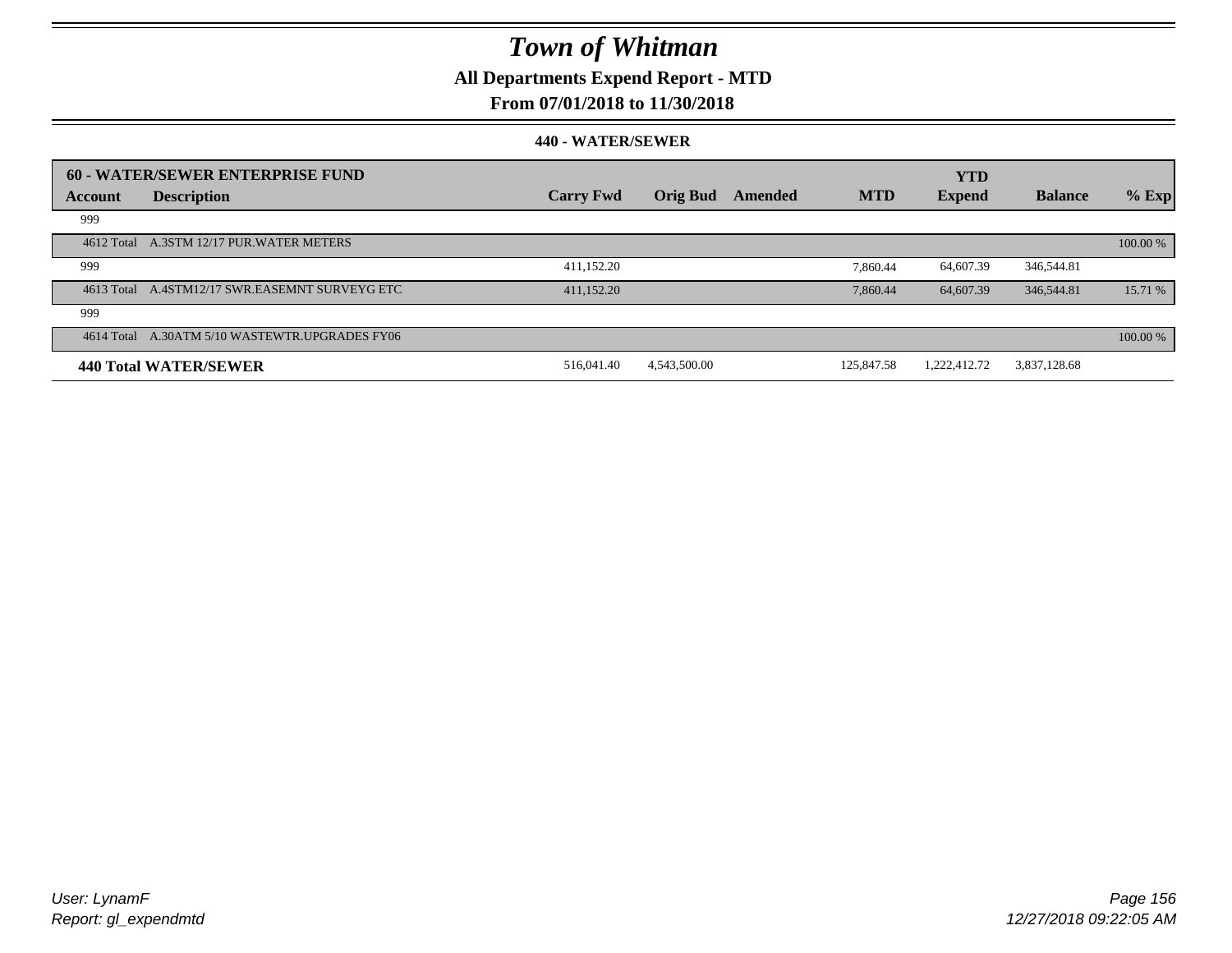**All Departments Expend Report - MTD**

### **From 07/01/2018 to 11/30/2018**

#### **441 - SEWER ENCUMBRANCE**

|            | <b>60 - WATER/SEWER ENTERPRISE FUND</b> |                  |                  |            | <b>YTD</b>    |                |          |
|------------|-----------------------------------------|------------------|------------------|------------|---------------|----------------|----------|
| Account    | <b>Description</b>                      | <b>Carry Fwd</b> | Orig Bud Amended | <b>MTD</b> | <b>Expend</b> | <b>Balance</b> | $%$ Exp  |
| 380        | <b>DISPOSAL COSTS</b>                   |                  |                  |            |               |                |          |
|            | 2000 Total EXPENSE                      |                  |                  |            |               |                | 100.00 % |
| 938        | FY 2018 ENCUMBRANCES                    | 850,000.00       |                  |            |               | 850,000.00     |          |
| 939        | FY2015 ENCUMBRANCES                     |                  |                  |            |               |                |          |
| 940        | FY2016 ENCUMBRANCES                     |                  |                  |            |               |                |          |
| 943        | <b>FY2012 ENCUMBRANCES</b>              |                  |                  |            |               |                |          |
| 945        | FY2013 ENCUMBRANCES                     |                  |                  |            |               |                |          |
| 946        | FY2010 ENCUMBRANCES                     |                  |                  |            |               |                |          |
| 948        | <b>FY07 ENCUMBRANCES</b>                |                  |                  |            |               |                |          |
| 949        | FY2014 ENCUMBRANCES                     |                  |                  |            |               |                |          |
| 953        | FY2009 ENCUMBRANCES                     |                  |                  |            |               |                |          |
| 958        | <b>FY2005 ENCUMBRANCES</b>              |                  |                  |            |               |                |          |
| 959        | <b>FY2006 ENCUMBRANCES</b>              |                  |                  |            |               |                |          |
| 965        | SEWER FY13 DISPOSAL COSTS ENCUMBERED    |                  |                  |            |               |                |          |
| 966        | SEWER FY14 DISPOSAL COSTS ENCUMBERED    |                  |                  |            |               |                |          |
| 967        | SEWER FY15 DISPOSAL COSTS ENCUMBERED    |                  |                  |            |               |                |          |
| 941        | FY 2017 ENCUMBRANCES                    |                  |                  |            |               |                |          |
|            | 2001 Total EXPENSE                      | 850,000.00       |                  |            |               | 850,000.00     | 0.00 %   |
| 765        | INDIR.COSTS DUE TO GEN.FD.FY95          |                  |                  |            |               |                |          |
| 766        | INDIR.COSTS DUE TO GEN.FD.FY96          |                  |                  |            |               |                |          |
| 767        | INDIR.COSTS DUE TO GEN.FD FY97          |                  |                  |            |               |                |          |
| 768        | INDIR.COSTS DUE TO GEN.FD.FY98          |                  |                  |            |               |                |          |
| 769        | INDIR.COSTS DUE TO GEN.FD.FY99          |                  |                  |            |               |                |          |
| 2002 Total | <b>EXPENSE</b>                          |                  |                  |            |               |                | 100.00 % |
| 863        | IND.COSTS FY00 DUE TO GF-PR.YR          |                  |                  |            |               |                |          |
| 869        | INDIR.COSTS DUE TO G.FND-PR.YR          |                  |                  |            |               |                |          |
|            | 2003 Total EXPENSE                      |                  |                  |            |               |                | 100.00 % |
|            | <b>441 Total SEWER ENCUMBRANCE</b>      | 850,000.00       |                  |            |               | 850,000.00     |          |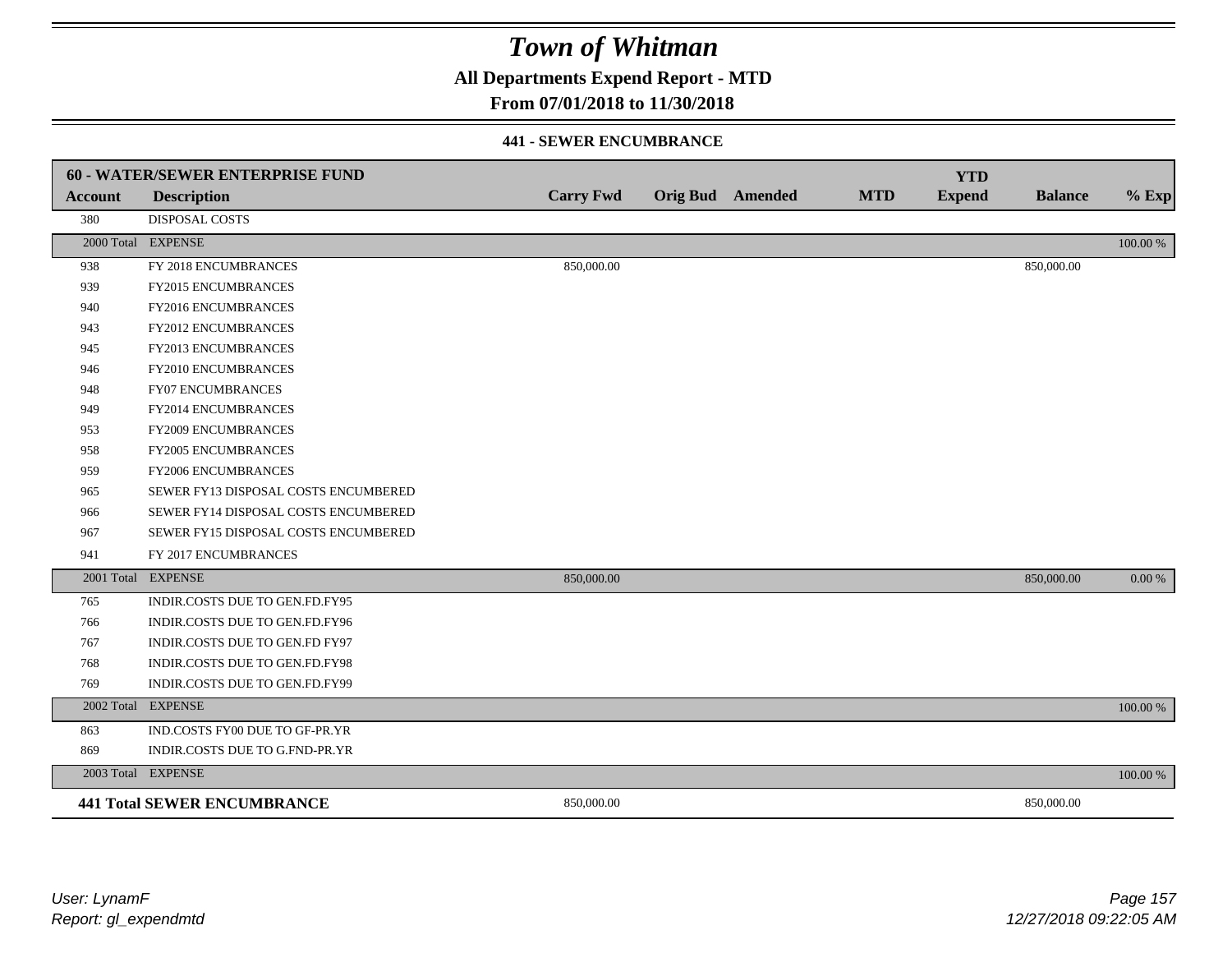**All Departments Expend Report - MTD**

### **From 07/01/2018 to 11/30/2018**

#### **451 - WATER ENCUMBRANCE**

|         | <b>60 - WATER/SEWER ENTERPRISE FUND</b> |                  |                 |         |            | <b>YTD</b>    |                |          |
|---------|-----------------------------------------|------------------|-----------------|---------|------------|---------------|----------------|----------|
| Account | <b>Description</b>                      | <b>Carry Fwd</b> | <b>Orig Bud</b> | Amended | <b>MTD</b> | <b>Expend</b> | <b>Balance</b> | $%$ Exp  |
| 941     | FY 2017 ENCUMBRANCES                    |                  |                 |         |            |               |                |          |
|         | 2000 Total EXPENSE                      |                  |                 |         |            |               |                | 100.00 % |
| 938     | FY 2018 ENCUMBRANCES                    | 22,174.78        |                 |         |            | 22,174.78     |                |          |
| 939     | <b>FY2015 ENCUMBRANCES</b>              |                  |                 |         |            |               |                |          |
| 940     | <b>FY2016 ENCUMBRANCES</b>              |                  |                 |         |            |               |                |          |
| 949     | <b>FY2014 ENCUMBRANCES</b>              |                  |                 |         |            |               |                |          |
|         | 2001 Total EXPENSE                      | 22,174.78        |                 |         |            | 22,174.78     |                | 100.00 % |
|         | <b>451 Total WATER ENCUMBRANCE</b>      | 22,174.78        |                 |         |            | 22,174.78     |                |          |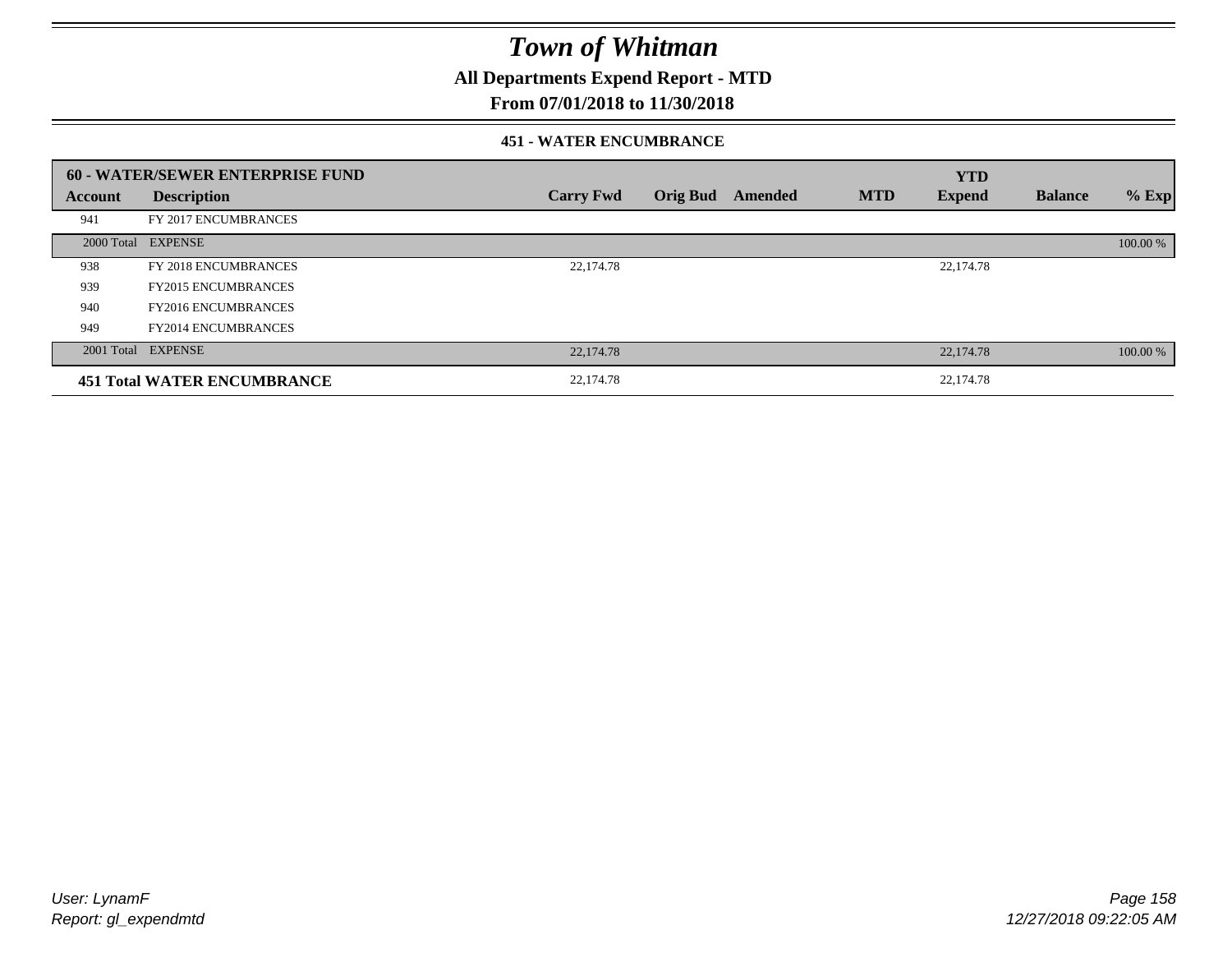**All Departments Expend Report - MTD**

### **From 07/01/2018 to 11/30/2018**

|                 | <b>60 - WATER/SEWER ENTERPRISE FUND</b> |                  |                         |            | YTD           |                |            |
|-----------------|-----------------------------------------|------------------|-------------------------|------------|---------------|----------------|------------|
| Account         | <b>Description</b>                      | <b>Carry Fwd</b> | <b>Orig Bud</b> Amended | <b>MTD</b> | <b>Expend</b> | <b>Balance</b> | $%$ Exp    |
| 005             | <b>TRASH FEE REFUNDS</b>                |                  |                         |            |               |                |            |
| 1997 Total 1997 |                                         |                  |                         |            |               |                | $100.00\%$ |
|                 | <b>850 Total TAX REFUNDS</b>            |                  |                         |            |               |                |            |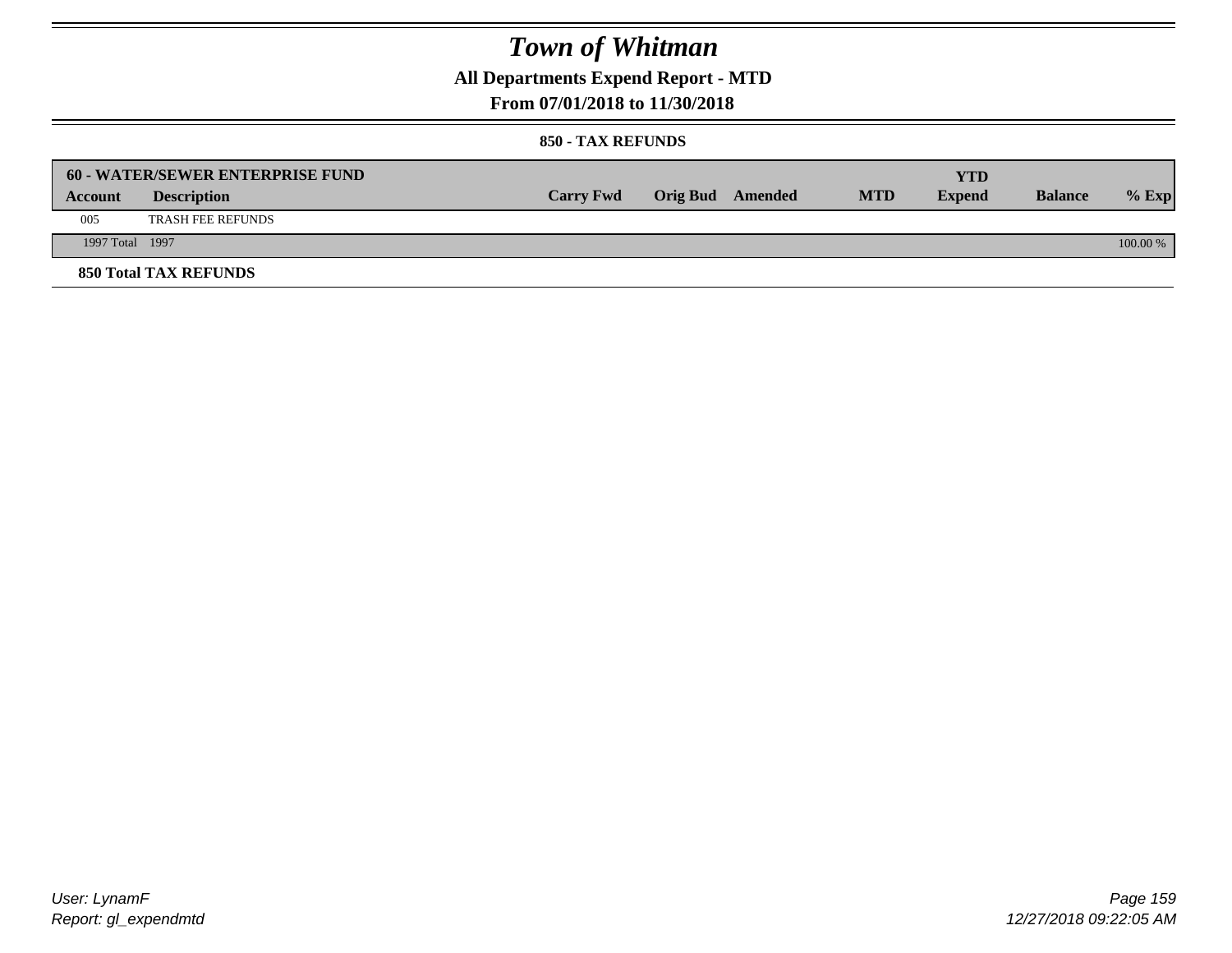**All Departments Expend Report - MTD**

### **From 07/01/2018 to 11/30/2018**

#### **851 - FIRE REVOLVING**

|         | 60 - WATER/SEWER ENTERPRISE FUND |                  |                  |            | YTD           |                |            |
|---------|----------------------------------|------------------|------------------|------------|---------------|----------------|------------|
| Account | <b>Description</b>               | <b>Carry Fwd</b> | Orig Bud Amended | <b>MTD</b> | <b>Expend</b> | <b>Balance</b> | $%$ Exp    |
| 008     | <b>SEWER DETAILS</b>             |                  |                  |            |               |                |            |
|         | 1000 Total SALARIES              |                  |                  |            |               |                | $100.00\%$ |
|         | <b>851 Total FIRE REVOLVING</b>  |                  |                  |            |               |                |            |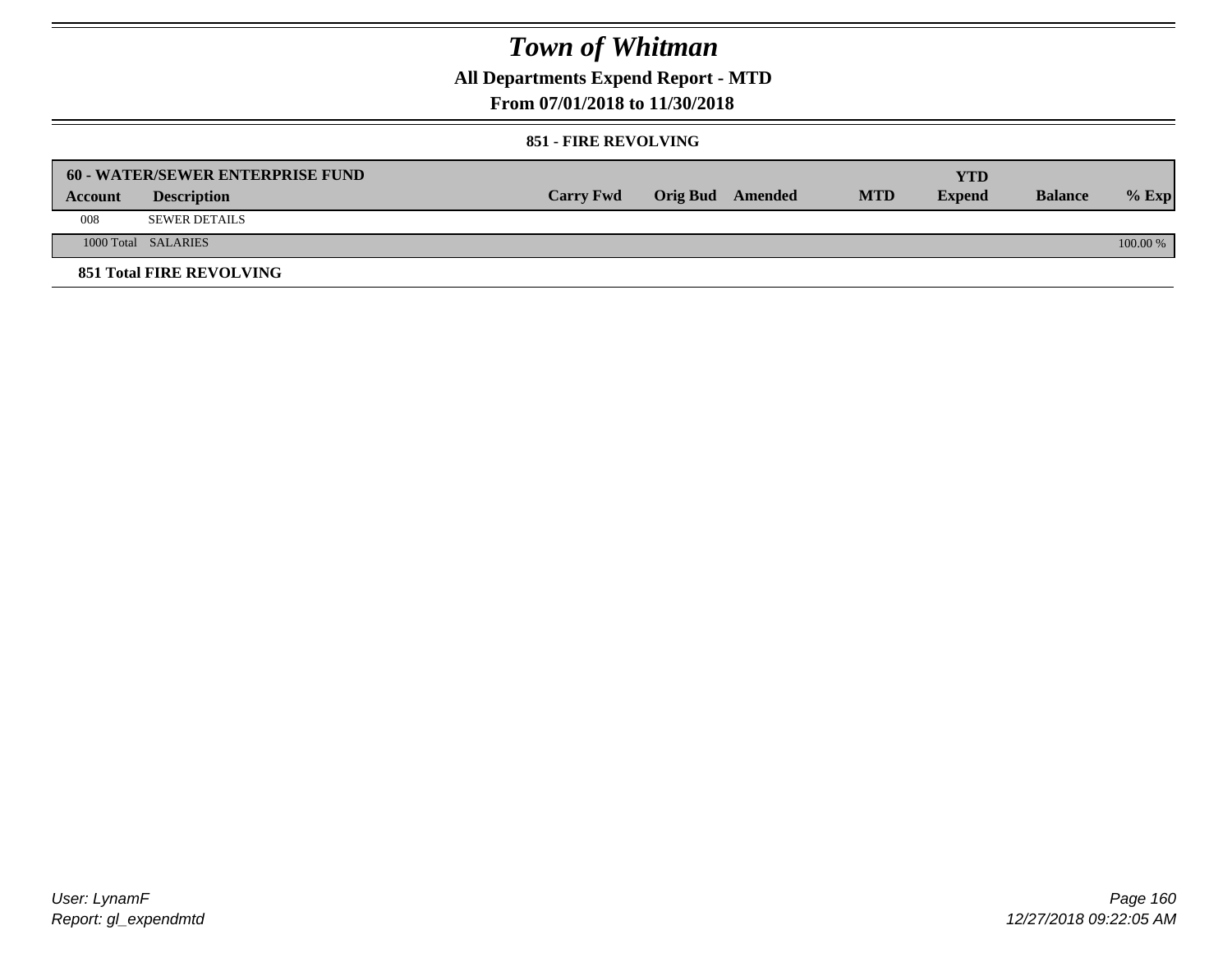**All Departments Expend Report - MTD**

### **From 07/01/2018 to 11/30/2018**

#### **852 - POLICE REVOLVING**

|         | 60 - WATER/SEWER ENTERPRISE FUND  |                  |                  |            | YTD           |                |            |
|---------|-----------------------------------|------------------|------------------|------------|---------------|----------------|------------|
| Account | <b>Description</b>                | <b>Carry Fwd</b> | Orig Bud Amended | <b>MTD</b> | <b>Expend</b> | <b>Balance</b> | $%$ Exp    |
| 008     | <b>SEWER DETAILS</b>              |                  |                  |            |               |                |            |
|         | 1000 Total SALARIES               |                  |                  |            |               |                | $100.00\%$ |
|         | <b>852 Total POLICE REVOLVING</b> |                  |                  |            |               |                |            |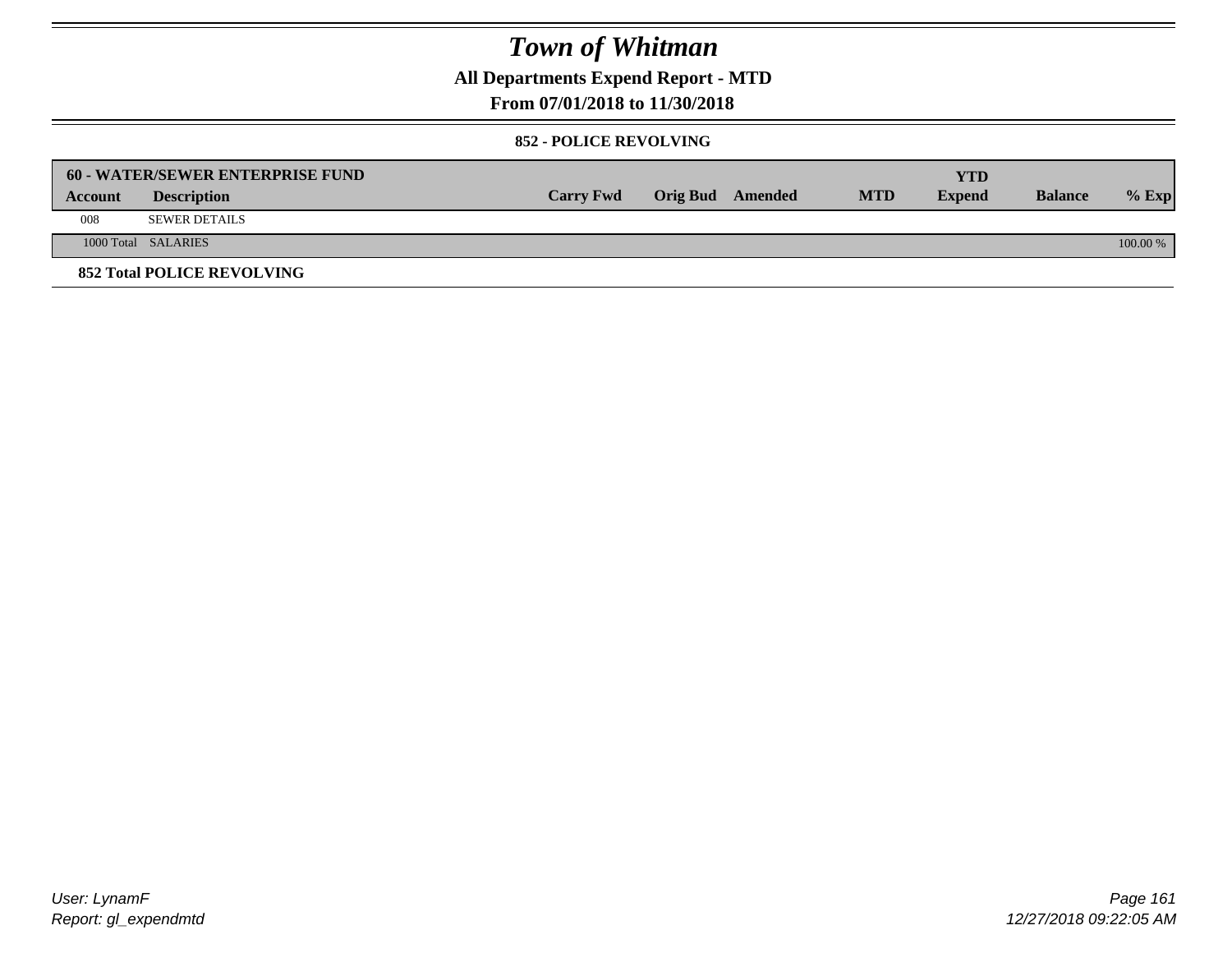## **All Departments Expend Report - MTD**

### **From 07/01/2018 to 11/30/2018**

### **870 - AGENCY**

|         | <b>60 - WATER/SEWER ENTERPRISE FUND</b> |                  |                 |         |            | <b>YTD</b>    |                |          |
|---------|-----------------------------------------|------------------|-----------------|---------|------------|---------------|----------------|----------|
| Account | <b>Description</b>                      | <b>Carry Fwd</b> | <b>Orig Bud</b> | Amended | <b>MTD</b> | <b>Expend</b> | <b>Balance</b> | $%$ Exp  |
| 027     | <b>GUAR.DEPOSIT INTEREST-REFUND</b>     |                  |                 |         |            |               |                |          |
| 029     | <b>GUARANTEED DEPOSITS REFUNDED</b>     |                  |                 |         |            |               |                |          |
| 055     | <b>GUARANTEED DEP.J.TASSINARI</b>       |                  |                 |         |            |               |                |          |
| 056     | <b>GUARANTEE DEP.REFND.-J. KELLEHER</b> |                  |                 |         |            |               |                |          |
| 059     | <b>GUARANTEE DEPOSITS FORFIETED</b>     |                  |                 |         |            |               |                |          |
| 236     | GUAR.DEPOSITS REFUNDED-CONSTR.TECH.     |                  |                 |         |            |               |                |          |
| 237     | <b>GUARENTEE DEPOSITS REFUNDED</b>      |                  |                 |         |            |               |                |          |
| 410     | GUAR.DEP.REFNDED-R. Robertson           |                  |                 |         |            |               |                |          |
|         | 2000 Total EXPENSE                      |                  |                 |         |            |               |                | 100.00 % |
| 899     | <b>EXCHANGE ACCOUNT</b>                 |                  |                 |         |            |               |                |          |
|         | 2002 Total EXPENSE                      |                  |                 |         |            |               |                | 100.00 % |
|         | <b>870 Total AGENCY</b>                 |                  |                 |         |            |               |                |          |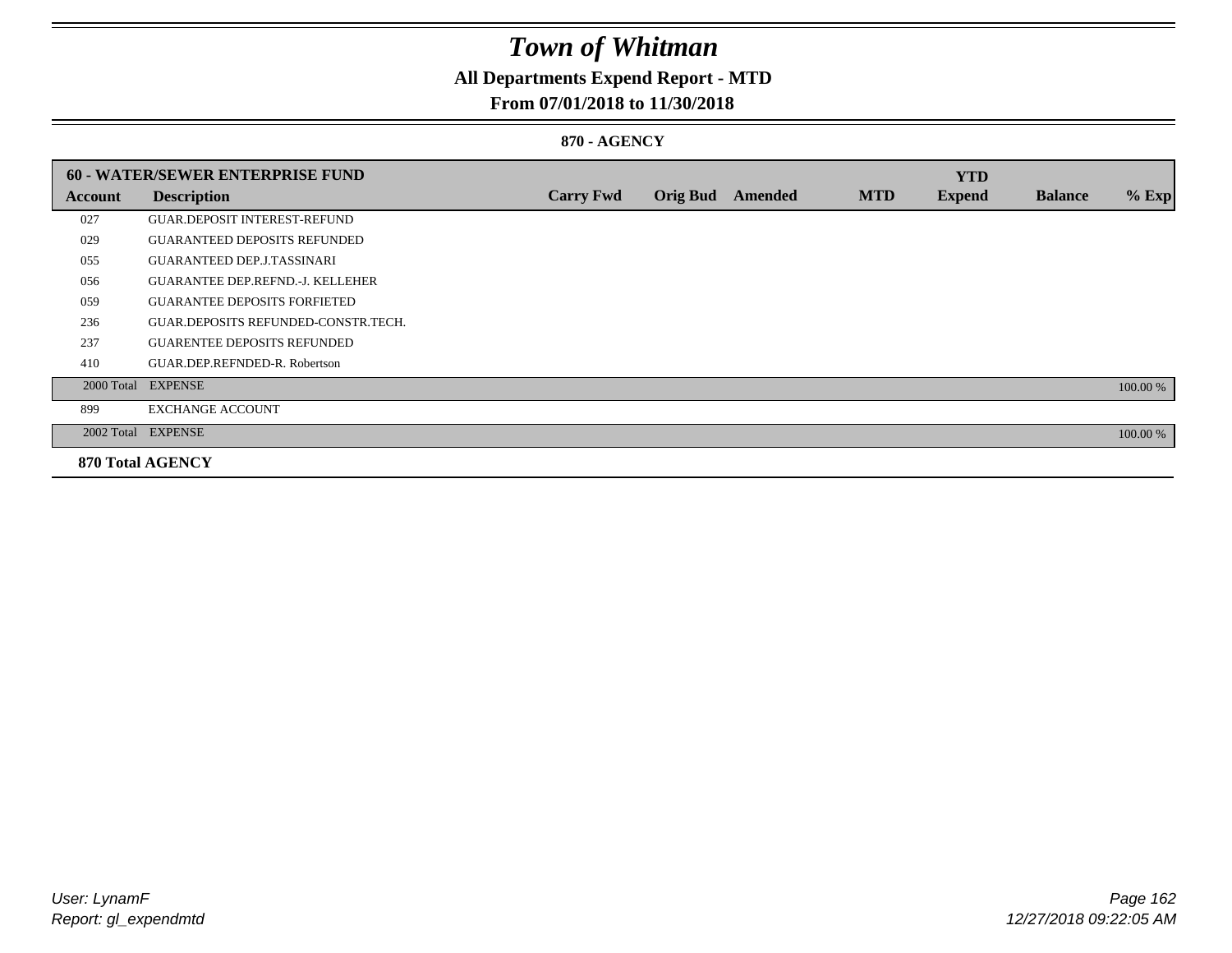**All Departments Expend Report - MTD**

### **From 07/01/2018 to 11/30/2018**

#### **873 - USER CHARGES REFUNDS**

|                 | 60 - WATER/SEWER ENTERPRISE FUND |                  |                         |            | <b>YTD</b>    |                |             |
|-----------------|----------------------------------|------------------|-------------------------|------------|---------------|----------------|-------------|
| <b>Account</b>  | <b>Description</b>               | <b>Carry Fwd</b> | <b>Orig Bud</b> Amended | <b>MTD</b> | <b>Expend</b> | <b>Balance</b> | $%$ Exp     |
| 053             | SEWER RATES REFUNDS              |                  |                         |            |               |                |             |
| 1999 Total 1999 |                                  |                  |                         |            |               |                | 100.00 %    |
| 053             | SEWER RATES REFUNDS              |                  |                         |            |               |                |             |
|                 | 2001 Total EXPENSE               |                  |                         |            |               |                | 100.00 %    |
| 053             | SEWER RATES REFUNDS              |                  |                         |            |               |                |             |
|                 | 2002 Total EXPENSE               |                  |                         |            |               |                | 100.00 %    |
| 053             | <b>SEWER RATES REFUNDS</b>       |                  |                         |            |               |                |             |
|                 | 2003 Total EXPENSE               |                  |                         |            |               |                | 100.00 %    |
| 053             | SEWER RATES REFUNDS              |                  |                         |            |               |                |             |
| 178             | SEWER LIEN REFUNDS               |                  |                         |            |               |                |             |
|                 | 2004 Total EXPENSE               |                  |                         |            |               |                | 100.00 %    |
| 053             | <b>SEWER RATES REFUNDS</b>       |                  |                         |            |               |                |             |
| 178             | SEWER LIEN REFUNDS               |                  |                         |            |               |                |             |
|                 | 2005 Total EXPENSE               |                  |                         |            |               |                | 100.00 %    |
| 053             | SEWER RATES REFUNDS              |                  |                         |            |               |                |             |
|                 | 2006 Total EXPENSE               |                  |                         |            |               |                | 100.00 %    |
| 053             | <b>SEWER RATES REFUNDS</b>       |                  |                         |            |               |                |             |
| 178             | SEWER LIEN REFUNDS               |                  |                         |            |               |                |             |
|                 | 2007 Total EXPENSE               |                  |                         |            |               |                | 100.00 %    |
| 053             | SEWER RATES REFUNDS              |                  |                         |            |               |                |             |
| 178             | SEWER LIEN REFUNDS               |                  |                         |            |               |                |             |
|                 | 2008 Total EXPENSE               |                  |                         |            |               |                | 100.00 %    |
| 053             | SEWER RATES REFUNDS              |                  |                         |            |               |                |             |
| 178             | SEWER LIEN REFUNDS               |                  |                         |            |               |                |             |
|                 | 2009 Total EXPENSE               |                  |                         |            |               |                | 100.00 %    |
| 053             | SEWER RATES REFUNDS              |                  |                         |            |               |                |             |
| 178             | SEWER LIEN REFUNDS               |                  |                         |            |               |                |             |
|                 | 2010 Total EXPENSE               |                  |                         |            |               |                | $100.00~\%$ |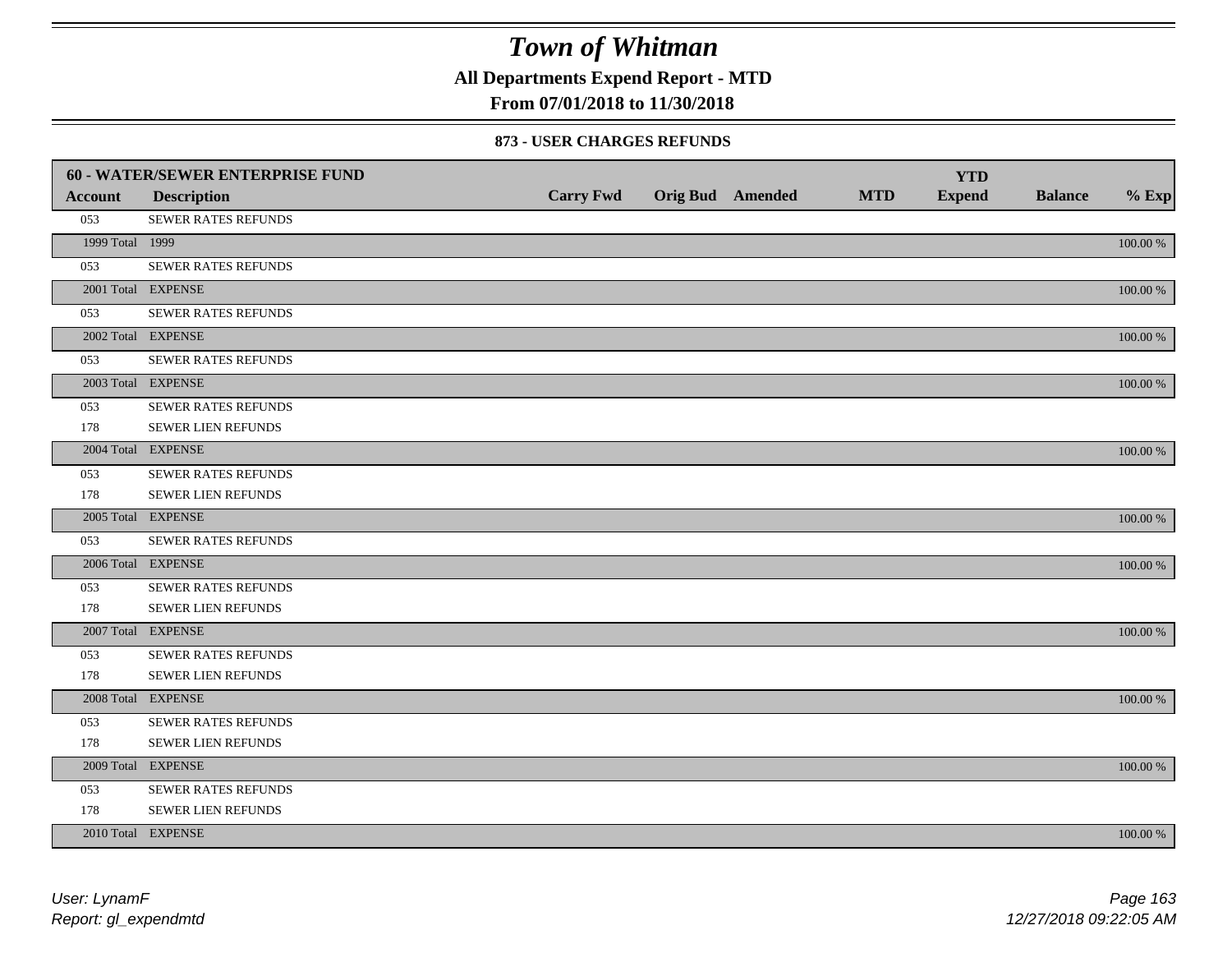**All Departments Expend Report - MTD**

### **From 07/01/2018 to 11/30/2018**

#### **873 - USER CHARGES REFUNDS**

|         | <b>60 - WATER/SEWER ENTERPRISE FUND</b> |                  |                         |            | <b>YTD</b>    |                |          |
|---------|-----------------------------------------|------------------|-------------------------|------------|---------------|----------------|----------|
| Account | <b>Description</b>                      | <b>Carry Fwd</b> | <b>Orig Bud</b> Amended | <b>MTD</b> | <b>Expend</b> | <b>Balance</b> | $%$ Exp  |
| 053     | SEWER RATES REFUNDS                     |                  |                         |            |               |                |          |
|         | 2011 Total EXPENSE                      |                  |                         |            |               |                | 100.00 % |
| 053     | SEWER RATES REFUNDS                     |                  |                         |            |               |                |          |
| 178     | SEWER LIEN REFUNDS                      |                  |                         |            |               |                |          |
|         | 2012 Total EXPENSE                      |                  |                         |            |               |                | 100.00 % |
| 053     | SEWER RATES REFUNDS                     |                  |                         |            |               |                |          |
| 173     | <b>WATER LIEN REFUNDS</b>               |                  |                         |            |               |                |          |
| 178     | SEWER LIEN REFUNDS                      |                  |                         |            |               |                |          |
|         | 2013 Total EXPENSE                      |                  |                         |            |               |                | 100.00 % |
| 046     | WATER RATES REFUNDS                     |                  |                         |            |               |                |          |
| 053     | <b>SEWER RATES REFUNDS</b>              |                  |                         |            |               |                |          |
| 173     | WATER LIEN REFUNDS                      |                  |                         |            |               |                |          |
| 178     | <b>SEWER LIEN REFUNDS</b>               |                  |                         |            |               |                |          |
|         | 2014 Total EXPENSE                      |                  |                         |            |               |                | 100.00 % |
| 046     | <b>WATER RATES REFUNDS</b>              |                  |                         |            |               |                |          |
| 053     | SEWER RATES REFUNDS                     |                  |                         |            |               |                |          |
| 173     | WATER LIEN REFUNDS                      |                  |                         |            |               |                |          |
| 178     | SEWER LIEN REFUNDS                      |                  |                         |            |               |                |          |
|         | 2015 Total EXPENSE                      |                  |                         |            |               |                | 100.00 % |
| 046     | WATER RATES REFUNDS                     |                  |                         |            |               |                |          |
| 053     | SEWER RATES REFUNDS                     |                  |                         |            |               |                |          |
| 173     | <b>WATER LIEN REFUNDS</b>               |                  |                         |            |               |                |          |
| 178     | SEWER LIEN REFUNDS                      |                  |                         |            |               |                |          |
|         | 2016 Total EXPENSE                      |                  |                         |            |               |                | 100.00 % |
| 046     | <b>WATER RATES REFUNDS</b>              |                  |                         |            |               |                |          |
| 053     | SEWER RATES REFUNDS                     |                  |                         |            |               |                |          |
| 173     | WATER LIEN REFUNDS                      |                  |                         |            |               |                |          |
| 178     | SEWER LIEN REFUNDS                      |                  |                         |            |               |                |          |
|         | 2017 Total EXPENSE                      |                  |                         |            |               |                | 100.00 % |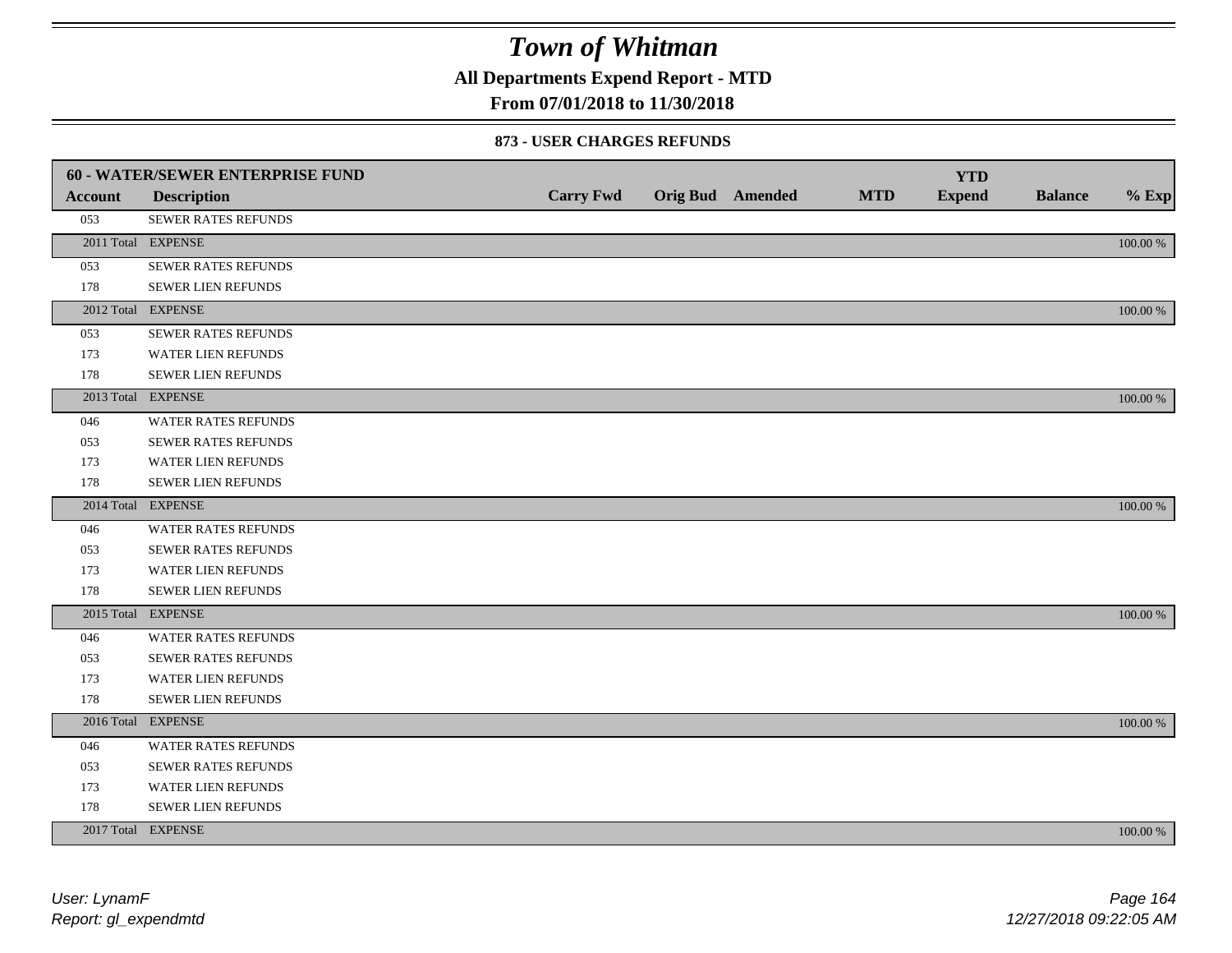### **All Departments Expend Report - MTD**

**From 07/01/2018 to 11/30/2018**

#### **873 - USER CHARGES REFUNDS**

|            | <b>60 - WATER/SEWER ENTERPRISE FUND</b> |                  |                 |         |            | <b>YTD</b>    |                |          |
|------------|-----------------------------------------|------------------|-----------------|---------|------------|---------------|----------------|----------|
| Account    | <b>Description</b>                      | <b>Carry Fwd</b> | <b>Orig Bud</b> | Amended | <b>MTD</b> | <b>Expend</b> | <b>Balance</b> | $%$ Exp  |
| 046        | <b>WATER RATES REFUNDS</b>              |                  |                 |         |            | 712.57        | $-712.57$      |          |
| 053        | <b>SEWER RATES REFUNDS</b>              |                  |                 |         |            | 642.78        | $-642.78$      |          |
| 173        | <b>WATER LIEN REFUNDS</b>               |                  |                 |         |            |               |                |          |
| 178        | <b>SEWER LIEN REFUNDS</b>               |                  |                 |         |            |               |                |          |
| 2018 Total | <b>EXPENSE</b>                          |                  |                 |         |            | 1,355.35      | $-1,355.35$    | 100.00 % |
| 046        | <b>WATER RATES REFUNDS</b>              |                  |                 |         | 211.50     | 211.50        | $-211.50$      |          |
| 053        | <b>SEWER RATES REFUNDS</b>              |                  |                 |         |            |               |                |          |
| 173        | <b>WATER LIEN REFUNDS</b>               |                  |                 |         |            |               |                |          |
| 178        | <b>SEWER LIEN REFUNDS</b>               |                  |                 |         |            |               |                |          |
| 2019 Total | <b>EXPENSE</b>                          |                  |                 |         | 211.50     | 211.50        | $-211.50$      | 100.00 % |
|            | 873 Total USER CHARGES REFUNDS          |                  |                 |         | 211.50     | 1,566.85      | $-1,566.85$    |          |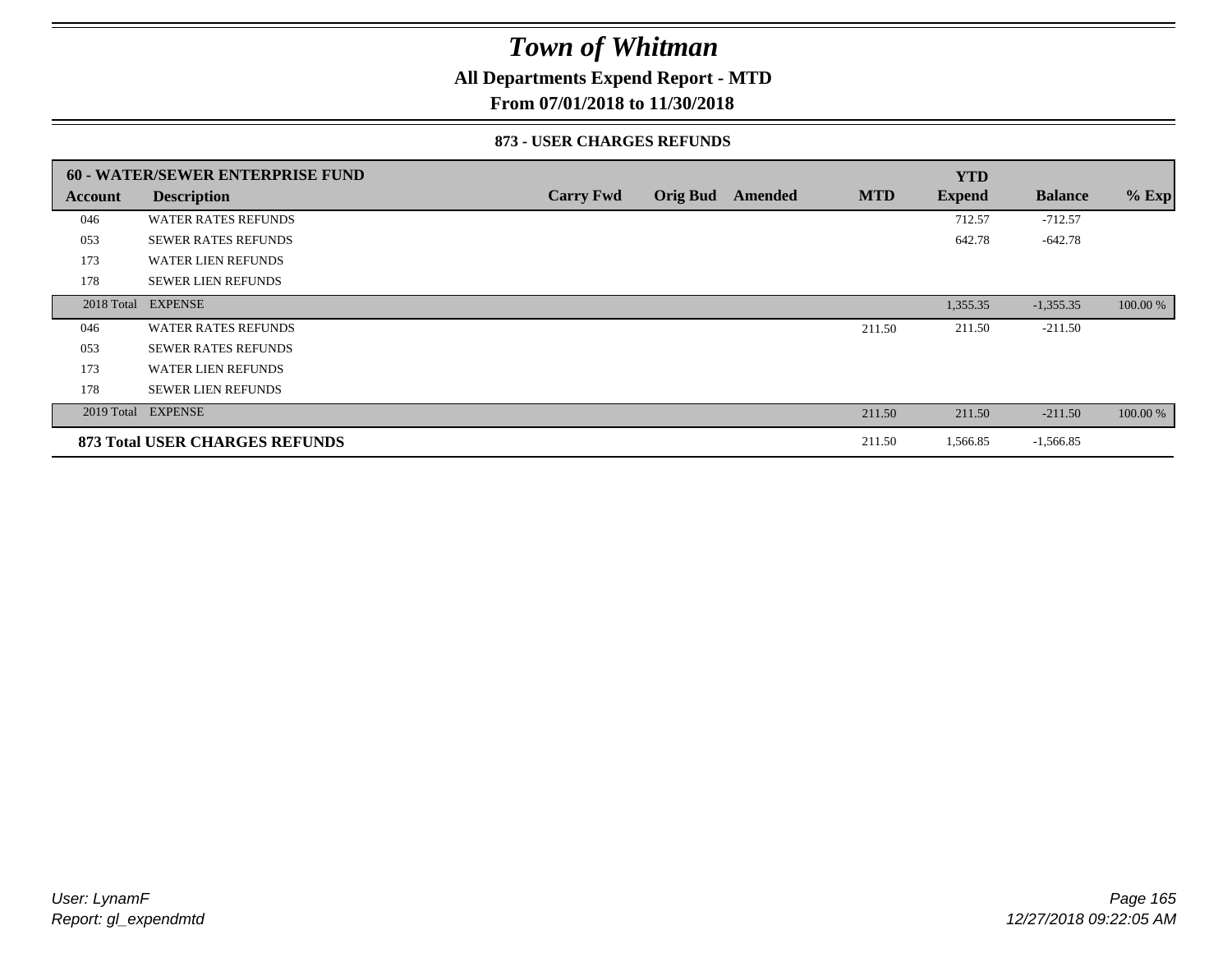**All Departments Expend Report - MTD**

### **From 07/01/2018 to 11/30/2018**

#### **875 - MISCELLANEOUS**

|         | <b>60 - WATER/SEWER ENTERPRISE FUND</b> |                  |                 |         |            | <b>YTD</b>    |                |            |
|---------|-----------------------------------------|------------------|-----------------|---------|------------|---------------|----------------|------------|
| Account | <b>Description</b>                      | <b>Carry Fwd</b> | <b>Orig Bud</b> | Amended | <b>MTD</b> | <b>Expend</b> | <b>Balance</b> | $%$ Exp    |
| 044     | REFUNDS-PRIOR YEARS                     |                  |                 |         |            |               |                |            |
| 080     | WTR/SWR REFUNDS-PEN.&INT.               |                  |                 |         |            |               |                |            |
|         | 2000 Total EXPENSE                      |                  |                 |         |            |               |                | $100.00\%$ |
|         | <b>875 Total MISCELLANEOUS</b>          |                  |                 |         |            |               |                |            |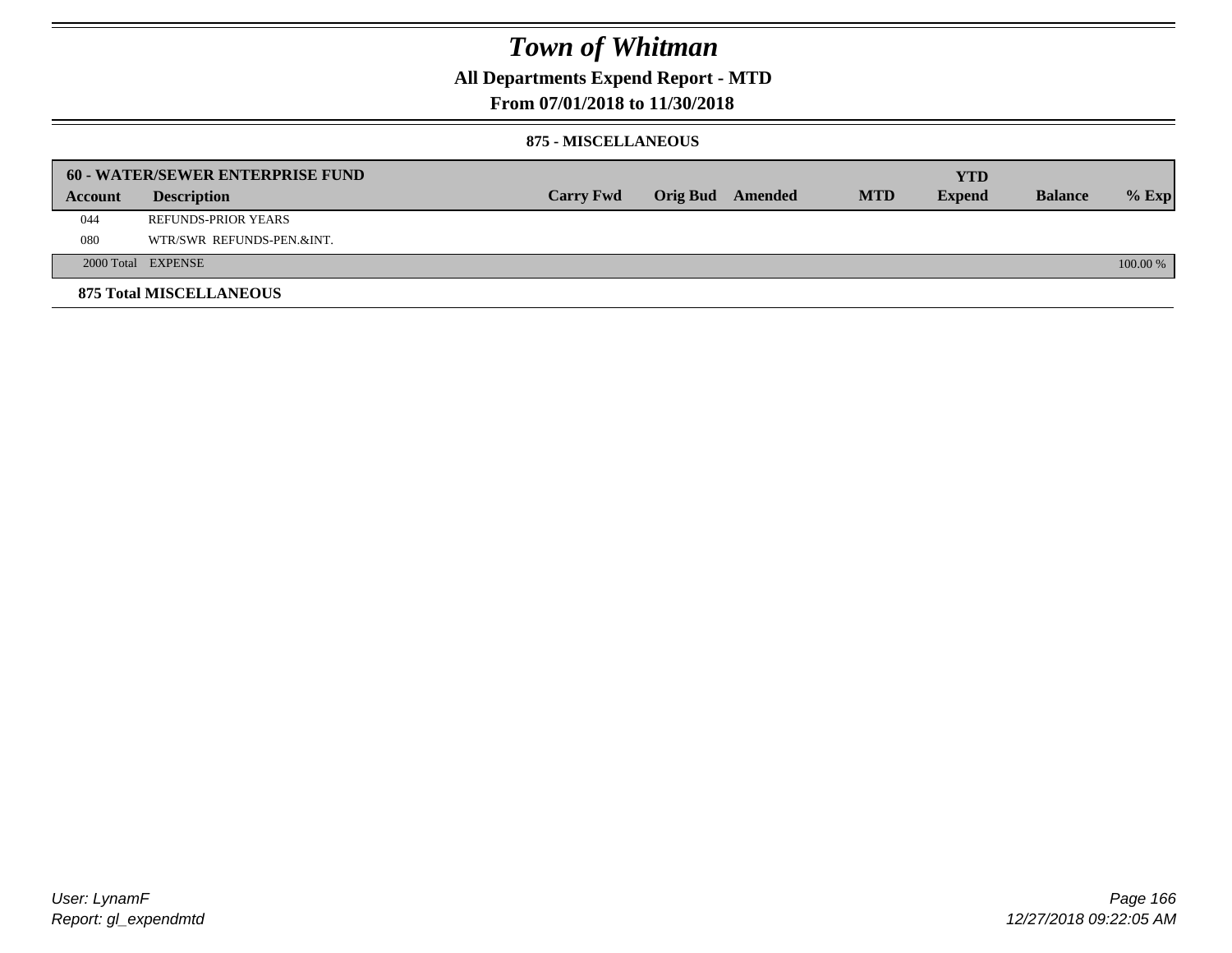**All Departments Expend Report - MTD**

### **From 07/01/2018 to 11/30/2018**

#### **878 - OTHER FINANCING USES**

|         | 60 - WATER/SEWER ENTERPRISE FUND            |                  |                 |         |            | <b>YTD</b>    |                |          |
|---------|---------------------------------------------|------------------|-----------------|---------|------------|---------------|----------------|----------|
| Account | <b>Description</b>                          | <b>Carry Fwd</b> | <b>Orig Bud</b> | Amended | <b>MTD</b> | <b>Expend</b> | <b>Balance</b> | $%$ Exp  |
| 400     | <b>GENERAL FUND</b>                         |                  |                 |         |            |               |                |          |
| 401     | WTR/SWR CAPITAL PROJ. FUND                  |                  |                 |         |            |               |                |          |
|         | 2100 Total INTERFUND TRANSFERS              |                  |                 |         |            |               |                | 100.00 % |
| 501     | PREMIUM ON SALE OF BONDS                    |                  |                 |         |            |               |                |          |
|         | 2101 Total INTERFUND TRANSFERS              |                  |                 |         |            |               |                | 100.00 % |
|         | <b>878 Total OTHER FINANCING USES</b>       |                  |                 |         |            |               |                |          |
|         | <b>60 Total WATER/SEWER ENTERPRISE FUND</b> | 1.711.360.76     | 4.543.500.00    |         | 126,059.08 | 1.302.836.42  | 4,952,024.34   |          |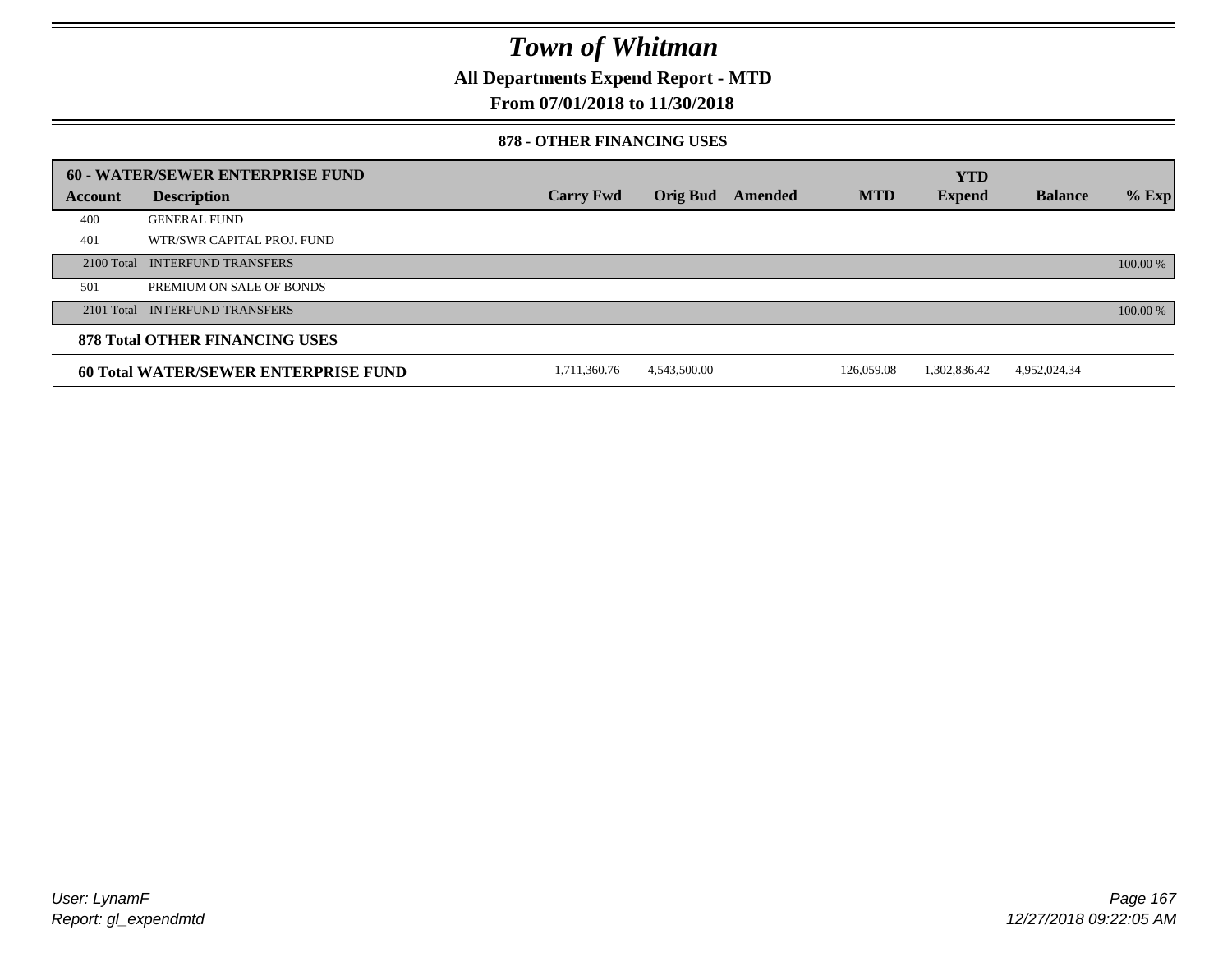**All Departments Expend Report - MTD**

**From 07/01/2018 to 11/30/2018**

#### **878 - OTHER FINANCING USES**

|                | 62 - WATER/SEWER ENT.CAP.PROJ.FUND    |                  |                  |            | YTD           |                |            |
|----------------|---------------------------------------|------------------|------------------|------------|---------------|----------------|------------|
| <b>Account</b> | <b>Description</b>                    | <b>Carry Fwd</b> | Orig Bud Amended | <b>MTD</b> | <b>Expend</b> | <b>Balance</b> | $%$ Exp    |
| 950            | <b>REPAYMENT OF BANS</b>              |                  |                  |            |               |                |            |
|                | 2000 Total EXPENSE                    |                  |                  |            |               |                | $100.00\%$ |
|                | <b>878 Total OTHER FINANCING USES</b> |                  |                  |            |               |                |            |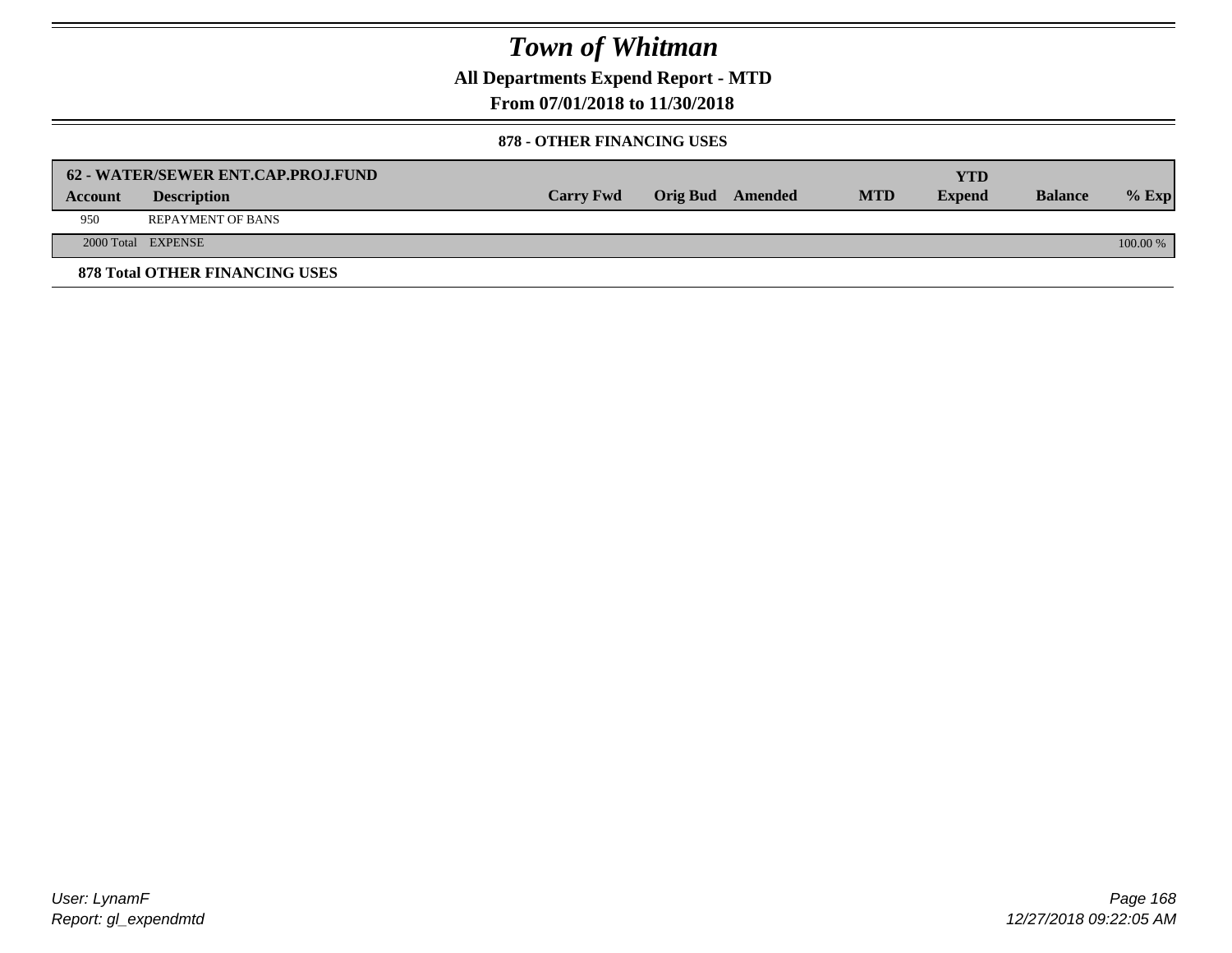**All Departments Expend Report - MTD**

### **From 07/01/2018 to 11/30/2018**

### **930 - CAPITAL PROJECTS**

|            | 62 - WATER/SEWER ENT.CAP.PROJ.FUND     |                  |                 |         |            | <b>YTD</b>    |                |          |
|------------|----------------------------------------|------------------|-----------------|---------|------------|---------------|----------------|----------|
| Account    | <b>Description</b>                     | <b>Carry Fwd</b> | <b>Orig Bud</b> | Amended | <b>MTD</b> | <b>Expend</b> | <b>Balance</b> | $%$ Exp  |
| 925        | <b>INTEREST TEMPORARY LOANS</b>        |                  |                 |         |            |               |                |          |
| 2000 Total | <b>EXPENSE</b>                         |                  |                 |         |            |               |                | 100.00 % |
| 999        |                                        | 68,899.51        |                 |         |            |               | 68,899.51      |          |
| 4515 Total | A.30 ATM5/13 WATER MAIN PROJECT        | 68,899.51        |                 |         |            |               | 68,899.51      | 0.00 %   |
| 999        |                                        | 1,500,000.00     |                 |         |            |               | 1,500,000.00   |          |
| 4588 Total | A2STM12/17DPW2018WTR.MAIN PROJ.        | 1,500,000.00     |                 |         |            |               | 1,500,000.00   | 0.00 %   |
| 999        |                                        | 1,499,400.00     |                 |         | 8,000.00   | 9,400.00      | 1,490,000.00   |          |
| 4589 Total | A2STM12/17DPW2018WTR.METERS PROJ       | 1,499,400.00     |                 |         | 8,000.00   | 9,400.00      | 1,490,000.00   | 0.62%    |
|            | 930 Total CAPITAL PROJECTS             | 3,068,299.51     |                 |         | 8,000.00   | 9,400.00      | 3,058,899.51   |          |
|            | 62 Total WATER/SEWER ENT.CAP.PROJ.FUND | 3,068,299.51     |                 |         | 8,000.00   | 9,400.00      | 3,058,899.51   |          |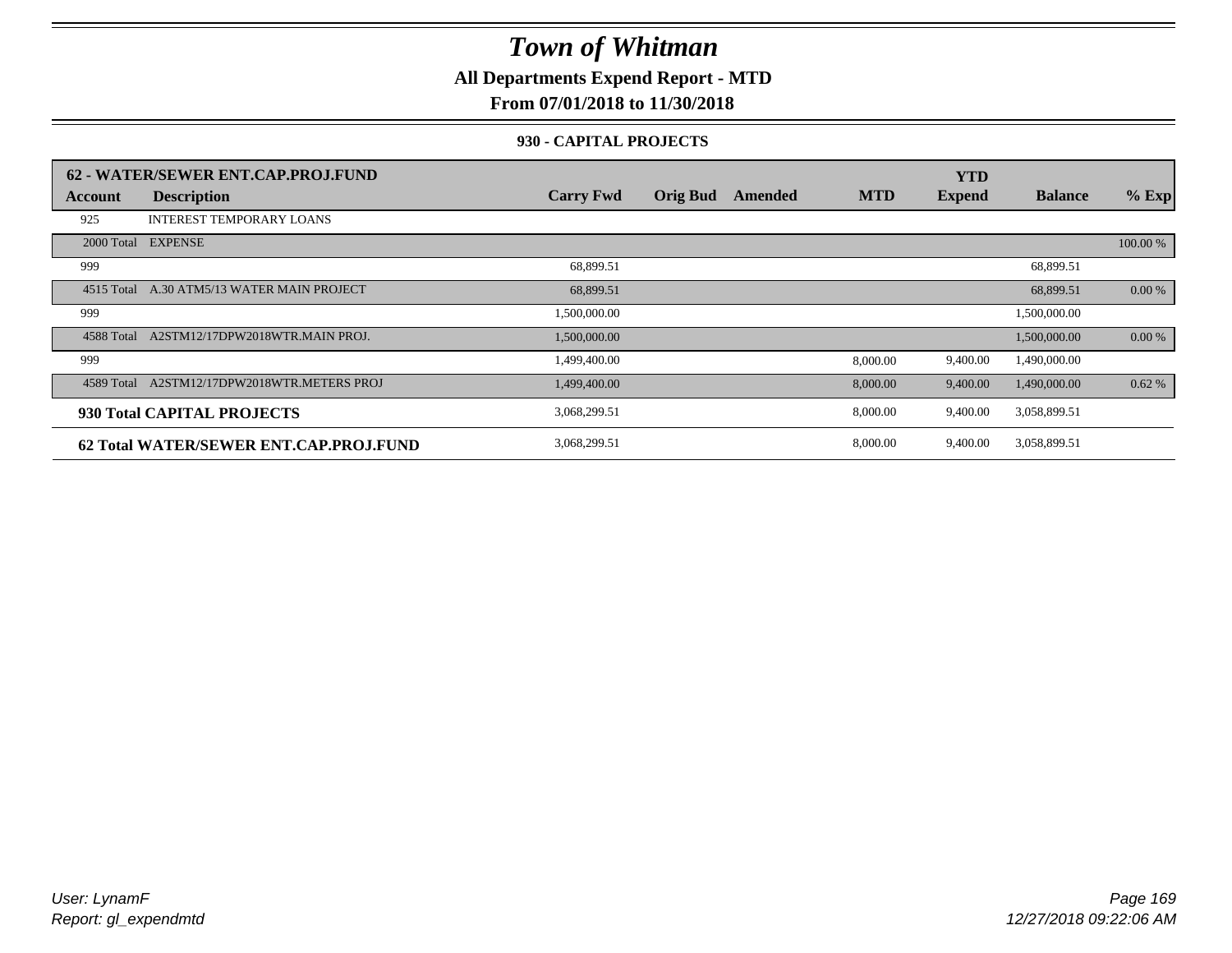**All Departments Expend Report - MTD**

### **From 07/01/2018 to 11/30/2018**

#### **878 - OTHER FINANCING USES**

|         | 70 - SEWER ENTERPRISE-REFUNDED                 |                  |                 |         |            | <b>YTD</b>    |                |          |
|---------|------------------------------------------------|------------------|-----------------|---------|------------|---------------|----------------|----------|
| Account | <b>Description</b>                             | <b>Carry Fwd</b> | <b>Orig Bud</b> | Amended | <b>MTD</b> | <b>Expend</b> | <b>Balance</b> | $%$ Exp  |
| 999     |                                                |                  |                 |         |            |               |                |          |
|         | 2000 Total EXPENSE                             |                  |                 |         |            |               |                | 100.00 % |
|         | <b>878 Total OTHER FINANCING USES</b>          |                  |                 |         |            |               |                |          |
|         | <b>70 Total SEWER ENTERPRISE-REFUNDED DEBT</b> |                  |                 |         |            |               |                |          |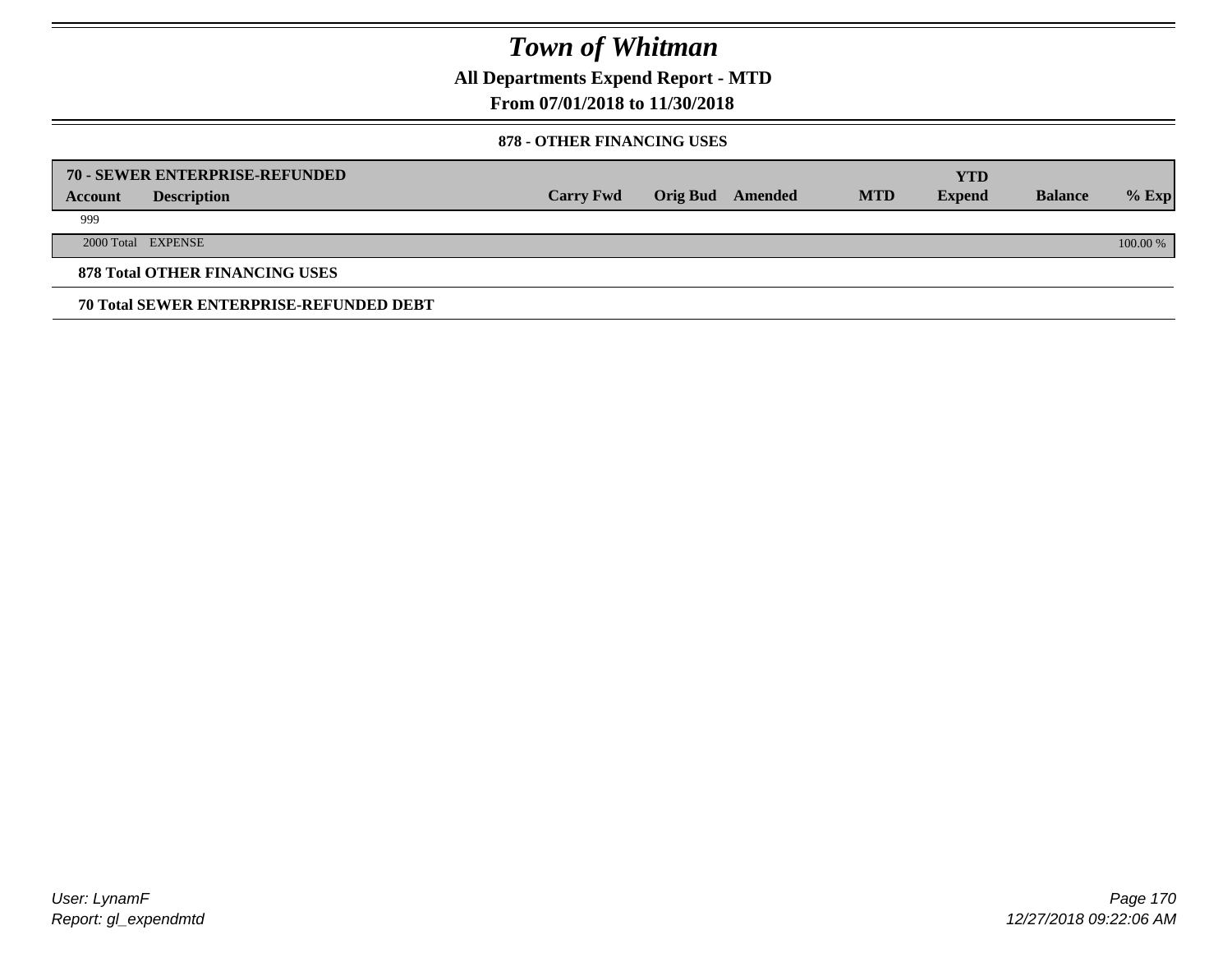## **All Departments Expend Report - MTD**

### **From 07/01/2018 to 11/30/2018**

#### **998 - TRUST FUNDS**

| <b>Account</b> | 83 - TRUST FUNDS - EXPENDABLE<br><b>Description</b> | <b>Carry Fwd</b> | <b>Orig Bud</b> Amended | <b>MTD</b> | <b>YTD</b><br><b>Expend</b> | <b>Balance</b> | $%$ Exp     |
|----------------|-----------------------------------------------------|------------------|-------------------------|------------|-----------------------------|----------------|-------------|
| 999            |                                                     |                  |                         |            |                             |                |             |
|                | 8301 Total WILMOT V. EVERSON RECREATION             |                  |                         |            |                             |                | 100.00 %    |
| 999            |                                                     |                  |                         |            |                             |                |             |
|                | 8302 Total ELLEN CONWAY SPELLMAN FUND               |                  |                         |            |                             |                | 100.00 %    |
| 999            |                                                     |                  |                         |            |                             |                |             |
|                | 8303 Total PRESTON GURNEY JEWELL FUND               |                  |                         |            |                             |                | 100.00 %    |
| 999            |                                                     |                  |                         |            |                             |                |             |
|                | 8304 Total HELEN L. POOLE SCHOOL FUND               |                  |                         |            |                             |                | 100.00 %    |
| 999            |                                                     |                  |                         |            |                             |                |             |
|                | 8305 Total CHARLES POOLE HIGH SCH.FUND              |                  |                         |            |                             |                | 100.00 %    |
| 999            |                                                     |                  |                         |            |                             |                |             |
|                | 8306 Total CARRIE POOLE HIGH SCH.FUND               |                  |                         |            |                             |                | 100.00 %    |
| 999            |                                                     |                  |                         |            |                             |                |             |
|                | 8307 Total GEOGAN NEEDY FUND                        |                  |                         |            |                             |                | 100.00 %    |
| 999            |                                                     |                  |                         |            |                             |                |             |
|                | 8308 Total BENJAMIN & LUCY CHURCHILL FUND           |                  |                         |            |                             |                | 100.00 %    |
| 999            | 8309 Total ANNA CLIFFORD HOWARD FUND                |                  |                         |            |                             |                |             |
| 999            |                                                     |                  |                         |            |                             |                | 100.00 %    |
|                | 8310 Total J.C. GILBERT FOUNTAIN FUND               |                  |                         |            |                             |                | $100.00~\%$ |
| 999            |                                                     |                  |                         |            |                             |                |             |
|                | 8311 Total HIGH STREET CEMETERY FUND                |                  |                         |            |                             |                | $100.00~\%$ |
| 999            |                                                     |                  |                         |            |                             |                |             |
|                | 8312 Total MOUNT ZION CEMETERY FUND                 |                  |                         |            |                             |                | 100.00 %    |
| 999            |                                                     |                  |                         |            |                             |                |             |
|                | 8313 Total WORLD WAR II MEMORIAL FUND               |                  |                         |            |                             |                | 100.00 %    |
| 999            |                                                     |                  |                         |            |                             |                |             |
|                | 8314 Total GAR ARTIFACTS FUND                       |                  |                         |            |                             |                | 100.00 %    |
|                |                                                     |                  |                         |            |                             |                |             |

*Report: gl\_expendmtd User: LynamF*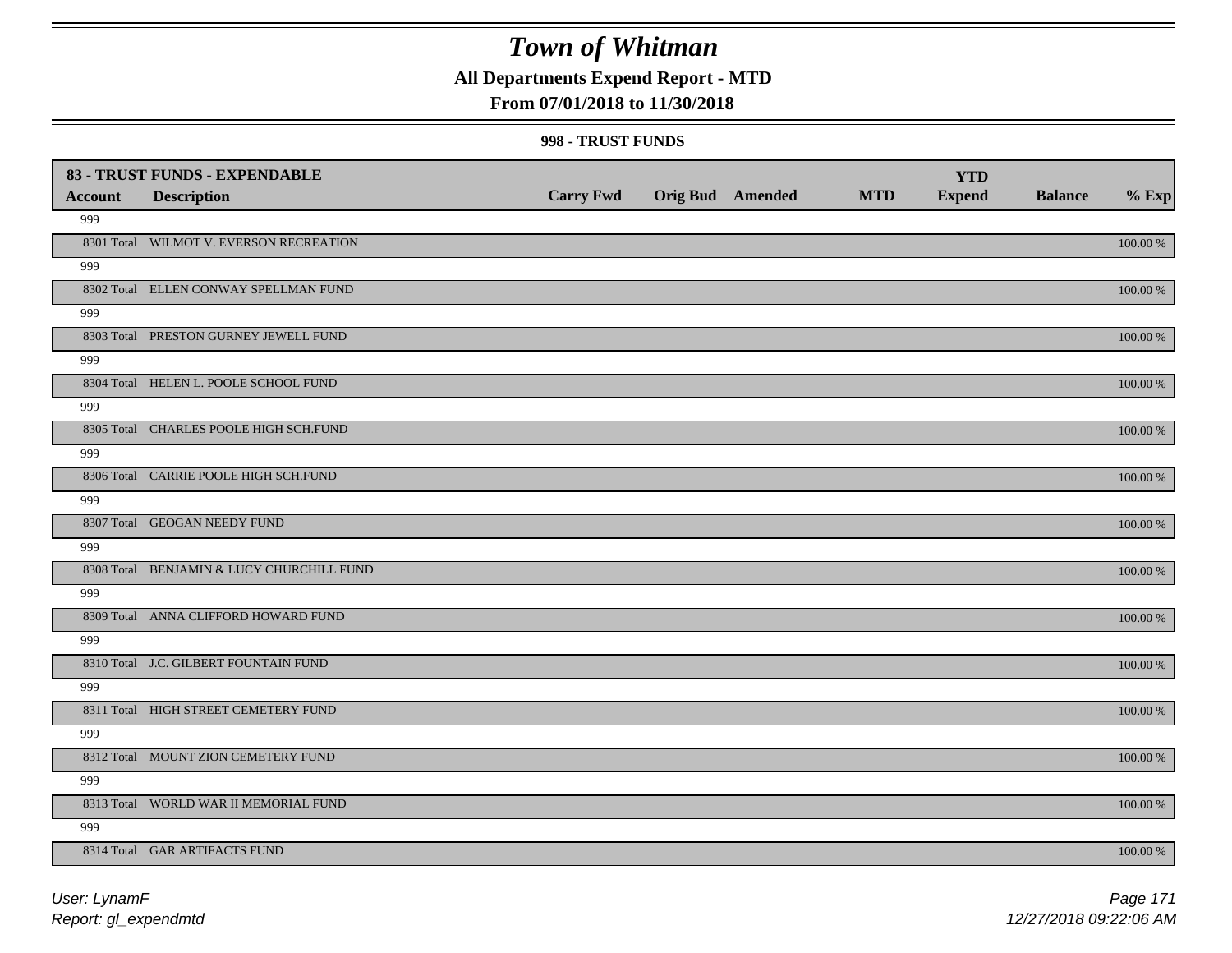### **All Departments Expend Report - MTD**

### **From 07/01/2018 to 11/30/2018**

#### **998 - TRUST FUNDS**

|                | 83 - TRUST FUNDS - EXPENDABLE             |                  |                         |            | <b>YTD</b>    |                |             |
|----------------|-------------------------------------------|------------------|-------------------------|------------|---------------|----------------|-------------|
| <b>Account</b> | <b>Description</b>                        | <b>Carry Fwd</b> | <b>Orig Bud</b> Amended | <b>MTD</b> | <b>Expend</b> | <b>Balance</b> | $%$ Exp     |
| 999            |                                           |                  |                         |            |               |                |             |
|                | 8315 Total BATH HOUSE PROJECT FUND        |                  |                         |            |               |                | $100.00~\%$ |
| 999            |                                           |                  |                         |            |               |                |             |
|                | 8316 Total STABILIZATION FUND             |                  |                         |            |               |                | 100.00 %    |
| 999            |                                           |                  |                         |            |               |                |             |
|                | 8317 Total TOWN HALL RESTORATION FUND     |                  |                         |            |               |                | $100.00~\%$ |
| 999            |                                           |                  |                         |            |               |                |             |
|                | 8318 Total BICENTENNIAL VITALIZATION FUND |                  |                         |            |               |                | 100.00 %    |
| 999            |                                           |                  |                         |            |               |                |             |
|                | 8319 Total CONSERVATION FUND              |                  |                         |            |               |                | 100.00 %    |
| 999            |                                           |                  |                         |            |               |                |             |
|                | 8320 Total M.ANNIS PEARSON LIBRARY FUND   |                  |                         |            |               |                | 100.00 %    |
| 999            |                                           |                  |                         |            |               |                |             |
|                | 8321 Total ABBEY CHAMPNEY LIBRARY FUND    |                  |                         |            |               |                | 100.00 %    |
| 999            |                                           |                  |                         |            |               |                |             |
|                | 8322 Total BURRILL LIB.FND-(EXP.INC.ONLY) |                  |                         |            |               |                | 100.00 %    |
| 999            |                                           |                  |                         |            |               |                |             |
|                | 8323 Total BURRILL LIB.FND-CAP.PROJECTS   |                  |                         |            |               |                | 100.00 %    |
| 999            |                                           |                  |                         |            |               |                |             |
|                | 8324 Total ANNA CLIFFORD LIBRARY FUND     |                  |                         |            |               |                | $100.00~\%$ |
| 999            |                                           |                  |                         |            |               |                |             |
|                | 8325 Total CARRIE E. POOLE LIBRARY FUND   |                  |                         |            |               |                | $100.00~\%$ |
| 999            |                                           |                  |                         |            |               |                |             |
|                | 8326 Total WILLIAM POOLE LIBRARY FUND     |                  |                         |            |               |                | $100.00~\%$ |
| 999            |                                           |                  |                         |            |               |                |             |
|                | 8327 Total CHARLES H. POOLE LIBRARY FUND  |                  |                         |            |               |                | 100.00 %    |
| 999            |                                           |                  |                         |            |               |                |             |
|                | 8328 Total HIRAM POOLE LIBRARY FUND       |                  |                         |            |               |                | 100.00 %    |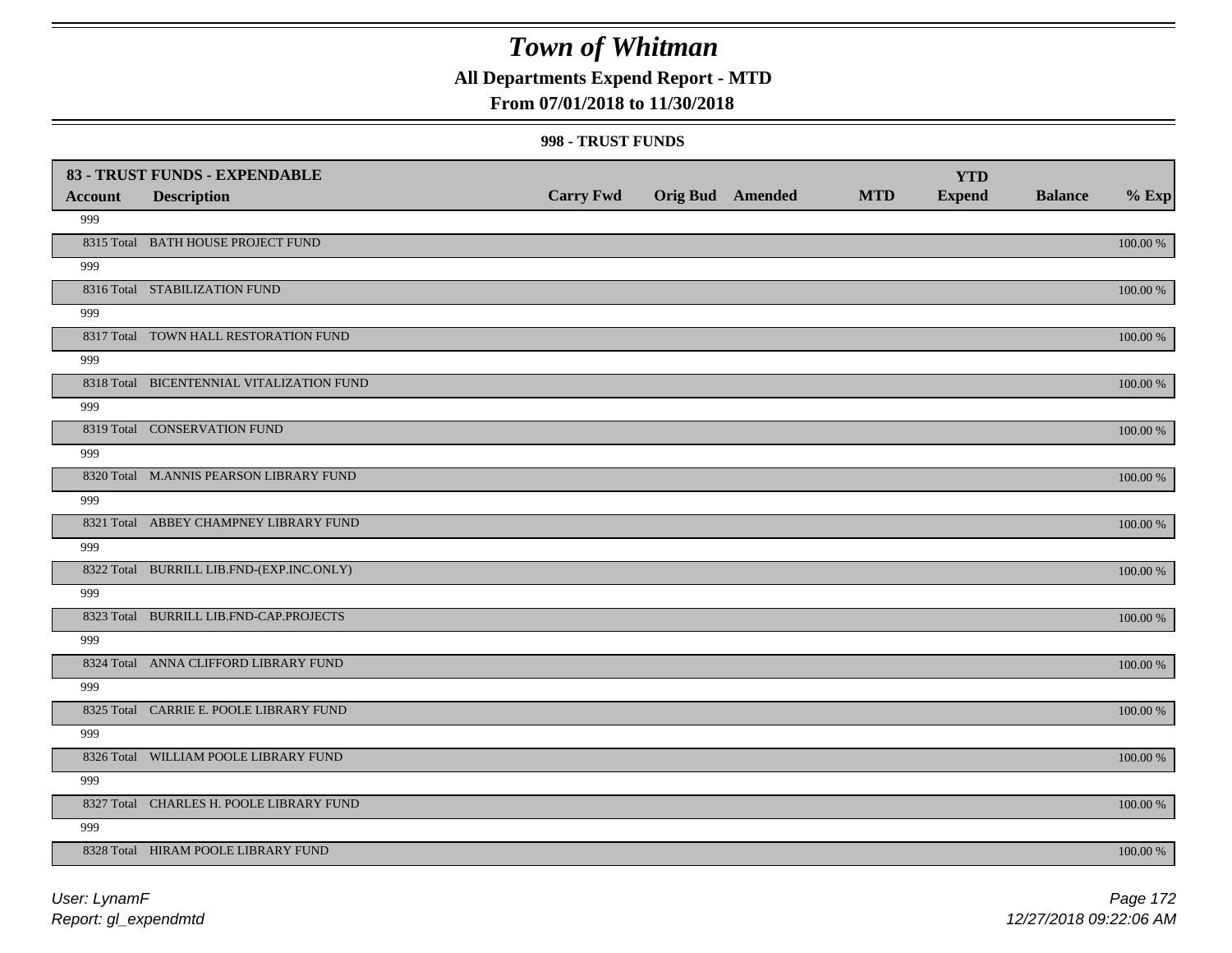### **All Departments Expend Report - MTD**

### **From 07/01/2018 to 11/30/2018**

#### **998 - TRUST FUNDS**

| <b>Account</b> | 83 - TRUST FUNDS - EXPENDABLE<br><b>Description</b> | <b>Carry Fwd</b> | <b>Orig Bud</b> Amended | <b>MTD</b> | <b>YTD</b><br><b>Expend</b> | <b>Balance</b> | $%$ Exp     |
|----------------|-----------------------------------------------------|------------------|-------------------------|------------|-----------------------------|----------------|-------------|
| 999            |                                                     |                  |                         |            |                             |                |             |
|                | 8329 Total MABEL RAND LIBRARY FUND                  |                  |                         |            |                             |                | 100.00 %    |
| 999            |                                                     |                  |                         |            |                             |                |             |
|                | 8330 Total LEO F.RYAN LIBRARY TRUST FUND            |                  |                         |            |                             |                | 100.00 %    |
| 999            |                                                     |                  |                         |            |                             |                |             |
|                | 8331 Total ANNA CLIFFORD HOWARD RELIEF              |                  |                         |            |                             |                | 100.00 %    |
| 999            |                                                     |                  |                         |            |                             |                |             |
|                | 8332 Total SARAH POOLE LIBRARY FUND                 |                  |                         |            |                             |                | 100.00 %    |
| 999            |                                                     |                  |                         |            |                             |                |             |
|                | 8333 Total LYDIA POOLE LIBRARY FUND                 |                  |                         |            |                             |                | 100.00 %    |
| 999            |                                                     |                  |                         |            |                             |                |             |
|                | 8334 Total LOUIS SHARP LIBRARY FUND                 |                  |                         |            |                             |                | 100.00 %    |
| 999            |                                                     |                  |                         |            |                             |                |             |
|                | 8335 Total DANIEL REED LIBRARY FUND                 |                  |                         |            |                             |                | 100.00 %    |
| 999            |                                                     |                  |                         |            |                             |                |             |
|                | 8336 Total C & L BURRILL SCHOLARSHIP FUND           |                  |                         |            |                             |                | 100.00 %    |
| 999            |                                                     |                  |                         |            |                             |                |             |
|                | 8337 Total W.J. & A.C. HOWARD SCHOLARSHIP           |                  |                         |            |                             |                | 100.00 %    |
| 999            |                                                     |                  |                         |            |                             |                |             |
|                | 8338 Total CHARLES POOLE ORGAN FUND                 |                  |                         |            |                             |                | $100.00~\%$ |
| 999            |                                                     |                  |                         |            |                             |                |             |
|                | 8339 Total HELENE POOLE LIBRARY FUND                |                  |                         |            |                             |                | $100.00~\%$ |
| 999            |                                                     |                  |                         |            |                             |                |             |
|                | 8340 Total E.P.FITZGIBBONS PERPETUAL CARE           |                  |                         |            |                             |                | 100.00 %    |
| 999            |                                                     |                  |                         |            |                             |                |             |
|                | 8341 Total M.M.FITZGIBBONS, PERPETUAL CARE          |                  |                         |            |                             |                | 100.00 %    |
| 999            |                                                     |                  |                         |            |                             |                |             |
|                | 8342 Total SAMUEL HUTCHINSON PERPETUAL C.           |                  |                         |            |                             |                | 100.00 %    |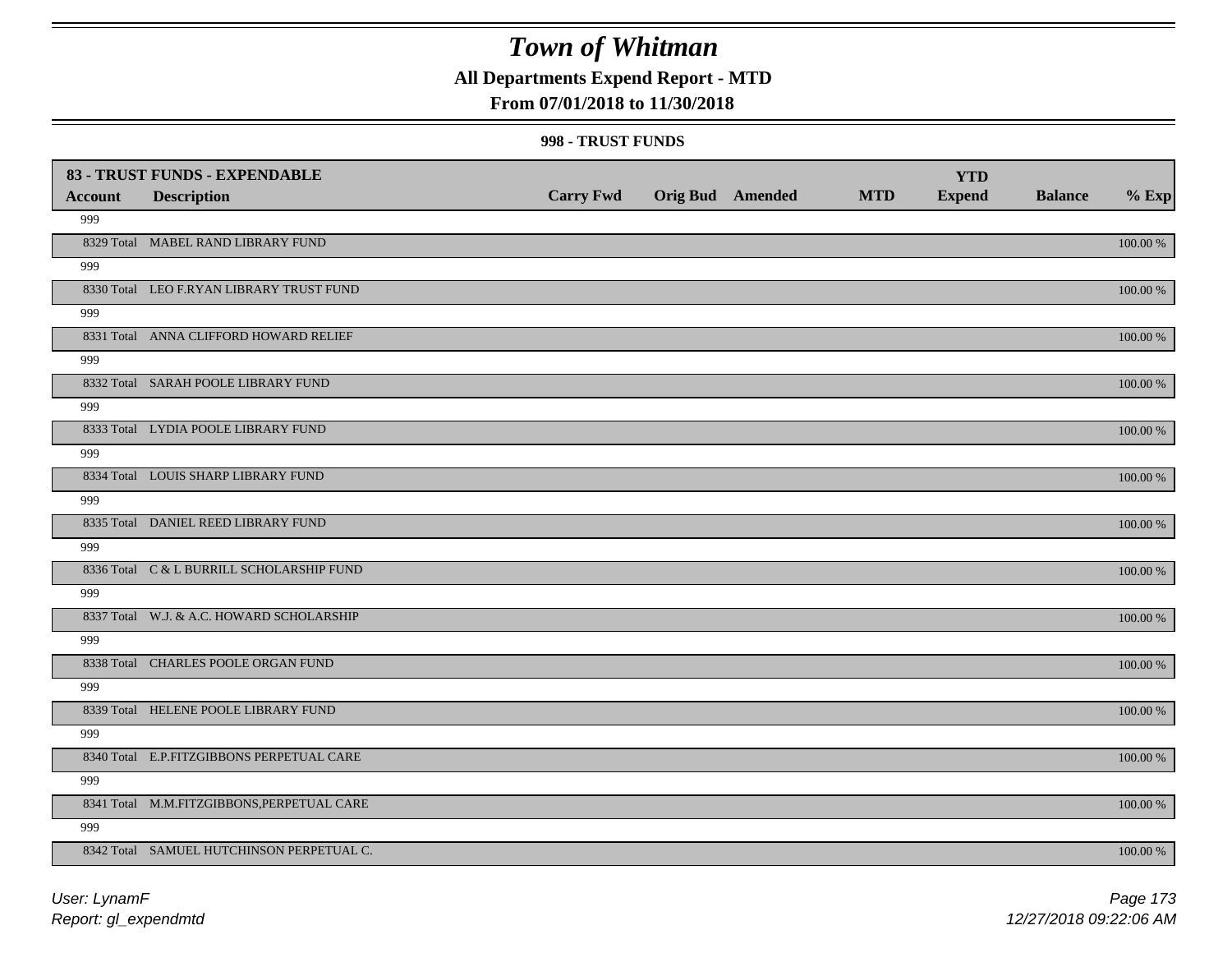## **All Departments Expend Report - MTD**

### **From 07/01/2018 to 11/30/2018**

#### **998 - TRUST FUNDS**

|                | 83 - TRUST FUNDS - EXPENDABLE              |                  |                         |            | <b>YTD</b>    |                |             |
|----------------|--------------------------------------------|------------------|-------------------------|------------|---------------|----------------|-------------|
| <b>Account</b> | <b>Description</b>                         | <b>Carry Fwd</b> | <b>Orig Bud</b> Amended | <b>MTD</b> | <b>Expend</b> | <b>Balance</b> | $%$ Exp     |
| 999            |                                            |                  |                         |            |               |                |             |
|                | 8343 Total J.A.&W.A.MURPHY PERPETUAL CARE  |                  |                         |            |               |                | 100.00 %    |
| 999            |                                            |                  |                         |            |               |                |             |
|                | 8344 Total LUCIA RYAN, PERPETUAL CARE      |                  |                         |            |               |                | 100.00 %    |
| 999            |                                            |                  |                         |            |               |                |             |
|                | 8345 Total JOHN F. GURNEY, PERPETUAL CARE  |                  |                         |            |               |                | 100.00 %    |
| 999            |                                            |                  |                         |            |               |                |             |
|                | 8346 Total WILLIAM H. FOGARTY, PERPETUAL C |                  |                         |            |               |                | 100.00 %    |
| 999            |                                            |                  |                         |            |               |                |             |
|                | 8348 Total BANDSTAND RESTORATION FUND      |                  |                         |            |               |                | 100.00 %    |
| 999            |                                            |                  |                         |            |               |                |             |
|                | 8350 Total MARY E. PIERCE CONSTRUCTION FD  |                  |                         |            |               |                | 100.00 %    |
| 999            |                                            |                  |                         |            |               |                |             |
|                | 8351 Total MARY E. PIERCE LIBRARY FUND     |                  |                         |            |               |                | 100.00 %    |
| 999            |                                            |                  |                         |            |               |                |             |
|                | 8352 Total CLAIMS TRUST FUND               |                  |                         |            |               |                | 100.00 %    |
| 999            |                                            |                  |                         | 1,043.67   | 1,890.06      | $-1,890.06$    |             |
|                | 8353 Total LAW ENFORCEMENT TRUST FUND      |                  |                         | 1,043.67   | 1,890.06      | $-1,890.06$    | 100.00 %    |
| 999            |                                            |                  |                         |            |               |                |             |
|                | 8354 Total HENNING W. HANSON BEQUEST-COA   |                  |                         |            |               |                | $100.00~\%$ |
| 999            |                                            |                  |                         |            |               |                |             |
|                | 8355 Total HENNING W.HANSON BEQUEST-LIBR.  |                  |                         |            |               |                | 100.00 %    |
| 999            |                                            |                  |                         | 996.25     | 996.25        | $-996.25$      |             |
|                | 8357 Total B.G.GUERRA LIBRARY TRUST FUND   |                  |                         | 996.25     | 996.25        | $-996.25$      | 100.00 %    |
|                | 998 Total TRUST FUNDS                      |                  |                         | 2,039.92   | 2,886.31      | $-2,886.31$    |             |
|                | 83 Total TRUST FUNDS - EXPENDABLE          |                  |                         | 2,039.92   | 2,886.31      | $-2,886.31$    |             |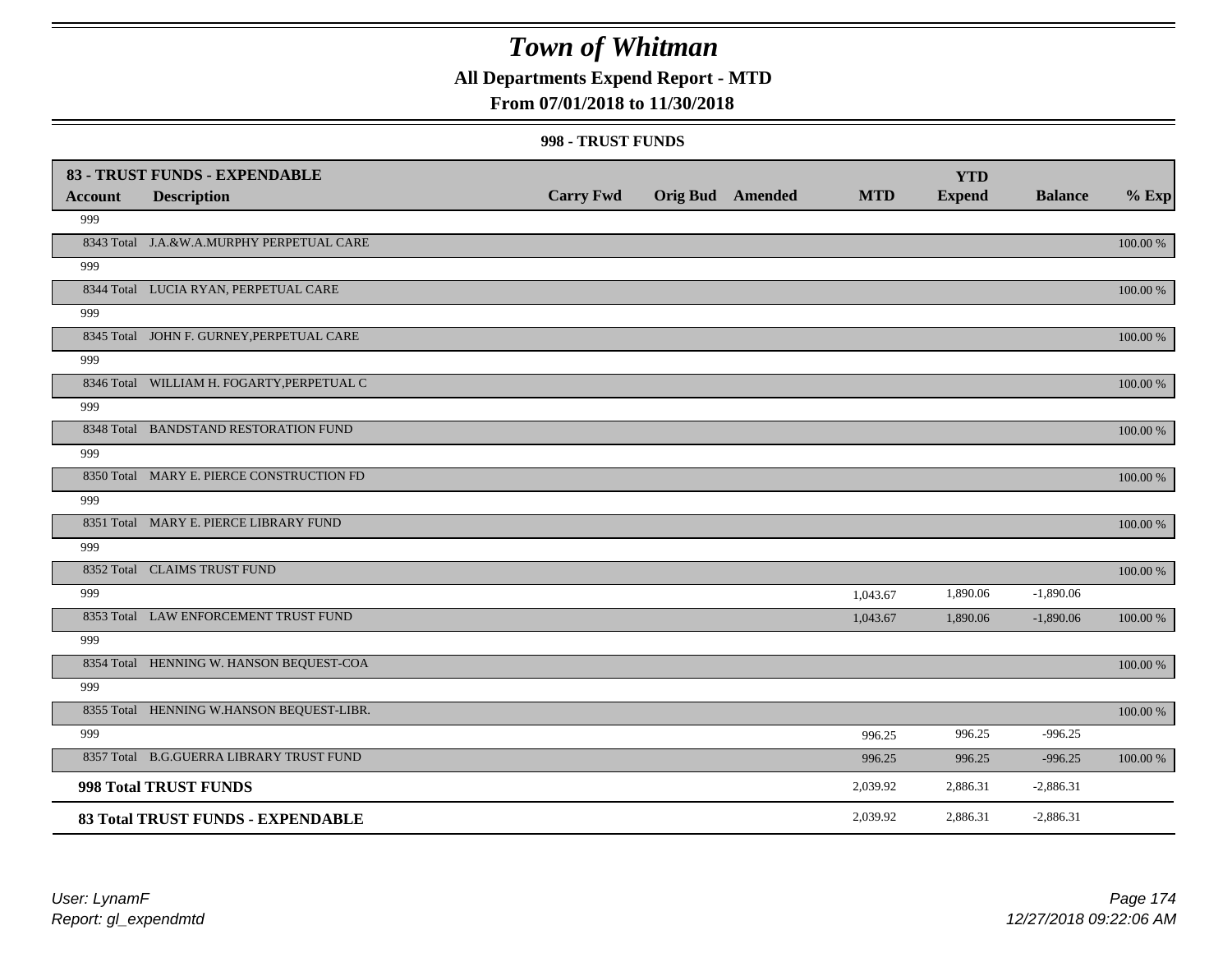**All Departments Expend Report - MTD**

### **From 07/01/2018 to 11/30/2018**

#### **820 - STATE ASSESSMENTS**

|                | 91 - GENERAL LEDGER EXPENSE ACCTS  |                  |                         |            | <b>YTD</b>    |                |          |
|----------------|------------------------------------|------------------|-------------------------|------------|---------------|----------------|----------|
| <b>Account</b> | <b>Description</b>                 | <b>Carry Fwd</b> | <b>Orig Bud</b> Amended | <b>MTD</b> | <b>Expend</b> | <b>Balance</b> | $%$ Exp  |
| 631            | <b>SPECIAL EDUCATION</b>           |                  |                         |            |               |                |          |
|                | 2000 Total EXPENSE                 |                  |                         |            |               |                | 100.00 % |
| 634            | MOTOR VEHICLE EXCISE BILLS         |                  |                         |            |               |                |          |
|                | 2001 Total EXPENSE                 |                  |                         |            |               |                | 100.00 % |
| 640            | AIR POLLUTION CONTROL DISTRICT     |                  |                         |            |               |                |          |
|                | 2002 Total EXPENSE                 |                  |                         |            |               |                | 100.00 % |
| 642            | OLD COLONY PLANNING COUNCIL        |                  |                         |            |               |                |          |
|                | 2003 Total EXPENSE                 |                  |                         |            |               |                | 100.00 % |
| 643            | PARKING SURCHARGE                  |                  |                         |            |               |                |          |
|                | 2004 Total EXPENSE                 |                  |                         |            |               |                | 100.00 % |
| 644            | REGIONAL TRANSPORTATION AUTH.      |                  |                         |            |               |                |          |
|                | 2005 Total EXPENSE                 |                  |                         |            |               |                | 100.00 % |
| 645            | RMV NON-RENEWAL SURCHARGE          |                  |                         |            |               |                |          |
|                | 2006 Total EXPENSE                 |                  |                         |            |               |                | 100.00 % |
| 646            | MOSQUITO CONTROL                   |                  |                         |            |               |                |          |
|                | 2007 Total EXPENSE                 |                  |                         |            |               |                | 100.00 % |
| 648            | CRIMINAL JUSTICE TRAINING          |                  |                         |            |               |                |          |
|                | 2008 Total EXPENSE                 |                  |                         |            |               |                | 100.00 % |
| 647            | <b>MBTA</b>                        |                  |                         |            |               |                |          |
|                | 2009 Total EXPENSE                 |                  |                         |            |               |                | 100.00 % |
|                | <b>820 Total STATE ASSESSMENTS</b> |                  |                         |            |               |                |          |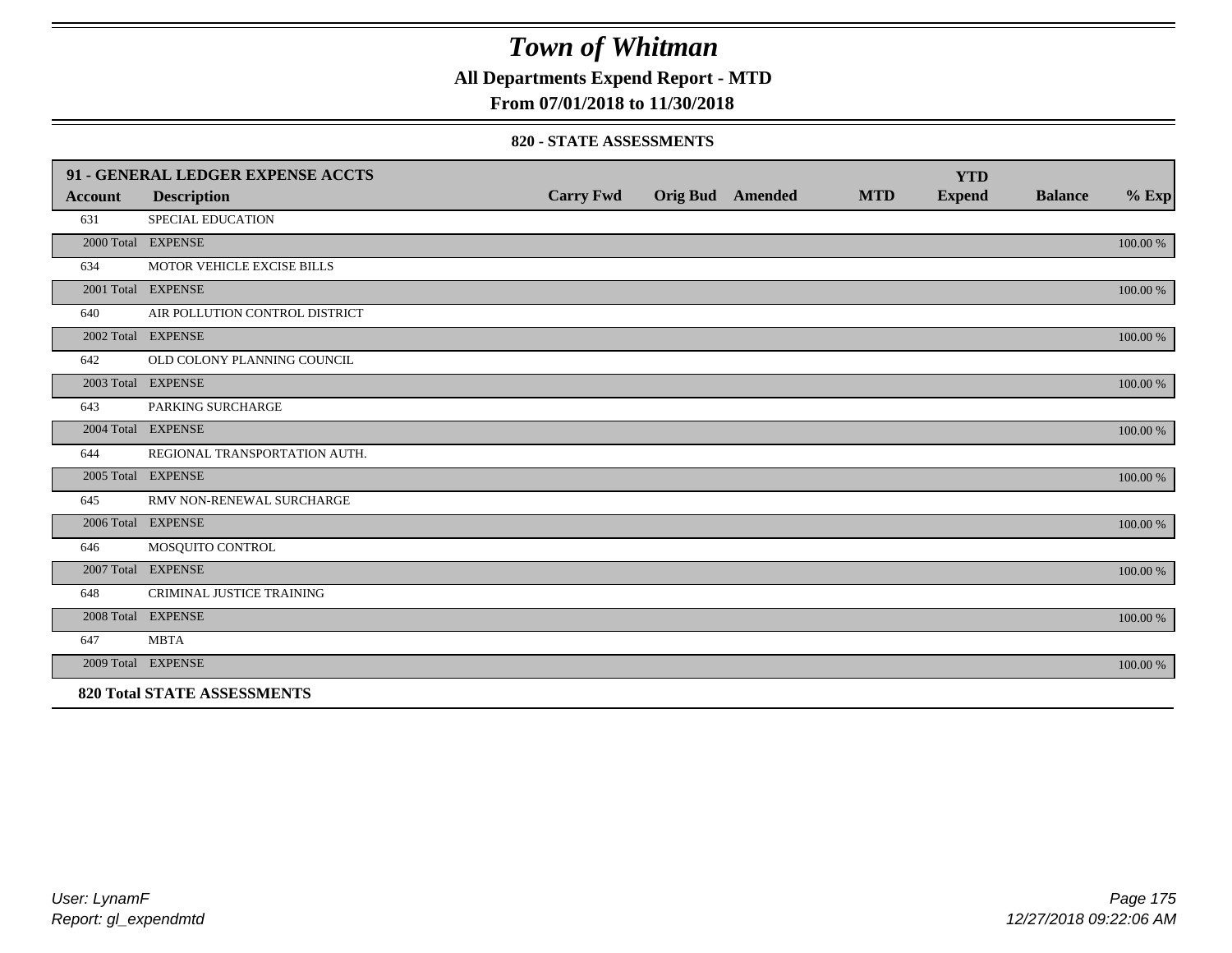**All Departments Expend Report - MTD**

### **From 07/01/2018 to 11/30/2018**

#### **830 - COUNTY ASSESSMENT**

|         | 91 - GENERAL LEDGER EXPENSE ACCTS |                  |                  |            | YTD           |                |            |
|---------|-----------------------------------|------------------|------------------|------------|---------------|----------------|------------|
| Account | <b>Description</b>                | <b>Carry Fwd</b> | Orig Bud Amended | <b>MTD</b> | <b>Expend</b> | <b>Balance</b> | $%$ Exp    |
| 622     | <b>COUNTY TAX</b>                 |                  |                  |            |               |                |            |
|         | 2000 Total EXPENSE                |                  |                  |            |               |                | $100.00\%$ |
|         | 830 Total COUNTY ASSESSMENT       |                  |                  |            |               |                |            |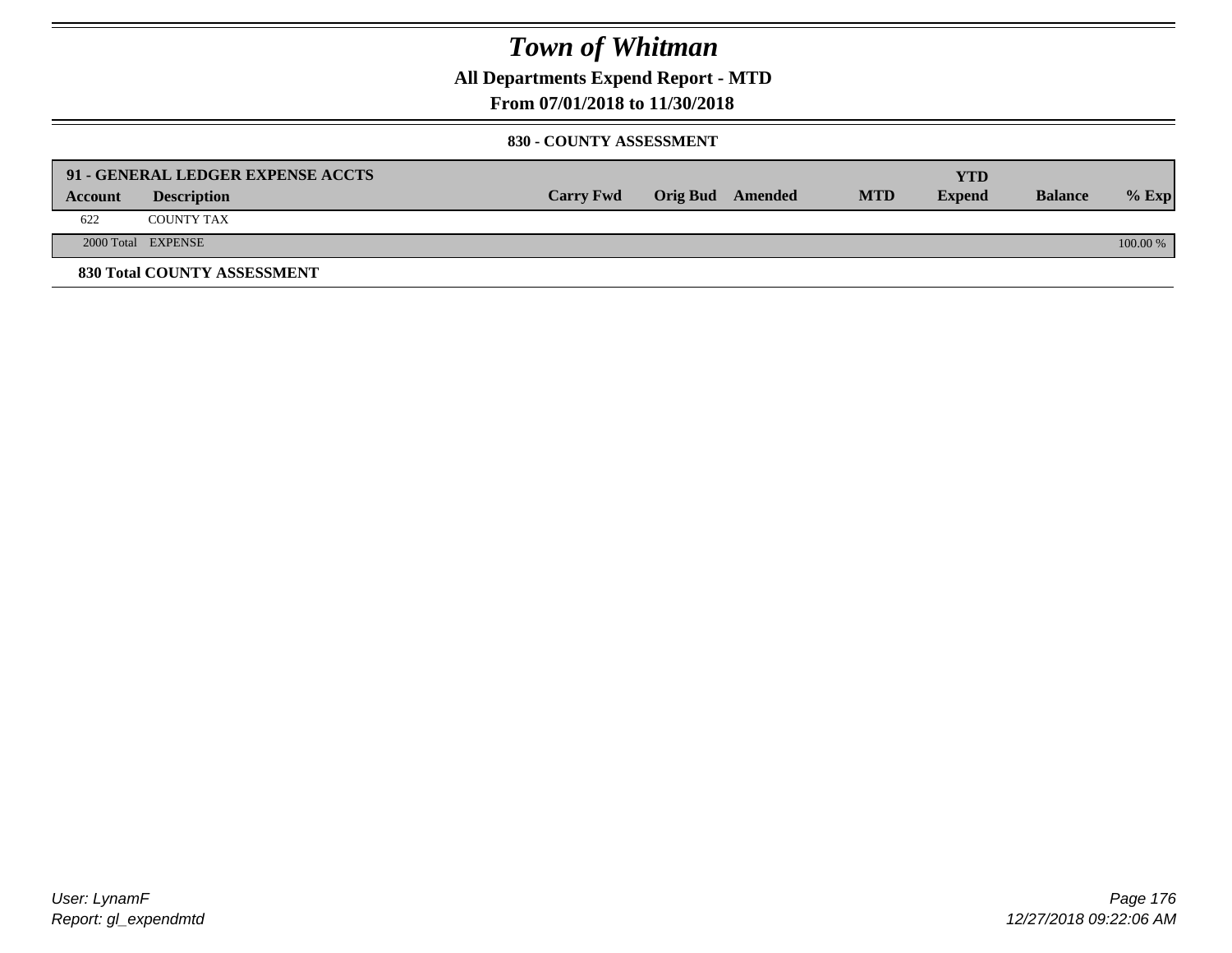**All Departments Expend Report - MTD**

### **From 07/01/2018 to 11/30/2018**

#### **850 - TAX REFUNDS**

|                 | 91 - GENERAL LEDGER EXPENSE ACCTS |                  |                         |            | <b>YTD</b>    |                |             |
|-----------------|-----------------------------------|------------------|-------------------------|------------|---------------|----------------|-------------|
| <b>Account</b>  | <b>Description</b>                | <b>Carry Fwd</b> | <b>Orig Bud</b> Amended | <b>MTD</b> | <b>Expend</b> | <b>Balance</b> | $%$ Exp     |
| 003             | MOTOR VEHICLE EXCISE              |                  |                         |            |               |                |             |
| 1984 Total 1984 |                                   |                  |                         |            |               |                | 100.00 %    |
| 003             | MOTOR VEHICLE EXCISE              |                  |                         |            |               |                |             |
| 1985 Total 1985 |                                   |                  |                         |            |               |                | 100.00 %    |
| 003             | MOTOR VEHICLE EXCISE              |                  |                         |            |               |                |             |
| 1986 Total 1986 |                                   |                  |                         |            |               |                | 100.00 %    |
| 001             | PERSONAL PROPERTY TAX             |                  |                         |            |               |                |             |
| 003             | MOTOR VEHICLE EXCISE              |                  |                         |            |               |                |             |
| 1987 Total 1987 |                                   |                  |                         |            |               |                | $100.00~\%$ |
| 001             | PERSONAL PROPERTY TAX             |                  |                         |            |               |                |             |
| 003             | MOTOR VEHICLE EXCISE              |                  |                         |            |               |                |             |
| 1988 Total 1988 |                                   |                  |                         |            |               |                | 100.00 %    |
| 002             | REAL ESTATE TAX                   |                  |                         |            |               |                |             |
| 003             | MOTOR VEHICLE EXCISE              |                  |                         |            |               |                |             |
| 1989 Total 1989 |                                   |                  |                         |            |               |                | 100.00 %    |
| 001             | PERSONAL PROPERTY TAX             |                  |                         |            |               |                |             |
| 002             | REAL ESTATE TAX                   |                  |                         |            |               |                |             |
| 003             | MOTOR VEHICLE EXCISE              |                  |                         |            |               |                |             |
| 1990 Total 1990 |                                   |                  |                         |            |               |                | 100.00 %    |
| 001             | PERSONAL PROPERTY TAX             |                  |                         |            |               |                |             |
| 002             | REAL ESTATE TAX                   |                  |                         |            |               |                |             |
| 003             | MOTOR VEHICLE EXCISE              |                  |                         |            |               |                |             |
| 1991 Total 1991 |                                   |                  |                         |            |               |                | 100.00 %    |
| 001             | PERSONAL PROPERTY TAX             |                  |                         |            |               |                |             |
| 003             | MOTOR VEHICLE EXCISE              |                  |                         |            |               |                |             |
| 1992 Total 1992 |                                   |                  |                         |            |               |                | $100.00~\%$ |
| 001             | PERSONAL PROPERTY TAX             |                  |                         |            |               |                |             |
| 002             | <b>REAL ESTATE TAX</b>            |                  |                         |            |               |                |             |
| 003             | MOTOR VEHICLE EXCISE              |                  |                         |            |               |                |             |
| 005             | TRASH FEE REFUNDS                 |                  |                         |            |               |                |             |
| User: LynamF    |                                   |                  |                         |            |               |                | Page 177    |

*Report: gl\_expendmtd*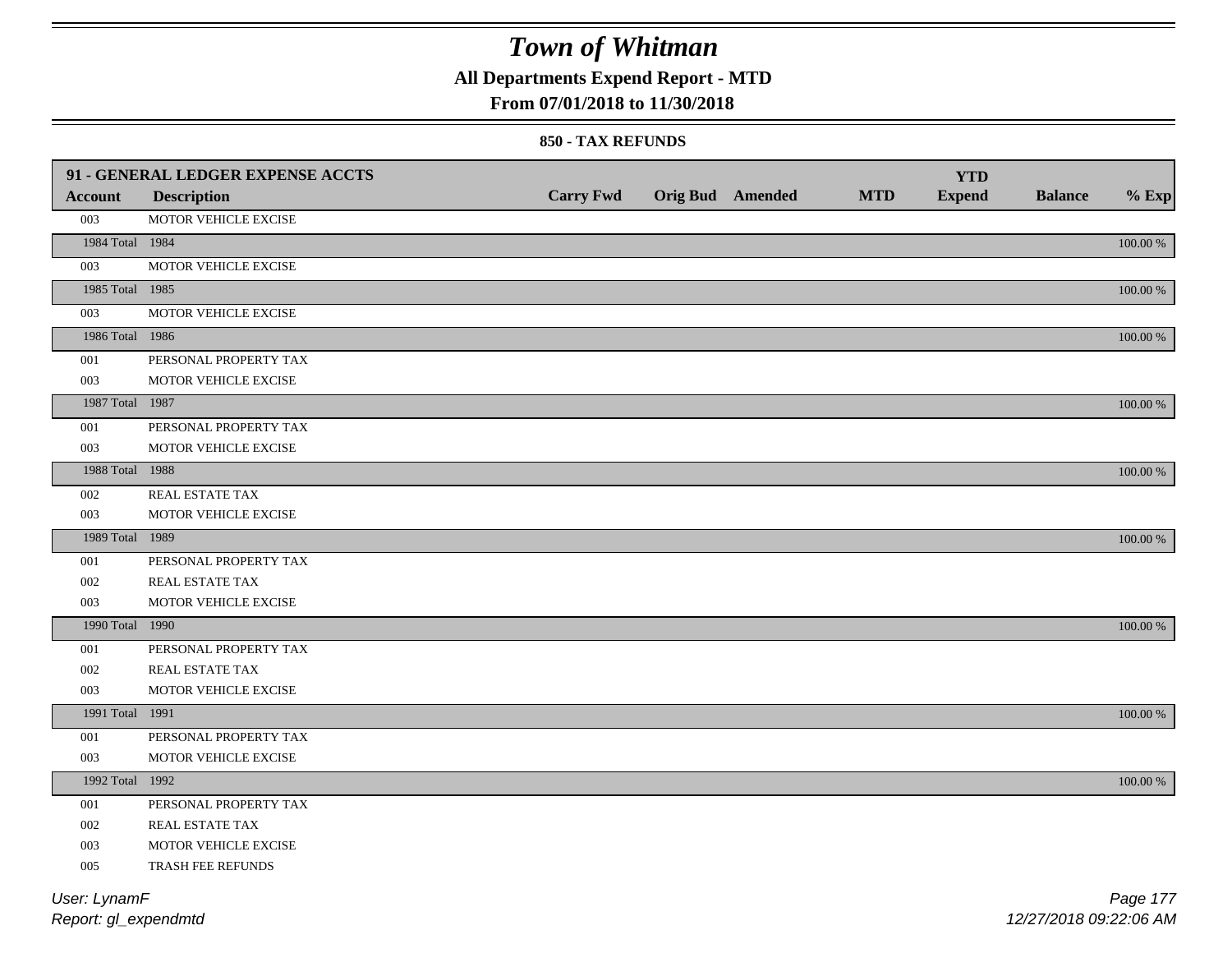## **All Departments Expend Report - MTD**

### **From 07/01/2018 to 11/30/2018**

|                 | 91 - GENERAL LEDGER EXPENSE ACCTS |                  |                  |            | <b>YTD</b>    |                |             |
|-----------------|-----------------------------------|------------------|------------------|------------|---------------|----------------|-------------|
| <b>Account</b>  | <b>Description</b>                | <b>Carry Fwd</b> | Orig Bud Amended | <b>MTD</b> | <b>Expend</b> | <b>Balance</b> | $%$ Exp     |
| 006             | TRASH LIEN REFUNDS                |                  |                  |            |               |                |             |
| 1993 Total 1993 |                                   |                  |                  |            |               |                | $100.00~\%$ |
| 001             | PERSONAL PROPERTY TAX             |                  |                  |            |               |                |             |
| 002             | REAL ESTATE TAX                   |                  |                  |            |               |                |             |
| 003             | MOTOR VEHICLE EXCISE              |                  |                  |            |               |                |             |
| 005             | TRASH FEE REFUNDS                 |                  |                  |            |               |                |             |
| 006             | TRASH LIEN REFUNDS                |                  |                  |            |               |                |             |
| 1994 Total 1994 |                                   |                  |                  |            |               |                | 100.00 %    |
| 001             | PERSONAL PROPERTY TAX             |                  |                  |            |               |                |             |
| 002             | REAL ESTATE TAX                   |                  |                  |            |               |                |             |
| 003             | MOTOR VEHICLE EXCISE              |                  |                  |            |               |                |             |
| 1995 Total 1995 |                                   |                  |                  |            |               |                | 100.00 %    |
| 001             | PERSONAL PROPERTY TAX             |                  |                  |            |               |                |             |
| 002             | REAL ESTATE TAX                   |                  |                  |            |               |                |             |
| 003             | MOTOR VEHICLE EXCISE              |                  |                  |            |               |                |             |
| 1996 Total 1996 |                                   |                  |                  |            |               |                | 100.00 %    |
| 001             | PERSONAL PROPERTY TAX             |                  |                  |            |               |                |             |
| 002             | REAL ESTATE TAX                   |                  |                  |            |               |                |             |
| 003             | MOTOR VEHICLE EXCISE              |                  |                  |            |               |                |             |
| 005             | TRASH FEE REFUNDS                 |                  |                  |            |               |                |             |
| 1997 Total 1997 |                                   |                  |                  |            |               |                | 100.00 %    |
| 001             | PERSONAL PROPERTY TAX             |                  |                  |            |               |                |             |
| 002             | REAL ESTATE TAX                   |                  |                  |            |               |                |             |
| 003             | MOTOR VEHICLE EXCISE              |                  |                  |            |               |                |             |
| 1998 Total 1998 |                                   |                  |                  |            |               |                | 100.00 %    |
| 001             | PERSONAL PROPERTY TAX             |                  |                  |            |               |                |             |
| 002             | REAL ESTATE TAX                   |                  |                  |            |               |                |             |
| 003             | MOTOR VEHICLE EXCISE              |                  |                  |            |               |                |             |
| 1999 Total 1999 |                                   |                  |                  |            |               |                | 100.00 %    |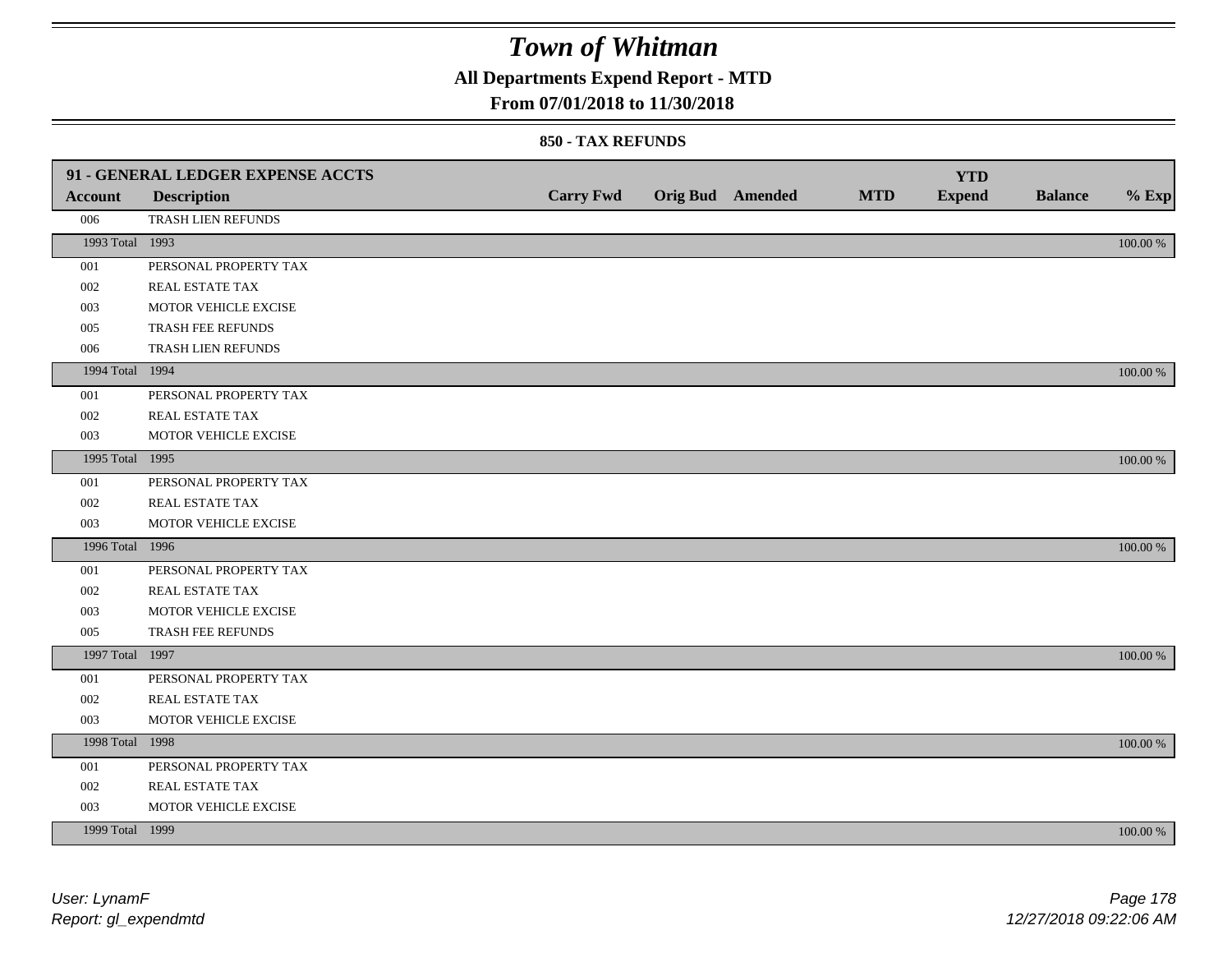## **All Departments Expend Report - MTD**

### **From 07/01/2018 to 11/30/2018**

|                | 91 - GENERAL LEDGER EXPENSE ACCTS |                  |                  |            | <b>YTD</b>    |                |          |
|----------------|-----------------------------------|------------------|------------------|------------|---------------|----------------|----------|
| <b>Account</b> | <b>Description</b>                | <b>Carry Fwd</b> | Orig Bud Amended | <b>MTD</b> | <b>Expend</b> | <b>Balance</b> | $%$ Exp  |
| 001            | PERSONAL PROPERTY TAX             |                  |                  |            |               |                |          |
| 002            | REAL ESTATE TAX                   |                  |                  |            |               |                |          |
| 003            | MOTOR VEHICLE EXCISE              |                  |                  |            |               |                |          |
|                | 2000 Total EXPENSE                |                  |                  |            |               |                | 100.00 % |
| 001            | PERSONAL PROPERTY TAX             |                  |                  |            |               |                |          |
| 002            | REAL ESTATE TAX                   |                  |                  |            |               |                |          |
| 003            | MOTOR VEHICLE EXCISE              |                  |                  |            |               |                |          |
|                | 2001 Total EXPENSE                |                  |                  |            |               |                | 100.00 % |
| 001            | PERSONAL PROPERTY TAX             |                  |                  |            |               |                |          |
| 002            | REAL ESTATE TAX                   |                  |                  |            |               |                |          |
| 003            | MOTOR VEHICLE EXCISE              |                  |                  |            |               |                |          |
| 004            | <b>BOAT EXCISE</b>                |                  |                  |            |               |                |          |
|                | 2002 Total EXPENSE                |                  |                  |            |               |                | 100.00 % |
| 001            | PERSONAL PROPERTY TAX             |                  |                  |            |               |                |          |
| 002            | <b>REAL ESTATE TAX</b>            |                  |                  |            |               |                |          |
| 003            | MOTOR VEHICLE EXCISE              |                  |                  |            |               |                |          |
| 004            | <b>BOAT EXCISE</b>                |                  |                  |            |               |                |          |
| 006            | TRASH LIEN REFUNDS                |                  |                  |            |               |                |          |
|                | 2003 Total EXPENSE                |                  |                  |            |               |                | 100.00 % |
| 001            | PERSONAL PROPERTY TAX             |                  |                  |            |               |                |          |
| 002            | REAL ESTATE TAX                   |                  |                  |            |               |                |          |
| 003            | MOTOR VEHICLE EXCISE              |                  |                  |            |               |                |          |
| 004            | <b>BOAT EXCISE</b>                |                  |                  |            |               |                |          |
|                | 2004 Total EXPENSE                |                  |                  |            |               |                | 100.00 % |
| 001            | PERSONAL PROPERTY TAX             |                  |                  |            |               |                |          |
| 002            | REAL ESTATE TAX                   |                  |                  |            |               |                |          |
| 003            | MOTOR VEHICLE EXCISE              |                  |                  |            |               |                |          |
| 004            | <b>BOAT EXCISE</b>                |                  |                  |            |               |                |          |
|                | 2005 Total EXPENSE                |                  |                  |            |               |                | 100.00 % |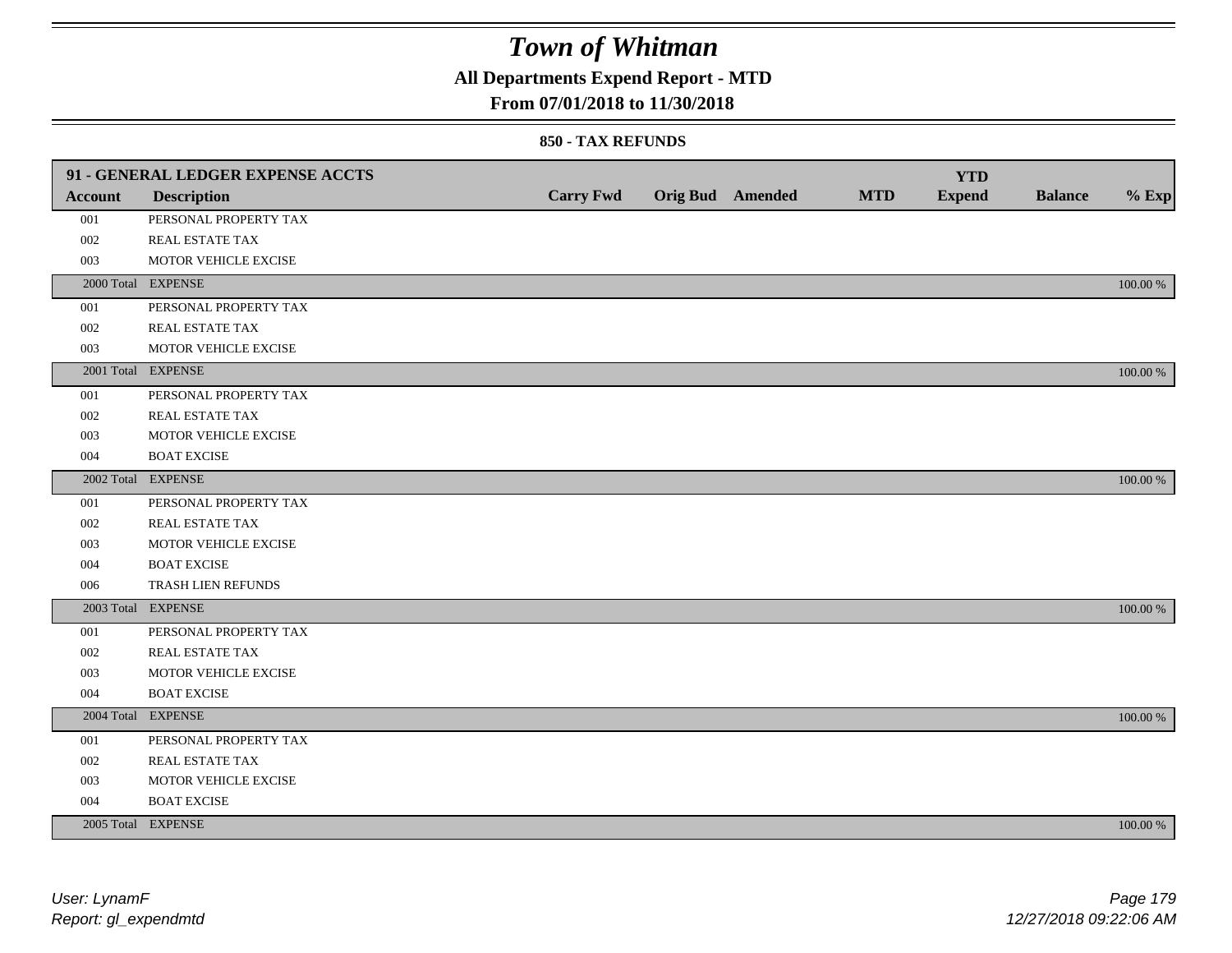## **All Departments Expend Report - MTD**

### **From 07/01/2018 to 11/30/2018**

|         | 91 - GENERAL LEDGER EXPENSE ACCTS |                  |                         |            | <b>YTD</b>    |                |             |
|---------|-----------------------------------|------------------|-------------------------|------------|---------------|----------------|-------------|
| Account | <b>Description</b>                | <b>Carry Fwd</b> | <b>Orig Bud</b> Amended | <b>MTD</b> | <b>Expend</b> | <b>Balance</b> | $%$ Exp     |
| 001     | PERSONAL PROPERTY TAX             |                  |                         |            |               |                |             |
| 002     | REAL ESTATE TAX                   |                  |                         |            |               |                |             |
| 003     | MOTOR VEHICLE EXCISE              |                  |                         |            |               |                |             |
| 004     | <b>BOAT EXCISE</b>                |                  |                         |            |               |                |             |
|         | 2006 Total EXPENSE                |                  |                         |            |               |                | 100.00 %    |
| 001     | PERSONAL PROPERTY TAX             |                  |                         |            |               |                |             |
| 002     | REAL ESTATE TAX                   |                  |                         |            |               |                |             |
| 003     | MOTOR VEHICLE EXCISE              |                  |                         |            |               |                |             |
| 004     | <b>BOAT EXCISE</b>                |                  |                         |            |               |                |             |
|         | 2007 Total EXPENSE                |                  |                         |            |               |                | 100.00 %    |
| 001     | PERSONAL PROPERTY TAX             |                  |                         |            |               |                |             |
| 002     | REAL ESTATE TAX                   |                  |                         |            |               |                |             |
| 003     | MOTOR VEHICLE EXCISE              |                  |                         |            |               |                |             |
| 004     | <b>BOAT EXCISE</b>                |                  |                         |            |               |                |             |
|         | 2008 Total EXPENSE                |                  |                         |            |               |                | 100.00 %    |
| 001     | PERSONAL PROPERTY TAX             |                  |                         |            |               |                |             |
| 002     | <b>REAL ESTATE TAX</b>            |                  |                         |            |               |                |             |
| 003     | MOTOR VEHICLE EXCISE              |                  |                         |            |               |                |             |
| 004     | <b>BOAT EXCISE</b>                |                  |                         |            |               |                |             |
|         | 2009 Total EXPENSE                |                  |                         |            |               |                | 100.00 %    |
| 001     | PERSONAL PROPERTY TAX             |                  |                         |            |               |                |             |
| 002     | REAL ESTATE TAX                   |                  |                         |            |               |                |             |
| 003     | MOTOR VEHICLE EXCISE              |                  |                         |            |               |                |             |
|         | 2010 Total EXPENSE                |                  |                         |            |               |                | 100.00 %    |
| 001     | PERSONAL PROPERTY TAX             |                  |                         |            |               |                |             |
| 002     | REAL ESTATE TAX                   |                  |                         |            |               |                |             |
| 003     | MOTOR VEHICLE EXCISE              |                  |                         |            |               |                |             |
|         | 2011 Total EXPENSE                |                  |                         |            |               |                | $100.00~\%$ |
| 001     | PERSONAL PROPERTY TAX             |                  |                         |            |               |                |             |
| 002     | REAL ESTATE TAX                   |                  |                         |            |               |                |             |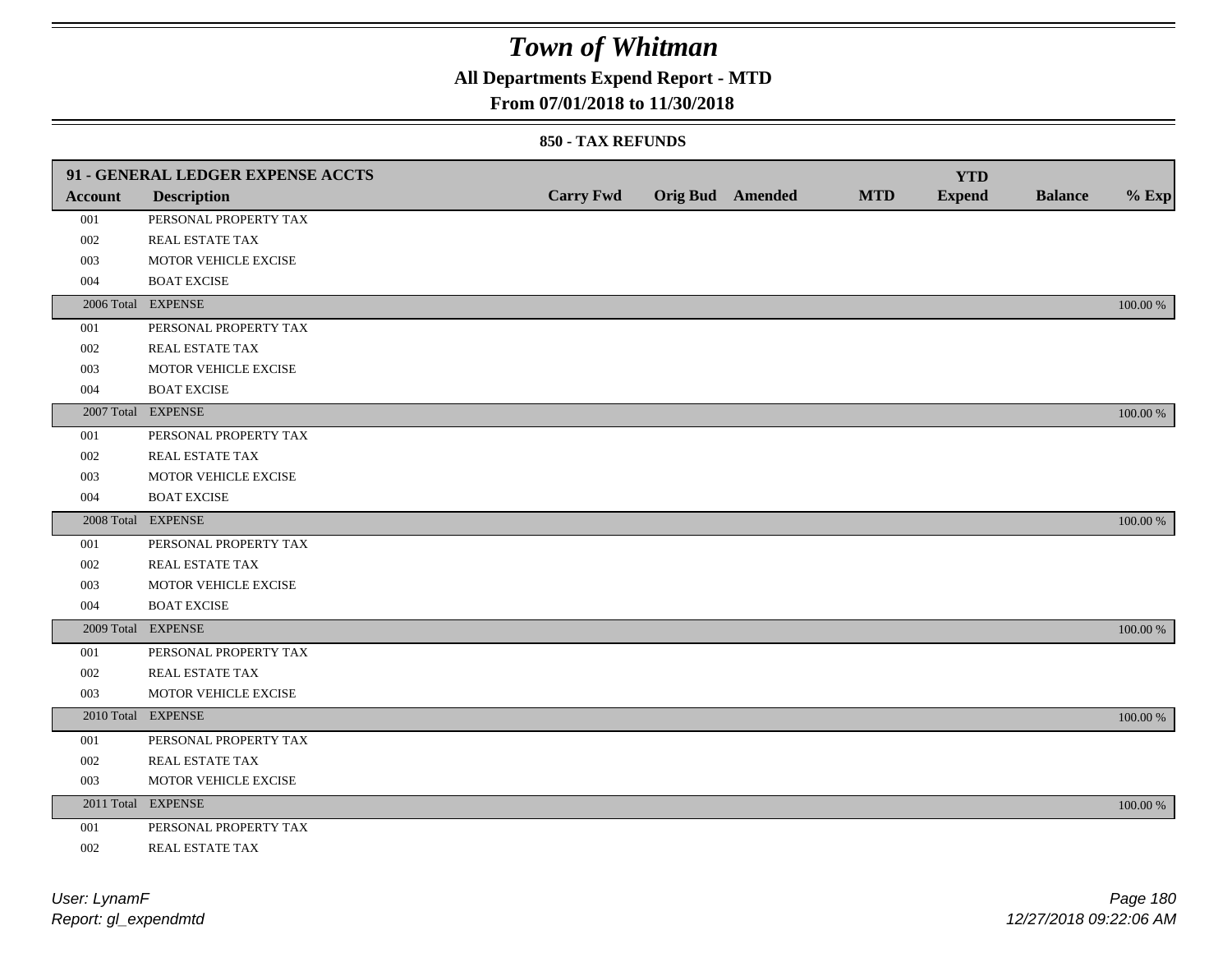## **All Departments Expend Report - MTD**

### **From 07/01/2018 to 11/30/2018**

#### **850 - TAX REFUNDS**

| <b>Account</b> | 91 - GENERAL LEDGER EXPENSE ACCTS<br><b>Description</b> | <b>Carry Fwd</b> | <b>Orig Bud</b> Amended | <b>MTD</b> | <b>YTD</b><br><b>Expend</b> | <b>Balance</b> | $%$ Exp  |
|----------------|---------------------------------------------------------|------------------|-------------------------|------------|-----------------------------|----------------|----------|
| 003            | MOTOR VEHICLE EXCISE                                    |                  |                         |            |                             |                |          |
|                | 2012 Total EXPENSE                                      |                  |                         |            |                             |                | 100.00 % |
| 001            | PERSONAL PROPERTY TAX                                   |                  |                         |            |                             |                |          |
| 002            | REAL ESTATE TAX                                         |                  |                         |            |                             |                |          |
| 003            | MOTOR VEHICLE EXCISE                                    |                  |                         |            |                             |                |          |
| 004            | <b>BOAT EXCISE</b>                                      |                  |                         |            |                             |                |          |
|                | 2013 Total EXPENSE                                      |                  |                         |            |                             |                | 100.00 % |
| 001            | PERSONAL PROPERTY TAX                                   |                  |                         |            |                             |                |          |
| 002            | REAL ESTATE TAX                                         |                  |                         |            |                             |                |          |
| 003            | MOTOR VEHICLE EXCISE                                    |                  |                         |            |                             |                |          |
| 004            | <b>BOAT EXCISE</b>                                      |                  |                         |            |                             |                |          |
|                | 2014 Total EXPENSE                                      |                  |                         |            |                             |                | 100.00 % |
| 001            | PERSONAL PROPERTY TAX                                   |                  |                         |            |                             |                |          |
| 002            | <b>REAL ESTATE TAX</b>                                  |                  |                         |            |                             |                |          |
| 003            | MOTOR VEHICLE EXCISE                                    |                  |                         |            |                             |                |          |
| 004            | <b>BOAT EXCISE</b>                                      |                  |                         |            |                             |                |          |
|                | 2015 Total EXPENSE                                      |                  |                         |            |                             |                | 100.00 % |
| 001            | PERSONAL PROPERTY TAX                                   |                  |                         |            |                             |                |          |
| 002            | REAL ESTATE TAX                                         |                  |                         |            |                             |                |          |
| 003            | MOTOR VEHICLE EXCISE                                    |                  |                         |            | 2,955.85                    | $-2,955.85$    |          |
| 004            | <b>BOAT EXCISE</b>                                      |                  |                         |            |                             |                |          |
|                | 2016 Total EXPENSE                                      |                  |                         |            | 2,955.85                    | $-2,955.85$    | 100.00 % |
| 001            | PERSONAL PROPERTY TAX                                   |                  |                         |            |                             |                |          |
| 002            | <b>REAL ESTATE TAX</b>                                  |                  |                         |            |                             |                |          |
| 003            | MOTOR VEHICLE EXCISE                                    |                  |                         | 145.83     | 1,763.33                    | $-1,763.33$    |          |
| 004            | <b>BOAT EXCISE</b>                                      |                  |                         |            |                             |                |          |
|                | 2017 Total EXPENSE                                      |                  |                         | 145.83     | 1,763.33                    | $-1,763.33$    | 100.00 % |
| 001            | PERSONAL PROPERTY TAX                                   |                  |                         |            |                             |                |          |
| 002            | REAL ESTATE TAX                                         |                  |                         |            | 18,146.69                   | $-18,146.69$   |          |
| 003            | MOTOR VEHICLE EXCISE                                    |                  |                         | 1,133.14   | 20,221.50                   | $-20,221.50$   |          |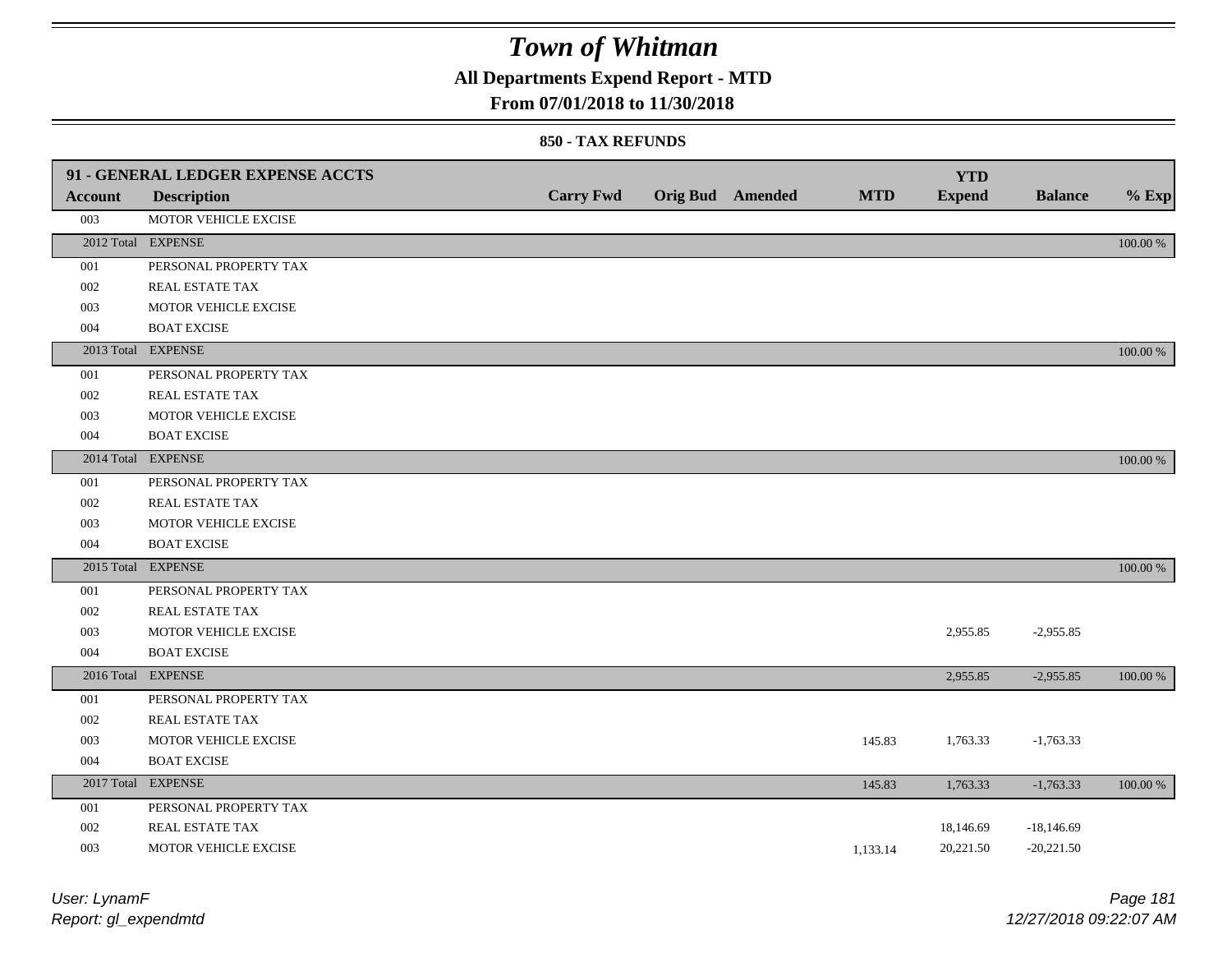## **All Departments Expend Report - MTD**

### **From 07/01/2018 to 11/30/2018**

#### **850 - TAX REFUNDS**

|                | 91 - GENERAL LEDGER EXPENSE ACCTS |                  |                 |         |            | <b>YTD</b>    |                |          |
|----------------|-----------------------------------|------------------|-----------------|---------|------------|---------------|----------------|----------|
| <b>Account</b> | <b>Description</b>                | <b>Carry Fwd</b> | <b>Orig Bud</b> | Amended | <b>MTD</b> | <b>Expend</b> | <b>Balance</b> | $%$ Exp  |
| 004            | <b>BOAT EXCISE</b>                |                  |                 |         |            |               |                |          |
|                | 2018 Total EXPENSE                |                  |                 |         | 1,133.14   | 38,368.19     | $-38,368.19$   | 100.00 % |
| 001            | PERSONAL PROPERTY TAX             |                  |                 |         |            |               |                |          |
| 002            | REAL ESTATE TAX                   |                  |                 |         |            | 2,624.14      | $-2,624.14$    |          |
| 003            | <b>MOTOR VEHICLE EXCISE</b>       |                  |                 |         |            |               |                |          |
| 004            | <b>BOAT EXCISE</b>                |                  |                 |         |            |               |                |          |
|                | 2019 Total EXPENSE                |                  |                 |         |            | 2,624.14      | $-2,624.14$    | 100.00 % |
|                | <b>850 Total TAX REFUNDS</b>      |                  |                 |         | 1,278.97   | 45,711.51     | -45,711.51     |          |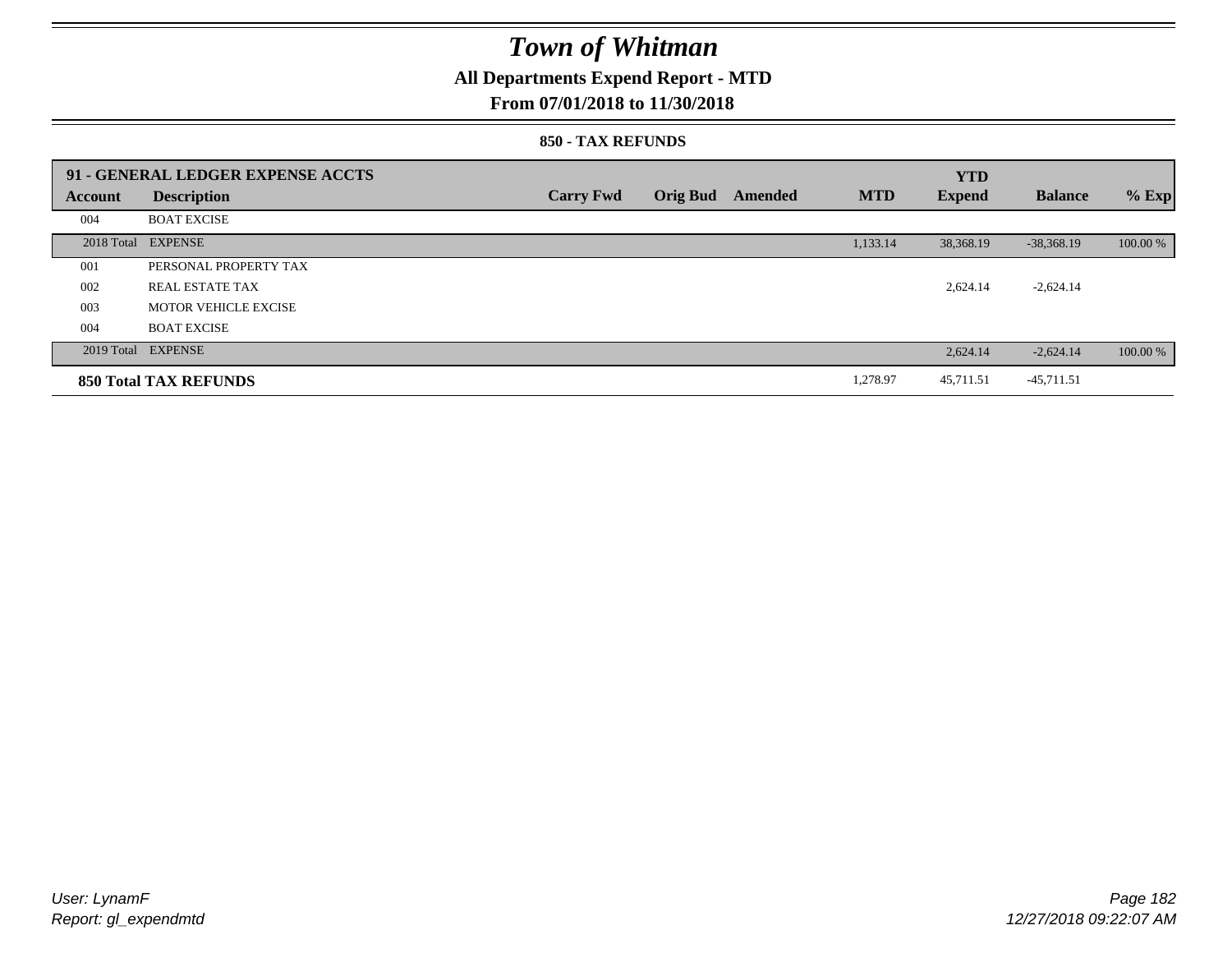## **All Departments Expend Report - MTD**

### **From 07/01/2018 to 11/30/2018**

#### **870 - AGENCY**

|         | 91 - GENERAL LEDGER EXPENSE ACCTS |                  |                         |            | <b>YTD</b>    |                |          |
|---------|-----------------------------------|------------------|-------------------------|------------|---------------|----------------|----------|
| Account | <b>Description</b>                | <b>Carry Fwd</b> | <b>Orig Bud</b> Amended | <b>MTD</b> | <b>Expend</b> | <b>Balance</b> | $%$ Exp  |
| 899     | <b>EXCHANGE ACCOUNT</b>           |                  |                         |            |               |                |          |
|         | 2001 Total EXPENSE                |                  |                         |            |               |                | 100.00 % |
| 028     | MASS.CRUSHING & RECYCLING         |                  |                         |            |               |                |          |
| 033     | <b>DANCE PROGRAMS</b>             |                  |                         |            |               |                |          |
|         | 2012 Total EXPENSE                |                  |                         |            |               |                | 100.00 % |
|         | 870 Total AGENCY                  |                  |                         |            |               |                |          |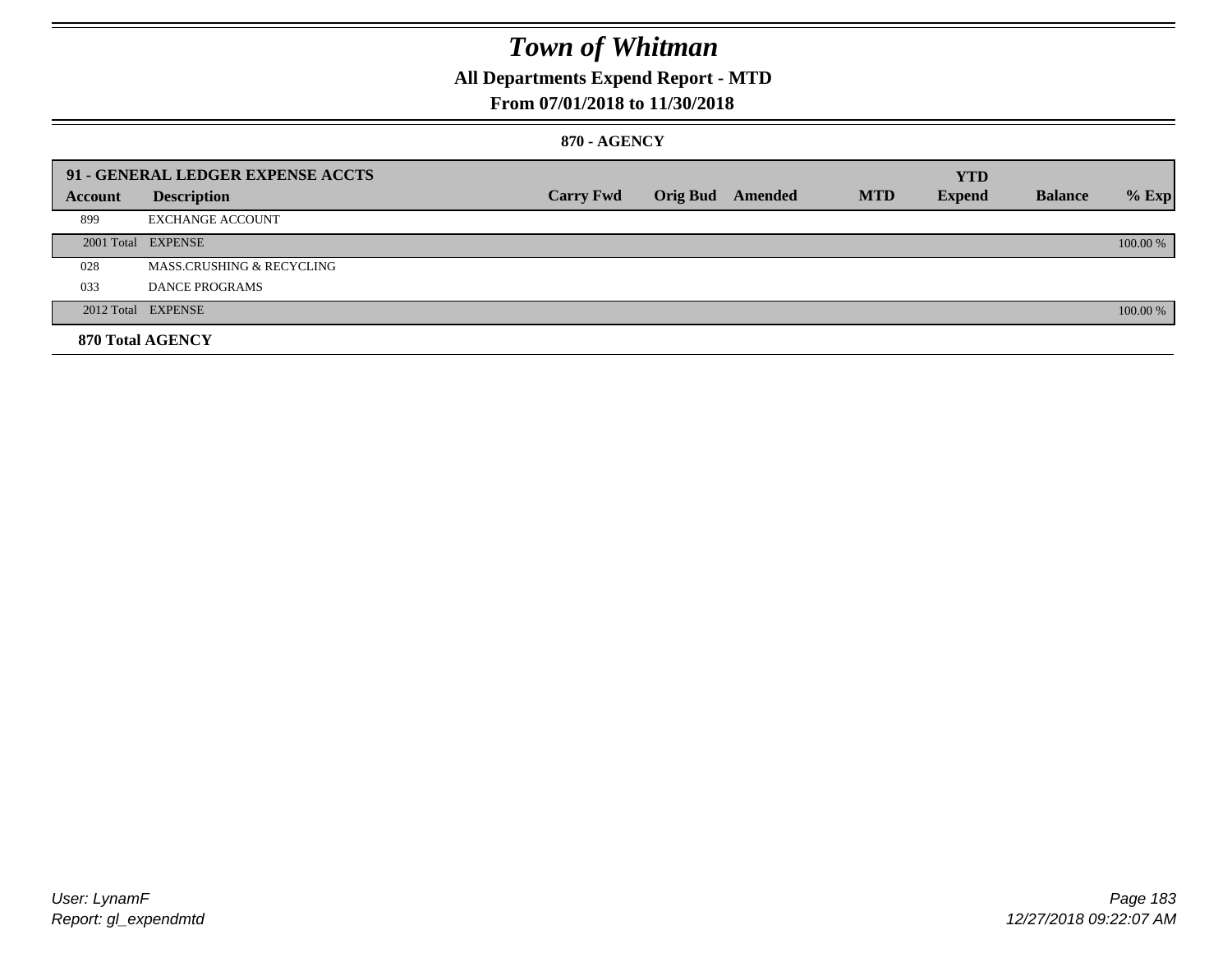**All Departments Expend Report - MTD**

### **From 07/01/2018 to 11/30/2018**

#### **873 - USER CHARGES REFUNDS**

|                | 91 - GENERAL LEDGER EXPENSE ACCTS     |                  |                         |            | <b>YTD</b>    |                |          |
|----------------|---------------------------------------|------------------|-------------------------|------------|---------------|----------------|----------|
| <b>Account</b> | <b>Description</b>                    | <b>Carry Fwd</b> | <b>Orig Bud</b> Amended | <b>MTD</b> | <b>Expend</b> | <b>Balance</b> | $\%$ Exp |
| 006            | <b>TRASH LIEN REFUNDS</b>             |                  |                         |            |               |                |          |
| 021            | <b>2014 TRASH FEE REFUNDS</b>         |                  |                         |            |               |                |          |
|                | 2000 Total EXPENSE                    |                  |                         |            |               |                | 100.00 % |
| 006            | TRASH LIEN REFUNDS                    |                  |                         |            |               |                |          |
|                | 2012 Total EXPENSE                    |                  |                         |            |               |                | 100.00 % |
| 005            | TRASH FEE REFUNDS                     |                  |                         |            |               |                |          |
| 006            | TRASH LIEN REFUNDS                    |                  |                         |            |               |                |          |
|                | 2015 Total EXPENSE                    |                  |                         |            |               |                | 100.00 % |
| 005            | <b>TRASH FEE REFUNDS</b>              |                  |                         |            |               |                |          |
| 006            | TRASH LIEN REFUNDS                    |                  |                         |            |               |                |          |
|                | 2016 Total EXPENSE                    |                  |                         |            |               |                | 100.00 % |
| 005            | TRASH FEE REFUNDS                     |                  |                         |            |               |                |          |
| 006            | TRASH LIEN REFUNDS                    |                  |                         |            |               |                |          |
|                | 2017 Total EXPENSE                    |                  |                         |            |               |                | 100.00 % |
| 005            | <b>TRASH FEE REFUNDS</b>              |                  |                         |            |               |                |          |
| 006            | TRASH LIEN REFUNDS                    |                  |                         |            |               |                |          |
|                | 2018 Total EXPENSE                    |                  |                         |            |               |                | 100.00 % |
| 005            | TRASH FEE REFUNDS                     |                  |                         |            |               |                |          |
| 006            | TRASH LIEN REFUNDS                    |                  |                         |            |               |                |          |
|                | 2019 Total EXPENSE                    |                  |                         |            |               |                | 100.00 % |
|                | <b>873 Total USER CHARGES REFUNDS</b> |                  |                         |            |               |                |          |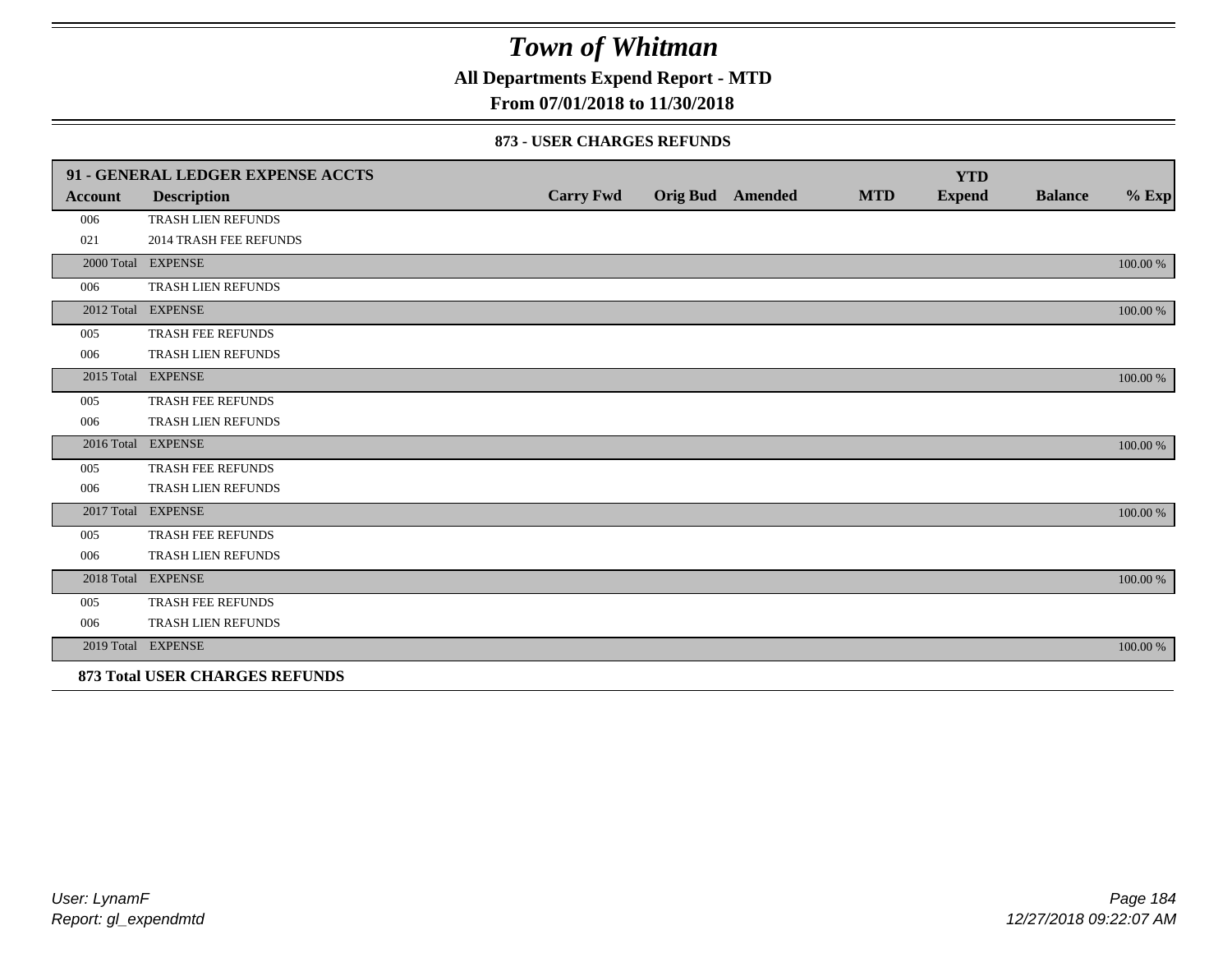**All Departments Expend Report - MTD**

#### **From 07/01/2018 to 11/30/2018**

#### **875 - MISCELLANEOUS**

|                 | 91 - GENERAL LEDGER EXPENSE ACCTS |                  |                         |            | <b>YTD</b>    |                |             |
|-----------------|-----------------------------------|------------------|-------------------------|------------|---------------|----------------|-------------|
| <b>Account</b>  | <b>Description</b>                | <b>Carry Fwd</b> | <b>Orig Bud</b> Amended | <b>MTD</b> | <b>Expend</b> | <b>Balance</b> | $%$ Exp     |
| 046             | WATER RATES REFUNDS               |                  |                         |            |               |                |             |
| 1997 Total 1997 |                                   |                  |                         |            |               |                | $100.00~\%$ |
| 046             | <b>WATER RATES REFUNDS</b>        |                  |                         |            |               |                |             |
| 1998 Total 1998 |                                   |                  |                         |            |               |                | 100.00 %    |
| 046             | WATER RATES REFUNDS               |                  |                         |            |               |                |             |
| 1999 Total 1999 |                                   |                  |                         |            |               |                | $100.00~\%$ |
| 034             | PREMIUM SALE OF BONDS             |                  |                         |            |               |                |             |
| 035             | <b>INTEREST ON SALE OF BONDS</b>  |                  |                         |            |               |                |             |
| 036             | <b>GRANT ANTICIPATION NOTES</b>   |                  |                         |            |               |                |             |
| 038             | REVENUE ANTICIPATION NOTES        |                  |                         |            |               |                |             |
| 039             | <b>BOND ANTICIPATION NOTES</b>    |                  |                         |            |               |                |             |
| 042             | <b>BOARD OF APPEALS REFUNDS</b>   |                  |                         |            |               |                |             |
| 043             | BUILDING INSPECTOR REFUNDS        |                  |                         |            |               |                |             |
| 044             | REFUNDS-PRIOR YEARS               |                  |                         |            |               |                |             |
| 045             | PARKING TICKET REFUNDS            |                  |                         |            |               |                |             |
| 046             | WATER RATES REFUNDS               |                  |                         |            |               |                |             |
| 052             | <b>TAILINGS</b>                   |                  |                         |            |               |                |             |
| 071             | <b>COLLECTORS OVER/SHORT</b>      |                  |                         |            |               |                |             |
| 080             | WTR/SWR REFUNDS-PEN.&INT.         |                  |                         |            |               |                |             |
| 081             | WATER RATES REFUNDS FY95          |                  |                         |            |               |                |             |
| 090             | MUNICIPAL LIEN REFUNDS            |                  |                         |            |               |                |             |
| 093             | WATER RATES REFUNDS FY96          |                  |                         |            |               |                |             |
| 635             | COLLECTORS FEES-REFUNDS           |                  |                         |            |               |                |             |
| 636             | <b>EXCISE INTEREST-REFUNDS</b>    |                  |                         |            |               |                |             |
|                 | 2000 Total EXPENSE                |                  |                         |            |               |                | 100.00 %    |
| 021             | 2014 TRASH FEE REFUNDS            |                  |                         |            |               |                |             |
| 025             | <b>DPW - RESTITUTION</b>          |                  |                         |            |               |                |             |
| 058             | TRASH FEE REFUNDS FY2000          |                  |                         |            |               |                |             |
| 063             | TRASH FEE REFUNDS FY02            |                  |                         |            |               |                |             |
| 064             | TRASH FEE REFUNDS FY2001          |                  |                         |            |               |                |             |
| 091             | TRASH FEE REFUNDS FY03            |                  |                         |            |               |                |             |

*Report: gl\_expendmtd User: LynamF*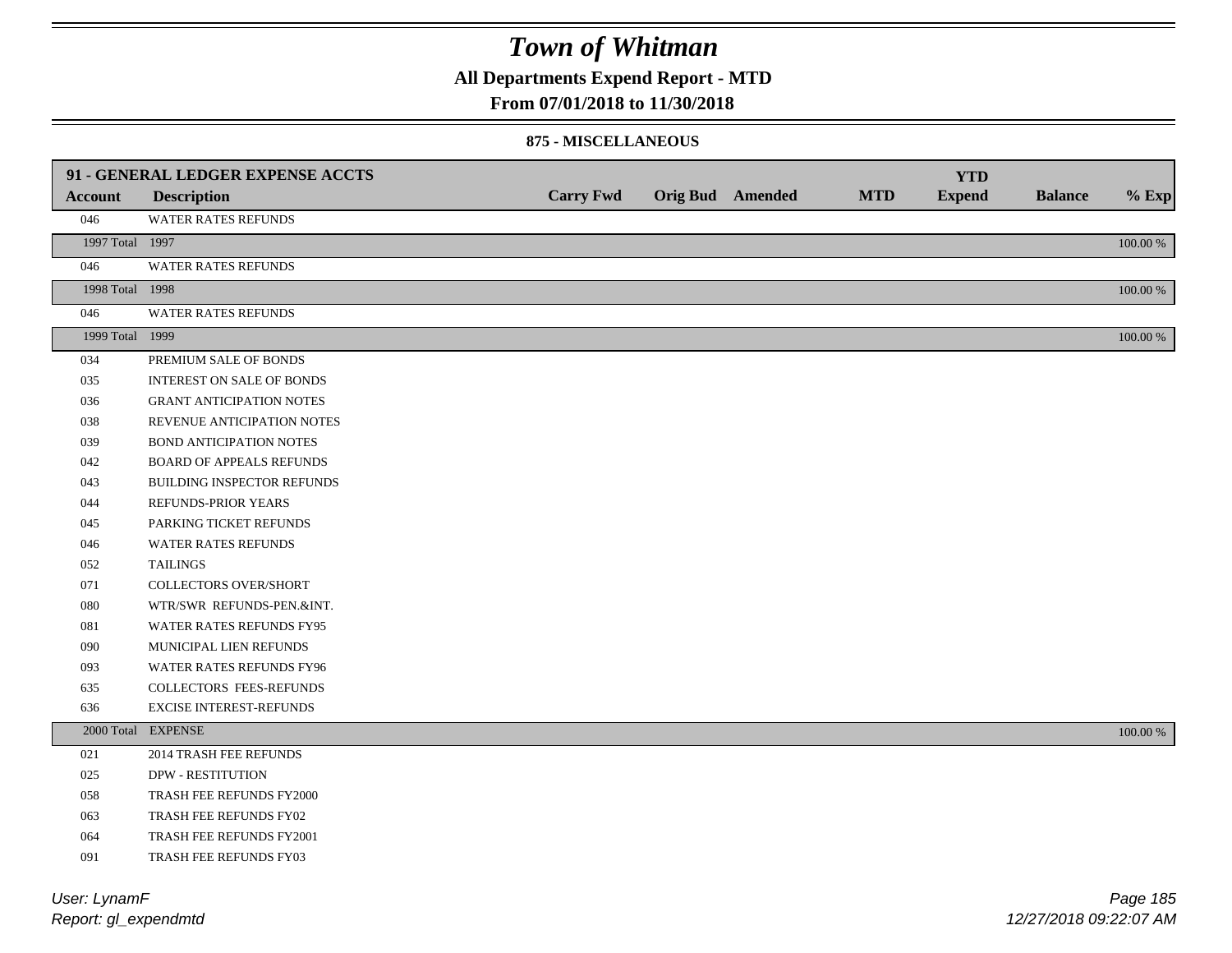**All Departments Expend Report - MTD**

### **From 07/01/2018 to 11/30/2018**

#### **875 - MISCELLANEOUS**

|                | 91 - GENERAL LEDGER EXPENSE ACCTS |                  |                         |            | <b>YTD</b>    |                |          |
|----------------|-----------------------------------|------------------|-------------------------|------------|---------------|----------------|----------|
| <b>Account</b> | <b>Description</b>                | <b>Carry Fwd</b> | <b>Orig Bud</b> Amended | <b>MTD</b> | <b>Expend</b> | <b>Balance</b> | $%$ Exp  |
| 092            | TRASH FEE REFUNDS FY2004          |                  |                         |            |               |                |          |
| 094            | TRASH LIEN REFUNDS FY2004         |                  |                         |            |               |                |          |
| 095            | TRASH LIEN REFUNDS FY95           |                  |                         |            |               |                |          |
| 096            | TRASH LIEN REFUNDS FY96           |                  |                         |            |               |                |          |
| 187            | TRASH LIEN REFUNDS 2005           |                  |                         |            |               |                |          |
| 206            | TRASH FEE REFUNDS 2005            |                  |                         |            |               |                |          |
| 209            | <b>TRASH FEE REFUNDS 2006</b>     |                  |                         |            |               |                |          |
| 223            | <b>TRASH LIEN REFUNDS 2006</b>    |                  |                         |            |               |                |          |
| 226            | TRASH FEE REFUNDS 2007            |                  |                         |            |               |                |          |
| 229            | TRASH LIEN REFUNDS 2007           |                  |                         |            |               |                |          |
| 231            | <b>2008 TRASH FEE REFUNDS</b>     |                  |                         |            |               |                |          |
| 232            | <b>2008 TRASH LIEN REFUNDS</b>    |                  |                         |            |               |                |          |
| 257            | 2009 TRASH FEE REFUNDS            |                  |                         |            |               |                |          |
| 258            | <b>2009 TRASH LIEN REFUNDS</b>    |                  |                         |            |               |                |          |
| 260            | 2010 TRASH FEE REFUNDS            |                  |                         |            |               |                |          |
| 261            | 2011 TRASH FEE REFUNDS            |                  |                         |            |               |                |          |
| 263            | <b>2012 TRASH FEE REFUNDS</b>     |                  |                         |            |               |                |          |
| 327            | 2013 TRASH FEE REFUNDS            |                  |                         |            |               |                |          |
| 328            | 2013 TRASH LIEN REFUNDS           |                  |                         |            |               |                |          |
|                | 2001 Total EXPENSE                |                  |                         |            |               |                | 100.00 % |
|                | <b>875 Total MISCELLANEOUS</b>    |                  |                         |            |               |                |          |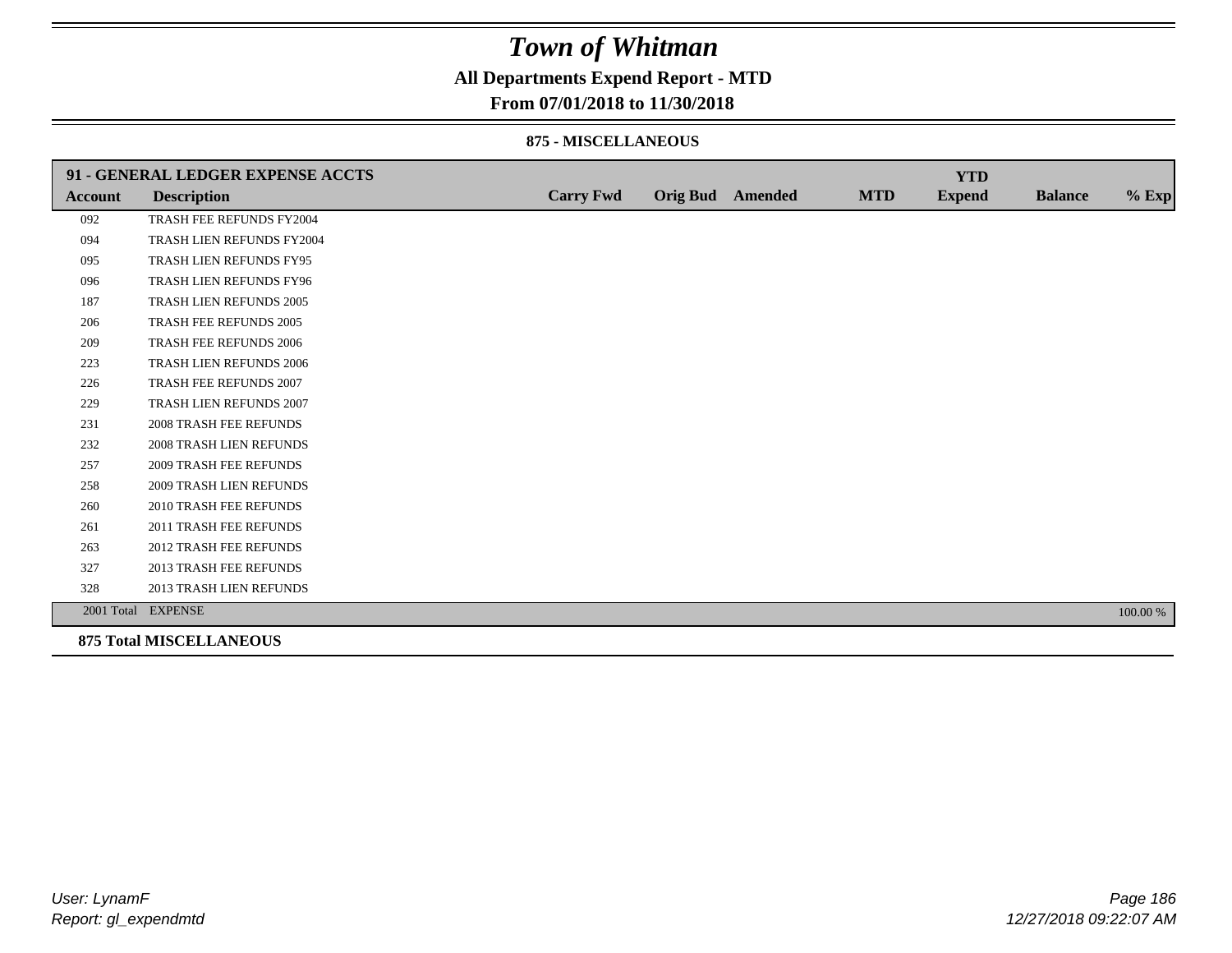## **All Departments Expend Report - MTD**

### **From 07/01/2018 to 11/30/2018**

#### **876 - INVESTMENTS**

|         | 91 - GENERAL LEDGER EXPENSE ACCTS       |                  |                 |                |            | <b>YTD</b>    |                |          |
|---------|-----------------------------------------|------------------|-----------------|----------------|------------|---------------|----------------|----------|
| Account | <b>Description</b>                      | <b>Carry Fwd</b> | <b>Orig Bud</b> | <b>Amended</b> | <b>MTD</b> | <b>Expend</b> | <b>Balance</b> | % Exp    |
| 287     | <b>AUXILIARY POLICE EXPENSE</b>         |                  |                 |                |            |               |                |          |
| 288     | REPURCHASE AGREE.NOTES-GENERAL          |                  |                 |                |            |               |                |          |
| 289     | REPUR.AGREE.NOTES-DPW CHAP811           |                  |                 |                |            |               |                |          |
| 290     | <b>INVESTMENT CD'S-GENERAL</b>          |                  |                 |                |            |               |                |          |
| 293     | PROGRAMMING SERV.& SUPPLIES             |                  |                 |                |            |               |                |          |
| 294     | <b>INVEST. CD'S-CHAPTER 811</b>         |                  |                 |                |            |               |                |          |
| 295     | INVEST. CD'S-SCHOOL LUNCH               |                  |                 |                |            |               |                |          |
| 298     | RES. FND. TRAN. TITLE V DEBT ISSUE EXP. |                  |                 |                |            |               |                |          |
| 299     | REPUR.AGREE.NOTES-DPW CHAP.90           |                  |                 |                |            |               |                |          |
|         | 2000 Total EXPENSE                      |                  |                 |                |            |               |                | 100.00 % |
|         | <b>876 Total INVESTMENTS</b>            |                  |                 |                |            |               |                |          |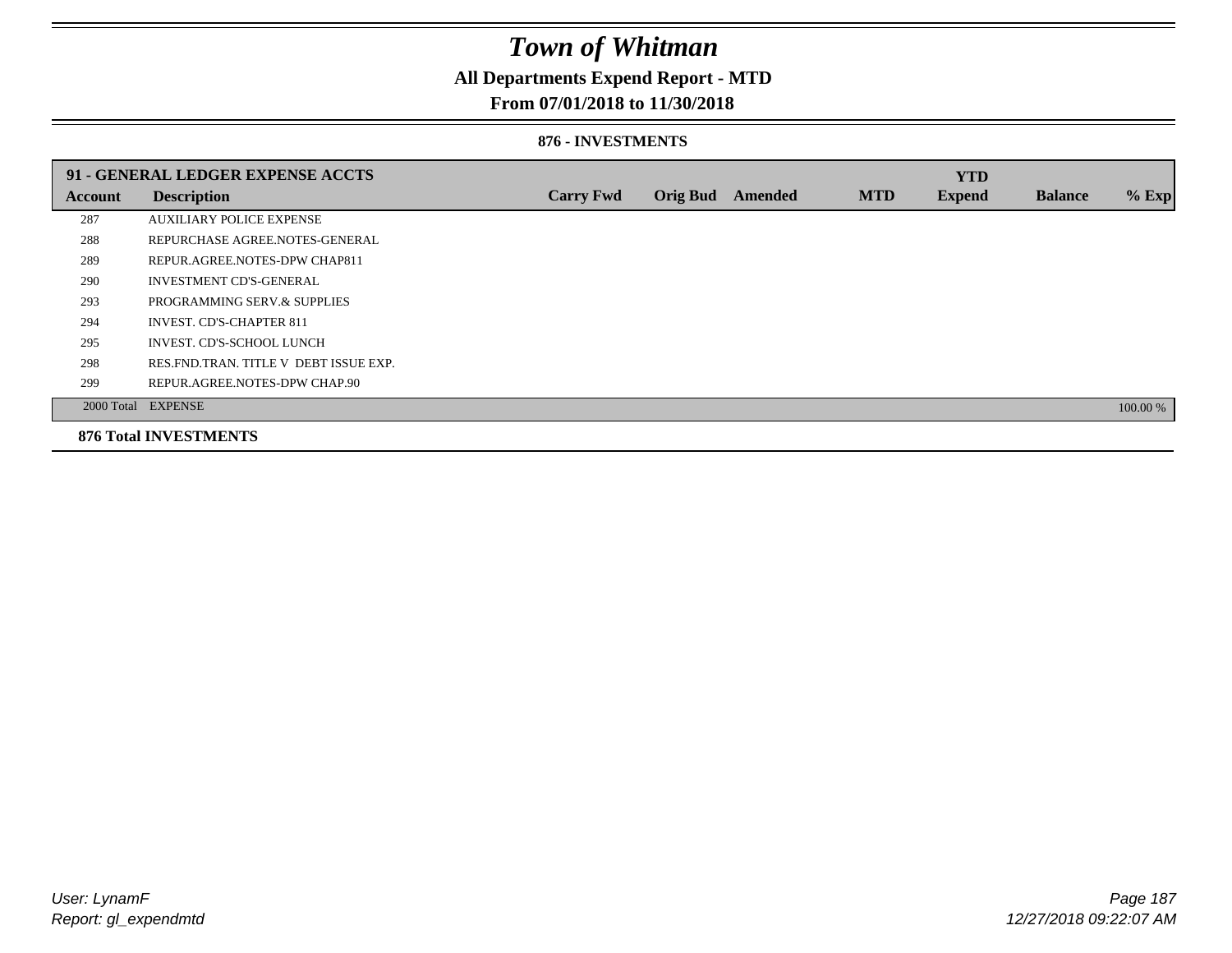**All Departments Expend Report - MTD**

### **From 07/01/2018 to 11/30/2018**

#### **878 - OTHER FINANCING USES**

|            | 91 - GENERAL LEDGER EXPENSE ACCTS     |                  |                 |         |            | <b>YTD</b>    |                |          |
|------------|---------------------------------------|------------------|-----------------|---------|------------|---------------|----------------|----------|
| Account    | <b>Description</b>                    | <b>Carry Fwd</b> | <b>Orig Bud</b> | Amended | <b>MTD</b> | <b>Expend</b> | <b>Balance</b> | $%$ Exp  |
| 409        | <b>REFUNDED BONDS</b>                 |                  |                 |         |            |               |                |          |
| 2000 Total | <b>EXPENSE</b>                        |                  |                 |         |            |               |                | 100.00 % |
| 401        | WTR/SWR CAPITAL PROJ. FUND            |                  |                 |         |            |               |                |          |
| 404        | <b>SPECIAL REVENUE FUND</b>           |                  |                 |         |            |               |                |          |
| 2100 Total | <b>INTERFUND TRANSFERS</b>            |                  |                 |         |            |               |                | 100.00 % |
| 402        | STABILIZATION FUND                    |                  |                 |         |            |               |                |          |
| 2101 Total | <b>INTERFUND TRANSFERS</b>            |                  |                 |         |            |               |                | 100.00 % |
| 403        | CAPITAL PROJECT FUND                  |                  |                 |         |            |               |                |          |
| 2102 Total | <b>INTERFUND TRANSFERS</b>            |                  |                 |         |            |               |                | 100.00 % |
|            | <b>878 Total OTHER FINANCING USES</b> |                  |                 |         |            |               |                |          |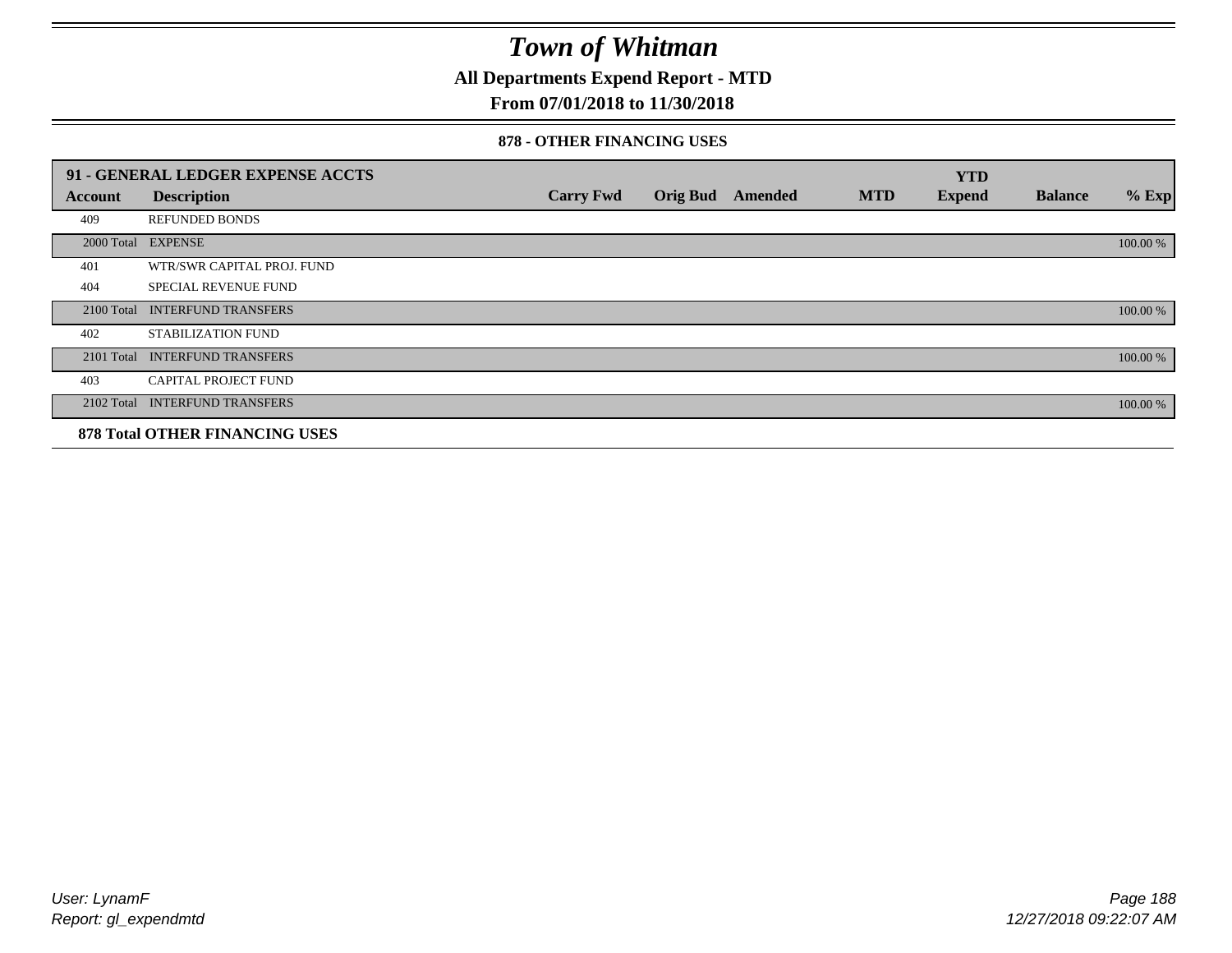**All Departments Expend Report - MTD**

**From 07/01/2018 to 11/30/2018**

### **883 - DARE GRANT DIST.W-H REG.SCHOOL**

|         | 91 - GENERAL LEDGER EXPENSE ACCTS        |                  |                         |            | <b>YTD</b>    |                |          |
|---------|------------------------------------------|------------------|-------------------------|------------|---------------|----------------|----------|
| Account | <b>Description</b>                       | <b>Carry Fwd</b> | <b>Orig Bud</b> Amended | <b>MTD</b> | <b>Expend</b> | <b>Balance</b> | $%$ Exp  |
| 112     | <b>SALARIES</b>                          |                  |                         |            |               |                |          |
| 585     | MISCELLANEOUS EXPENSE                    |                  |                         |            |               |                |          |
|         | 2000 Total EXPENSE                       |                  |                         |            |               |                | 100.00 % |
|         | 883 Total DARE GRANT DIST.W-H REG.SCHOOL |                  |                         |            |               |                |          |
|         | 91 Total GENERAL LEDGER EXPENSE ACCTS    |                  |                         | 1,278.97   | 45,711.51     | -45,711.51     |          |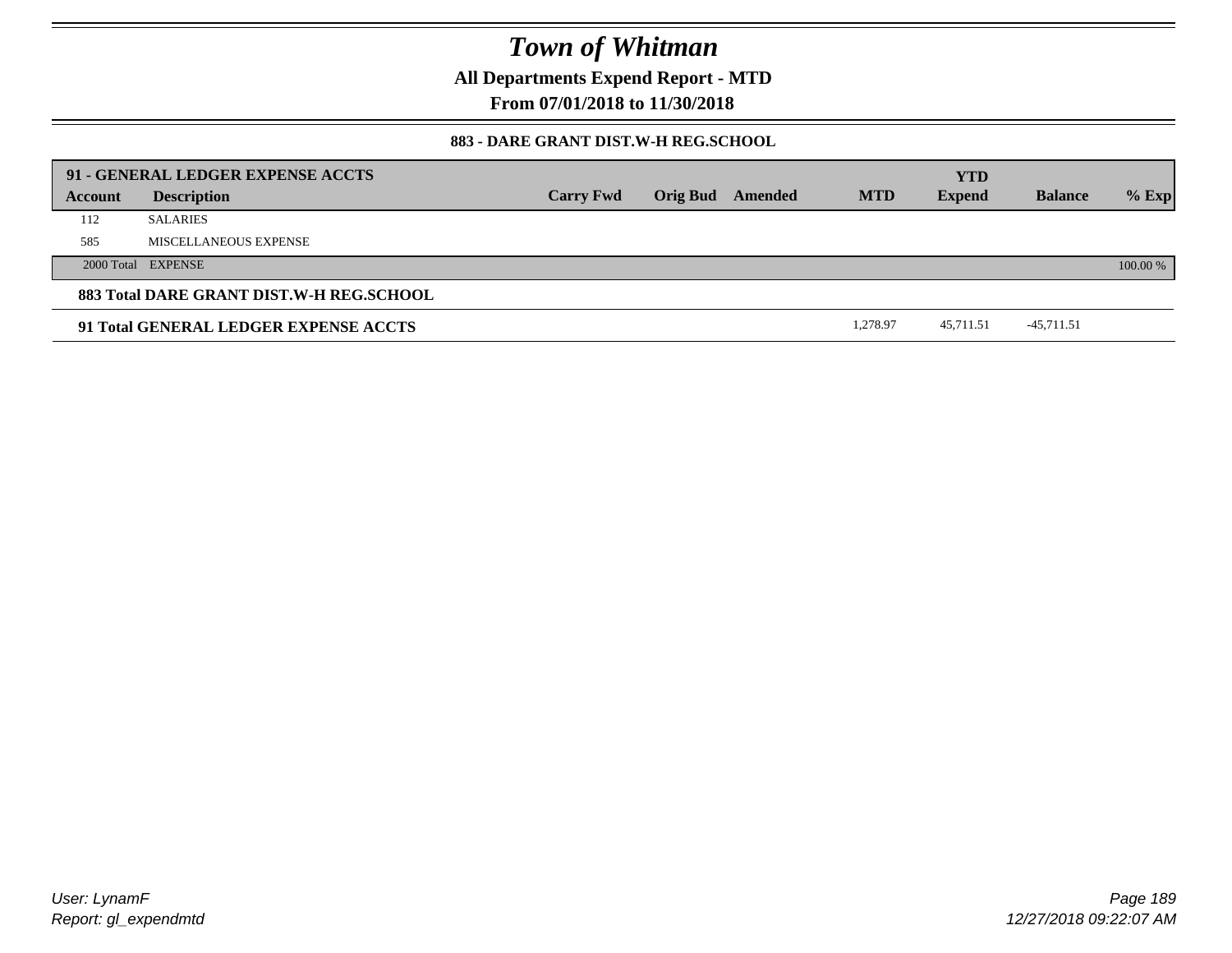**All Departments Expend Report - MTD**

**From 07/01/2018 to 11/30/2018**

#### **878 - OTHER FINANCING USES**

|         | 98 - CABLE ACCESS CORPORATION             |                  |                  |            | YTD           |                |            |
|---------|-------------------------------------------|------------------|------------------|------------|---------------|----------------|------------|
| Account | <b>Description</b>                        | <b>Carry Fwd</b> | Orig Bud Amended | <b>MTD</b> | <b>Expend</b> | <b>Balance</b> | $%$ Exp    |
| 405     | WATER/SEWER ENTERPRISE FUND               |                  |                  |            |               |                |            |
|         | 2104 Total DISTRIBUTION TO CABLE ACCESS C |                  |                  |            |               |                | $100.00\%$ |
|         | <b>878 Total OTHER FINANCING USES</b>     |                  |                  |            |               |                |            |